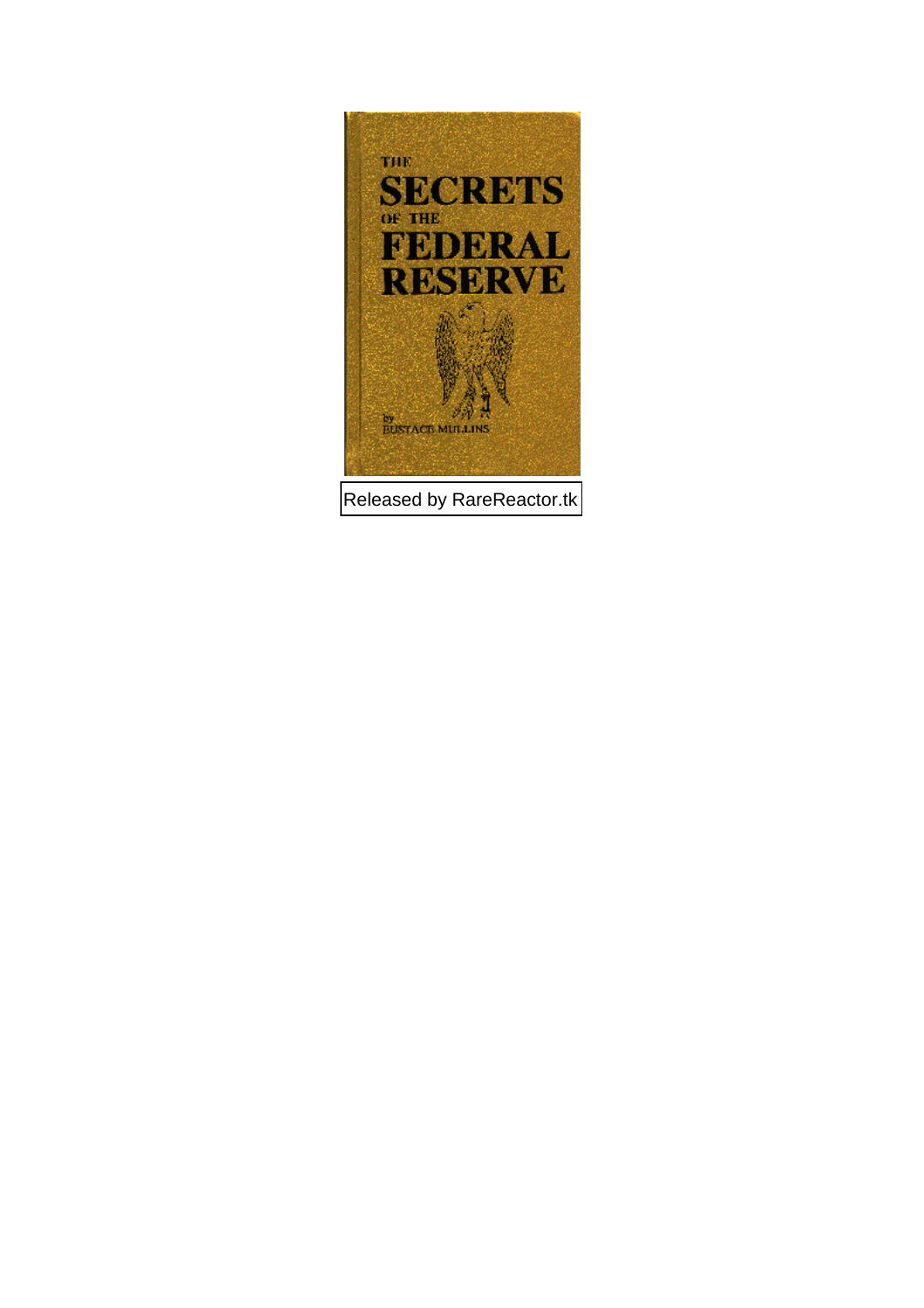## About the Author

Eustace Mullins is a veteran of the United States Air Force, with thirty-eight months of active service during World War II. A native Virginian, he was educated at Washington and Lee University, New York University, Ohio University, the University of North Dakota, the Escuelas des Bellas Artes, San Miguel de Allende, Mexico, and the Institute of Contemporary Arts, Washington, D.C.

The original book, published under the title Mullins On The Federal Reserve, was commissioned by the poet Ezra Pound in 1948. Ezra Pound was a political prisoner for thirteen and a half years at St. Elizabeth's Hospital, Washington, D.C. (a Federal institution for the insane). His release was accomplished largely through the efforts of Mr. Mullins.

The research at the Library of Congress was directed and reviewed daily by George Stimpson, founder of the National Press Club in Washington, whom The New York Times on September 28, 1952 called, "A highly regarded reference source in the capitol. Government officials, Congressmen, and reporters went to him for information on any subject."

Published in 1952 by Kasper and Horton, New York, the original book was the first nationally-circulated revelation of the secret meetings of the international bankers at Jekyll Island, Georgia, 1907-1910, at which place the draft of the Federal Reserve Act of 1913 was written.

During the intervening years, the author continued to gather new and more startling information about the backgrounds of the people who direct the Federal Reserve policies. New information gathered over the years from hundreds of newspapers, periodicals, and books give corroborating insight into the connections of the international banking houses.\*

While researching this material, Eustace Mullins was on the staff of the Library of Congress. Mullins later was a consultant on highway finance for the American Petroleum Institute, consultant on hotel development for Institutions Magazine, and editorial director for the Chicago Motor Club's four publications.

 $\overline{\phantom{a}}$  , where  $\overline{\phantom{a}}$  , where  $\overline{\phantom{a}}$  , where  $\overline{\phantom{a}}$ 

<sup>\*</sup> The London Acceptance Council is limited to seventeen international banking houses authorized by the Bank of England to handle foreign exchange.

<sup>@</sup>The above facsimile is reproduced from page 60 of "HISTORICAL BEGINNINGS . . . . THE FEDERAL RESERVE", published by the Federal Reserve Bank of Boston in its seventh printing, 1982.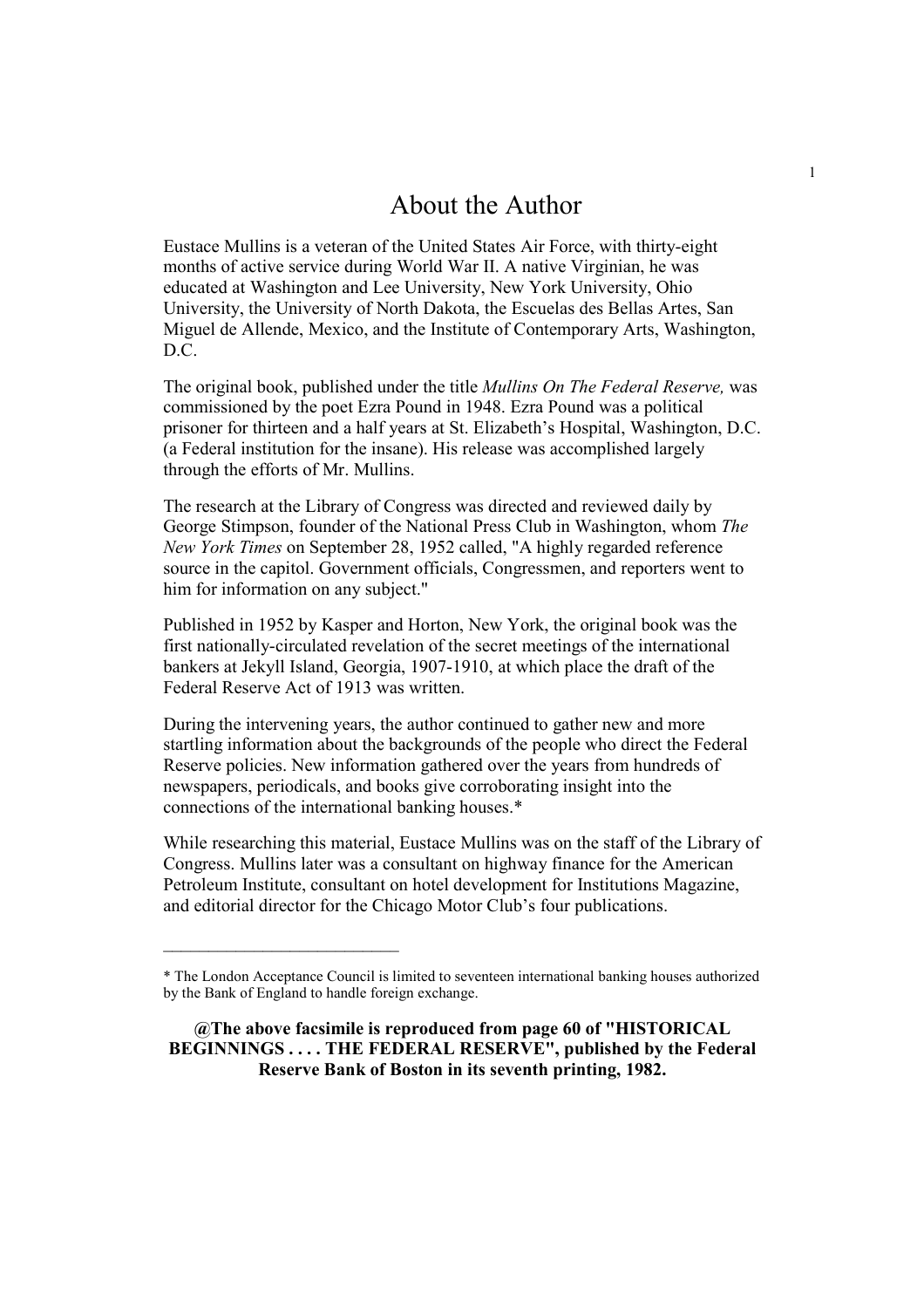#### Foreword

In 1949, while I was visiting Ezra Pound who was a political prisoner at St. Elizabeth's Hospital, Washington, D.C. (a Federal institution for the insane), Dr. Pound asked me if I had ever heard of the Federal Reserve System. I replied that I had not, as of the age of 25. He then showed me a ten dollar bill marked "Federal Reserve Note" and asked me if I would do some research at the Library of Congress on the Federal Reserve System which had issued this bill. Pound was unable to go to the Library himself, as he was being held without trial as a political prisoner by the United States government. After he was denied broadcasting time in the U.S., Dr. Pound broadcast from Italy in an effort to persuade people of the United States not to enter World War II. Franklin D. Roosevelt had personally ordered Pound's indictment, spurred by the demands of his three personal assistants, Harry Dexter White, Lauchlin Currie, and Alger Hiss, all of whom were subsequently identified as being connected with Communist espionage.

I had no interest in money or banking as a subject, because I was working on a novel. Pound offered to supplement my income by ten dollars a week for a few weeks. My initial research revealed evidence of an international banking group which had secretly planned the writing of the Federal Reserve Act and Congress' enactment of the plan into law. These findings confirmed what Pound had long suspected. He said, "You must work on it as a detective story." I was fortunate in having my research at the Library of Congress directed by a prominent scholar, George Stimpson, founder of the National Press Club, who was described by The New York Times of September 28, 1952: "Beloved by Washington newspapermen as 'our walking Library of Congress', Mr. Stimpson was a highly regarded reference source in the Capitol. Government officials, Congressmen and reporters went to him for information on any subject."

I did research four hours each day at the Library of Congress, and went to St. Elizabeth's Hospital in the afternoon. Pound and I went over the previous day's notes. I then had dinner with George Stimpson at Scholl's Cafeteria while he went over my material, and I then went back to my room to type up the corrected notes. Both Stimpson and Pound made many suggestions in guiding me in a field in which I had no previous experience. When Pound's resources ran low, I applied to the Guggenheim Foundation, Huntington Hartford Foundation, and other foundations to complete my research on the Federal Reserve. Even though my foundation applications were sponsored by the three leading poets of America, Ezra Pound, E.E. Cummings, and Elizabeth Bishop, all of the foundations refused to sponsor this research. I then wrote up my findings to date, and in 1950 began efforts to market this manuscript in New York. Eighteen publishers turned it down without comment, but the nineteenth, Devin Garrity, president of Devin Adair Publishing Company, gave me some friendly advice in his office. "I like your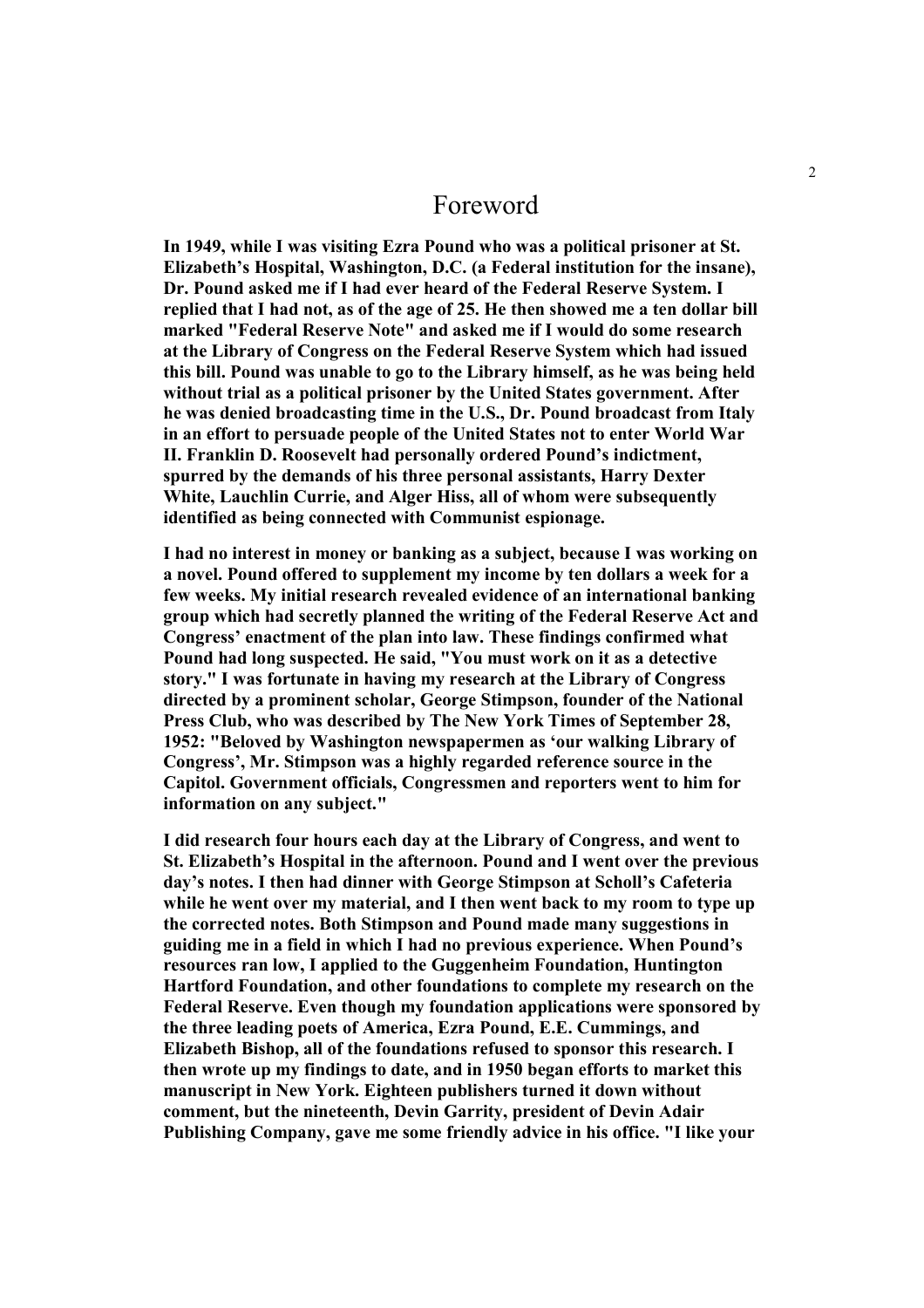book, but we can't print it," he told me. "Neither can anybody else in New York. Why don't you bring in a prospectus for your novel, and I think we can give you an advance. You may as well forget about getting the Federal Reserve book published. I doubt if it could ever be printed."

This was devastating news, coming after two years of intensive work. I reported back to Pound, and we tried to find a publisher in other parts of the country. After two years of fruitless submissions, the book was published in a small edition in 1952 by two of Pound's disciples, John Kasper and David Horton, using their private funds, under the title Mullins on the Federal Reserve. In 1954, a second edition, with unauthorized alterations, was published in New Jersey, as The Federal Reserve Conspiracy. In 1955, Guido Roeder brought out a German edition in Oberammergau, Germany. The book was seized and the entire edition of 10,000 copies burned by government agents led by Dr. Otto John.

The burning of the book was upheld April 21, 1961 by judge Israel Katz of the Bavarian Supreme Court. The U.S. Government refused to intervene, because U.S. High Commissioner to Germany, James B. Conant (president of Harvard University 1933 to 1953), had approved the initial book burning order. This is the only book which has been burned in Germany since World War II. In 1968 a pirated edition of this book appeared in California. Both the FBI and the U.S. Postal inspectors refused to act, despite numerous complaints from me during the next decade. In 1980 a new German edition appeared. Because the U.S. Government apparently no longer dictated the internal affairs of Germany, the identical book which had been burned in 1955 now circulates in Germany without interference.

I had collaborated on several books with Mr. H.L. Hunt and he suggested that I should continue my long-delayed research on the Federal Reserve and bring out a more definitive version of this book. I had just signed a contract to write the authorized biography of Ezra Pound, and the Federal Reserve book had to be postponed. Mr. Hunt passed away before I could get back to my research, and once again I faced the problem of financing research for the book.

My original book had traced and named the shadowy figures in the United States who planned the Federal Reserve Act. I now discovered that the men whom I exposed in 1952 as the shadowy figures behind the operation of the Federal Reserve System were themselves shadows, the American fronts for the unknown figures who became known as the "London Connection." I found that notwithstanding our successes in the Wars of Independence of 1812 against England, we remained an economic and financial colony of Great Britain. For the first time, we located the original stockholders of the Federal Reserve Banks and traced their parent companies to the London Connection.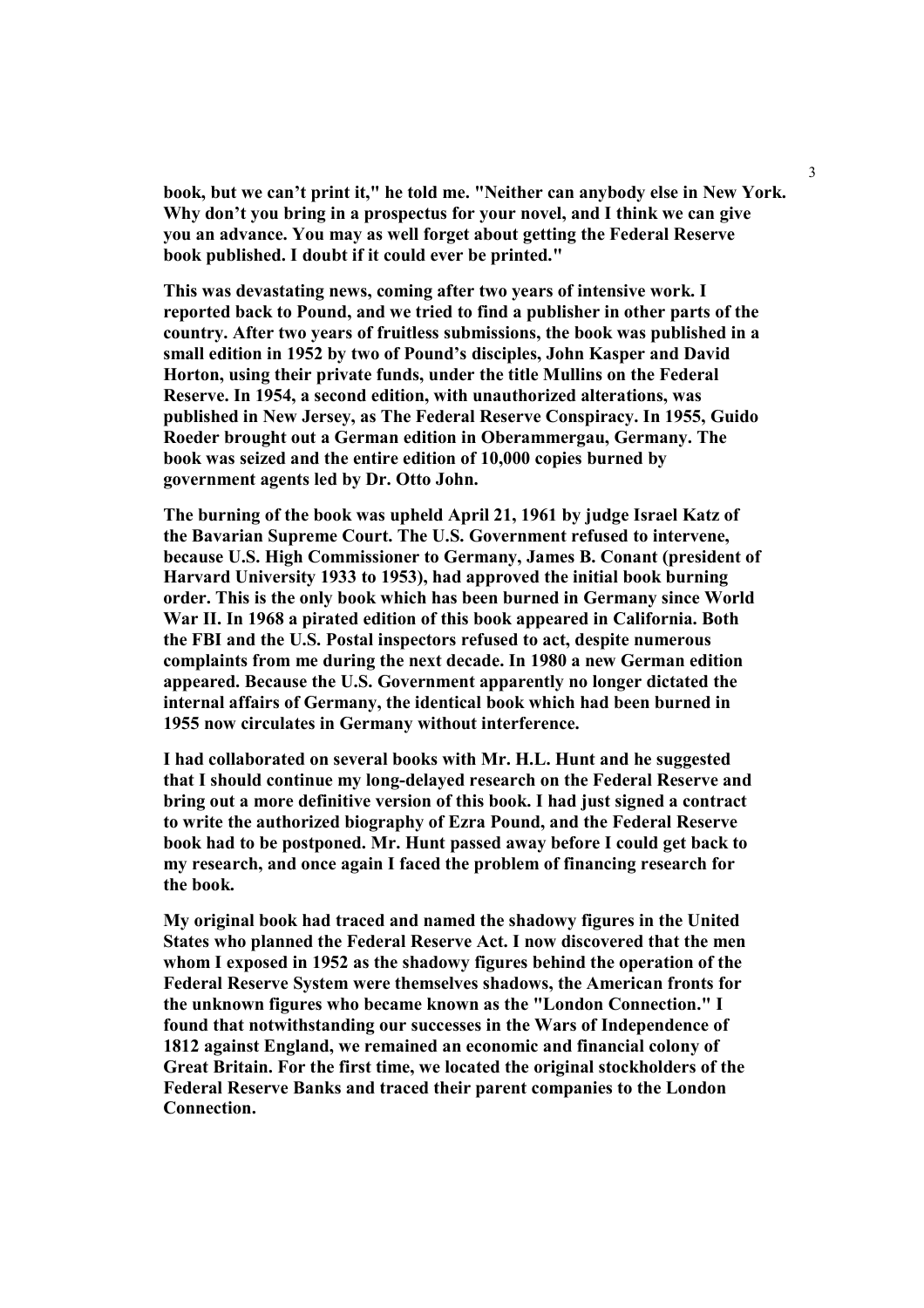This research is substantiated by citations and documentation from hundreds of newspapers, periodicals and books and charts showing blood, marriage, and business relationships. More than a thousand issues of The New York Times on microfilm have been checked not only for original information, but verification of statements from other sources.

It is a truism of the writing profession that a writer has only one book within him. This seems applicable in my case, because I am now in the fifth decade of continuous writing on a single subject, the inside story of the Federal Reserve System. This book was from its inception commissioned and guided by Ezra Pound. Four of his protégés have previously been awarded the Nobel Prize for Literature, William Butler Yeats for his later poetry, James Joyce for "Ulysses", Ernest Hemingway for "The Sun Also Rises", and T.S. Elliot for "The Waste Land". Pound played a major role in the inspiration and in the editing of these works--which leads us to believe that this present work, also inspired by Pound, represents an ongoing literary tradition.

Although this book in its inception was expected to be a tortuous work on economic and monetary techniques, it soon developed into a story of such universal and dramatic appeal that from the outset, Ezra Pound urged me to write it as a detective story, a genre which was invented by my fellow Virginian, Edgar Allan Poe. I believe that the continuous circulation of this book during the past forty years has not only exonerated Ezra Pound for his much condemned political and monetary statements, but also that it has been, and will continue to be, the ultimate weapon against the powerful conspirators who compelled him to serve thirteen and a half years without trial, as a political prisoner held in an insane asylum a la KGB. His earliest vindication came when the government agents who represented the conspirators refused to allow him to testify in his own defense; the second vindication came in 1958 when these same agents dropped all charges against him, and he walked out of St. Elizabeth's Hospital, a free man once more. His third and final vindication is this work, which documents every aspect of his exposure of the ruthless international financiers to whom Ezra Pound became but one more victim, doomed to serve years as the Man in the Iron Mask, because he had dared to alert his fellow-Americans to their furtive acts of treason against all people of the United States.

In my lectures throughout this nation, and in my appearances on many radio and television programs, I have sounded the toxin that the Federal Reserve System is not Federal; it has no reserves; and it is not a system at all, but rather, a criminal syndicate. From November, 1910, when the conspirators met on Jekyll Island, Georgia, to the present time, the machinations of the Federal Reserve bankers have been shrouded in secrecy. Today, that secrecy has cost the American people a three trillion dollar debt, with annual interest payments to these bankers amounting to some three hundred billion dollars per year, sums which stagger the imagination, and which in themselves are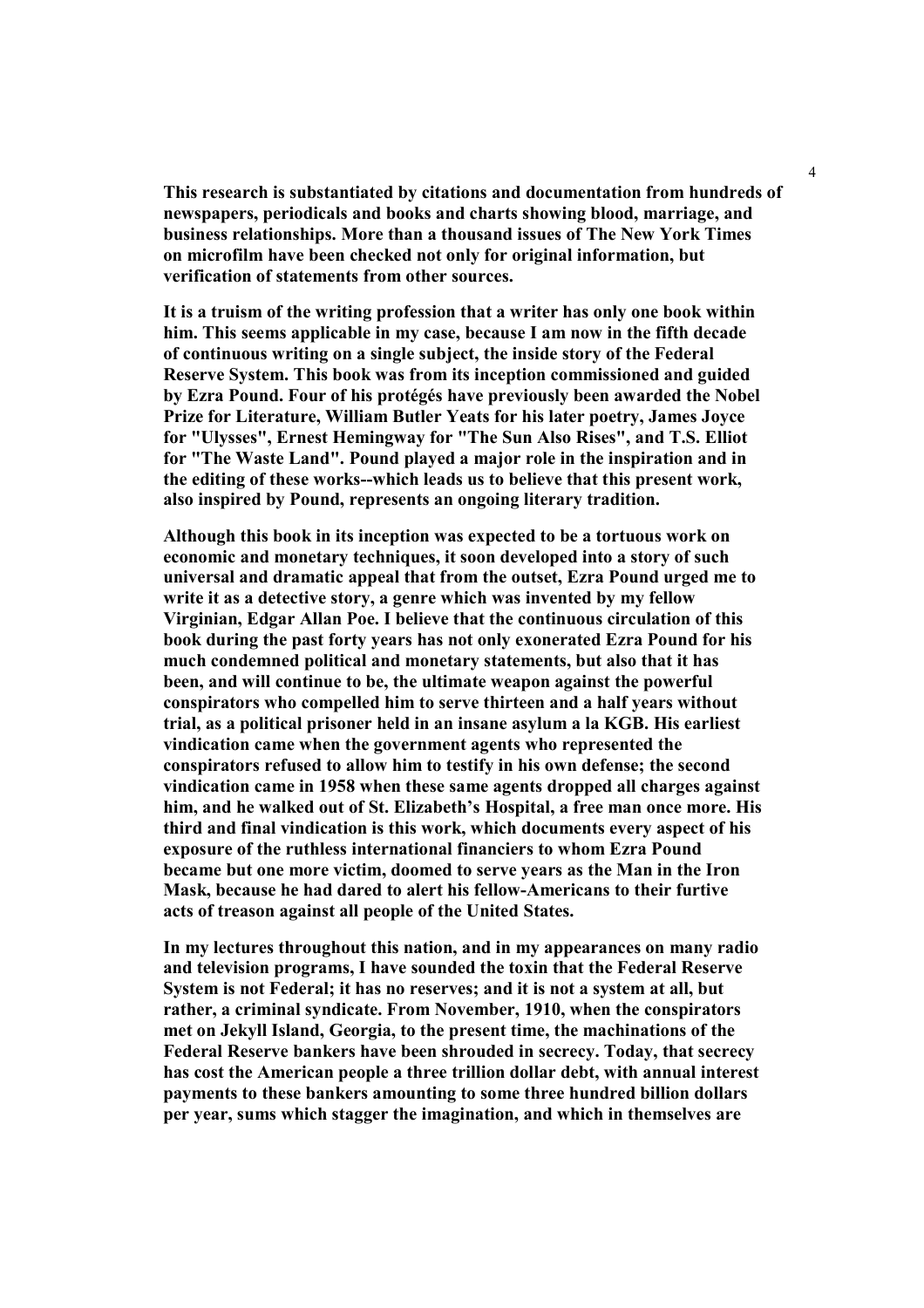ultimately unpayable. Officials of the Federal Reserve System routinely issue remonstrances to the public, much as the Hindu fakir pipes an insistent tune to the dazed cobra which sways its head before him, not to resolve the situation, but to prevent it from striking him. Such was the soothing letter written by Donald J. Winn, Assistant to the Board of Governors in response to an inquiry by a Congressman, the Honorable Norman D. Shumway, on March 10, 1983. Mr. Winn states that "The Federal Reserve System was established by an act of Congress in 1913 and is not a 'private corporation'." On the next page, Mr. Winn continues, "The stock of the Federal Reserve Banks is held entirely by commercial banks that are members of the Federal Reserve System." He offers no explanation as to why the government has never owned a single share of stock in any Federal Reserve Bank, or why the Federal Reserve System is not a "private corporation" when all of its stock is owned by "private corporations".

American history in the twentieth century has recorded the amazing achievements of the Federal Reserve bankers. First, the outbreak of World War I, which was made possible by the funds available from the new central bank of the United States. Second, the Agricultural Depression of 1920. Third, the Black Friday Crash on Wall Street of October, 1929 and the ensuing Great Depression. Fourth, World War II. Fifth, the conversion of the assets of the United States and its citizens from real property to paper assets from 1945 to the present, transforming a victorious America and foremost world power in 1945 to the world's largest debtor nation in 1990. Today, this nation lies in economic ruins, devastated and destitute, in much the same dire straits in which Germany and Japan found themselves in 1945. Will Americans act to rebuild our nation, as Germany and Japan have done when they faced the identical conditions which we now face--or will we continue to be enslaved by the Babylonian debt money system which was set up by the Federal Reserve Act in 1913 to complete our total destruction? This is the only question which we have to answer, and we do not have much time left to answer it.

Because of the depth and the importance of the information which I had developed at the Library of Congress under the tutelage of Ezra Pound, this work became the happy hunting ground for many other would-be historians, who were unable to research this material for themselves. Over the past four decades, I have become accustomed to seeing this material appear in many other books, invariably attributed to other writers, with my name never mentioned. To add insult to injury, not only my material, but even my title has been appropriated, in a massive, if obtuse, work called "Secrets of the Temple--the Federal Reserve". This heavily advertised book received reviews ranging from incredulous to hilarious. Forbes Magazine advised its readers to read their review and save their money, pointing out that "a reader will discover no secrets" and that "This is one of those books whose fanfares far exceed their merit." This was not accidental, as this overblown whitewash of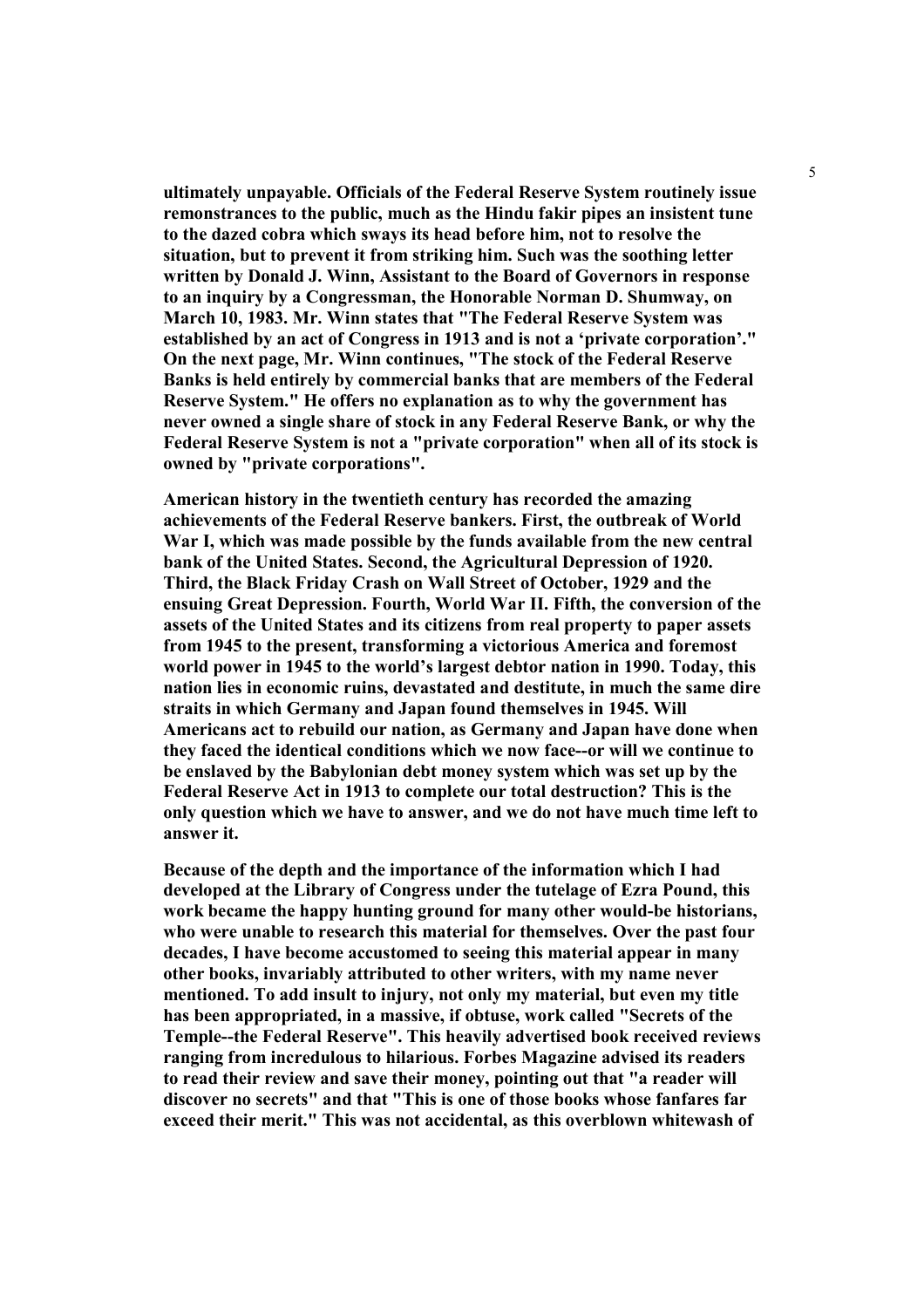the Federal Reserve bankers was published by the most famous nonbook publisher in the world.

After my initial shock at discovering that the most influential literary personality of the twentieth century, Ezra Pound, was imprisoned in "the Hellhole" in Washington, I immediately wrote for assistance to a Wall Street financier at whose estate I had frequently been a guest. I reminded him that as a patron of the arts, he could not afford to allow Pound to remain in such inhuman captivity. His reply shocked me even more. He wrote back that "your friend can well stay where he is." It was some years before I was able to understand that, for this investment banker and his colleagues, Ezra Pound would always be "the enemy".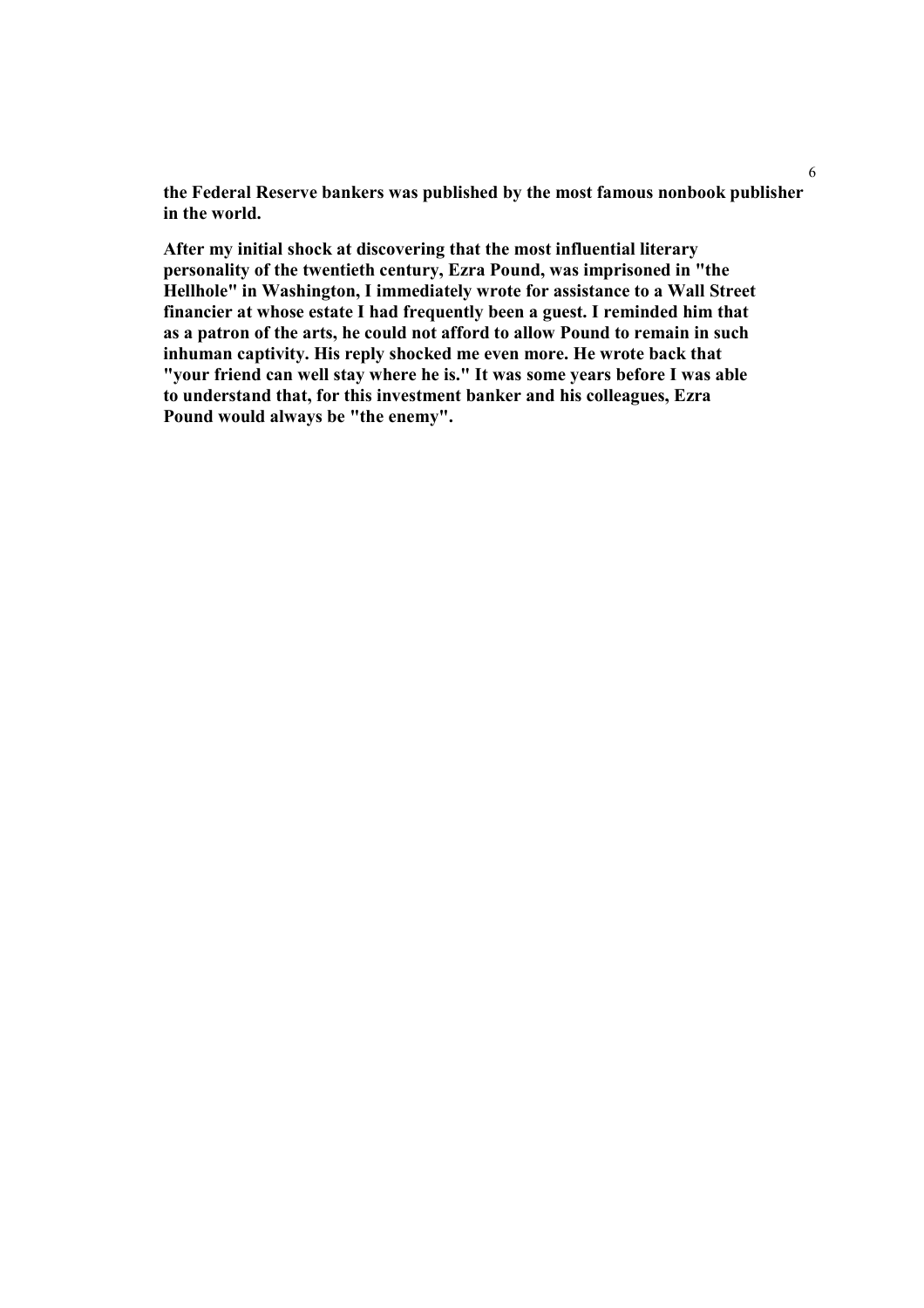## Introduction

Here are the simple facts of the great betrayal. Wilson and House knew that they were doing something momentous. One cannot fathom men's motives and this pair probably believed in what they were up to. What they did not believe in was representative government. They believed in government by an uncontrolled oligarchy whose acts would only become apparent after an interval so long that the electorate would be forever incapable of doing anything efficient to remedy depredations.

 (AUTHOR'S NOTE: Dr. Pound wrote this introduction for the earliest version of this book, published by Kasper and Horton, New York, 1952. Because he was being held as a political prisoner without trial by the Federal Government, he could not afford to allow his name to appear on the book because of additional reprisals against him. Neither could he allow the book to be dedicated to him, although he had commissioned its writing. The author is gratified to be able to remedy these necessary omissions, thirtythree years after the events.)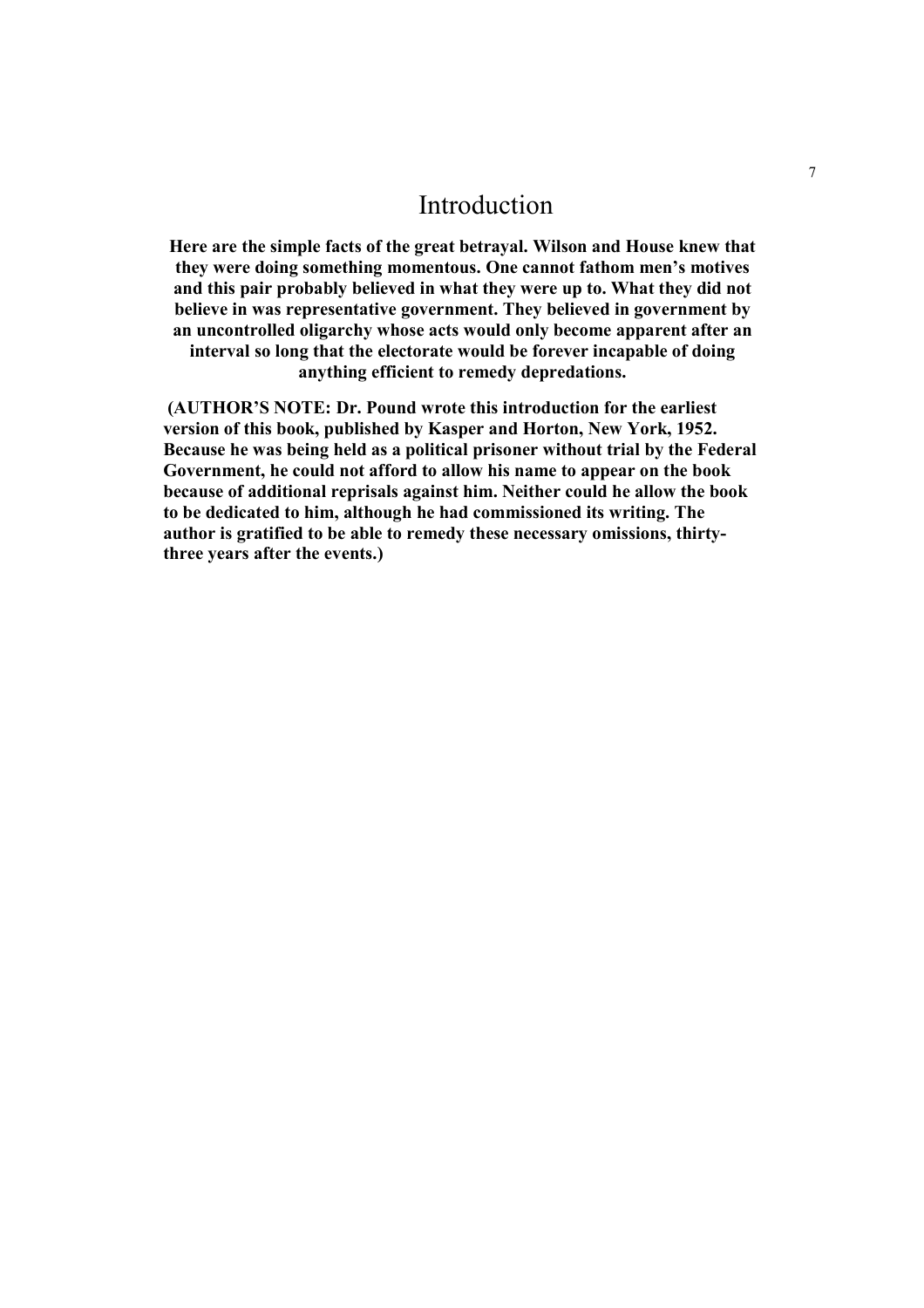# JEFFERSON'S OPINION ON THE

## CONSTITUTIONALITY OF THE BANK

#### February 15, 1791

(The Writings of Thomas Jefferson, ed. by H. E. Bergh, Vol. III, p. 145 ff.)

The bill for establishing a national bank, in 1791, undertakes, among other things,--

1. To form the subscribers into a corporation.

2. To enable them, in their corporate capacities, to receive grants of lands; and, so far, is against the laws of mortmain.

3. To make alien subscribers capable of holding lands; and so far is against the laws of alienage.

4. To transmit these lands, on the death of a proprietor, to a certain line of successors; and so far, changes the course of descents.

5. To put the lands out of the reach of forfeiture, or escheat; and so far, is against the laws of forfeiture and escheat.

6. To transmit personal chattels to successors, in a certain line; and so far, is against the laws of distribution.

7. To give them the sole and exclusive right of banking, under the national authority; and, so far, is against the laws of monopoly.

8. To communicate to them a power to make laws, paramount to the laws of the states; for so they must be construed, to protect the institution from the control of the state legislatures; and so probably they will be construed.

I consider the foundation of the Constitution as laid on this ground--that all powers not delegated to the United States, by the Constitution, nor prohibited by it to the states, are reserved to the states, or to the people (12th amend.). To take a single step beyond the boundaries thus specially drawn around the powers of Congress, is to take possession of a boundless field of power, no longer susceptible of any definition.

The incorporation of a bank, and the powers assumed by this bill, have not, in my opinion, been delegated to the United States by the Constitution.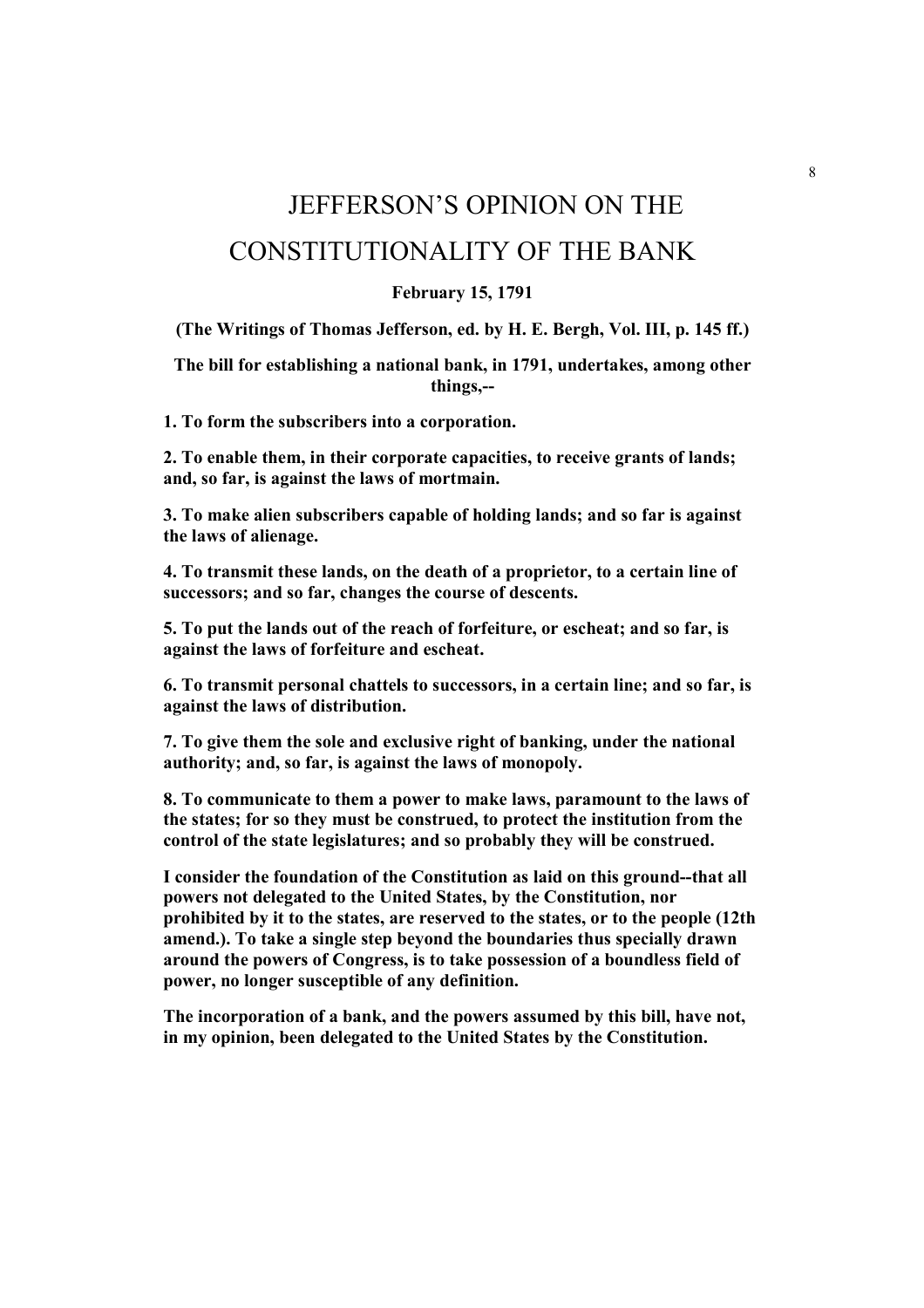## CHAPTER ONE

#### Jekyll Island

"The matter of a uniform discount rate was discussed and settled at Jekyll Island."--Paul M. Warburg1

On the night of November 22, 1910, a group of newspaper reporters stood disconsolately in the railway station at Hoboken, New Jersey. They had just watched a delegation of the nation's leading financiers leave the station on a secret mission. It would be years before they discovered what that mission was, and even then they would not understand that the history of the United States underwent a drastic change after that night in Hoboken.

The delegation had left in a sealed railway car, with blinds drawn, for an undisclosed destination. They were led by Senator Nelson Aldrich, head of the National Monetary Commission. President Theodore Roosevelt had signed into law the bill creating the National Monetary Commission in 1908, after the tragic Panic of 1907 had resulted in a public outcry that the nation's monetary system be stabilized. Aldrich had led the members of the Commission on a two-year tour of Europe, spending some three hundred thousand dollars of public money. He had not yet made a report on the results of this trip, nor had he offered any plan for banking reform.

Accompanying Senator Aldrich at the Hoboken station were his private secretary, Shelton; A. Piatt Andrew, Assistant Secretary of the Treasury, and Special Assistant of the National Monetary Commission; Frank Vanderlip, president of the National City Bank of New York, Henry P. Davison, senior partner of J.P. Morgan Company, and generally regarded as Morgan's personal emissary; and Charles D. Norton, president of the Morgandominated First National Bank of New York. Joining the group just before the train left the station were Benjamin Strong, also known as a lieutenant of J.P. Morgan; and Paul Warburg, a recent immigrant from Germany who had joined the banking house of Kuhn, Loeb

\_\_\_\_\_\_\_\_\_\_\_\_\_\_\_\_\_\_\_\_\_\_\_\_\_\_

<sup>1</sup> Prof. Nathaniel Wright Stephenson, Paul Warburg's Memorandum, Nelson Aldrich A Leader in American Politics, Scribners, N.Y. 1930

and Company, New York as a partner earning five hundred thousand dollars a year.

Six years later, a financial writer named Bertie Charles Forbes (who later founded the Forbes Magazine; the present editor, Malcom Forbes, is his son), wrote: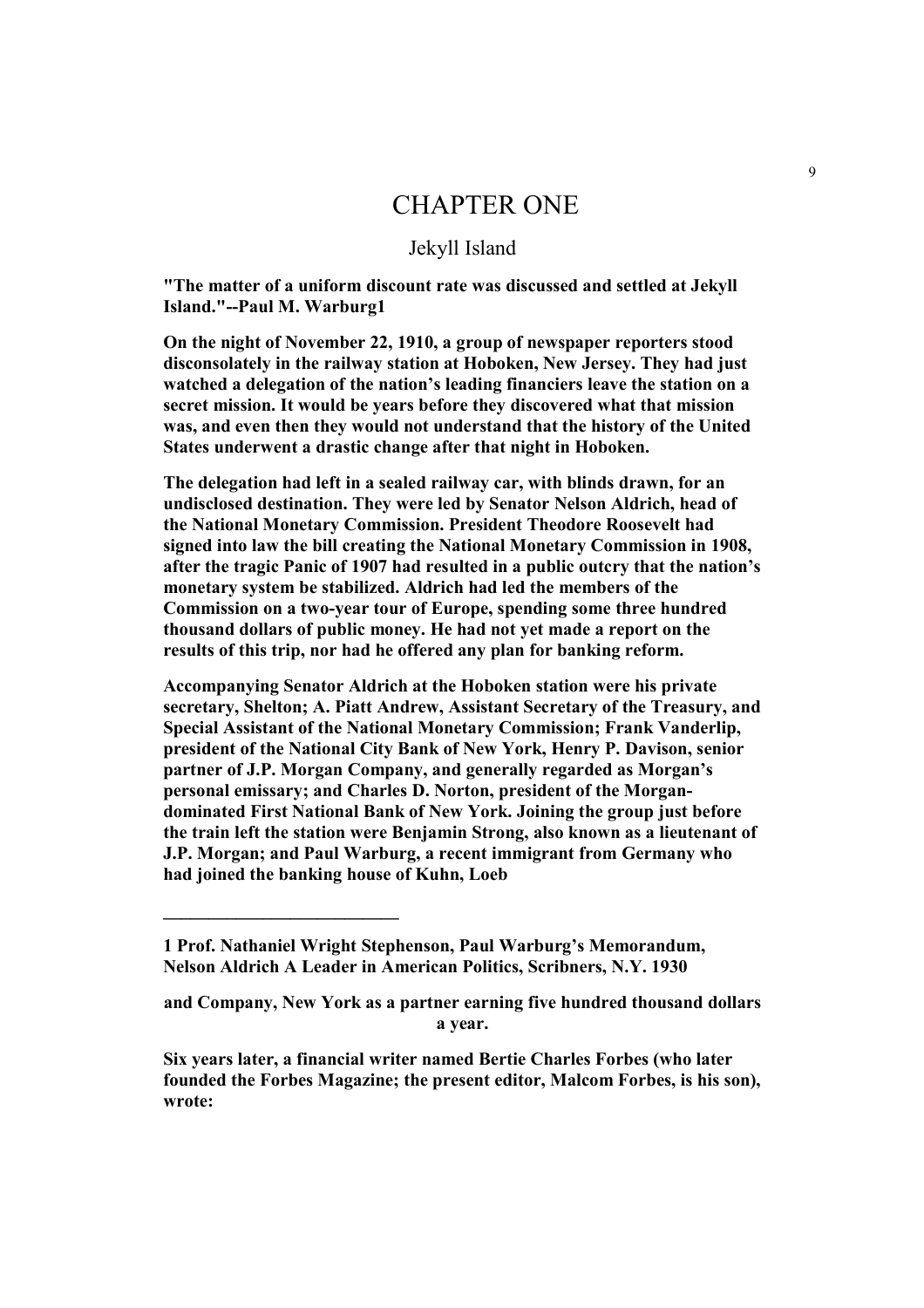"Picture a party of the nation's greatest bankers stealing out of New York on a private railroad car under cover of darkness, stealthily hieing hundred of miles South, embarking on a mysterious

launch, sneaking onto an island deserted by all but a few servants, living there a full week under

such rigid secrecy that the names of not one of them was once mentioned lest the servants learn

the identity and disclose to the world this strangest, most secret expedition in the history of

American finance. I am not romancing; I am giving to the world, for the first time, the real story

of how the famous Aldrich currency report, the foundation of our new currency system, was

written . . . . The utmost secrecy was enjoined upon all. The public must not glean a hint of what

was to be done. Senator Aldrich notified each one to go quietly into a private car of which the

railroad had received orders to draw up on an unfrequented platform. Off the party set. New

York's ubiquitous reporters had been foiled . . . Nelson (Aldrich) had confided to Henry, Frank,

Paul and Piatt that he was to keep them locked up at Jekyll Island, out of the rest of the world,

until they had evolved and compiled a scientific currency system for the United States, the real

birth of the present Federal Reserve System, the plan done on Jekyll Island in the conference with

Paul, Frank and Henry . . . . Warburg is the link that binds the Aldrich system and the present

system together. He more than any one man has made the system possible as a working reality."2

The official biography of Senator Nelson Aldrich states:

"In the autumn of 1910, six men went out to shoot ducks, Aldrich, his secretary Shelton, Andrews, Davison, Vanderlip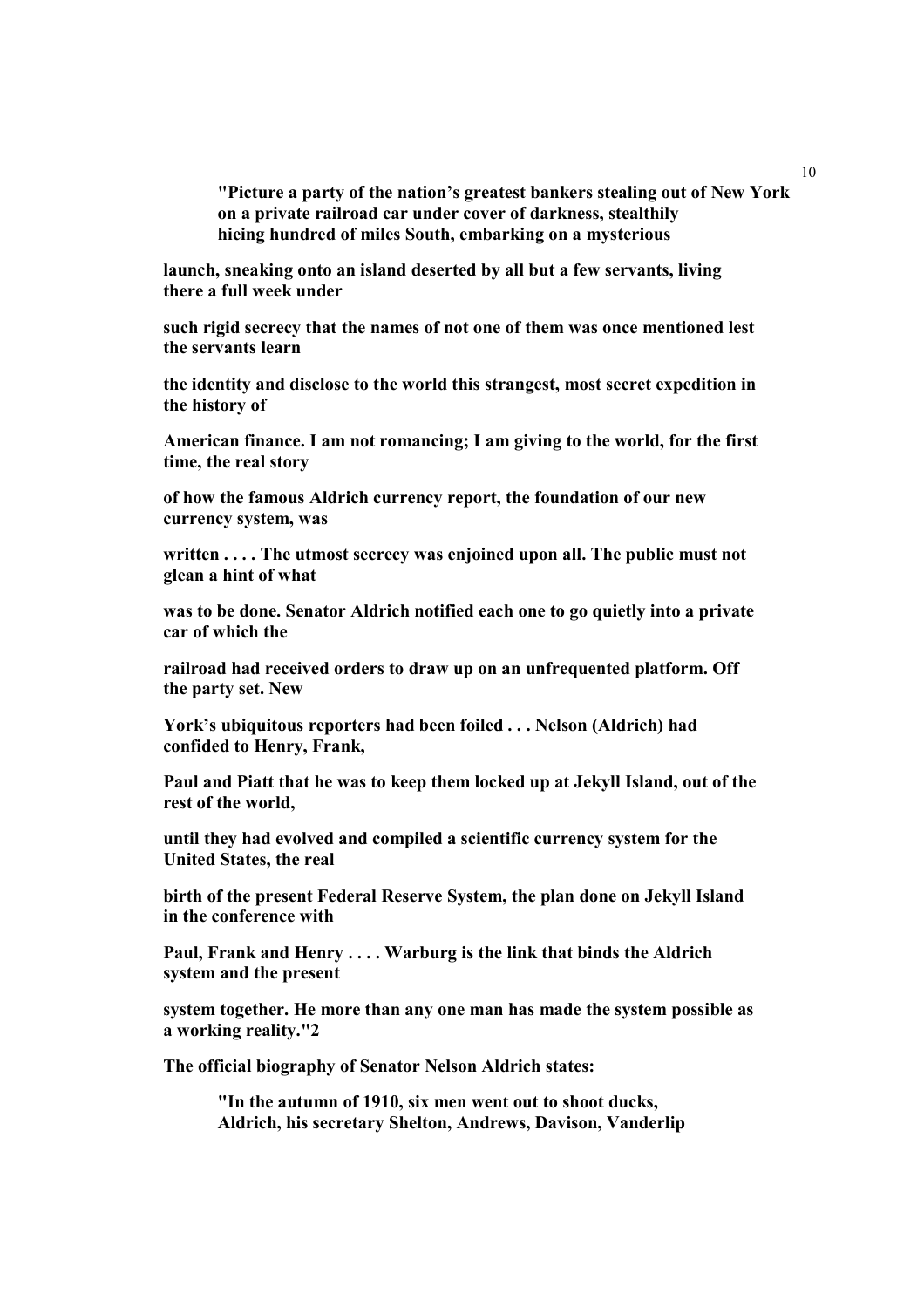and Warburg. Reporters were waiting at the Brunswick (Georgia) station. Mr. Davison went out and talked to them. The reporters dispersed and the secret of the strange journey was not divulged. Mr. Aldrich asked him how he had managed it and he did not volunteer the information."3

Davison had an excellent reputation as the person who could conciliate warring factions, a role he had performed for J.P. Morgan during the settling of the Money Panic of 1907. Another Morgan partner, T.W. Lamont, says:

"Henry P. Davison served as arbitrator of the Jekyll Island expedition."4

2 "CURRENT OPINION", December, 1916, p. 382.

\_\_\_\_\_\_\_\_\_\_\_\_\_\_\_\_\_\_\_\_\_\_\_\_\_\_

3 Nathaniel Wright Stephenson, Nelson W. Aldrich, A Leader in American Politics, Scribners, N.Y. 1930, Chap. XXIV "Jekyll Island"

4 T.W. Lamont, Henry P. Davison, Harper, 1933

From these references, it is possible to piece together the story. Aldrich's private car, which had left Hoboken station with its shades drawn, had taken the financiers to Jekyll Island, Georgia. Some years earlier, a very exclusive group of millionaires, led by J.P. Morgan, had purchased the island as a winter retreat. They called themselves the Jekyll Island Hunt Club, and, at first, the island was used only for hunting expeditions, until the millionaires realized that its pleasant climate offered a warm retreat from the rigors of winters in New York, and began to build splendid mansions, which they called "cottages", for their families' winter vacations. The club building itself, being quite isolated, was sometimes in demand for stag parties and other pursuits unrelated to hunting. On such occasions, the club members who were not invited to these specific outings were asked not to appear there for a certain number of days. Before Nelson Aldrich's party had left New York, the club's members had been notified that the club would be occupied for the next two weeks.

The Jekyll Island Club was chosen as the place to draft the plan for control of the money and credit of the people of the United States, not only because of its isolation, but also because it was the private preserve of the people who were drafting the plan. The New York Times later noted, on May 3, 1931, in commenting on the death of George F. Baker, one of J.P. Morgan's closest associates, that "Jekyll Island Club has lost one of its most distinguished members. One-sixth of the total wealth of the world was represented by the members of the Jekyll Island Club." Membership was by inheritance only.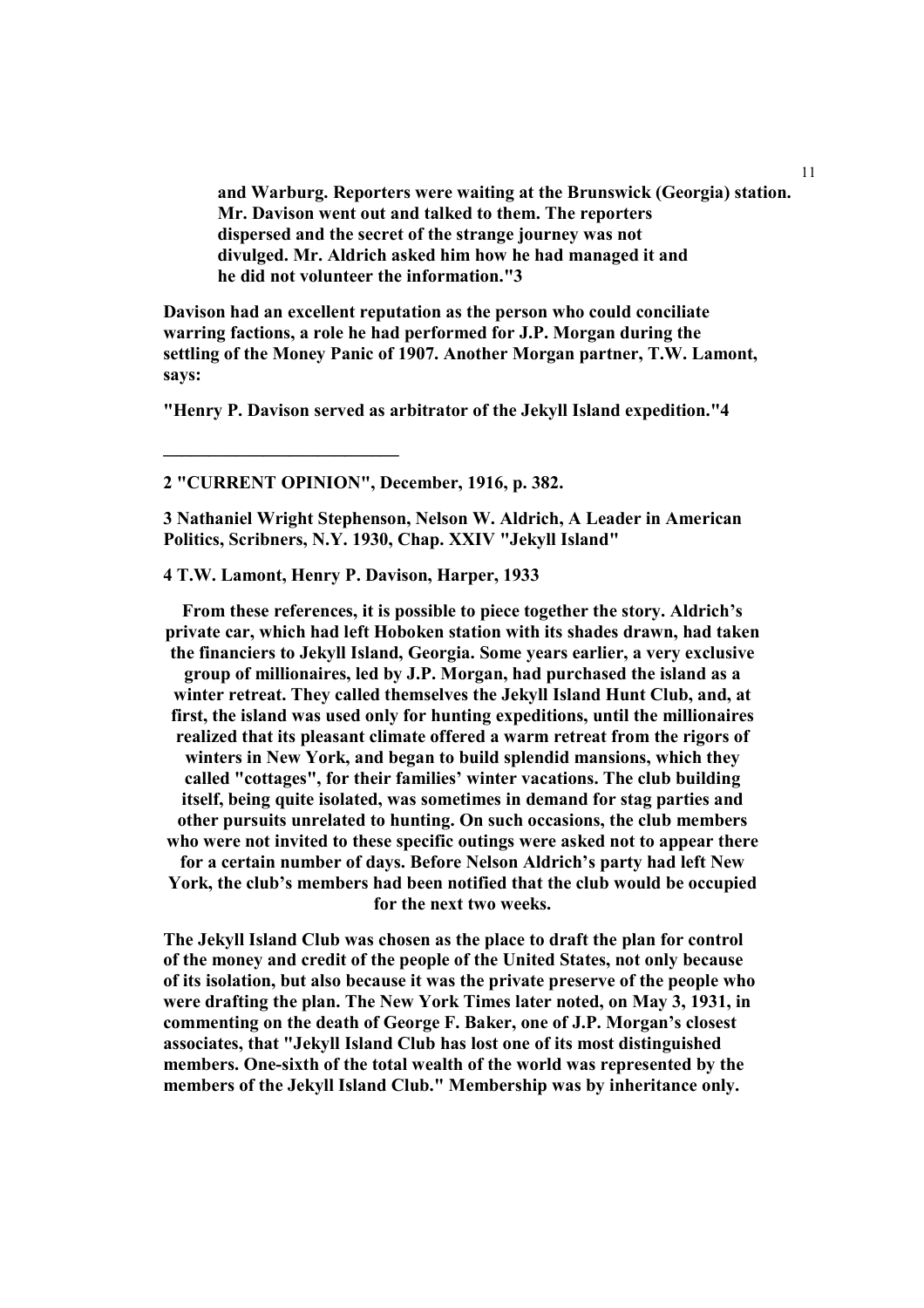The Aldrich group had no interest in hunting. Jekyll Island was chosen for the site of the preparation of the central bank because it offered complete privacy, and because there was not a journalist within fifty miles. Such was the need for secrecy that the members of the party agreed, before arriving at Jekyll Island, that no last names would be used at any time during their two week stay. The group later referred to themselves as the First Name Club, as the last names of Warburg, Strong, Vanderlip and the others were prohibited during their stay. The customary attendants had been given two week vacations from the club, and new servants brought in from the mainland for this occasion who did not know the names of any of those present. Even if they had been interrogated after the Aldrich party went back to New York, they could not have given the names. This arrangement proved to be so satisfactory that the members, limited to those who had actually been present at Jekyll Island, later had a number of informal get-togethers in New York.

Why all this secrecy? Why this thousand mile trip in a closed railway car to a remote hunting club? Ostensibly, it was to carry out a program of public service, to prepare banking reform which would be a boon to the people of the United States, which had been ordered by the National

Monetary Commission. The participants were no strangers to public benefactions. Usually, their names were inscribed on brass plaques, or on the exteriors of buildings which they had donated. This was not the procedure which they followed at Jekyll Island. No brass plaque was ever erected to mark the selfless actions of those who met at their private hunt club in 1910 to improve the lot of every citizen of the United States.

In fact, no benefaction took place at Jekyll Island. The Aldrich group journeyed there in private to write the banking and currency legislation which the National Monetary Commission had been ordered to prepare in public. At stake was the future control of the money and credit of the United States. If any genuine monetary reform had been prepared and presented to Congress, it would have ended the power of the elitist one world money creators. Jekyll Island ensured that a central bank would be established in the United States which would give these bankers everything they had always wanted.

As the most technically proficient of those present, Paul Warburg was charged with doing most of the drafting of the plan. His work would then be discussed and gone over by the rest of the group. Senator Nelson Aldrich was there to see that the completed plan would come out in a form which he could get passed by Congress, and the other bankers were there to include whatever details would be needed to be certain that they got everything they wanted, in a finished draft composed during a onetime stay. After they returned to New York, there could be no second get together to rework their plan. They could not hope to obtain such secrecy for their work on a second journey.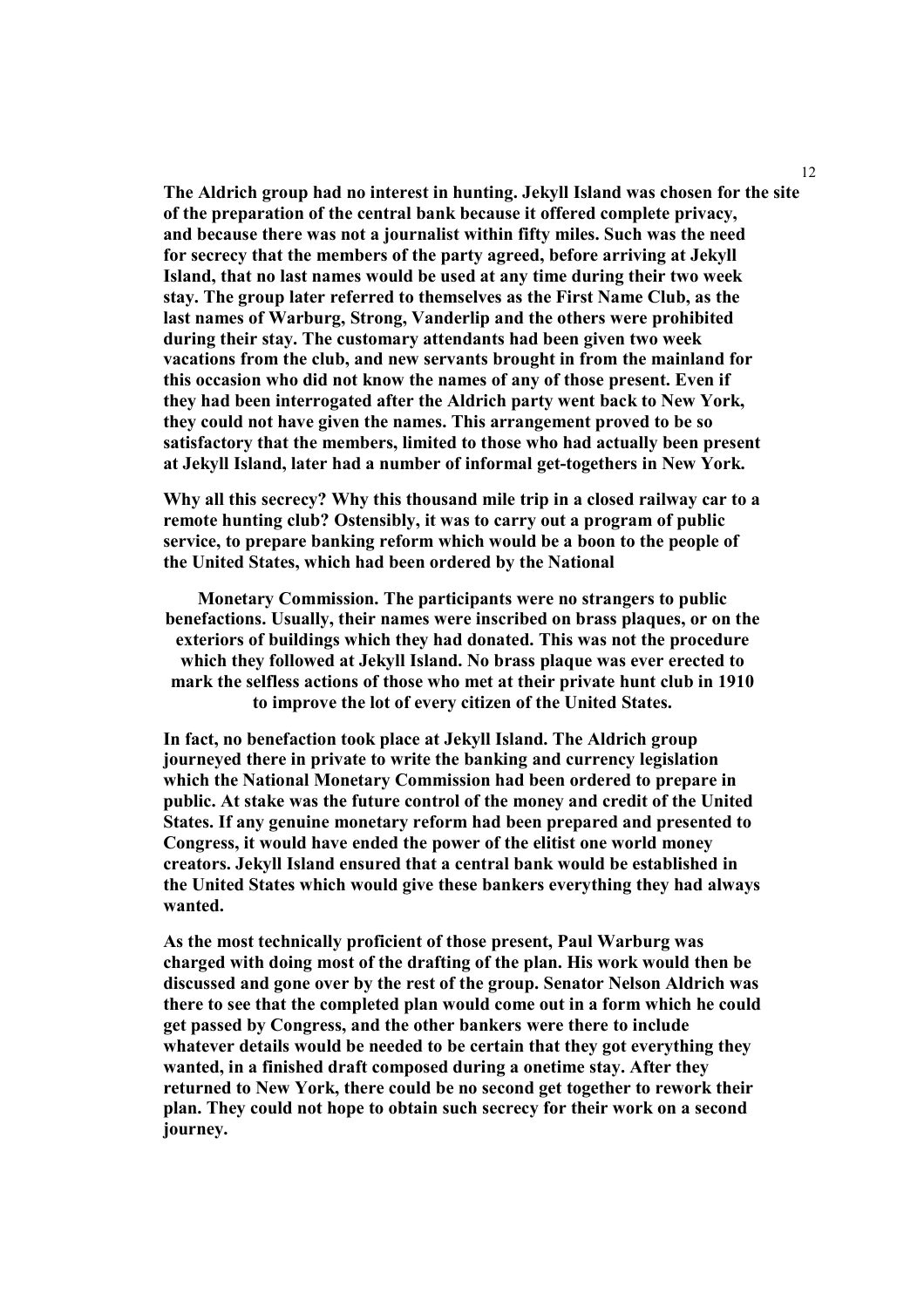The Jekyll Island group remained at the club for nine days, working furiously to complete their task. Despite the common interests of those present, the work did not proceed without friction. Senator Aldrich, always a domineering person, considered himself the chosen leader of the group, and could not help ordering everyone else about. Aldrich also felt somewhat out of place as the only member who was not a professional banker. He had had substantial banking interests throughout his career, but only as a person who profited from his ownership of bank stock. He knew little about the technical aspects of financial operations. His opposite number, Paul Warburg, believed that every question raised by the group demanded, not merely an answer, but a lecture. He rarely lost an opportunity to give the members a long discourse designed to impress them with the extent of his knowledge of banking. This was resented by the others, and often drew barbed remarks from Aldrich. The natural diplomacy of Henry P. Davison proved to be the catalyst which kept them at their work. Warburg's thick alien accent grated on them, and constantly reminded them that they had to accept his presence if a central bank plan was to be devised which would guarantee them their future pro-

fits. Warburg made little effort to smooth over their prejudices, and contested them on every possible occasion on technical banking questions, which he considered his private preserve.

"In all conspiracies there must be great secrecy."5

The "monetary reform" plan prepared at Jekyll Island was to be presented to Congress as the completed work of the National Monetary Commission. It was imperative that the real authors of the bill remain hidden. So great was popular resentment against bankers since the Panic of 1907 that no Congressman would dare to vote for a bill bearing the Wall Street taint, no matter who had contributed to his campaign expenses. The Jekyll Island plan was a central bank plan, and in this country there was a long tradition of struggle against inflicting a central bank on the American people. It had begun with Thomas Jefferson's fight against Alexander Hamilton's scheme for the First Bank of the United States, backed by James Rothschild. It had continued with President Andrew Jackson's successful war against Alexander Hamilton's scheme for the Second Bank of the United States, in which Nicholas Biddle was acting as the agent for James Rothschild of Paris. The result of that struggle was the creation of the Independent Sub-Treasury System, which supposedly had served to keep the funds of the United States out of the hands of the financiers. A study of the panics of 1873, 1893, and 1907 indicates that these panics were the result of the international bankers' operations in London. The public was demanding in 1908 that Congress enact legislation to prevent the recurrence of artificially induced money panics. Such monetary reform now seemed inevitable. It was to head off and control such reform that the National Monetary Commission had been set up with Nelson Aldrich at its head, since he was majority leader of the Senate.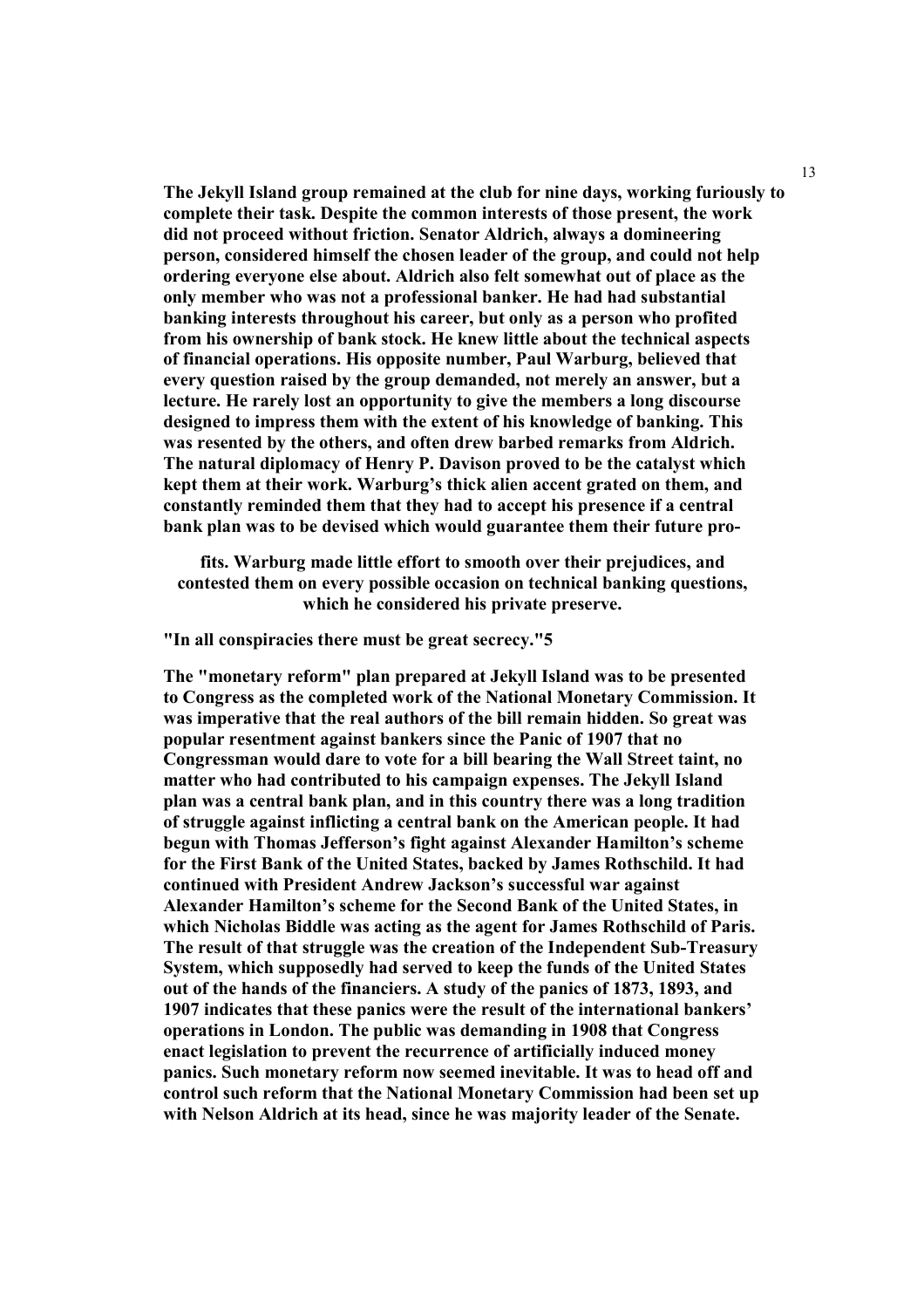The main problem, as Paul Warburg informed his colleagues, was to avoid the name "Central Bank". For that reason, he had decided upon the designation of "Federal Reserve System". This would deceive the people into thinking it was not a central bank. However, the Jekyll Island plan would be a central bank plan, fulfilling the main functions of a central bank; it would be owned by private individuals who would profit from ownership of shares. As a bank of issue, it would control the nation's money and credit.

In the chapter on Jekyll Island in his biography of Aldrich, Stephenson writes of the conference:

"How was the Reserve Bank to be controlled? It must be controlled by Congress. The government

was to be represented in the board of directors, it was to have full knowledge of all the Bank's,

affairs, but a majority

5 Clarendon, Hist. Reb. 1647

\_\_\_\_\_\_\_\_\_\_\_\_\_\_\_\_\_\_\_\_\_\_\_\_\_\_

of the directors were to be chosen, directly or indirectly, by the banks of the association."6

Thus the proposed Federal Reserve Bank was to be "controlled by Congress" and answerable to the government, but the majority of the directors were to be chosen, "directly or indirectly" by the banks of the association. In the final refinement of Warburg's plan, the Federal Reserve Board of Governors would be appointed by the President of the United States, but the real work of the Board would be controlled by a Federal Advisory Council, meeting with the Governors. The Council would be chosen by the directors of the twelve Federal Reserve Banks, and would remain unknown to the public.

The next consideration was to conceal the fact that the proposed "Federal Reserve System" would be dominated by the masters of the New York money market. The Congressmen from the South and the West could not survive if they voted for a Wall Street plan. Farmers and small businessmen in those areas had suffered most from the money panics. There had been great popular resentment against the Eastern bankers, which during the nineteenth century became a political movement known as "populism". The private papers of Nicholas Biddle, not released until more than a century after his death, show that quite early on the Eastern bankers were fully aware of the widespread public opposition to them.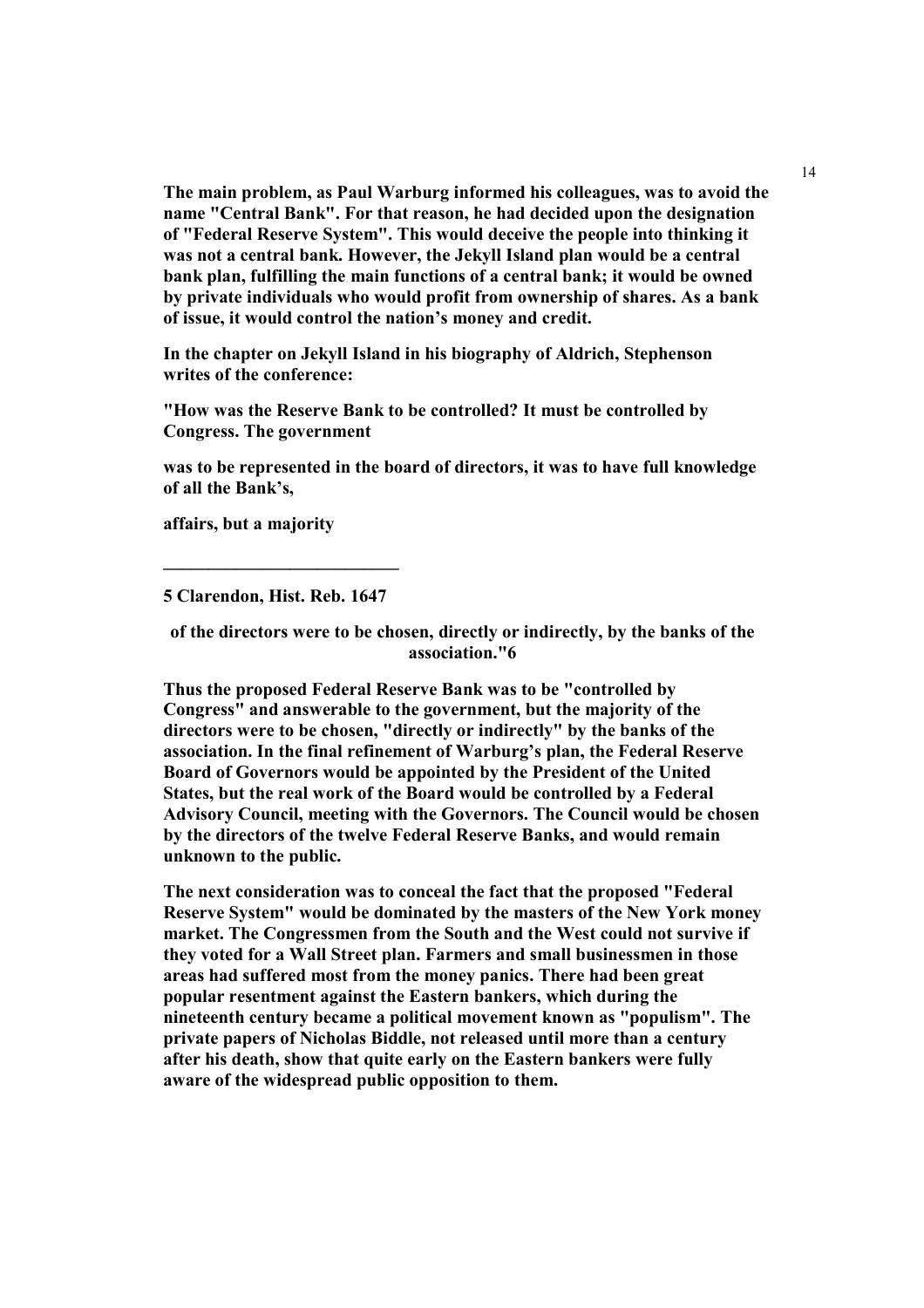Paul Warburg advanced at Jekyll Island the primary deception which would prevent the citizens from recognizing that his plan set up a central bank. This was the regional reserve system. He proposed a system of four (later twelve) branch reserve banks located in different sections of the country. Few people outside the banking world would realize that the existing concentration of the nation's money and credit structure in New York made the proposal of a regional reserve system a delusion.

Another proposal advanced by Paul Warburg at Jekyll Island was the manner of selection of administrators for the proposed regional reserve system. Senator Nelson Aldrich had insisted that the officials should be appointive, not elected, and that Congress should have no role in their selection. His Capitol Hill experience had taught him that congressional opinion would often be inimical to the Wall Street interests, as Congressmen from the West and South might wish to demonstrate to their constituents that they were protecting them against the Eastern bankers.

Warburg responded that the administrators of the proposed central banks should be subject to executive approval by the President. This patent removal of the system from Congressional control meant that the

\_\_\_\_\_\_\_\_\_\_\_\_\_\_\_\_\_\_\_\_\_\_\_\_\_\_

Federal Reserve proposal was unconstitutional from its inception, because the Federal Reserve System was to be a bank of issue. Article 1, Sec. 8, Par. 5 of the Constitution expressly charges Congress with "the power to coin money and regulate the value thereof.". Warburg's plan would deprive Congress of its sovereignty, and the systems of checks and balances of power set up by Thomas Jefferson in the Constitution would now be destroyed. Administrators of the proposed system would control the nation's money and credit, and would themselves be approved by the executive department of the government. The judicial department (the Supreme Court, etc.) was already virtually controlled by the executive department through presidential appointment to the bench.

Paul Warburg later wrote a massive exposition of his plan, The Federal Reserve System, Its Origin and Growth7 of some 1750 pages, but the name "Jekyll Island" appears nowhere in this text. He does state (Vol. 1, p. 58):

"But then the conference closed, after a week of earnest deliberation, the rough draft of what later

became the Aldrich Bill had been agreed upon, and a plan had been outlined which provided for a 'National Reserve

<sup>6</sup> Nathaniel Wright Stephenson, Nelson W. Aldrich, A Leader in American Politics, Scribners, N.Y. 1930, Chap. XXIV "Jekyll Island" p. 379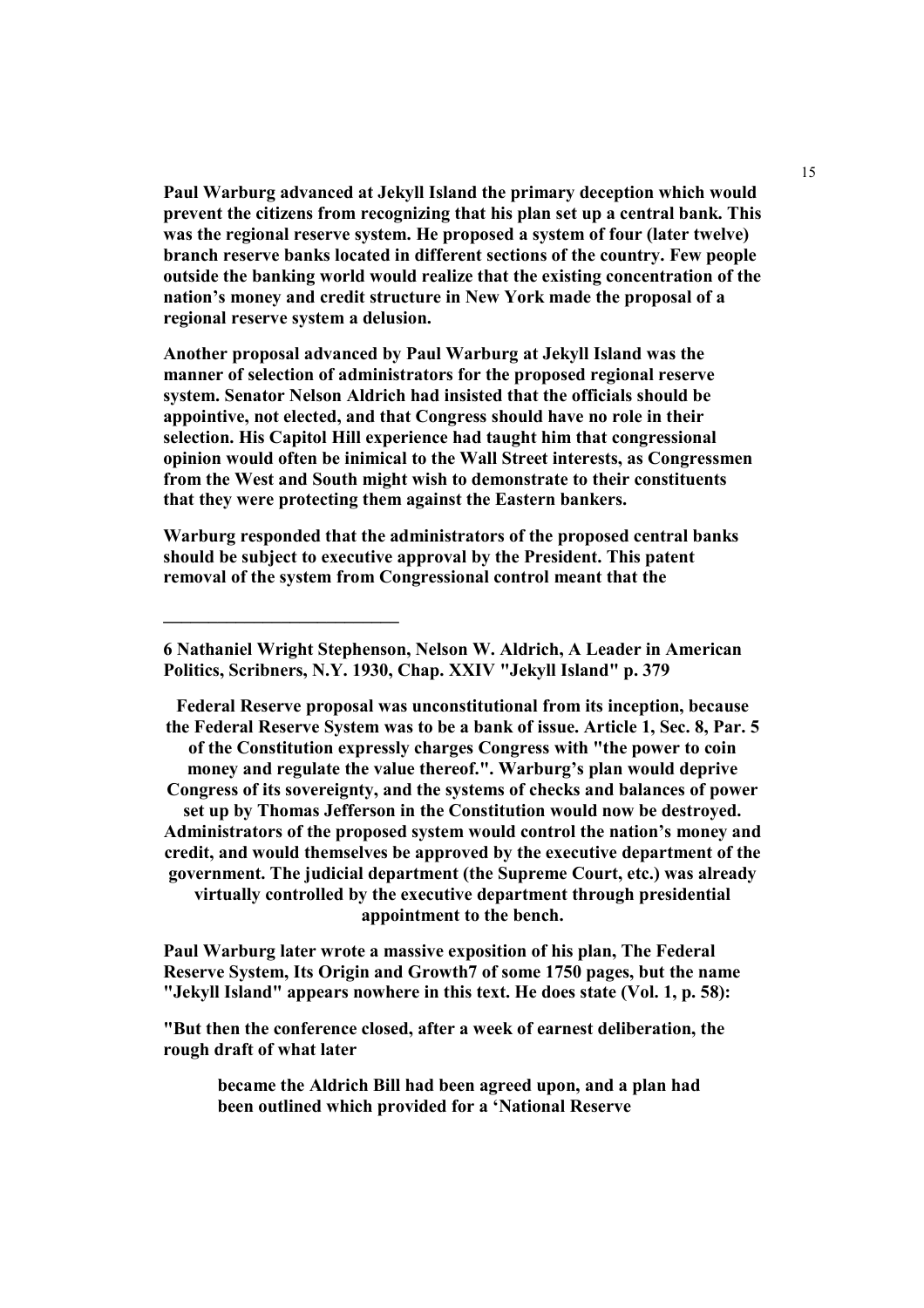Association,' meaning a central reserve organization with an elastic note issue based on gold and commercial paper."

On page 60, Warburg writes, "The results of the conference were entirely confidential. Even the fact there had been a meeting was not permitted to become public." He adds in a footnote, "Though eighteen [sic] years have since gone by, I do not feel free to give a description of this most interesting conference concerning which Senator Aldrich pledged all participants to secrecy."

B.C. Forbes' revelation8 of the secret expedition to Jekyll Island, had had surprisingly little impact. It did not appear in print until two years after the Federal Reserve Act had been passed by Congress, hence it was never read during the period when it could have had an effect, that

8 CURRENT OPINION, December, 1916, p. 382

\_\_\_\_\_\_\_\_\_\_\_\_\_\_\_\_\_\_\_\_\_\_\_\_\_\_

is, during the Congressional debate on the bill. Forbes' story was also dismissed, by those "in the know," as preposterous, and a mere invention. Stephenson mentions this on page 484 of his book about Aldrich.9

"This curious episode of Jekyll Island has been generally regarded as a myth. B.C. Forbes got

some information from one of the reporters. It told in vague outline the Jekyll Island story, but

made no impression and was generally regarded as a mere yarn."

The coverup of the Jekyll Island conference proceeded along two lines, both of which were successful. The first, as Stephenson mentions, was to dismiss the entire story as a romantic concoction which never actually took place. Although there were brief references to Jekyll Island in later books concerning the Federal Reserve System, these also attracted little public attention. As we have noted, Warburg's massive and supposedly definite work on the Federal Reserve System does not mention Jekyll Island at all, although he does admit that a conference took place. In none of his voluminous speeches or writings do the words "Jekyll Island" appear, with a single notable exception. He agreed to Professor Stephenson's request that he prepare a brief statement for the Aldrich biography. This appears on page 485 as part of "The Warburg Memorandum". In this excerpt, Warburg writes, "The matter of a uniform discount rate was discussed and settled at Jekyll Island."

<sup>7</sup> Paul Warburg, The Federal Reserve System, Its Origin and Growth, Volume I, p. 58, Macmillan, New York, 1930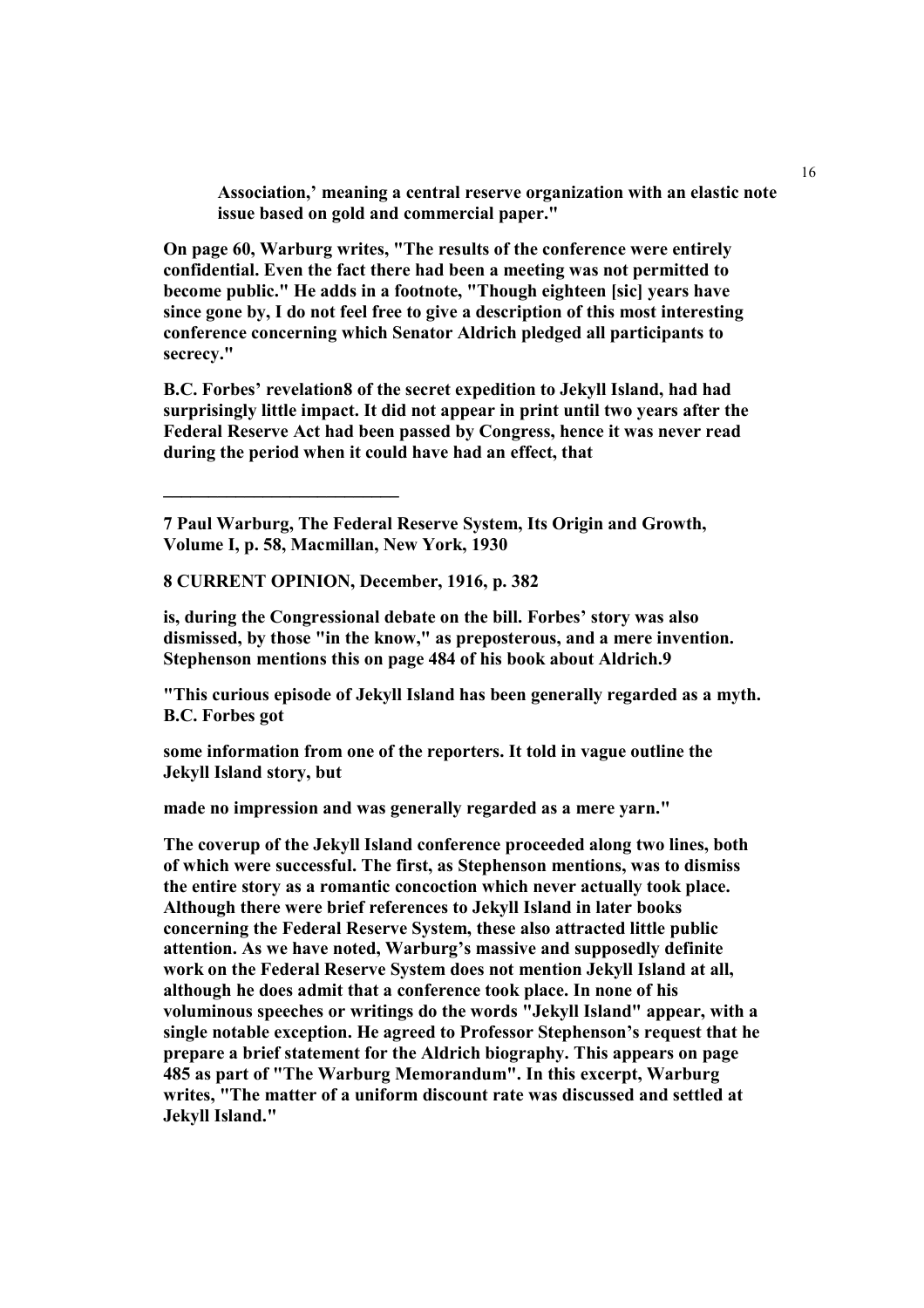Another member of the "First Name Club" was less reticent. Frank Vanderlip later published a few brief references to the conference. In the Saturday Evening Post, February 9, 1935, p. 25, Vanderlip wrote:

"Despite my views about the value to society of greater publicity for the affairs of corporations,

there was an occasion near the close of 1910, when I was as secretive, indeed, as furtive, as any

conspirator. . . . Since it would have been fatal to Senator Aldrich's plan to have it known that he

was calling on anybody from Wall Street to help him in preparing his bill, precautions were taken that would have delighted the heart of James Stillman (a colorful and secretive banker who was President of the National City Bank during the Spanish-American War, and who was thought to have been involved in getting us into that war) . . . I do not feel it is any exaggeration to speak of our secret expedition to Jekyll Island as the occasion of the actual conception of what eventually became the Federal Reserve System."

In a Travel feature in The Washington Post, March 27, 1983, "Follow The Rich to Jekyll Island", Roy Hoopes writes:

"In 1910, when Aldrich and four financial experts wanted a place to meet in secret to reform the

country's banking system, they faked a hunting trip to Jekyll and for 10 days holed up in the

Clubhouse, where they made plans for what eventually would become the Federal Reserve Bank."

\_\_\_\_\_\_\_\_\_\_\_\_\_\_\_\_\_\_\_\_\_\_\_\_\_\_

<sup>9</sup> Nathaniel Wright Stephenson, Nelson W. Aldrich, A Leader in American Politics, Scribners, N.Y. 1930, Chap. XXIV "Jekyll Island" p. 379

Vanderlip later wrote in his autobiography, From Farmboy to Financier:10

<sup>&</sup>quot;Our secret expedition to Jekyll Island was the occasion of the actual conception of what

eventually became the Federal Reserve System. The essential points of the Aldrich Plan were

all contained in the Federal Reserve Act as it was passed."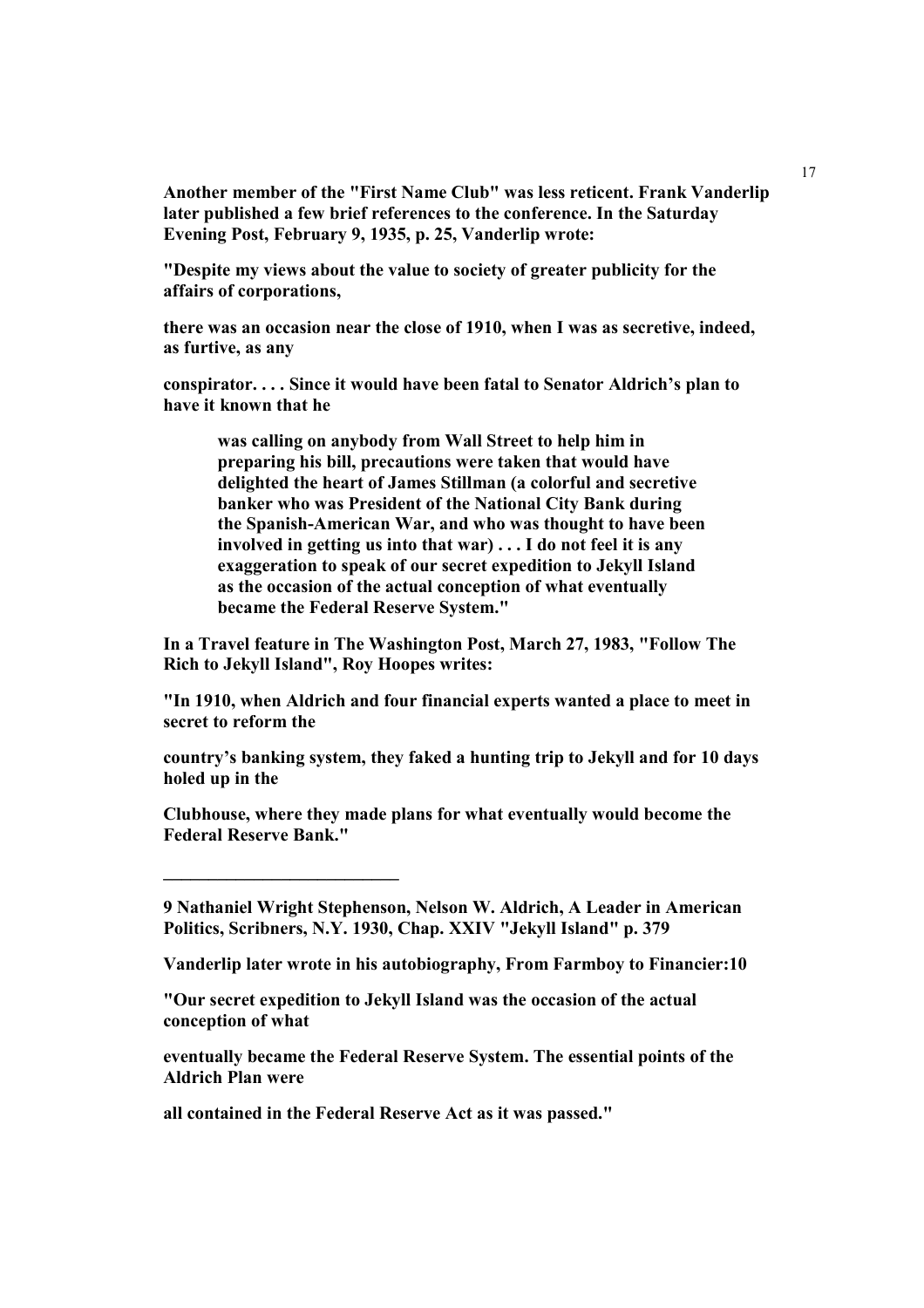Professor E.R.A. Seligman, a member of the international banking family of J. & W. Seligman, and head of the Department of Economics at Columbia University, wrote in an essay published by the Academy of Political Science, Proceedings, v. 4, No. 4, p. 387-90:

"It is known to a very few how great is the indebtedness of the United States to Mr. Warburg. For

it may be said without fear of contradiction that in its fundamental features the Federal Reserve

Act is the work of Mr. Warburg more than any other man in the country. The existence of a

Federal Reserve Board creates, in everything but in name, a real central bank. In the two

fundamentals of command of reserves and of a discount policy, the Federal Reserve Act has

frankly accepted the principle of the Aldrich Bill, and these principles, as has been stated, were the creation of Mr. Warburg and Mr. Warburg alone. It must not be forgotten that Mr. Warburg had a practical object in view. In formulating his plans and in advancing in them slightly varying

suggestions from time to time, it was incumbent on him to remember that the education of the

country must be gradual and that a large part of the task was to break down prejudices and remove suspicion. His plans therefore contained all sorts of elaborate suggestions designed to guard the public against fancied dangers and to persuade the country that the general scheme was at all practicable. It was the hope of Mr. Warburg that with the lapse of time it might be possible to eliminate from the law a few clauses which were inserted largely at his suggestion for educational purposes."

Now that the public debt of the United States has passed a trillion dollars, we may indeed admit "how great is the indebtedness of the United States to Mr. Warburg." At the time he wrote the Federal Reserve Act, the public debt was almost nonexistent.

Professor Seligman points out Warburg's remarkable prescience that the real task of the members of the Jekyll Island conference was to prepare a banking plan which would gradually "educate the country" and "break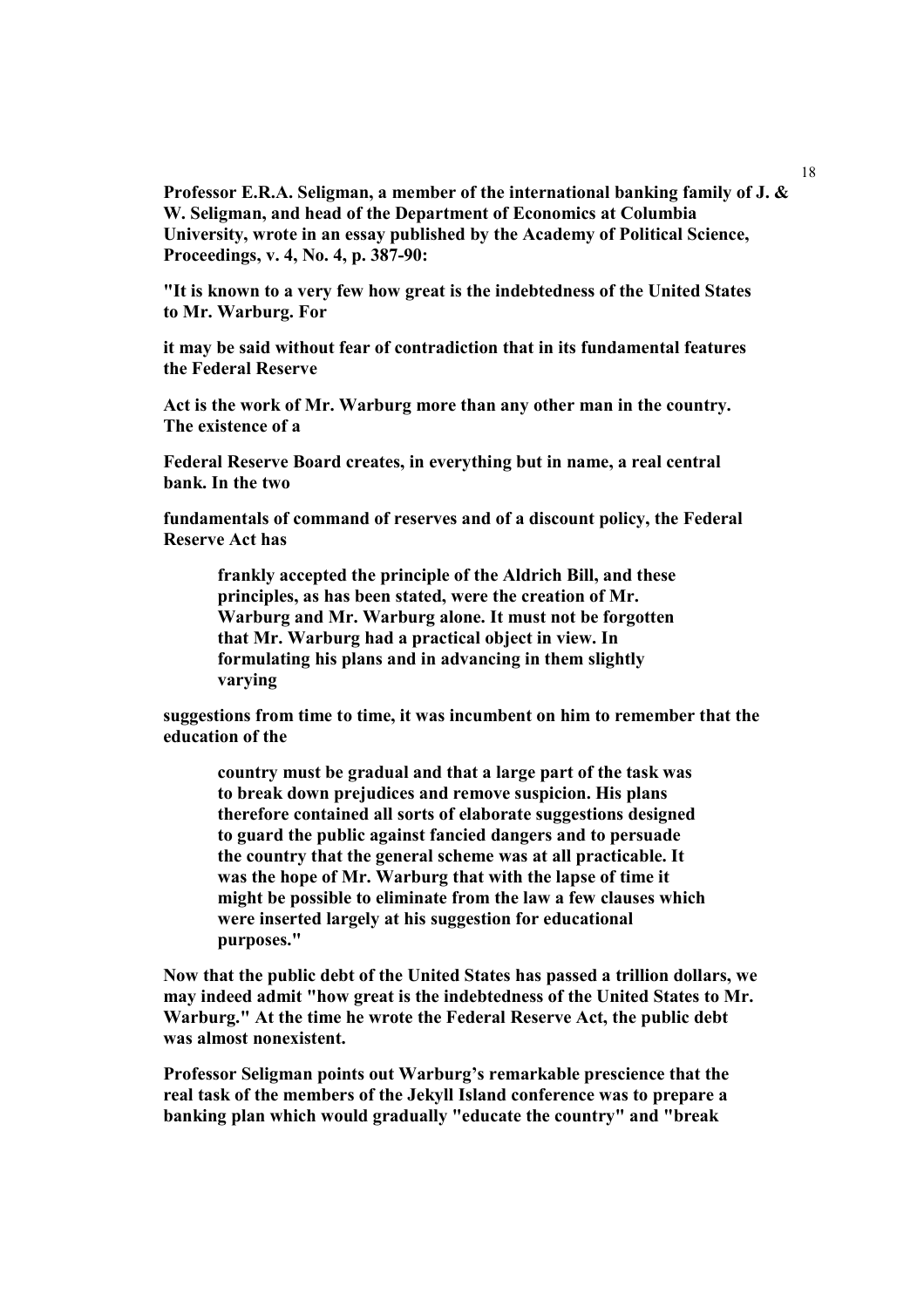down prejudices and remove suspicion". The campaign to enact the plan into law succeeded in doing just that.

10 Frank Vanderlip, From Farmboy to Financier

\_\_\_\_\_\_\_\_\_\_\_\_\_\_\_\_\_\_\_\_\_\_\_\_\_\_

## CHAPTER TWO

The Aldrich Plan

"Finance and the tariff are reserved by Nelson Aldrich as falling within his sole purview and jurisdiction. Mr. Aldrich is endeavoring to devise, through the National Monetary Commission, a banking and currency law. A great many hundred thousand persons are firmly of the opinion that Mr. Aldrich sums up in his personality the greatest and most sinister menace to the popular welfare of the United States. Ernest Newman recently said, 'What the South visits on the Negro in a political way, Aldrich would mete out to the mudsills of the North, if he could devise a safe and practical way to accomplish it.'"--Harper's Weekly, May 7, 1910."

The participants in the Jekyll Island conference returned to New York to direct a nationwide propaganda campaign in favor of the "Aldrich Plan". Three of the leading universities, Princeton, Harvard, and the University of Chicago, were used as the rallying points for this propaganda, and national banks had to contribute to a fund of five million dollars to persuade the American public that this central bank plan should be enacted into law by Congress.

Woodrow Wilson, governor of New Jersey and former president of Princeton University, was enlisted as a spokesman for the Aldrich Plan. During the Panic of 1907, Wilson had declared, "All this trouble could be averted if we appointed a committee of six or seven public-spirited men like J.P. Morgan to handle the affairs of our country."

In his biography of Nelson Aldrich in 1930, Stephenson says:

"A pamphlet was issued January 16, 1911, 'Suggested Plan for Monetary Legislation', by Hon. Nelson Aldrich, based on Jekyll Island conclusions." Stephenson says on page 388, "An organization for financial progress has been formed. Mr. Warburg introduced a resolution authorizing the establishment of the Citizens' League, later the National Citizens League . . . Professor Laughlin of the University of Chicago was given charge of the League's propaganda."11

It is notable that Stephenson characterizes the work of the National Citizens League as "propaganda", in line with Seligman's exposition of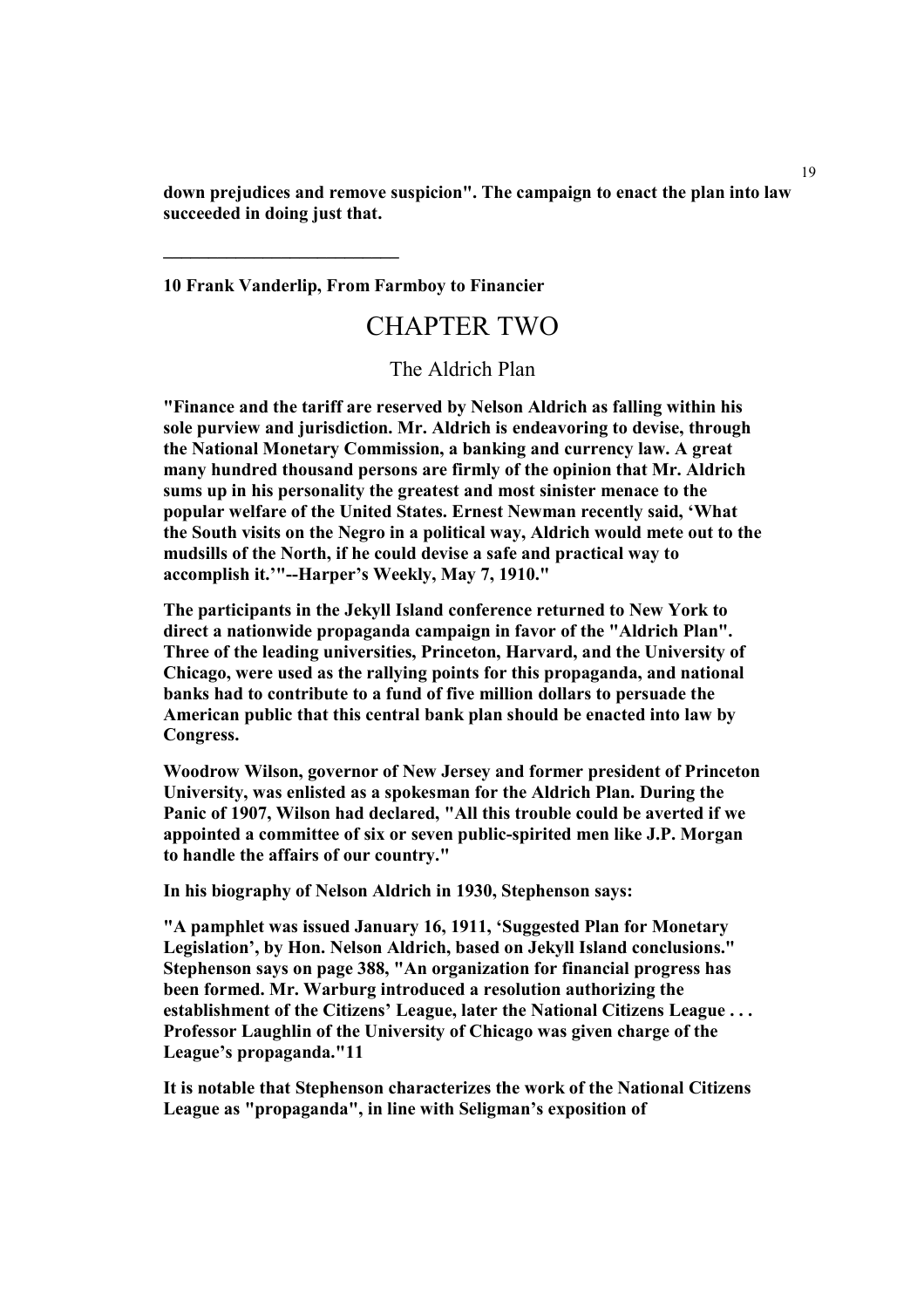Warburg's work as "the education of the country" and "to break down prejudices".

Much of the five million dollars of the bankers slush fund was spent under the auspices of the National Citizens' League, which was made up of college professors. The two most tireless propagandists for the Aldrich Plan were Professor O.M. Sprague of Harvard, and J. Laurence Laughlin of the University of Chicago.

Congressman Charles A. Lindbergh, Sr., notes:

\_\_\_\_\_\_\_\_\_\_\_\_\_\_\_\_\_\_\_\_\_\_\_\_\_\_

"J. Laurence Laughlin, Chairman of the Executive Committee of the National Citizens' League since its organization, has returned to his position as professor of political economics in the University of Chicago. In June, 1911, Professor Laughlin was given a year's leave from the university, that he might give all of his time to the campaign of education undertaken by the League . . . He has worked indefatigably, and it is largely due to his efforts and his persistence that the campaign enters the final stage with flattering prospects of a successful outcome . . . The reader knows that the University of Chicago is an institution endowed by John D. Rockefeller, with nearly fifty million dollars."12

In his biography of Nelson Aldrich, Stephenson reveals that the Citizens' League was also a Jekyll Island product. In chapter 24 we find that: The Aldrich Plan was represented to Congress as the result of three years of work, study and travel by members of the National Monetary Commission, with expenditures of more than three hundred thousand dollars.\*

Testifying before the Committee on Rules, December 15, 1911, after the Aldrich plan had been introduced in Congress, Congressman Lindbergh stated,

"Our financial system is a false one and a huge burden on the people . . . I have alleged that there is a Money Trust. The Aldrich plan is a scheme plainly in the interest of the Trust . . . Why does the Money Trust press so hard for the Aldrich Plan now, before the people know what the money trust has been doing?"

Lindbergh continued his speech,

"The Aldrich Plan is the Wall Street Plan. It is a broad challenge to the Government by the champion of the Money Trust. It means another panic, if necessary, to intimidate the people. Aldrich, paid by the Government to

<sup>11</sup> Nathaniel Wright Stephenson, Nelson W. Aldrich, A Leader in American Politics, Scribners, N.Y. 1930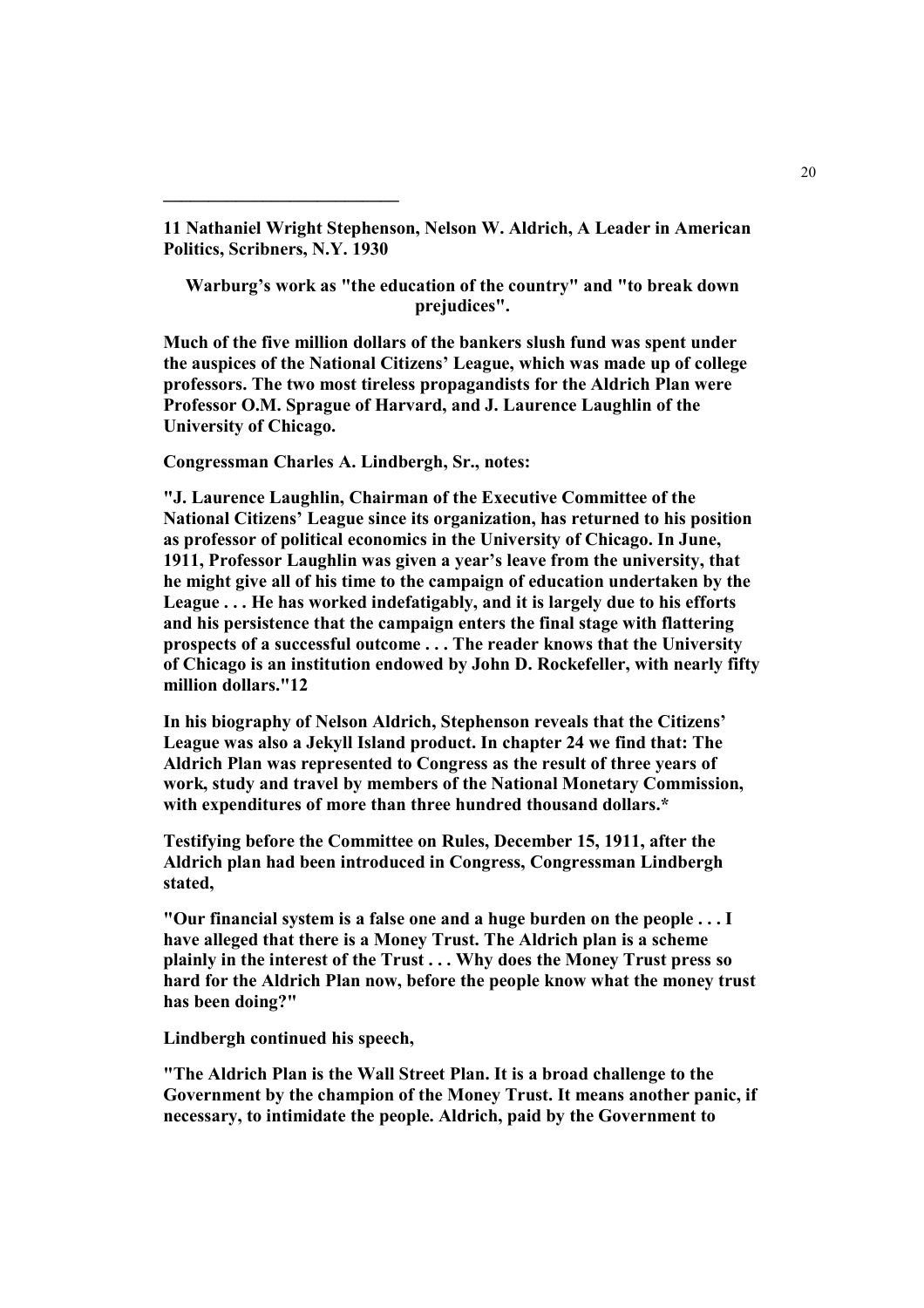represent the people, proposes a plan for the trusts instead. It was by a very clever move that the National Monetary Commission was created. In 1907 nature responded most beautifully and gave this country the most bountiful crop it had ever had. Other industries were busy too, and from a natural standpoint all the conditions were right for a most

\_\_\_\_\_\_\_\_\_\_\_\_\_\_\_\_\_\_\_\_\_\_\_\_\_\_

\* In 1911, the Aldrich Plan became part of the official platform of the Republican Party.

prosperous year. Instead, a panic entailed enormous losses upon us. Wall Street knew the American people were demanding a remedy against the recurrence of such a ridiculously unnatural condition. Most Senators and Representatives fell into the Wall Street trap and passed the Aldrich Vreeland Emergency Currency Bill. But the real purpose was to get a monetary commission which would frame a proposition for amendments to our currency and banking laws which would suit the Money Trust. The interests are now busy everywhere educating the people in favor of the Aldrich Plan. It is reported that a large sum of money has been raised for this purpose. Wall Street speculation brought on the Panic of 1907. The depositors' funds were loaned to gamblers and anybody the Money Trust wanted to favour. Then when the depositors wanted their money, the banks did not have it. That made the panic."

Edward Vreeland, co-author of the bill, wrote in the August 25, 1910 Independent (which was owned by Aldrich), "Under the proposed monetary plan of Senator Aldrich, monopolies will disappear, because they will not be able to make more than four percent interest and monopolies cannot continue at such a low rate. Also, this will mark the disappearance of the Government from the banking business."

Vreeland's fantastic claims were typical of the propaganda flood unleashed to pass the Aldrich Plan. Monopolies would disappear, the Government would disappear from the banking business. Pie in the sky.

Nation Magazine, January 19, 1911, noted, "The name of Central Bank is carefully avoided, but the 'Federal Reserve Association', the name given to the proposed central organization, is endowed with the usual powers and responsibilities of a European Central Bank."

After the National Monetary Commission had returned from Europe, it held no official meetings for nearly two years. No records or minutes were ever presented showing who had authored the Aldrich Plan. Since they held no official meetings, the members of the commission could hardly claim the Plan

<sup>12</sup> Charles A. Lindbergh, Sr., Banking, Currency and the Money Trust, 1913, p. 131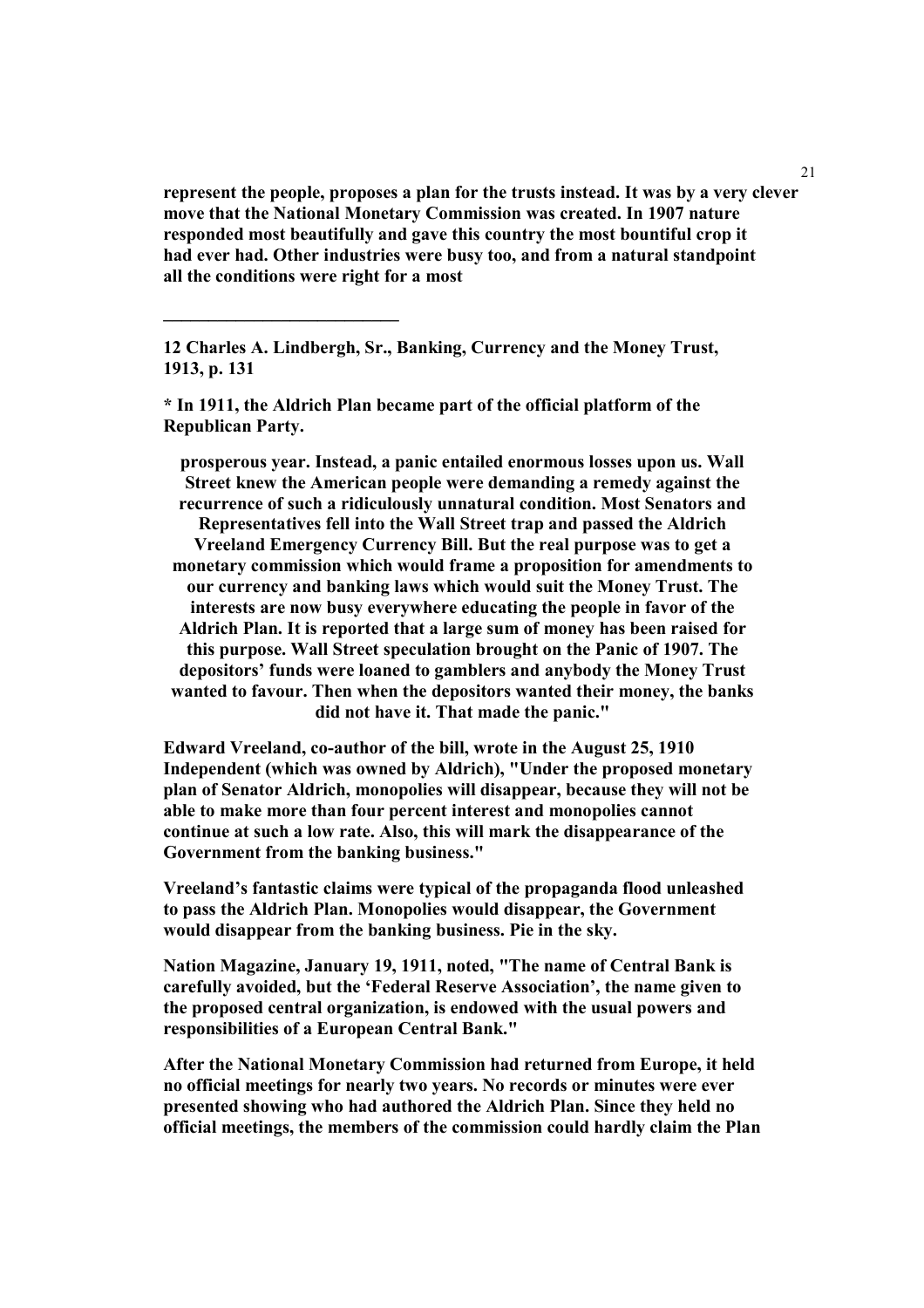as their own. The sole tangible result of the Commission's three hundred thousand dollar expenditure was a library of thirty massive volumes on European banking. Typical of these works is a thousand page history of the Reichsbank, the central bank which controlled money and credit in Germany, and whose principal stockholders, were the Rothschilds and Paul Warburg's family banking house of M.M. Warburg Company. The Commission's records show that it never functioned as a deliberative body. Indeed, its only "meeting" was the secret conference held at Jekyll Island, and this conference is not mentioned in any publication of the Commission. Senator Cummins passed a resolution in Congress ordering the Commission to report on January 8, 1912, and show some constructive results of its three years' work. In the face of this challenge, the National Monetary Commission ceased to exist.

With their five million dollars as a war chest, the Aldrich Plan propagandists waged a no-holds barred war against their opposition. Andrew Frame testified before the House Banking and Currency Committee of the American Bankers Association. He represented a group of Western bankers who opposed the Aldrich Plan:

CHAIRMAN CARTER GLASS: "Why didn't the Western bankers make themselves heard when the American Bankers Association gave its unqualified and, we are assured, unanimous approval of the scheme proposed by the National Monetary Commission?"

ANDREW FRAME: "I'm glad you called my attention to that. When that monetary bill was given to the country, it was but a few days previous to the meeting of the American Bankers Association in New Orleans in 1911. There was not one banker in a hundred who had read that bill. We had twelve addresses in favor of it. General Hamby of Austin, Texas, wrote a letter to President Watts asking for a hearing against the bill. He did not get a very courteous answer. I refused to vote on it, and a great many other bankers did likewise."

MR. BULKLEY: "Do you mean that no member of the Association could be heard in opposition to the bill?"

ANDREW FRAME: "They throttled all argument."

MR. KINDRED: "But the report was given out that it was practically unanimous."

ANDREW FRAME: "The bill had already been prepared by Senator Aldrich and presented to the executive council of the American Bankers Association in May, 1911. As a member of that council, I received a copy the day before they acted upon it. When the bill came in at New Orleans, the bankers of the United States had not read it."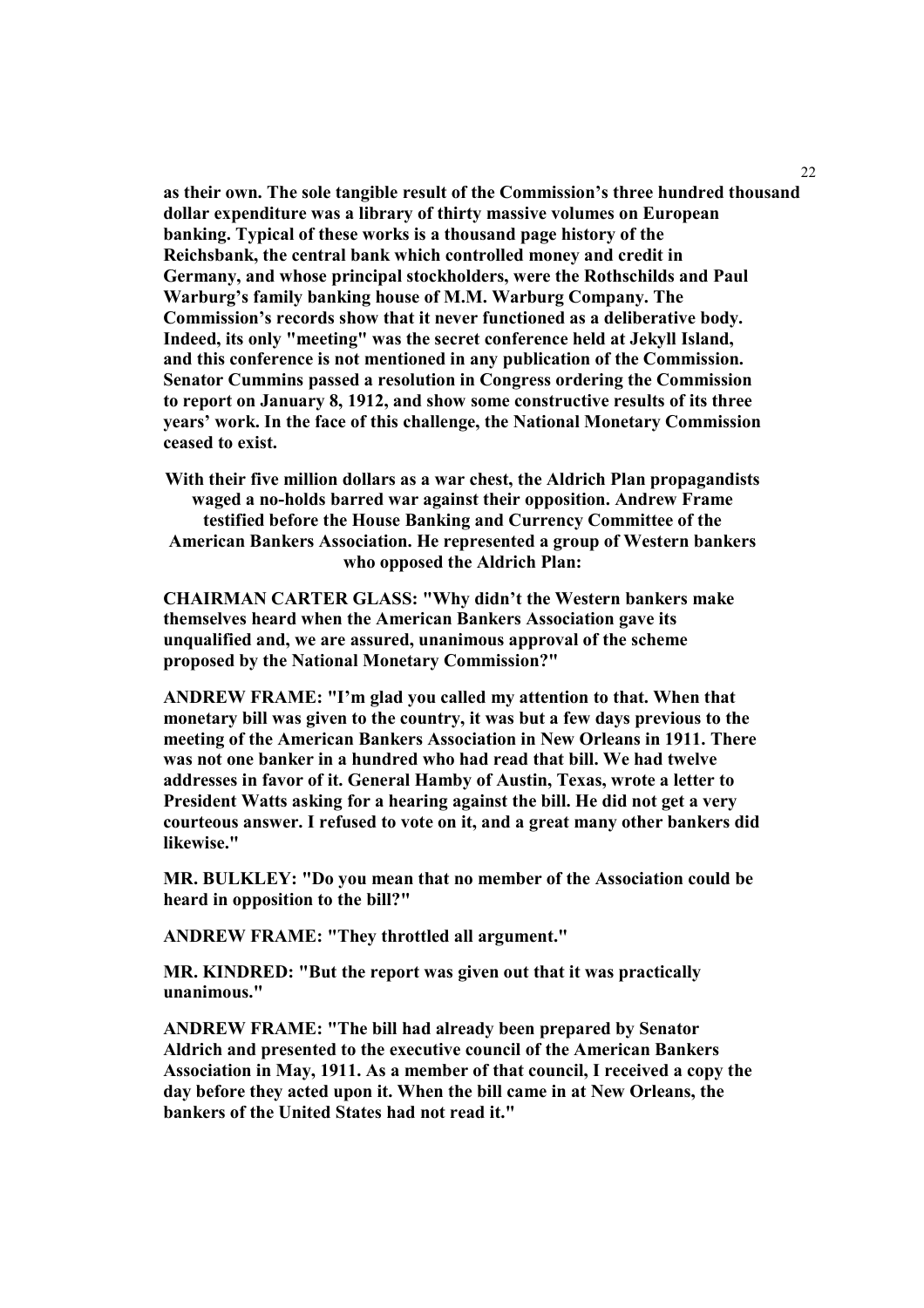MR. KINDRED: "Did the presiding officer simply rule out those who wanted to discuss it negatively?"

ANDREW FRAME: "They would not allow anyone on the program who was not in favor of the bill."

CHAIRMAN GLASS: "What significance has the fact that at the next annual meeting of the American Bankers Association held at Detroit in 1912, the Association did not reiterate its endorsement of the plan of the National Monetary Commission, known as the Aldrich scheme?"

ANDREW FRAME: "It did not reiterate the endorsement for the simple fact that the backers of the Aldrich Plan knew that the Association would not endorse it. We were ready for them, but they did not bring it up."

Andrew Frame exposed the collusion which in 1911 procured an endorsement of the Aldrich Plan from the American Bankers Association but which in 1912 did not even dare to repeat its endorsement, for fear of an honest and open discussion of the merits of the plan.

Chairman Glass then called as witness one of the ten most powerful bankers in the United States, George Blumenthal, partner of the international banking house of Lazard Freres and brother-in-law of Eugene Meyer, Jr. Carter Glass effusively welcomed Blumenthal, stating that "Senator O'Gorman of New York was kind enough to suggest your name to us." A year later, O'Gorman prevented a Senate Committee from asking his master, Paul Warburg, any embarrassing questions before approving his nomination as the first Governor of the Federal Reserve Board.

George Blumenthal stated, "Since 1893 my firm of Lazard Freres has been foremost in importations and exportations of gold and has thereby come into contact with everybody who had anything to do with it."

Congressman Taylor asked, "Have you a statement there as to the part you have had in the importation of gold into the United States?" Taylor asked this because the Panic of 1893 is known to economists as a classic example of a money panic caused by gold movements.

"No," replied George Blumenthal, "I have nothing at all on that, because it is not bearing on the question."

A banker from Philadelphia, Leslie Shaw, dissented with other witnesses at these hearings, criticizing the much vaunted "decentralization" of the System. He said, "Under the Aldrich Plan the bankers are to have local associations and district associations, and when you have a local organization, the centered control is assured. Suppose we have a local association in Indianapolis; can you not name the three men who will dominate that association? And then can you not name the one man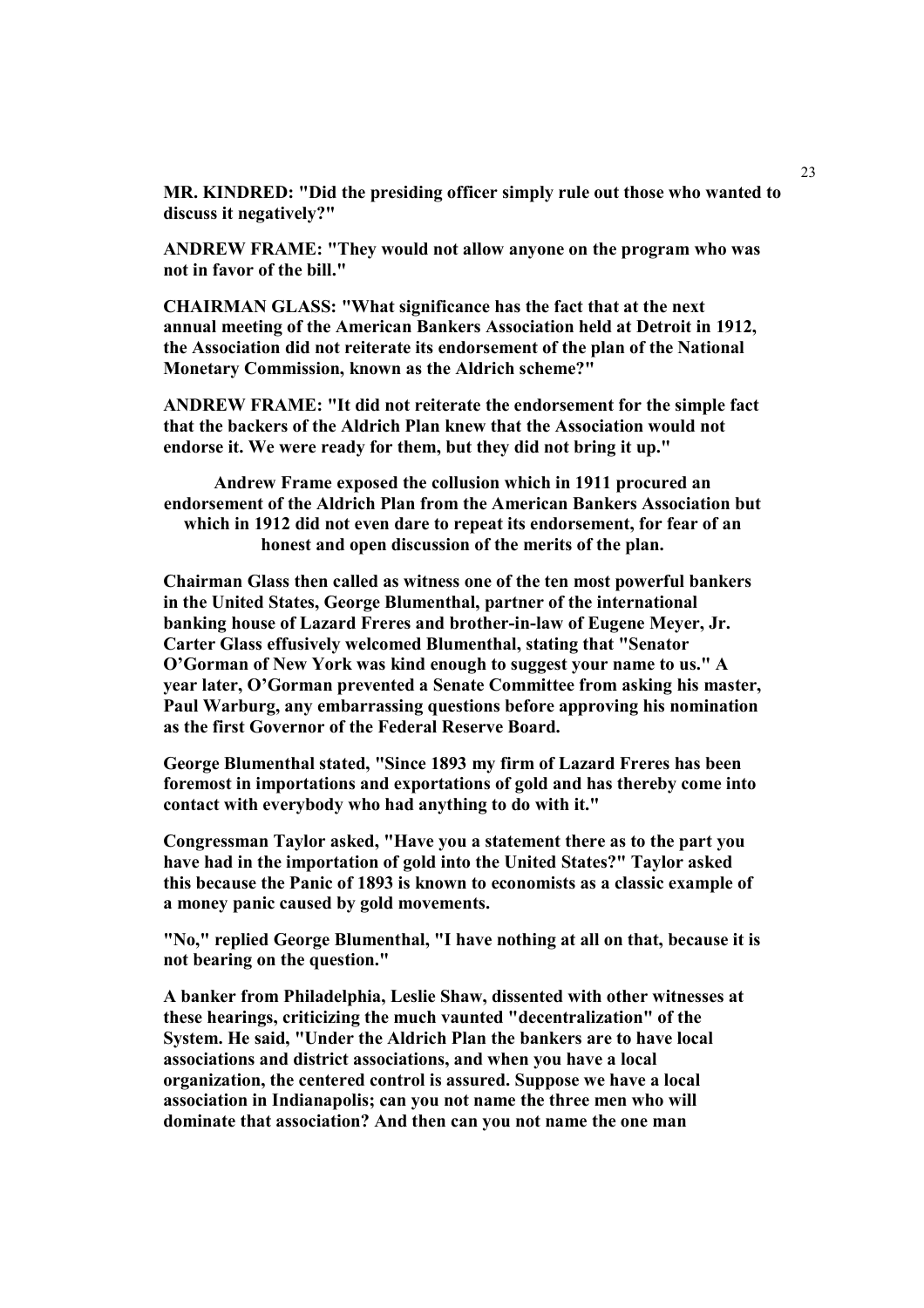everywhere else. When you have hooked the banks together, they can have the biggest influence of anything in this country, with the exception of the newspapers."

To promote the Democratic currency bill, Carter Glass made public the sorry record of the Republican efforts of Senator Aldrich's National Monetary Commission. His House Report in 1913 said, "Senator MacVeagh fixes the cost of the National Monetary Commission to May 12, 1911 at \$207,130. They have since spent another hundred thousand dollars of the taxpayer's money. The work done at such cost cannot be ignored, but, having examined the extensive literature published by the Commission, the Banking and Currency Committee finds little that bears upon the present state of the credit market of the United States. We object to the Aldrich Bill on the following points:

Its entire lack of adequate government or public control of the banking mechanism it sets up.

Its tendency to throw voting control into the hands of the large banks of the system.

The extreme danger of inflation of currency inherent in the system.

The insincerity of the bond-funding plan provided for by the measure, there being a barefaced pretense that this system was to cost the government nothing.

The dangerous monopolistic aspects of the bill.

Our Committee at the outset of its work was met by a well-defined sentiment in favor of a central bank which was the manifest outgrowth of the work that had been done by the National Monetary Commission."

Glass's denunciation of the Aldrich Bill as a central bank plan ignored the fact that his own Federal Reserve Act would fulfill all the functions of a central bank. Its stock would be owned by private stockholders who could use the credit of the Government for their own profit; it would have control of the nation's money and credit resources; and it would be a bank of issue which would finance the government by "mobilizing" credit in time of war. In "The Rationale of Central Banking," Vera C. Smith (Committee for Monetary Research and Education, June, 1981) writes, "The primary definition of a central bank is a banking system in which a single bank has either a complete or residuary monopoly in the note issue. A central bank is not a natural product of banking development. It is imposed from outside or comes into being as the result of Government favors."

Thus a central bank attains its commanding position from its government granted monopoly of the note issue. This is the key to its power. Also, the act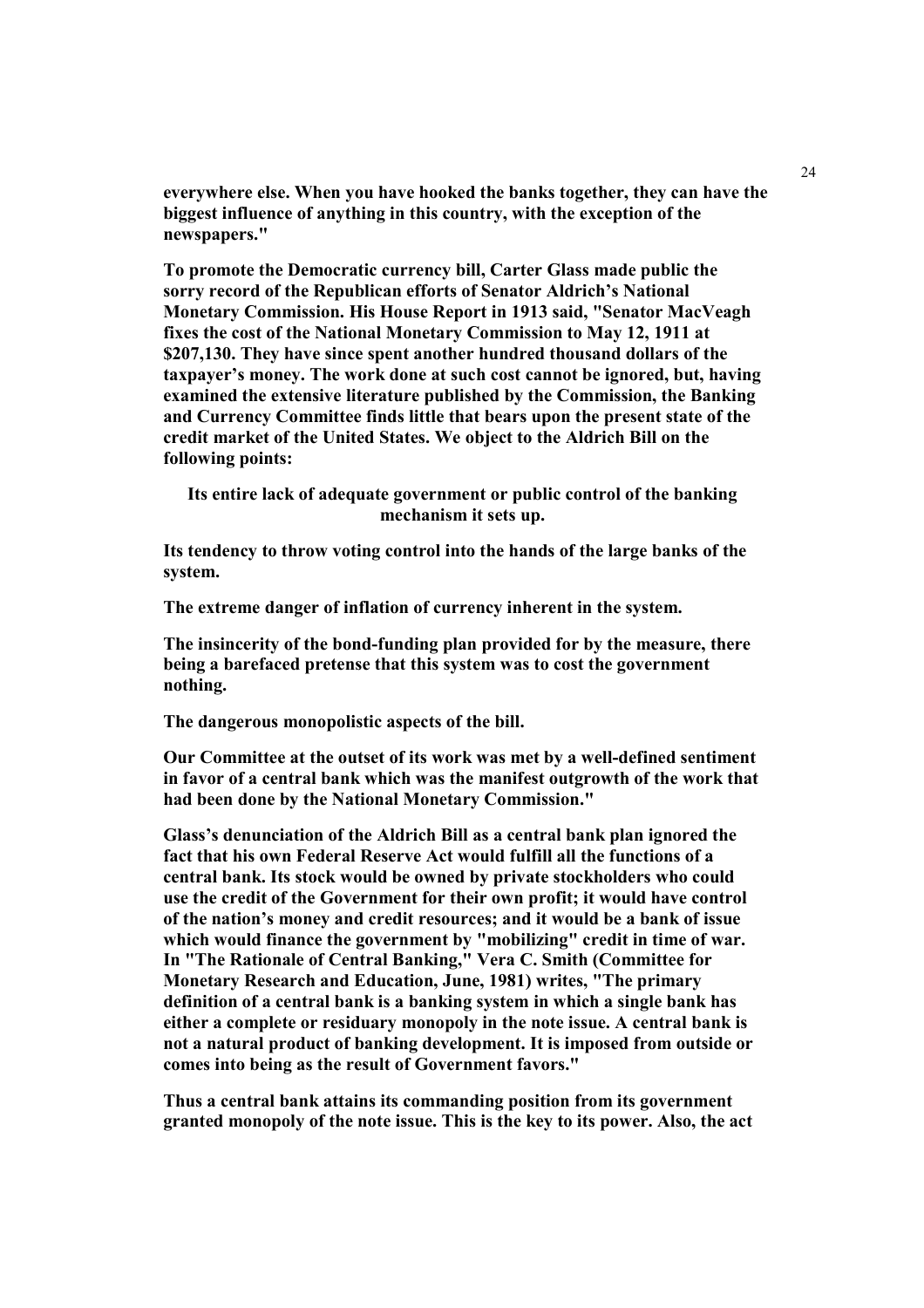of establishing a central bank has a direct inflationary impact because of the fractional reserve system, which allows the creation of book-entry loans and thereby, money, a number of times the actual "money" which the bank has in its deposits or reserves.

The Aldrich Plan never came to a vote in Congress, because the Republicans lost control of the House in 1910, and subsequently lost the Senate and the Presidency in 1912.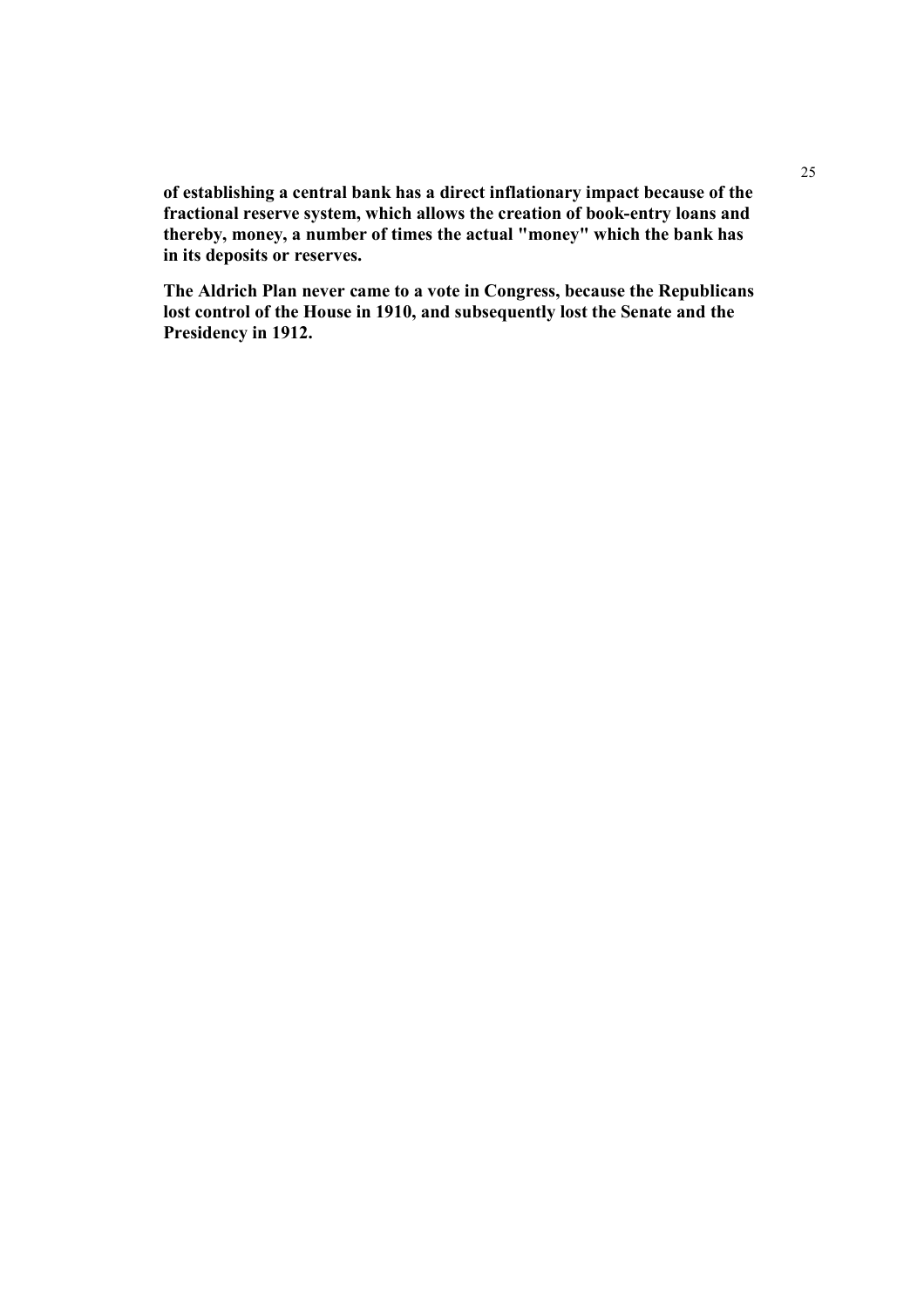## CHAPTER THREE

#### The Federal Reserve Act

"Our financial system is a false one and a huge burden on the people . . . This Act establishes the most gigantic trust on earth."--Congressman Charles Augustus Lindbergh, Sr.

The speeches of Senator LaFollette and Congressman Lindbergh became rallying points of opposition to the Aldrich Plan in 1912. They also aroused popular feeling against the Money Trust. Congressman Lindbergh said, on December 15, 1911, "The government prosecutes other trusts, but supports the money trust. I have been waiting patiently for several years for an opportunity to expose the false money standard, and to show that the greatest of all favoritism is that extended by the government to the money trust."

Senator LaFollette publicly charged that a money trust of fifty men controlled the United States. George F. Baker, partner of J.P. Morgan, on being queried by reporters as to the truth of the charge, replied that it was absolutely in error. He said that he knew from personal knowledge that not more than eight men ran this country.

The Nation Magazine replied editorially to Senator LaFollette that "If there is a Money Trust, it will not be practical to establish that it exercises its influence either for good or for bad."

Senator LaFollette remarks in his memoirs that his speech against the Money Trust later cost him the Presidency of the United States, just as Woodrow Wilson's early support of the Aldrich Plan had brought him into consideration for that office.

Congress finally made a gesture to appease popular feeling by appointing a committee to investigate the control of money and credit in the United States. This was the Pujo Committee , a subcommittee of the House Banking and Currency Committee, which conducted the famous "Money Trust" hearings in 1912, under the leadership of Congressman Arsene Pujo of Louisiana, who was regarded as a spokesman for the oil interests. These hearings were deliberately dragged on for five months, and resulted in six-thousand pages of printed testimony in four volumes. Month after month, the bankers made the train trip from New York to Washington, testified before the Committee and returned to New York. The hearings were extremely dull, and no startling information turned up at these sessions. The bankers solemnly admitted that they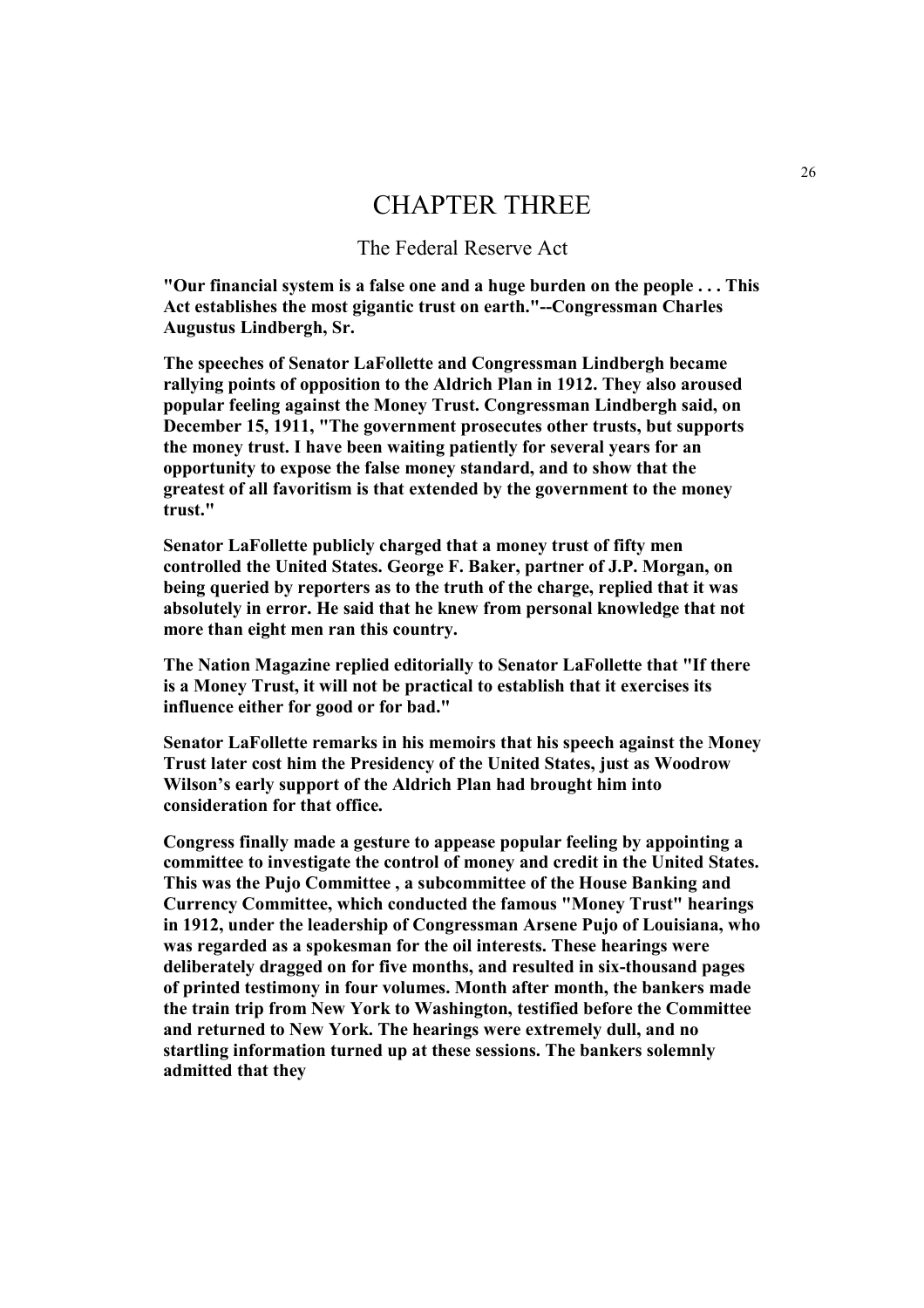were indeed bankers, insisted that they always operated in the public interest, and claimed that they were animated only by the highest ideals of public service, like the Congressmen before whom they were testifying.

The paradoxical nature of the Pujo Money Trust Hearings may better be understood if we examine the man who single-handedly carried on these hearings, Samuel Untermyer. He was one of the principal contributors to Woodrow Wilson's Presidential campaign fund, and was one of the wealthiest corporation lawyers in New York. He states in his autobiography in "Who's Who" of 1926 that he once received a \$775,000 fee for a single legal transaction, the successful merger of the Utah Copper Company and the Boston Consolidated and Nevada Company, a firm with a market value of one hundred million dollars. He refused to ask either Senator LaFollette or Congressman Lindbergh to testify in the investigation which they alone had forced Congress to hold. As Special Counsel for the Pujo Committee, Untermyer ran the hearings as a one-man operation. The Congressional members, including its chairman, Congressman Arsene Pujo, seemed to have been struck dumb from the commencement of the hearings to their conclusion. One of these silent servants of the public was Congressman James Byrnes, of South Carolina, representing Bernard Baruch's home district, who later achieved fame as "Baruch's man", and was placed by Baruch in charge of the Office of War Mobilization during the Second World War.

Although he was a specialist in such matters, Untermyer did not ask any of the bankers about the system of interlocking directorates through which they controlled industry. He did not go into international gold movements, which were known as a factor in money panics, or the international relationships between American bankers and European bankers. The international banking houses of Eugene Meyer, Lazard Freres, J. & W. Seligman, Ladenburg Thalmann, Speyer Brothers, M. M. Warburg, and the Rothschild Brothers did not arouse Samuel Untermyer's curiosity, although it was well known in the New York financial world that all of these family banking houses either had branches or controlled subsidiary houses in Wall Street. When Jacob Schiff appeared before the Pujo Committee, Mr. Untermyer's adroit questioning allowed Mr. Schiff to talk for many minutes without revealing any information about the operations of the banking house of Kuhn Loeb Company, of which he was senior partner, and which Senator Robert L. Owen had identified as the representative of the European Rothschilds in the United States.

The aging J.P. Morgan, who had only a few more months to live, appeared before the Committee to justify his decades of international financial deals. He stated for Mr. Untermyer's edification that "Money is a commodity." This was a favorite ploy of the money creators, as they wished to make the public believe that the creation of money was a natural occur-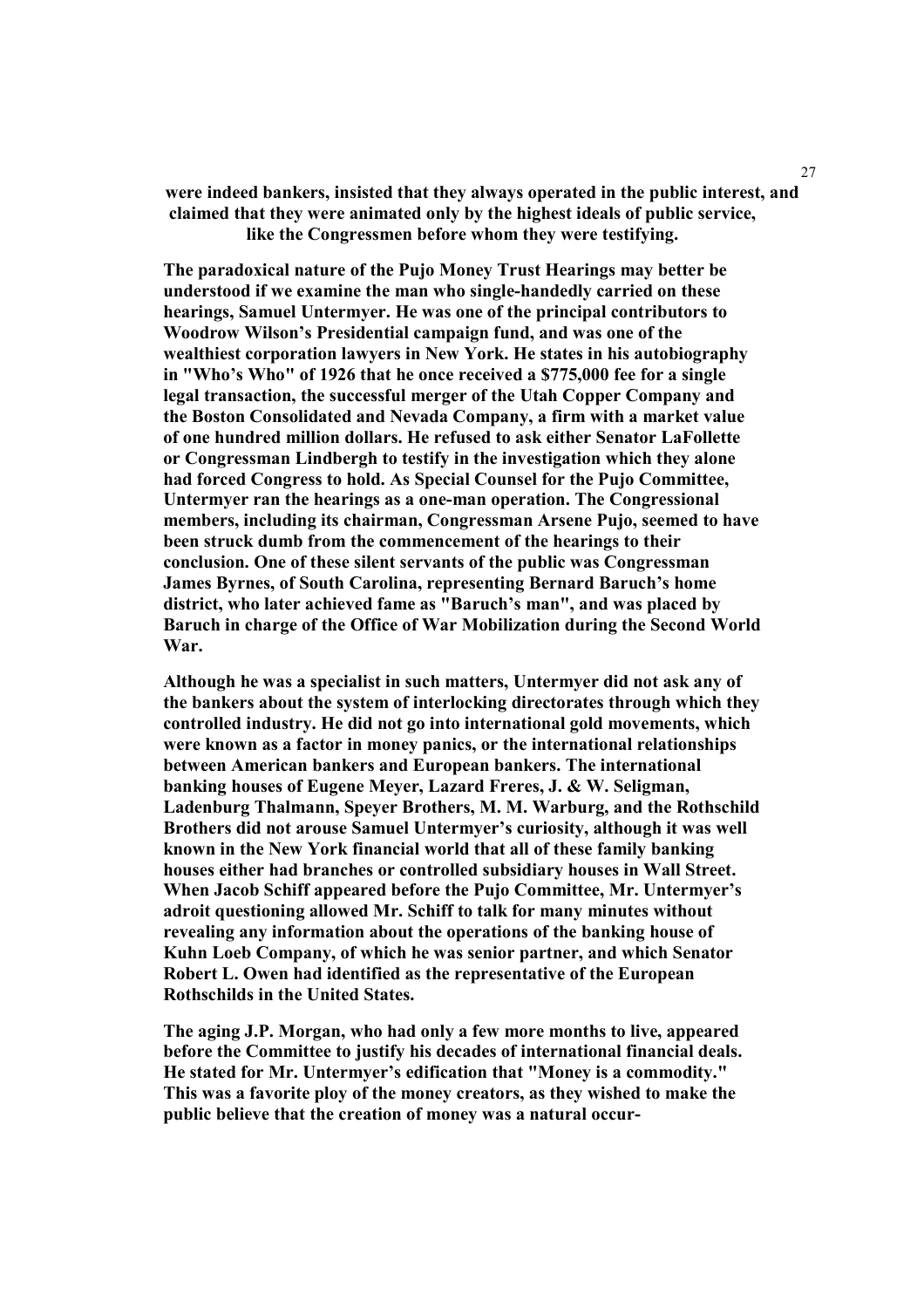rence akin to the growing of a field of corn, although it was actually a bounty conferred upon the bankers by governments over which they had gained control.

J.P. Morgan also told the Pujo Committee that, in making a loan, he seriously considered only one factor, a man's character; even the man's ability to repay the loan, or his collateral, were of little importance. This astonishing observation startled even the blasé members of the Committee.

The farce of the Pujo Committee ended without a single well-known opponent of the money creators being allowed to appear or testify. As far as Samuel Untermyer was concerned, Senator LaFollette and Congressman Charles Augustus Lindbergh had never existed. Nevertheless, these Congressmen had managed to convince the people of the United States that the New York bankers did have a monopoly on the nation's money and credit. At the close of the hearings, the bankers and their subsidized newspapers claimed that the only way to break this monopoly was to enact the banking and currency legislation now being proposed to Congress, a bill which would be passed a year later as the Federal Reserve Act. The press seriously demanded that the New York banking monopoly be broken by turning over the administration of the new banking system to the most knowledgeable banker of them all, Paul Warburg.

The Presidential campaign of 1912 records one of the more interesting political upsets in American history. The incumbent, William Howard Taft, was a popular president, and the Republicans, in a period of general prosperity, were firmly in control of the government through a Republican majority in both houses. The Democratic challenger, Woodrow Wilson, Governor of New Jersey, had no national recognition, and was a stiff, austere man who excited little public support. Both parties included a monetary reform bill in their platforms: The Republicans were committed to the Aldrich Plan, which had been denounced as a Wall Street plan, and the Democrats had the Federal Reserve Act. Neither party bothered to inform the public that the bills were almost identical except for the names. In retrospect, it seems obvious that the money creators decided to dump Taft and go with Wilson. How do we know this? Taft seemed certain of reelection, and Wilson would return to obscurity. Suddenly, Theodore Roosevelt "threw his hat into the ring." He announced that he was running as a third party candidate, the "Bull Moose". His candidacy would have been ludicrous had it not been for the fact that he was exceptionally well-financed. Moreover, he was given unlimited press coverage, more than Taft and Wilson combined. As a Republican ex-president, it was obvious that Roosevelt would cut deeply into Taft's vote. This proved the case, and Wilson won the election. To this day, no one can say what Theodore Roosevelt's program was, or why he would sabotage his own party. Since the bankers were financing all three candi-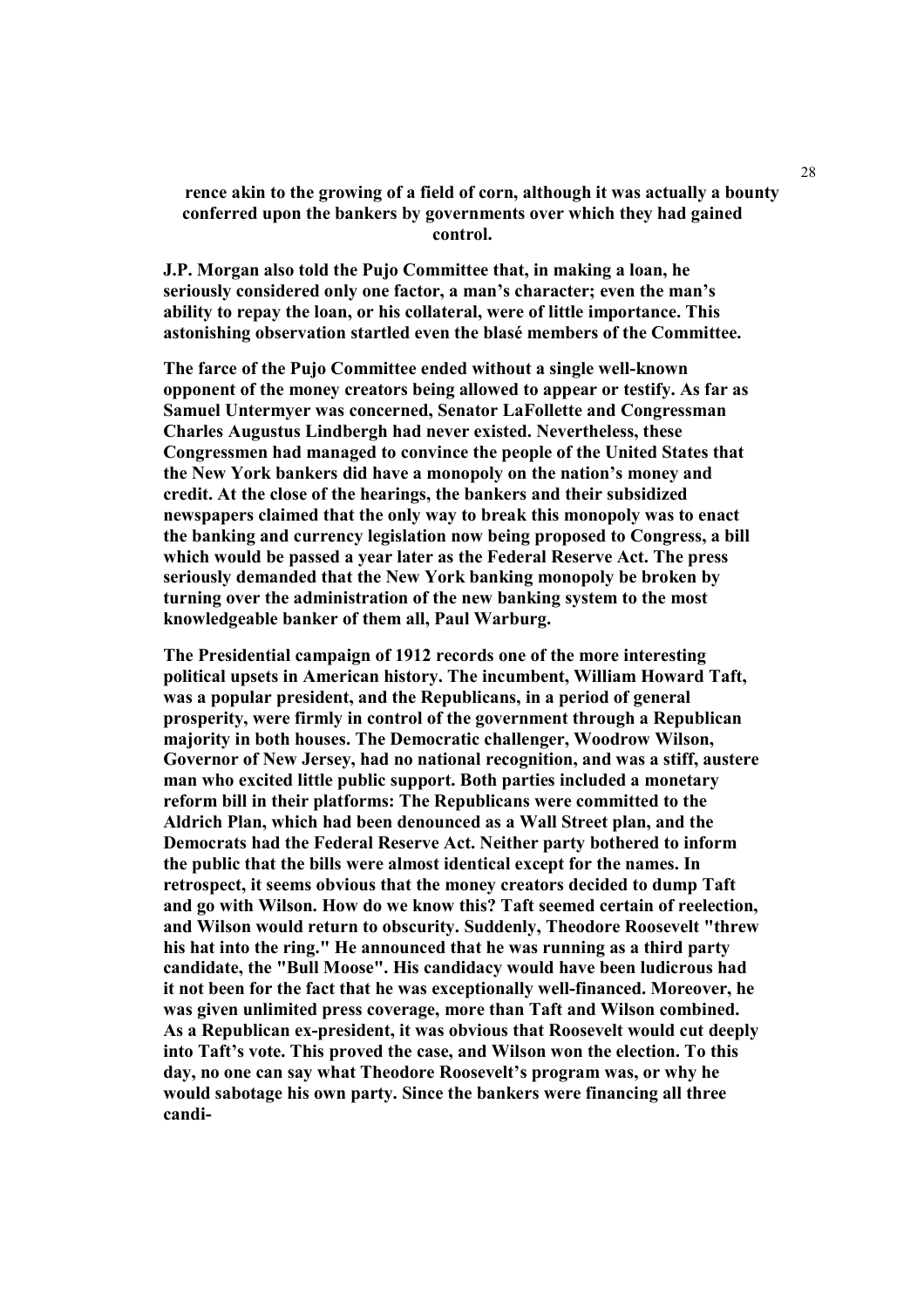dates, they would win regardless of the outcome. Later Congressional testimony showed that in the firm of Kuhn Loeb Company, Felix Warburg was supporting Taft, Paul Warburg and Jacob Schiff were supporting Wilson, and Otto Kahn was supporting Roosevelt. The result was that a Democratic Congress and a Democratic President were elected in 1912 to get the central bank legislation passed. It seems probable that the identification of the Aldrich Plan as a Wall Street operation predicted that it would have a difficult passage through Congress, as the Democrats would solidly oppose it, whereas a successful Democratic candidate, supported by a Democratic Congress, would be able to pass the central bank plan. Taft was thrown overboard because the bankers doubted he could deliver on the Aldrich Plan, and Roosevelt was the instrument of his demise. \*The final electoral vote in 1912 was Wilson - 409; Roosevelt - 167; and Taft - 15.

To further confuse the American people and blind them to the real purpose of the proposed Federal Reserve Act, the architects of the Aldrich Plan, powerful Nelson Aldrich, although no longer a senator, and Frank Vanderlip, president of the National City Bank, set up a hue and cry against the bill. They gave interviews whenever they could find an audience denouncing the proposed Federal Reserve Act as inimical to banking and to good government. The bugaboo of inflation was raised because of the Act's provisions for printing Federal Reserve notes. The Nation, on October 23, 1913, pointed out, "Mr. Aldrich himself raised a hue and cry over the issue of government "fiat money", that is, money issued without gold or bullion back of it, although a bill to do precisely that had been passed in 1908 with his own name as author, and he knew besides, that the 'government' had nothing to do with it, that the Federal Reserve Board would have full charge of the issuing of such moneys."

Frank Vanderlip's claims were so bizarre that Senator Robert L. Owen, chairman of the newly formed Senate Banking and Currency Committee, which had been formed on March 18, 1913, accused him of openly carrying on a campaign of misrepresentation about the bill. The interests of the public, so Carter Glass claimed in a speech on September 10, 1913 to Congress, would be protected by an advisory council of bankers. "There can be nothing sinister about its transactions. Meeting with it at least four times a year will be a bankers' advisory council representing every regional reserve district in the system. How could we have exercised greater caution in safeguarding the public interests?"

Glass claimed that the proposed Federal Advisory Council would force the Federal Reserve Board of Governors to act in the best interest of the people.

Senator Root raised the problem of inflation, claiming that under the Federal Reserve Act, note circulation would always expand indefinitely, causing great inflation. However, the later history of the Federal Reserve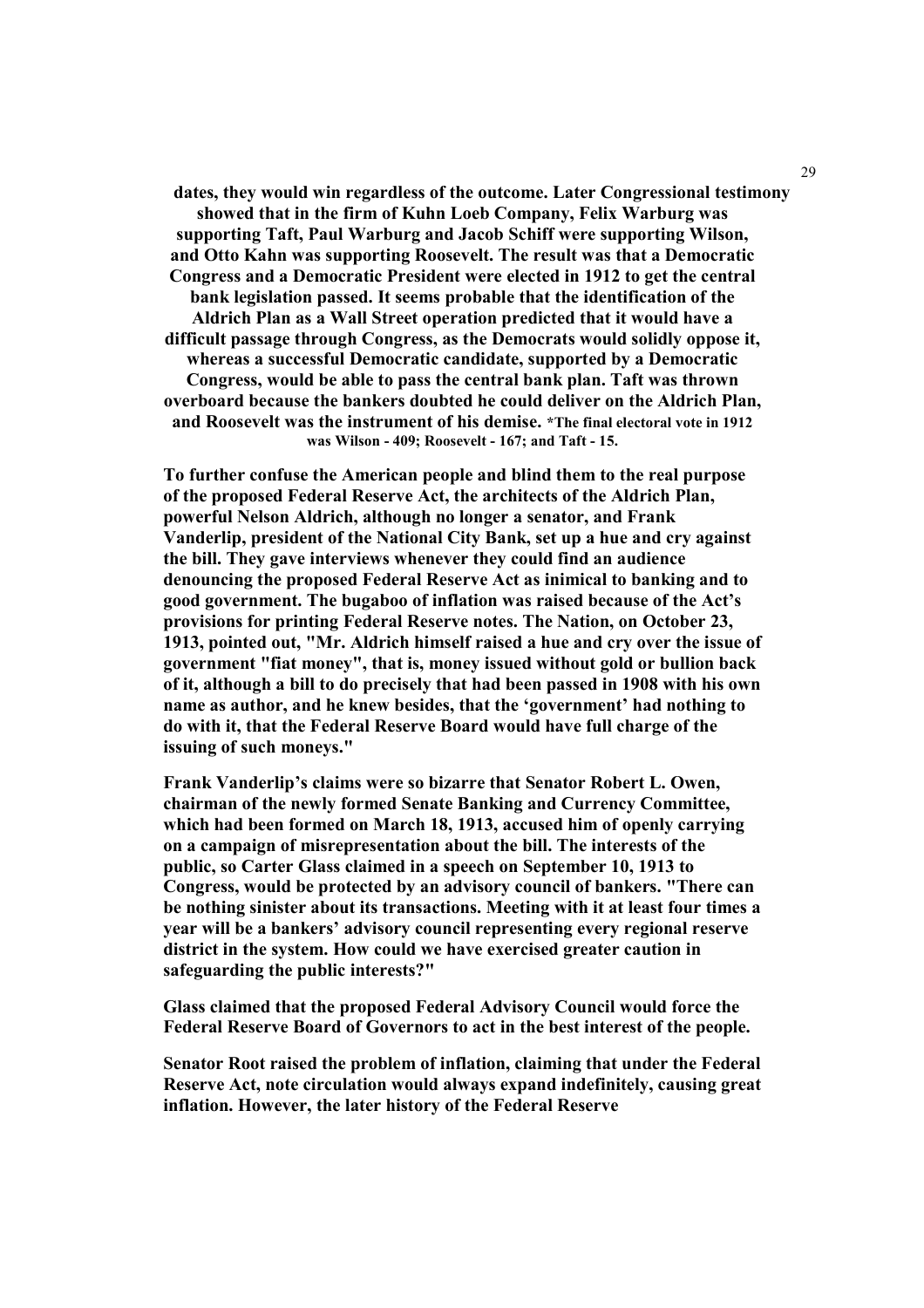System showed that it not only caused inflation, but that the issue of notes could also be restricted, causing deflation, as occurred from 1929 to 1939.

One of the critics of the proposed "decentralized" system was a lawyer from Cleveland, Ohio, Alfred Crozier: Crozier was called to testify for the Senate Committee because he had written a provocative book in 1912, U.S. Money vs. Corporation Currency.\* He attacked the Aldrich-Vreeland Act of 1908 as a Wall Street instrument, and he pointed out that when our government had to issue money based on privately owned securities, we were no longer a free nation.

Crozier testified before the Senate Committee that, "It should prohibit the granting or calling in

of loans for the purpose of influencing quotation prices of securities and the contracting of loans

or increasing interest rates in concert by the banks to influence public opinion or the action of

any legislative body. Within recent months, William McAdoo, Secretary of the Treasury of the

United States was reported in the open press as charging specifically that there was a conspiracy

among certain of the large banking interests to put a contraction upon the currency and to raise

interest rates for the sake of making the public force Congress into passing currency legislation

desired by those interests. The so-called administration currency bill grants just what Wall Street

and the big banks for twenty-five years have been striving for, that is, PRIVATE INSTEAD OF

PUBLIC CONTROL OF CURRENCY. It does this as completely as the Aldrich Bill. Both

measures rob the government and the people of all effective control over the public's money, and

vest in the banks exclusively the dangerous power to make money among the people scarce or

plenty. The Aldrich Bill puts this power in one central bank. The Administration Bill puts it in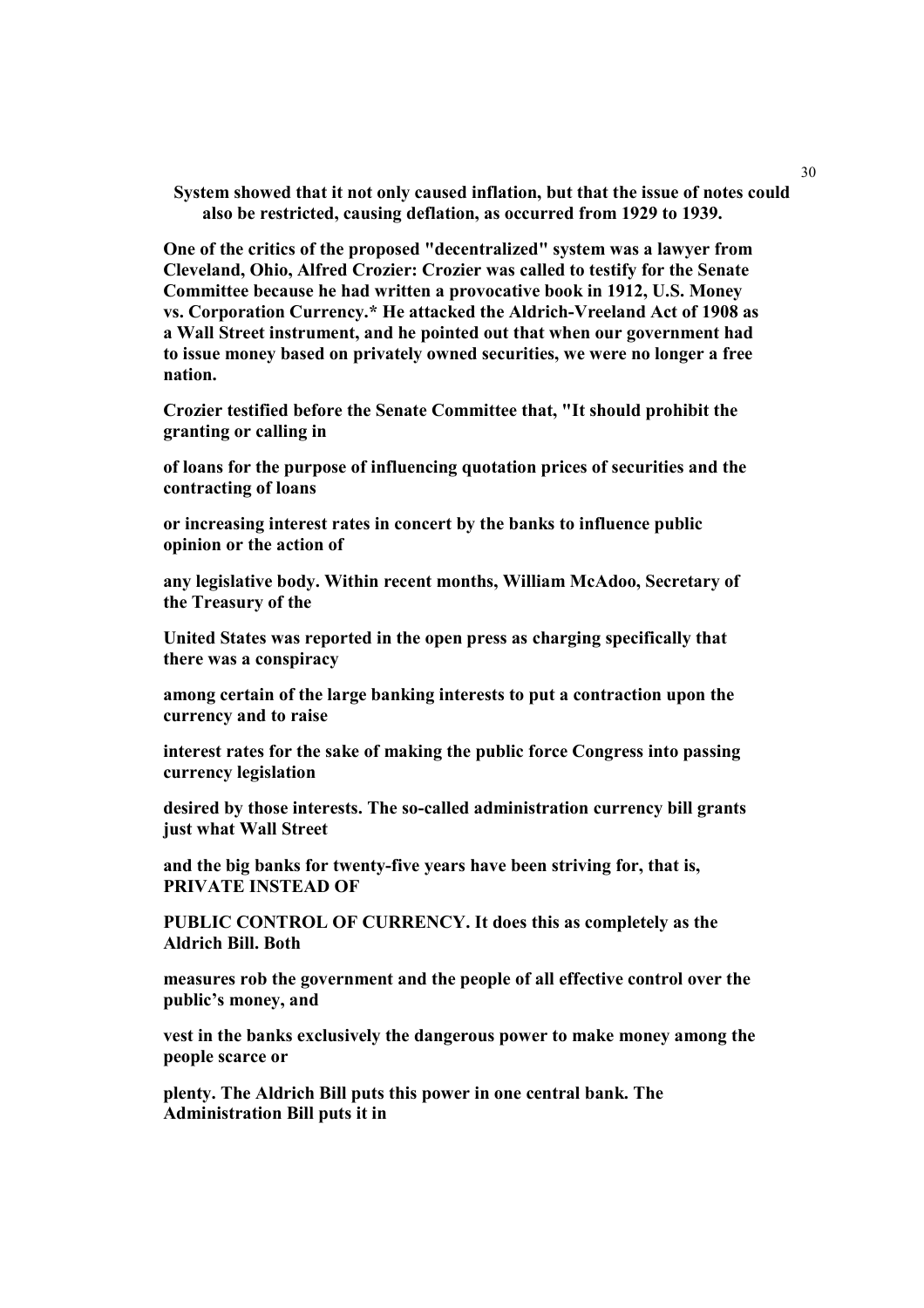twelve regional central banks, all owned exclusively by the identical private interests that would

have owned and operated the Aldrich Bank. President Garfield shortly before his assassination

declared that whoever controls the supply of currency would control the business and activities of

the people. Thomas Jefferson warned us a hundred years ago that a private central bank issuing

the public currency was a greater menace to the liberties of the people than a standing army."

It is interesting to note how many assassinations of Presidents of the United States follow their concern with the issuing of public currency; Lincoln with his Greenback, non-interest-bearing notes, and Garfield, making a pronouncement on currency problems just before he was assassinated.

We now begin to understand why such a lengthy campaign of planned deception was necessary, from the secret conference at Jekyll Island to the identical "reform" plans proposed by the Democratic and

\_\_\_\_\_\_\_\_\_\_\_\_\_\_\_\_\_\_\_\_\_\_\_\_\_\_

Republican parties under different names. The bankers could not wrest control of the issuance of money from the citizens of the United States, to whom it had been designated through its Congress by the Constitution, until the Congress granted them their monopoly for a central bank. Therefore, much of the influence exerted to get the Federal Reserve Act passed was done behind the scenes, principally by two shadowy, non-elected persons: The German immigrant, Paul Warburg, and Colonel Edward Mandell House of Texas.

Paul Warburg made an appearance before the House Banking and Currency Committee in 1913, in which he briefly stated his background: "I am a member of the banking house of Kuhn, Loeb Company. I came over to this country in 1902, having been born and educated in the banking business in Hamburg, Germany, and studied banking in London and Paris, and have gone all around the world. In the Panic of 1907, the first suggestion I made was 'Let us get a national clearing house.' The Aldrich Plan contains some things which are simply fundamental rules of banking. Your aim in this plan

<sup>\*</sup> Crozier's book exposed the financiers plan to substitute "corporation currency" for the lawful money of the U.S. as guaranteed by Article I, Sec. 8 Para. 5, of the Constitution.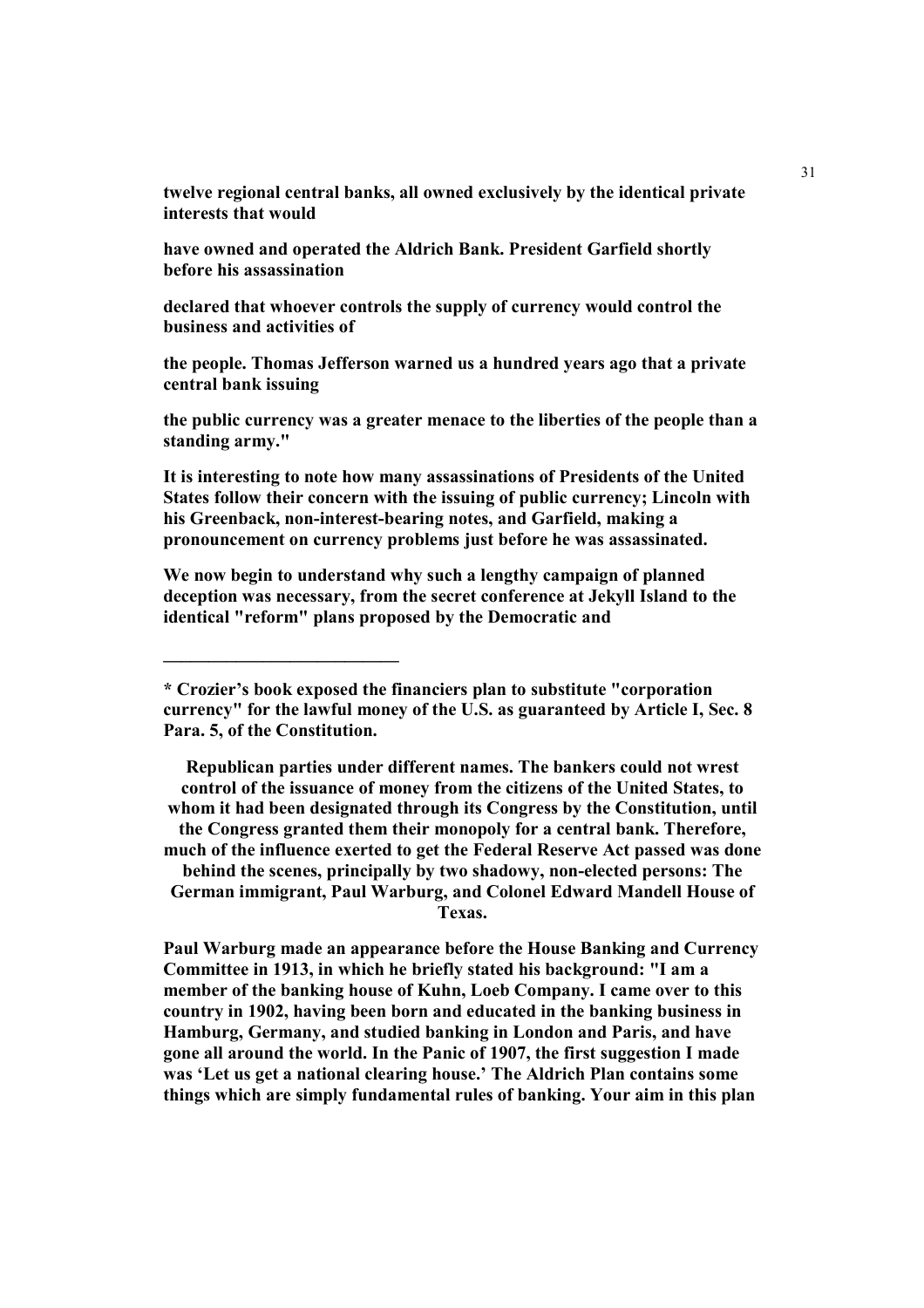(the Owen-Glass bill) must be the same--centralizing of reserves, mobilizing commercial credit, and getting an elastic note issue."

Warburg's phrase, "mobilization of credit" was an important one, because the First World War was due to begin shortly, and the first task of the Federal Reserve System would be to finance the World War. The European nations were already bankrupt, because they had maintained large standing armies for almost fifty years, a situation created by their own central banks, and therefore they could not finance a war. A central bank always imposes a tremendous burden on the nation for "rearmament" and "defense", in order to create inextinguishable debt, simultaneously creating a military dictatorship and enslaving the people to pay the "interest" on the debt which the bankers have artificially created.

In the Senate debate on the Federal Reserve Act, Senator Stone said on December 12, 1913,

"The great banks for years have sought to have and control agents in the Treasury to serve their

purposes. Let me quote from this World article, 'Just as soon as Mr. McAdoo came to

Washington, a woman whom the National City Bank had installed in the Treasury Department to

get advance information on the condition of banks, and other matters of interest to the big Wall

Street group, was removed. Immediately the Secretary and the Assistant Secretary, John Skelton

Williams, were criticized severely by the agents of the Wall Street group.'"

"I myself have known more than one occasion when bankers refused credit to men who opposed

their political views and purposes. When Senator Aldrich and others were going around the

country exploiting this scheme, the big banks of New York and Chicago were engaged in

raising a munificent fund to bolster up the Aldrich propaganda. I have been told by bankers of

my own state that contributions to this exploitation fund had been demanded of them and that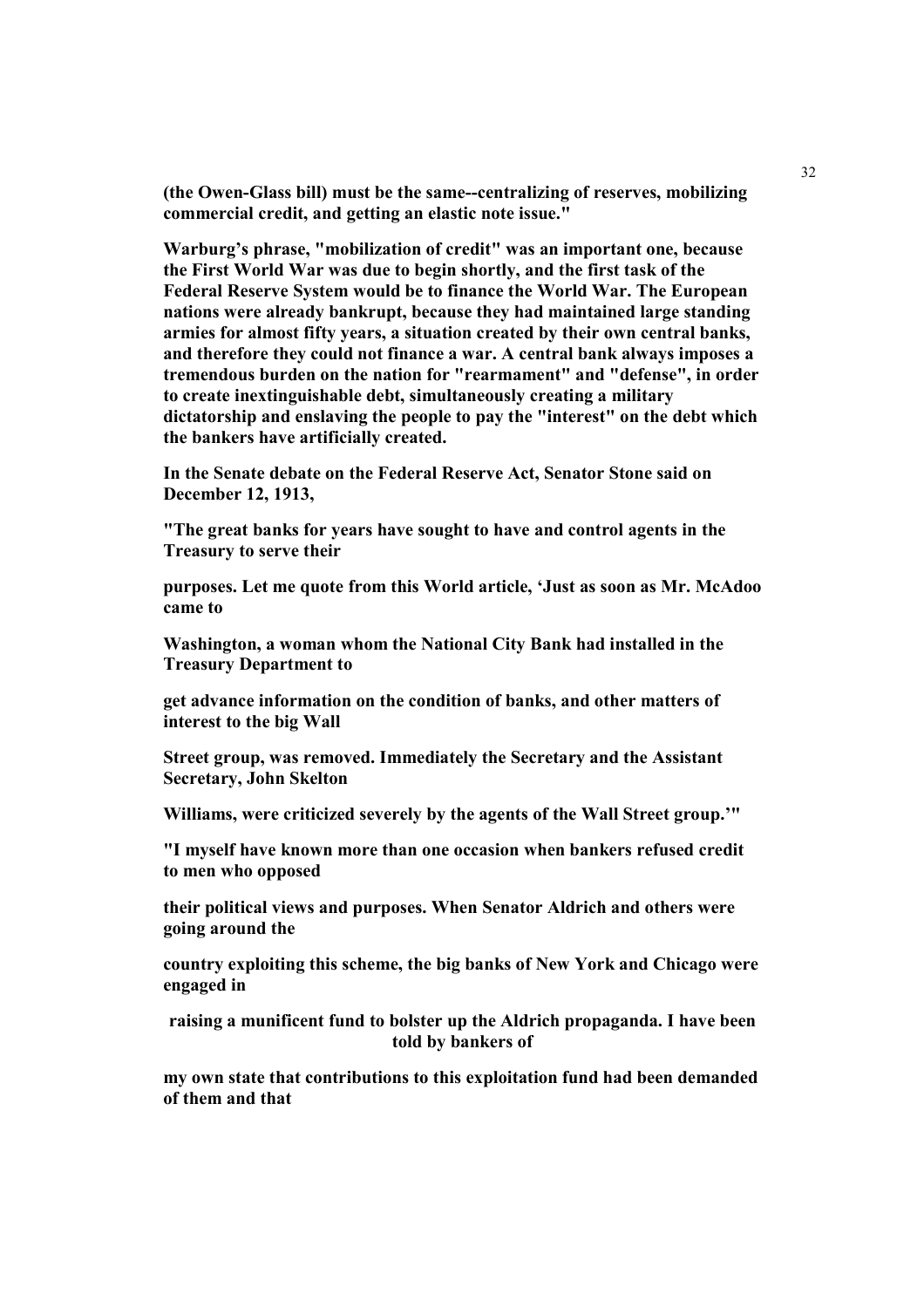they had contributed because they were afraid of being blacklisted or boycotted. There are

bankers of this country who are enemies of the public welfare. In the past, a few great banks have

followed policies and projects that have paralyzed the industrial energies of the country to

perpetuate their tremendous power over the financial and business industries of America."

Carter Glass states in his autobiography that he was summoned by Woodrow Wilson to the White House, and that Wilson told him he intended to make the reserve notes obligations of the United States. Glass says, "I was for an instant speechless. I remonstrated. There is not any government obligation here, Mr. President. Wilson said he had had to compromise on this point in order to save the bill."

The term "compromise" on this point came directly from Paul Warburg. Col. Elisha Ely Garrison, in Roosevelt,\* Wilson and the Federal Reserve Law wrote,

"In 1911, Lawrence Abbot, Mr. Roosevelt's private officer at 'The Outlook' handed me a copy of

the so-called Aldrich Plan for currency reform. I said, I could not believe that Mr. Warburg was

the author. This plan is nothing more than the Aldrich-Vreeland legislation which provided for

currency issue against securities. Warburg knows that as well as I do. I am going to see him at

once and ask him about it. All right, the truth. Yes, I wrote it, he said. Why? I asked. It was a

compromise, answered Warburg."13

Garrison says that Warburg wrote him on February 8, 1912.

"I have no doubt that at the end of a thorough discussion, either you will see it my way or I will

see it yours--but I hope you will see it mine."

This was another famous Warburg saying when he secretly lobbied Congressmen to support his interest, the veiled threat that they should "see it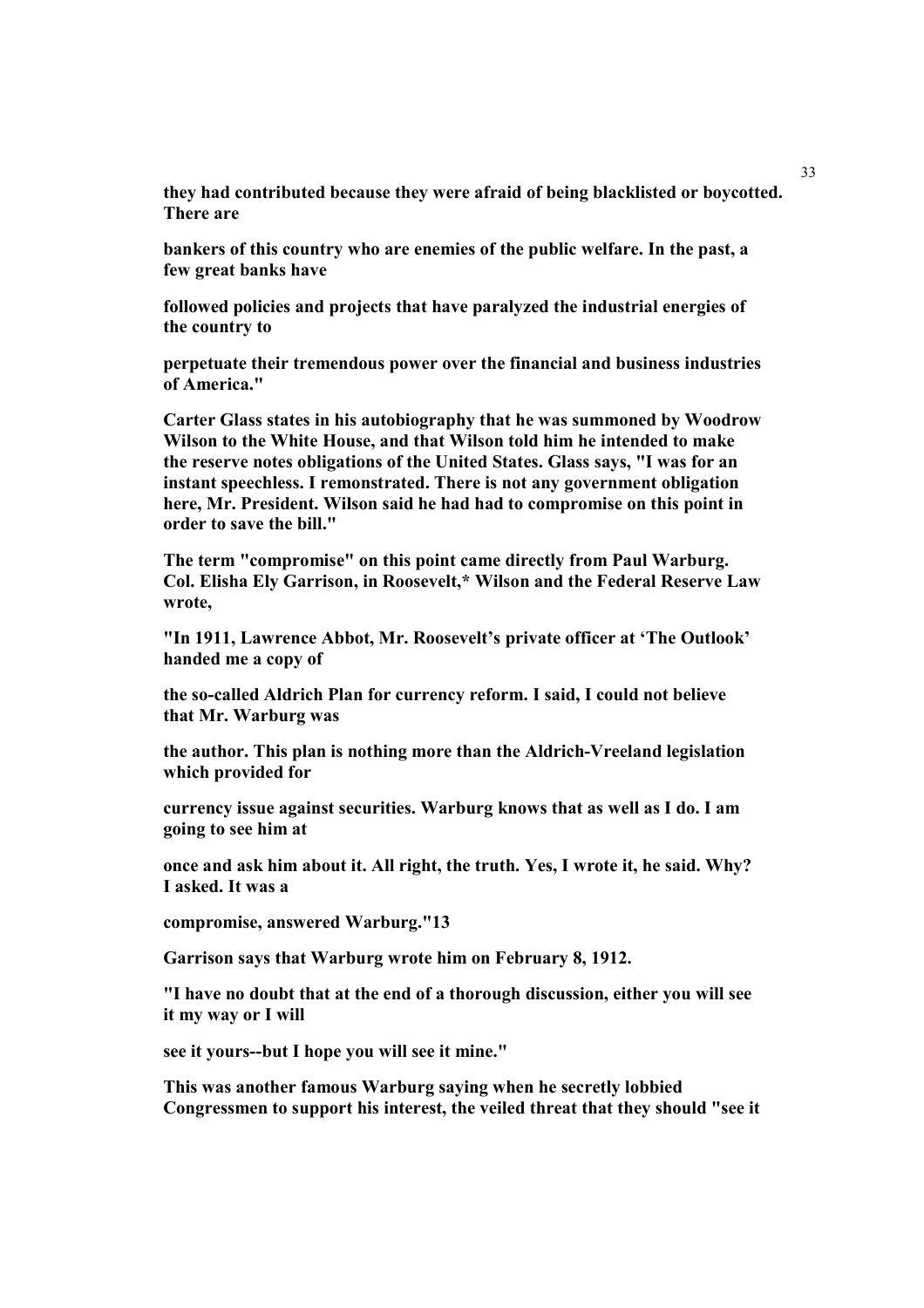his way". Those who did not found large sums contributed to their opponents at the next elections, and usually went down in defeat.

Col. Garrison, an agent of Brown Brothers bankers, later Brown Brothers Harriman, had entree everywhere in the financial community. He writes of Col. House, "Col. House agreed entirely with the early writing of Mr. Warburg." Page 337, he quotes Col. House:

"I am also suggesting that the Central Board be increased from four members to five and their

terms lengthened from eight to ten years. This would give stability and would take away the

power of a President to change the personnel of the board during a single term of office."

#### \* Theodore Roosevelt

\_\_\_\_\_\_\_\_\_\_\_\_\_\_\_\_\_\_\_\_\_\_\_\_\_\_

13 Elisha Ely Garrison, Roosevelt, Wilson and the Federal Reserve Law, Christopher Publications, Boston, 1931

House's phrase, "take away the power of a President" is significant, because later Presidents found themselves helpless to change the direction of the government because they did not have the power to change the composition

of the Federal Reserve Board to attain a majority on it during that President's term of office. Garrison also wrote in this book,

"Paul Warburg is the man who got the Federal Reserve Act together after the Aldrich Plan

aroused such nationwide resentment and opposition. The mastermind of both plans was Baron

Alfred Rothschild of London."

Colonel Edward Mandell House\* was referred to by Rabbi Stephen Wise in his autobiography, Challenging Years as "the unofficial Secretary of State". House noted that he and Wilson knew that in passing the Federal Reserve Act, they had created an instrument more powerful than the Supreme Court. The Federal Reserve Board of Governors actually comprised a Supreme Court of Finance, and there was no appeal from any of their rulings.

In 1911, prior to Wilson's taking office as President, House had returned to his home in Texas and completed a book called Philip Dru, Administrator. Ostensibly a novel, it was actually a detailed plan for the future government of the United States, "which would establish Socialism as dreamed by Karl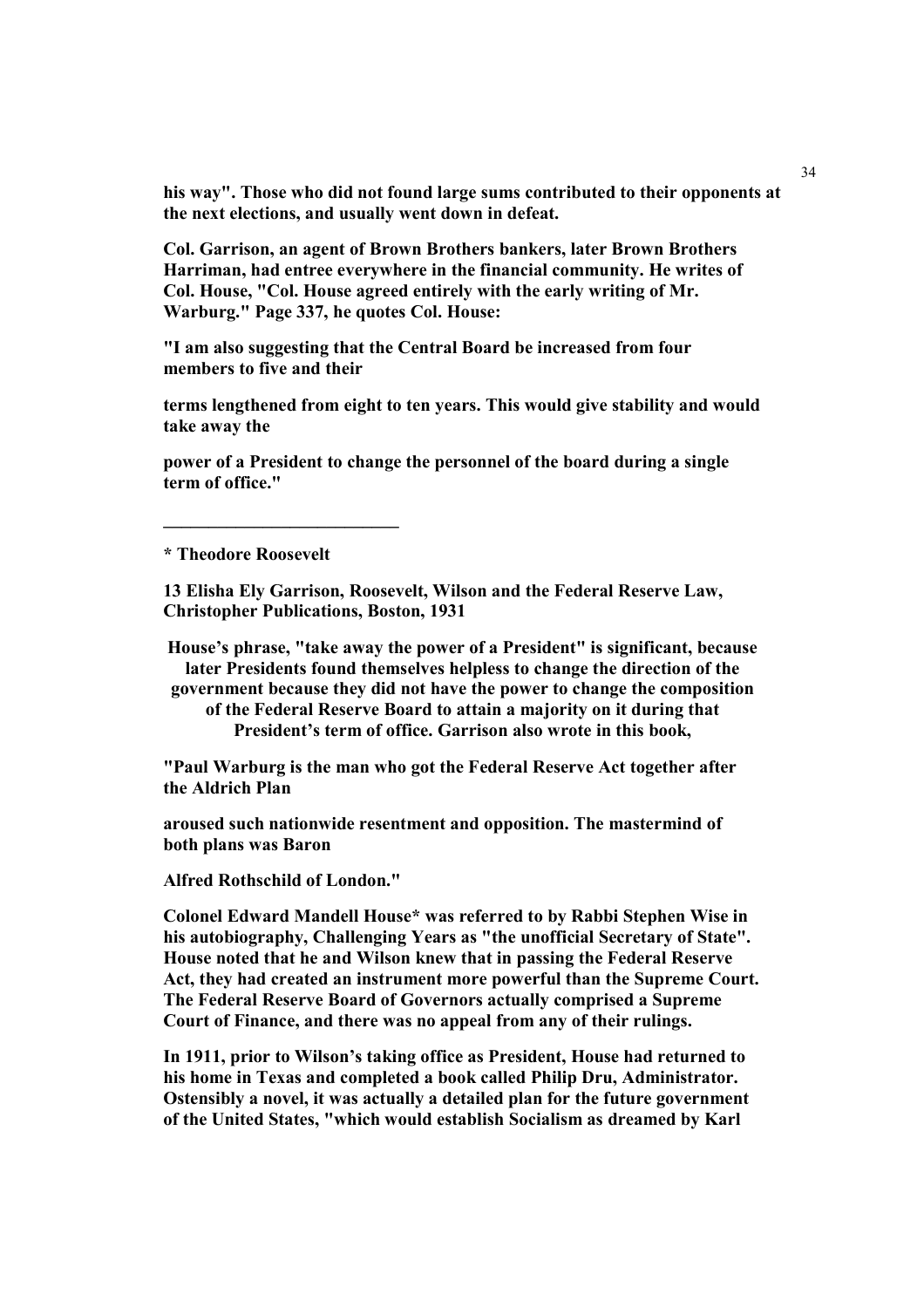Marx", according to House. This "novel" predicted the enactment of the graduated income tax, excess profits tax, unemployment insurance, social security, and a flexible currency system. In short, it was the blueprint which was later followed by the Woodrow Wilson and Franklin D. Roosevelt administrations. It was published "anonymously" by B. W. Huebsch of New York, and widely circulated among government officials, who were left in no doubt as to its authorship. George Sylvester Viereck\*\*, who knew House for years, later wrote an account of the Wilson-House relationship, The Strangest Friendship in History.14 In 1955, Westbrook Pegler, the Hearst columnist from 1932 to 1956, heard of the Philip Dru book and called Viereck to ask if he had a copy. Viereck sent Pegler his copy of the book, and Pegler wrote a column about it, stating:

"One of the institutions outlined in Philip Dru is the Federal Reserve System. The Schiffs, the

Warburgs, the Kahns, the Rockefellers and Morgans put their faith in House. The Schiff,

Warburg, Rockefeller and Morgan interests were personally represented in the mysterious

conference at Jekyll Island. Frankfurter landed on the Harvard law faculty, thanks to a financial

contribution to Harvard by Felix Warburg and Paul

\_\_\_\_\_\_\_\_\_\_\_\_\_\_\_\_\_\_\_\_\_\_\_\_\_\_

\*\* See Viereck note in "Biographies"

14 George Sylvester Viereck, The Strangest Friendship in History, Woodrow Wilson and Col. House, Liveright, New York, 1932

Warburg, and so we got Alger and Donald Hiss, Lee Pressman, Harry Dexter White and many

other protégés of Little Weenie."\*

House's openly Socialistic views were forthrightly expressed in Philip Dru, Administrator; on pages 57-58, House wrote:

"In a direct and forceful manner, he pointed out that our civilization was fundamentally wrong,

inasmuch, among other things, as it restricted efficiency; that if society were properly organized,

<sup>\*</sup> See House note in "Biographies"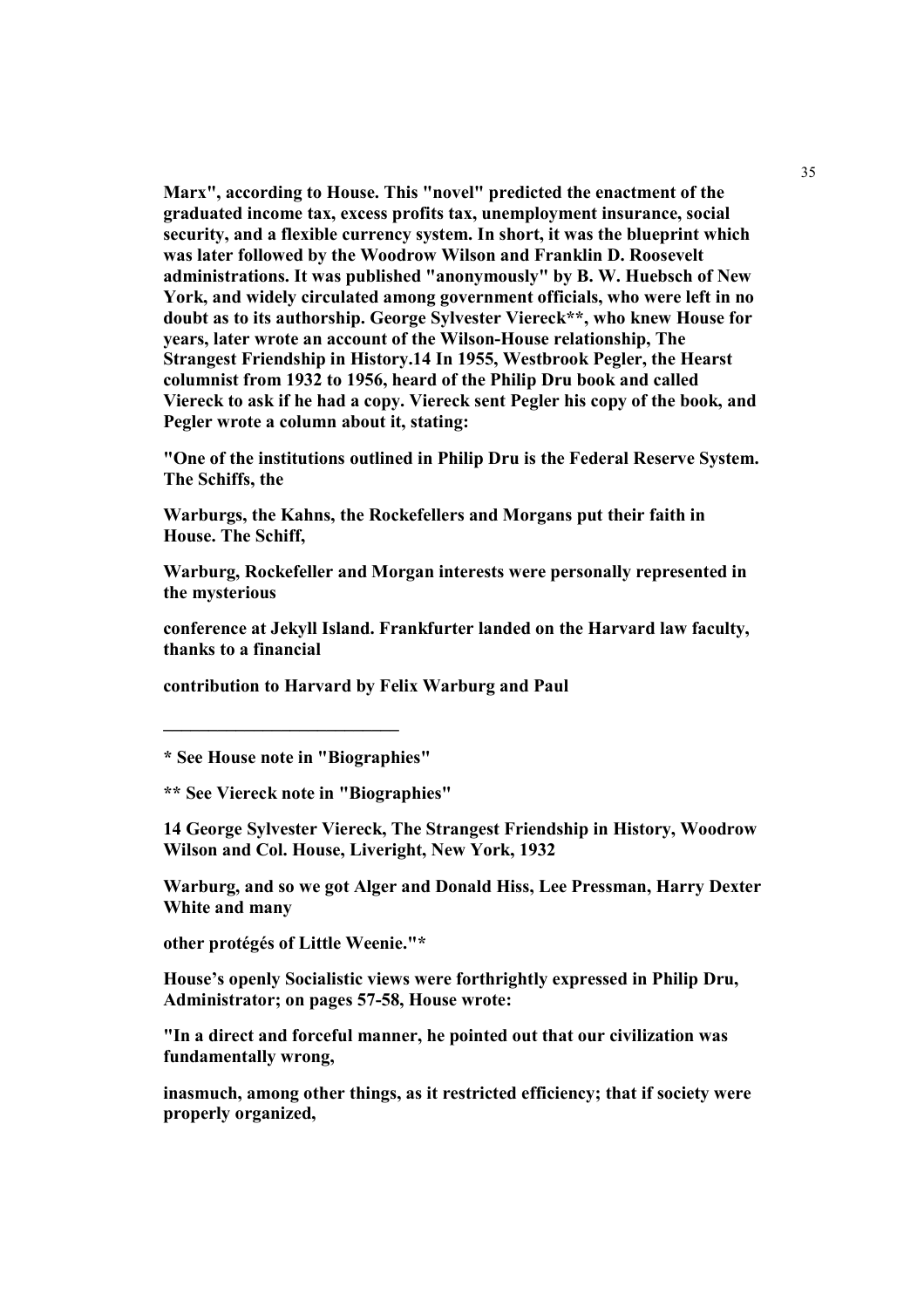there would be none who were not sufficiently clothed and fed. The result, that the laws, habits

and ethical training in vogue were alike responsible for the inequalities in opportunity and the

consequent wide difference between the few and the many; that the results of such conditions was

to render inefficient a large part of the population, the percentage differing in each country in the ratio that education and enlightenment and unselfish laws bore to ignorance, bigotry and selfish

laws."15

\_\_\_\_\_\_\_\_\_\_\_\_\_\_\_\_\_\_\_\_\_\_\_\_\_\_

In his book, House (Dru) envisions himself becoming a dictator and forcing on the people his radical views, page 148: "They recognized the fact that Dru dominated the situation and that a master mind had at last risen in the Republic." He now assumes the title of General. "General Dru announced his purpose of assuming the powers of a dictator . . . they were assured that he was free from any personal ambition . . . he proclaimed himself 'Administrator of the Republic.'"\*

This pensive dreamer who imagined himself a dictator actually managed to place himself in the position of the confidential advisor to the President of the United States, and then to have many of his desires enacted into law! On page 227, he lists some of the laws he wishes to enact as dictator. Among them are an old age pension law, laborers insurance compensation, cooperative markets, a federal reserve banking system, cooperative loans, national employment bureaus, and other "social legislation", some of which was enacted during Wilson's administration, and others during the Franklin D. Roosevelt's administration. The latter was actually a continuation of the Wilson Administration,

<sup>\*</sup> The present writer was with Viereck in his suite at the Hotel Belleclaire when Pegler called and asked for the book. Viereck sent it over by his secretary. He grinned and said Pegler seemed very excited. "He ought to get a good column out of that," Viereck told me. Indeed Pegler did get a good column out of it. Unfortunately for him, he had gone too far in mentioning the Warburgs. As long as he confined his attacks to La Grand Bouche (Eleanor Roosevelt), and her spouse, he had been permitted to continue, but now that he had exposed the Warburg connection with the Communist spy ring in Washington, his column was immediately dropped by the big city dailies, and Pegler's long run was over.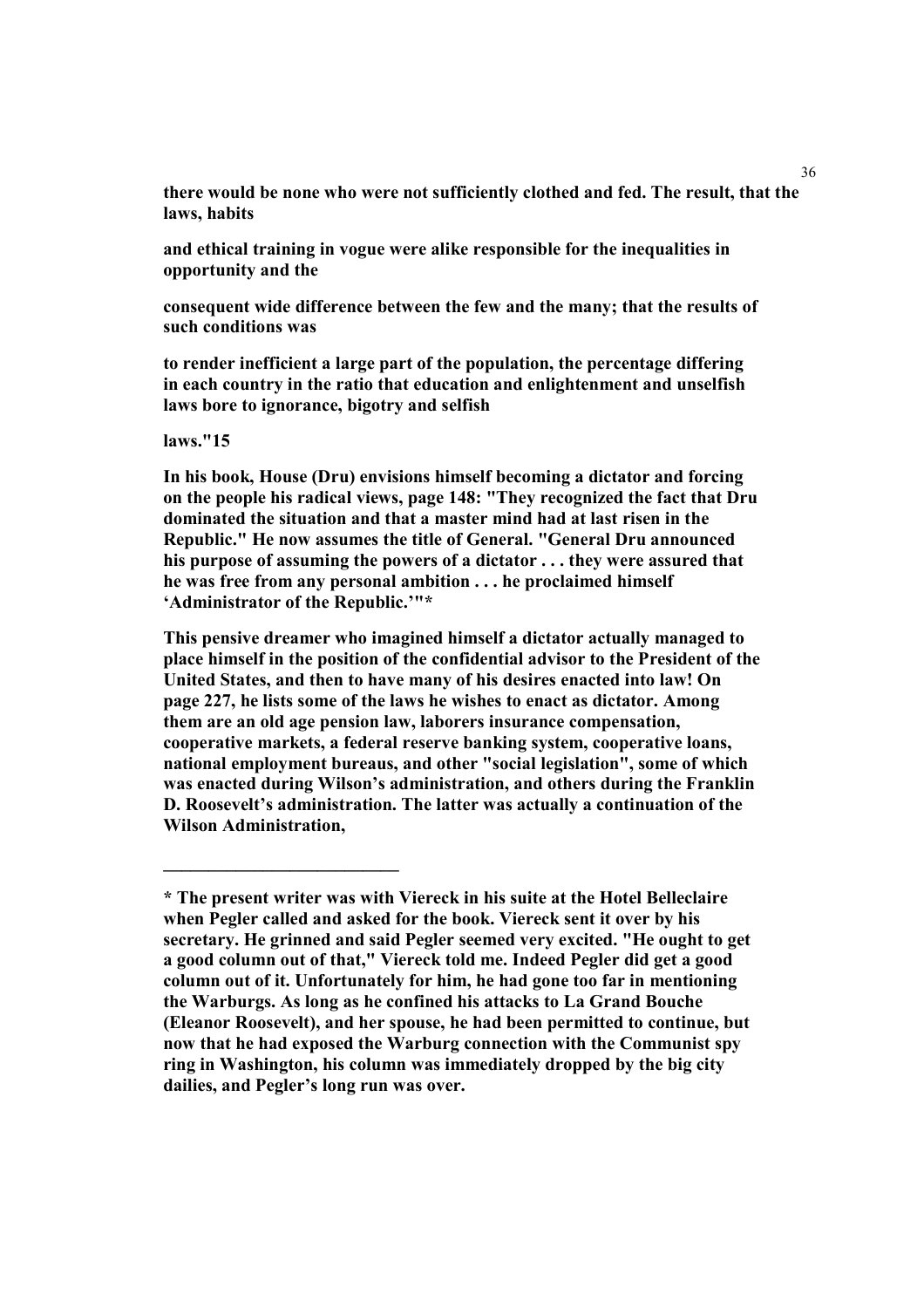15 Col. Edward M. House, Philip Dru, Administrator, B. W. Heubsch, New York, 1912.

\* This quotation from Philip Dru, Administrator, written by Col. House in 1912, is included here to show his totalitarian Marxist philosophy. House was to become for 8 years with Wilson, the President's closest advisor. Later he continued his influence in the Franklin D. Roosevelt administration. From his home in Magnolia, Mass., House advised FDR through frequent trips of Felix Frankfurter to the White House. Frankfurter was later appointed to the Supreme Court by F.D.R.

with many of the same personnel, and with House guiding the administration from behind the scenes.

Like most of the behind-the-scenes operators in this book, Col. Edward Mandell House had the obligatory "London connection". Originally a Dutch family, "Huis", his ancestors had lived in England for three hundred years, after which his father settled in Texas, where he made a fortune in blockaderunning during the Civil War, shipping cotton and other contraband to his British connections, including the Rothschilds, and bringing back supplies for the beleaguered Texans. The senior House, not trusting the volatile Texas situation, prudently deposited all his profits from his blockade-running in gold with Baring banking house in London\*. At the close of the Civil War, he was one of the wealthiest men in Texas. He named his son "Mandell" after one of his merchant associates. According to Arthur Howden Smith, when House's father died in 1880, his estate was distributed among his sons as follows: Thomas William got the banking business; John, the sugar plantation; and Edward M. the cotton plantations, which brought him an income of \$20,000 a year.16

At the age of twelve, the young Edward Mandell House had brain fever, and was later further crippled by sunstroke. He was a semi-invalid, and his ailments gave him an odd Oriental appearance. He never entered any profession, but used his father's money to become the kingmaker of Texas politics, successively electing five governors from 1893 to 1911. In 1911 he began to support Wilson for president, and threw the crucial Texas delegation to him which ensured his nomination. House met Wilson for the first time at the Hotel Gotham, May 31, 1912.

In The Strangest Friendship In History, Woodrow Wilson and Col. House, by George Sylvester Viereck, Viereck writes:

"What," I asked House, "cemented your friendship?" "The identity of our temperaments and our

public policies," answered House. "What was your purpose and his?" "To translate into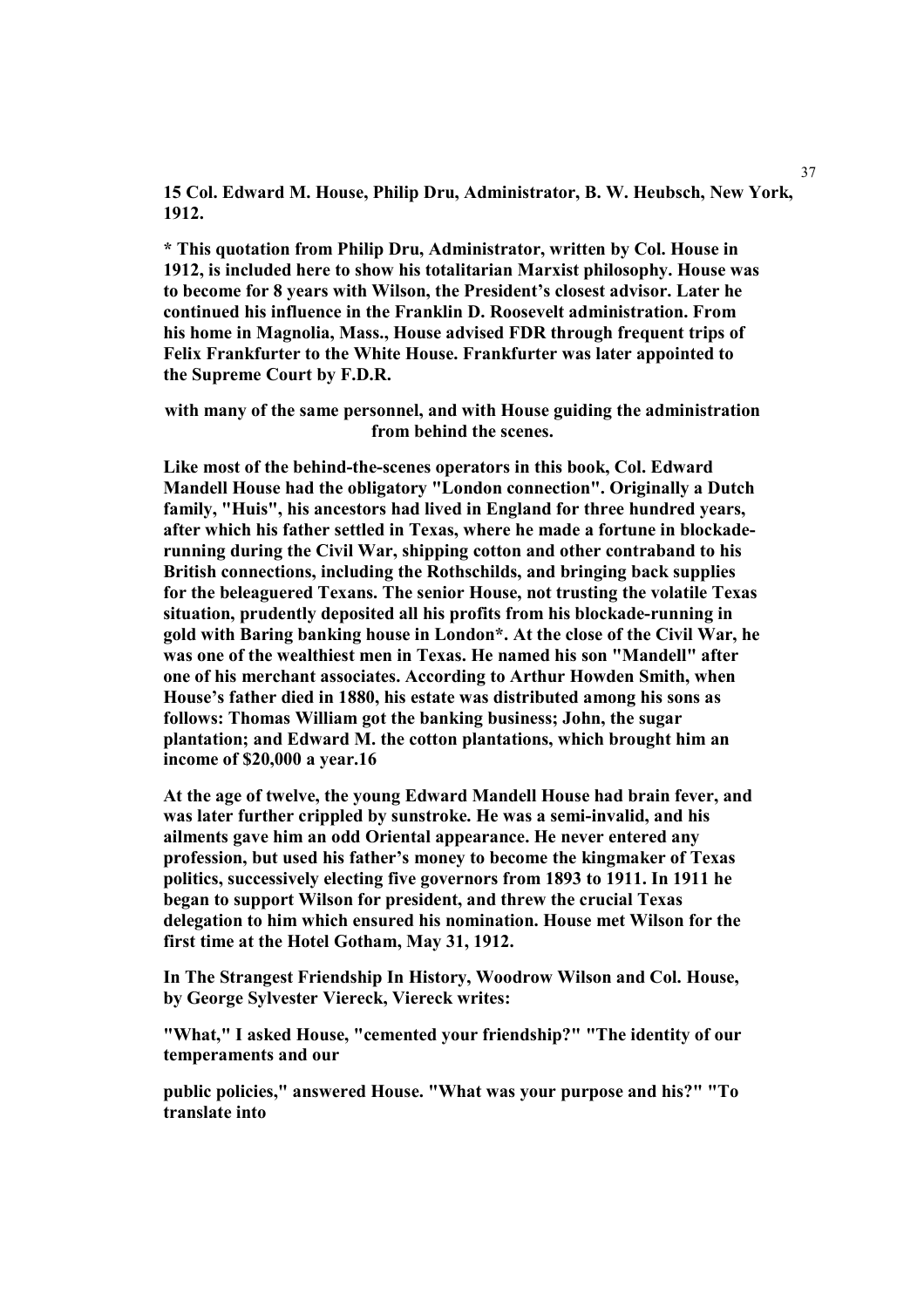legislation certain liberal and progressive ideas."17

\_\_\_\_\_\_\_\_\_\_\_\_\_\_\_\_\_\_\_\_\_\_\_\_\_\_

House told Viereck that when he went to Wilson at the White

\* Dope, Inc., identifies Barings as follows: "Baring Brothers, the premier merchant bank of the opium trade from 1783 to the present day, also maintained close contact with the Boston families . . . The group's leading banker became, at the close of the 19th century, the House of Morgan--which also took its cut in Eastern opium traffic . . . Morgan's Far Eastern operations were the officially conducted British opium traffic . . . Morgan's case deserves special scrutiny from American police and regulatory agencies, for the intimate associations of Morgan Guaranty Trust with the identified leadership of the British dope banks."

16 Arthur Howden Smith, The Real Col. House, Doran Company, New York, 1918

17 George Sylvester Viereck, The Strangest Friendship in History, Woodrow Wilson and Col. House, Liveright, New York, 1932

House, he handed him \$35,000. This was exceeded only by the \$50,000 which Bernard Baruch had given Wilson.

The successful enactment of House's programs did not escape the notice of other Wilson associates. In Vol. 1, page 157 of The Intimate Papers of Col. House, House notes, "Cabinet members like Mr. Lane and Mr. Bryan commented upon the influence of Dru with the President. 'All that the book has said should be,' wrote Lane, 'comes about. The President comes to 'Philip Dru' in the end.'"18

House recorded some of his efforts on behalf of the Federal Reserve Act in The Intimate Papers of Col. House,

"December 19, 1912. I talked with Paul Warburg over the phone concerning currency reform. I

told of my trip to Washington and what I had done there to get it in working order. I told him

that the Senate and the Congressmen seemed anxious to do what he desired, and that President-

elect Wilson thought straight concerning the issue."19

Thus we have Warburg's agent in Washington, Col. House, assuring him that the Senate and Congressmen will do what he desires, and that the President-elect "thought straight concerning the issue." In this context,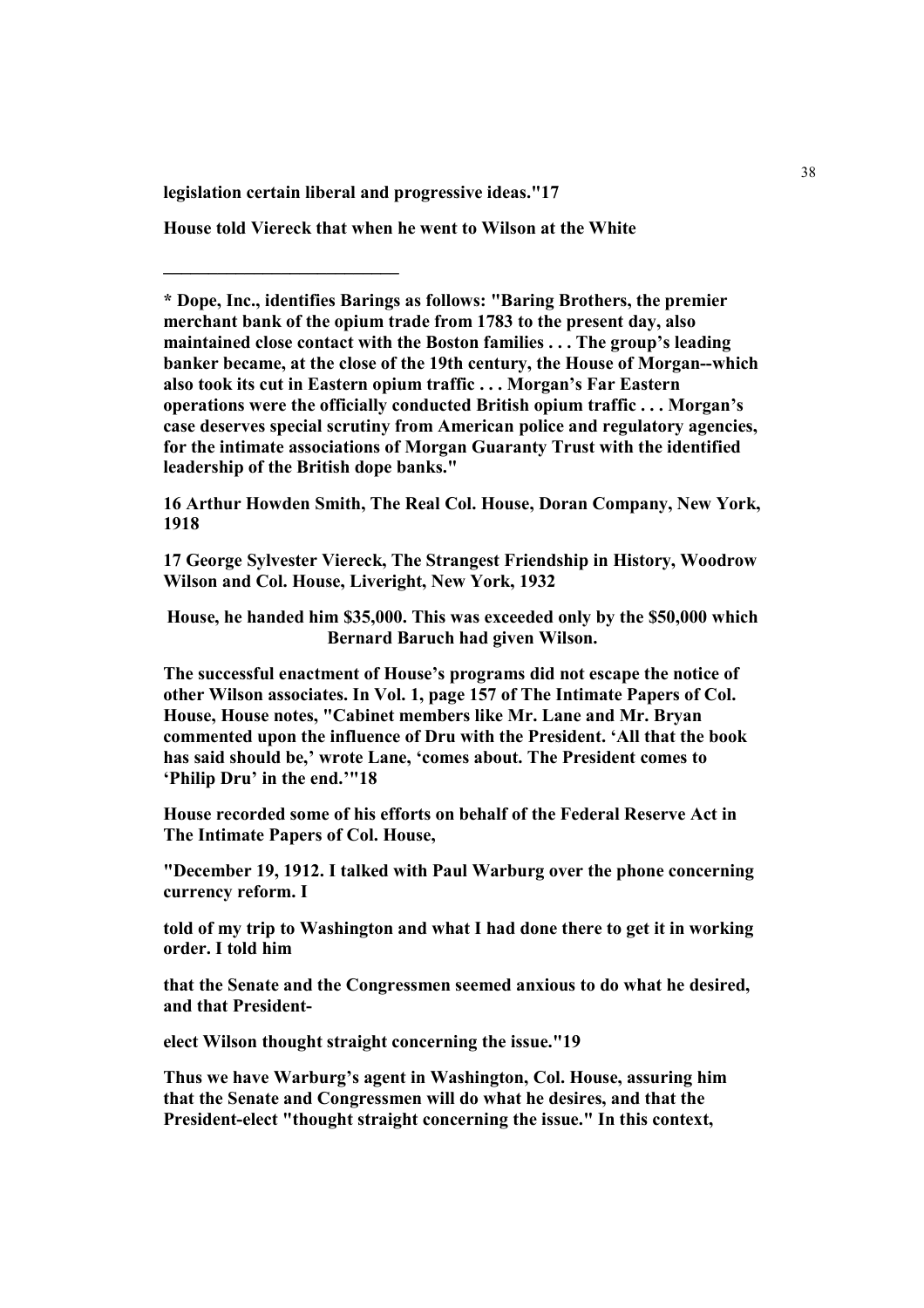representative government seems to have ceased to exist. House continues in his "Papers":

"March 13, 1913. Warburg and I had an intimate discussion concerning currency reform.

March 27, 1913. Mr. J.P. Morgan, Jr. and Mr. Denny of his firm came promptly at five.

McAdoo came about ten minutes afterward. Morgan had a currency plan already printed. I suggested he have it typewritten, so it would not seem too prearranged, and send it to Wilson and myself today.

July 23, 1913. I tried to show Mayor Quincy (of Boston) the folly of the Eastern bankers taking

an antagonistic attitude towards the Currency Bill. I explained to Major Henry Higginson\* with what care the bill had been framed. Just before he arrived, I had finished a review by Professor Sprague of Harvard of Paul Warburg's criticism of the Glass-Owen Bill, and will transmit it to Washington tomorrow. Every banker known to Warburg, who knows the subject practically, has been called up about the making of the bill.

October 13, 1913. Paul Warburg was my first caller today. He came to discuss the currency measure. There are many features of the Owen-Glass Bill that he does not approve. I promised to put him in touch with McAdoo and Senator Owen so that he might discuss it with them.

November 17, 1913. Paul Warburg telephoned about his trip to Washington. Later, he and Mr. Jacob Schiff came over for a few minutes.

\_\_\_\_\_\_\_\_\_\_\_\_\_\_\_\_\_\_\_\_\_\_\_\_\_\_

Warburg did most of the talking. He had a new suggestion in regard to grouping the regular reserve banks so as to get the units welded together and in easier touch with the Federal Reserve Board."

<sup>18</sup> Col. Edward Mandell House, The Intimate Papers of Col. House, edited by Charles Seymour, Houghton Mifflin Co., 1926-28, Vol. 1, p. 157

<sup>19</sup> Ibid. Vol. 1, p. 163

<sup>\*</sup> The most prominent banker in Boston.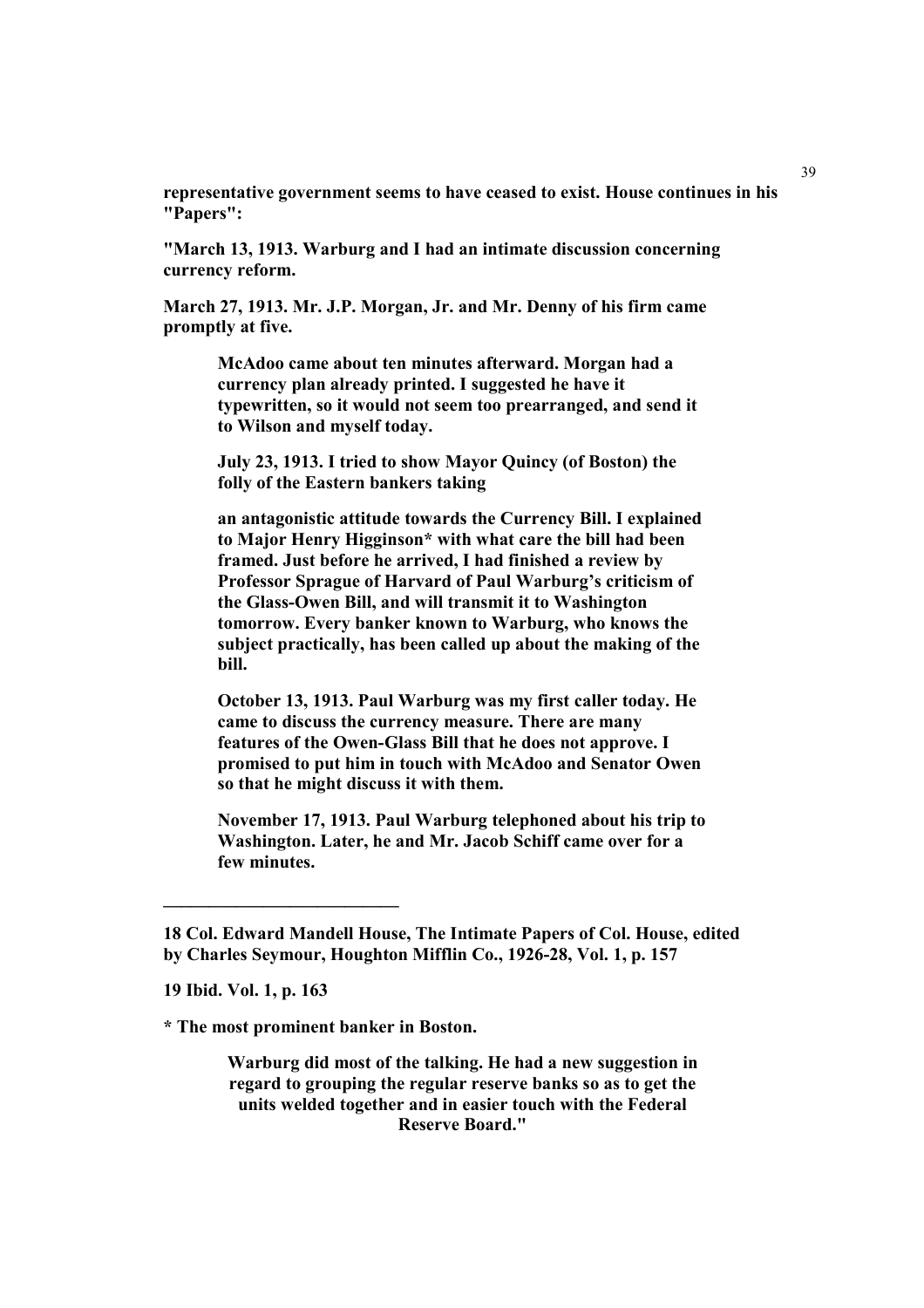George Sylvester Viereck in The Strangest Friendship in History, Woodrow Wilson and Col. House wrote: "The Schiffs, the Warburgs, the Kahns, the Rockefellers, the Morgans put their faith in House. When the Federal Reserve legislation at last assumed definite shape, House was the intermediary between the White House and the financiers."20

On page 45, Viereck notes, "Col. House looks upon the reform of the monetary system as the crowning internal achievement of the Wilson Administration."21

The Glass Bill (the House version of the final Federal Reserve Act) had passed the House on September 18, 1913 by 287 to 85. On December 19, 1913, the Senate passed their version by a vote of 54-34. More than forty important differences in the House and Senate versions remained to be settled, and the opponents of the bill in both houses of Congress were led to believe that many weeks would yet elapse before the Conference bill would be ready for consideration. The Congressmen prepared to leave Washington for the annual Christmas recess, assured that the Conference bill would not be brought up until the following year. Now the money creators prepared and executed the most brilliant stroke of their plan. In a single day, they ironed out all forty of the disputed passages in the bill and quickly brought it to a vote. On Monday, December 22, 1913, the bill was passed by the House 282-60 and the Senate 43-23.

On December 21, 1913, The New York Times commented editorially on the act, "New York will be on a firmer basis of financial growth, and we shall soon see her the money centre of the world."

The New York Times reported on the front page, Monday, December 22, 1913 in headlines: MONEY BILL MAY BE LAW TODAY--CONFEREES HAD ADJUSTED NEARLY ALL DIFFERENCES AT 1:30 THIS MORNING--NO DEPOSIT GUARANTEES--SENATE YIELDS ON THIS POINT BUT PUTS THROUGH MANY OTHER CHANGES "With almost unprecedented speed, the conference to adjust the House and Senate differences on the Currency Bill practically completed its labours early this morning. On Saturday the Conferees did little more than dispose of the preliminaries, leaving forty essential differences to be thrashed out Sunday. . . . No other legislation of importance will be taken up in either House of Congress this week. Members of both houses are already preparing to leave Washington."

\_\_\_\_\_\_\_\_\_\_\_\_\_\_\_\_\_\_\_\_\_\_\_\_\_\_

<sup>20</sup> George Sylvester Viereck, The Strangest Friendship In History, Woodrow Wilson and Col. House, Liveright, New York, 1932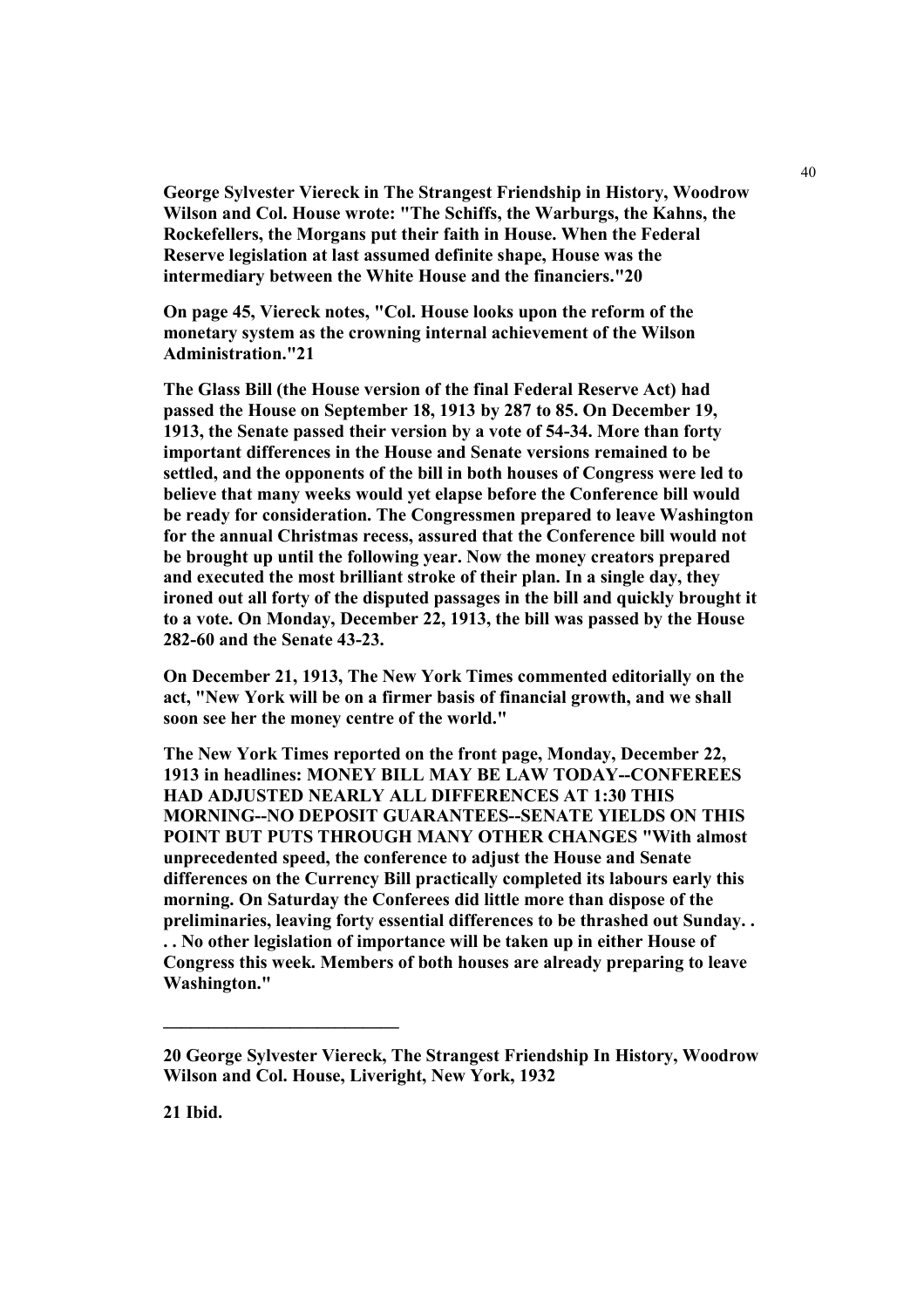"Unprecedented speed", says The New York Times. One sees the fine hand of Paul Warburg in this final strategy. Some of the bill's most vocal critics had already left Washington. It was a long-standing political courtesy that important legislation would not be acted upon during the week before Christmas, but this tradition was rudely shattered in order to perpetrate the Federal Reserve Act on the American people.

The Times buried a brief quote from Congressman Lindbergh that "the bill would establish the most gigantic trust on earth," and quoted Representative Guernsey of Maine, a Republican on the House Banking and Currency Committee, that "This is an inflation bill, the only question being the extent of the inflation."

Congressman Lindbergh said on that historic day, to the House:

"This Act establishes the most gigantic trust on earth. When the President signs this bill, the

invisible government by the Monetary Power will be legalized. The people may not know it

immediately, but the day of reckoning is only a few years removed. The trusts will soon realize

that they have gone too far even for their own good. The people must make a declaration of

independence to relieve themselves from the Monetary Power. This they will be able to do by

taking control of Congress. Wall Streeters could not cheat us if you Senators and Representatives

did not make a humbug of Congress. . . . If we had a people's Congress, there would be stability.

The greatest crime of Congress is its currency system. The worst legislative crime of the ages is

perpetrated by this banking bill. The caucus and the party bosses have again operated and

prevented the people from getting the benefit of their own government."

The December 23, 1913 New York Times editorially commented, in contrast to Congressman Lindbergh's criticism of the bill, "The Banking and Currency Bill became better and sounder every time it was sent from one end of the Capitol to the other. Congress worked under public supervision in making the bill."

41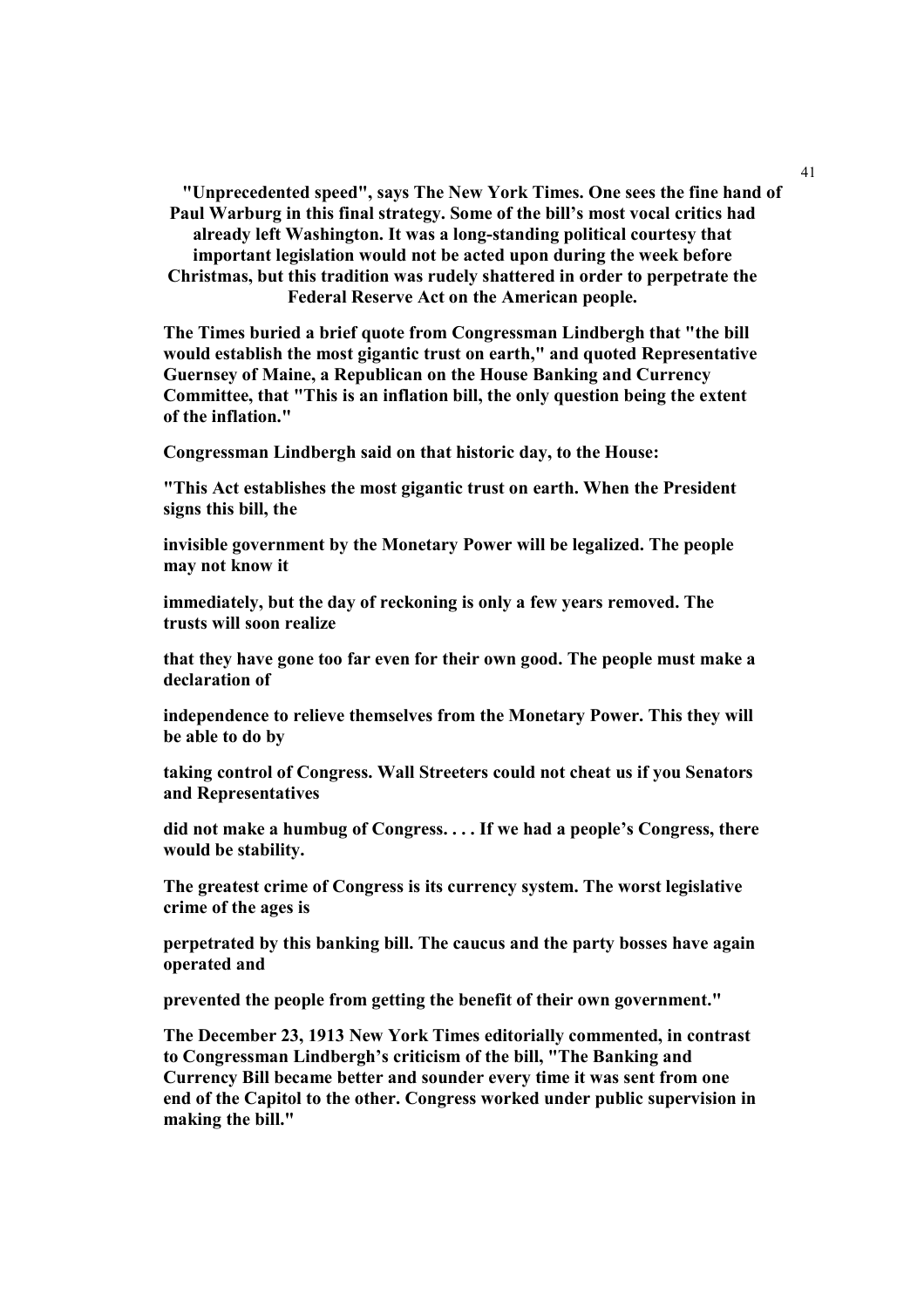By "public supervision", The Times apparently meant Paul Warburg, who for several days had maintained a small office in the Capitol building, where he directed the successful pre-Christmas campaign to pass the bill, and where Senators and Congressmen came hourly at his bidding to carry out his strategy.

The "unprecedented speed" with which the Federal Reserve Act had been passed by Congress during what became known as "the Christmas massacre" had one unforeseen aspect. Woodrow Wilson was taken unaware, as he, like many others, had been assured the bill would not come up for a vote until after Christmas. Now he refused to sign it, because he objected to the provisions for the selection of Class B. Directors. William L. White relates in his biography of Bernard Baruch that Baruch, a principal contributor to Wilson's campaign fund, was stunned when he was informed that Wilson refused to sign the bill. He hurried

to the White House and assured Wilson that this was a minor matter, which could be fixed up later through "administrative processes". The important thing was to get the Federal Reserve Act signed into law at once. With this reassurance, Wilson signed the Federal Reserve Act on December 23, 1913. History proved that on that day, the Constitution ceased to be the governing covenant of the American people, and our liberties were handed over to a small group of international bankers.

The December 24, 1913 New York Times carried a front page headline "WILSON SIGNS THE CURRENCY BILL!" Below it, also in capital letters, were two further headlines, "PROSPERITY TO BE FREE" and "WILL HELP EVERY CLASS". Who could object to any law which provided benefits to everyone? The Times described the festive atmosphere while Wilson's family and government officials watched him sign the bill. "The Christmas spirit pervaded the gathering," exulted The Times.

In his biography of Carter Glass, Rixey Smith states that those present at the signing of the bill included Vice President Marshall, Secretary Bryan, Carter Glass, Senator Owen, Secretary McAdoo, Speaker Champ Clark, and other Treasury officials. None of the real writers of the bill, the draftees of Jekyll Island, were present. They had prudently absented themselves from the scene of their victory. Rixey Smith also wrote, "It was as though Christmas had come two days early." On December 24, 1913, Jacob Schiff wrote to Col. House,

"My dear Col. House. I want to say a word to you for the silent, but no doubt effective work you

have done in the interest of currency legislation and to congratulate you that the measure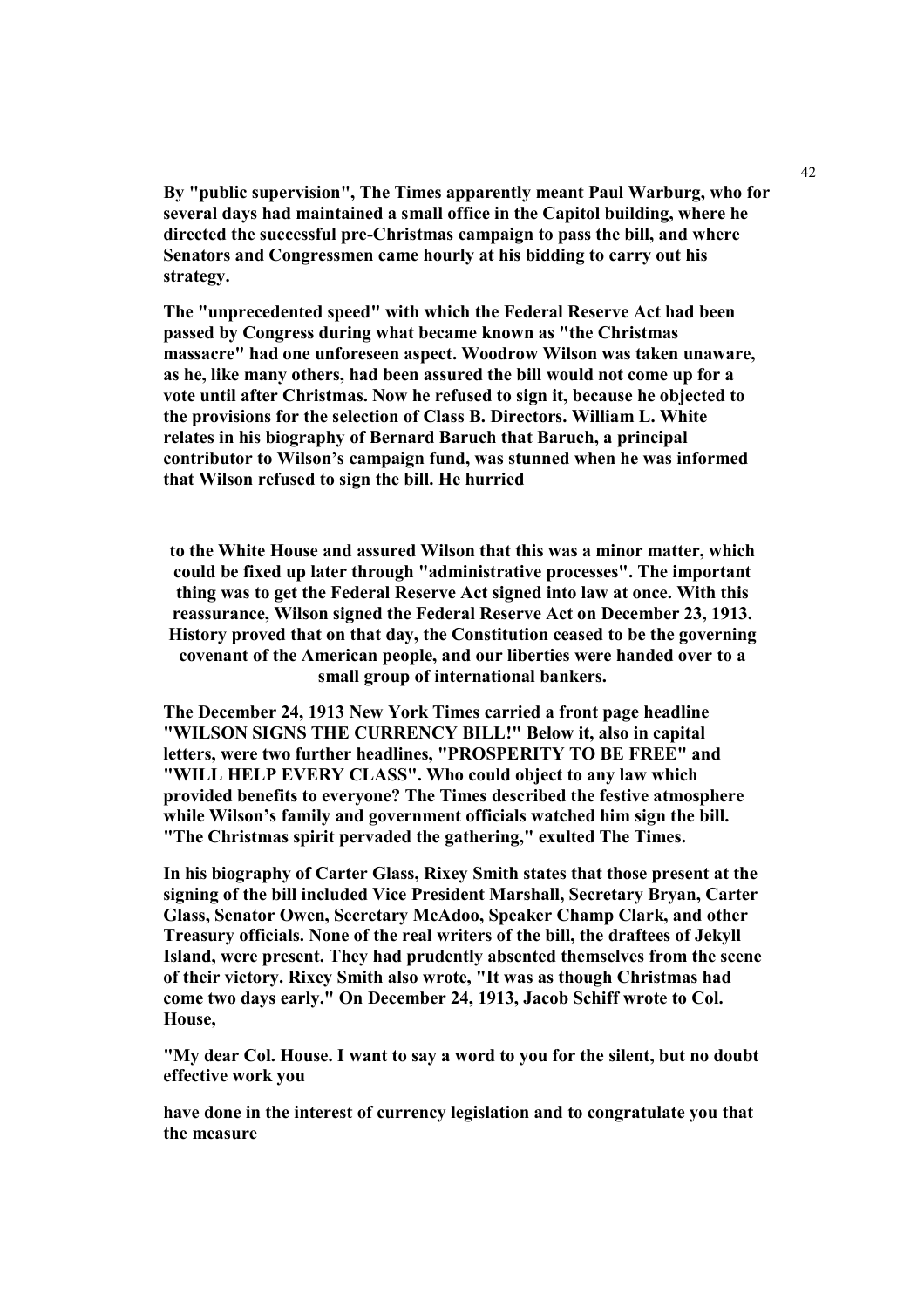has finally been enacted into law. I am with good wishes, faithfully yours, JACOB SCHIFF."

Representative Moore of Kansas, in commenting on the passage of the Act, said to the House of Representatives:

"The President of the United States now becomes the absolute dictator of all the finances of the

country. He appoints a controlling board of seven men, all of whom belong to his political party,

even though it is a minority. The Secretary of the Treasury is to rule supreme whenever there is

a difference of opinion between himself and the Federal Reserve Board. AND, only one member

of the Board is to pass out of office while the President is in office."

The ten year terms of office of the members of the Board were lengthened by the Banking Act of 1935 to fourteen years, which meant that these directors of the nation's finances, although not elected by the people, held office longer than three presidents.

While Col. House, Jacob Schiff and Paul Warburg basked in the glow of a job well done, the other actors in this drama were subject to later afterthoughts. Woodrow Wilson wrote in 1916, National Economy and the Banking System, Sen. Doc. No. 3, No. 223, 76th Congress, 1st session, 1939: "Our system of credit is concentrated (in the Federal Reserve

System). The growth of the nation, therefore, and all our activities, are in the hands of a few men."

When he was asked by Clarence W. Barron whether he approved of the bill as it was finally passed. Warburg remarked, "Well, it hasn't got quite everything we want, but the lack can be adjusted later by administrative processes."

Woodrow Wilson and Carter Glass are given credit for the Act by most contemporary historians, but of all those concerned, Wilson had least to do with Congressional action on the bill. George Creel, a veteran Washington correspondent, wrote in Harper's Weekly, June 26, 1915:

"As far as the Democratic Party was concerned, Woodrow Wilson was without influence, save for

the patronage he possessed. It was Bryan who whipped Congress into line on the tariff bill, on

43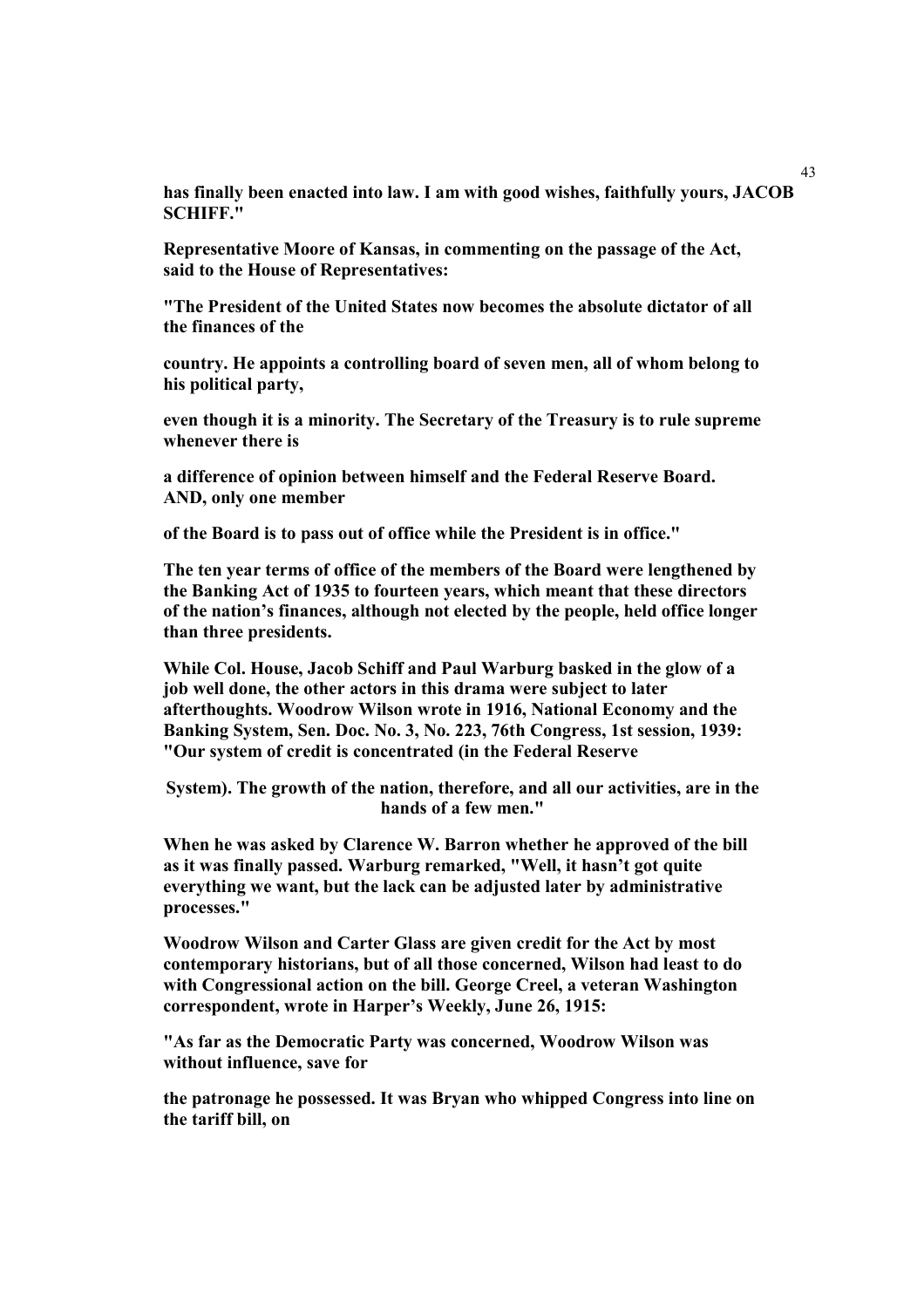the Panama Canal tolls repeal, and on the currency bill." Mr. Bryan later wrote, "That is the one

thing in my public career that I regret--my work to secure the enactment of the Federal Reserve

Law."

On December 25, 1913, The Nation pointed out that "The New York Stock Market began to rise steadily upon news that the Senate was ready to pass the Federal Reserve Act."

This belies the claim that the Federal Reserve Act was a monetary reform bill. The New York Stock Exchange is generally considered an accurate barometer of the true meaning of any financial legislation passed in Washington. Senator Aldrich also decided that he no longer had misgivings about the Federal Reserve Act. In a magazine which he owned, and which he called The Independent, he wrote in July, 1914: "Before the passage of this Act, the New York bankers could only dominate the reserves of New York. Now we are able to dominate the bank reserves of the entire country."

H.W. Loucks denounced the Federal Reserve Act in The Great Conspiracy of the House of Morgan,

"In the Federal Reserve Law, they have wrested from the people and secured for themselves the

constitutional power to issue money and regulate the value thereof." On page 31, Loucks writes,

"The House of Morgan is now in supreme control of our industry, commerce and political affairs.

They are in complete control of the policy making of the Democratic, Republican and Progressive

parties. The present extraordinary propaganda for 'preparedness' is planned more for home

coercion than for defense against foreign aggression."22

\_\_\_\_\_\_\_\_\_\_\_\_\_\_\_\_\_\_\_\_\_\_\_\_\_\_

The signing of the Federal Reserve Act by Woodrow Wilson represented the culmination of years of collusion with his intimate friend, Col. House, and Paul Warburg. One of the men with whom House became acquainted in the Wilson Administration was Franklin D.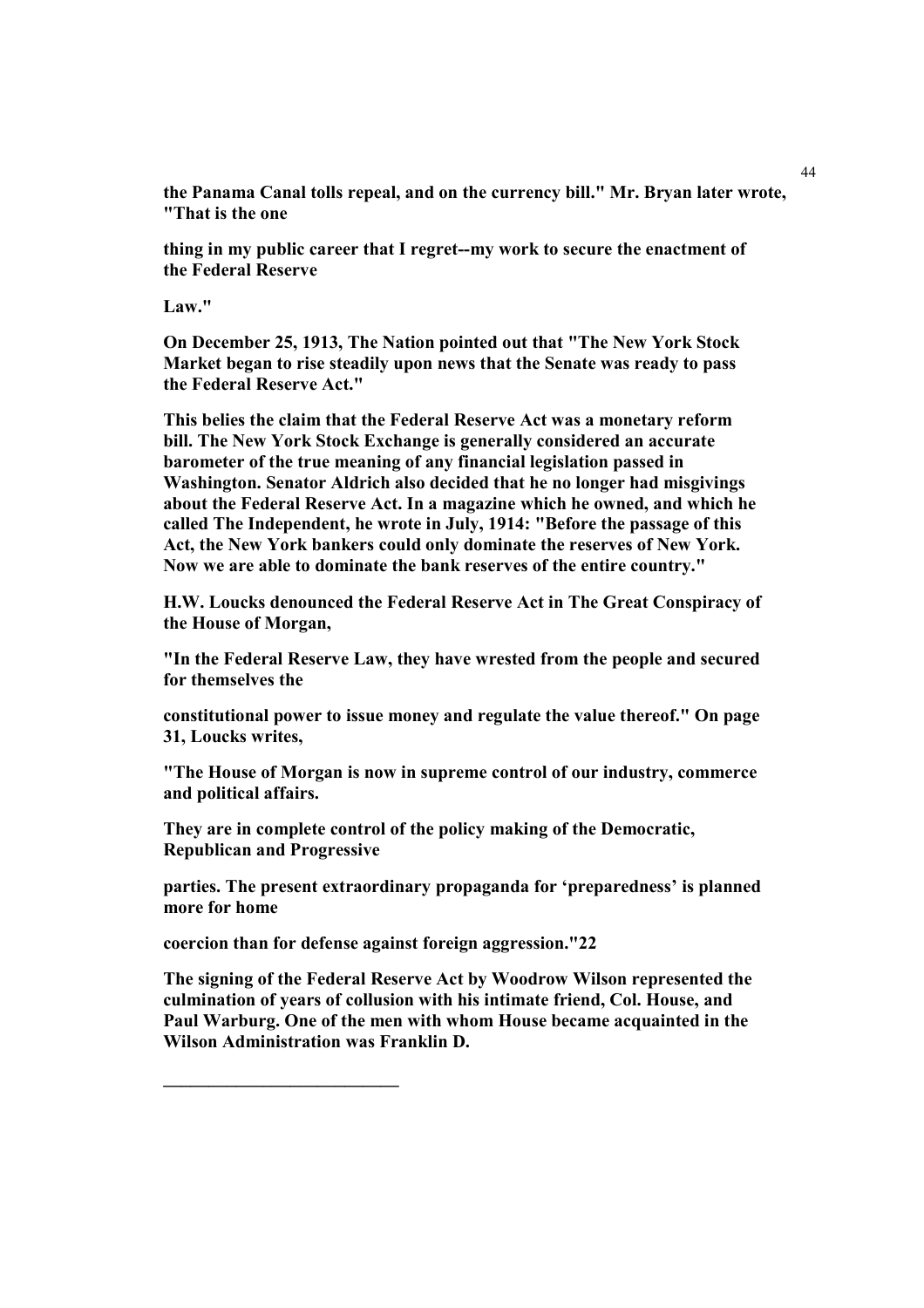22 H.W. Loucks, The Great Conspiracy of the House of Morgan, Privately printed, 1916

Roosevelt, Assistant Secretary of Navy. As soon as he obtained the Democratic nomination for President, in 1932, Franklin D. Roosevelt made a "pilgrimage" to Col. House's home at Magnolia, Mass. Roosevelt, after the Republican hiatus of the 1920s, filled in the goals of Philip Dru, Administrator,23 which Wilson had not been able to carry out. The late Roosevelt achievements included the enactment of the social security program, excess profits tax, and the expansion of the graduated income tax to 90% of earned income.

House's biographer, Charles Seymour, wrote: "He was wearied by the details of party politics

and appointments. Even the share he had taken in constructive domestic legislation (the

Federal Reserve Act, tariff revision, and the Income Tax amendment) did not satisfy him. From

the beginning of 1914 he gave more and more of his time to what he regarded as the highest

form of politics and that for which he was particularly suited--international affairs."24

In 1938, shortly before he died, House told Charles Seymour, "During the last fifteen years I have been close to the center of things, although few people suspect it. No important foreigner has come to the United States without talking to me. I was close to the movement that nominated Roosevelt. He has given me a free hand in advising him. All the Ambassadors have reported to me frequently."

A comparative print of the Federal Reserve Act of 1913 as passed by the House of Representatives and amended by the Senate shows the following striking change:

The Senate struck out, "To suspend the officials of Federal Reserve banks for cause, stated in writing with opportunity of hearing, require the removal of said official for incompetency, dereliction of duty, fraud or deceit, such removal to be subject to approval by the President of the United States." This was changed by the Senate to read "To suspend or remove any officer or director of any Federal Reserve Bank, the cause of such removal to be forthwith communicated in writing by the Federal Reserve Board to the removed officer or director and to said bank." This completely altered the conditions under which an officer or director might be removed. We no longer know what the conditions for removal are, or the cause. Apparently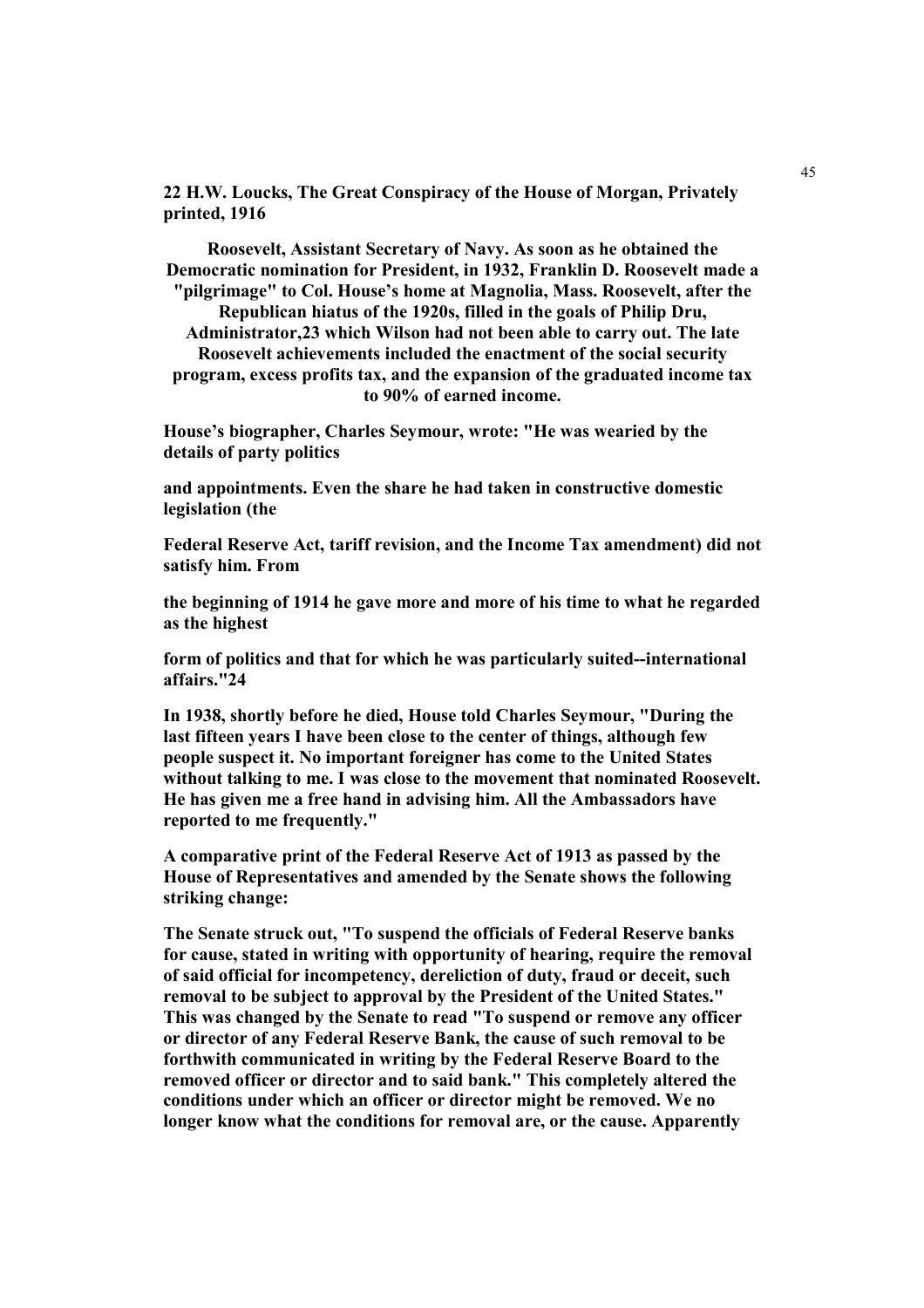incompetency, dereliction of duty, fraud or deceit do not matter to the Federal Reserve Board. Also, the removed officer does not have the opportunity of appeal to the President. In answer to written inquiry, the Assistant Secretary of the Federal Reserve Board replied that only one officer has been removed "for cause" in the thirty-six years, the name and details of this matter being a "private concern" between the individual, the Reserve Bank concerned, and the Federal Reserve Board.

23 E.M. House, Philip Dru, Administrator, B. W. Heubsch, N.Y., 1912

\_\_\_\_\_\_\_\_\_\_\_\_\_\_\_\_\_\_\_\_\_\_\_\_\_\_

24 Col. E.M. House, The Intimate Papers of Col. House, 4 v. 1926-1928, Houghton Mifflin Co.

The Federal Reserve System began its operations in 1914 with the activity of the Organization Committee, appointed by Woodrow Wilson, and composed of Secretary of the Treasury William McAdoo, who was his son-in-law, Secretary of Agriculture Houston and Comptroller of the Currency John Skelton Williams.

On January 6, 1914. J.P. Morgan met with the Organizing Committee in New York. He informed them that there should not be more than seven regional districts in the new system.

This committee was to select the locations of the "decentralized" reserve banks. They were empowered to select from eight to twelve reserve banks, although J.P. Morgan had testified he thought that not more than four should be selected. Much politicking went into the selection of these sites, as the twelve cities thus favored would become enormously important as centers of finance. New York, of course, was a foregone conclusion. Richmond was the next selection, as a payoff to Carter Glass and Woodrow Wilson, the two Virginians who had been given political credit for the Federal Reserve Act. The other selections of the Committee were Boston, Philadelphia, Cleveland, Chicago, St. Louis, Atlanta, Dallas, Minneapolis, Kansas City, and San Francisco. All of these cities later developed important "financial districts" as the result of this selection.

These local battles, however, paled in view of the complete dominance of the Federal Reserve bank of New York in the system. Ferdinand Lundberg pointed out, in America's Sixty Families, that, "In practice, the Federal Reserve Bank of New York became the fountainhead of the system of twelve regional banks, for New York was the money market of the nation. The other eleven banks were so many expensive mausoleums erected to salve the local pride and quell the Jacksonian fears of the hinterland. Benjamin Strong, president of the Bankers Trust (J.P. Morgan) was selected as the first Governor of the New York Federal Reserve Bank. Adept in high finance, Strong for many years manipulated the country's monetary system at the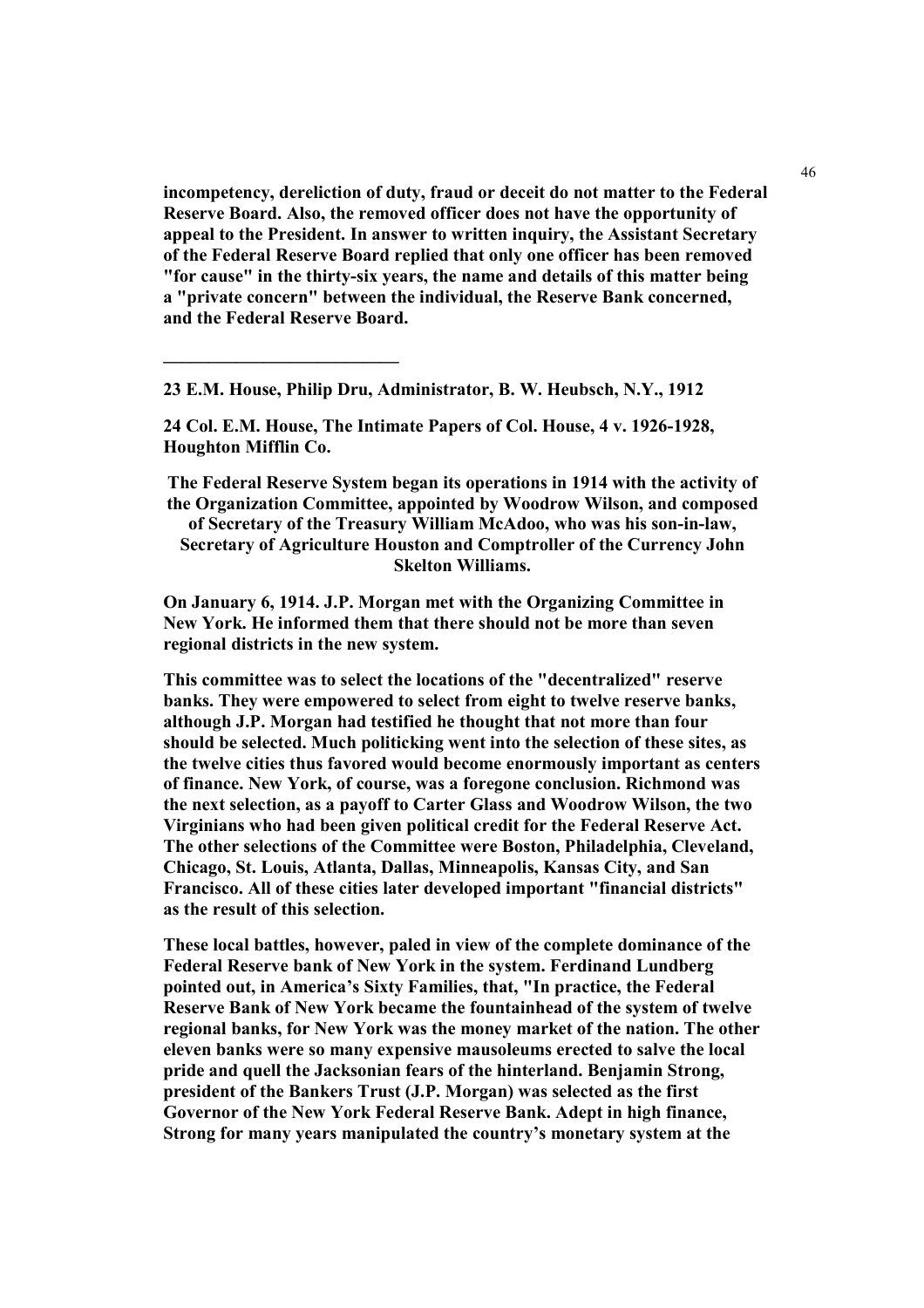discretion of directors representing the leading New York banks. Under Strong, the Reserve System was brought into interlocking relations with the Bank of England and the Bank of France. Benjamin Strong held his position as Governor of the Federal Reserve Bank of New York until his sudden death in 1928, during a Congressional investigation of the secret meetings between Reserve Governors and

heads of European central banks which brought on the Great Depression of 1929-31."25

Strong had married the daughter of the President of Bankers Trust, which brought him into the line of succession in the dynastic intrigues which play such an important role in the world of high finance. He also had been a member of the original Jekyll Island group, the First Name Club, and was thus qualified for the highest position in the Federal Reserve System, as the Governor of the Federal Reserve Bank of New York which dominated the entire system.

Paul Warburg also is mentioned in J. Laurence Laughlin's definitive volume, The Federal Reserve Act, Its Origins and Purposes,

"Mr. Paul Warburg of Kuhn, Loeb Company offered in March, 1910 a fairly well thought out

plan to be known as the United Reserve Bank of the United States. This was published in The

New York Times of March 24, 1910. The group interested in the purposes of the National

Monetary Commission met secretly at Jekyll Island for about two weeks in December, 1910, and

concentrated on the preparation of a bill to be presented to Congress by the National Monetary

Commission. The men who were present at Jekyll Island were Senator Aldrich, H. P. Davison of

J.P. Morgan Company, Paul Warburg of Kuhn, Loeb Company, Frank Vanderlip of the National

City Bank, and Charles D. Norton of the First National Bank. No doubt the ablest banking mind

in the group was that of Mr. Warburg, who had had a European banking training. Senator

Aldrich had no special training in banking."26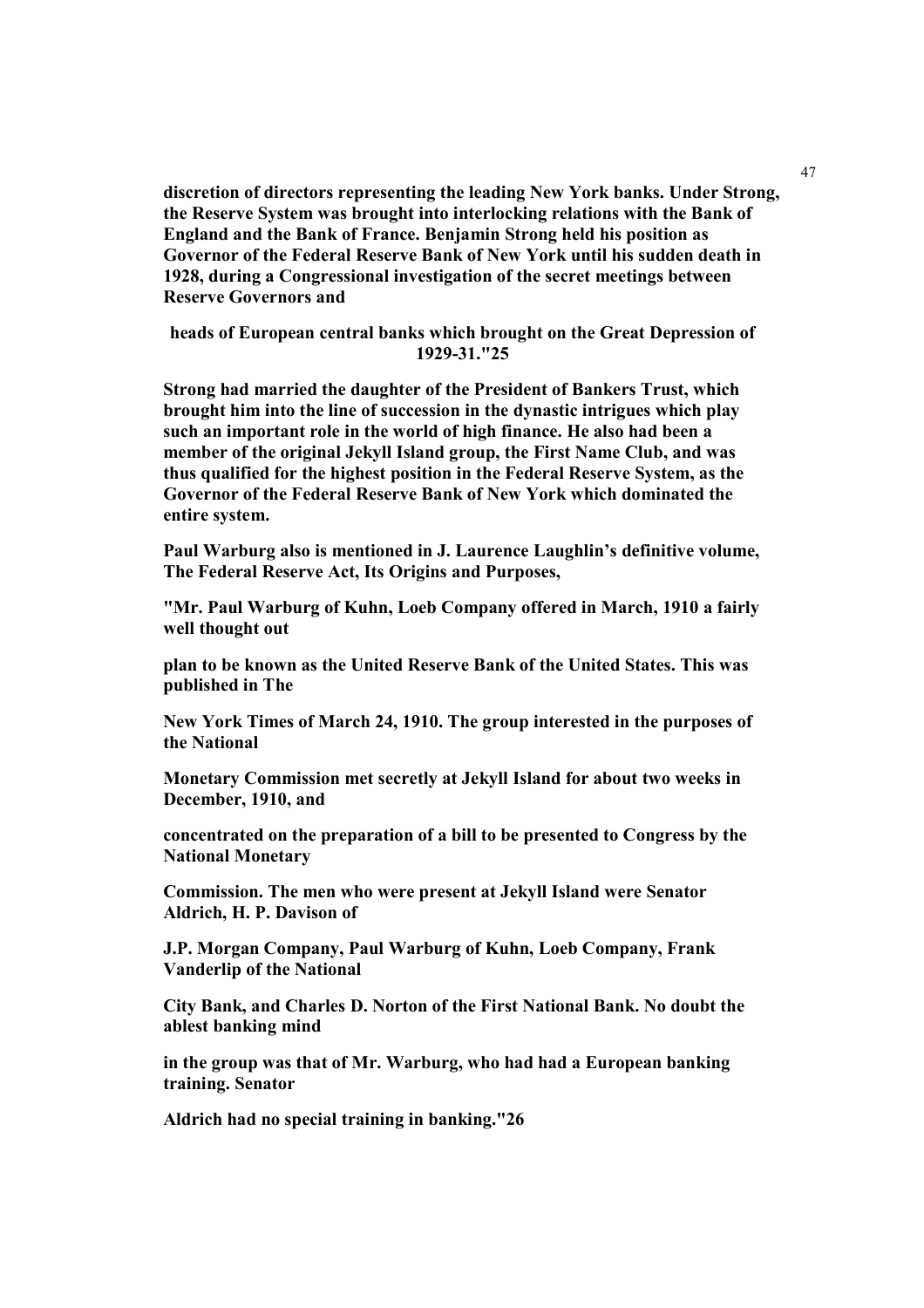A mention of Paul Warburg, written by Harold Kelloch, and titled, "Warburg the Revolutionist" appeared in the Century Magazine, May, 1915. Kelloch writes:

"He imposed his ideas on a nation of a hundred million people . . . Without Mr. Warburg there

would have been no Federal Reserve Act. The banking house of Warburg and Warburg in

Hamburg has always been strictly a family business. None but a Warburg has been eligible for it,

but all Warburgs have been born into it. In 1895 he married the daughter of the late Solomon

Loeb of Kuhn Loeb Company. He became a member of Kuhn Loeb Company in 1902. Mr.

Warburg's salary from his private business has been approximately a half million a year. Mr.

Warburg's motives had been purely those of patriotic self-sacrifice."

The true purposes of the Federal Reserve Act soon began to disillusion many who had at first believed in its claims. W. H. Allen wrote in Moody's Magazine, 1916,

"The purpose of the Federal Reserve Act was to prevent concentration of money in the New York

banks by making it profitable for country bankers to use their funds at home, but the

movement of currency shows

\_\_\_\_\_\_\_\_\_\_\_\_\_\_\_\_\_\_\_\_\_\_\_\_\_\_

25 Ferdinand Lundberg, America's Sixty Families, 1937

26 J. Laurence Laughlin, The Federal Reserve Act, It's Origins and Purposes

that the New York banks gained from the interior in every month except December, 1915, since

the Act went into effect. The stabilization of rates has taken place in New York alone. In other

parts, high rates continue. The Act, which was to deprive Wall Street of its funds for speculation,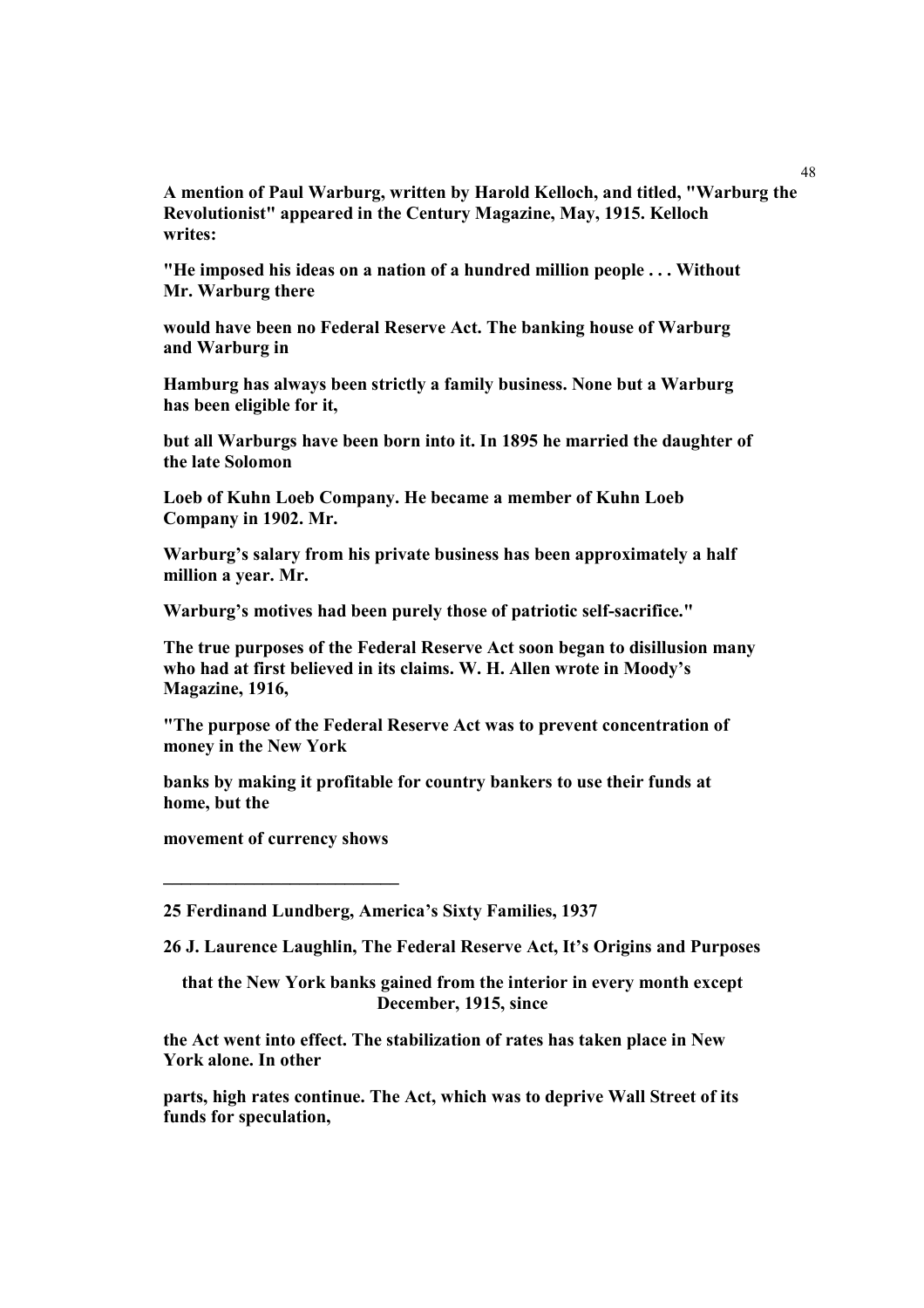has really given the bulls and the bears such a supply as they have never had before. The truth is

that far from having clogged the channel to Wall Street, as Mr. Glass so confidently boasted, it

actually widened the old channels and opened up two new ones. The first of these leads directly

to Washington and gives Wall Street a string on all the surplus cash in the United States

Treasury. Besides, in the power to issue bank-note currency, it furnishes an inexhaustible supply

of credit money; the second channel leads to the great central banks of Europe, whereby, through

the sale of acceptances, virtually guaranteed by the United States Government, Wall Street is

granted immunity from foreign demands for gold which have precipitated every great crisis in

our history."

For many years, there has been considerable mystery about who actually owns the stock of the Federal Reserve Banks. Congressman Wright Patman, leading critic of the System, tried to find out who the stockholders were. The stock in the original twelve regional Federal Reserve Banks was purchased by national banks in those twelve regions. Because the Federal Reserve Bank of New York was to set the interest rates and direct open market operations, thus controlling the daily supply and price of money throughout the United States, it is the stockholders of that bank who are the real directors of the entire system. For the first time, it can be revealed who those stockholders are. This writer has the original organization certificates of the twelve Federal Reserve Banks, giving the ownership of shares by the national banks in each district. The Federal Reserve Bank of New York issued 203,053 shares, and, as filed with the Comptroller of the Currency May 19, 1914, the large New York City banks took more than half of the outstanding shares. The Rockefeller Kuhn, Loeb-controlled National City Bank took the largest number of shares of any bank, 30,000 shares. J.P. Morgan's First National Bank took 15,000 shares. When these two banks merged in 1955, they owned in one block almost one fourth of the shares in the Federal Reserve Bank of New York, which controlled the entire system, and thus they could name Paul Volcker or anyone else they chose to be Chairman of the Federal Reserve Board of Governors. Chase National Bank took 6,000 shares. The Marine Nation Bank of Buffalo, later known as Marine Midland, took 6,000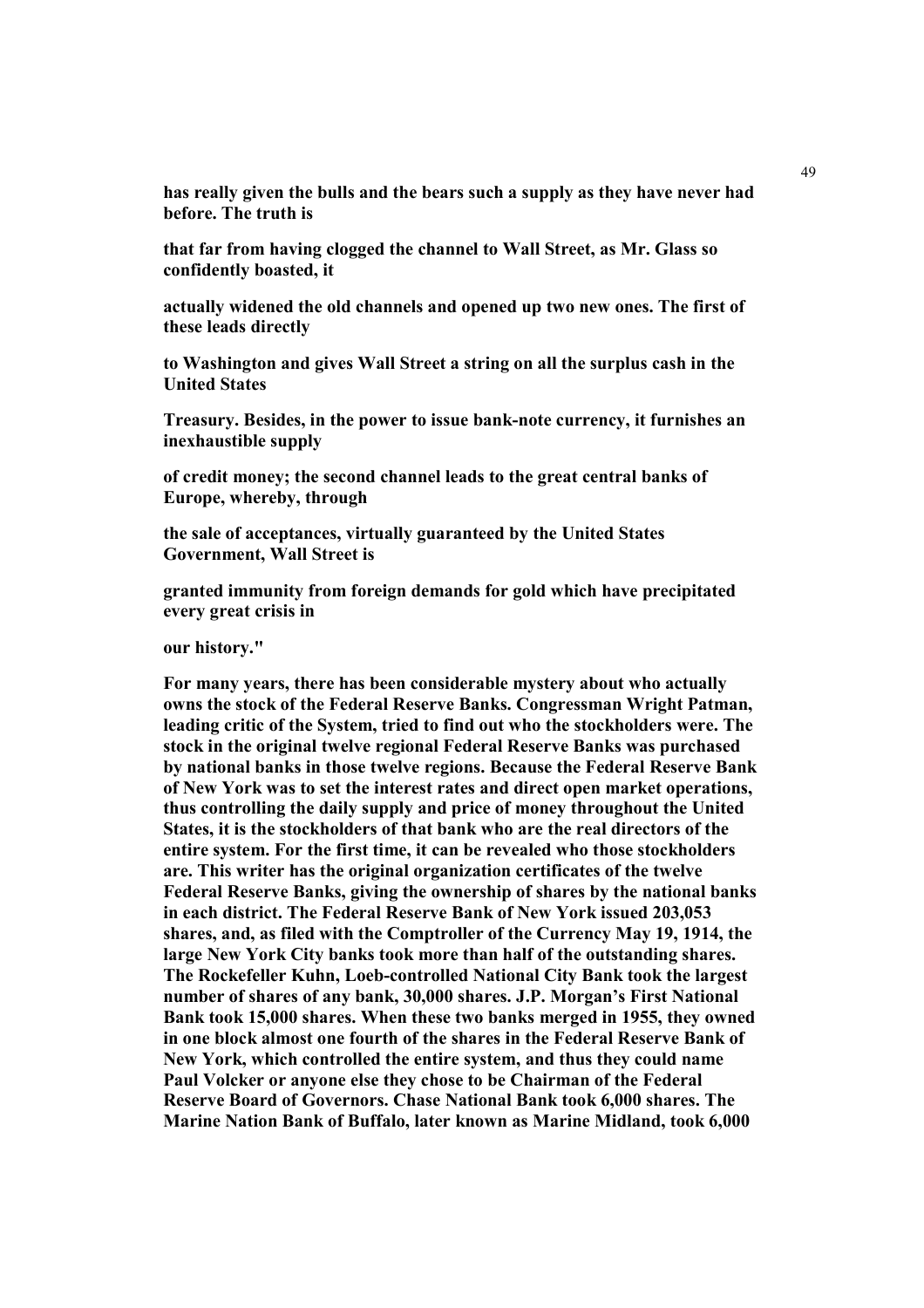shares. This bank was owned by the Schoellkopf family, which controlled Niagara Power Company and other large interests. National Bank of Commerce of New York City took 21,000 shares. The shareholders of these banks which own the stock of the Federal Reserve Bank of New York are the people who have controlled our political and economic destinies since 1914. They are the Rothschilds, of Europe, Lazard Freres (Eugene Meyer), Kuhn Loeb Company, Warburg Company, Lehman Brothers,

Goldman Sachs, the Rockefeller family, and the J.P. Morgan interests. These interests have merged and consolidated in recent years, so that the control is much more concentrated. National Bank of Commerce is now Morgan Guaranty Trust Company. Lehman Brothers has merged with Kuhn, Loeb Company, First National Bank has merged with the National City Bank, and in the other eleven Federal Reserve Districts, these same shareholders indirectly own or control shares in those banks, with the other shares owned by the leading families in those areas who own or control the principal industries in these regions.\* The "local" families set up regional councils, on orders from New York, of such groups as the Council on Foreign Relations, The Trilateral Commission, and other instruments of control devised by their masters. They finance and control political developments in their area,

name candidates, and are seldom successfully opposed in their plans.

With the setting up of the twelve "financial districts" through the Federal Reserve Banks, the traditional division of the United States into the fortyeight states was overthrown, and we entered the era of "regionalism", or twelve regions which had no relation to the traditional state boundaries.

These developments following the passing of the Federal Reserve Act proved every one of the allegations Thomas Jefferson had made against a central bank in 1791: that the subscribers to the Federal Reserve Bank stock had formed a corporation, whose stock could be and was held by aliens; that this stock would be transmitted to a certain line of successors; that it would be placed beyond forfeiture and escheat; that they would receive a monopoly of banking, which was against the laws of monopoly; and that they now had the power to make laws, paramount to the laws of the states. No state legislature can countermand any of the laws laid down by the Federal Reserve Board of Governors for the benefit of their private stockholders. This board issues laws as to what the interest rate shall be, what the quantity of money shall be and what the price of money shall be. All of these powers abrogate the powers of the state legislatures and their responsibility to the citizens of those states.

The New York Times stated that the Federal Reserve Banks would be ready for business on August 1, 1914, but they actually began operations on November 16, 1914. At that time, their total assets were listed at \$143,000,000, from the sale of shares in the Federal Reserve Banks to stockholders of the national banks which subscribed to it.

50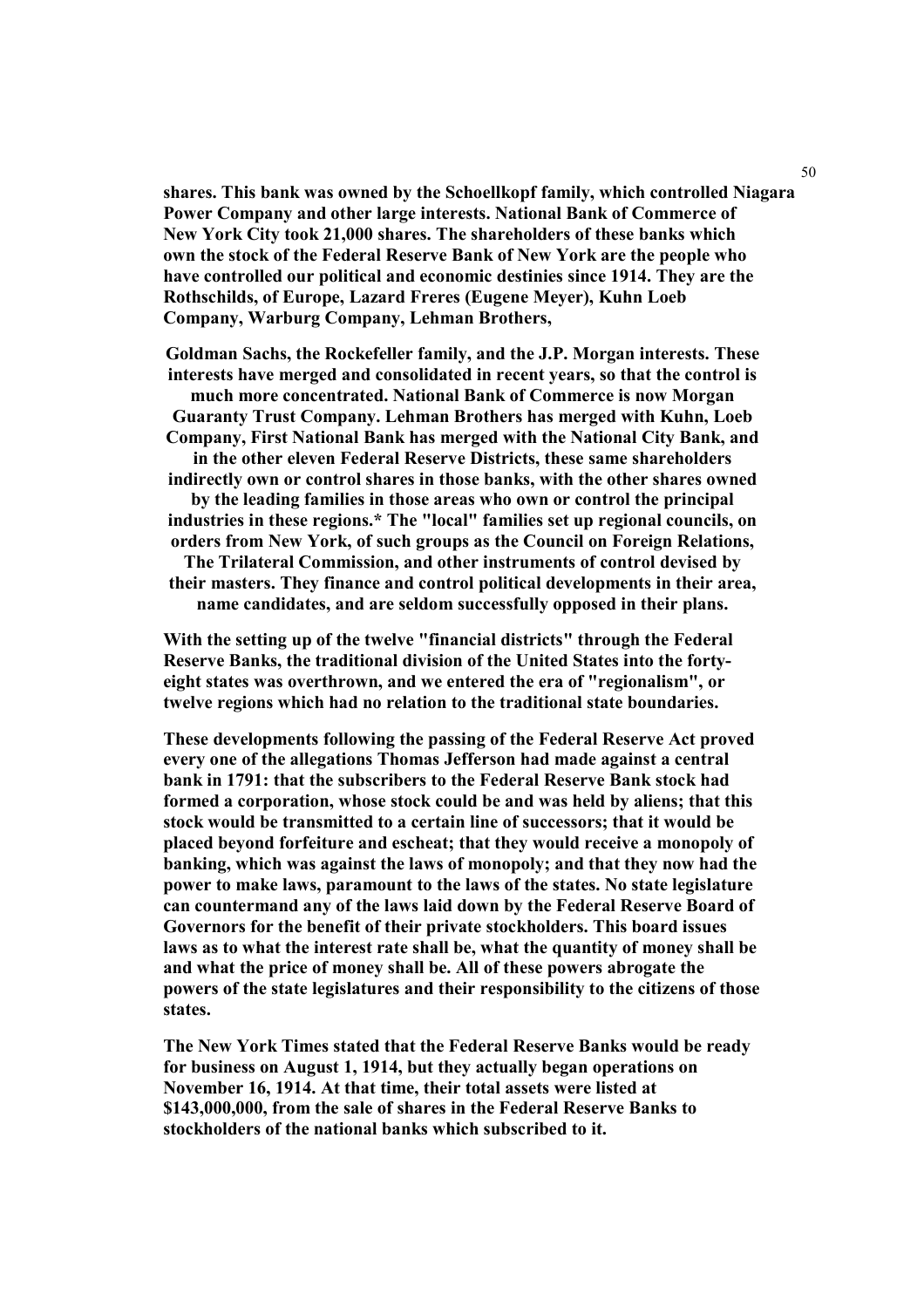The actual part of this \$143,000,000 which was paid in for these shares remains shrouded in mystery. Some historians believe that the shareholders only paid about half of the amount in cash; others believe

\* See charts V through IX

\_\_\_\_\_\_\_\_\_\_\_\_\_\_\_\_\_\_\_\_\_\_\_\_\_\_

that they paid in no cash at all, but merely sent in checks which they drew on the national banks which they owned. This seems most likely, that from the

very outset, the Federal Reserve operations were "paper issued against paper", that bookkeeping entries comprised the only values which changed hands.

The men whom President Woodrow Wilson chose to make up the first Federal Reserve Board of Governors were men drawn from the banking group. He had been nominated for the Presidency by the Democratic Party, which had claimed to represent the "common man" against the "vested interests". According to Wilson himself, he was allowed to choose only one man for the Federal Reserve Board. The others were chosen by the New York bankers. Wilson's choice was Thomas D. Jones, a trustee of Princeton and director of International Harvester and other corporations. The other members were Adolph C. Miller, economist from Rockefeller's University of Chicago and Morgan's Harvard University, and also serving as Assistant Secretary of the Interior; Charles S. Hamlin, who had served previously as an Assistant Secretary to the Treasury for eight years; F.A. Delano, a Roosevelt relative, and railroad operator who took over a number of railroads for Kuhn, Loeb Company, W.P.G. Harding, President of the First National Bank of Atlanta; and Paul Warburg of Kuhn, Loeb Company. According to The Intimate Papers of Col. House, Warburg was appointed because "The President accepted (House's) suggestion of Paul Warburg of New York because of his interest and experience in currency problems under both Republican and Democratic Administrations."27 Like Warburg, Delano had also been born outside the continental limits of the United States, although he was an American citizen. Delano's father, Warren Delano, according to Dr. Josephson and other authorities, was active in Hong Kong in the Chinese opium trade, and Frederick Delano was born in Hong Kong in 1863.

In The Money Power of Europe, Paul Emden writes that "The Warburgs reached their outstanding eminence during the last twenty years of the past century, simultaneously with the growth of Kuhn, Loeb Company in New York, with whom they stood in a personal union and family relationship. Paul Warburg with magnificent success carried through in 1913 the reorganization of the American banking system, at which he had with Senator Aldrich been working since 1911, and thus most thoroughly consolidated the currency and finances of the United States."28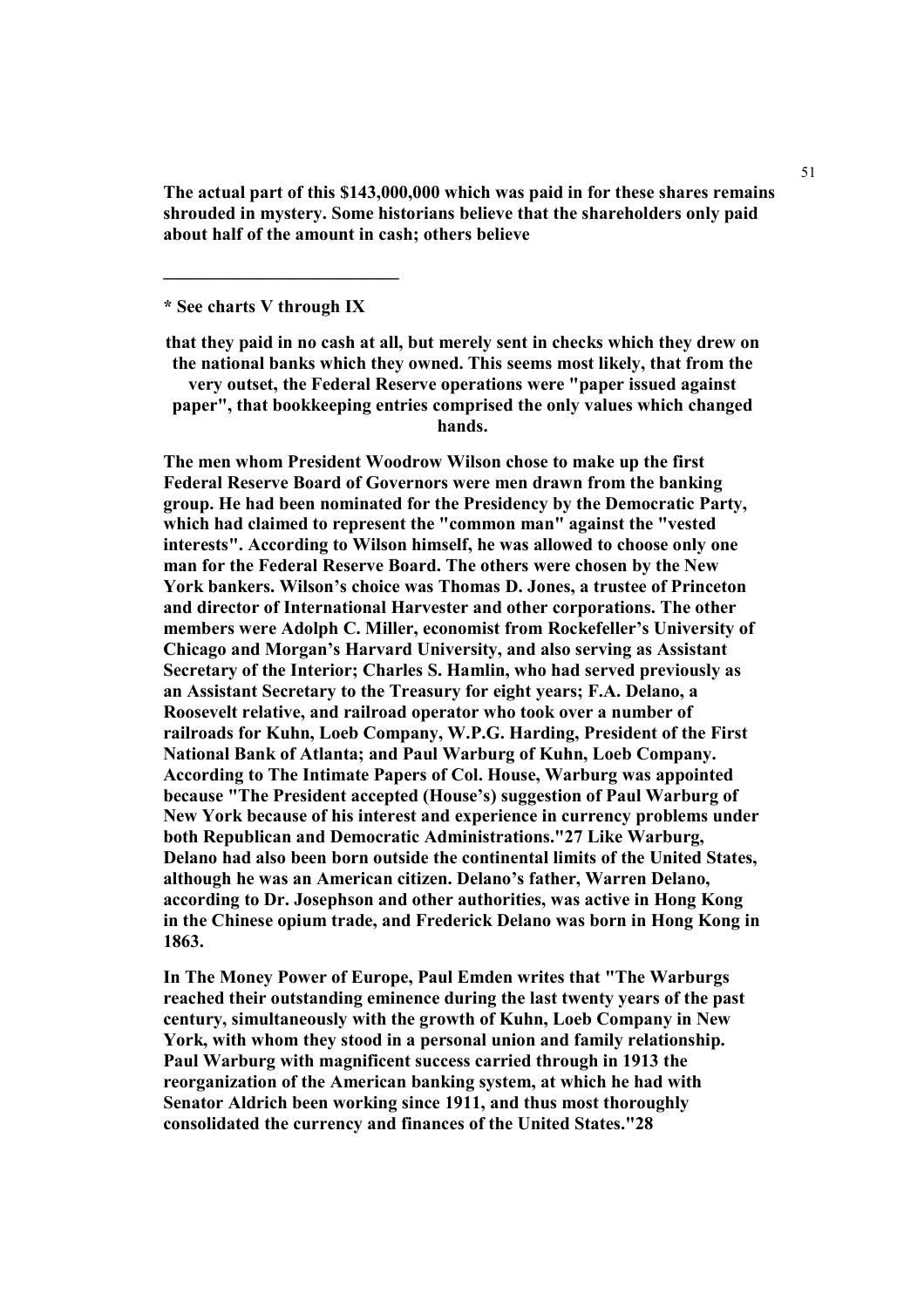\_\_\_\_\_\_\_\_\_\_\_\_\_\_\_\_\_\_\_\_\_\_\_\_\_\_

28 Paul Emden, The Money Power of Europe in the 19th and 20th Century, S. Low, Marston Co., London, 1937

The New York Times\* had noted on May 6, 1914 that Paul Warburg had "retired" from Kuhn, Loeb Company in order to serve on the Federal Reserve Board, although he had not resigned his directorships of American Surety Company, Baltimore and Ohio Railroad, National Railways of Mexico, Wells Fargo, or Westinghouse Electric Corporation, but would continue to serve on these boards of directors. "Who's Who" listed him as holding these directorships and in addition, American I.G. Chemical Company (branch of I.G. Farben), Agfa Ansco Corporation, Westinghouse Acceptance Company, Warburg Company of Amsterdam, chairman of the Board of International Acceptance Bank, and numerous other banks, railways and corporations. "Kuhn Loeb & Co. with Warburg have four votes or the majority of the Federal Reserve Board."29

Despite his retirement from Kuhn, Loeb Company in May of 1914 to serve on the Federal Reserve Board of Governors, Warburg was asked to appear before a Senate Subcommittee in June of 1914 and answer some questions about his behind-the-scenes role in getting the Federal Reserve Act through Congress. This might have meant some questions about the secret conference in Jekyll Island, and Warburg refused to appear. On July 7, 1914 he wrote a letter to G.M. Hitchcock, Chairman of the Senate Banking and Currency Committee, stating that it might impair his usefulness on the Board if he were required to answer any questions, and that he would therefore withdraw his name. It seemed that Warburg was prepared to bluff the Senate Committee into confirming him without any questions asked. On July 10, 1914, The New York Times defended Warburg on the editorial page and denounced the "Senatorial Inquisition". Since Warburg had not yet been asked any questions, the term "Inquisition" seemed remarkably inappropriate, nor was there any real danger that the Senators were preparing to use instruments of torture on Mr. Warburg. The imbroglio was resolved when the Senate Committee, in abject surrender, agreed that Mr. Warburg would be given a list of questions in advance of his appearance so that he could go over them, and that he could be excused from answering any questions which might tend to impair his service on the Board of Governors. The Nation reported on July 23, 1914 that "Mr. Warburg finally had a conference with Senator O'Gorman and agreed to meet the members of the Senate Subcommittee informally, with a view to coming to an understanding, and to giving them any reasonable information they might desire. The opinion in Washington is that Mr. Warburg's confirmation is assured." The Nation

<sup>27</sup> Charles Seymour, The Intimate Papers of Col. House, 4 v. 1926-1928, Houghton Mifflin Co.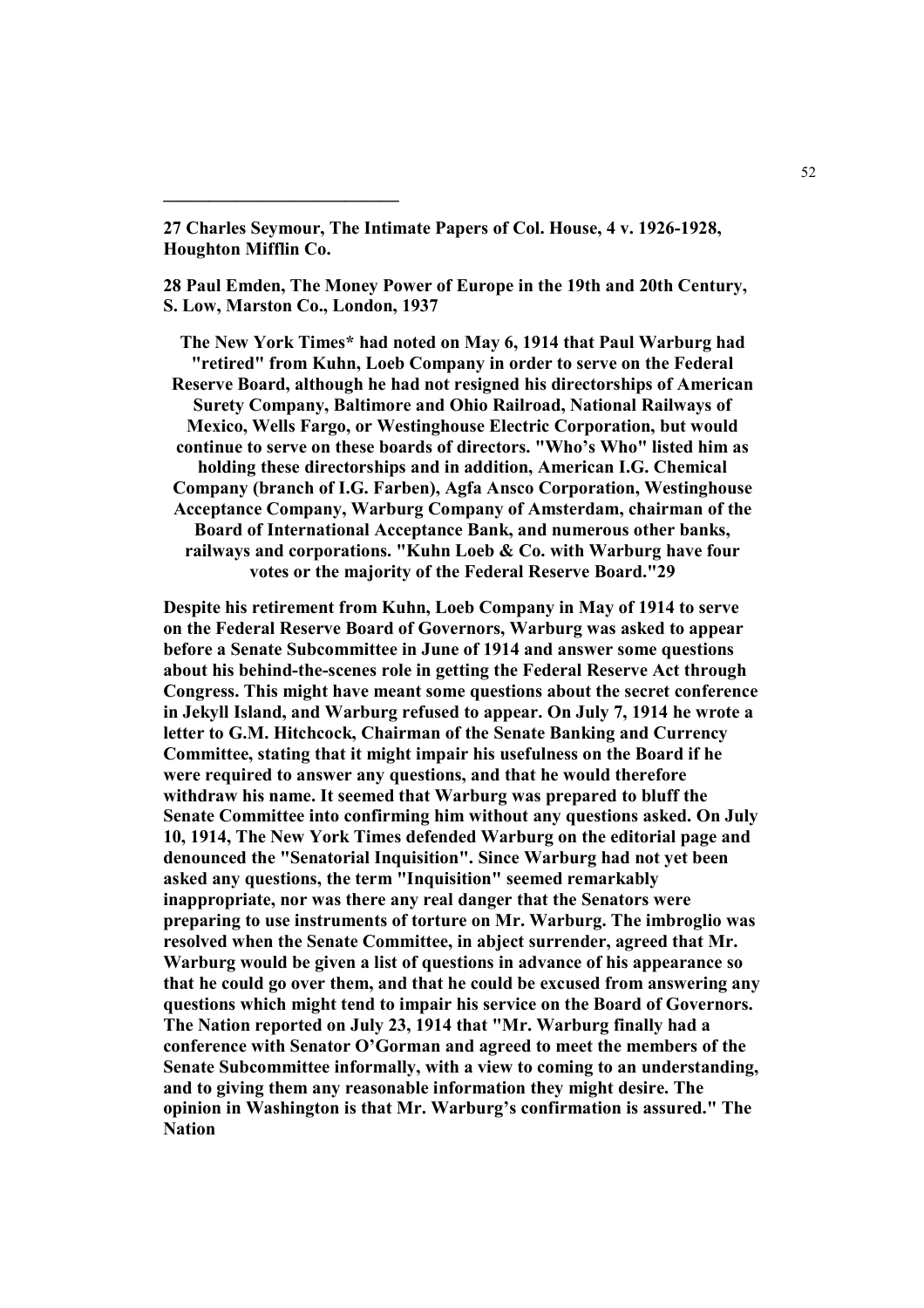\_\_\_\_\_\_\_\_\_\_\_\_\_\_\_\_\_\_\_\_\_\_\_\_\_\_

29 Clarence W. Barron, More They Told Barron, Arno Press, New York Times, 1973, June 12, 1914. p. 204

was correct. Mr. Warburg was confirmed, the way having been smoothed by his "fixer", Senator O'Gorman of New York, more familiarly known as "the Senator from Wall Street". Senator Robert L. Owen had previously charged that Warburg was the American representative of the Rothschild family, but questioning him about this would indeed have smacked of the mediaeval "Inquisition", and his fellow Senators were too civilized to indulge in such barbarity\*.

During the Senate Hearings on Paul Warburg before the Senate Banking and Currency Committee, August 1, 1914, Senator Bristow asked, "How many of these partners (of Kuhn, Loeb Company) are American citizens?" WARBURG: "They are all American citizens except Mr. Kahn. He is a British subject." BRISTOW: "He was at one time a candidate for Parliament, was he not?" WARBURG: "There was talk about it, it had been suggested and he had it in his mind."

Paul Warburg also stated to the Committee, "I went to England, where I stayed for two years, first in the banking and discount firm of Samuel Montague & Company. After that I went to France, where I stayed in a French bank."

CHAIRMAN: "What French bank was that?" WARBURG: "It is the Russian bank for foreign trade which has an agency in Paris."

BRISTOW: "I understand you to say that you were a Republican, but when Mr. Theodore Roosevelt came around, you then became a sympathizer with Mr. Wilson and supported him?" WARBURG: "Yes." BRISTOW: "While your brother (Felix Warburg) was supporting Taft?" WARBURG: "Yes." Thus three partners of Kuhn, Loeb Company were supporting three different candidates for President of the United States. Paul Warburg was supporting Wilson, Felix Warburg was supporting Taft, and Otto Kahn was supporting Theodore Roosevelt. Paul Warburg explained this curious situation by telling the Committee that they had no influence over each other's political beliefs, "as finance and politics don't mix."

Questions about Warburg's appointment vanished in a hue and cry with Wilson's sole appointment to the Board of Governors, Thomas B. Jones. Reporters had discovered that Jones, at the time of his appointment, was under indictment by the Attorney General of the United States. Wilson

<sup>\*</sup> The New York Times April 30, 1914, reported that the 12 districts had subscriptions of \$74,740,800 and that the subscribing banks would pay onehalf of this sum in six months.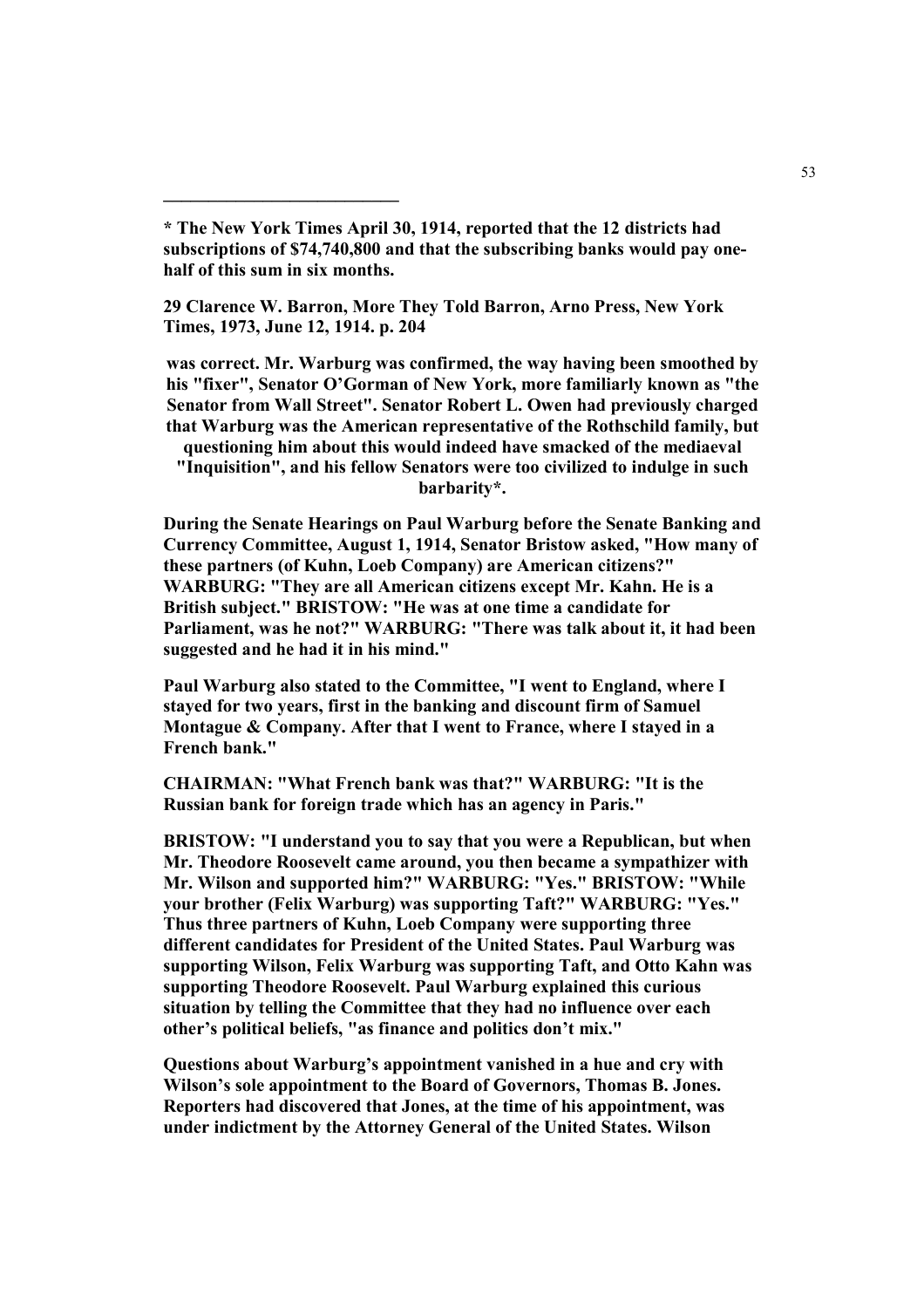leaped to the defense of his choice, telling reporters that "The majority of the men connected with what we have come to call 'big business' are honest, incorruptible and patriotic." Despite Wilson's protestations, the Senate Banking and Currency Committee scheduled

\* Warburg was confirmed August 8, 1914, 38-11, and principally opposed by Sen. Bristow of Kansas, who was denounced by The New York Times as a "radical Republican", and whose excellent library of rare books on banking were acquired by the present writer in 1983 for research on this work.

hearings on the fitness of Thomas D. Jones to be a member of the Board of Governors. Wilson then wrote a letter to Senator Robert L. Owen, Chairman of that Committee:

White House

June 18, 1914

Dear Senator Owen:

\_\_\_\_\_\_\_\_\_\_\_\_\_\_\_\_\_\_\_\_\_\_\_\_\_\_

Mr. Jones has always stood for the rights of the people against the

rights of privilege. His connection with the Harvester Company was a

public service, not a private interest. He is the one man of the whole

number who was in a peculiar sense my personal choice.

Sincerely,

Woodrow Wilson

Woodrow Wilson said, "There is no reason to believe that the unfavorable report represents the attitude of the Senate itself." After several weeks, Thomas D. Jones withdrew his name, and the country had to do without his services.

The other members of the first Board of Governors were Secretary of the Treasury, William McAdoo, Wilson's son-in-law, and President of the Hudson-Manhattan Railroad, a Kuhn, Loeb Company controlled enterprise, and Comptroller of the Currency John Skelton Williams.

When the Federal Reserve Banks were opened for business on November 16, 1914, Paul Warburg said, "This date may be considered as the Fourth of July in the economic history of the United States."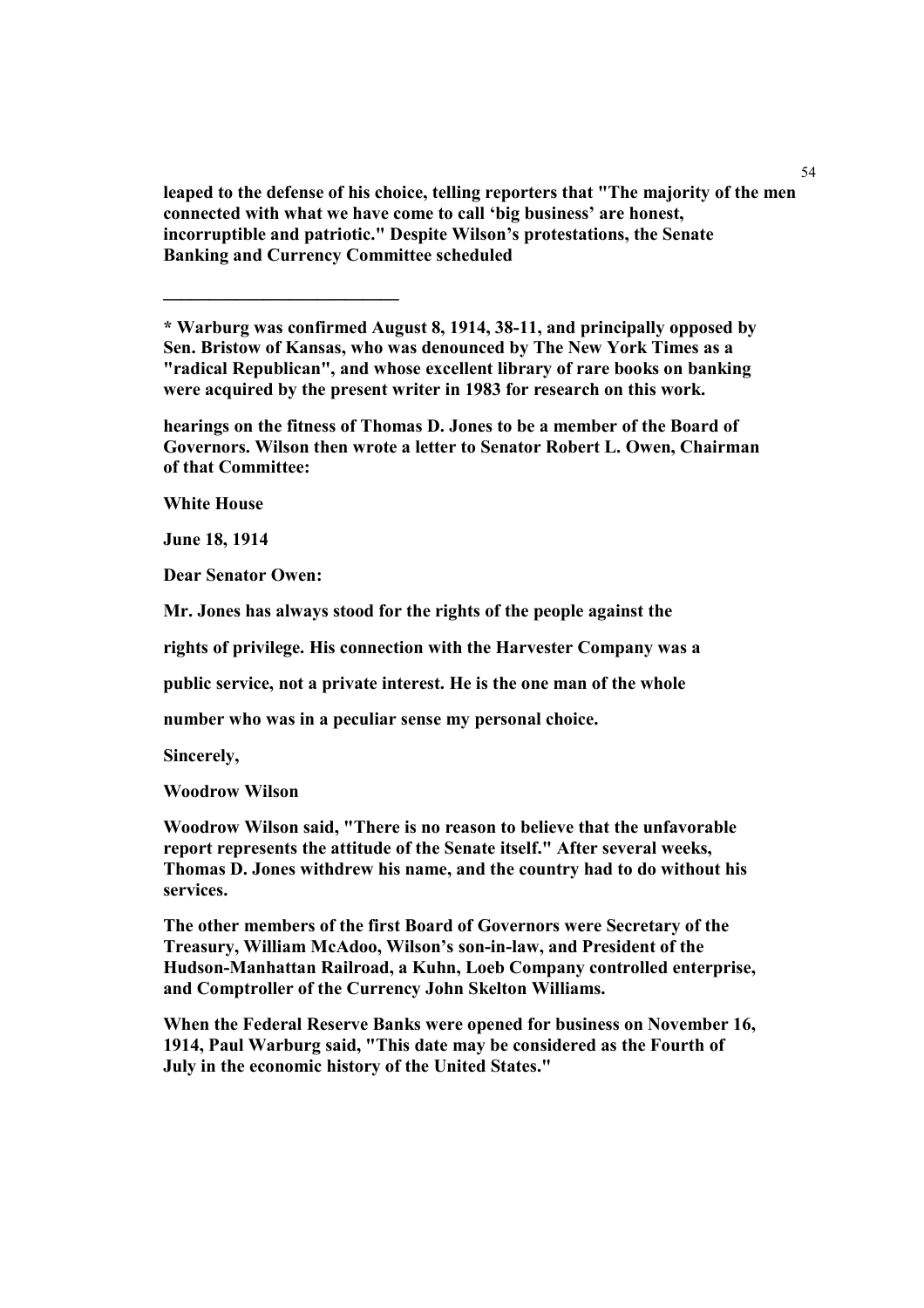## CHAPTER FOUR

## The Federal Advisory Council

In steamrolling the Federal Reserve Act through the House of Representatives, Congressman Carter Glass declared on September 30, 1913 on the floor of the House that the interests of the public would be protected by an advisory council of bankers. "There can be nothing sinister about its transactions. Meeting with it at least four times a year will be a bankers' advisory council representing every regional reserve district in the system. How could we have exercised greater caution in safeguarding the public interest?

Carter Glass neither then nor later gave any substantiation for his belief that a group of bankers would protect the interests of the public, nor is there any evidence in the history of the United States that any group of bankers has ever done so. In fact, the Federal Advisory Council proved to be the "administrative process" which Paul Warburg had inserted into the Federal Reserve Act to provide just the type of remote but unseen control over the System which he desired. When he was asked by financial reporter C.W. Barron, just after the Federal Reserve Act was enacted into law by Congress, whether he approved of the bill as it was finally passed, Warburg replied, "Well, it hasn't got quite everything we want, but the lack can be adjusted later by administrative processes." The council proved to be the ideal vehicle for Warburg's purposes, as it has functioned for seventy years in almost complete anonymity, its members and their business associations, unnoticed by the public.

Senator Robert Owen, chairman of the Senate Banking and Currency Committee, had said, as quoted in The New York Times, August 3, 1913 before passage of the act:

"The Federal Reserve Act will furnish the bank and industrial and commercial interests with the

discount of qualified commercial paper and thus stabilize our commercial and industrial life. The

Federal Reserve banks are not intended as money making banks, but to serve a great national

purpose of accommodating commerce and businessmen and banks, safeguard a fixed market for

manufactured goods, for agricultural products and for labor. There is no reason why the banks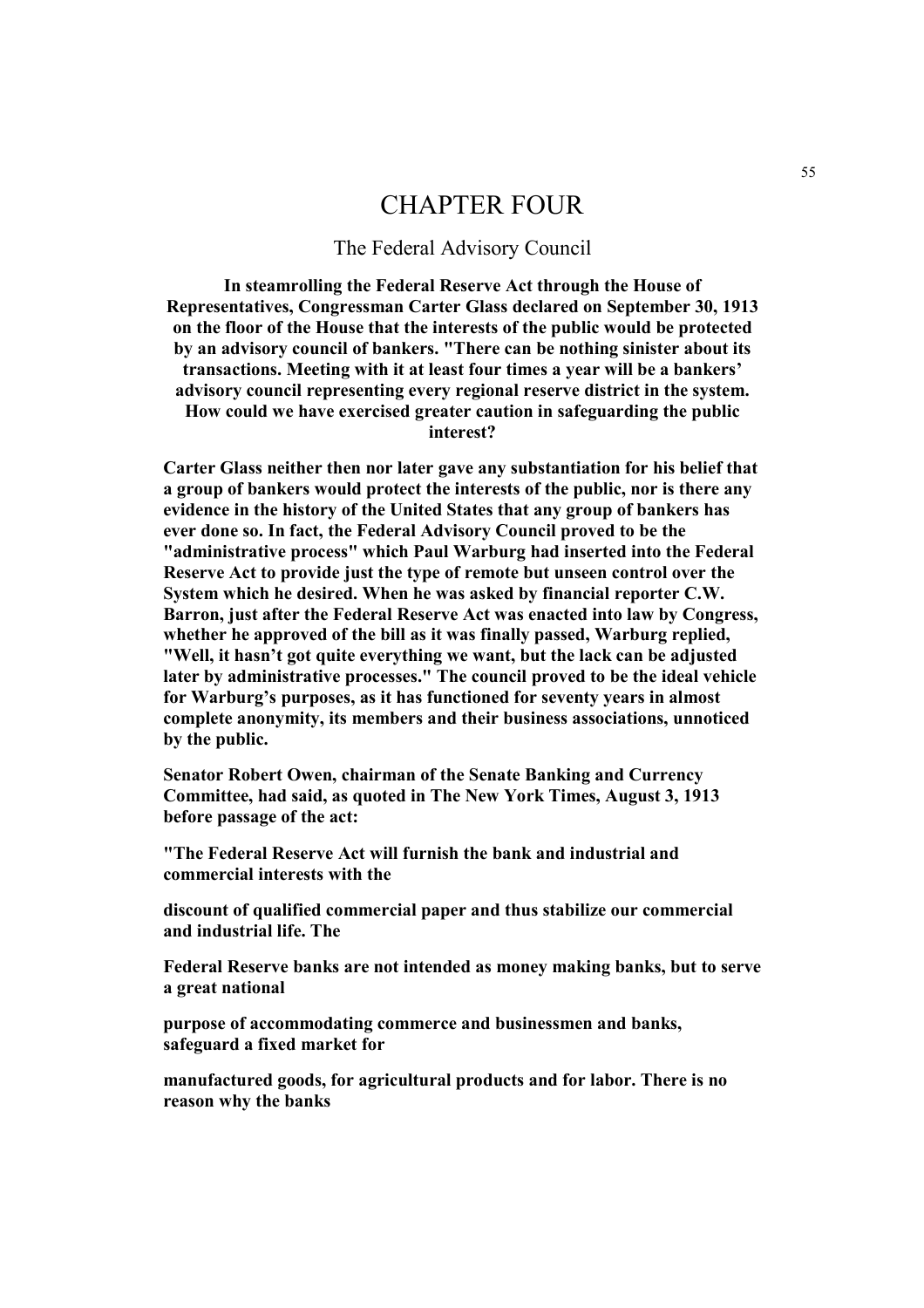should be in control of the Federal Reserve system. Stability will make our commerce expand

healthfully in every direction."

Senator Owen's optimism was doomed by the domination of the Jekyll Island promoters over the initial composition of the Federal Reserve System. Not only did the Morgan-Kuhn, Loeb alliance purchase the dominant control of stock in the Federal Reserve Bank of New York, with almost half of the shares owned by the five New York banks under their control, First National Bank, National City Bank, National Bank of Commerce, Chase National Bank and Hanover National Bank, but they also persuaded President Woodrow Wilson to appoint one of the Jekyll Island group, Paul Warburg, to the Federal Reserve Board of Governors.

Each of the twelve Federal Reserve Banks was to elect a member of the Federal Advisory Council, which would meet with the Federal Reserve Board of Governors four times a year in Washington, in order to "advise" the Board on future monetary policy. This seemed to assure absolute democracy, as each of the twelve "advisors", representing a different region of the United States, would be expected to speak up for the economic interests of his area, and each of the twelve members would have an equal vote. The theory may have been admirable in its concept, but the hard facts of economic life resulted in a quite different picture. The president of a small bank in St. Louis or Cincinnati, sitting in conference with Paul Warburg and J.P. Morgan to "advise" them on monetary policy, would be unlikely to contradict two of the most powerful international financiers in the world, as a scribbled note from either one of them would be sufficient to plunge his little bank into bankruptcy. In fact, the small banks of the twelve Federal Reserve districts existed only as satellites of the big New York financial interests, and were completely at their mercy. Martin Mayer, in The Bankers, points out that "J.P. Morgan maintained correspondent relationships with many small banks all over the country."30 The big New York banks did not confine themselves to multi-million dollar deals with other great financial interests, but carried on many smaller and more routine dealings with their "correspondent" banks across the United States.

Apparently secure in their belief that their activities would never be exposed to the public, the Morgan-Kuhn, Loeb interests boldly selected the members of the Federal Advisory Council from their correspondent banks and from banks in which they owned stock. No one in the financial community seemed to notice, as nothing was said about it during seventy years of the Federal Reserve System's operation.

To avoid any suspicion that New York interests might control the Federal Advisory Council, its first president, elected in 1914 by the other members, was J.B. Forgan, president of the First National Bank of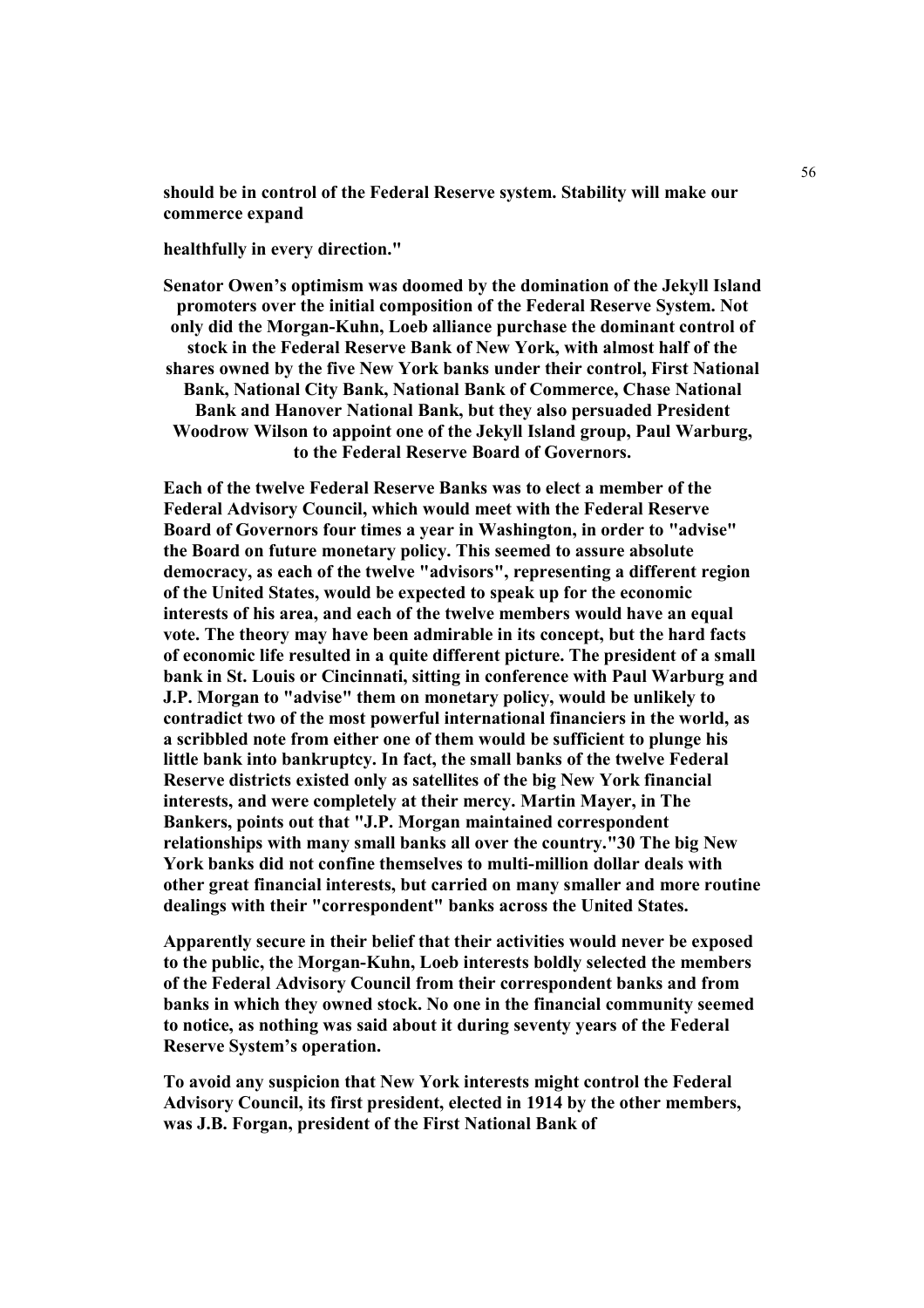30 Martin Mayer, The Bankers, Weybright and Talley, New York, 1974, p. 207.

\_\_\_\_\_\_\_\_\_\_\_\_\_\_\_\_\_\_\_\_\_\_\_\_\_\_

Chicago. Rand McNally Bankers Directory for 1914 lists the principal correspondents of the large banks. The principal correspondent bank of the Baker-Morgan controlled First National Bank of New York is listed as the First National Bank of Chicago. The principal correspondent listed by the First National Bank of Chicago is the Bank of Manhattan in New York, controlled by Jacob Schiff and Paul Warburg of Kuhn, Loeb Company. James B. Forgan also was listed as a director of Equitable Life Insurance Company, also controlled by Morgan. However, the relationship between First National Bank of Chicago and these New York banks was even closer than these listings indicate.

On page 701 of The Growth of Chicago Banks by F. Cyril James, we find mention of "the First National Bank of Chicago's profitable connection with the Morgan interests. A goodwill ambassador was hastily sent to New York to invite George F. Baker to become a director of the First National Bank of Chicago."31 (J.B. Forgan to Ream, January 7, 1903.) In effect, Baker and Morgan had personally chosen the first president of the Federal Advisory Council.

James B. Forgan (1852-1924) also shows the obligatory "London Connection" in the operation of the Federal Reserve System. Born in St. Andrew's, Scotland, he began his banking career there with the Royal Bank of Scotland, a correspondent of the Bank of England. He came to Canada for the Bank of British North America, worked for the Bank of Nova Scotia, which sent him to Chicago in the 1880's, and by 1900 he had become president of the First National Bank of Chicago. He served for six years as president of the Federal Advisory Council, and when he left the council, he was replaced by Frank O. Wetmore, who had also replaced him as president of the First National Bank of Chicago when Forgan was named chairman of the board.

Representing the New York Federal Reserve district on the first Federal Advisory Council was J.P. Morgan. He was named chairman of the Executive Committee. Thus, Paul Warburg and J.P. Morgan sat in conference at the meetings of the Federal Reserve Board during the first four years of its operation, surrounded by the other Governors and members of the council, who could hardly have been unaware that their futures would be guided by these two powerful bankers.

Another member of the Federal Advisory Council in 1914 was Levi L. Rue, representing the Philadelphia district. Rue was president of the Philadelphia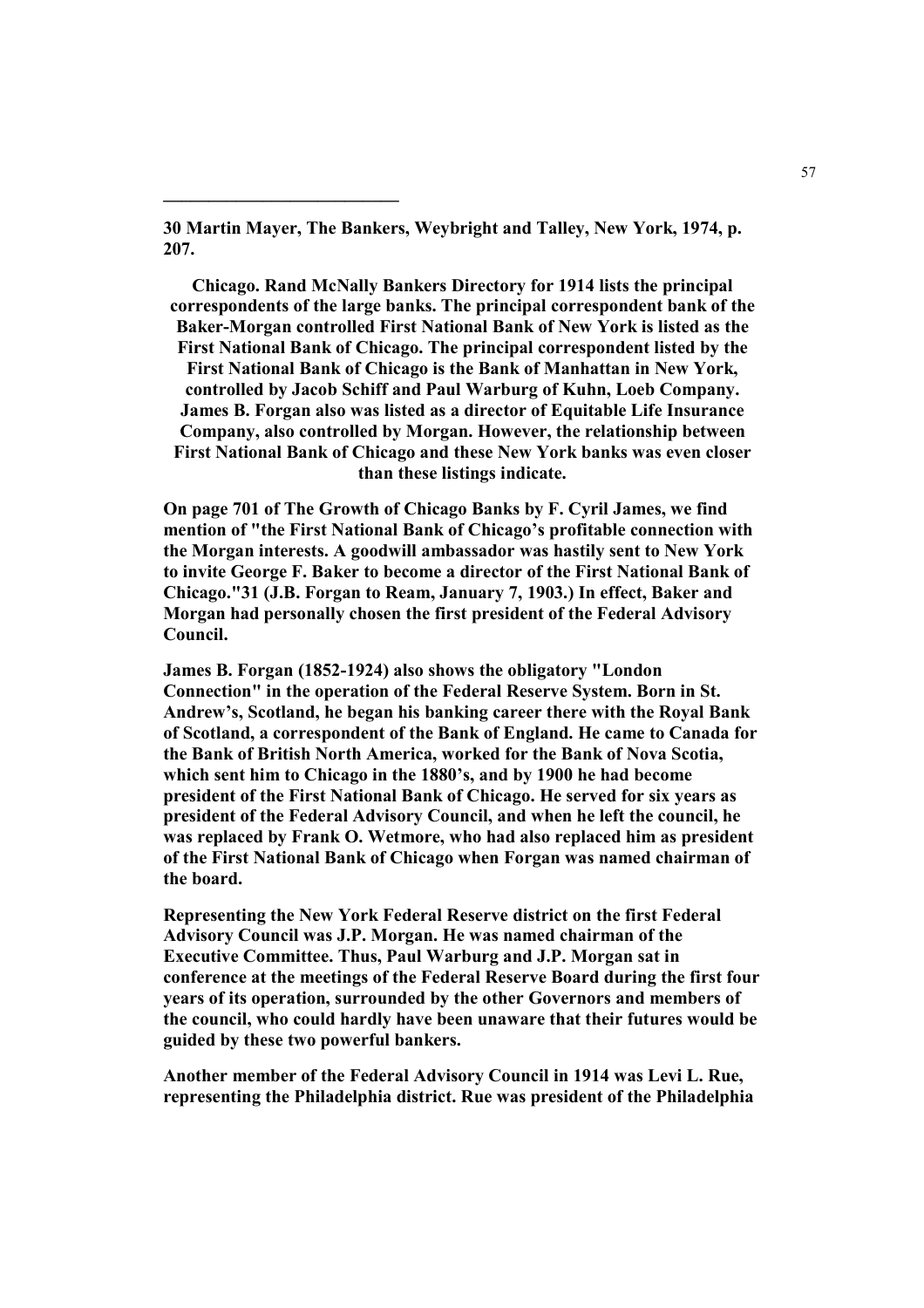National Bank. Rand McNally Bankers Directory of 1914 listed as principal correspondent of the First National Bank of New York,

31 F. Cyril James, The Growth of Chicago Banks, Harper, New York, 1938.

\_\_\_\_\_\_\_\_\_\_\_\_\_\_\_\_\_\_\_\_\_\_\_\_\_\_

the Philadelphia National Bank. First National Bank of Chicago also listed Philadelphia National Bank as its principal correspondent in Philadelphia.

The other members of the Federal Advisory Council included Daniel S. Wing, president of the First National Bank of Boston, W.S. Rowe, president of the First National Bank of Cincinnati, and C.T. Jaffray, president of the First National Bank of Minneapolis. These were all correspondent banks of the New York "big five" banks who controlled the money market in the United States.

Jaffray had an even closer connection with the Baker-Morgan interests. In 1908, to reinvest the large annual dividends from their First National Bank of New York stock, Baker and Morgan set up a holding company, First Security Corporation, which bought 500 shares of the First National Bank of Minneapolis. Thus Jaffray was little more than a wage-earning employee of Baker and Morgan, although he had been "selected" by stockholders of the Federal Reserve Bank of Minneapolis to represent their interests. First Security Corporation also owned 50,000 shares of Chase National Bank, 5400 shares of National Bank of Commerce, 2500 shares of Bankers Trust, 928 shares of Liberty National Bank, the bank of which Henry P. Davison had been president when he was tapped to join the J.P. Morgan firm, and shares of New York Trust, Atlantic Trust and Brooklyn Trust. First Security concentrated on bank stocks which rapidly appreciated in value, and paid handsome annual dividends. In 1927, it earned five million dollars, but paid the shareholders eight million, taking the rest from its surplus.

Another member of the initial Federal Advisory Council was E.F. Swinney, president of the First National Bank of Kansas City. He was also a director of Southern Railway, and lists himself in Who's Who as "independent in politics".

Archibald Kains represented the San Francisco district on the Federal Advisory Council, although he maintained his office in New York, as president of the American Foreign Banking Corporation.

After serving as a Governor of the Federal Reserve Board from 1914-1918, Paul Warburg did not request another term. However, he was not ready to sever his connection with the Federal Reserve System which he had done so much to set up and put into operation. J.P. Morgan obligingly gave up his seat on the Federal Advisory Council, and for the next ten years, Paul Warburg continued to represent the Federal Reserve district of New York on the Council. He was vice president of the council 1922-25, and president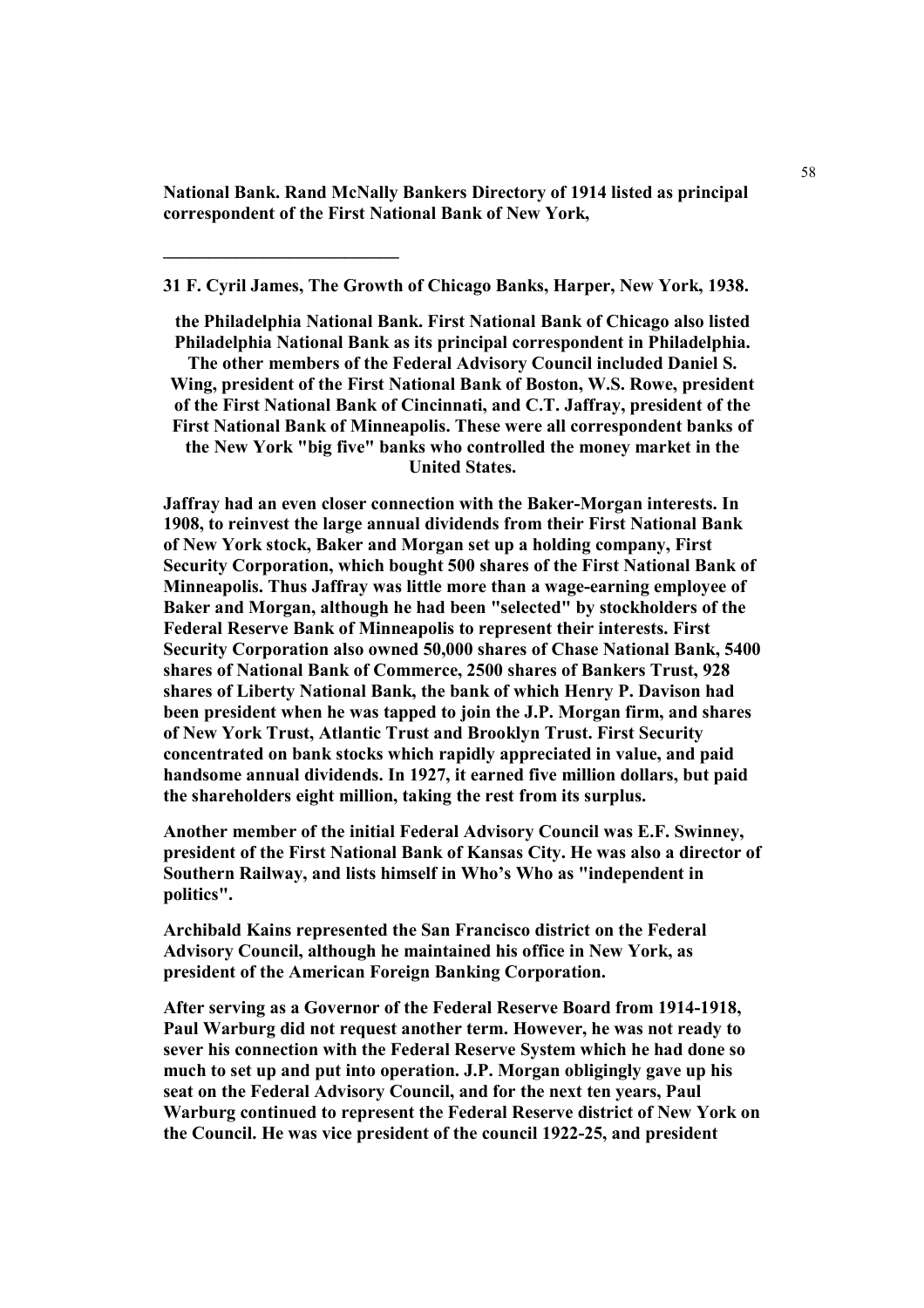1926-27. Thus Warburg remained the dominant presence at Federal Reserve Board meetings throughout the 1920s, when the European central banks were planning the great contraction of credit which precipitated the Crash of 1929 and the Great Depression.

Although most of the Federal Advisory Council's "advice" to the Board of Governors has never been reported, on rare instances a few glimpses into its deliberations were afforded by brief items in The New York Times. On

November 21, 1916, The Times reported that the Federal Advisory Council had met in Washington for its quarterly conference.

"There was talk about absorbing Europe's extension of credit to South America and other

countries. Federal Reserve officials said that to maintain a position as one of the world's bankers

the United States must expect to be called upon to render a good deal of the service performed

largely by England in the past, in extending short term credits necessary in the production and

transportation of goods of all kinds in the world's trade, and that acceptances in foreign trade

require lower discounts and the freest and most reliable gold markets." (The First World War

was at its zenith in 1916.)

In addition to his service on the Board of Governors and the Federal Advisory Council, Paul Warburg continued to address bankers' groups about the monetary policies they were expected to follow. On October 22, 1915, he addressed the Twin City Bankers Club, St. Paul, Minnesota during which speech he stated,

"It is to your interest to see the Federal Reserve banks as strong as they possibly can be. It

staggers the imagination to think what the future may have in store for the development of

American banking. With Europe's foremost powers limited to their own field, with the United

States turned into a creditor nation for all the world, the boundaries of the field that lies open for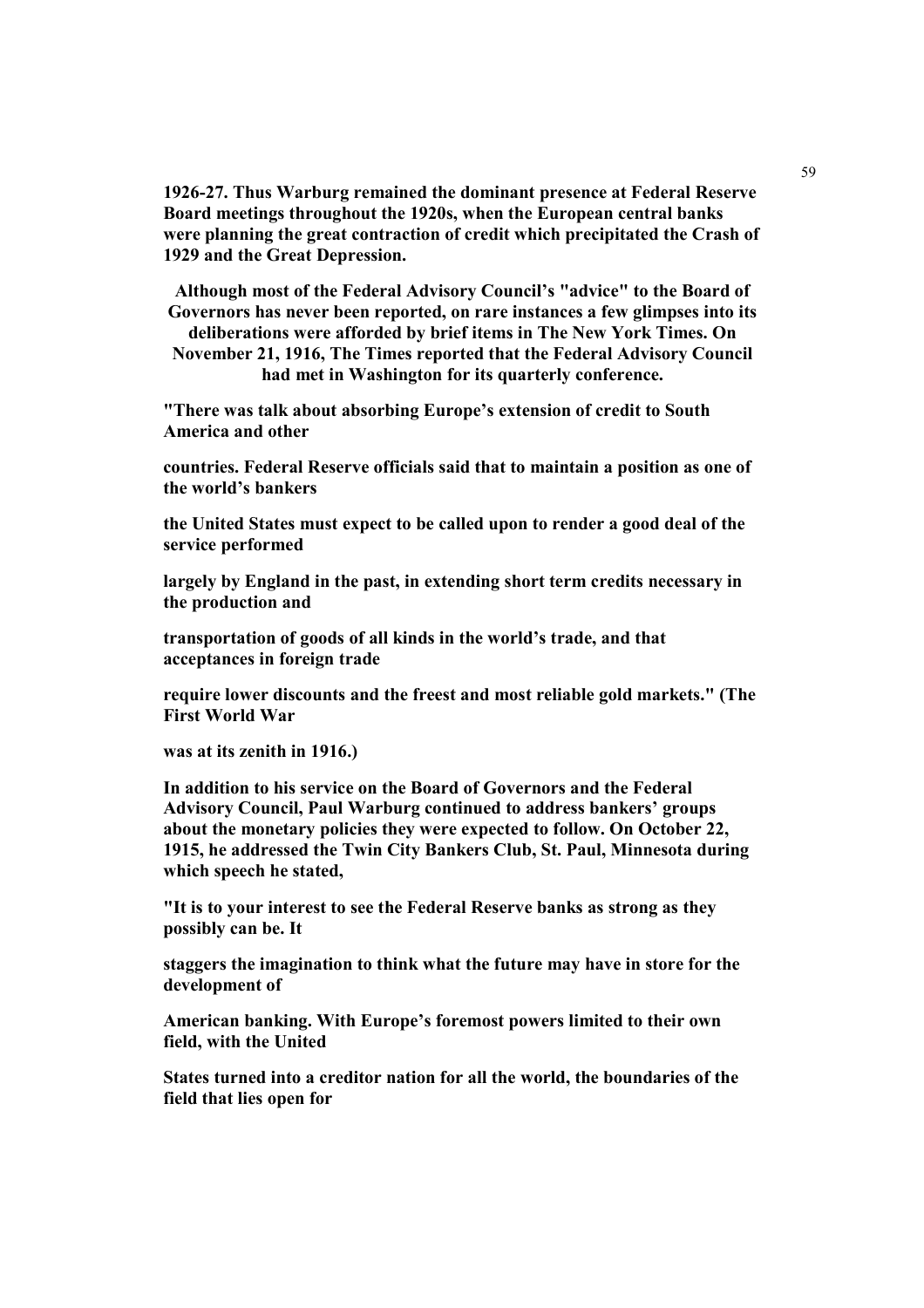us are determined only by our power of safe expansion. The scope of our banking future will

ultimately be limited by the amount of gold that we can muster as the foundation of our banking

and credit structure."

The composition of the Federal Reserve Board of Governors and the Federal Reserve Advisory Council, from its initial membership to the present day, shows links to the Jekyll Island conference and the London banking community which offers incontrovertible evidence, acceptable in any court of law, that there was a plan to gain control of the money and credit of the people of the United States, and to use it for the profit of the architects. Old Jekyll Island hands were Frank Vanderlip, president of the National City Bank, which bought a large portion of the shares of the Federal Reserve Bank of New York in 1914; Paul Warburg of Kuhn, Loeb Company; Henry P. Davison, J.P. Morgan's righthand man, and director of the First National Bank of New York and the National Bank of Commerce, which took a large portion of Federal Reserve Bank of New York stock; and Benjamin Strong, also known as a Morgan lieutenant,

who served as Governor of the Federal Reserve Bank of New York during the 1920's.\*

The selection of the regional members of the Federal Advisory Council from the list of bankers who worked most closely with the "big five" banks of New York, and who were their principal correspondent banks, proves that the much-touted "regional safeguarding of the public interest" by Carter Glass and other Washington proponents of the Federal Reserve Act was from its very inception a deliberate deception. The fact that for seventy years this council was able to meet with the Federal Reserve Board of Governors and to "advise" the Governors on decisions of monetary policy which affected the daily lives of every person in the United States, without the public being aware of their existence, demonstrates that the planners of the central bank operation knew exactly how to achieve their objectives through "administrative processes" of which the public would remain ignorant. The claim that the "advice" of the council members is not binding on the Governors or that it carries no weight is to claim that four times a year, twelve of the most influential bankers in the United States take time from their work to travel to Washington to meet with the Federal Reserve Board merely to drink coffee and exchange pleasantries. It is a claim which anyone familiar with the workings of the business community will find impossible to take seriously. In 1914, it was a four-day trip each way for bankers from the Far West to come to Washington for a council meeting with the Federal Reserve Board. These men had extensive business interests which demanded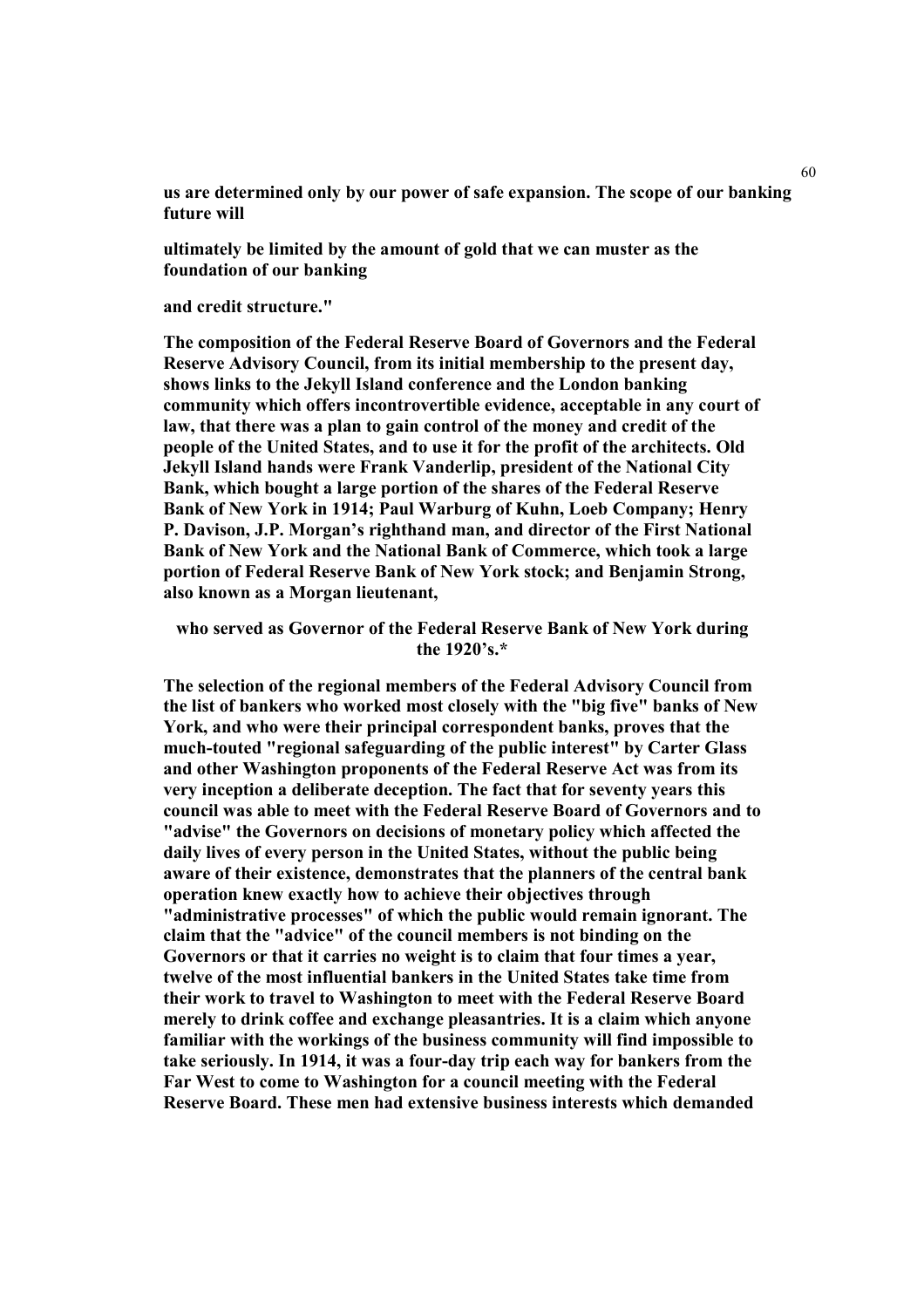their time. J.P. Morgan was a director of sixty-three corporations which held annual meetings, and

\_\_\_\_\_\_\_\_\_\_\_\_\_\_\_\_\_\_\_\_\_\_\_\_\_\_

\_\_\_\_\_\_\_\_\_\_\_\_\_\_\_\_\_\_\_\_\_\_\_\_\_\_

\* "The Federal Advisory Council has great influence with the Federal Reserve Board. Conspicuously upon that council is J.P. Morgan, the leading member of J.P. Morgan Company and son of the late J.P. Morgan. Every one of the twelve members of the Advisory Council, as you well know, was educated in the same atmosphere. The Federal Reserve Act is not only a special privilege act but privileged persons have been placed in control and are its advisors in its administration. The Federal Reserve Board and the Federal Advisory Council administer the Federal Reserve System as its head authority, and no one of the lesser officials, even if they wished, would dare to cross swords with them."

(FROM: "Why Is Your Country At War?" by Charles Lindbergh, published in 1917). The above paragraph explains why Woodrow Wilson ordered government agents to seize and destroy the printing plates and copies of this book in the spring of 1918.

could hardly be expected to travel to Washington to attend meetings of the Federal Reserve Board if his advice was to be considered of no importance.\*\*

<sup>\*\*</sup> The J.P. Morgan connection has remained predominant on the Federal Advisory Council. For the past several years, the prestigious Federal Reserve District No. 2, the New York District, has been represented on the Federal Advisory Council by Lewis Preston. Preston is Chairman of J.P. Morgan Company and also Chairman and Chief Executive Officer of Morgan Guaranty Trust, New York. An heir to the Baldwin fortune (a company controlled by Morgan), Preston married the heiress to the Pulitzer newspaper fortune. On February 26, 1929, The New York Times noted that a merger had been effected between National Bank of Commerce and Guaranty Trust, making them the largest bank in the United States, with a capital of two billion dollars. The merger was negotiated by Myron C. Taylor, president of U.S. Steel, a Morgan firm. The banks occupied adjoining buildings on Wall Street, and, as The New York Times noted, "The Guaranty Trust Company long has been known as one of 'the Morgan group' of banks." The National Bank of Commerce has also been identified with Morgan interests.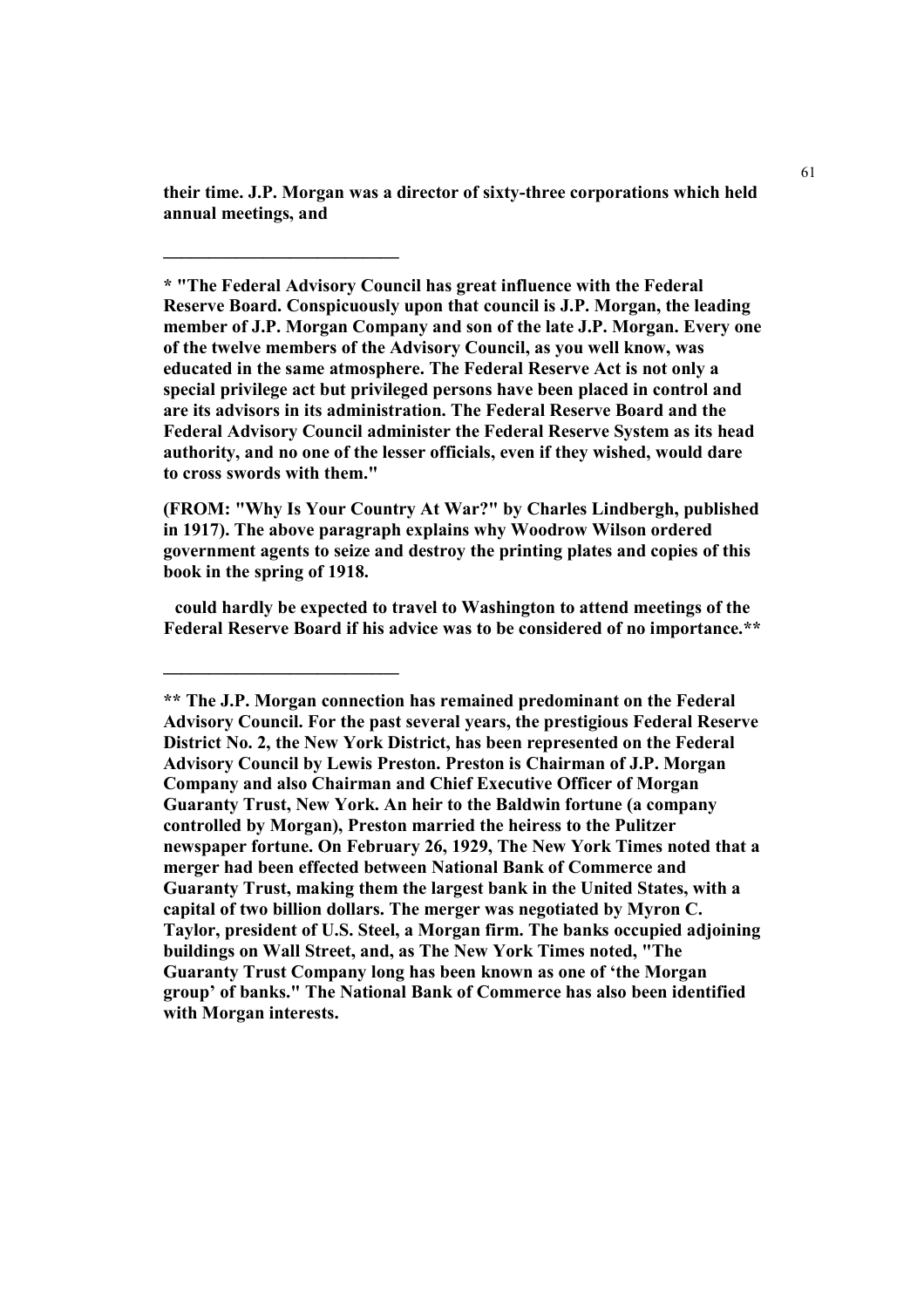## CHAPTER FIVE

## The House of Rothschild

The success of the Federal Reserve Conspiracy will raise many questions in the minds of readers who are unfamiliar with the history of the United States and finance capital. How could the Kuhn, Loeb-Morgan alliance, powerful though it might be, believe that it would be capable, first, of devising a plan which would bring the entire money and credit of the people of the United States into their hands, and second, of getting such a plan enacted into law?

The capability of devising and enacting the "National Reserve Plan", as the immediate result of the Jekyll Island expedition was called, was easily within the powers of the Kuhn, Loeb-Morgan alliance, according to the following from McClure's Magazine, August 1911, "The Seven Men" by John Moody:

"Seven men in Wall Street now control a great share of the fundamental industry and resources

of the United States. Three of the seven men, J.P. Morgan, James J. Hill, and George F. Baker,

head of the First National Bank of New York belong to the so-called Morgan group; four of them,

John D. and William Rockefeller, James Stillman, head of the National City Bank, and Jacob H.

Schiff of the private banking firm of Kuhn, Loeb Company, to the so-called Standard Oil City Bank group... the central machine of capital extends its control over the United States... The

process is not only economically logical; it is now practically automatic."32

Thus we see that the 1910 plot to seize control of the money and credit of the people of the United States was planned by men who already controlled most of the country's resources. It seemed to John Moody "practically automatic" that they should continue with their operations.

What John Moody did not know, or did not tell his readers, was that the most powerful men in the United States were themselves answerable to another power, a foreign power, and a power which had been steadfastly seeking to extend its control over the young republic of the United States since its very inception. This power was the financial power of England, centered in the London Branch of the House of Rothschild. The fact was that in 1910, the United States was for all practical purposes being ruled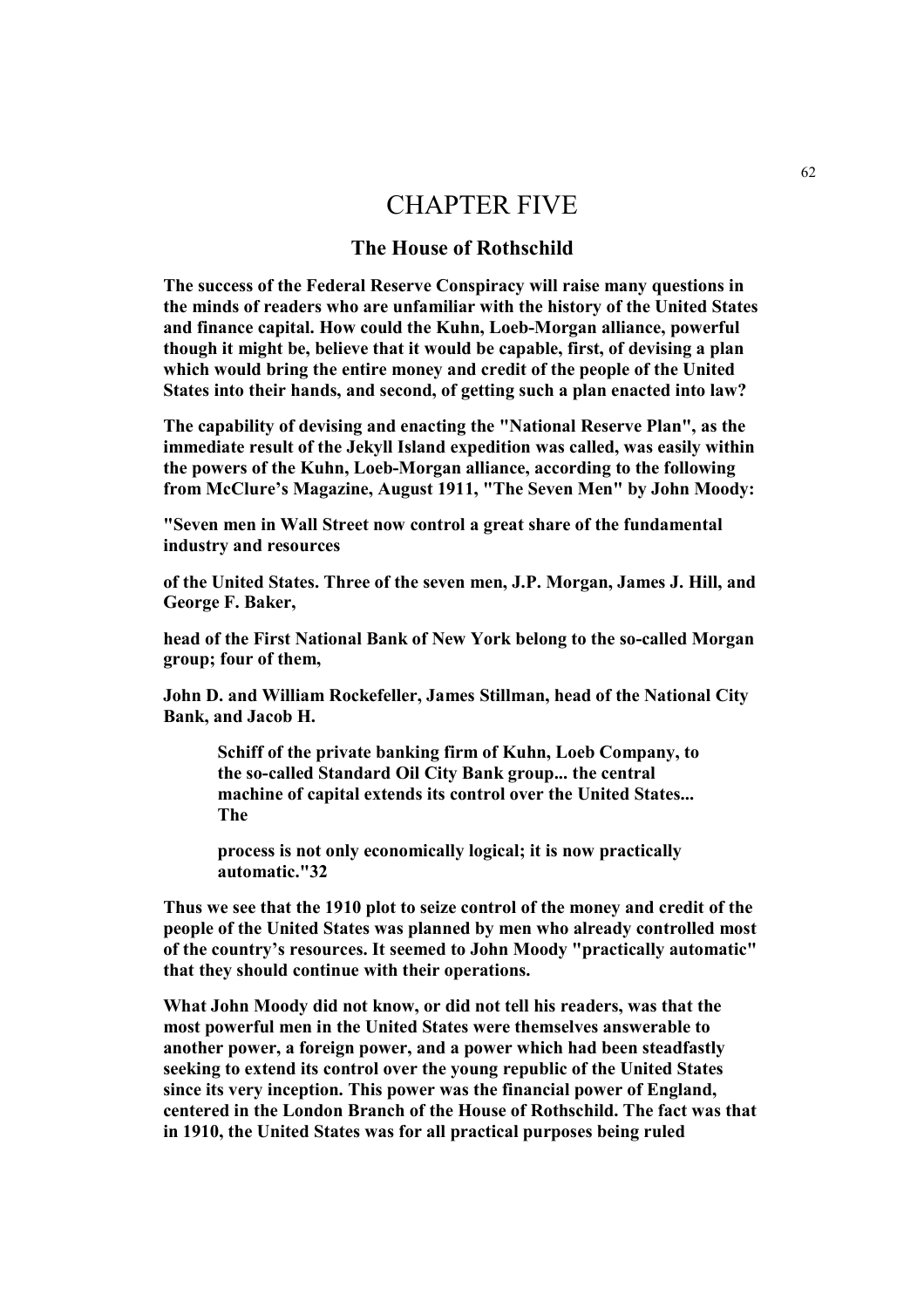\_\_\_\_\_\_\_\_\_\_\_\_\_\_\_\_\_\_\_\_\_\_\_\_\_\_

from England, and so it is today. The ten largest bank holding companies in the United States are firmly in the hands of certain banking houses, all of which have branches in London. They are J.P. Morgan Company, Brown Brothers Harriman, Warburg, Kuhn Loeb and J. Henry Schroder. All of them maintain close relationships with the House of Rothschild, principally through the Rothschild control of international money markets through its manipulation of the price of gold. Each day, the world price of gold is set in the London office of N.M. Rothschild and Company.

Although these firms are ostensibly American firms, which merely maintain branches in London, the fact is that these banking houses actually take their direction from London. Their history is a fascinating one, and unknown to the American public, originating as it did in the international traffic in gold, slaves, diamonds, and other contraband. There are no moral considerations in any business decision made by these firms. They are interested solely in money and power.

Tourists today gape at the magnificent mansions of the very rich in Newport, Rhode Island, without realizing that not only do these "cottages" stand as a memorial to the baronial desires of our Victorian millionaires, but that their erection in Newport represented a nostalgic memorialization of the great American fortunes, which had their beginnings in Newport when it was the capital of the slave trade.

The slave trade for centuries had its headquarters in Venice, until Seventeenth Century Britain, the new master of the seas, used its control of the oceans to gain a monopoly. As the American colonies were settled, its fiercely independent people, most of whom did not want slaves, found to their surprise that slaves were being sent to our ports in great numbers.

For many years, Newport was the capital of this unsavory trade. William Ellery, the Collector of the Port of Newport, said in 1791:

"...an Ethiopian cld as soon change his skin as a Newport merchant cld be induced to change so

lucrative a trade.... for the slow profits of any manufactory."

John Quincy Adams remarked in his Diary, page 459, "Newport's former prosperity was chiefly owing to its extensive employment in the African slave trade."

<sup>32</sup> John Moody, "The Seven Men", McClure's Magazine, August, 1911, p. 418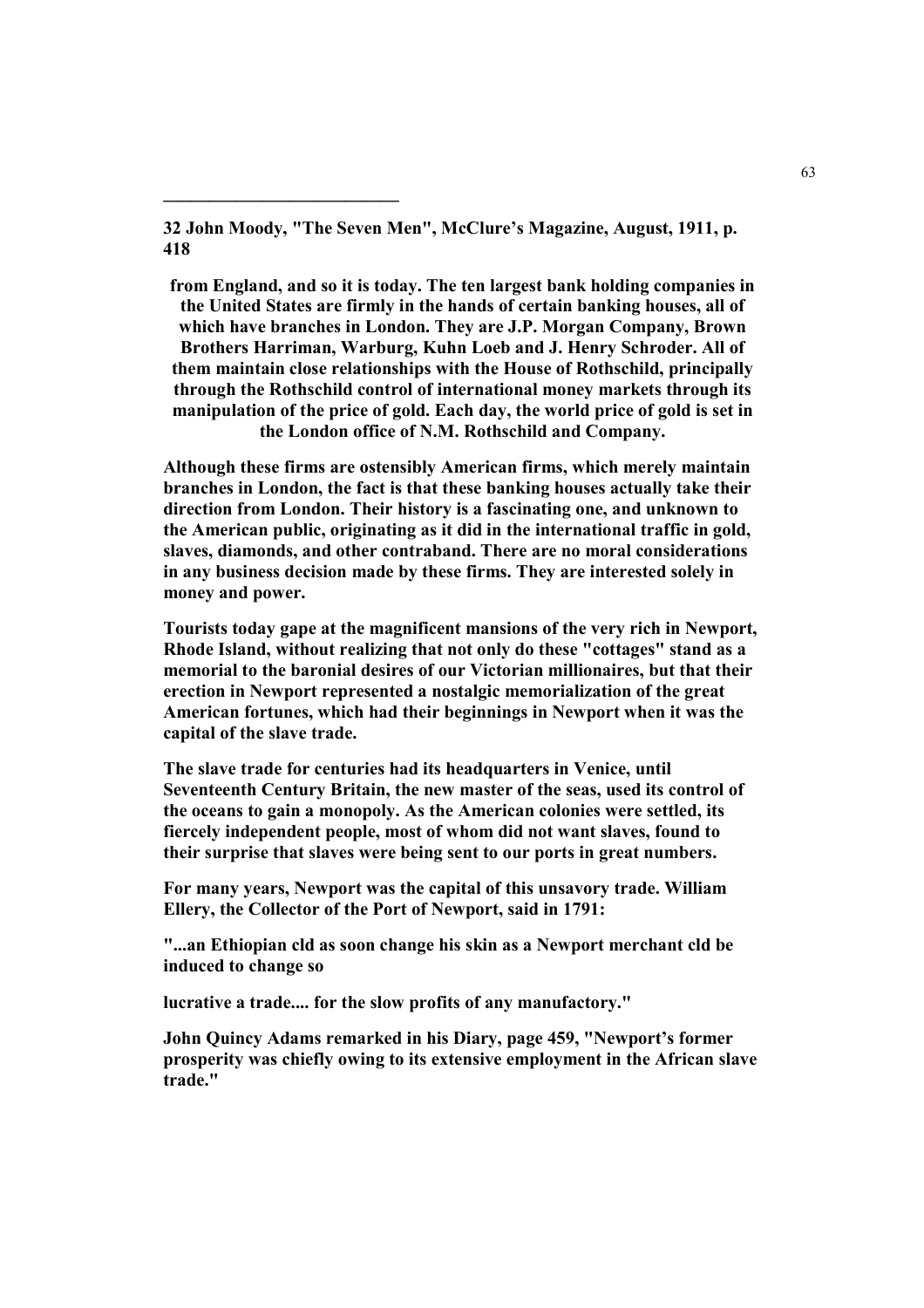The pre-eminence of J.P. Morgan and the Brown firm in American finance can be dated to the development of Baltimore as the nineteenth century capital of the slave trade. Both of these firms originated in Baltimore, opened branches in London, came under the aegis of the House of Rothschild, and returned to the United States to open branches in New York and to become the dominant power, not only in finance, but also in government. In recent years, key posts such as Secretary of Defense have been held by Robert Lovett, partner of Brown Brothers Harriman, and Thomas S. Gates, partner of Drexel and Company, a J.P. Morgan sub-

sidiary firm. The present Vice President, George Bush, is the son of Prescott Bush, a partner of Brown Brothers Harriman, for many years the senator from Connecticut, and the financial organizer of Columbia Broadcasting System of which he also was a director for many years.

To understand why these firms operate as they do, it is necessary to give a brief history of their origins. Few Americans know that J.P. Morgan Company began as George Peabody and Company. George Peabody (1795- 1869), born at South Danvers, Massachusetts, began business in Georgetown, D.C. in 1814 as Peabody, Riggs and Company, dealing in wholesale dry goods, and in operating the Georgetown Slave Market. In 1815, to be closer to their source of supply, they moved to Baltimore, where they operated as Peabody and Riggs, from 1815 to 1835. Peabody found himself increasingly involved with business originating from London, and in 1835, he established the firm of George Peabody and Company in London. He had excellent entree in London business through another Baltimore firm established in Liverpool, the Brown Brothers. Alexander Brown came to Baltimore in 1801, and established what is now known as the oldest banking house in the United States, still operating as Brown Brothers Harriman of New York; Brown, Shipley and Company of England; and Alex Brown and Son of Baltimore. The behind the scenes power wielded by this firm is indicated by the fact that Sir Montagu Norman, Governor of the Bank of England for many years, was a partner of Brown, Shipley and Company.\* Considered the single most influential banker in the world, Sir Montagu Norman was organizer of "informal talks" between heads of central banks in 1927, which led directly to the Great Stockmarket Crash of 1929.

Soon after he arrived in London, George Peabody was surprised to be summoned to an audience with the gruff Baron Nathan Mayer Rothschild. Without mincing words, Rothschild revealed to Peabody, that much of the London aristocracy openly disliked Rothschild and refused his invitations. He proposed that Peabody, a man of modest means, be established as a lavish host whose entertainments would soon be the talk of London. Rothschild would, of course, pay all the bills. Peabody accepted the offer, and soon became known as the most popular host in London. His annual Fourth of July dinner, celebrating American Independence, became extremely popular

64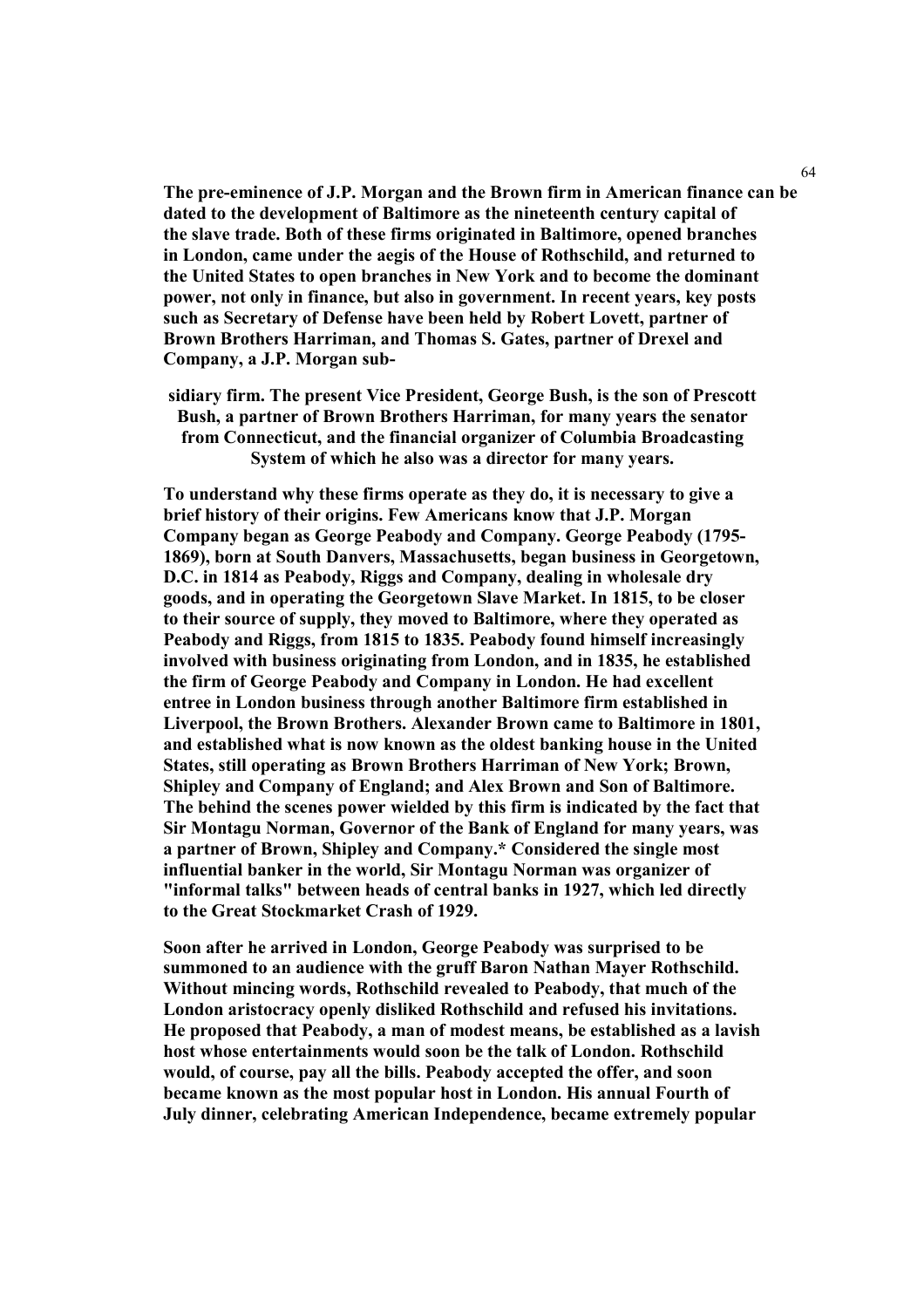with the English aristocracy, many of whom, while drinking Peabody's wine, regaled each other with jokes about Rothschild's crudities and bad manners, without realizing that every drop they drank had been paid for by Rothschild.

\_\_\_\_\_\_\_\_\_\_\_\_\_\_\_\_\_\_\_\_\_\_\_\_\_\_

It is hardly surprising that the most popular host in London would also become a very successful businessman, particularly with the House of Rothschild supporting him behind the scenes. Peabody often operated with a capital of 500,000 pounds on hand, and became very astute in his buying and selling on both sides of the Atlantic. His American agent was the Boston firm of Beebe, Morgan and Company, headed by Junius S. Morgan, father of John Pierpont Morgan. Peabody, who never married, had no one to succeed him, and he was very favorably impressed by the tall, handsome Junius Morgan. He persuaded Morgan to join him in London as a partner in George Peabody and Company in 1854. In 1860, John Pierpont Morgan had been taken on as an apprentice by the firm of Duncan, Sherman in New York. He was not very attentive to business, and in 1864, Morgan's father was outraged when Duncan, Sherman refused to make his son a partner. He promptly extended an arrangement whereby one of the chief employees of Duncan, Sherman, Charles H. Dabney, was persuaded to join John Pierpont Morgan in a new firm, Dabney, Morgan and Company. Bankers Magazine, December, 1864, noted that Peabody had withdrawn his account from Duncan, Sherman, and that other firms were expected to do so. The Peabody

account, of course, went to Dabney, Morgan Company.

John Pierpont Morgan was born in 1837, during the first money panic in the United States. Significantly, it had been caused by the House of Rothschild, with whom Morgan was later to become associated.

In 1836, President Andrew Jackson, infuriated by the tactics of the bankers who were attempting to persuade him to renew the charter of the Second Bank of the United States, said, "You are a den of vipers. I intend to rout you out and by the Eternal God I will rout you out. If the people only understood the rank injustice of our money and banking system, there would be a revolution before morning."

Although Nicholas Biddle was President of the Bank of the United States, it was well known that Baron James de Rothschild of Paris was the principal investor in this central bank. Although Jackson had vetoed the renewal of the charter of the Bank of the United States, he probably was unaware that a few months earlier, in 1835, the House of Rothschild had cemented a relationship

<sup>\* &</sup>quot;There is an informal understanding that a director of Brown, Shipley should be on the Board of the Bank of England, and Norman was elected to it in 1907." Montagu Norman, Current Biography, 1940.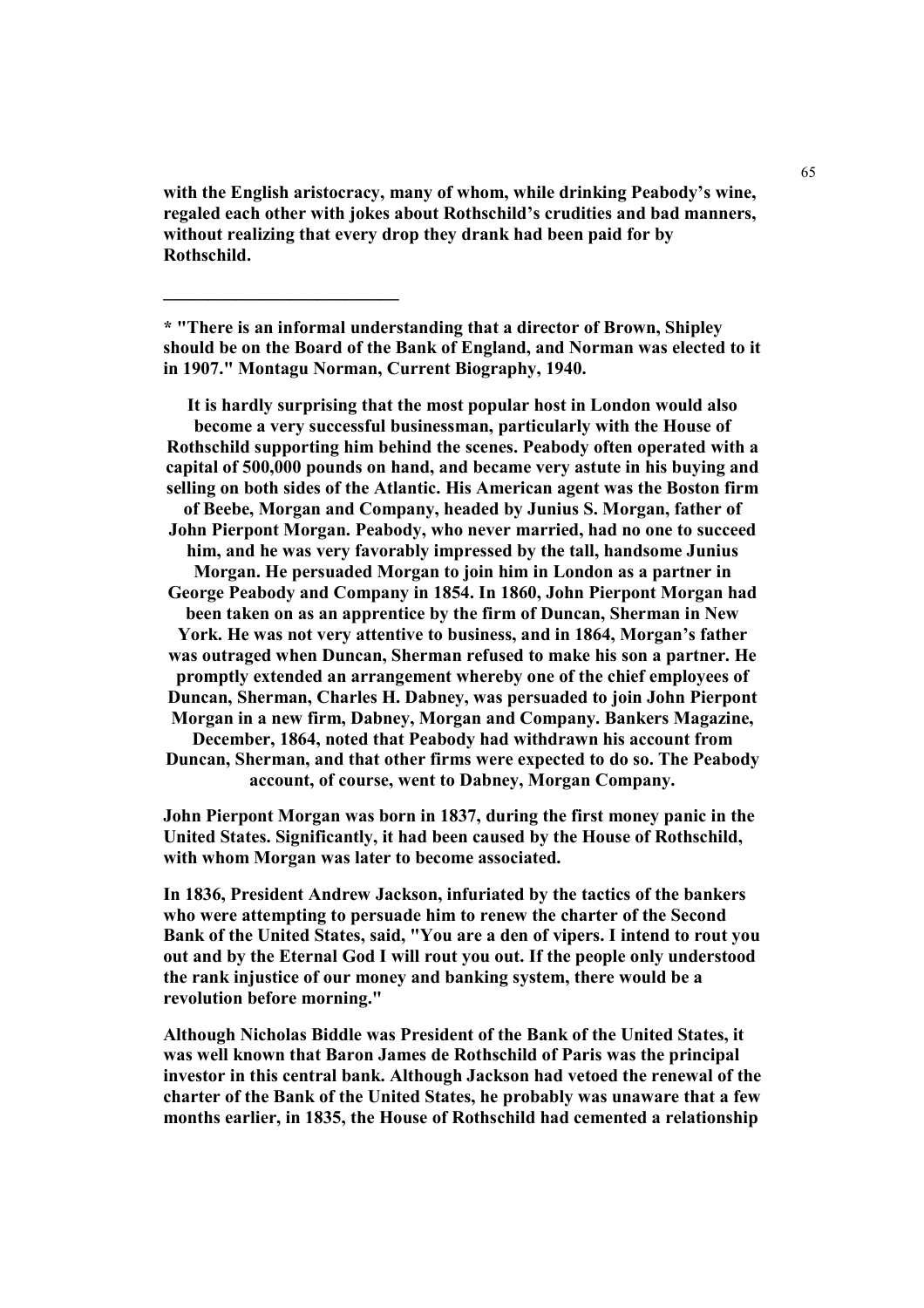with the United States Government by superseding the firm of Baring as financial agent of the Department of State on January 1, 1835.

Henry Clews, the famous banker, in his book, Twenty-eight Years in Wall Street33, states that the Panic of 1837 was engineered because the charter of the Second Bank of the United States had run out in 1836. Not only did President Jackson promptly withdraw government funds

\_\_\_\_\_\_\_\_\_\_\_\_\_\_\_\_\_\_\_\_\_\_\_\_\_\_

from the Second Bank of the United States, but he deposited these funds, \$10 million, in state banks. The immediate result, Clews tells us, is that the country began to enjoy great prosperity. This sudden flow of cash caused an immediate expansion of the national economy, and the government paid off the entire national debt, leaving a surplus of \$50 million in the Treasury.

The European financiers had the answer to this situation. Clews further states, "The Panic of 1837 was aggravated by the Bank of England when it in one day threw out all the paper connected with the United States."

The Bank of England, of course, was synonymous with the name of Baron Nathan Mayer Rothschild. Why did the Bank of England in one day "throw out" all paper connected with the United States, that is, refuse to accept or discount any securities, bonds or other financial paper based in the United States? The purpose of this action was to create an immediate financial panic in the United States, cause a complete contraction of credit, halt further issues of stocks and bonds, and ruin those seeking to turn United States securities into cash. In this atmosphere of financial panic, John Pierpont Morgan came into the world. His grandmother, Joseph Morgan, was a well to do farmer who owned 106 acres in Hartford, Connecticut. He later opened the City Hotel, and the Exchange Coffee Shop, and in 1819, was one of the founders of the Aetna Insurance Company.

George Peabody found that he had chosen well in selecting Junius S. Morgan as his successor. Morgan agreed to continue the sub rosa relationship with N.M. Rothschild Company, and soon expanded the firm's activities by shipping large quantities of railroad iron to the United States. It was Peabody iron which was the foundation for much of American railroad tracks from 1860 to 1890. In 1864, content to retire and leave his firm in the hands of Morgan, Peabody allowed the name to be changed to Junius S. Morgan Company. The Morgan firm then and since has always been directed from London. John Pierpont Morgan spent much of his time at his magnificent London mansion, Prince's Gate.

<sup>33</sup> Henry Clews, Twenty-eight Years in Wall Street, Irving Company, New York, 1888, page 157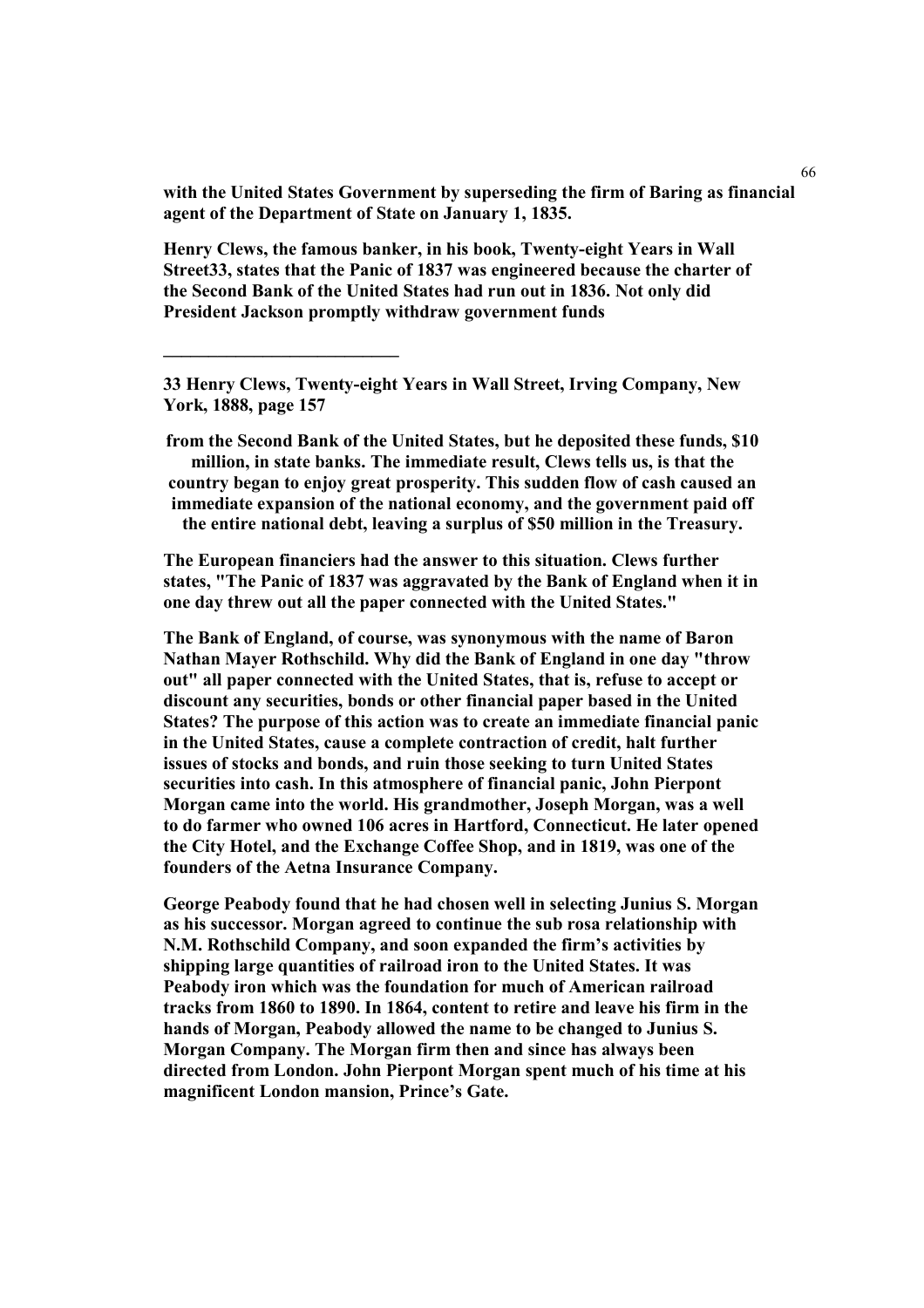One of the high water marks of the successful Rothschild-Peabody Morgan business venture was the Panic of 1857. It had been twenty years since the Panic of 1837: its lessons had been forgotten by hordes of eager investors who were anxious to invest the profits of a developing America. It was time to fleece them again. The stock market operates like a wave washing up on the beach. It sweeps with it many minuscule creatures who derive all of their life support from the oxygen and water of the wave. They coast along at the crest of the "Tide of Prosperity". Suddenly the wave, having reached the high water mark on the beach, recedes, leaving all of the creatures gasping on the sand. Another wave may come in time to

save them, but in all likelihood it will not come as far, and some of the sea creatures are doomed. In the same manner, waves of prosperity, fed by newly created money, through an artificial contraction of credit, recedes, leaving those it had borne high to gasp and die without hope of salvation.

Corsair, the Life of J.P. Morgan,34 tells us that the Panic of 1857 was caused by the collapse of the grain market and by the sudden collapse of Ohio Life and Trust, for a loss of five million dollars. With this collapse nine hundred other American companies failed. Significantly, one not only survived, but prospered from the crash. In Corsair, we learn that the Bank of England lent George Peabody and Company five million pounds during the panic of 1857. Winkler, in Morgan the Magnificent35 says that the Bank of England advanced Peabody one million pounds, an enormous sum at that time, and the equivalent of one hundred million dollars today, to save the firm. However, no other firm received such beneficence during this Panic. The reason is revealed by Matthew Josephson, in The Robber Barons. He says on page 60:

"For such qualities of conservatism and purity, George Peabody and Company, the old tree out of

which the House of Morgan grew, was famous. In the panic of 1857, when depreciated securities

had been thrown on the market by distressed investors in America, Peabody and the elder

Morgan, being in possession of cash, had purchased such bonds as possessed real value freely,

and then resold them at a large advance when sanity was restored."36

Thus, from a number of biographies of Morgan, the story can be pieced together. After the panic had been engineered, one firm came into the market with one million pounds in cash, purchased securities from distressed investors at panic prices, and later resold them at an enormous profit. That firm was the Morgan firm, and behind it was the clever maneuvering of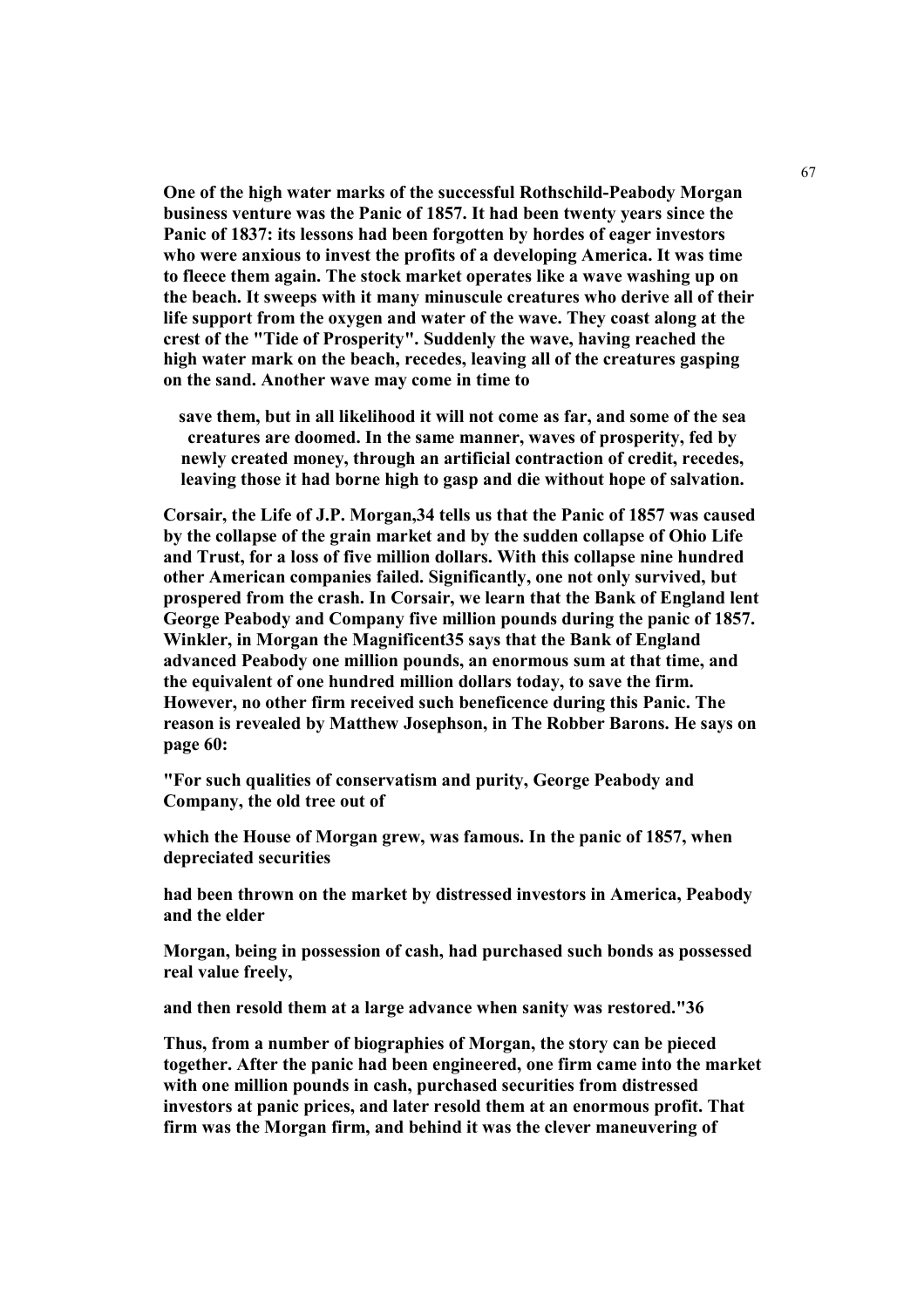Baron Nathan Mayer Rothschild. The association remained secret from the most knowledgeable financial minds in London and New York, although Morgan occasionally appeared as the financial agent in a Rothschild operation. As the Morgan firm grew rapidly during the late nineteenth century, until it dominated the finances of the nation, many observers were puzzled that the Rothschilds seemed so little interested in profiting by investing in the rapidly advancing American economy. John Moody notes, in The Masters of Capital, page 27, "The Rothschilds were content to remain a close ally of Morgan... as far as the American field was concerned.'37 Secrecy was more profitable than valor.

\_\_\_\_\_\_\_\_\_\_\_\_\_\_\_\_\_\_\_\_\_\_\_\_\_\_

- 35 John K. Winkler, Morgan the Magnificent, Vanguard, N.Y. 1930
- 36 Matthew Josephson, The Robber Barons, Harcourt Brace, N.Y. 1934
- 37 John Moody, The Masters of Capital

The reason that the European Rothschilds preferred to operate anonymously in the United States behind the facade of J.P. Morgan and Company is explained by George Wheeler, in Pierpont Morgan and Friends, the Anatomy of a Myth, page 17:

"But there were steps being taken even now to bring him out of the financial backwaters--and

they were not being taken by Pierpont Morgan himself. The first suggestion of his name for a role

in the recharging of the reserve originated with the London branch of the House of Rothschild,

Belmont's employers."38

Wheeler goes on to explain that a considerable anti-Rothschild movement had developed in Europe and the United States which focused on the banking activities of the Rothschild family. Even though they had a registered agent in the United States, August Schoenberg, who had changed his name to Belmont when he came to the United States as the representative of the Rothschilds in 1837, it was extremely advantageous to them to have an American representative who was not known as a Rothschild agent.

Although the London house of Junius S. Morgan and Company continued to be the dominant branch of the Morgan enterprises, with the death of the senior Morgan in 1890 in a carriage accident on the Riviera, John Pierpont Morgan became the head of the firm. After operating as the American

68

<sup>34</sup> Corsair, The Life of Morgan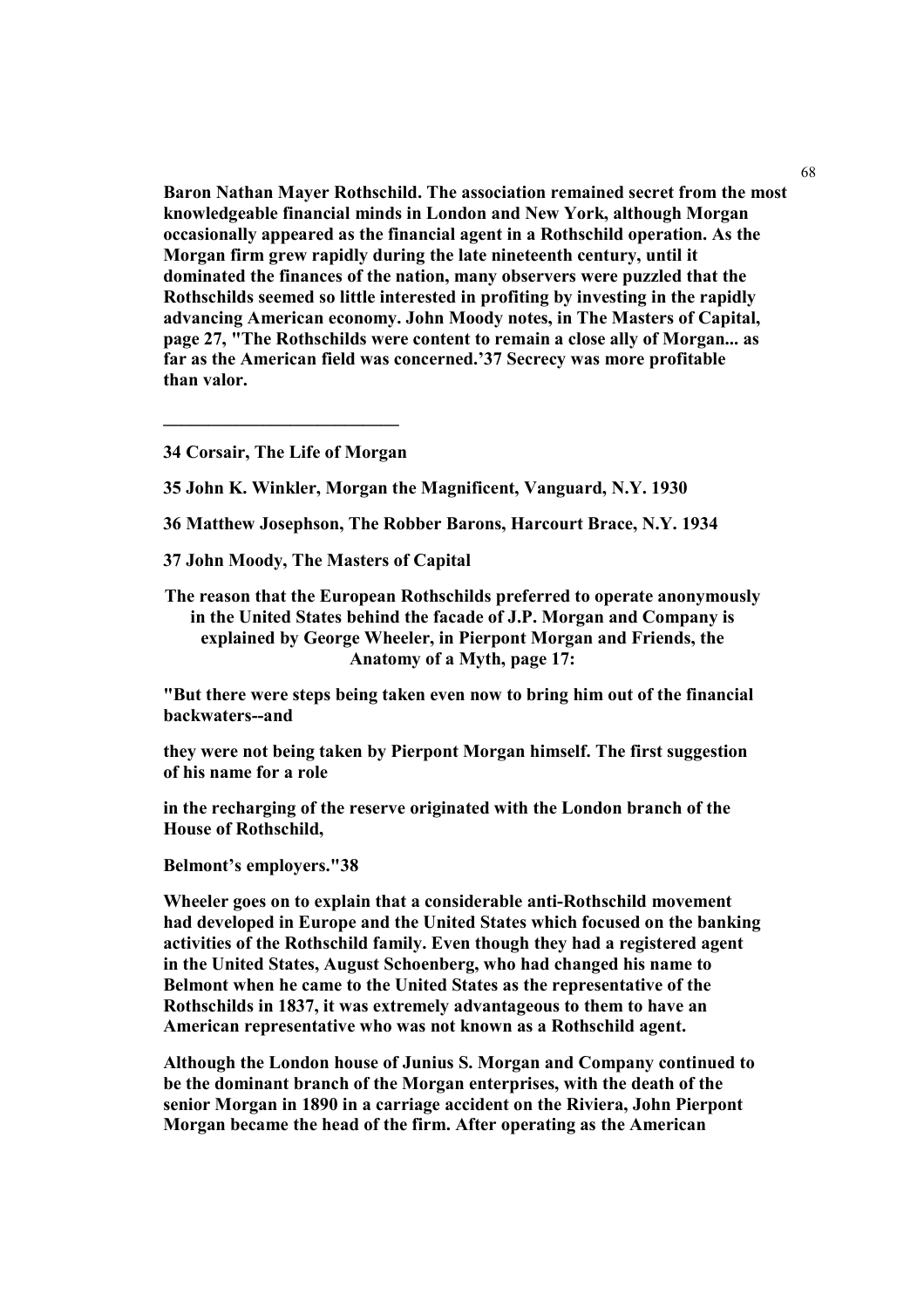representative of the London firm from 1864-1871 as Dabney Morgan Company, Morgan took on a new partner in 1871, Anthony Drexel of Philadelphia and operated as Drexel Morgan and Company until 1895. Drexel died in that year, and Morgan changed the name of the American branch to J.P. Morgan and Company.

LaRouche39 tells us that on February 5, 1891, a secret association known as the Round Table Group was formed in London by Cecil Rhodes, his banker, Lord Rothschild, the Rothschild in-law, Lord Rosebery, and Lord Curzon. He states that in the United States the Round Table was represented by the Morgan group. Dr. Carrol Quigley refers to this group as "The British-American Secret Society" in Tragedy and Hope, stating that "The chief backbone of this organization grew up along the already existing financial cooperation running from the Morgan Bank in New York to a group of international financiers in London led by Lazard Brothers (in 1901)."40

William Guy Carr, in Pawns In The Game states that, "In 1899, J.P. Morgan and Drexel went to England to attend the International Bankers

40 Dr. Carrol Quigley, Tragedy and Hope, Macmillan Co., N.Y.

\_\_\_\_\_\_\_\_\_\_\_\_\_\_\_\_\_\_\_\_\_\_\_\_\_\_

Convention. When they returned, J.P. Morgan had been appointed head representative of the Rothschild interests in the United States. As the result of the London Conference, J.P. Morgan and Company of New York, Drexel and Company of Philadelphia, Grenfell and Company of London, and Morgan Harjes Cie of Paris, M.M. Warburg Company of Germany and America, and the House of Rothschild were all affiliated."41

Apparently unaware of the Peabody connection with the Rothschilds and the fact that the Morgans had always been affiliated with the House of Rothschild, Carr supposed that he had uncovered this relationship as of 1899, when in fact it went back to 1835.\*

After World War I, the Round Table became known as the Council on Foreign Relations in the United States, and the Royal Institute of International Affairs in London. The leading government officials of both England and the United States were chosen from its members. In the 1960s, as growing attention centered on the surreptitious governmental activities of the Council on Foreign Relations, subsidiary groups, known as the Trilateral Commission and the Bilderbergers, representing the identical financial

<sup>38</sup> George Wheeler, Pierpont Morgan and Friends, the Anatomy of a Myth, Prentice Hall, N.J. 1973

<sup>39</sup> Lyndon H. LaRouche, Jr., Dope, Inc., The New Benjamin Franklin House Publishing Company, N.Y. 1978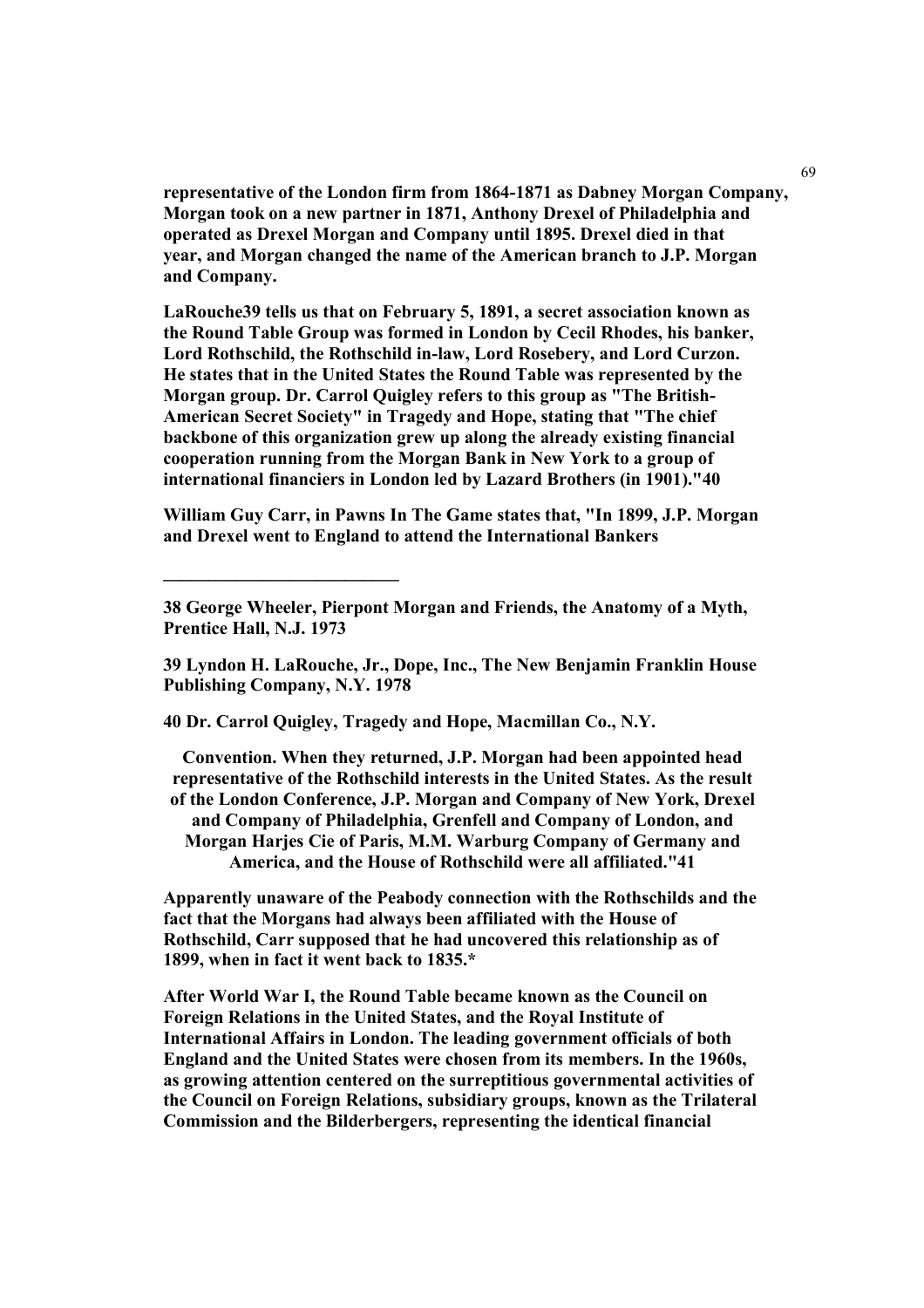interests, began operations, with the more important officials, such as Robert Roosa, being members of all three groups.

41 William Guy Carr, Pawns In The Game, privately printed, 1956, pg. 60

\_\_\_\_\_\_\_\_\_\_\_\_\_\_\_\_\_\_\_\_\_\_\_\_\_\_

\* July 30, 1930 McFadden Basis of Control of Economic Conditions. This control of the world business structure and of human happiness and progress by a small group is a matter of the most intense public interest. In analyzing it, we must begin with the internal group which centers itself around J.P. Morgan Company. Never before had there been such a powerful centralized control over finance, industrial production, credit and wages as is at this time vested in the Morgan group... The Morgan control of the Federal Reserve System is exercised through control of the management of the Federal Reserve Bank of New York.

George F. Peabody History of the Great American Fortunes, Gustavus Myers, Mod. Lib. 537, notes that J.P. Morgan's father, Junius S. Morgan, had become a partner of George Peabody in the banking business. "When the Civil War came on, George Peabody and Company were appointed the financial representatives in England of the U.S. Government.... with this appointment their wealth suddenly began to pile up; where hitherto they had amassed the riches by stages not remarkably rapid, they now added many millions within a very few years." According to writers of the day, the methods of George Peabody & Company were not only unreasonable but double treason, in that, while in the act of giving inside aid to the enemy, George Peabody & Company were the potentiaries of the U.S. Government and were being well paid to advance its interests. "Springfield Republic", 1866: "For all who know anything on the subject know very well that Peabody and his partners gave us no faith and no help in our struggle for national existence. They participated to the fullest in the common English distrust of our cause and our success, and talked and acted for the South rather than for our nation. No individuals contributed so much to flooding our money markets and weakening financial confidence in our nationality than George Peabody & Company, and none made more money by the operation. All the money that Mr. Peabody is giving away so lavishly among our institutions of learning was gained by the speculations of his house in our misfortunes." Also, New York Times, Oct. 31, 1866: Reconstruction Carpetbaggers Money Fund. Lightning over the Treasury Building, John Elson, Meador Publishing Co., Boston 41, pg. 53, "The Bank of England with its subsidiary banks in America (under the domination of J.P. Morgan) the Bank of France, and the Reichsbank of Germany, composed an interlocking and cooperative banking system, the main objective of which was the exploitation of the people."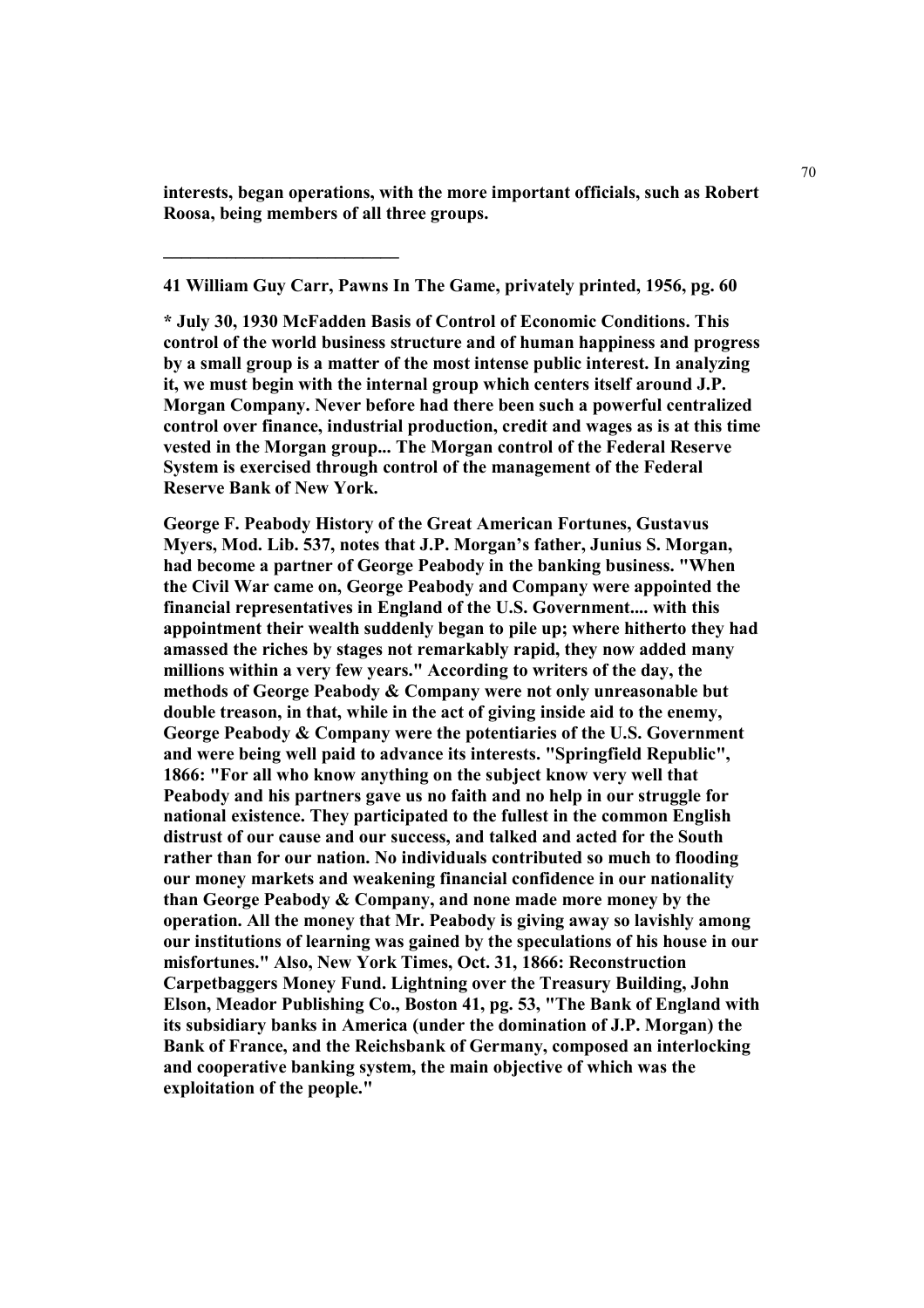According to William Guy Carr, in Pawns In The Game,42 the initial meeting of these ex officio planners took place in Mayer Amschel Bauer's Goldsmith Shop in Frankfurt in 1773. Bauer, who adopted the name of "Rothschild" or Red Shield, from the red shield which he hung over his door to advertise his

business (the red shield today is the official coat of arms of the City of Frankfurt), (See Cover) "was only thirty years of age when he invited twelve other wealthy and influential men to meet him in Frankfurt. His purpose was to convince them that if they agreed to pool their resources they could then finance and control the World Revolutionary Movement and use it as their Manual of Action to win ultimate control of the wealth, natural resources, and manpower of the entire world. This agreement reached, Mayer unfolded his revolutionary plan. The project would be backed by all the power that could be purchased with their pooled resources. By clever manipulation of their combined wealth it would be possible to create such adverse economic

conditions that the masses would be reduced to a state bordering on starvation by unemployment... Their paid propagandists would arouse feelings of hatred and revenge against the ruling classes by exposing all real and alleged cases of extravagance, licentious conduct, injustice, oppression, and persecution. They would also invent infamies to bring into disrepute others who might, if left alone, interfere with their overall plans... Rothschild turned to a manuscript and proceeded to read a carefully prepared plan of action. 1. He argued that LAW was FORCE only in disguise. He reasoned it was logical to conclude 'By the laws of nature right lies in force.' 2. Political freedom is an idea, not a fact. In order to usurp political power all that was necessary was to preach 'Liberalism' so that the electorate, for the sake of an idea, would yield some of their power and prerogatives which the plotters could then gather into their own hands. 3. The speaker asserted that the Power of Gold had usurped the power of Liberal rulers.... He pointed out that it was immaterial to the success of his plan whether the established governments were destroyed by external or internal foes because the victor had to of necessity ask the aid of 'Capital' which 'Is entirely in our hands'. 4. He argued that the use of any and all means to reach their final goal was

justified on the grounds that the ruler who governed by the moral code was not a skilled politician because he left himself vulnerable and in an unstable position. 5. He asserted that 'Our right lies in force. The word RIGHT is an abstract thought and proves nothing. I find a new RIGHT... to attack by the Right of the Strong, to reconstruct all existing institutions, and to become the sovereign Lord of all those who left to us the Rights to their powers by laying them down to us in their liberalism. 6. The power of our resources must remain invisible until the very moment when it has gained such

\_\_\_\_\_\_\_\_\_\_\_\_\_\_\_\_\_\_\_\_\_\_\_\_\_\_

71

<sup>42</sup> William Guy Carr, Pawns In The Game, privately printed, 1956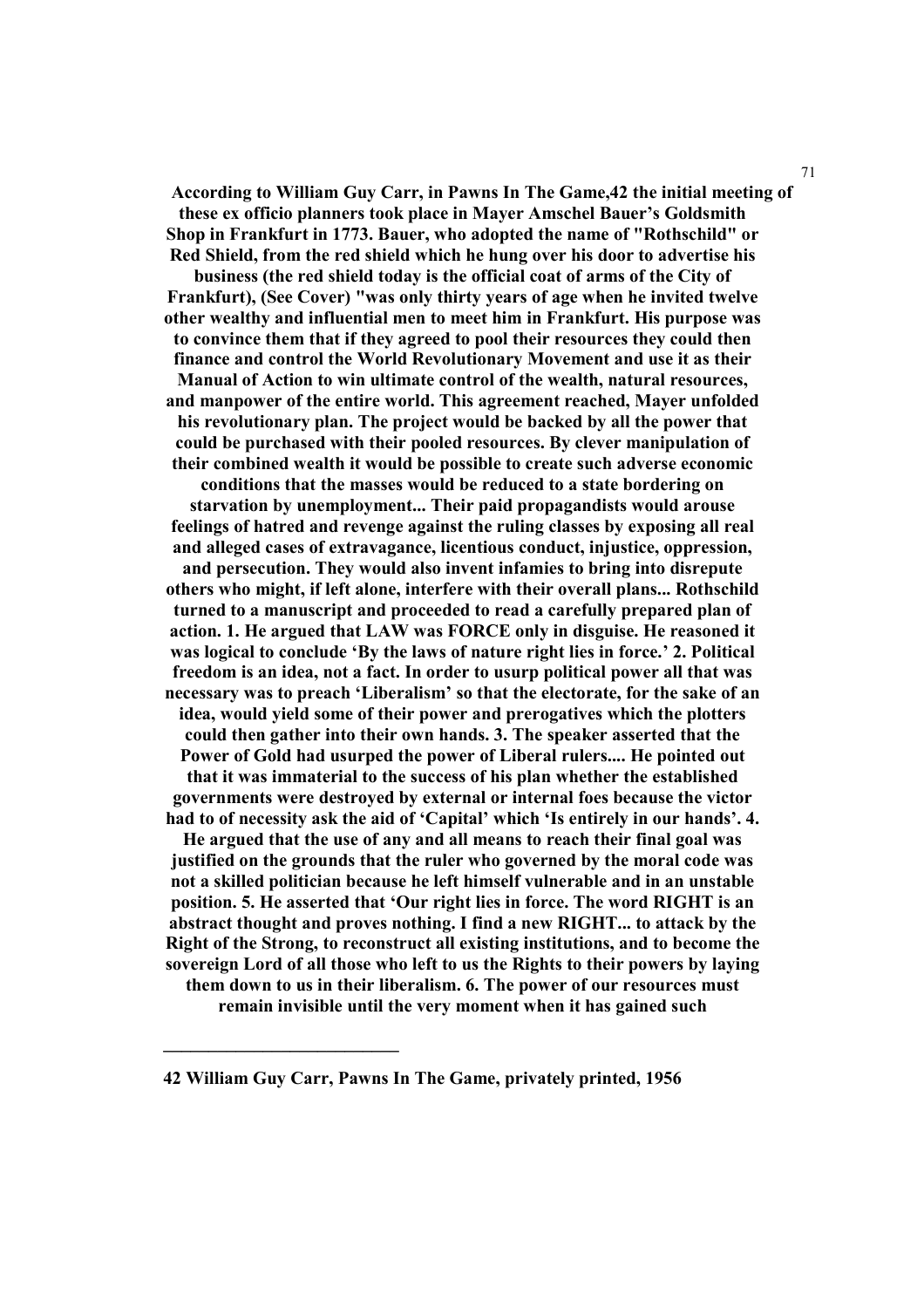strength that no cunning or force can undermine it. He went on to outline twentyfive points. Number 8 dealt with the use of alcoholic liquors, drugs, moral corruption, and all vice to systematically corrupt youth of all nations. 9. They had the right to seize property by any means, and without hesitation, if by doing so they secured submission and sovereignty. 10. We were the first to put the slogans Liberty, Equality, and Fraternity into the mouths of the masses, which set up a new aristocracy. The qualification for this aristocracy is WEALTH which is dependent on us. 11. Wars should be directed so that the nations engaged on both sides should be further in our debt. 12. Candidates for public office should be servile and obedient to our commands, so that they may readily be used. 13. Propaganda--their combined wealth would control all outlets of public information. 14. Panics and financial depressions would ultimately result in World Government, a new order of one world government."

The Rothschild family has played a crucial role in international finance for two centuries, as Frederick Morton, in The Rothschilds writes:

"For the last one hundred and fifty years the history of the House of Rothschild has been to an amazing extent the backstage history of Western Europe."38 (Preface)... Because of their success in making loans not to individuals, but to nations, they reaped huge profits, although as Morton writes, p. 36, "Someone once said that the wealth of Rothschild consists of the bankruptcy of nations."43

E.C. Knuth writes, in The Empire of the City, "The fact that the House of Rothschild made its money in the great crashes of history and the great wars of history, the very periods when others lost their money, is beyond question."44

The Great Soviet Encyclopaedia, states, "The clearest example of a personal linkup (international directorates) on a Western European scale is the Rothschild family. The London and Paris branches of the Rothschilds are bound not just by family ties but also by personal link-ups in jointly controlled companies."45 The encyclopaedia further described these companies as international monopolies.

The sire of the family, Mayer Amschel Rothschild, established a small business as a coin dealer in Frankfurt in 1743. Although previously known as Bauer\*, he advertised his profession by putting up a sign depicting an eagle on a red shield, an adaptation of the coat of arms of the City of Frankfurt, to which he added five golden arrows extending from the talons, signifying his five sons. Because of this sign, he took the

\_\_\_\_\_\_\_\_\_\_\_\_\_\_\_\_\_\_\_\_\_\_\_\_\_\_

72

<sup>43</sup> Frederick Morton, The Rothschilds, Fawcett Publishing Company, N.Y., 1961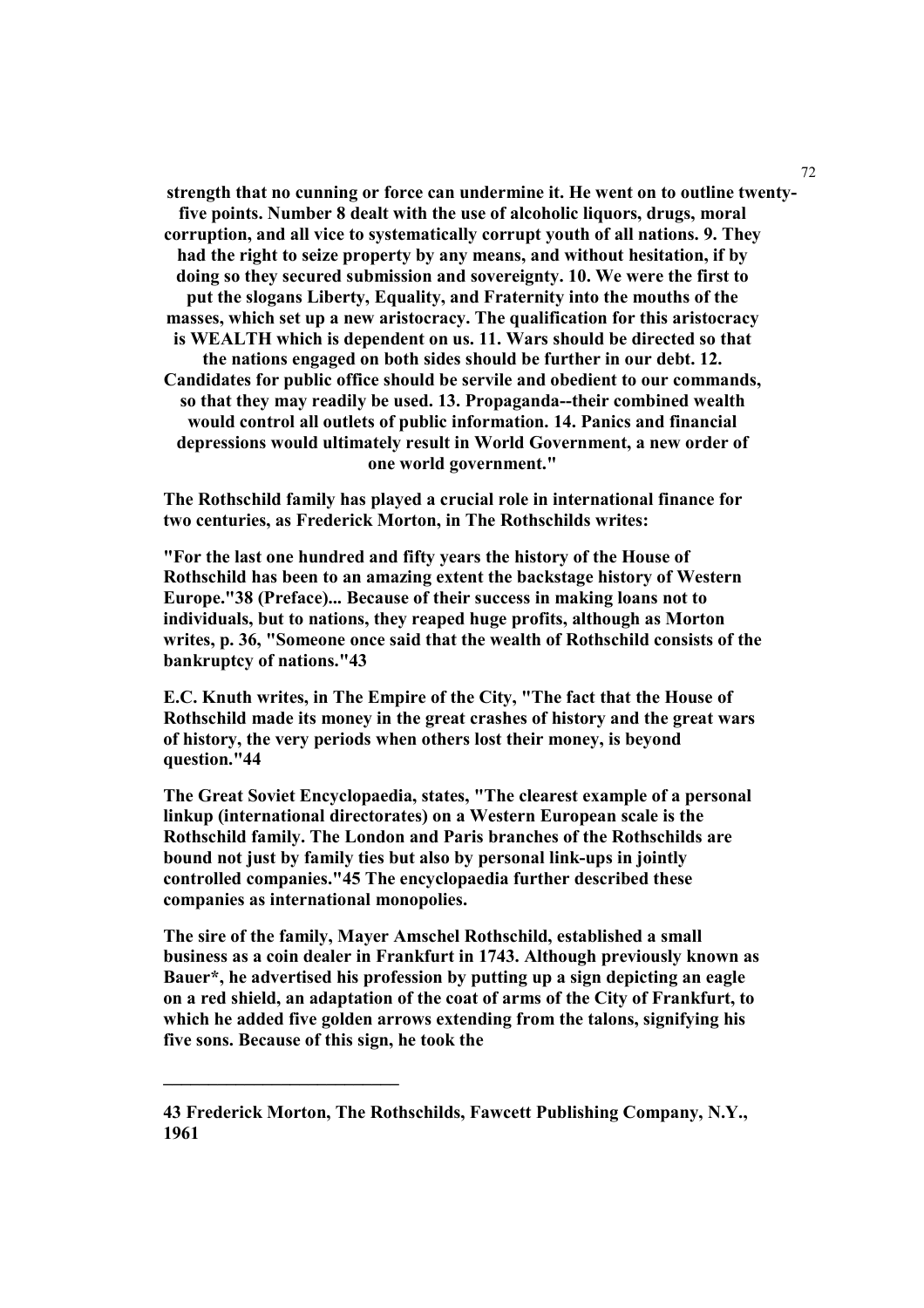#### 44 E.C. Knuth, Empire of the City, p. 71

45 Great Soviet Encyclopaedia, Edition 3, 1973, Macmillan, London, Vol. 14, pg. 691

\* "The original name of Rothschild was Bauer." p. 397, Henry Clews, Twenty-eight years in Wall Street.

name 'Rothschild" or "Red Shield". When the Elector of Hesse earned a fortune by renting Hessian mercenaries to the British to put down the rebellion in the American colonies, Rothschild was entrusted with this money to invest. He made an excellent profit both for himself and the Elector, and attracted other accounts. In 1785 he moved to a larger house, 148 Judengasse, a five story house known as "The Green Shield" which he shared with the Schiff family.

The five sons established branches in the principal cities of Europe, the most successful being James in Paris and Nathan Mayer in London. Ignatius Balla in The Romance of the Rothschilds46 tells us how the London Rothschild established his fortune. He went to Waterloo, where the fate of Europe hung in the balance, saw that Napoleon was losing the battle, and rushed back to Brussels. At Ostend, he tried to hire a boat to England, but because of a raging storm, no one was willing to go out. Rothschild offered 500 francs, then 700, and finally 1,000 francs for a boat. One sailor said, "I will take you for 2000 francs; then at least my widow will have something if we are drowned." Despite the storm, they crossed the Channel.

The next morning, Rothschild was at his usual post in the London Exchange. Everyone noticed how pale and exhausted he looked. Suddenly, he started selling, dumping large quantities of securities. Panic immediately swept the Exchange. Rothschild is selling; he knows we have lost the Battle of Waterloo. Rothschild and all of his known agents continued to throw securities onto the market. Balla says, "Nothing could arrest the disaster. At the same time he was quietly buying up all securities by means of secret agents whom no one knew. In a single day, he had gained nearly a million sterling, giving rise to the saying, 'The Allies won the Battle of Waterloo, but it was really Rothschild who won.'"\*

In The Profits of War, Richard Lewinsohn says, "Rothschild's war profits from the Napoleonic Wars financed their later stock speculations. Under Metternich, Austria after long hesitation, finally agreed to accept financial direction from the House of Rothschild."47

<sup>46</sup> Ignatius Balla, The Romance of the Rothschilds, Everleigh Nash, London, 1913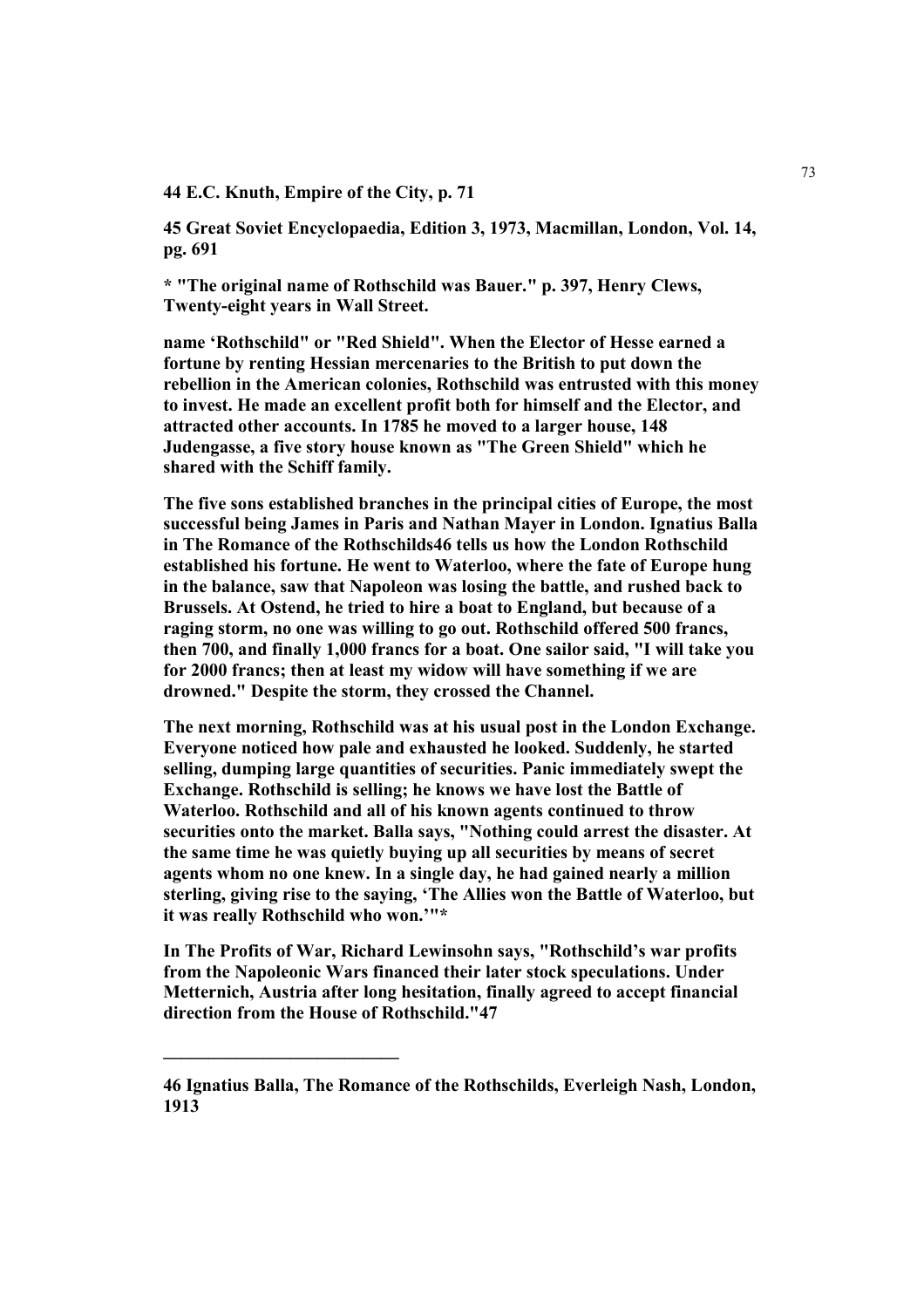\* The New York Times, April 1, 1915 reported that in 1914, Baron Nathan Mayer de Rothschild went to court to suppress Ignatius Balla's book on the grounds that the Waterloo story about his grandfather was untrue and libelous. The court ruled that the story was true, dismissed Rothschild's suit, and ordered him to pay all costs. The New York Times noted in this story that "The total Rothschild wealth has been estimated at \$2 billion." A previous story in The New York Times (May 27, 1905) noted that Baron Alphonse de Rothschild, head of the French house of Rothschild, possessed \$60 million in American securities in his fortune, although the Rothschilds reputedly were not active in the American field. This explains why their agent, J.P. Morgan, had only \$19 million in securities in his estate when he died in 1913, and securities handled by Morgan were actually owned by his employer, Rothschild."

#### 47 Richard Lewinsohn, The Profits of War, E.P. Dutton, 1937

After the success of his Waterloo exploit, Nathan Mayer Rothschild gained control of the Bank of England through his near monopoly of "Consols" and other shares. Several "central" banks, or banks which had the power to issue currency, had been started in Europe: The Bank of Sweden, in 1656, which began to issue notes in 1661, the earliest being the Bank of Amsterdam, which financed Oliver Cromwell's seizure of power in England in 1649, ostensibly because of religious differences. Cromwell died in 1657 and the throne of England was re-established when Charles II was crowned in 1660. He died in 1685. In 1689, the same group of bankers regained power in England by putting King William of Orange on the throne. He soon repaid his backers by ordering the British Treasury to borrow 1,250,000 pounds from these bankers. He also issued them a Royal Charter for the Bank of England, which permitted them to consolidate the National debt (which had just been created by this loan) and to secure payments of interest and principal by direct taxation of the people. The Charter forbade private goldsmiths to store gold and to issue receipts, which gave the stockholders of the Bank of England a money monopoly. The goldsmiths also were required to store their gold in the Bank of England vaults. Not only had their privilege of issuing circulating medium been taken away by government decree, but their fortunes were now turned over to those who had supplanted them.\*

In his "Cantos", 46; 27, Ezra Pound refers to the unique privileges which William Paterson advertised in his prospectus for the Charter of the Bank of England:

### "Said Paterson

Hath benefit of interest on all

the moneys which it, the bank, creates out of nothing."

The "nothing" which is referred to, of course, is the bookkeeping operation of the bank, which "creates" money by entering a notation that it has "lent" 74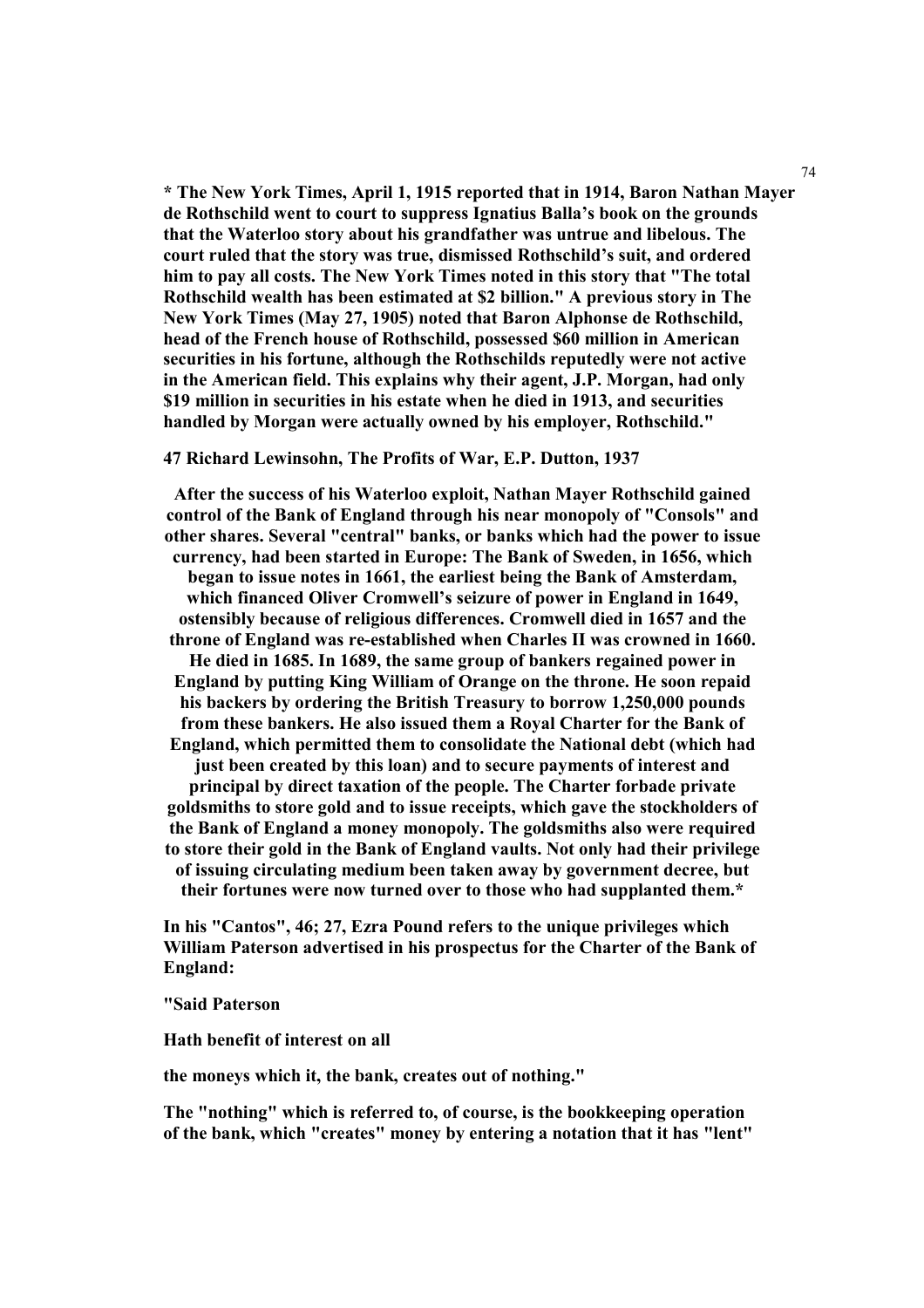you one thousand dollars, money which did not exist until the bank made the entry.

By 1698, the British Treasury owed 16 million pounds sterling to the Bank of England. By 1815, principally due to the compounding of interest, the debt had risen to 885 million pounds sterling. Some of this increase was due to the wars which had flourished during that period, including the Napoleonic Wars and the wars which England had fought to retain its American Colony.

\_\_\_\_\_\_\_\_\_\_\_\_\_\_\_\_\_\_\_\_\_\_\_\_\_\_

William Paterson (1658-1719) himself benefited little from "the moneys which the bank creates out of nothing", as he withdrew, after a policy disagreement, from the Bank of England a year after it was founded. A later

William Paterson became one of the framers of the United States Constitution, while the name lingers on, like the pernicious central bank itself.

Paterson had found himself unable to work with the Bank of England's stockholders. Many of them remained anonymous, but an early description of the Bank of England stated it was "A society of about 1330 persons, including the King and Queen of England, who had 10,000 pounds of stock, the Duke of Leeds, Duke of Devonshire, Earl of Pembroke, and the Earl of Bradford."

Because of his success in his speculations, Baron Nathan Mayer de Rothschild, as he now called himself, reigned as the supreme financial power in London. He arrogantly exclaimed, during a party in his mansion, "I care not what puppet is placed upon the throne of England to rule the Empire on which the sun never sets. The man that controls Britain's money supply controls the British Empire, and I control the British money supply."

His brother James in Paris had also achieved dominance in French finance. In Baron Edmond de Rothschild, David Druck writes, "(James) Rothschild's wealth had reached the 600 million mark. Only one man in France possessed more. That was the King, whose wealth was 800 million. The aggregate wealth of all the bankers in France was 150 million less than that of James Rothschild. This naturally gave him untold powers, even to the extent of unseating governments whenever he chose to do so. It is well known, for example, that he overthrew the Cabinet of Prime Minister Thiers."48

The expansion of Germany under Bismarck was accompanied by his dependence on Samuel Bleichroder, Court Bankers of the Prussian Emperor, who had been known as an agent of the Rothschilds since 1828. The later

<sup>\*</sup> NOTE: In the United States, after the stockholders of the Federal Reserve System had consolidated their power in 1934, our government also issued orders that private citizens could not store or hold gold.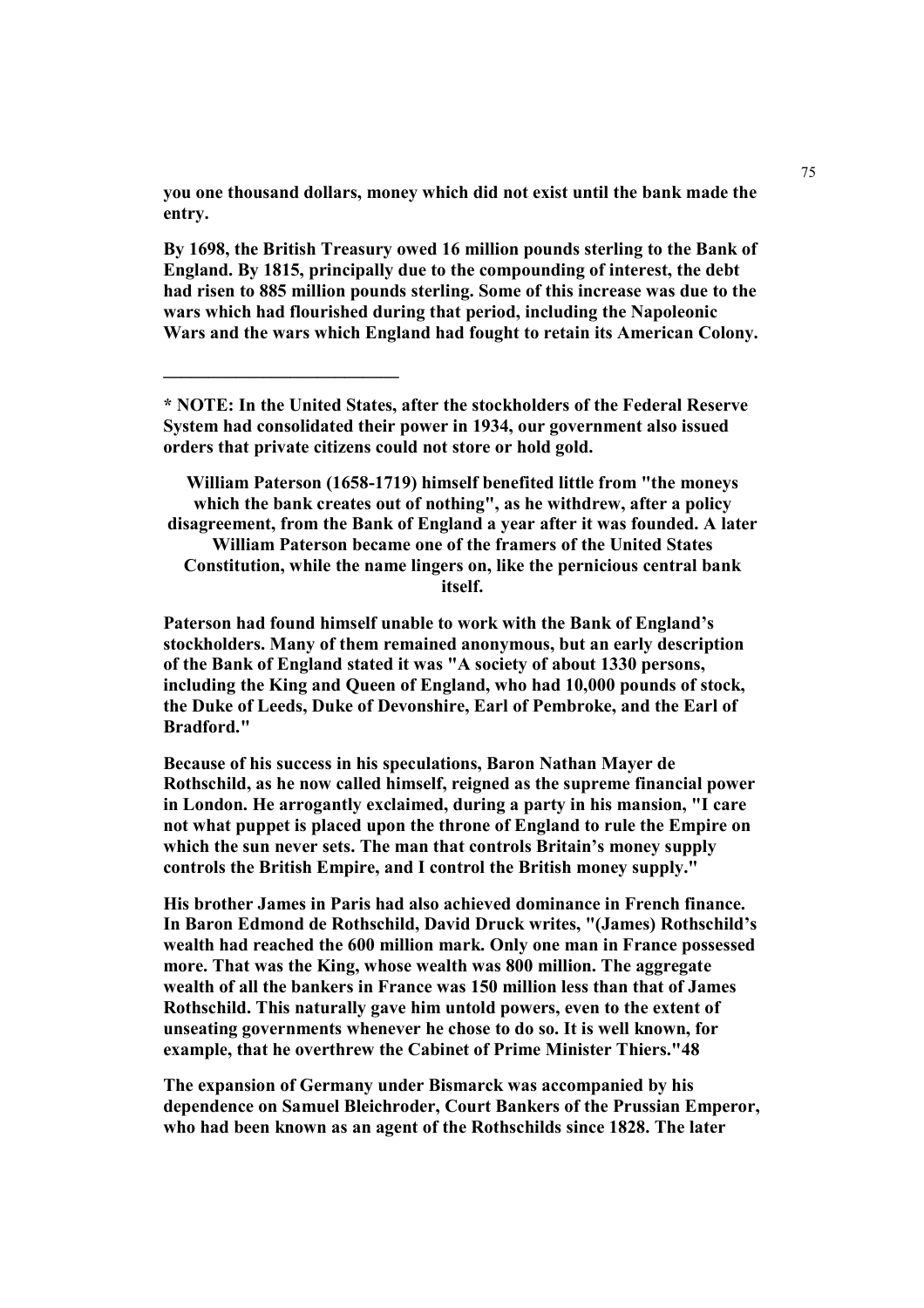Chancellor of Germany, Dr. von Bethmann Hollweg, was the son of Moritz Bethmann of Frankfurt, who had intermarried with the Rothschilds. Emperor Wilhelm I also relied heavily on Bischoffsheim, Goldschmidt, and Sir Ernest Cassel of Frankfurt, who emigrated to England and became personal banker to the Prince of Wales, later Edward VII. Cassel's daughter married Lord Mountbatten, giving the family a direct relationship to the present British Crown.

49 E.M. Josephson, The Strange Death of Franklin D. Roosevelt, pg. 39, Chedney Press, N.Y. 1948

Josephson49 states that Philip Mountbatten was related through the Cassels to the Meyer Rothschilds of Frankfurt. Thus, the English royal House of Windsor has a direct family relationship to the Rothschilds. In 1901, when Queen Victoria's son, Edward, became King Edward VII, he re-established the Rothschild ties.

Paul Emden in Behind The Throne says,

\_\_\_\_\_\_\_\_\_\_\_\_\_\_\_\_\_\_\_\_\_\_\_\_\_\_

"Edward's preparation for his metier was quite different from that of his mother, hence he 'ruled' less than she did. Gratefully, he retained around him men who had been with him in the age of the building of the Baghdad Railway...there were added to the advisory staff Leopold and Alfred de Rothschild, various members of the Sassoon family, and above all his private financial advisor Sir Ernest Cassel."50

The enormous fortune which Cassel made in a relatively short time gave him an immense power which he never misused. He amalgamated the firm of Vickers Sons with the Naval Construction Company and the Maxim-Nordenfeldt Guns and Ammunition Company, a fusion from which there arose the worldwide firm of Vickers Sons and Maxim. On an entirely different capacity from Cassel were businessmen like the Rothschilds. The firm was run on democratic principles, and the various partners all had to be members of the family. With great hospitality and in a princely manner they led the lives of grand seigneurs, and it was natural that Edward VII should find them congenial. Thanks to their international family relationships and still more extended business connections, they knew the whole world, were well informed about everybody, and had reliable knowledge of matters which did not appear on the surface. This combination of finance and

<sup>48</sup> David Druck, Baron Edmond de Rothschild, (Privately printed), N.Y. 1850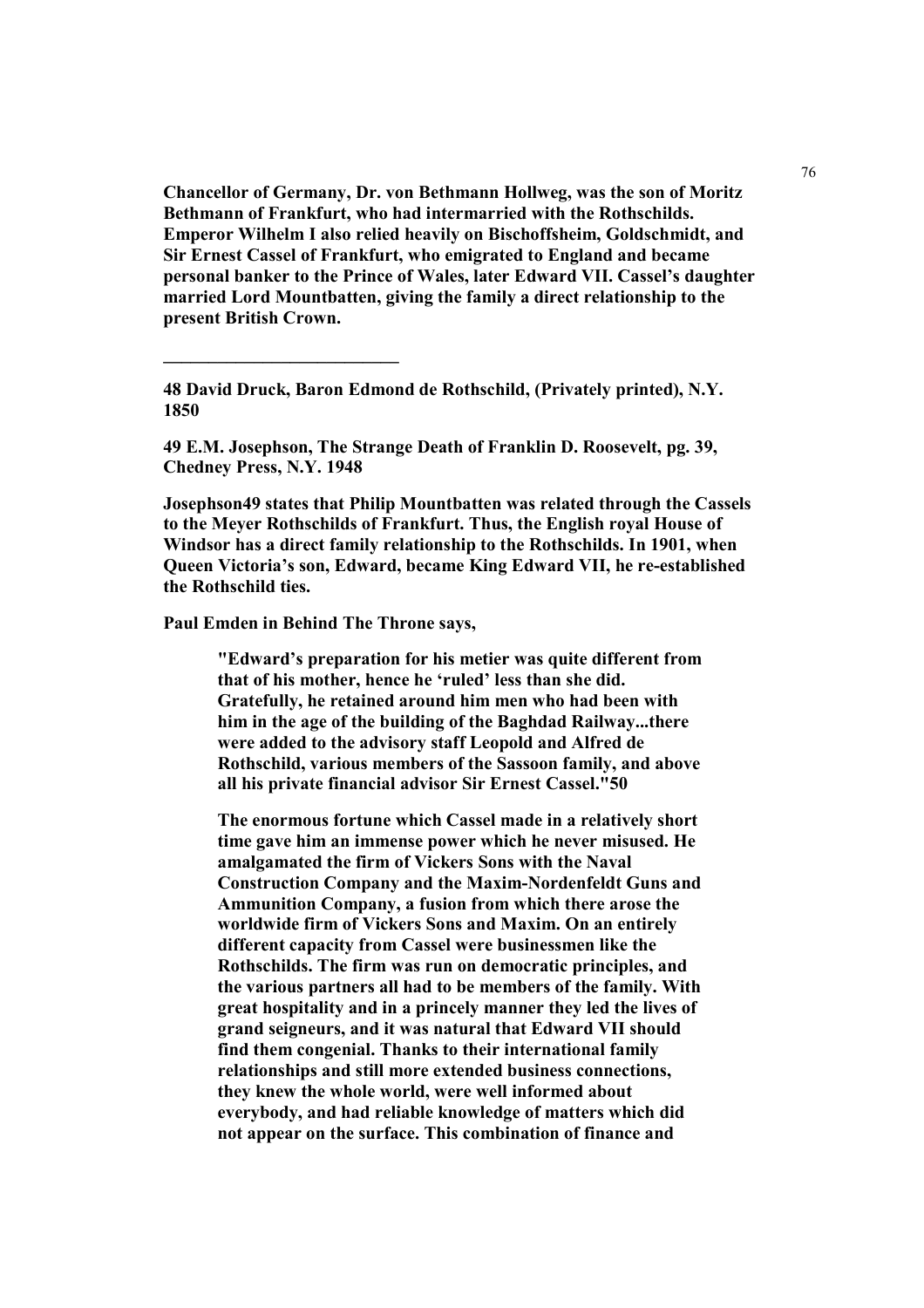politics had been a trademark of the Rothschilds from the very beginning. The House of Rothschild always knew more than could be found in the papers and even more than could be read in the reports which arrived at the Foreign Office. In other countries also the relations of the Rothschilds extended behind the throne. Not until numerous diplomatic publications appeared in the years after the war did a wider public learn how strongly Alfred de Rothschild's hand affected the politics of Central Europe during the twenty years before the war (World War I)."

With the control of the money came the control of the news media. Kent Cooper, head of the Associated Press, writes in his autobiography, Barriers Down,

"International bankers under the House of Rothschild acquired an interest in the three leading European agencies."51

Thus the Rothschilds bought control of Reuters International News Agency, based in London, Havas of France, and Wolf in Germany, which controlled the dissemination of all news in Europe.

51 Kent Cooper, Barriers Down, pg. 21

\_\_\_\_\_\_\_\_\_\_\_\_\_\_\_\_\_\_\_\_\_\_\_\_\_\_

In Inside Europe52, John Gunther wrote in 1936 that any French prime minister, at the end of 1935, was a creature of the financial oligarchy, and that this financial oligarchy was dominated by twelve regents, of whom six were bankers, and were headed by Baron Edmond de Rothschild.

The iron grip of the "London Connection" on the media was exposed in a recent book by Ben J. Bagdikian The Media Monopoly, described as "A startling report on the 50 corporations that control what America sees, hears, reads".53 Bagdikian, who edited the nation's most influential magazine the Saturday Evening Post until the monopoly suddenly closed it down, reveals the interlocking directorates among the fifty corporations which control the news, but fails to trace them back to the five London banking houses which control them. He mentions that CBS interlocks with the Washington Post, Allied Chemical, Wells Fargo Bank, and others, but does not tell the reader that Brown Brothers Harriman controls CBS, or that the Eugene Meyer family (Lazard Freres) controls Allied Chemical and the Washington Post, and Kuhn Loeb Co. the Wells Fargo Bank. He shows the New York Times interlocked with Morgan Guaranty Trust, American Express, First Boston Corporation and others, but does not show how the banking interlocks. He

77

<sup>50</sup> Paul Emden, Behind The Throne, Hoddard Stoughton, London, 1934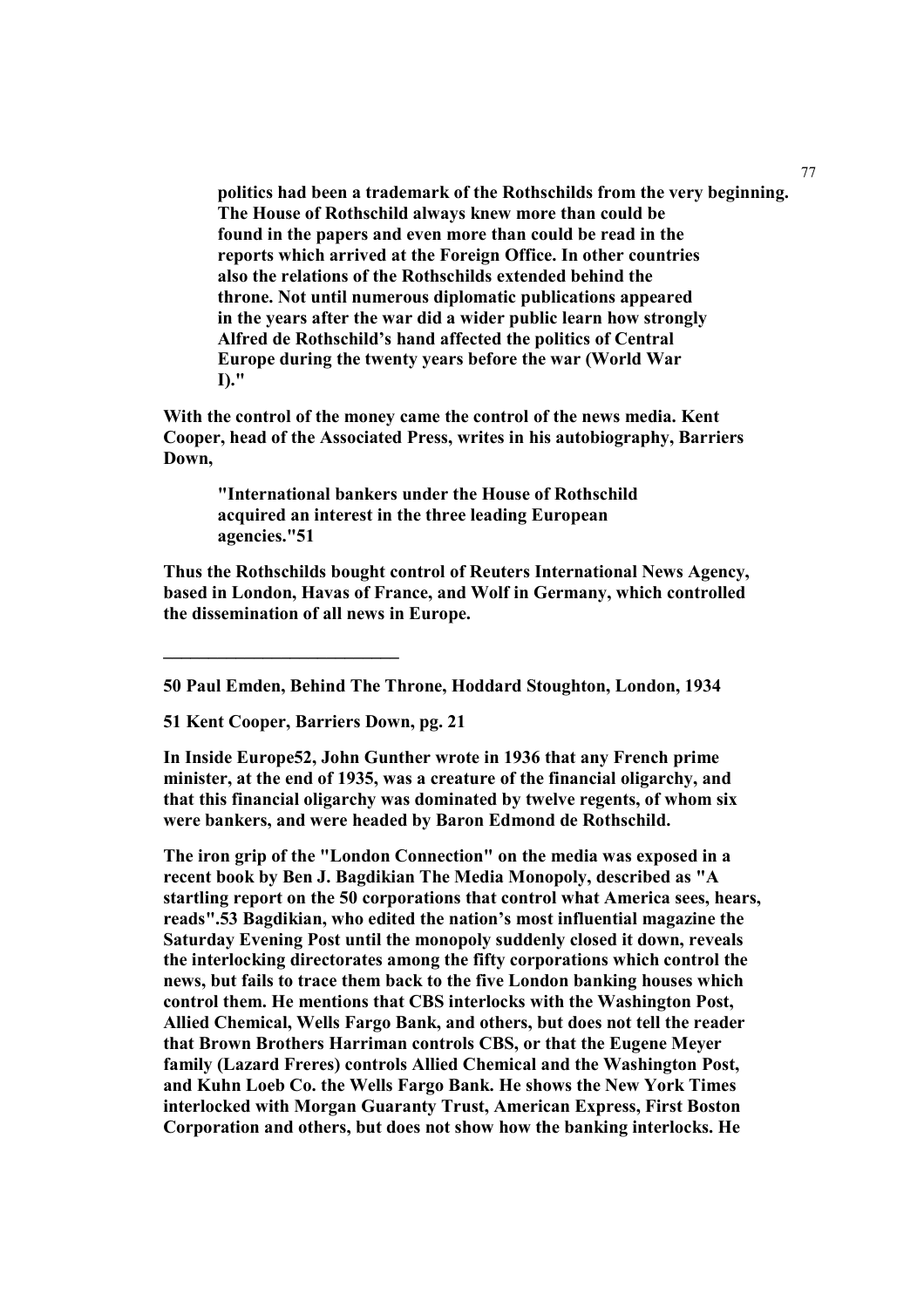does not mention the Federal Reserve System in his entire book, which is conspicuous by its absence.

Bagdikian documents that the media monopoly is steadily closing down more newspapers and magazines. Washington D.C., with one paper, The Post, is unique among world capitols. London has eleven daily newspapers, Paris fourteen, Rome eighteen, Tokyo seventeen, and Moscow nine. He cites a study from the 1982 World Press Encyclopaedia that the United States is at the bottom of industrial nations in the number of daily newspapers sold per 1,000 population. Sweden leads the list with 572, the United States is at the bottom with 287. There is universal distrust of the media by Americans, because of their notorious monopoly and bias. The media unanimously urge higher taxes on working people, more government spending, a welfare state with totalitarian powers, close relations with Russia, and a rabid denunciation of anyone who opposes Communism. This is the program of "the London Connection." It flaunts a maniacal racism, and has as its motto the dictum of its high priestess, Susan Sontag, that "The white race is the cancer of history." Everyone should be against cancer. The media monopoly deals with its opponents in one of two ways; either frontal assault of libel which the average person cannot afford to litigate, or an iron curtain of silence, the standard treatment for any work which exposes its clandestine activities.

### 52 John Gunther, Inside Europe, 1936

\_\_\_\_\_\_\_\_\_\_\_\_\_\_\_\_\_\_\_\_\_\_\_\_\_\_

\_\_\_\_\_\_\_\_\_\_\_\_\_\_\_\_\_\_\_\_\_\_\_\_\_\_

53 Ben H. Bagdikian, The Media Monopoly, Beacon Press, Boston 1983

Although the Rothschild plan does not match any single political or economic movement since it was enunciated in 1773, vital parts of it can be discerned in all political revolution since that date. LaRouche54 points out that the Round Tables sponsored Fabian Socialism in England, while backing the Nazi regime through a Round Table member in Germany, Dr. Hjalmar Schacht, and that they used the Nazi Government throughout World War II through Round Table member Admiral Canaris, while Allen Dulles ran a collaborating intelligence operation in Switzerland for the Allies.

<sup>54</sup> Lyndon H. LaRouche, Jr., Dope, Inc., New Benjamin Franklin House Publishing Co., New York, 1978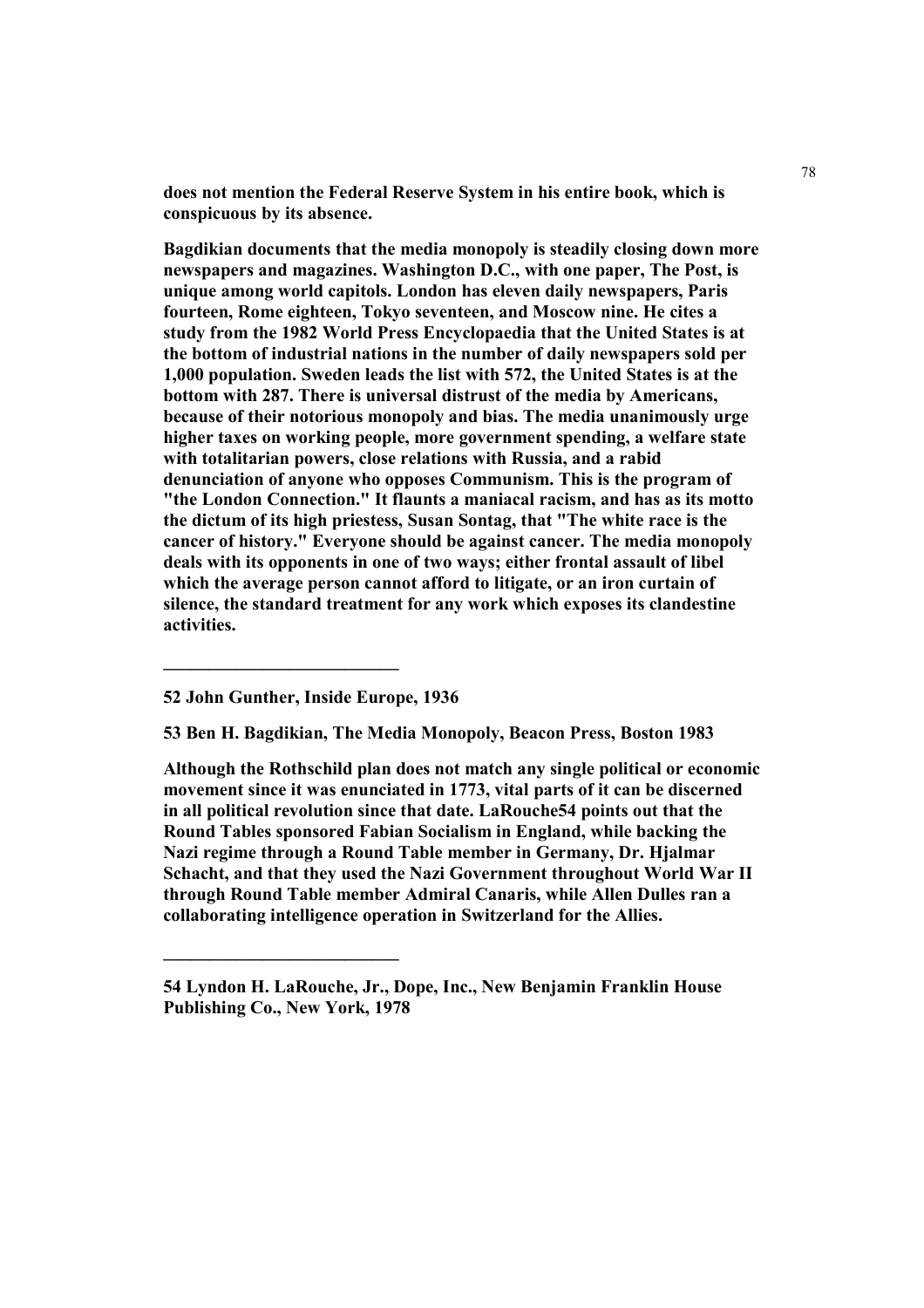# CHAPTER SIX

### The London Connection

"So you see, my dear Coningsby, that the world is governed by very different personages from what is imagined by those who are not behind the scenes."55--Disraeli, Prime Minister of England during Queen Victoria's reign.

In 1775, the colonists of America declared their independence from Great Britain, and subsequently won their freedom by the American Revolution. Although they achieved political freedom, financial independence proved to be a more difficult matter. In 1791, Alexander Hamilton, at the behest of European bankers, formed the first Bank of the United States, a central bank with much the same powers as the Bank of England. The foreign influences behind this bank, more than a century later, were able to get the Federal Reserve Act through Congress, giving them at last the central bank of issue for our economy. Although the Federal Reserve Bank was neither Federal, being owned by private stockholders, nor a Reserve, because it was intended to create money, instead of to hold it in reserve, it did achieve enormous financial power, so much so that it has gradually superseded the popular elected government of the United States. Through the Federal Reserve System, American independence was stealthily but invincibly absorbed back into the British sphere of influence. Thus the London Connection became the arbiter of policy of the United States.

Because of England's loss of her colonial empire after the Second World War, it seemed that her influence as a world political power was waning. Essentially, this was true. The England of 1980 is not the England of 1880. She no longer rules the waves; she is a second rate, perhaps third rate, military power, but paradoxically, as her political and military power waned, her financial power grew. In Capital City we find, "On almost any measure you care to take, London is the world's leading financial centre . . . In the 1960s London dominance increased . . ."56

A partial explanation of this fact is given:

"Daniel Davison, head of London's Morgan Grenfell, said, 'The American banks have brought

the necessary money, customers, capital

<sup>55</sup> Coningsby, by Disraeli, Longmans Co., London, 1881, p. 252

<sup>56</sup> McRae and Cairncross, Capital City, Eyre Methuen, London, 1963, p. 1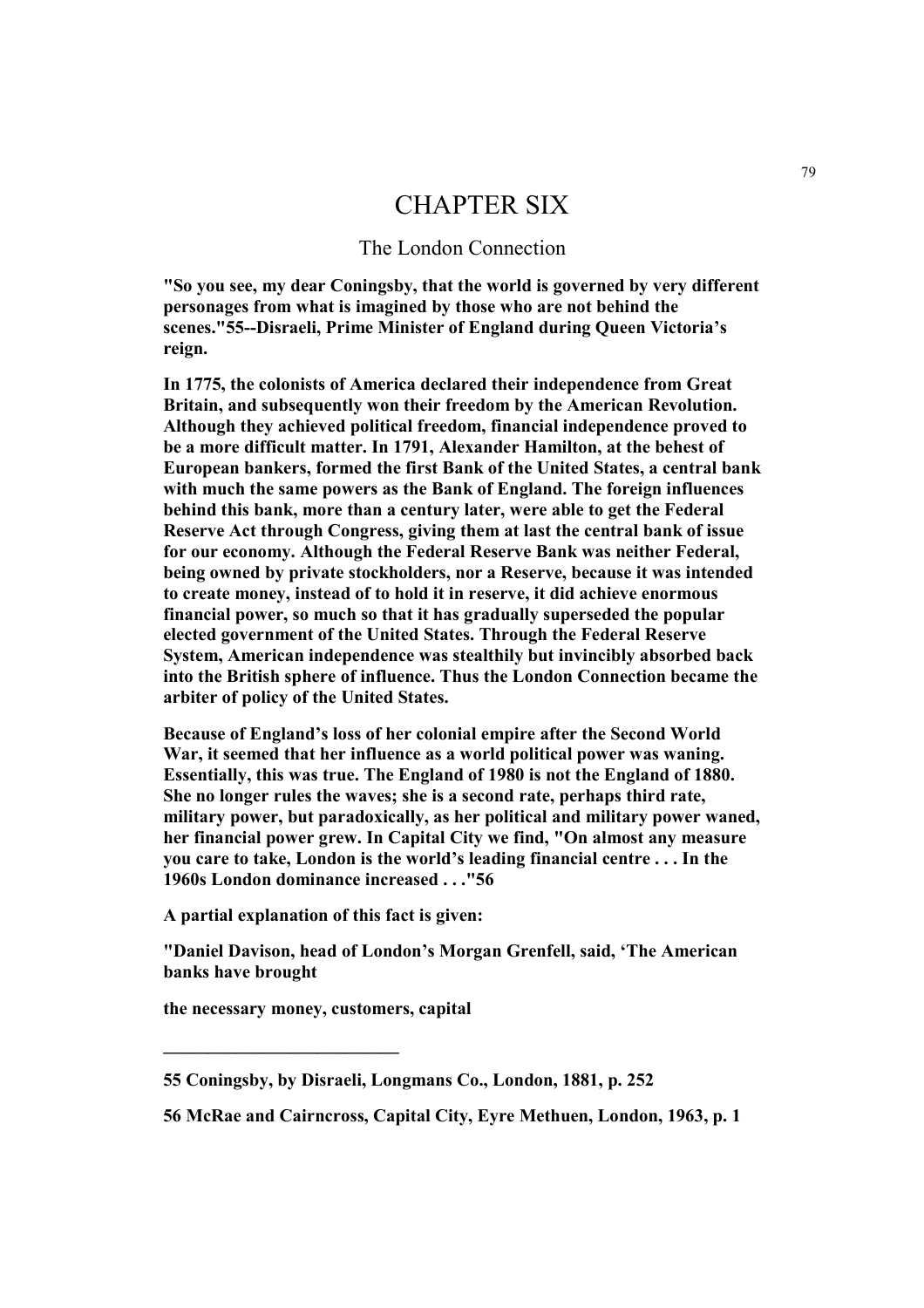and skills which have established London in its present preeminence . . . . only the American

banks have a lender of last resort. The Federal Reserve Board of the United States can, and does,

create dollars when necessary. Without the Americans, the big dollar deals cannot be put together.

Without them, London would not be credible as an international financial centre.'"57

Thus London is the world's financial center, because it can command enormous sums of capital, created at its command by the Federal Reserve Board of the United States. But how is this possible? We have already established that the monetary policies of the United States, the interest rates, the volume and value of money, and sales of bonds, are decided, not by the figurehead of the Federal Reserve Board of Governors, but by the Federal Reserve Bank of New York. The pretended decentralization of the Federal Reserve System and its twelve, equally autonomous "regional" banks, is and has been a deception since the Federal Reserve Act became law in 1913. That United States monetary policy stems solely from the Federal Reserve Bank of New York is yet another fallacy. That the Federal Reserve Bank of New York is itself autonomous, and free to set monetary policy for the entire United States without any outside interference is especially untrue.

We might believe in this autonomy if we did not know that the majority stock of the Federal Reserve Bank of New York was purchased by three New York City banks: First National Bank, National City Bank, and the National Bank of Commerce. An examination of the principal stockholders in these banks, in 1914, and today, reveals a direct London connection.

In 1812, the National City Bank began business as the City Bank, in the same room in which the defunct Bank of the United States, whose charter had expired, had been doing business. It represented many of the same stockholders, who were now functioning under a legitimate American charter. During the early 1800s, the most famous name associated with City Bank was Moses Taylor (1806-1882). Taylor's father had been a confidential agent employed in buying property for the Astor interests while concealing the fact that Astor was the purchaser. Through this tactic, Astor succeeded in buying many farms, and also a great deal of potentially valuable real estate in Manhattan. Although Astor's capital was reputed to come from his fur trading, a number of sources indicate that he also represented foreign interests. LaRouche58 states that Astor, in exchange for providing intelligence to the British during the years before and after the Revolutionary War, and for inciting Indians to attack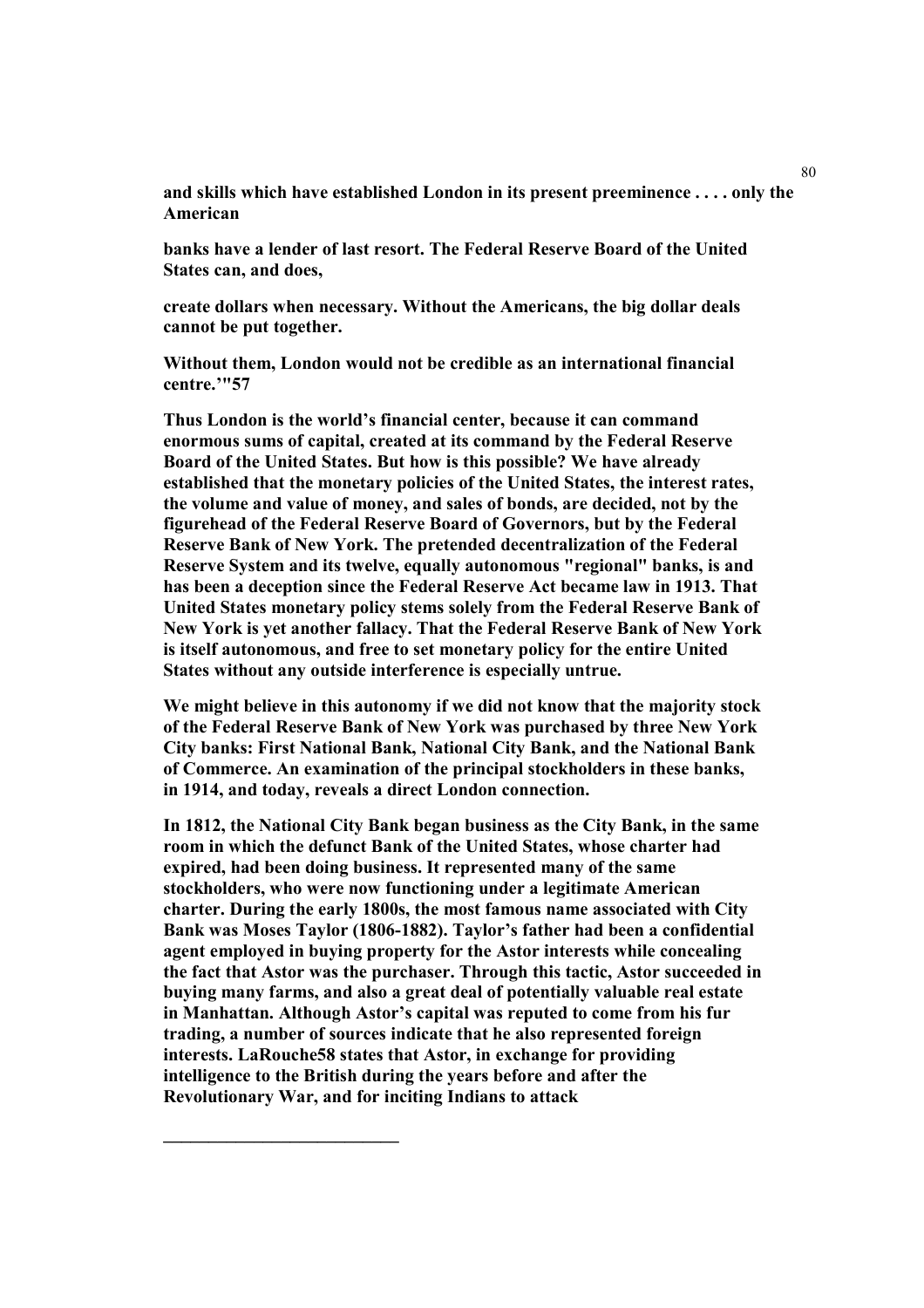#### 57 Ibid, p. 225

58 Lyndon H. LaRouche, Dope, Inc., New Benjamin Franklin House Publishing Co., N.Y. 1978

and kill American settlers along the frontier, received a handsome reward. He was not paid cash, but was given a percentage of the British opium trade with China. It was the income from this lucrative concession which provided the basis for the Astor fortune.

With his father's connection with the Astors, young Moses Taylor had no difficulty in finding a place as apprentice in a banking house at the age of 15. Like so many others in these pages, he found his greatest opportunities when many other Americans were going bankrupt during an abrupt contraction of credit. During the Panic of 1837, when more than half the business firms in New York failed, he doubled his fortune. In 1855, he became president of City Bank. During the Panic of 1857, the City Bank profited by the failure of many of its competitors. Like George Peabody and Junius Morgan, Taylor seemed to have an ample supply of cash for buying up distressed stocks. He purchased nearly all the stock of Delaware Lackawanna Railroad for \$5 a share. Seven years later, it was selling for \$240 a share. Moses Taylor was now worth fifty million dollars.

In August, 1861, Taylor was named Chairman of the Loan Committee to finance the Union Government in the Civil War. The Committee shocked Lincoln by offering the government \$5,000,000 at 12% to finance the war. Lincoln refused and financed the war by issuing the famous "Greenbacks" through the U.S. Treasury, which were backed by gold. Taylor continued to increase his fortune throughout the war, and in his later years, the youthful James Stillman became his protégé. In 1882, when Moses Taylor died, he left seventy million dollars.\* His son-in-law, Percy Pyne, succeeded him as president of City Bank, which had now become National City Bank. Pyne was paralyzed, and was barely able to function at the bank. For nine years, the bank stagnated, nearly all its capital being the estate of Moses Taylor. William Rockefeller, brother of John D. Rockefeller, had bought into the bank, and was anxious to see it progress. He persuaded Pyne to step aside in 1891 in favor of James Stillman, and soon the National City Bank became the principal repository of the Rockefeller oil income. William Rockefeller's son, William, married Elsie, James Stillman's daughter, Isabel. Like so many others in New York banking, James Stillman also had a British connection. His father, Don Carlos Stillman, had come to Brownsville, Texas, as a British agent and blockade runner during the Civil War. Through his banking connections in New York, Don Carlos had been able to find a place for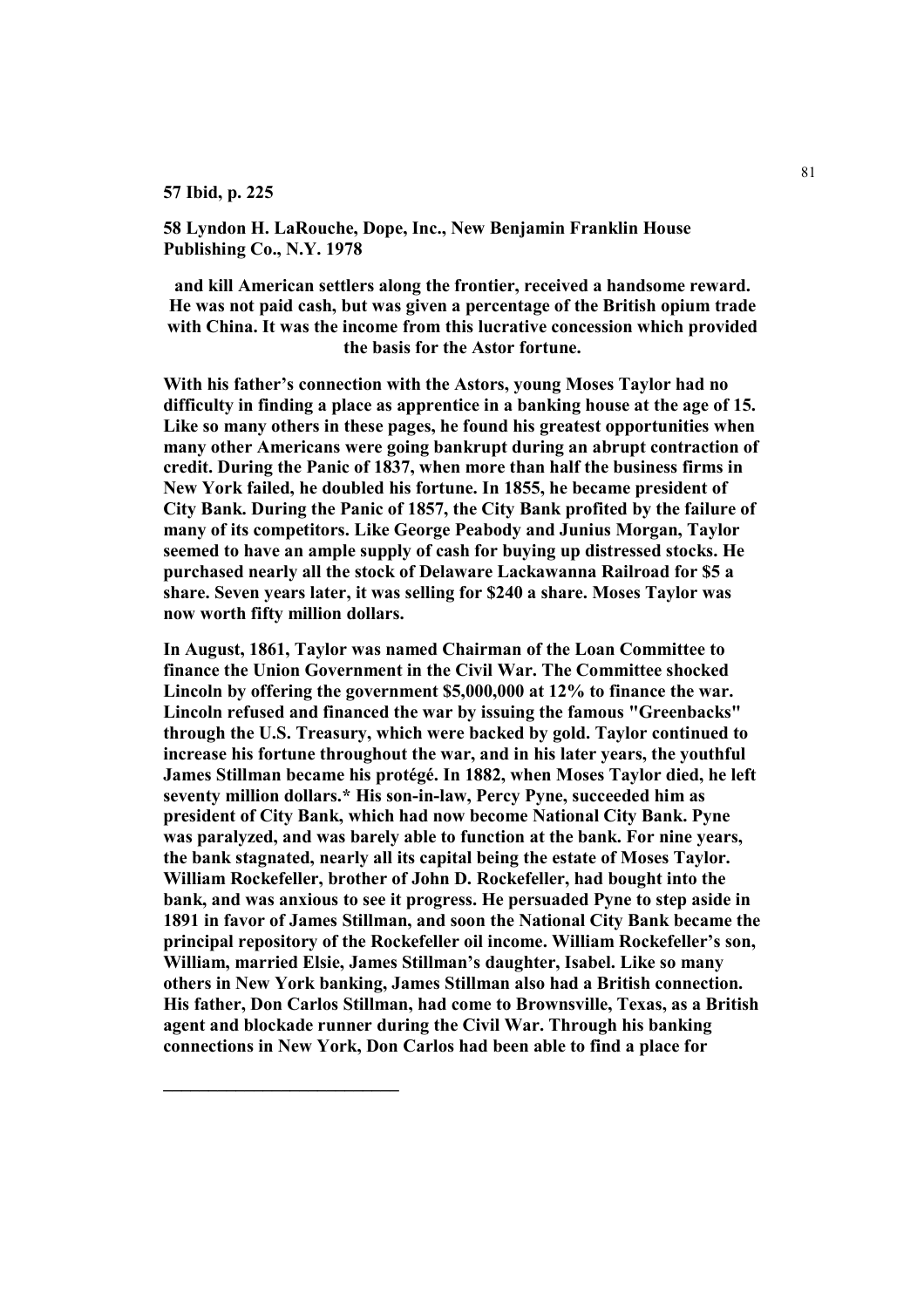\* The New York Times noted on May 24, 1882 that Moses Taylor was chairman of the Loan Committee of the Associated Banks of New York City in 1861. Two hundred million dollars worth of securities were entrusted to him. It is probably due to him more than any other one man that the government in 1861 found itself with the means to prosecute the war.

his son as apprentice in a banking house. In 1914, when National City Bank purchased almost ten per cent of the shares of the newly organized Federal Reserve Bank of New York, two of Moses Taylor's grandsons, Moses Taylor

Pyne and Percy Pyne, owned 15,000 shares of National City stock. Moses Taylor's son, H.A.C. Taylor, owned 7699 shares of National City Bank. The bank's attorney, John W. Sterling, of the firm of Shearman and Sterling, also owned 6000 shares of National City Bank. However, James Stillman owned 47,498 shares, or almost twenty percent of the bank's total shares of 250,000. [See Chart I]

The second largest purchaser of Federal Reserve Bank of New York shares in 1914, First National Bank, was generally known as "the Morgan Bank", because of the Morgan representation on the board, although the bank's founder George F. Baker held 20,000 shares, and his son G.F. Baker, Jr., had 5,000 shares for twenty-five percent of the bank's total stock of 100,000 shares. George F. Baker Sr.'s daughter married George F. St. George of London. The St. Georges later settled in the United States, where their daughter, Katherine St. George, became a prominent Congresswoman for a number of years. Dr. E.M. Josephson wrote of her, "Mrs. St. George, a first cousin of FDR and New Dealer, said, 'Democracy is a failure'." George Baker, Jr.'s daughter, Edith Brevoort Baker, married Jacob Schiff's grandson, John M. Schiff, in 1934. John M. Schiff is now honorary chairman of Lehman Brothers Kuhn Loeb Company.

The third large purchase of Federal Reserve Bank of New York stock in 1914 was the National Bank of Commerce which issued 250,000 shares. J.P. Morgan, through his controlling interest in Equitable Life, which held 24,700 shares and Mutual Life, which held 17,294 shares of National Bank of Commerce, also held another 10,000 shares of National Bank of Commerce through J.P. Morgan and Company (7800 shares), J.P. Morgan, Jr. (1100 shares), and Morgan partner H.P. Davison (1100 shares). Paul Warburg, a Governor of the Federal Reserve Board of Governors, also held 3000 shares of National Bank of Commerce. His partner, Jacob Schiff had 1,000 shares of National Bank of Commerce. This bank was clearly controlled by Morgan, who was really a subsidiary of Junius S. Morgan Company in London and the N.M. Rothschild Company of London, and Kuhn, Loeb Company, which was also known as a principal agent of the Rothschilds.

The financier Thomas Fortune Ryan also held 5100 shares of National Bank of Commerce stock in 1914. His son, John Barry Ryan, married Otto Kahn's 82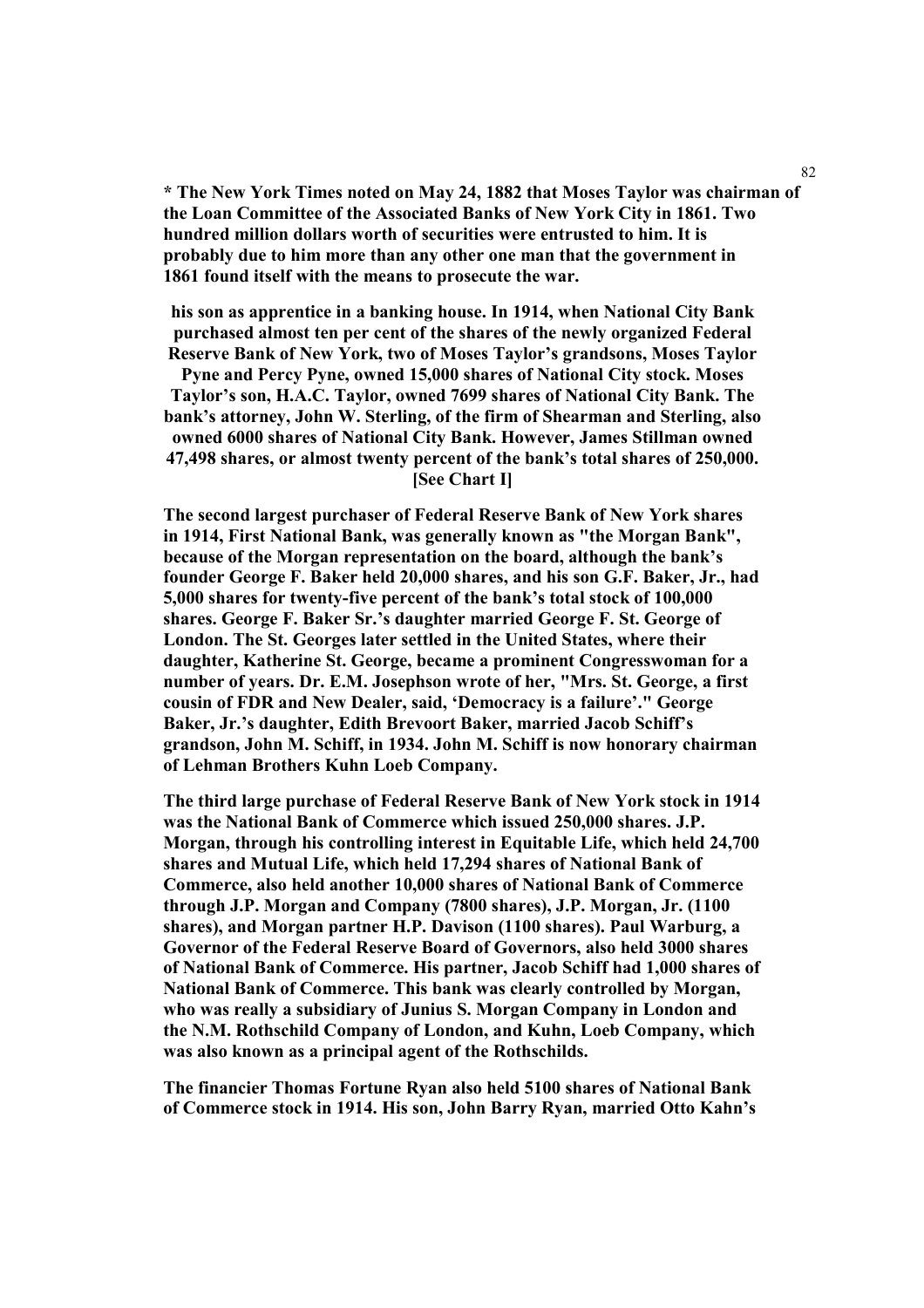daughter, Kahn was a partner of Warburg and Schiff in Kuhn, Loeb Company, Ryan's granddaughter, Virginia Fortune Ryan,

59 E.M. Josephson, The Strange Death of Franklin D. Roosevelt, Chedney Press, N.Y. 1948

married Lord Airlie, the present head of J. Henry Schroder Banking Corporation in London and New York.

Another director of National Bank of Commerce in 1914, A.D. Juillard, was president of A.D. Juillard Company, a trustee of New York Life, and Guaranty Trust, all of which were controlled by J.P. Morgan. Juillard also had a British connection, being a director of the North British and Mercantile Insurance Company. Juillard owned 2000 shares of National Bank of Commerce stock, and was also a director of Chemical Bank.

In The Robber Barons, by Matthew Josephson, Josephson tells us that Morgan dominated New York Life, Equitable Life and Mutual Life by 1900, which had one billion dollars in assets, and which had fifty million dollars a year to invest. He says,

"In this campaign of secret alliances he (Morgan) acquired direct control of the National Bank of

Commerce; then a part ownership in the First National Bank, allying himself to the very strong

and conservative financier, George F. Baker, who headed it; then by means of stock ownership

and interlocking directorates he linked to the first named banks other leading banks, the Hanover,

the Liberty, and Chase."60

\_\_\_\_\_\_\_\_\_\_\_\_\_\_\_\_\_\_\_\_\_\_\_\_\_\_

Mary W. Harriman, widow of E.H. Harriman, also owned 5,000 shares of National Bank of Commerce in 1914. E.H. Harriman's railroad empire had been entirely financed by Jacob Schiff of Kuhn, Loeb Company. Levi P. Morton also owned 1500 shares of National Bank of Commerce stock in 1914. He had been the twenty-second vice-president of the United States, was an ex-Minister from the U.S. to France, and president of L.P. Morton Company, New York, Morton-Rose and Company and Morton Chaplin of London. He was a director of Equitable Life Insurance Company, Home Insurance Company, Guaranty Trust, and Newport Trust.

The astounding idea that the Federal Reserve System of the United States is actually operated from London will probably be rejected at first hearing by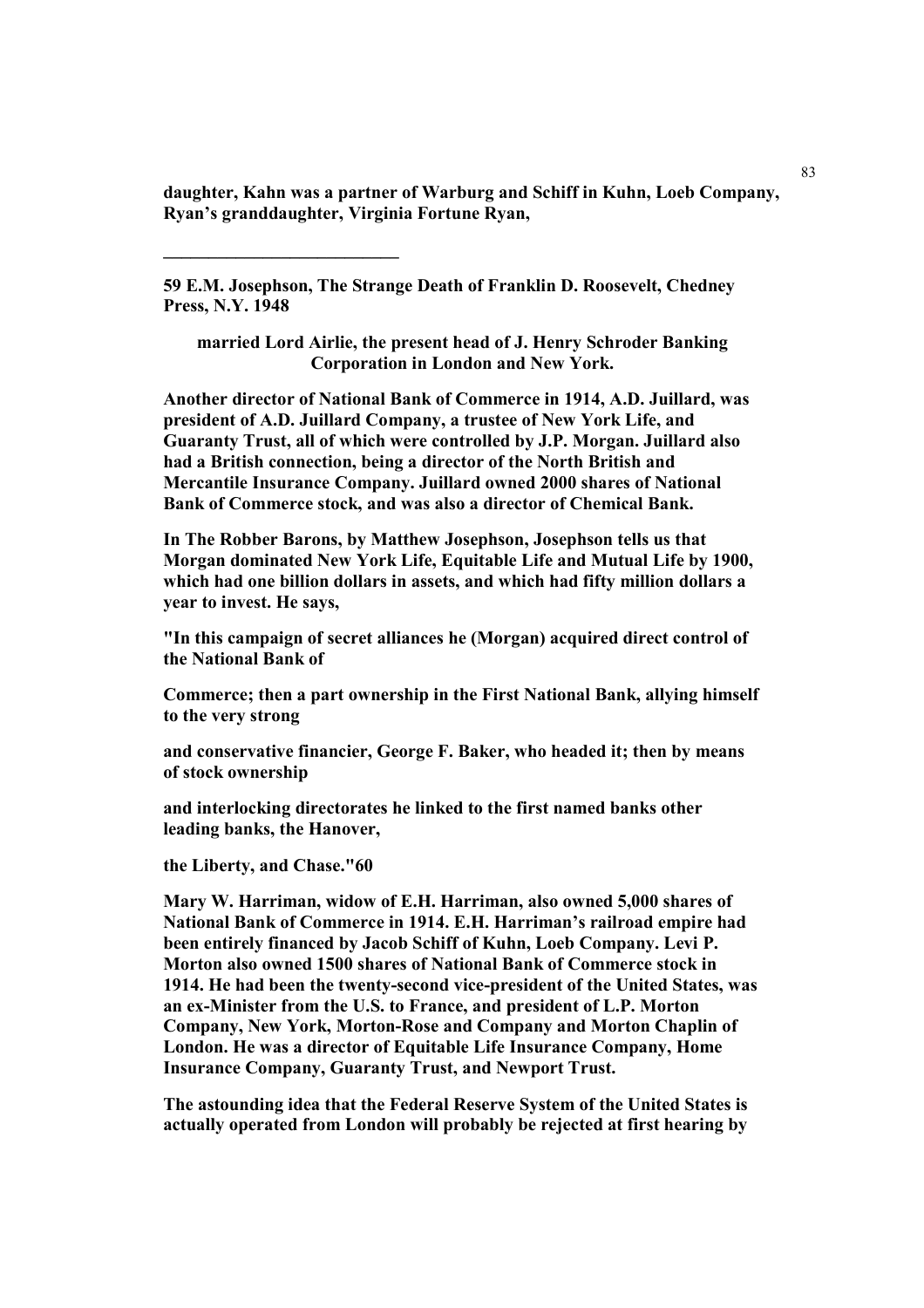most Americans. However, Minsky has become famous for his theory of the "dominant frame". He states that in any particular situation, there is a "dominant frame" to which everything in that situation is related and through which it can be interpreted. The "dominant frame" in the monetary policy decisions of the Federal Reserve System is that these decisions are made by those who stand to benefit most from them. At first glance, this would seem to be the principal stockholders of the Federal Reserve Bank of New York. However, we have seen that these stockholders all have a "London Connection". The "London Connection" becomes more obvious as the dominant power when we find in The

60 Matthew Josephson, The Robber Barons, p. 409

\_\_\_\_\_\_\_\_\_\_\_\_\_\_\_\_\_\_\_\_\_\_\_\_\_\_

Capital City61 that only seventeen firms are allowed to operate as merchant bankers in the City of London, England's financial district. All of them must be approved by the Bank of England. In fact, most of the Governors of the Bank of England come from the partners of these seventeen firms. Clarke ranks the seventeen in order of their capitalization. Number 2 is the Schroder Bank. Number 6 is Morgan Grenfell, the London branch of the House of Morgan and actually its dominant branch. Lazard Brothers is Number 8. N.M. Rothschild is Number 9. Brown Shipley Company, the London branch of Brown Brothers Harriman, is Number 14. These five merchant banking firms of London actually control the New York banks which own the controlling interest in the Federal Reserve Bank of New York.

The control over Federal Reserve System decisions is also founded in another unique situation. Each day, representatives of four other London banking firms meet in the offices of N.M. Rothschild Company in London to fix the price of gold for that day. The other four bankers are from Samuel Montagu Company, which ranks Number 5 on the list of seventeen London merchant banking firms, Sharps Pixley, Johnson Matheson, and Mocatta and Goldsmid. Despite the huge tide of paper pyramided currency and notes which are now flooding the world, at some point, every credit extension must return to be based, in however minuscule a fashion, on some deposit of gold in some bank somewhere in the world. Because of this factor, the London merchant bankers, with their power to set the price of gold each day, become the final arbiters of the volume of money and the price of money in those countries which must bow to their power. Not the least of these is the United States. No official of the Federal Reserve Bank of New York, or of the Federal Reserve Board of Governors, can command the power over the money of the world which is held by these London merchant bankers. Great Britain, while waning in political and military power, today exercises the greatest financial power. It is for this reason that London is the present financial center of the world.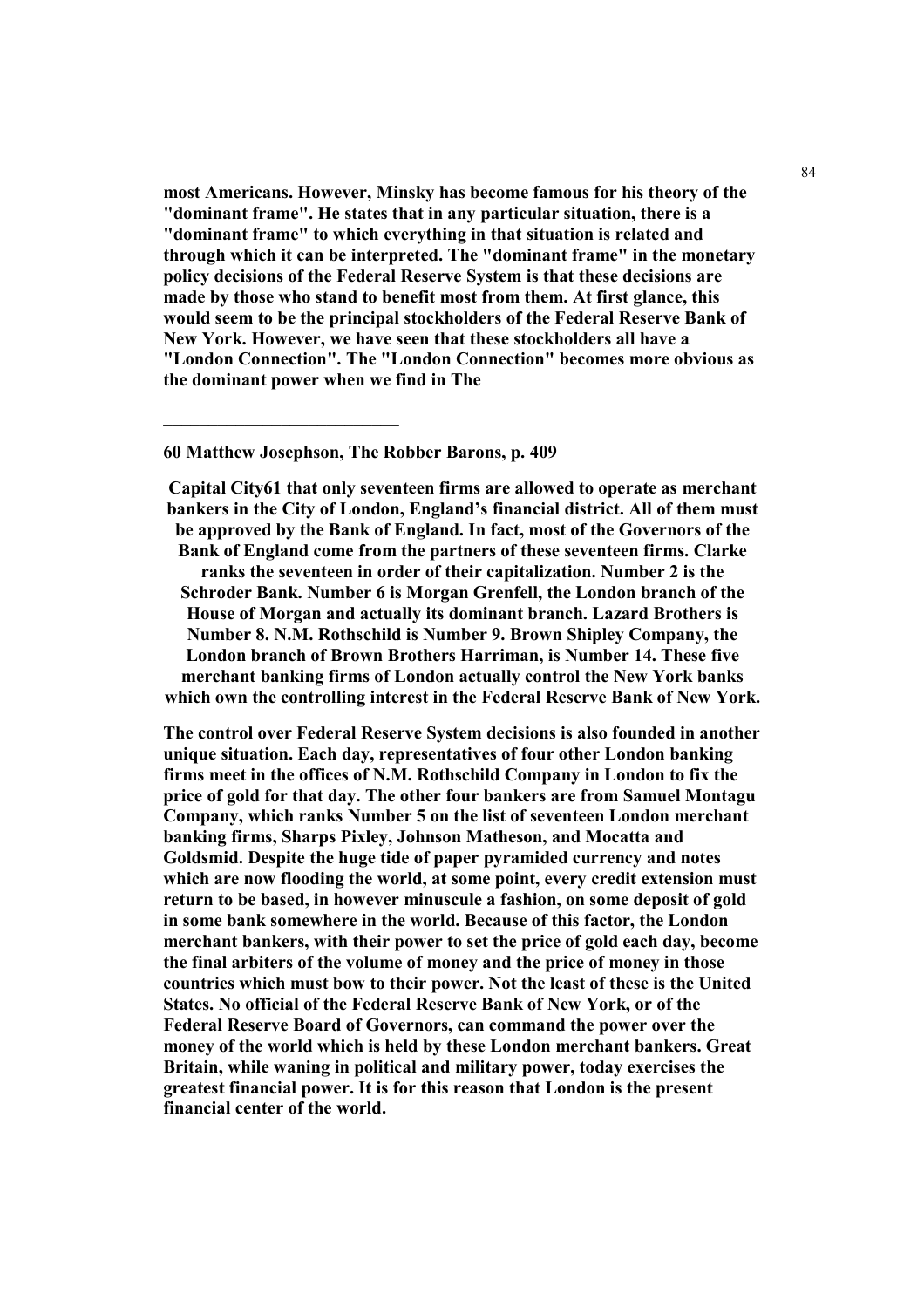<sup>61</sup> McRae and Cairncross, Capital City, Eyre Methuen, London, 1963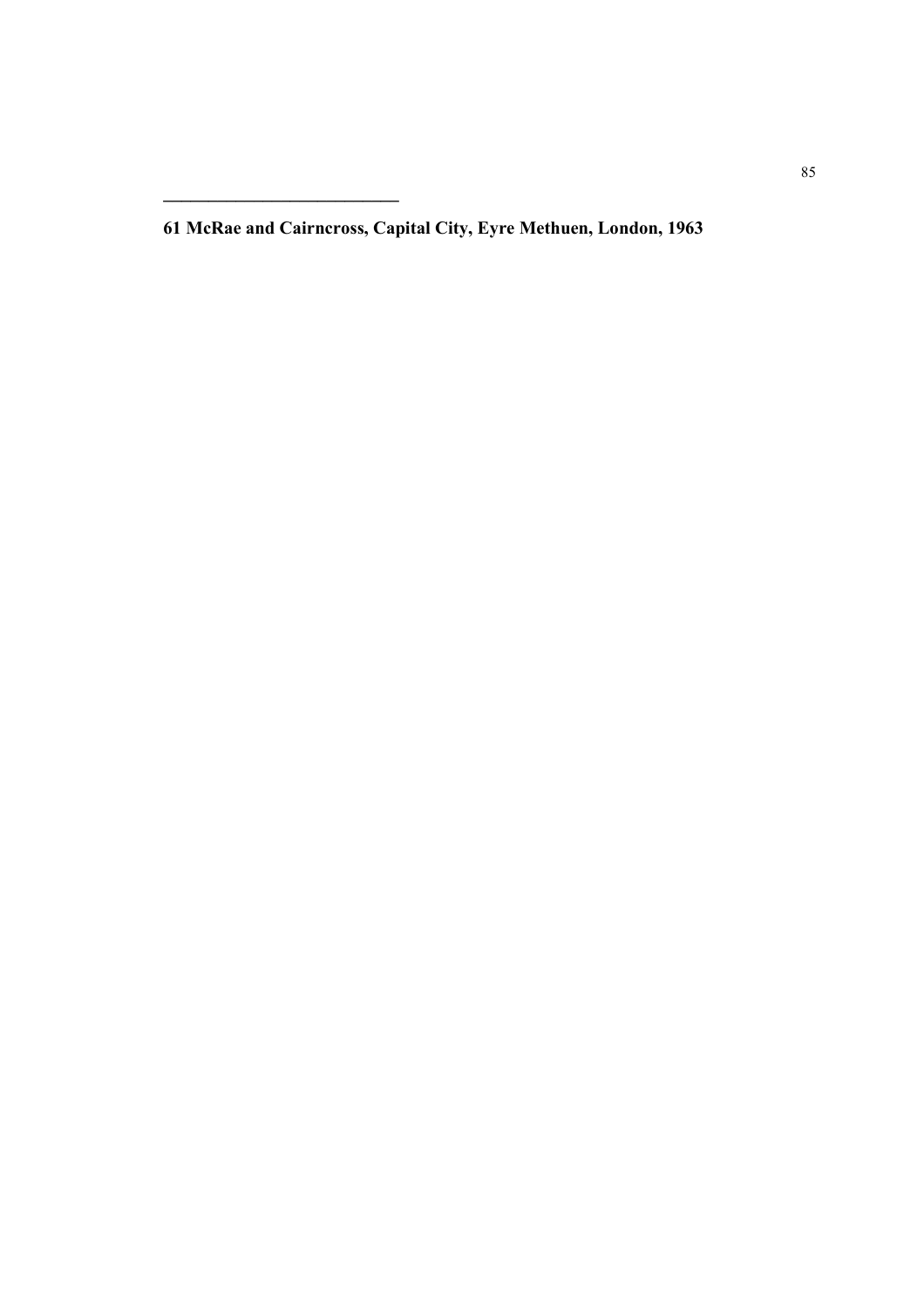# CHAPTER SEVEN

## The Hitler Connection

J. Henry Schroder Banking Company is listed as Number 2 in capitalization in Capital City62 on the list of the seventeen merchant bankers who make up the exclusive Accepting Houses Committee in London. Although it is almost unknown in the United States, it has played a large part in our history. Like the others on this list, it had first to be approved by the Bank of England. And, like the Warburg family, the von Schroders began their banking operations in Hamburg, Germany. At the turn of the century, in 1900, Baron Bruno von Schroder established the London branch of the firm. He was soon joined by Frank Cyril Tiarks, in 1902. Tiarks married Emma Franziska of Hamburg, and was a director of the Bank of England from 1912 to 1945.

During World War I, J. Henry Schroder Banking Company played an important role behind the scenes. No historian has a reasonable explanation of how World War I started. Archduke Ferdinand was assassinated at Sarajevo by Gavril Princeps, Austria demanded an apology from Serbia, and Serbia sent the note of apology. Despite this, Austria declared war, and soon the other nations of Europe joined the fray. Once the war had gotten started, it was found that it wasn't easy to keep it going. The principal problem was that Germany was desperately short of food and coal, and without Germany, the war could not go on. John Hamill in The Strange Career of Mr. Hoover63 explains how the problem was solved.\* He quotes from Nordeutsche Allgemeine Zeitung, March 4, 1915, "Justice, however, demands that publicity should be given to the preeminent part taken by the German authorities in Belgium in the solution of this problem. The initiative came from them and it was only due to their continuous relations with the American Relief Committee that the provisioning question was solved." Hamill points out "That is what the Belgian Relief Committee was organized for--to keep Germany in food."

The Belgian Relief Commission was organized by Emile Francqui, director of a large Belgian bank, Societe Generale, and a London mining

<sup>62</sup> McRae and Cairncross, Capital City, Eyre Methuen, London, 1963

<sup>63</sup> John Hamill, The Strange Career of Mr. Hoover, William Faro, New York, 1931

<sup>\*</sup> Copies of Hamill's book were systematically located and destroyed by government agents, because it was published on the eve of President Hoover's re-election campaign.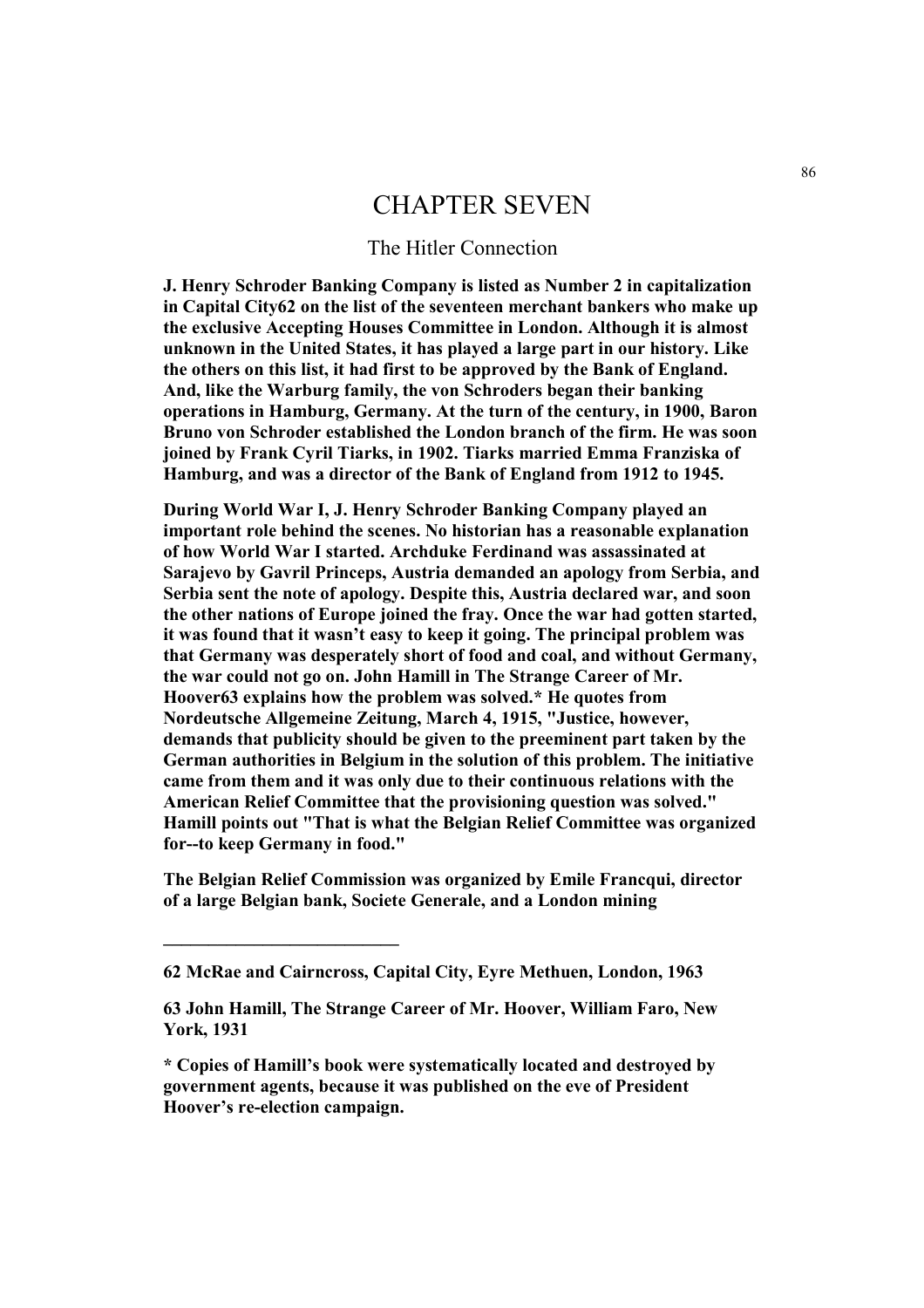promoter, an American named Herbert Hoover, who had been associated with Francqui in a number of scandals which had become celebrated court cases, notably the Kaiping Coal Company scandal in China, said to have set off the Boxer Rebellion, which had as its goal the expulsion of all foreign businessmen from China. Hoover had been barred from dealing on the London Stock Exchange because of one judgement against him, and his associate, Stanley Rowe, had been sent to prison for ten years. With this background, Hoover was called an ideal choice for a career in humanitarian work.

Although his name is unknown in the United States, Emile Francqui was the guiding spirit behind Herbert Hoover's rise to fortune. Hamill (on page 156) identifies Francqui as the director of many atrocities committed against natives in the Congo. "For every cartridge they spent, they had to bring in a man's hand". Francqui's frightful record may have been the source for the charge later leveled against German soldiers in Belgium, that they chopped off the hands of women and children, a claim which proved to be groundless. Hamill also says that Francqui "tricked the Americans out of the Hankow-Canton railroad concession in China in 1901, and at the same time had 'stood by' in case Hoover needed any further help in the 'taking' of the Kaiping coal mines. This is the humanitarian who had sole charge of the distribution of the Belgian 'relief' during the World War, for which Hoover did the buying and shipping. Francqui was a director with Hoover, in the Chinese Engineering and Mining Company (the Kaiping mines), through which Hoover transported 200,000 Chinese slave workers to the Congo to work Francqui's copper mines."

Hamill says on page 311 that "Francqui opened the offices of the Belgian Relief in his bank, Societe Generale, as a one-man show, with a letter of permission from the German Governor General von der Goltz dated October 16, 1914.

The New York Herald Tribune of February 18, 1930, quoted by Congressman Louis McFadden in the House on February 26, 1930, said, "One of Belgium's two directors on the Bank for International Settlements will be Emile Francqui of the Societe Generale, a member of both the Young and Dawes Plan Committees. The board of directors of the international bank will have no more colorful character than Emile Francqui, former Minister of Finance, veteran of the Congo and China . . . he is rated as the richest man in Belgium, and among the twelve richest men in Europe."

Despite his prominence, The New York Times Index mentions Francqui only a few times during two decades before his death. On October 3, 1931, The New York Times quoted Le Peuple of Brussels that Francqui would visit the United States. "As a friend of President Hoover, Monsieur Francqui will not fail to pay a visit to the President."

87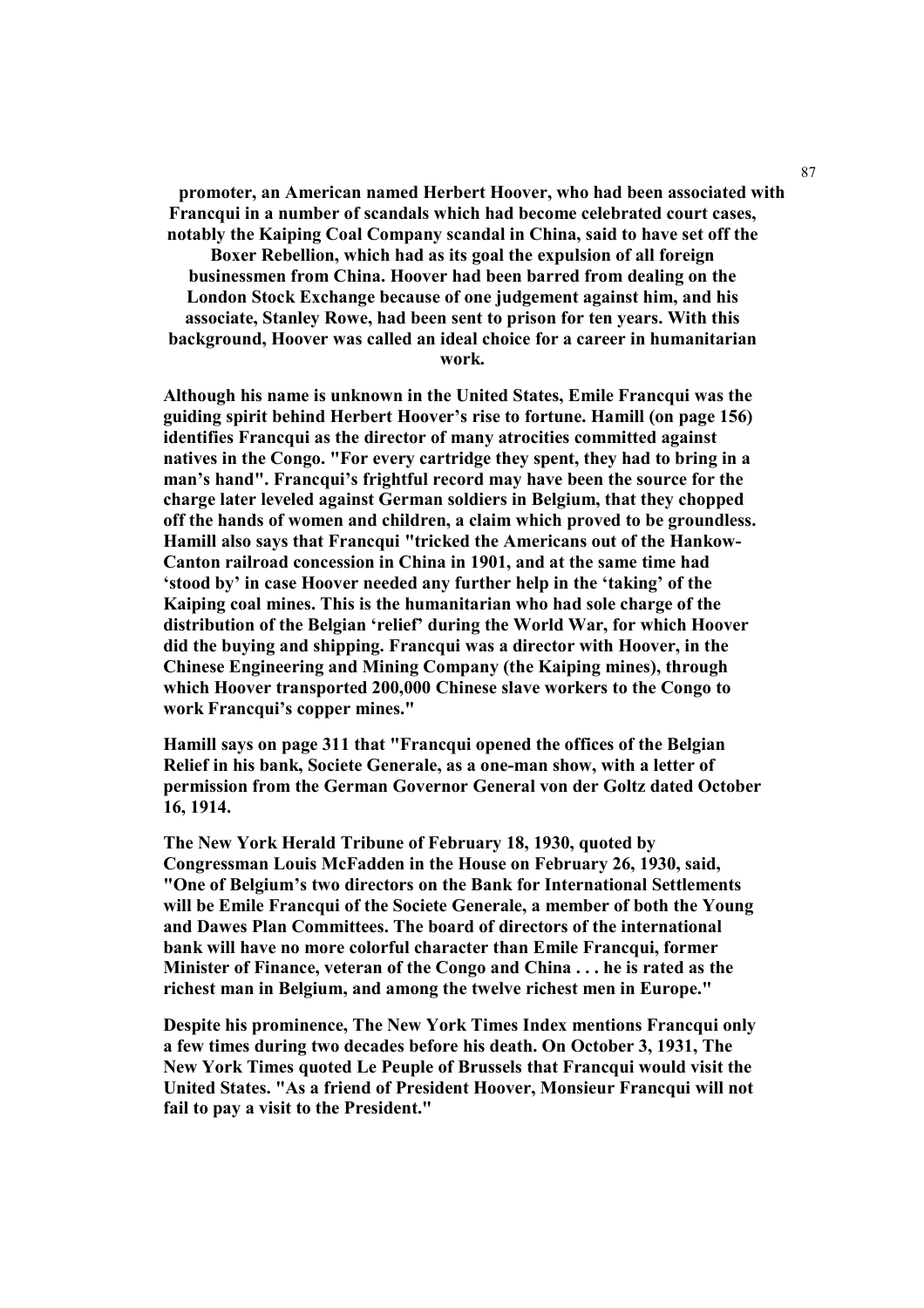On October 30, 1931, The New York Times reported this visit with the headline, "Hoover-Francqui Talk was Unofficial". "It was stated that Mr. Francqui spent Tuesday night as a personal guest of the President, and that they talked of world financial problems in general, strictly unofficial. Mr. Francqui was an associate of President Hoover during the latters ministrations in Belgium during the war. Their visit had no official significance. Mr. Francqui is a private citizen and not engaged in any official mission."

No reference is made to the Hoover-Francqui business associations which were the subject of huge lawsuits in London. The Francqui visit probably involved Hoover's Moratorium on German War Debts, which stunned the financial world. On December 15, 1931, Chairman McFadden informed the House of a dispatch in the Public Ledger of Philadelphia, October 24, 1931, "GERMAN REVEALS HOOVER'S SECRET. The American President was in intimate negotiations with the German government regarding a year's debt holiday as early as December, 1930." McFadden continued, "Behind the Hoover announcement there were many months of hurried and furtive preparations both in Germany and in Wall Street offices of German bankers. Germany, like a sponge, had to be saturated with American money. Mr. Hoover himself had to be elected, because this scheme began before he became President. If the German international bankers of Wall Street--that is Kuhn Loeb Company, J. & W. Seligman, Paul Warburg, J. Henry Schroder--and their satellites had not had this job waiting to be done, Herbert Hoover would never have been elected President of the United States. The election of Mr. Hoover to the Presidency was through the influence of the Warburg Brothers, directors of the great bank of Kuhn Loeb Company, who carried the cost of his election. In exchange for this collaboration Mr. Hoover promised to impose the moratorium of German debts. Hoover sought to exempt Kreuger's loan to Germany of \$125 million from the operation of the Hoover Moratorium. The nature of Kreuger's swindle was known here in January when he visited his friend, Mr. Hoover, in the White House."

Not only did Hoover entertain Francqui in the White House, but also Ivar Kreuger, the most famous swindler of the twentieth century.

When Francqui died on November 13, 1935, The New York Times memorialized him as "the copper king of the Congo . . . Mr. Francqui, last year having gained dictatorial powers over the belga, maintained it on the gold standard during a crisis. In 1891 he led an expedition into the Congo and gained it for King Leopold. A man of great wealth, rated among the twelve richest men in Europe, he secured enormous copper deposits. He was Minister of State in 1926 and Minister of Finance in 1934. It was his pride that he never accepted a centime of remuneration for his services to the government. While consul general at Shanghai, he secured valuable concessions, notably the Kaiping coal mines and the

88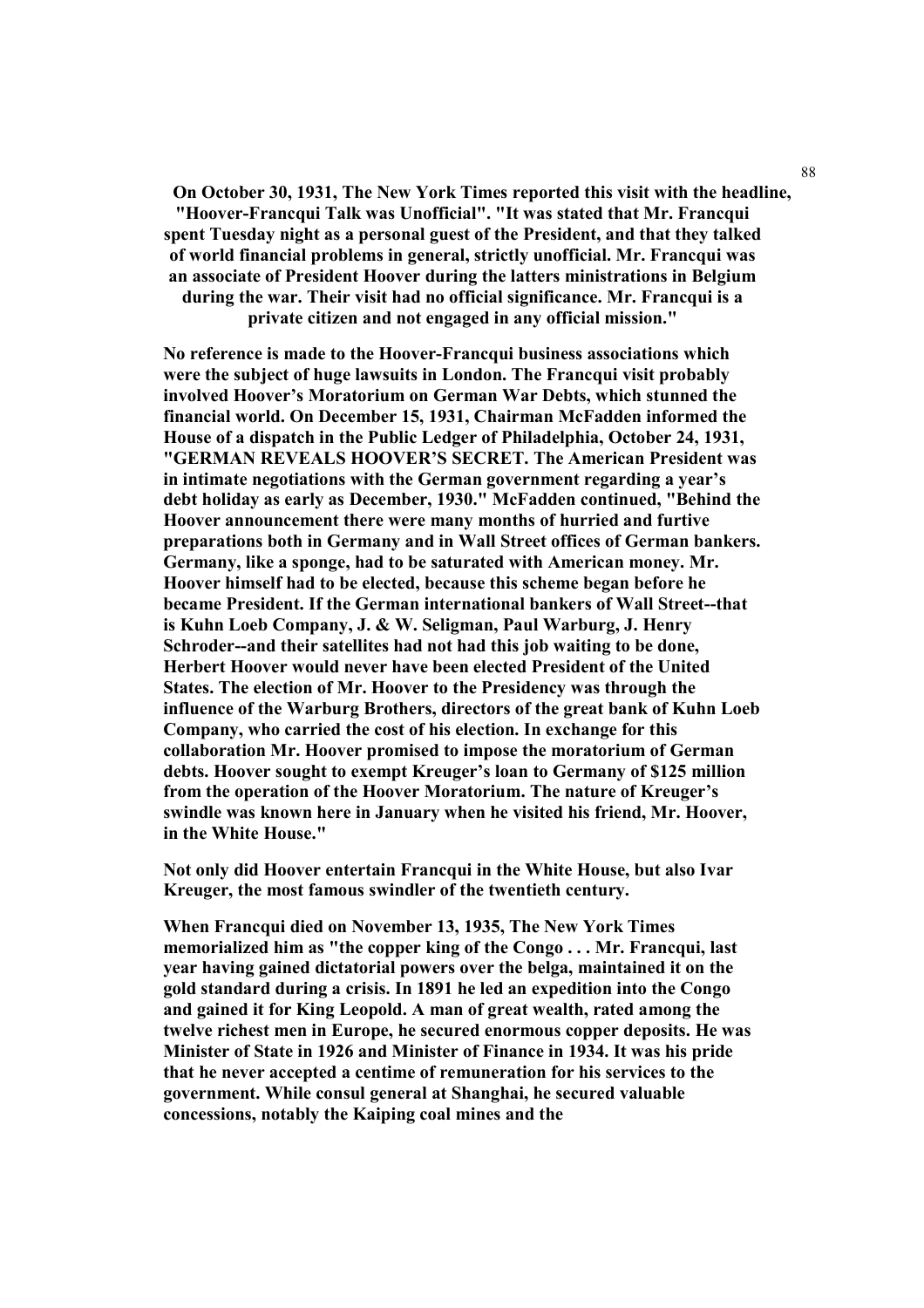### railway concession for the Tientsin Railroad. He was governor of the Societe Generale de Belgique, Lloyd Royal Belge, and regent of La Banque Nationale de Belgique."

The Times does not mention Francqui's business partnerships with Hoover. Like Francqui, Hoover also refused remuneration for "government service", and as Secretary of Commerce and as President of the United States, he turned his salary back to the government.

On December 13, 1932, Chairman McFadden introduced a resolution of impeachment against President Hoover for high crimes and misdemeanors, which covers many pages, including violation of contracts, unlawful dissipation of the financial resources of the United States, and his appointment of Eugene Meyer to the Federal Reserve Board. The resolution was tabled and never acted upon by the House.

In criticizing Hoover's Moratorium of German War Debts, McFadden had referred to Hoover's "German" backers. Although all of the principals of "the London Connection" did originate in Germany, most of them in Frankfurt, at the time they sponsored Hoover's candidacy for the Presidency of the United States, they were operating from London, as Hoover himself had done for most of his career.

Also, the Hoover Moratorium was not intended to "help" Germany, as Hoover had never been "pro-German". The Moratorium on Germany's war debts was necessary so that Germany would have funds for rearming. In 1931, the truly forward-looking diplomats were anticipating the Second World War, and there could be no war without an "aggressor".

Hoover had also carried out a number of mining promotions in various parts of the world as a secret agent for the Rothschilds, and had been rewarded with a directorship in one of the principal Rothschild enterprises, the Rio Tinto Mines in Spain and Bolivia. Francqui and Hoover threw themselves into the seemingly impossible task of provisioning Germany during the First World War. Their success was noted in Nordeutsche Allgemeine Zeitung, March 13, 1915, which noted that large quantities of food were now arriving from Belgium by rail. Schmoller's Yearbook for Legislation, Administration and Political Economy for 1916, shows that one billion pounds of meat, one and a half billion pounds of potatoes, one and a half billion pounds of bread, and one hundred twenty-one millions pounds of butter had been shipped from Belgium to Germany in that year. A patriotic British woman who had operated a small hospital in Belgium for several years, Edith Cavell, wrote to the Nursing Mirror in London, April 15, 1915, complaining that the "Belgian Relief" supplies were being shipped to Germany to feed the German army. The Germans considered Miss Cavell to be of no importance, and paid no attention to her, but the British Intelligence Service in London was appalled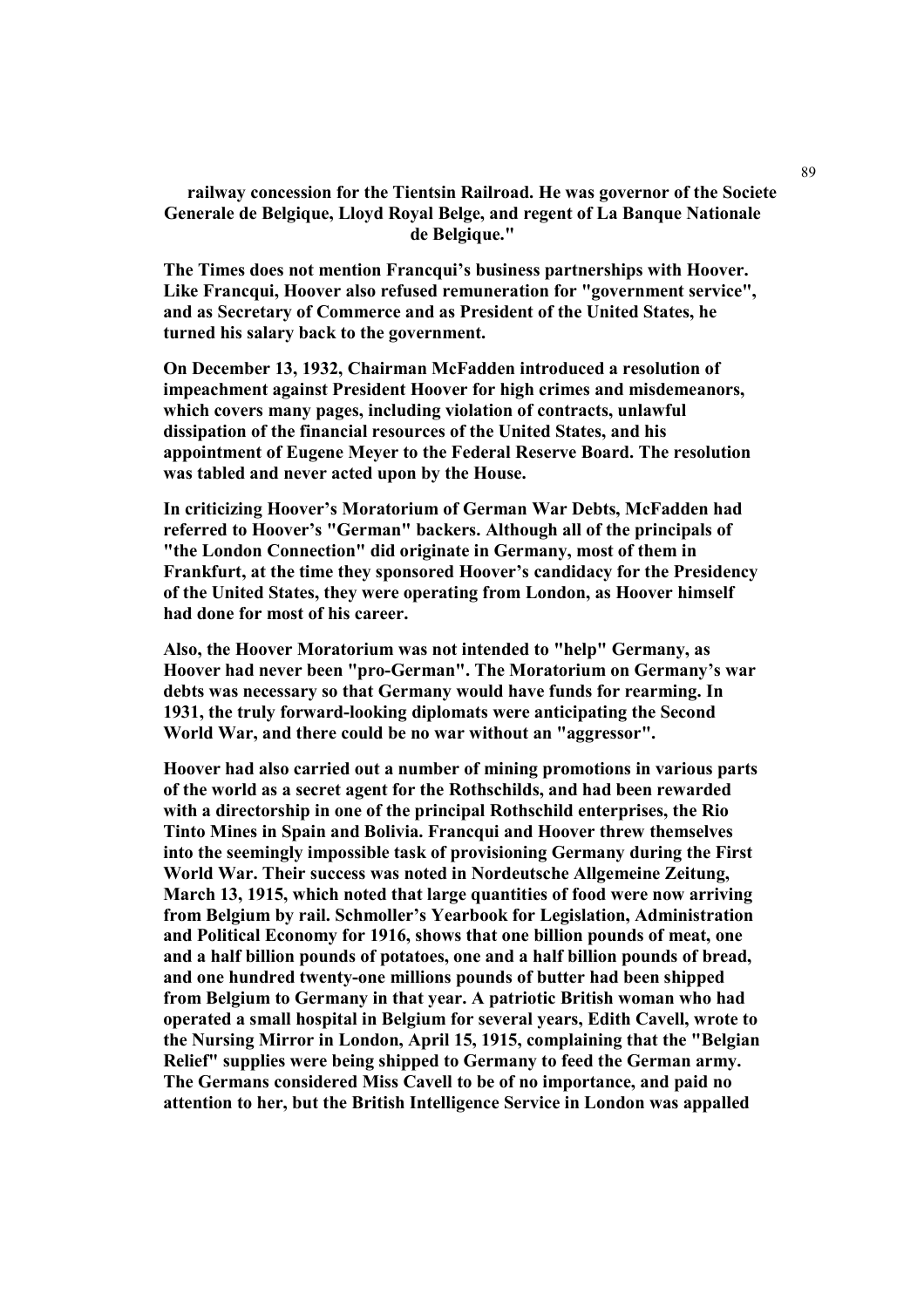by Miss Cavell's discovery, and demanded that the Germans arrest her as a spy.

Sir William Wiseman, head of British Intelligence, and partner of Kuhn Loeb Company, feared that the continuance of the war was at stake, and secretly notified the Germans that Miss Cavell must be executed. The Germans reluctantly arrested her and charged her with aiding prisoners of war to escape. The usual penalty for this offense was three months imprisonment, but the Germans bowed to Sir William Wiseman's demands, and shot Edith Cavell, thus creating one of the principal martyrs of the First World War.

With Edith Cavell out of the way, the "Belgian Relief" operation continued, although in 1916, German emissaries again approached London officials with the information that they did not believe Germany could continue military operations, not only because of food shortages, but because of financial problems. More "emergency relief" was sent, and Germany continued in the war until November, 1918. Two of Hoover's principal assistants were a former lumber shipping clerk from the West Coast, Prentiss Gray, and Julius H. Barnes, a grain salesman from Duluth. Both men became partners in J. Henry Schroder Banking Corporation in New York after the war, and amassed large fortunes, principally in grain and sugar.

With the entry of the United States into the war, Barnes and Gray were given important posts in the newly created U.S. Food Administration, which also was placed under Herbert Hoover's direction. Barnes became President of the Grain Corporation of the U.S. Food Administration from 1917 to 1918, and Gray was chief of Marine Transportation. Another J. Henry Schroder partner, G. A. Zabriskie, was named head of the U.S. Sugar Equalization Board. Thus the London Connection controlled all food in the United States through its grain and sugar "Czars" during the First World War. Despite many complaints of corruption and scandal in the U.S. Food Administration, no one was ever indicted. After the war, the partners of J. Henry Schroder Company found that they now owned most of Cuba's sugar industry. One partner, M.E. Rionda, was president of Cuba Cane Corporation, and director of Manati Sugar Company, American British and Continental Corporation, and other firms. Baron Bruno von Schroder, senior partner of the firm, was a director of North British and Mercantile Insurance Company. His father, Baron Rudolph von Schroder of Hamburg, was a director of Sao Paulo Coffee Ltd., one of the largest Brazilian coffee companies, with F.C. Tiarks, also of the Schroder firm.\*

<sup>\*</sup> The New York Times noted on October 11, 1923: "Frank C. Tiarks, Governor of the Bank of England, will spend two weeks here to set up the opening of the banking house branch of J. Henry Schroder of London."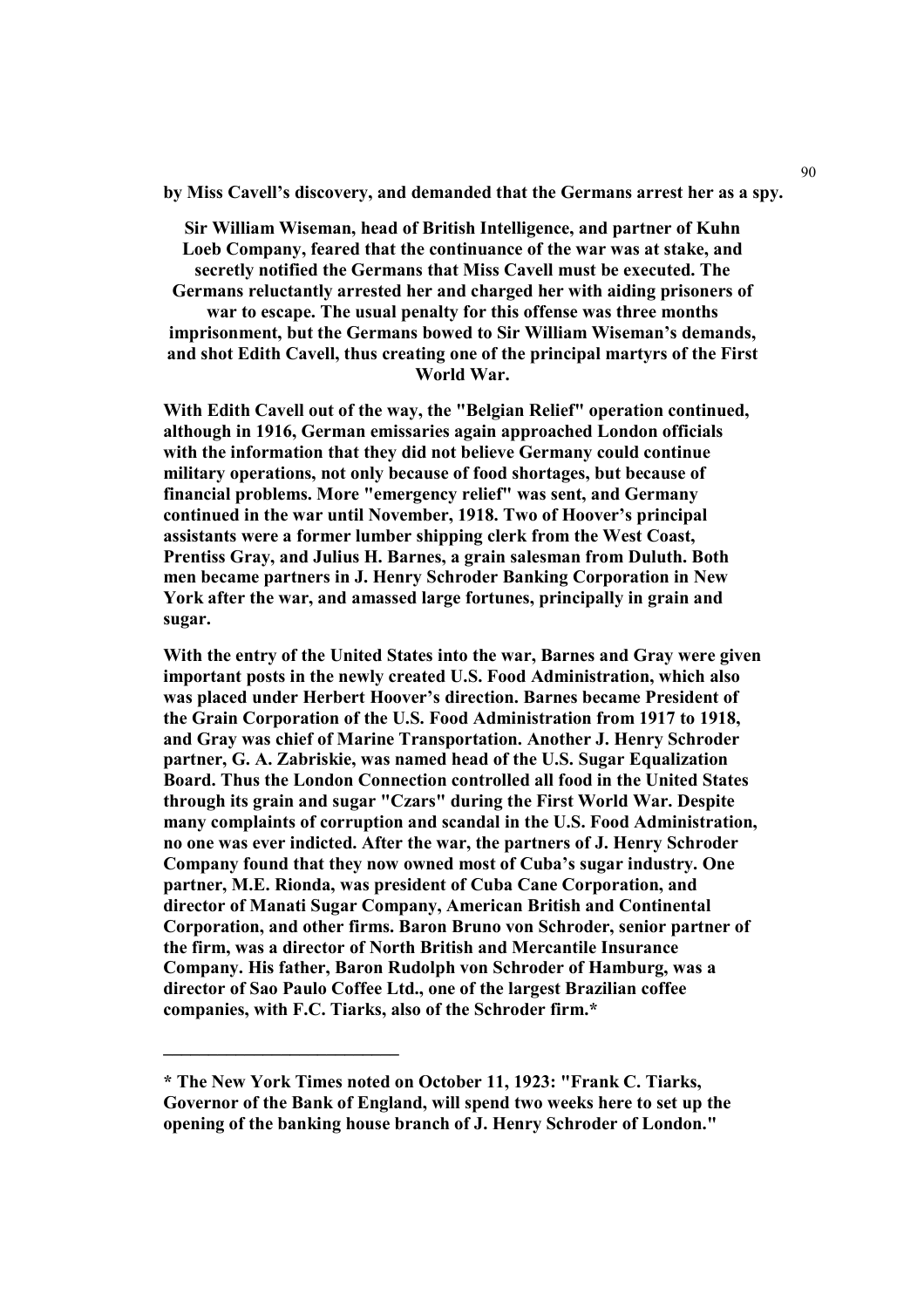After the war, Zabriskie, who had been sugar Czar of the United States by presiding over the U.S. Sugar Equalization Board, became the president of several of the largest baking corporations in the United States: Empire Biscuit, Southern Baking Corporation, Columbia Baking, and other firms.

As his principal assistant in the U.S. Food Administration, Hoover chose Lewis Lichtenstein Strauss, who was soon to become a partner in Kuhn Loeb Company, marrying the daughter of Jerome Hanauer of Kuhn Loeb. Throughout his distinguished humanitarian service with the Belgian Relief Commission, the U.S. Food Administration, and, after the war, the American Relief Administration, Hoover's closest associate was one Edgar Rickard, born in Pontgibaud, France. In Who's Who, he states that he was "World War administrative assistant to Herbert Hoover in all war and post-war organizations including the Commission For Relief in Belgium. He also served on the U.S. Food Administration from 1914-1924." He remained one of Hoover's closest friends, and usually the Rickards and Hoovers took their vacations together. After Hoover became Secretary of Commerce under Coolidge, Hamill tells us that Hoover awarded his friend the Hazeltine Radio patents, which paid him one million dollars a year in royalties.

In 1928, "the London Connection" decided to run Herbert Hoover for president of the United States. There was only one problem; although Herbert Hoover had been born in the United States, and was thus eligible for the office of the presidency, according to the Constitution, he had never had a business address or a home address in the United States, as he had gone abroad just after completing college at Stanford. The result was that during his campaign for the presidency, Herbert Hoover listed as his American address Suite 2000, 42 Broadway, New York, which was the office of Edgar Rickard. Suite 2000 was also shared by the grain tycoon and partner of J. Henry Schroder Banking Corporation, Julius H. Barnes.

After Herbert Hoover was elected president of the United States, he insisted on appointing one of the old London crowd, Eugene Meyer, as Governor of the Federal Reserve Board. Meyer's father had been one of the partners of Lazard Freres of Paris, and Lazard Brothers of London. Meyer, with Baruch, had been one of the most powerful men in the United States during World War I, a member of the famous Triumvirate which exercised unequalled power; Meyer as Chairman of the War Finance Corporation, Bernard Baruch as Chairman of the War Industries Board, and Paul Warburg as Governor of the Federal Reserve System.

A longtime critic of Eugene Meyer, Chairman Louis McFadden of the House Banking and Currency Committee, was quoted in The New York Times, December 17, 1930, as having made a speech on the floor of the House attacking Hoover's appointment of Meyer, and charging that "He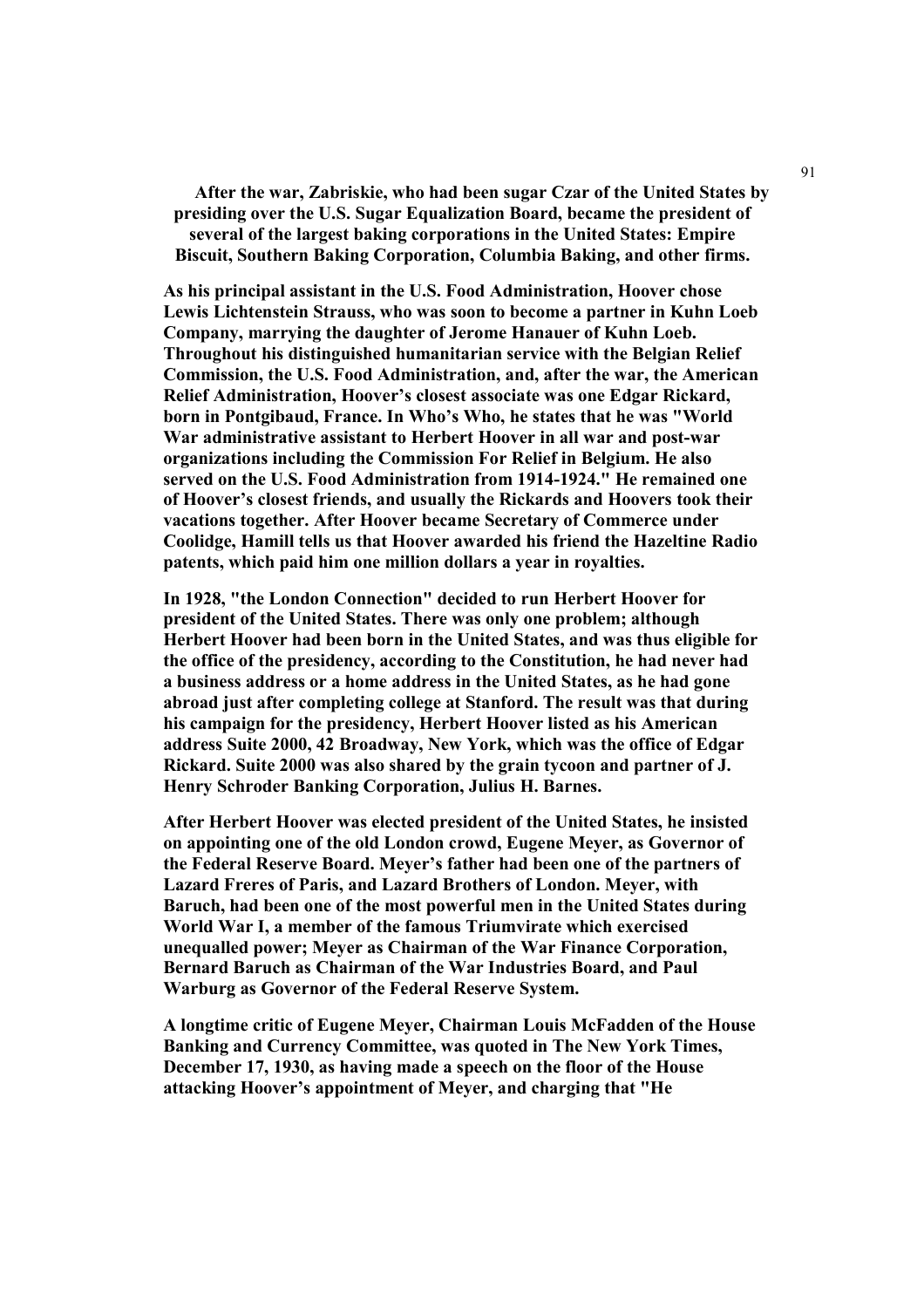represents the Rothschild interest and is liaison officer between the French Government and J.P. Morgan." On December 18, The Times reported that "Herbert Hoover is deeply concerned" and that McFadden's speech was "an unfortunate occurrence." On December 20, The Times commented on the editorial page, under the headline, "McFadden Again", "The speech ought to insure the Senate ratification of Mr. Meyer as head of the Federal Reserve. The speech was incoherent, as Mr. McFadden's speeches usually are." As The Times predicted, Meyer was duly approved by the Senate.

Not content with having a friend in the White House, J. Henry Schroder Corporation was soon embarked on further international adventures, nothing less than a plan to set up World War II. This was to be done by providing, at a crucial juncture, the financing for Adolf Hitler's assumption of power in Germany. Although any number of magnates have been given credit for the financing of Hitler, including Fritz Thyssen, Henry Ford, and J.P. Morgan, they, as well as others, did provide millions of dollars for his political campaigns during the 1920s, just as they did for others who also had a chance of winning, but who disappeared and were never heard from again. In December of 1932, it seemed inevitable to many observers of the German scene that Hitler was also ready for a toboggan slide into oblivion. Despite the fact that he had done well in national campaigns, he had spent all the money from his usual sources and now faced heavy debts. In his book Aggression, Otto Lehmann-Russbeldt tells us that "Hitler was invited to a meeting at the Schroder Bank in Berlin on January 4, 1933. The leading industrialists and bankers of Germany tided Hitler over his financial difficulties and enabled him to meet the enormous debt he had incurred in connection with the maintenance of his private army. In return, he promised to break the power of the trade unions. On May 2, 1933, he fulfilled his promise."64

Present at the January 4, 1933 meeting were the Dulles brothers, John Foster Dulles and Allen W. Dulles of the New York law firm, Sullivan and Cromwell, which represented the Schroder Bank. The Dulles brothers often turned up at important meetings. They had represented the United States at the Paris Peace Conference (1919); John Foster Dulles would die in harness as Eisenhower's Secretary of State, while Allen Dulles headed the Central Intelligence Agency for many years. Their apologists have seldom attempted to defend the Dulles brothers appearance at the meeting which installed Hitler as the Chancellor of Germany, preferring to pretend that it never happened. Obliquely, one biographer Leonard Mosley, bypasses it in Dulles when he states,

<sup>64</sup> Otto Lehmann-Russbeldt, Aggression, Hutchinson & Co., Ltd., London, 1934, p. 44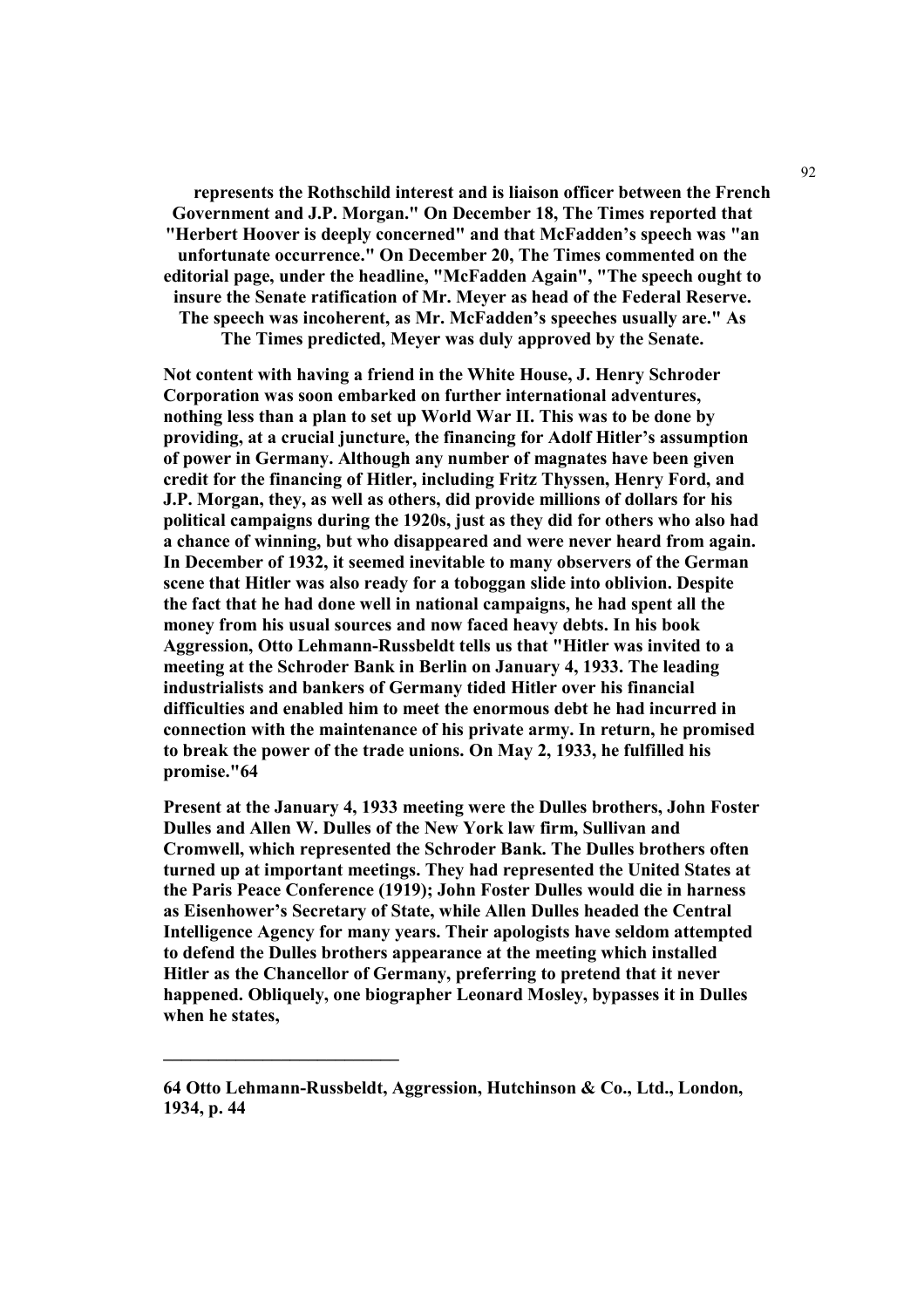"Both brothers had spent large amounts of time in Germany, where Sullivan and Cromwell had

considerable interest during the early 1930's, having represented several provincial governments,

some large industrial combines, a number of big American companies with interests in the Reich,

and some rich individuals."65

Allen Dulles later became a director of J. Henry Schroder Company. Neither he nor J. Henry Schroder were to be suspected of being pro-Nazi or pro-Hitler; the inescapable fact was that if Hitler did not become Chancellor of Germany, there was little likelihood of getting a Second World War going, the war which would double their profits.\*

The Great Soviet Encyclopaedia states "The banking house Schroder Bros. (it was Hitler's banker) was established in 1846; its partners today are the barons von Schroeder, related to branches in the United States and England."66\*\*

The financial editor of "The Daily Herald" of London wrote on Sept. 30, 1933 of "Mr. Norman's decision to give the Nazis the backing of the Bank (of England.)" John Hargrave, in his biography of Montagu Norman says,

"It is quite certain that Norman did all he could to assist Hitlerism to gain and maintain political

power, operating on the financial plane from his stronghold in Threadneedle Street." [i.e. Bank

of England.--Ed.]

Baron Wilhelm de Ropp, a journalist whose closest friend was Major F.W. Winterbotham, chief

of Air Intelligence of the British Secret Service, brought the Nazi philosopher, Alfred Rosenberg, to London and introduced him to Lord Hailsham, Secretary for War, Geoffrey Dawson, editor of The Times, and Norman, Governor of the Bank of England. After talking with Norman, Rosenberg met with the representative of the Schroder Bank of London. The managing director of the Schroder Bank, F.C. Tiarks, was also a director of the Bank of England. Hargrave says (p. 217), "Early in 1934 a select group of City financiers gathered in Norman's room behind the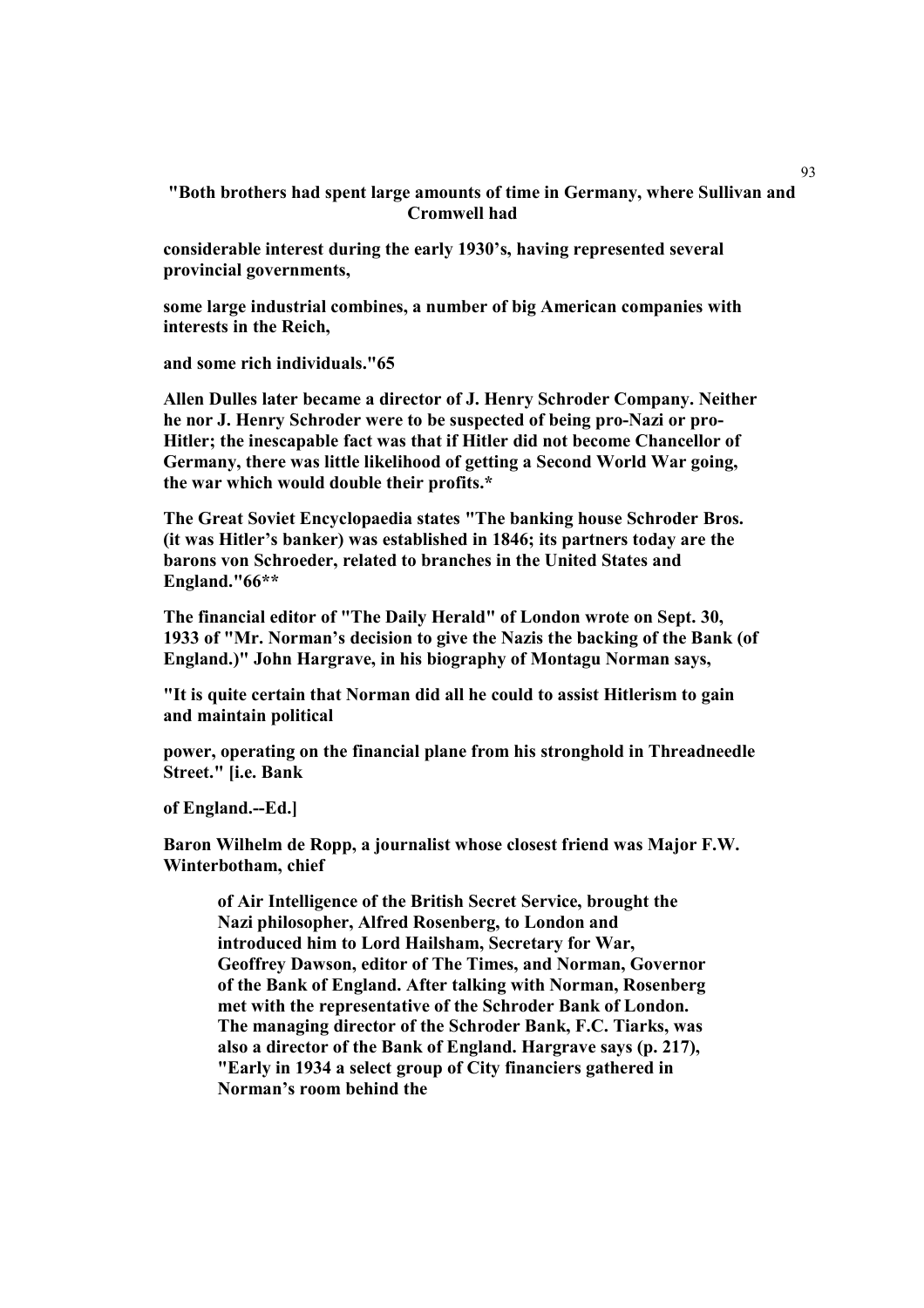windowless walls, Sir Robert Kindersley, partner of Lazard Brothers, Charles Hambro, F.C.

Tiarks, Sir Josiah Stamp, (also a director of the Bank of England). Governor Norman spoke of

the political situation in Europe. A new power had established itself, a great 'stabilizing

65 Leonard Mosley, Dulles, Dial Publishing Co., New York 1978, p. 88

\* Ezra Pound, in an April 18, 1943 broadcast over Radio Rome stated, ". . .and men in America, not content with this war are already aiming at the next one. The time to object is now."

66 The Great Soviet Encyclopaedia, Macmillan, London, 1973, v.2, p. 620

\*\* The New York Times noted on October 11, 1944: "Senator Claude Pepper criticized John Foster Dulles, Gov. Dewey's foreign relations advisor for his connection with the law firm of Sullivan and Cromwell and having aided Hitler financially in 1933. Pepper described the January 4, 1933 meeting of Franz von Papen and Hitler in Baron Schroder's home in Cologne, and from that time on the Nazis were able to continue their march to power."

force', namely, Nazi Germany. Norman advised his co-workers to include Hitler in their plans

for financing Europe. There was no opposition."

\_\_\_\_\_\_\_\_\_\_\_\_\_\_\_\_\_\_\_\_\_\_\_\_\_\_

In Wall Street and the Rise of Hitler, Antony C. Sutton writes "The Nazi Baron Kurt von Schroeder acted as the conduit for I.T.T. money funneled to Heinrich Himmler's S.S. organization in 1944, while World War II was in progress, and the United States was at war with Germany."67 Kurt von Schroeder, born in 1889, was partner in the Cologne Bankhaus, J.H. Stein & Co., which had been founded in 1788. After the Nazis gained power in 1933, Schroeder was appointed the German representative at the Bank of International Settlements. The Kilgore Committee in 1940 stated that Schroeder's influence with the Hitler Administration was so great that he had Pierre Laval appointed head of the French Government during the Nazi Occupation. The Kilgore Committee listed more than a dozen important titles held by Kurt von Schroeder in the 1940's, including President of Deutsche Reichsbahn, Reich Board of Economic Affairs, SS Senior Group Leader, Council of Reich Post Office, Deutsche Reichsbank and other leading banks and industrial groups. Schroeder served on the board of all International Telephone and Telegraph subsidiaries in Germany.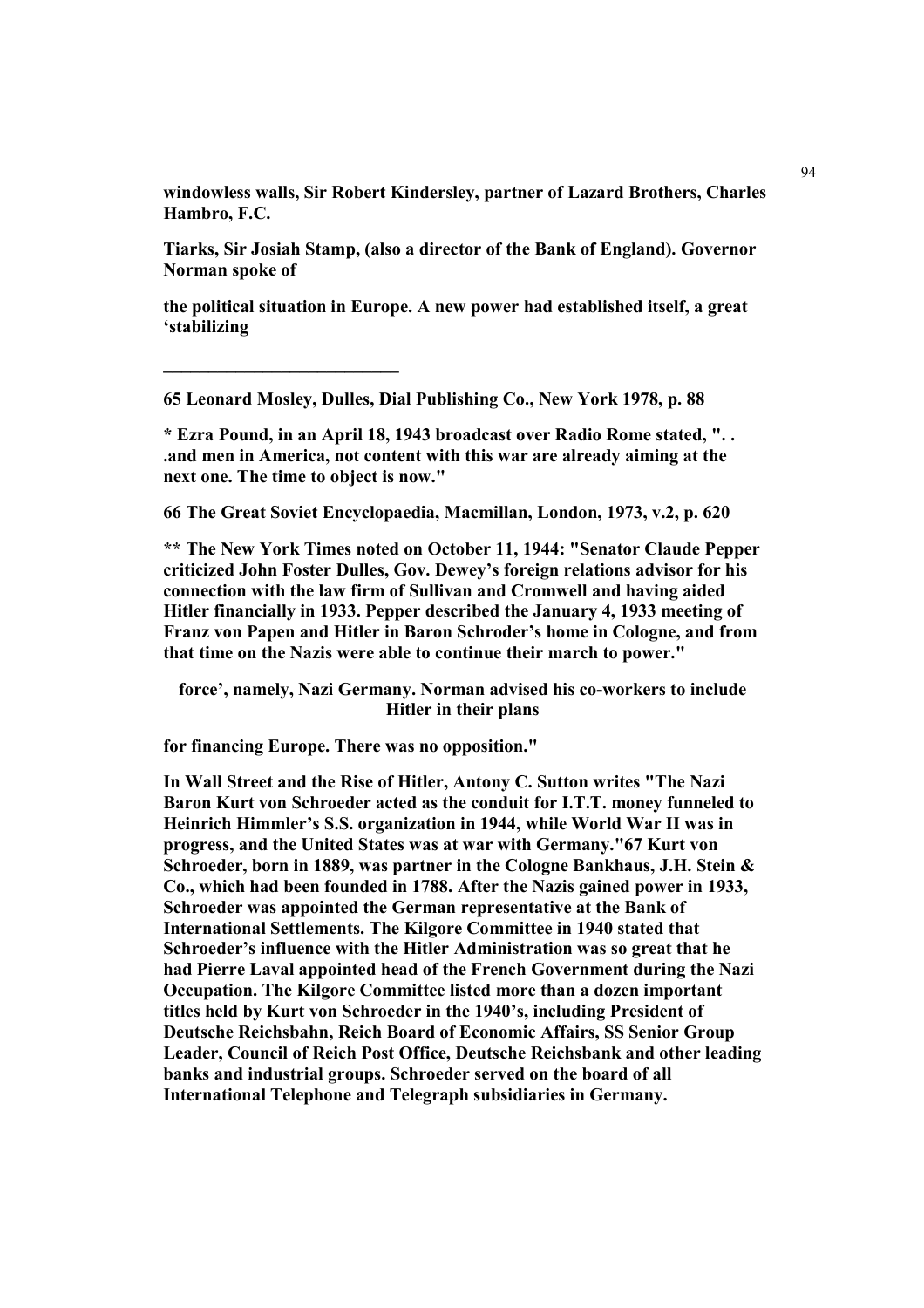In 1938, the London Schroder Bank became the German financial agent in Great Britain. The New York branch of Schroder had been merged in 1936 with the Rockefellers, as Schroder, Rockefeller, Inc. at 48 Wall Street. Carlton P. Fuller of Schroder was president of this firm, and Avery Rockefeller was vice-president. He had been a behind the scenes partner of J. Henry Schroder for years, and had set up the construction firm of Bechtel Corporation, whose employees (on leave) now play a leading role in the Reagan Administration, as Secretary of Defense and Secretary of State.

Ladislas Farago, in The Game of the Foxes,68 reported that Baron William de Ropp, a double agent, had penetrated the highest echelons in pre-World War II days, and Hitler relied upon de Ropp as his confidential consultant about British affairs. It was de Ropp's advice which Hitler followed when he refused to invade England.

Victor Perlo writes, in The Empire of High Finance:

"The Hitler government made the London Schroder Bank their financial agent in Britain and

America. Hitler's personal banking account was with J.M. Stein Bankhaus, the German subsidiary

of the Schroder Bank. F.C. Tiarks of the British J. Henry Schroder Company

67 Antony C. Sutton, WALL STREET AND THE RISE OF HITLER, 76 Press, Seal Beach, California, 1976, p. 79

68 Ladislas Farago, The Game of the Foxes, 1973

was a member of the Anglo-German Fellowship with two other partners as members, and a

corporate membership."69

\_\_\_\_\_\_\_\_\_\_\_\_\_\_\_\_\_\_\_\_\_\_\_\_\_\_

The story goes much further than Perlo suspects. J. Henry Schroder WAS the Anglo-German Fellowship, the English equivalent of the America First movement, and also attracting patriots who did not wish to see their nation involved in a needless war with Germany. During the 1930's, until the outbreak of World War II, the Schroders poured money into the Anglo-German Fellowship, with the result that Hitler was convinced he had a large pro-German fifth column in England composed of many prominent politicians and financiers. The two divergent political groups in the 1930's in England were the War Party, led by Winston Churchill, who furiously demanded that England go to war against Germany, and the Appeasement Party, led by Neville Chamberlain. After Munich, Hitler believed the Chamberlain group to be the dominant party in England, and Churchill a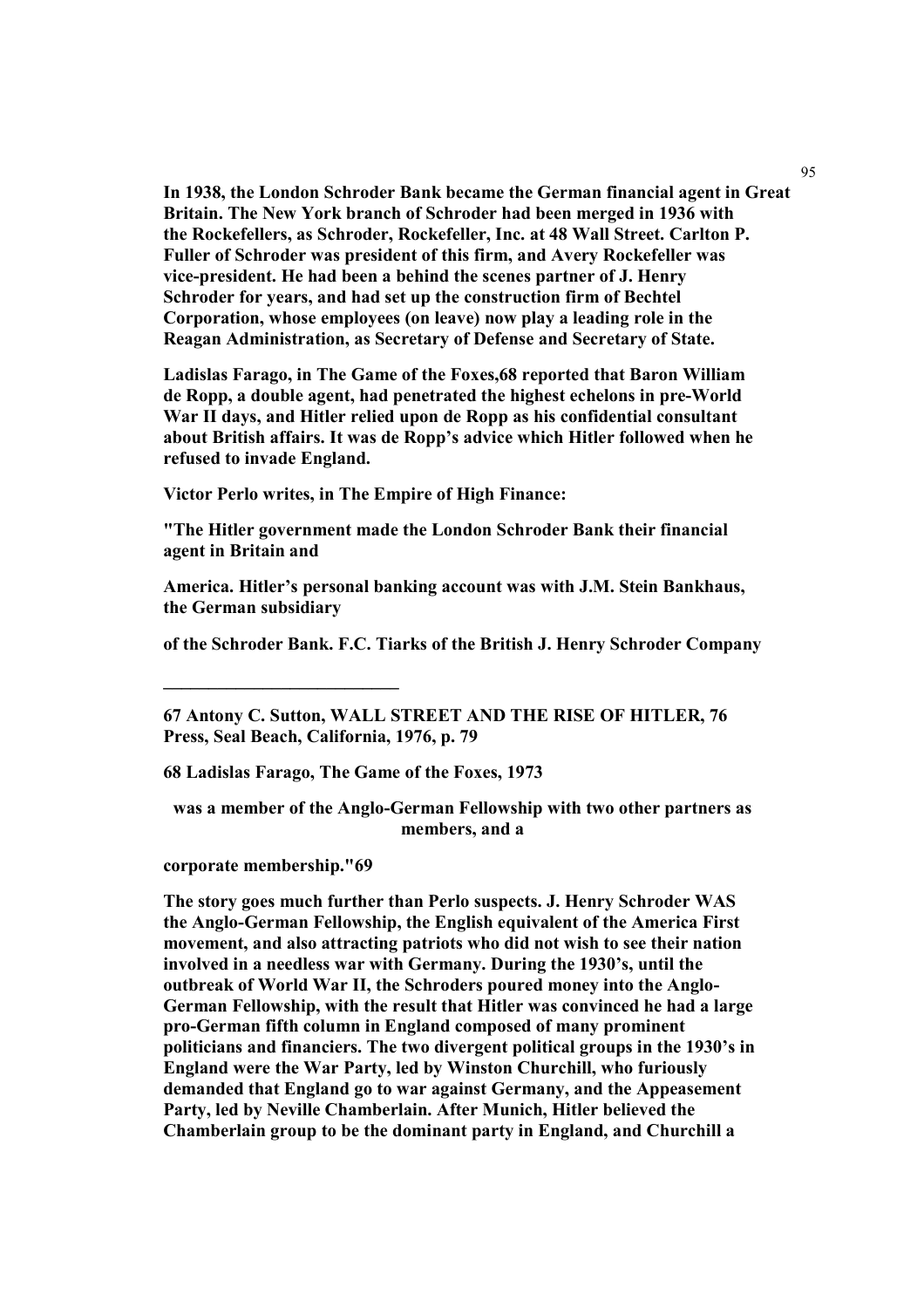minor rabble-rouser. Because of his own financial backers, the Schroders, were sponsoring the Appeasement Party, Hitler believed there would be no war. He did not suspect that the backers of the Appeasement Party, now that Chamberlain had served his purpose in duping Hitler, would cast Chamberlain aside and make Churchill the Prime Minister. It was not only Chamberlain, but also Hitler, who came away from Munich believing that it would be "Peace in our time."

The success of the Schroders in duping Hitler into this belief explains several of the most puzzling questions of World War II. Why did Hitler allow the British Army to decamp from Dunkirk and return home, when he could have wiped them out? Against the frantic advice of his generals, who wished to deliver the coup de grace to the English Army, Hitler held back because he did not wish to alienate his supposed vast following in England. For the same reason, he refused to invade England during a period when he had military superiority, believing that it would not be necessary, as the Anglo-German Fellowship group was ready to make peace with him. The Rudolf Hess flight to England was an attempt to confirm that the Schroder group was ready to make peace and form a common bond against the Soviets. Rudolf Hess continues to languish in prison today, many years after the war, because he would, if released,

\_\_\_\_\_\_\_\_\_\_\_\_\_\_\_\_\_\_\_\_\_\_\_\_\_\_

testify that he had gone to England to contact the members of the Anglo-German Fellowship, that is, the Schroder group, about ending the war.\*

If anyone supposes this is all ancient history, with no application to the present political scene, we introduce the name of John Lowery Simpson of Sacramento, California. Although he appears for the first time in Who's Who in America for 1952, Mr. Simpson states that he served under Herbert Hoover on the Commission for Relief in Belgium from 1915 to 1917; U.S. Food Administration, 1917 to 1918, American Relief Commission, 1919, and with P.N. Gray Company, Vienna, 1919 to 1921. Gray was the Chief of Maritime Transportation for the U.S. Food Administration, which enabled him to set up his own shipping company after the war. Like other Hoover humanitarians, Simpson also joined the J. Henry Schroder Banking Company (Adolf Hitler's personal bankers) and the J. Henry Schroder Trust Company. He also became a partner of Schroder-Rockefeller Company when that investment trust backed a construction company which became the world's largest, the firm of Bechtel Incorporated. Simpson was chairman of the finance committee of Bechtel Company, Bechtel International, and Canadian Bechtel. Simpson states he was consultant to the Bechtel-McCone interests in war production during World War II. He served on the Allied

<sup>69</sup> Victor Perlo, The Empire of High Finance, International Publishers, 1957, p. 177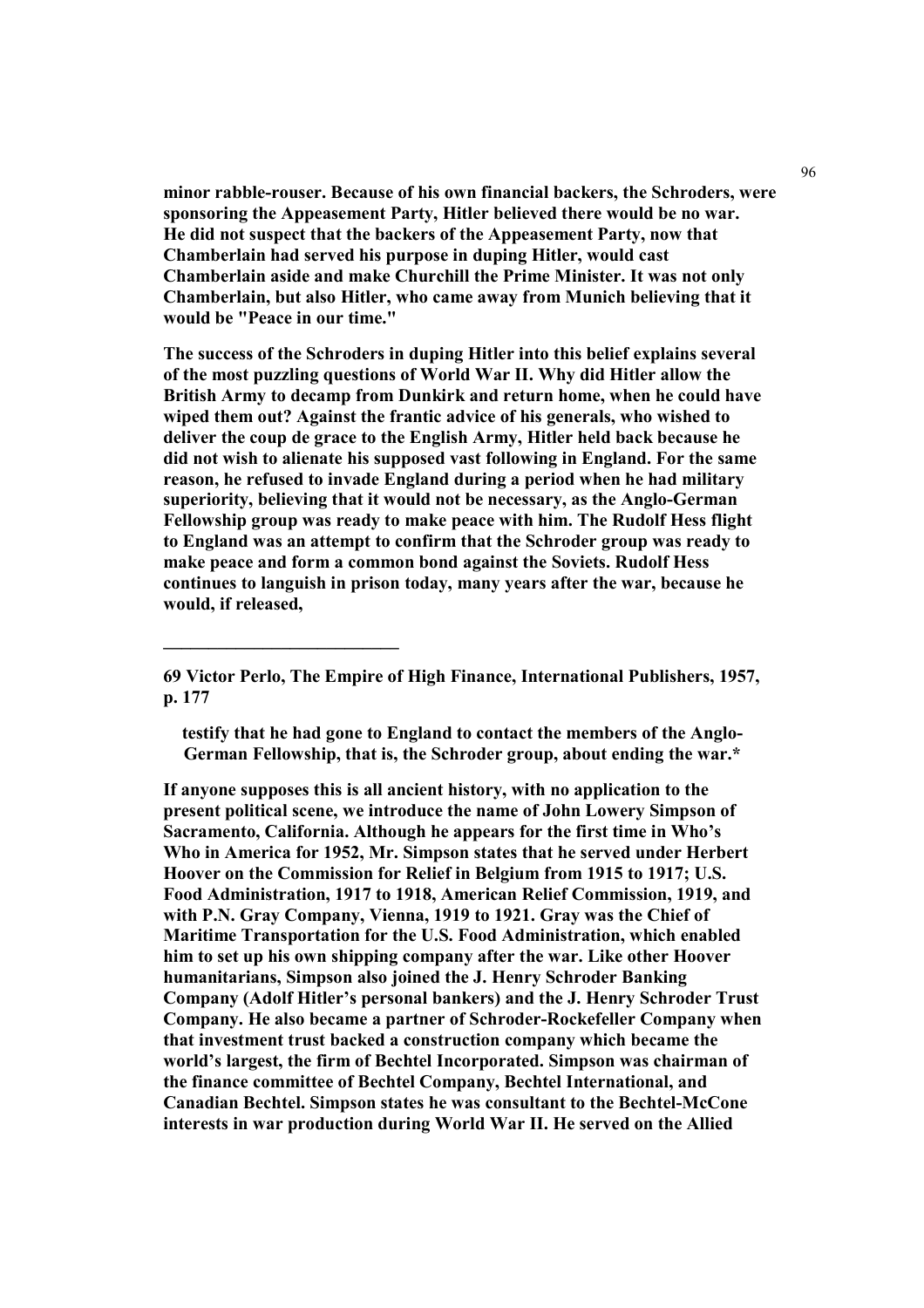Control Commission in Italy 1943-44. He married Margaret Mandell, of the merchant family for whom Col. Edward Mandell House was named, and he backed a California personality, first for Governor, then for President. As a result, Simpson and J. Henry Schroder Company now have serving them as Secretary of Defense, former Bechtel employee Caspar Weinberger. As Secretary of State they have serving them George Pratt Schultz, also a Bechtel employee, who happens to be a Standard Oil heir, reaffirming the Schroder-Rockefeller company ties. Thus the "conservative" Reagan Administration has a Secretary of Defense from Schroder Company, a Secretary of State from Schroder-Rockefeller, and a vice president whose father was senior partner of Brown Brothers Harriman.

\_\_\_\_\_\_\_\_\_\_\_\_\_\_\_\_\_\_\_\_\_\_\_\_\_\_

\* The following accounts are from The New York Times: October 21, 1945, "A broadcast over the Luxembourg radio said tonight that Baron Kurt von Schroder, former banker who helped finance the rise of the Nazi party, had been recognized in an American prison camp and arrested." November 1, 1945, "British Army Headquarters: Baron Kurt von Schroder, 55 year old banker and friend of Heinrich Himmler is being held in Dusseldorf pending decision on his indictment as a war criminal, the Military Government official announcement said today." February 29, 1948, "An immediate investigation was demanded yesterday by the Society for the Prevention of World War III as to why the German Nazi banker, Kurt von Schroder, was not tried as a war criminal by an allied military tribunal. Noting that von Schroder was sentenced last November to three months imprisonment and fined 1500 Reichsmarks by a German denazification court in Bielefeld, in the British Zone, C. Monteith Gilpin, secretary for the society said the question should be asked why von Schroder was allowed to escape allied justice, and why our own officials have not demanded that von Schroder be tried by an Allied military tribunal. 'Von Schroder is as guilty as Hitler or Goering.'"

The Heritage Foundation has also been an important factor in the policymaking of the Reagan Administration. Now we find that the Heritage Foundation is part of the Tavistock Institute network, directed by British Intelligence. The financial decisions are still made at the Bank of England, and who is head of the Bank of England? Sir Gordon Richardson, chairman of J. Henry Schroder Co. of London and New York from 1962 to 1972, when he became Governor of the Bank of England. The "London Connection" has never been more firmly in the saddle of the United States Government.

On July 3, 1983, The New York Times announced that Gordon Richardson, Governor of the Bank of England for the past ten years, had been replaced by Robert Leigh-Pemberton, Chairman of the National Westminster Bank. The list of directors of National Westminster Bank reads like a Who's Who of the British ruling class. They include the Chairman, Lord Aldenham, who is also Chairman of Antony Gibbs & Son, merchant bankers, one of the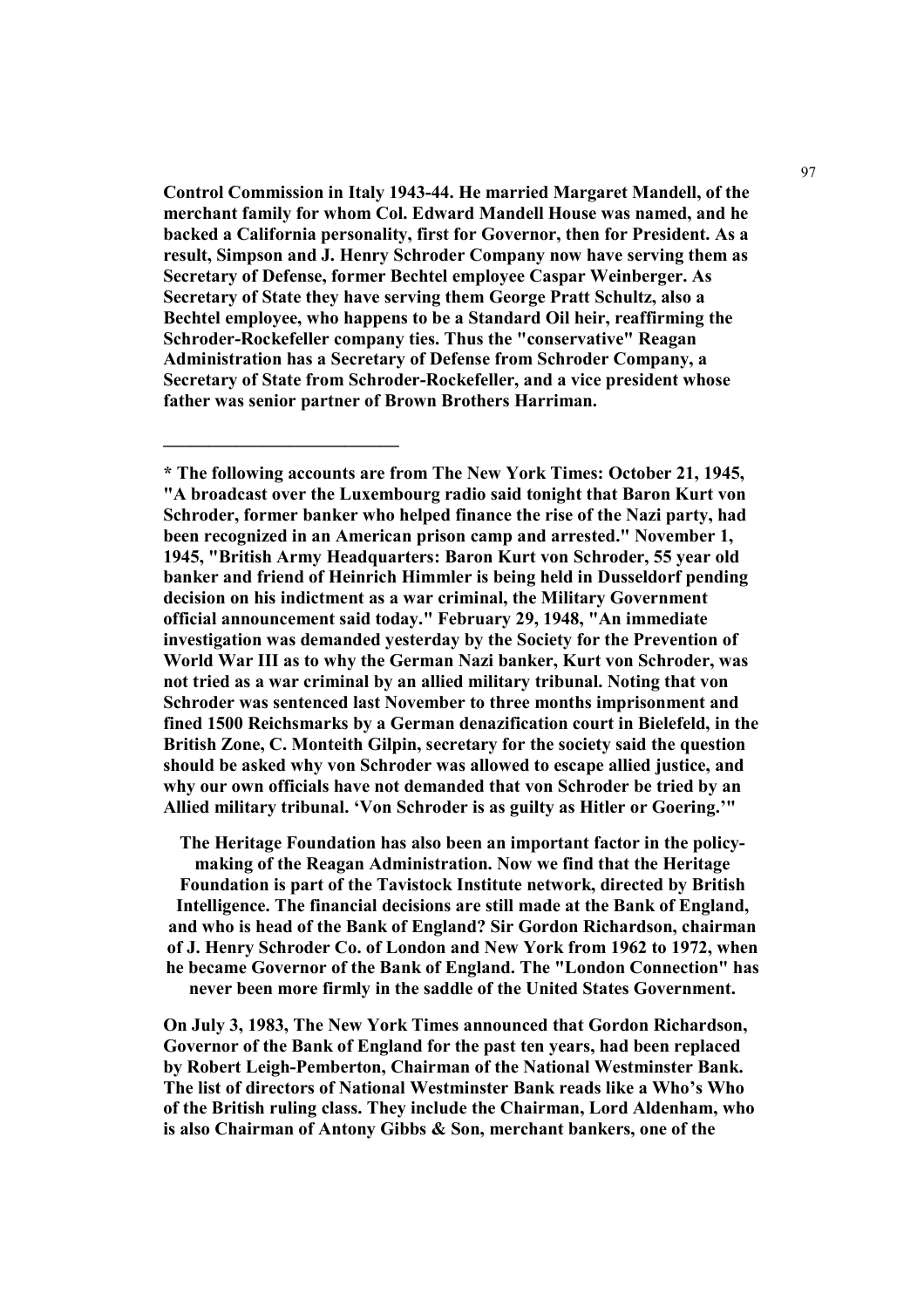seventeen privileged firms chartered by the Bank of England; Sir Walter Barrie, Chairman of the British Broadcasting System; F.E. Harmer, Governor of the London School of Economics, the training school for the international bankers, and chairman of New Zealand Shipping Company; Sir E.C. Mieville, private secretary to the King of England 1937-45; Marquess of Salisbury, Lord Cecil, Lord Privy Seal (the Cecils have been considered one of England's three ruling families since the Middle Ages); Lord Leathers, Baron of Purfleet, Minister of War Transport 1941-45, chairman of William Cory group of companies; Sir W.H. Coates and W.J. Worboys of Imperial Chemical Industries (the English DuPont); Earl of Dudley, chairman British Iron & Steel, Sir W. Benton Jones, chairman United Steel and many other steel companies; Sir G.E. Schuster, Bank of New Zealand; East India Coal Company; A. d'A. Willis, Ashanti Goldfields and many banks, tea companies and other firms; V.W. Yorke, chairman of Mexican Railways Ltd.

Richardson, former chairman of Schroders with a New York subsidiary holding Federal Reserve Bank of New York stock, was replaced by the chairman of National Westminster, with a subsidiary in New York holding Federal Reserve Bank of New York stock. Robert Leigh Pemberton, a director of Equitable Life Assurance Society (J.P. Morgan), married the daughter of the Marchioness of Exeter, (the Cecil Burghley family). Thereby, the control of the London Connection remains constantly in effect.

The list of the present directors of J. Henry Schroder Bank and Trust shows the continuing international influence since the First World War. George A. Braga is also director of Czarnikow-Rionda Company, vice-president of Francisco Sugar Company, president of Manati Sugar Company, and vicepresident of New Tuinicui Sugar Company. His relative,

Rionda B. Braga, is president of Francisco Sugar Company and vicepresident of Manati Sugar Company. The Schroder control of sugar goes back to the U.S. Food Administration under Herbert Hoover and Lewis L. Strauss of Kuhn, Loeb, Company during World War I. Schroder's attorneys are the firm of Sullivan and Cromwell. John Foster Dulles of this firm was present during the historic agreement to finance Hitler, and was later Secretary of State in the Eisenhower administration. Alfred Jaretzki, Jr., of Sullivan and Cromwell is also a director of Manati Sugar Company and Francisco Sugar Company.

Another director of J. Henry Schroder is Norris Darrell, Jr., born in Berlin, Germany, partner of Sullivan and Cromwell, and a director of Schroder Trust Company. Bayless Manning, partner of the Wall Street law firm of Paul, Weiss, Rifkind and Wharton, is also a director of J. Henry Schroder. He was president of the Council on Foreign Relations from 1971-1977, and is editor in chief of the Yale Law Review.

98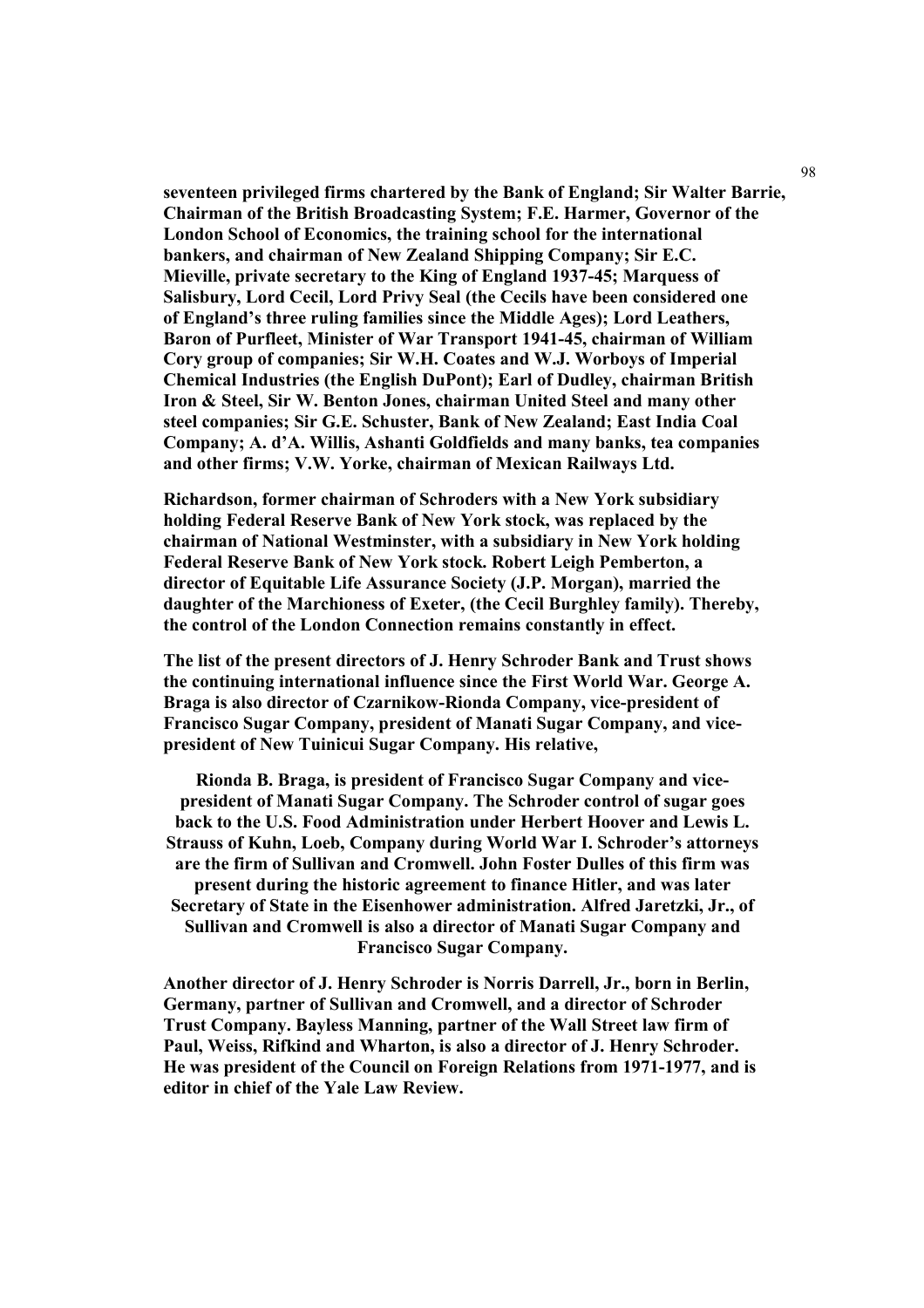Paul H. Nitze, the prominent "disarmament negotiator" for the United States government, is a director of Schroder's Inc. He married Phyllis Pratt, of the Standard Oil fortune, whose father gave the Pratt family mansion as the building which houses the Council on Foreign Relations.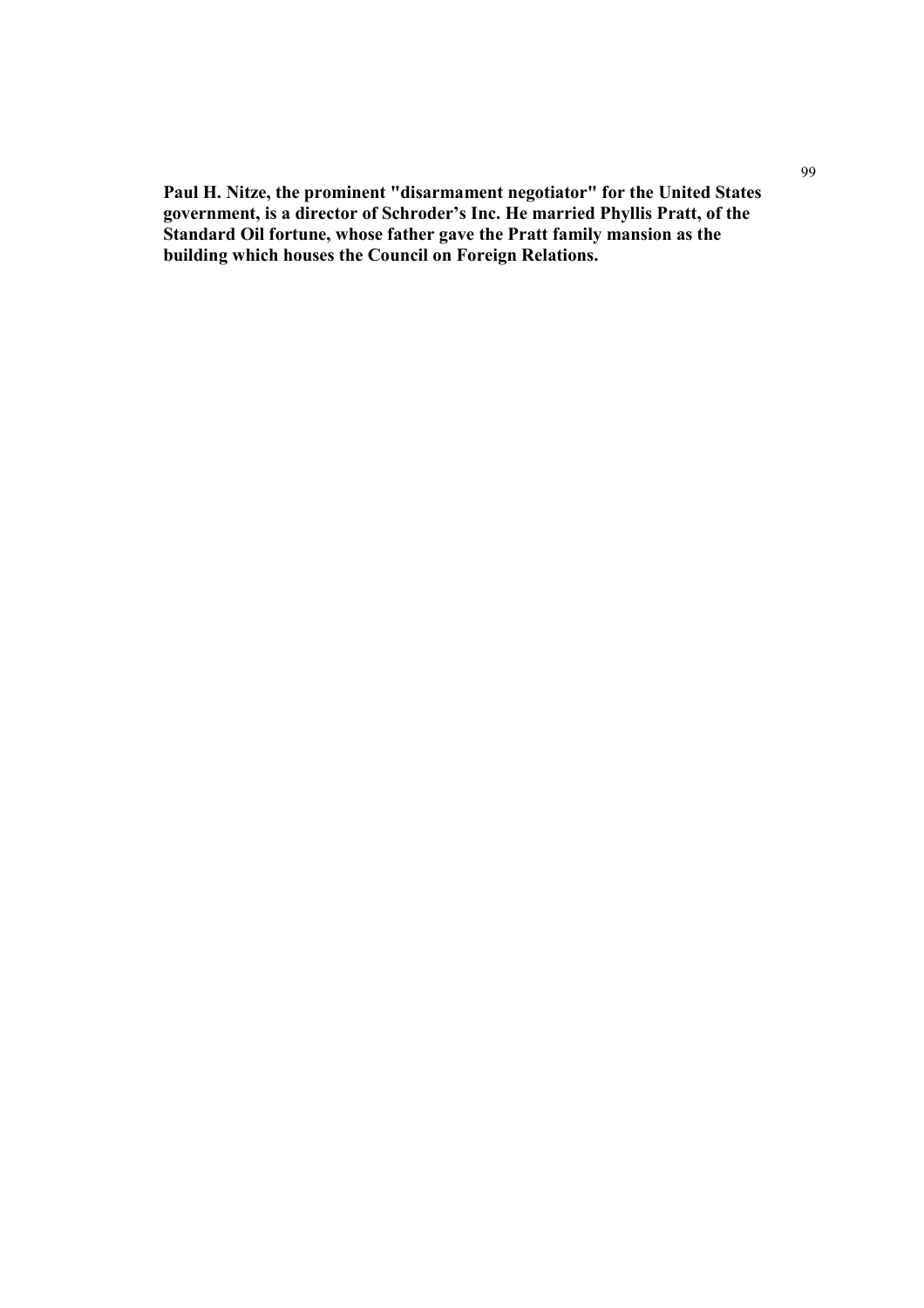# CHAPTER EIGHT

## World War One

"Money is the worst of all contraband."--William Jennings Bryan

It is now apparent that there might have been no World War without the Federal Reserve System. A strange sequence of events, none of which were accidental, had occurred. Without Theodore Roosevelt's "Bull Moose" candidacy, the popular President Taft would have been reelected, and Woodrow Wilson would have returned to obscurity.\* If Wilson had not been elected, we might have had no Federal Reserve Act, and World War One could have been avoided. The European nations had been led to maintain large standing armies as the policy of the central banks which dictated their governmental decisions. In April, 1887, the Quarterly Journal of Economics had pointed out:

"A detailed revue of the public debts of Europe shows interest and sinking fund payments of

\$5,343 million annually (five and one-third billion). M. Neymarck's conclusion is much like Mr.

Atkinson's. The finances of Europe are so involved that the governments may ask whether war,

with all its terrible chances, is not preferable to the maintenance of such a precarious and costly

peace. If the military preparations of Europe do not end in war, they may well end in the

bankruptcy of the States. Or, if such follies lead neither to war nor to ruin, then they assuredly

point to industrial and economic revolution."

From 1887 to 1914, this precarious system of heavily armed but bankrupt European nations endured, while the United States continued to be a debtor nation, borrowing money from abroad, but making few international loans, because we did not have a central bank or "mobilization of credit". The system of national loans developed by the Rothschilds served to finance European struggles during the nineteenth century, because they were spread out over Rothschild branches in several countries. By 1900, it was obvious that the European countries could not afford a major war. They had large standing armies, universal military service, and modern weapons, but their economies could not support the enormous expenditures. The Federal Reserve System began operations in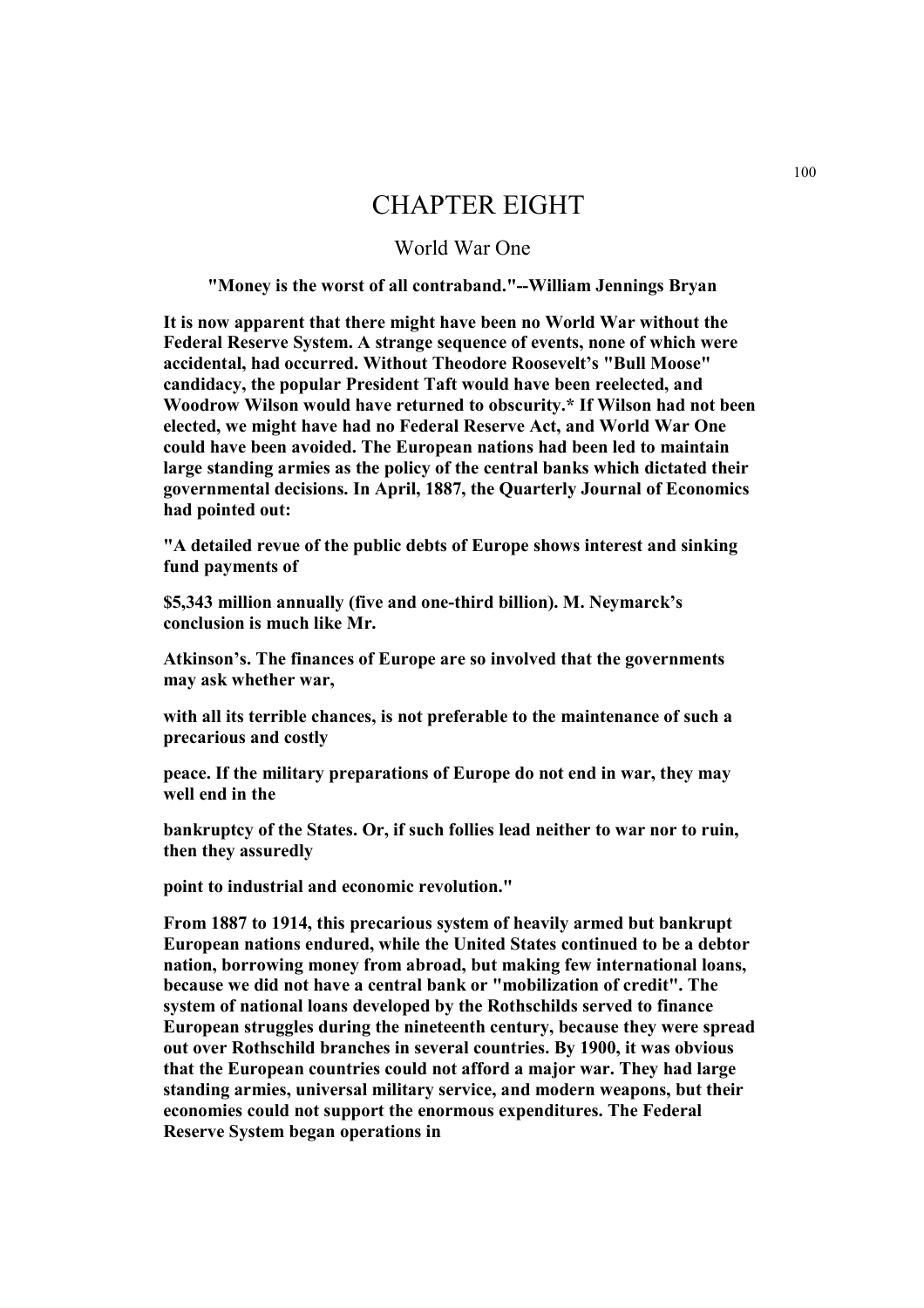elected by Teddy Roosevelt.'" The Strangest Friendship in History, Woodrow Wilson and Col. House, George Sylvester Viereck, Liveright, N.Y. 1932

1914, forcing the American people to lend the Allies twenty-five billion dollars which was not repaid, although considerable interest was paid to New York bankers. The American people were driven to make war on the German people, with whom we had no conceivable political or economic quarrel. Moreover, the United States comprised the largest nation in the world composed of Germans; almost half of its citizens were of German descent, and by a narrow margin, German had been voted down as the national language.\* The German Ambassador to Turkey, baron Wangeheim asked the American Ambassador to Turkey, Henry Morgenthau, why the United States intended to make war in Germany. "We Americans," replied Morgenthau, speaking for the group of Harlem real estate operators of which he was the head, "are going to war for a moral principle." J.P. Morgan received the proceeds of the First Liberty Loan to pay off \$400,000,000 which he advanced to Great Britain at the outset of the war. To cover this loan, \$68,000,000 in notes had been issued under the provisions of the Aldrich-Vreeland Act for issuing notes against securities, the only time this provision was employed. The notes were retired as soon as the Federal Reserve Banks began operation, and replaced by Federal Reserve Notes.

During 1915 and 1916, Wilson kept faith with the bankers who had purchased the White House for him, by continuing to make loans to the Allies. His Secretary of State, William Jennings Bryan, protested constantly, stating that "Money is the worst of all contraband." By 1917, the Morgans and Kuhn, Loeb Company had floated a billion and a half dollars in loans to the Allies. The bankers also financed a host of "peace" organizations which worked to get us involved in the World War. The Commission for Relief in Belgium manufactured atrocity stories against the Germans, while a Carnegie organization, The League to Enforce Peace, agitated in Washington for our entry into war. This later became the Carnegie Endowment for International Peace, which during the 1940s was headed by Alger Hiss. One writer\* claimed that he had never seen any "peace movement" which did not end in war.

The U.S. Ambassador to Britain, Walter Hines Page, complained that he could not afford the position, and was given twenty-five thousand dollars a year spending money by Cleveland H. Dodge, president of the National City Bank. H.L. Mencken openly accused Page in 1916 of being a British agent, which was unfair. Page was merely a bankers' agent.

\_\_\_\_\_\_\_\_\_\_\_\_\_\_\_\_\_\_\_\_\_\_\_\_\_\_ \*NOTE: P.34. "House revealed to me in a confidential moment, 'Wilson was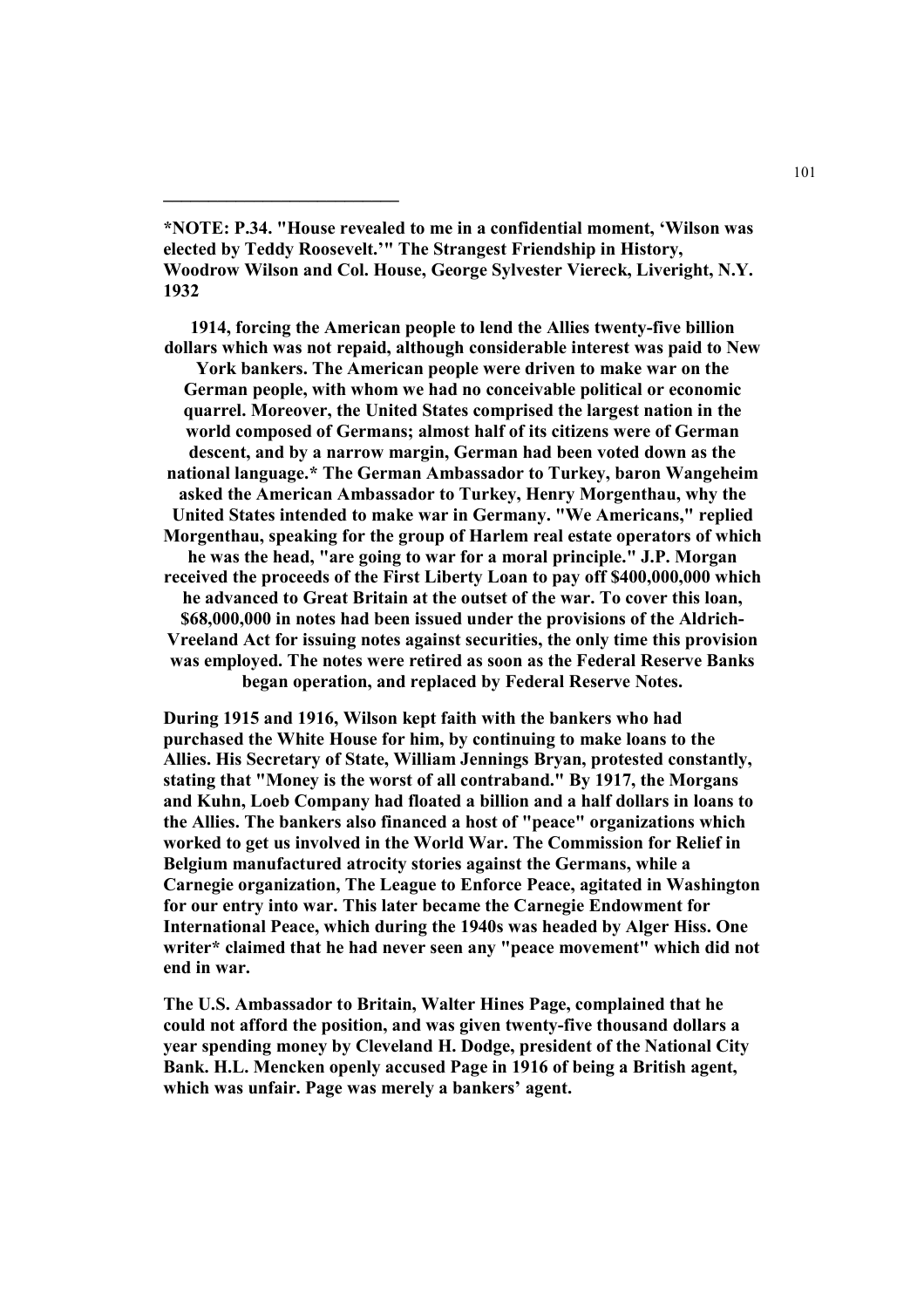On March 5, 1917, Page sent a confidential letter to Wilson. "I think that the pressure of this approaching crisis has gone beyond the ability of the Morgan Financial Agency for the British and French Govern-

\* 1787 Constitutional Convention

\_\_\_\_\_\_\_\_\_\_\_\_\_\_\_\_\_\_\_\_\_\_\_\_\_\_

\* NOTE: Emmett Tyrell, Jr., Richmond Times Dispatch, Feb. 15, 1983 "Every peace movement of this century has been followed by war."

ments . . . The greatest help we could give the Allies would be a credit. Unless we go to war with Germany, our Government, of course, cannot make such a direct grant of credit."

The Rothschilds were wary of Germany's ability to continue in the war, despite the financial chaos caused by their agents, the Warburgs, who were financing the Kaiser, and Paul Warburg's brother, Max, who, as head of the German Secret Service, authorized Lenin's train to pass through the lines and execute the Bolshevik Revolution in Russia. According to Under Secretary of the Navy, Franklin D. Roosevelt, America's heavy industry had been preparing for war for a year. Both the Army and Navy Departments had been purchasing war supplies in large amounts since early in 1916. Cordell Hull remarks in his Memoirs:

"The conflict forced the further development of the income-tax principle. Aiming, as it did, at the

one great untaxed source of revenue, the income-tax law had been enacted in the nick of time to

meet the demands of the war. And the conflict also assisted the putting into effect of the Federal

Reserve System, likewise in the nick of time."70

One may ask, in the nick of time for whom? Certainly not for the American people, who had no need for "mobilization of credit" for a European war, or to enact an income tax to finance a war. Hull's statement affords a rare glimpse into the machinations of our "public servants".

The Notes of the Journal of Political Economy, October, 1917, state:

"The effect of the war upon the business of the Federal Reserve Banks has required an immense

development of the staffs of these banks, with a corresponding increase in expenses. Without, of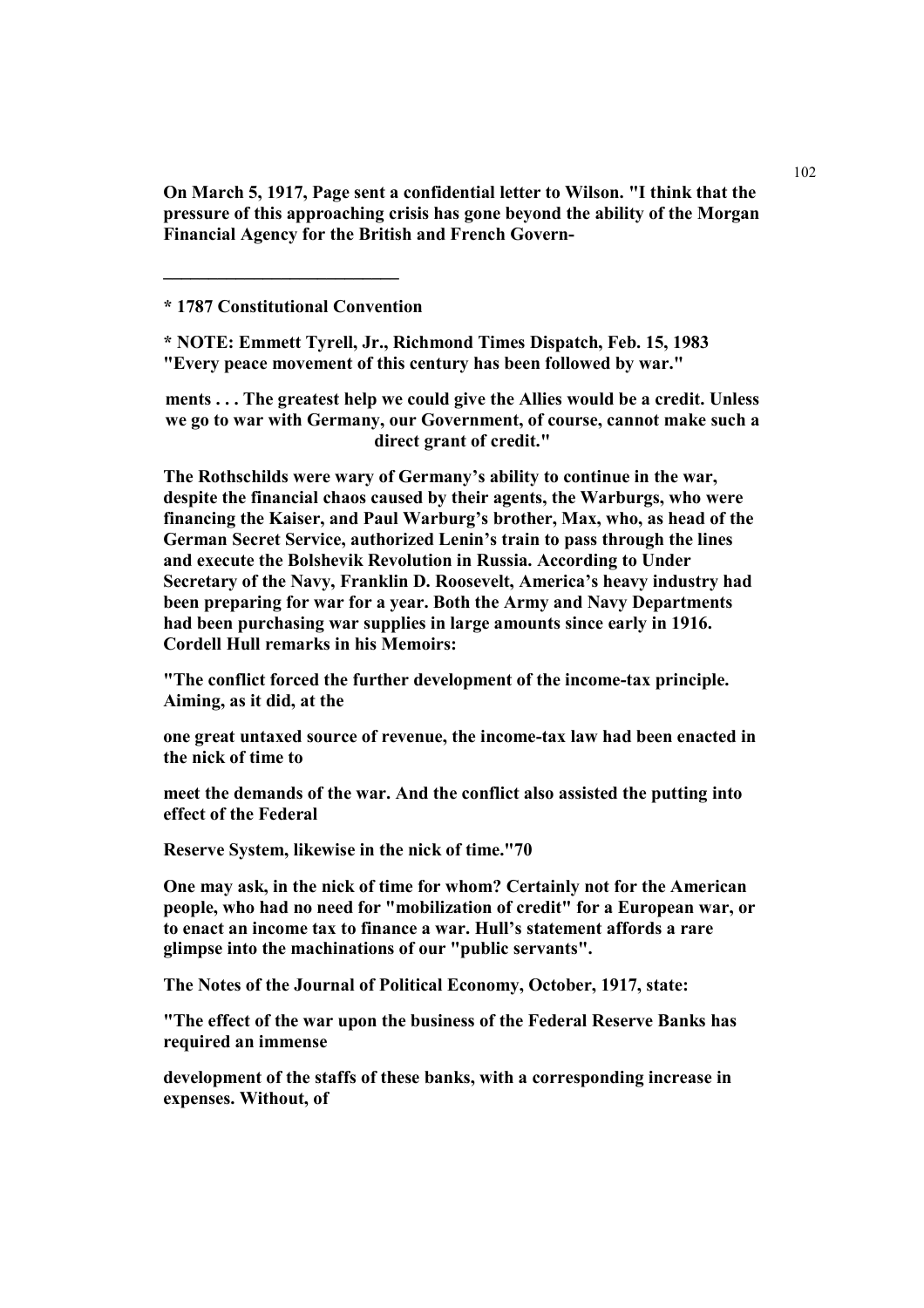course, being able to anticipate so early and extensive a demand for their services in this

connection, the framers of the Federal Reserve Act had provided that the Federal Reserve Banks

should act as fiscal agents of the Government."

The bankers had been waiting since 1887 for the United States to enact a central bank plan so that they could finance a European war among the nations whom they had already bankrupted with armament and "defense" programs. The most demanding function of the central bank mechanism is war finance.

On October 13, 1917, Woodrow Wilson made a major address, stating:

"It is manifestly imperative that there should be a complete mobilization of the banking reserves

of the United States. The burden and the privilege (of the Allied loans) must be shared by every

banking institution in the country. I believe that cooperation on the part of the banks is a patriotic

duty at this time, and that membership in the Federal Reserve System is a distinct and

significant evidence of patriotism."

\_\_\_\_\_\_\_\_\_\_\_\_\_\_\_\_\_\_\_\_\_\_\_\_\_\_

E.W. Kemmerer writes that "As fiscal agents of the Government, the federal reserve banks rendered the nations services of incalculable value after our entrance into the war. They aided greatly in the conservation of our gold

resources, in the regulation of our foreign exchanges, and in the centralization of our financial energies. One shudders when he thinks what might have happened if the war had found us with our former decentralized and antiquated banking system."

Mr. Kemmerer's shudders ignore the fact that if we had kept "our antiquated banking system" we would not have been able to finance the World War or to enter as a participant ourselves.

Woodrow Wilson himself did not believe in his crusade to save the world for democracy. He later wrote that "The World War was a matter of economic rivalry."

<sup>70</sup> Cordell Hull, Memoirs, Macmillan, New York, 1948, v. 1, page 76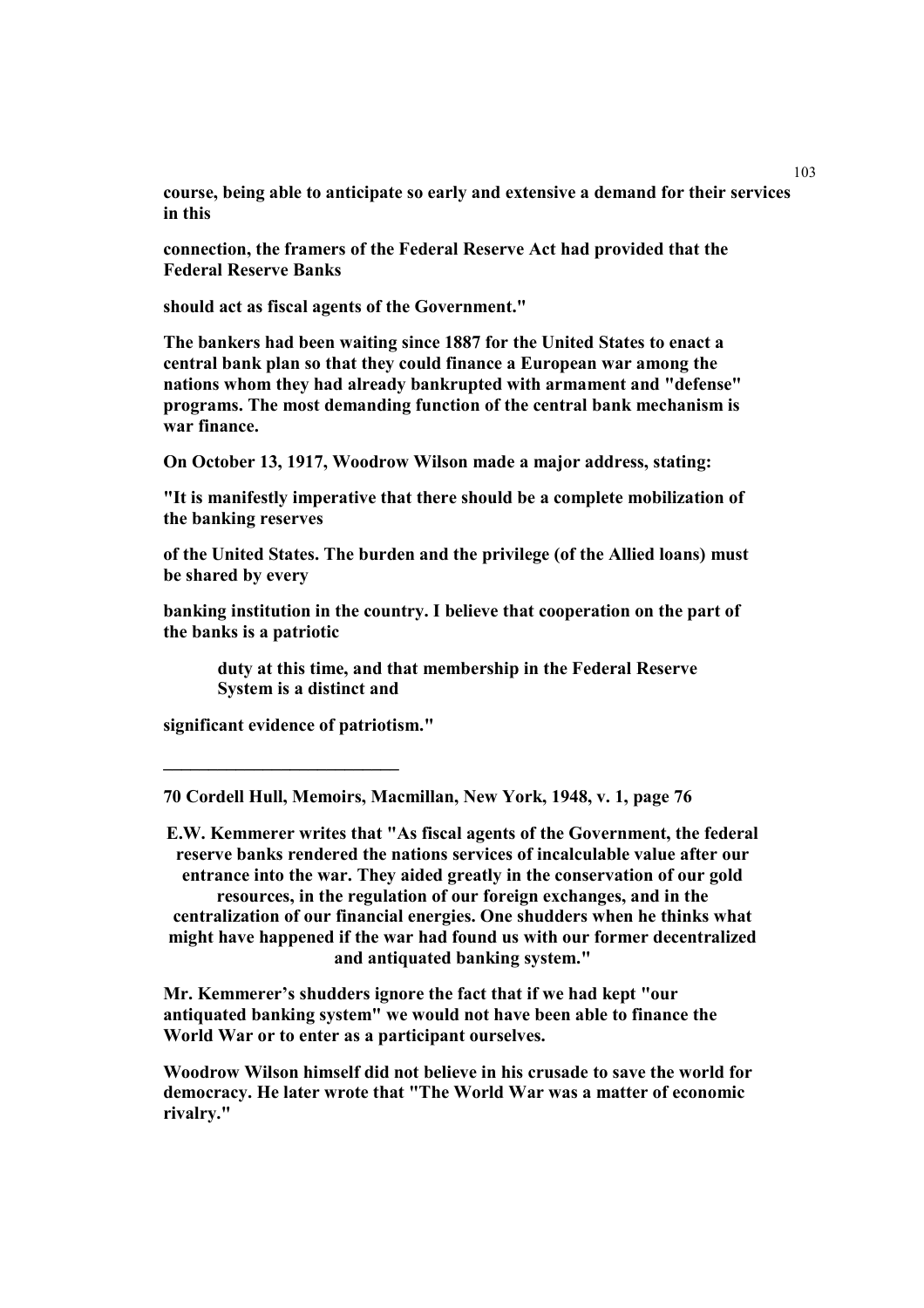On being questioned by Senator McCumber about the circumstances of our entry into the war, Wilson was asked, "Do you think if Germany had committed no act of war or no act of injustice against our citizens that we would have gotten into this war?"

"I do think so," Wilson replied.

"You think we would have gotten in anyway?" pursued McCumber.

"I do," said Wilson.

In Wilson's War Message in 1917, he included an incredible tribute to the Communists in Russia who were busily slaughtering the middle class in that unfortunate country.

"Assurance has been added to our hope for the future peace of the world by the wonderful and

heartening things that have been happening in the last few weeks in Russia. Here is a fit partner

for a League of Honor."71

Wilson's paean to a bloodthirsty regime which has since murdered sixty-six million of its inhabitants in the most barbarous manner exposes his true sympathies and his true backers, the bankers who had financed the blood purge in Russia. When the Communist Revolution seemed in doubt, Wilson sent his personal emissary, Elihu Root, to Russia with one hundred million dollars from his Special Emergency War Fund to save the toppling Bolshevik regime.

The documentation of Kuhn, Loeb Company's involvement in the establishment of Communism in Russia is much too extensive to be quoted here, but we include one brief mention, typical of the literature on this subject. In his book, Czarism and the Revolution, Gen. Arsene de Goulevitch writes,

Bolsheviks, after victory, transferred 600 million roubles in gold between the years 1918-1922 to

Kuhn, Loeb Company."

<sup>71</sup> Public Papers of Woodrow Wilson, Dodd & Baker, v.5, p. 12-13

<sup>&</sup>quot;Mr. Bakmetiev, the late Russian Imperial Ambassador to the United States, tells us that the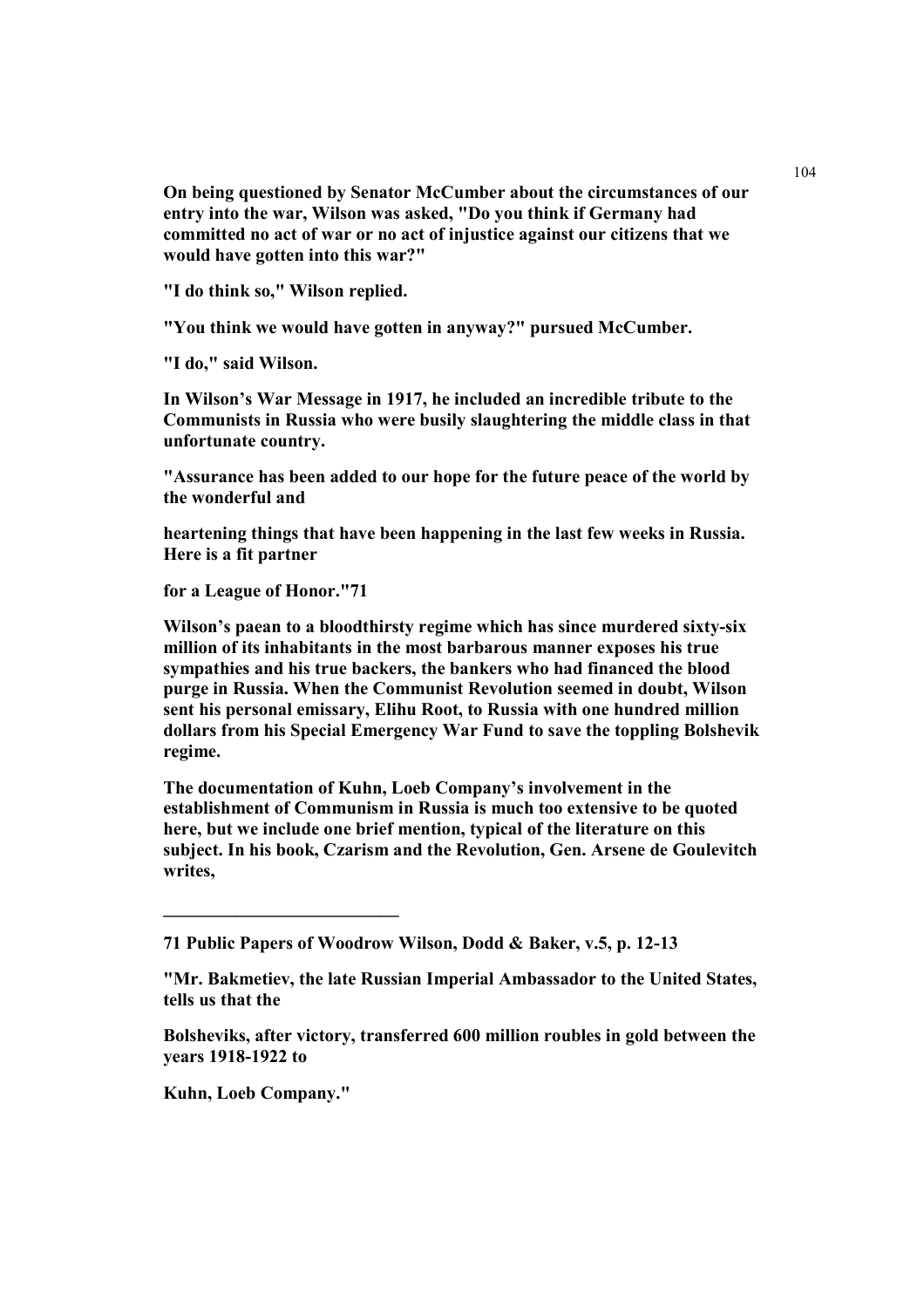After our entry into World War I, Woodrow Wilson turned the government of the United States over to a triumvirate of his campaign backers, Paul Warburg, Bernard Baruch and Eugene Meyer. Baruch was appointed head of the War Industries Board, with life and death powers over every factory in the United States. Eugene Meyer was appointed head of the War Finance Corporation, in charge of the loan program which financed the war. Paul Warburg was in control of the nation's banking system\*.

Knowing that the overwhelming sentiment of the American people during 1915 and 1916 had been anti-British and pro-German, our British allies viewed with some trepidation the prominence of Paul Warburg and Kuhn, Loeb Company in the prosecution of the war. They were uneasy about his high position in the Administration because his brother, Max Warburg, was at that time serving as head of the German Secret Service. On December 12, 1918, the United States Naval Secret Service Report on Mr. Warburg was as follows:

"WARBURG, PAUL: New York City. German, naturalized citizen, 1911. was decorated by the

Kaiser in 1912, was vice chairman of the Federal Reserve Board. Handled large sums furnished

by Germany for Lenin and Trotsky. Has a brother who is leader of the espionage system of

### Germany."

\_\_\_\_\_\_\_\_\_\_\_\_\_\_\_\_\_\_\_\_\_\_\_\_\_\_

Strangely enough, this report, which must have been compiled much earlier, while we were at war with Germany, is not dated until December 12, 1918. AFTER the Armistice had been signed. Also, it does not contain the information that Paul Warburg resigned from the Federal Reserve Board in May, 1918, which indicates that it was compiled before May, 1918, when Paul Warburg would theoretically have been open to a charge of treason because of his brother's control of Germany's Secret Service.

Paul Warburg's brother Felix in New York was a director of the Prussian Life Insurance Company of Berlin, and presumably would not have liked to see too many of his policyholders killed in the war. On September 26, 1920, The New York Times mentioned in its obituary of Jacob Schiff in reference to Kuhn, Loeb and Company, "During the world War certain of its members were in constant contact with the Government in an advisory capacity. It shared in the conferences which were held regarding the organization and formation of the Federal Reserve System."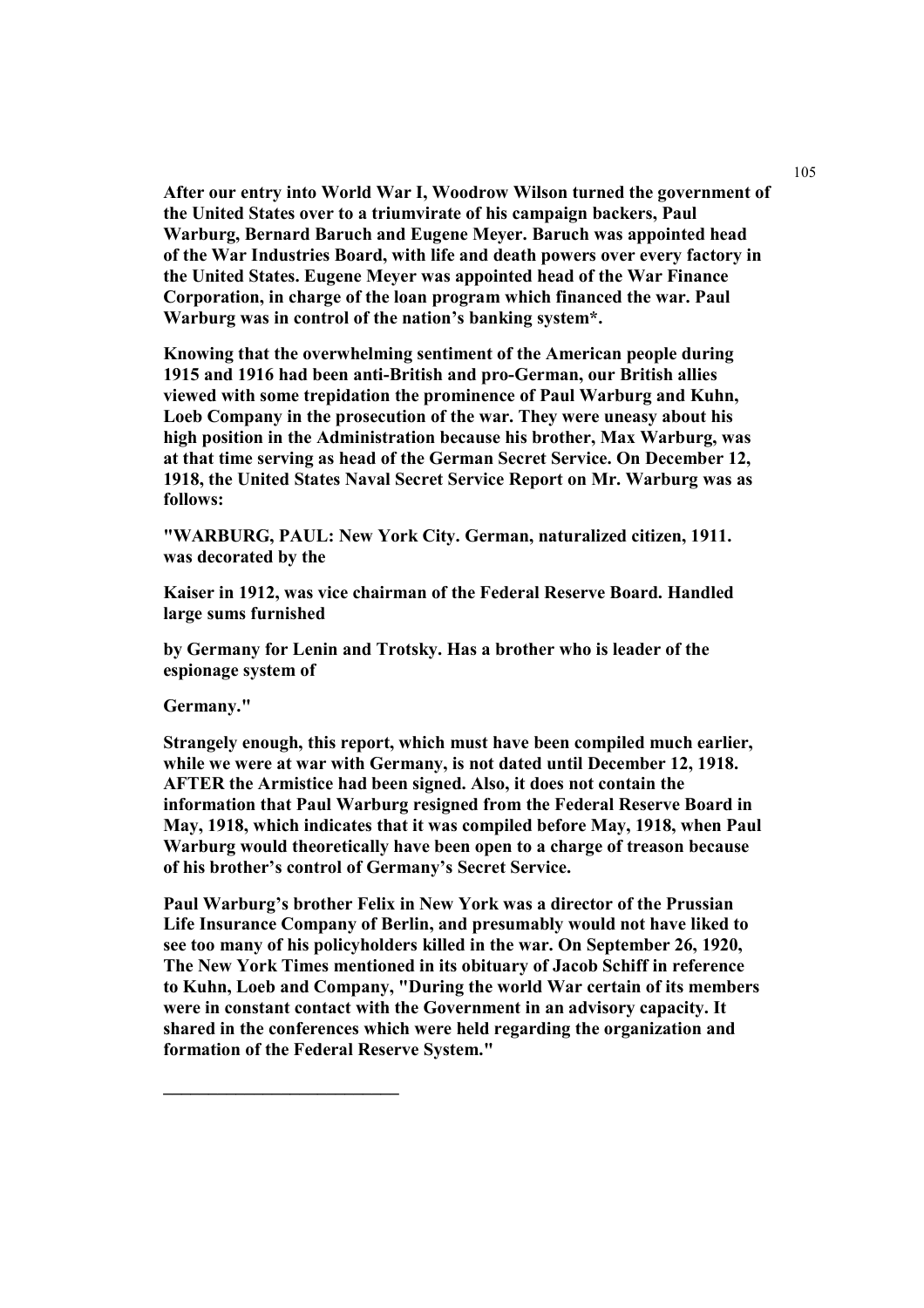\* NOTE: New York Times, August 10, 1918; "Mr. (Paul) Warburg was the author of the plan organizing the War Finance Corporation."

The 1920 Schiff obituary revealed for the first time that Jacob Schiff, like the Warburgs, also had two brothers in Germany during World War I, Philip and Ludwig Schiff, of Frankfurt-on-Main, who also were active as bankers to the German Government! This was not a circumstance to be taken lightly, as on neither side of the Atlantic were the said bankers obscure individuals who had no influence in the conduct of the war. On the contrary, the Kuhn, Loeb partners held the highest governmental posts in the United States during World War I, while in Germany, Max and Fritz Warburg, and Philip and

Ludwig Schiff, moved in the highest councils of government. From Memoirs of Max Warburg, "The Kaiser thumbed the table violently and shouted, 'Must you always be right?' but then listened carefully to Max's view on financial matters."72

In June, 1918, Paul Warburg wrote a private note to Woodrow Wilson, "I have two brothers in Germany who are bankers. They naturally now serve their country to their utmost ability, as I serve mine."73

Neither Wilson nor Warburg viewed the situation as one of concern, and Paul Warburg served out his term on the Federal Reserve Board of Governors, while World War I continued to rage.

The background of Kuhn, Loeb & Company had been exposed in "Truth Magazine", edited by George Conroy:

"Mr. Schiff is head of the great private banking house of Kuhn, Loeb & Co. which represents the

Rothschild interest on this side of the Atlantic. He has been described as a financial strategist and

has been for years the financial minister to the great impersonal power known as Standard Oil.

He was hand-in-glove with the Harrimans, the Goulds and the Rockefellers, in all their railroad

enterprises and has become the dominant power in the railroad and financial world in America.

Louis Brandeis, because of his great ability as a lawyer and for other reasons which will appear

later, was selected by Schiff as the instrument through which Schiff hoped to achieve his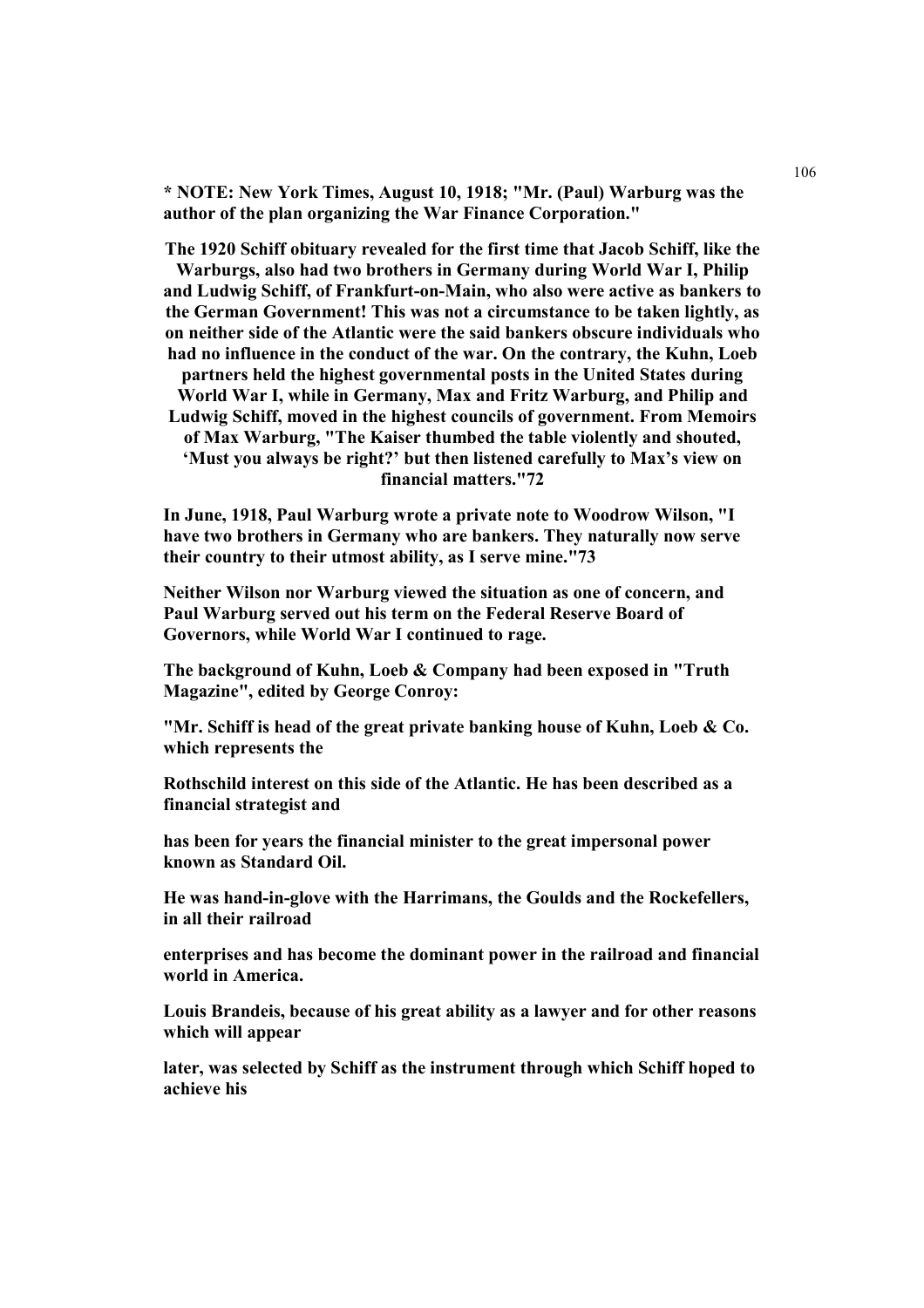ambition in New England. His job was to carry on an agitation which would undermine public

confidence in the New Haven system and cause a decrease in the price of its securities, thus

forcing them on the market for the wreckers to buy."74

We mention Schiff's lawyer, Brandeis, here because the first available appointment on the Supreme Court of the United States which Woodrow Wilson was allowed to fill was given to the Kuhn, Loeb lawyer, Brandeis.

Not only was the U.S. Food Administration managed by Hoover's director, Lewis Lichtenstein Strauss, who married into the Kuhn Loeb Company by marrying Alice Hanauer, daughter of partner Jerome

72 Max Warburg, Memoirs of Max Warburg, Berlin, 1936

\_\_\_\_\_\_\_\_\_\_\_\_\_\_\_\_\_\_\_\_\_\_\_\_\_\_

73 David Farrar, The Warburgs, Michael Joseph, Ltd., London, 1974

74 "Truth Magazine", George Conroy, editor, Boston, issue of December 16, 1912

Hanauer, but in the most critical field, military intelligence, Sir William Wiseman, chief of the British Secret Service, was a partner of Kuhn, Loeb & Company. He worked most closely with Wilson's alter ego, Col. House. "Between House and Wiseman there were soon to be few political secrets, and from their mutual comprehension resulted in large measure our close cooperation with the British."75

One example of House's cooperation with Wiseman was a confidential agreement which House negotiated pledging the United States to enter into World War I on the side of the Allies. Ten months before the election which returned Wilson to the White House in 1916 'because he kept us out of war', Col. House negotiated a secret agreement with England and France on behalf of Wilson which pledged the United States to intervene on behalf of the Allies. On March 9, 1916, Wilson formally sanctioned the undertaking.76

Nothing could more forcefully illustrate the duplicity of Woodrow Wilson's nature than his nationwide campaign on the slogan, "He kept us out of war", when he had pledged ten months earlier to involve us in the war on the side of England and France. This explains why he was regarded with such contempt by those who learned the facts of his career. H.L. Mencken wrote that Wilson was "the perfect model of the Christian cad", and that we ought "to dig up his bones and make dice of them."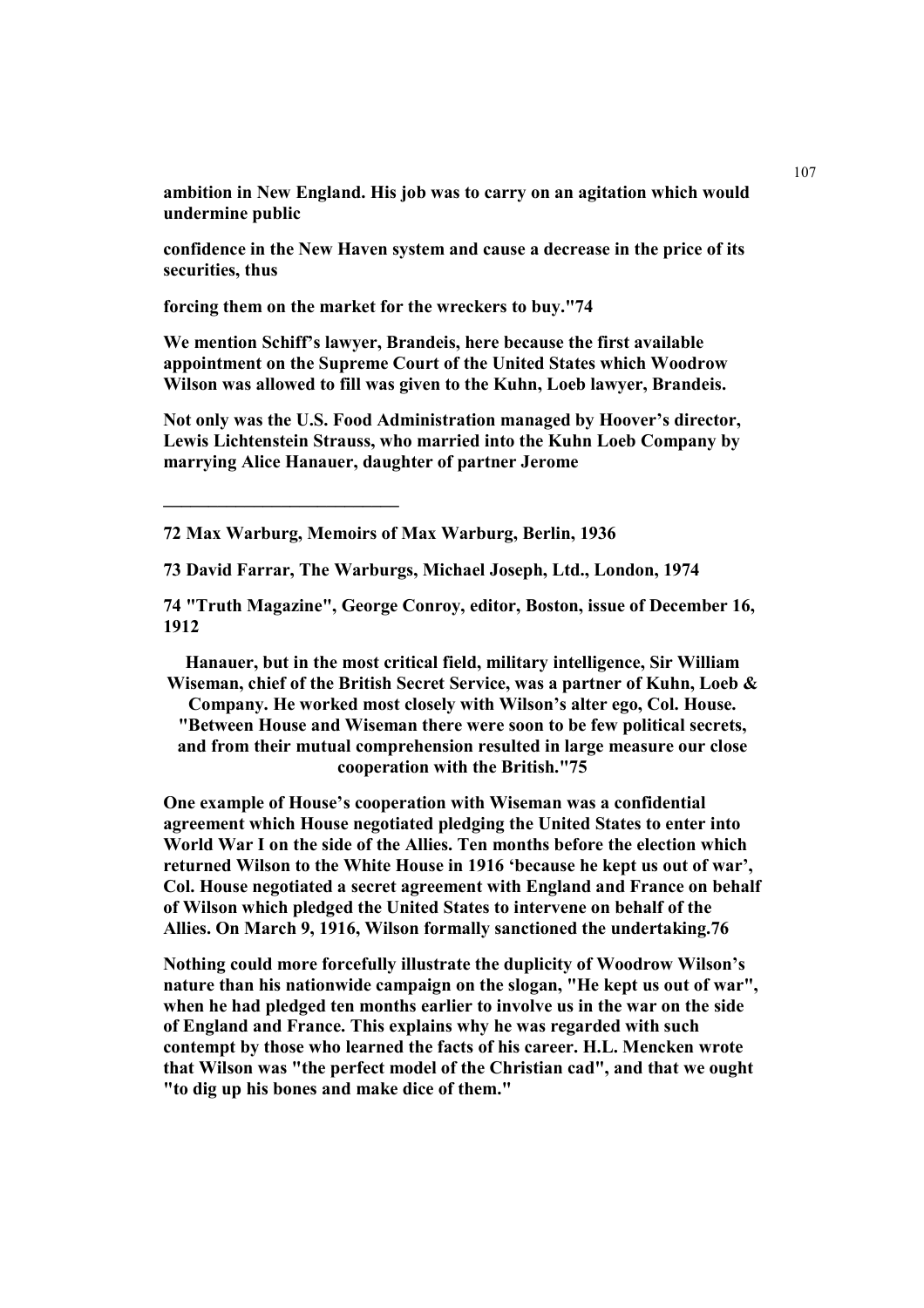According to The New York Times, Paul Warburg's letter of resignation stated that some objection had been made because he had a brother in the Swiss Secret Service. The New York Times has never corrected this blatant falsehood, perhaps because Kuhn, Loeb Company owned a controlling interest in its stock. Max Warburg was not Swiss, and although he had probably come into contact with the Swiss Secret Service during his term of office as head of the German Secret Service, no responsible editor at The New York Times could have been unaware of the fact that Max Warburg was German, and that his family banking house was in Hamburg, and that he held a number of high positions in the German Government. He represented Germany at the Versailles Peace Conference, and remained peacefully in Germany until 1939, during a period when persons of his religion were being persecuted. To avoid injury during the approaching war, when bombs would rain on Germany, Max Warburg was allowed to sail to New York, his funds intact.

At the outset of World War I, Kuhn, Loeb Company had figured in the transfer of German shipping interests to other control. Sir Cecil

\_\_\_\_\_\_\_\_\_\_\_\_\_\_\_\_\_\_\_\_\_\_\_\_\_\_

Spring-Rice, British Ambassador to the United States, in a letter to Lord Grey wrote:

"Another matter is the question of the transfer of the flag to the Hamburg Amerika ships. The

company is practically a German Government affair. The ships are used for Government

purposes, the Emperor himself is a large shareholder, and so is the great banking house of Kuhn,

Loeb Company. A member of that house (Warburg) has been appointed to a very responsible

position in New York, although only just naturalized. He is concerned in business with the

Secretary of the Treasury, who is the President's son-in-law. It is he who is negotiating on behalf

of the Hamburg Amerika Shipping Company."77

<sup>75</sup> Edward M. House, The Intimate Papers of Col. House, edited by Charles Seymour, Vol. II, p. 399. Houghton, Mifflin Co.

<sup>76</sup> George Sylvester Viereck, The Strangest Friendship in History, Woodrow Wilson and Col. House, p. 106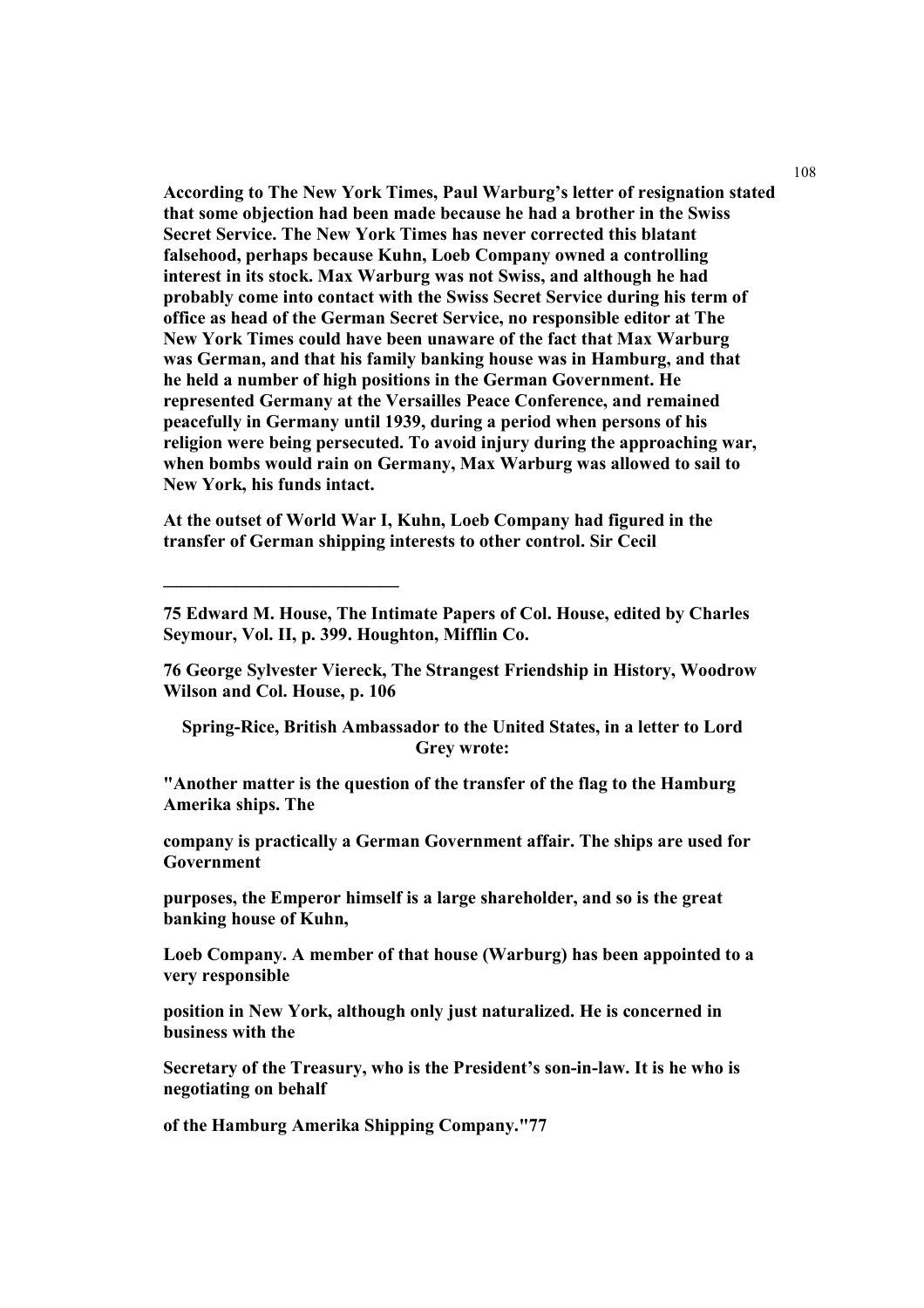On November 13, 1914, in a letter to Sir Valentine Chirol, Spring-Rice wrote, (p. 241, v. 2)

"I was told today that The New York Times has been practically acquired by Kuhn, Loeb and

Schiff, special protégé of the (German) Emperor. Warburg, nearly related to Kuhn Loeb and

Schiff is a brother of the well known Warburg of Hamburg, the associate of Ballin (Hamburg)

Amerika line), is a member of the Federal Reserve Board or rather THE member. He practically

controls the financial policy of the Administration, and Paish & Blackett (England) had mainly

to negotiate with him. Of course, it was exactly like negotiating with Germany. Everything that

was said was German property."

\_\_\_\_\_\_\_\_\_\_\_\_\_\_\_\_\_\_\_\_\_\_\_\_\_\_

Col. Garrison wrote in Roosevelt, Wilson and the Federal Reserve Law, that "Through the banking House of the Kuhn Loeb Company, a powerful weapon would have been placed in the hands of the German Kaiser over the destiny of American business and American citizens."78

Garrison was referring to the Hamburg Amerika affair.

It seemed strange that Woodrow Wilson felt it necessary to place the nation in the hands of three men whose personal history was one of ruthless speculation and the quest for personal gain, or that during war with Germany, he found as persons of supreme trust a German immigrant naturalized in 1911, the son of an immigrant from Poland, and the son of an immigrant from France. Bernard Baruch first attracted attention on Wall Street in 1890 while working for A.A. Housman & Co.

In 1896 he merged the six principal tobacco companies of the United States into the Consolidated Tobacco Company, forcing James Duke and the American Tobacco Trust to enter into this combination. The second great trust set up by Baruch brought the copper industry into the hands

<sup>77</sup> Letters and Friendships of Sir Cecil Spring-Rice, p. 219-220

<sup>78</sup> Col. Elisha Garrison, Roosevelt, Wilson and the Federal Reserve Law, Christopher Publishing House, Boston, 1931, p. 260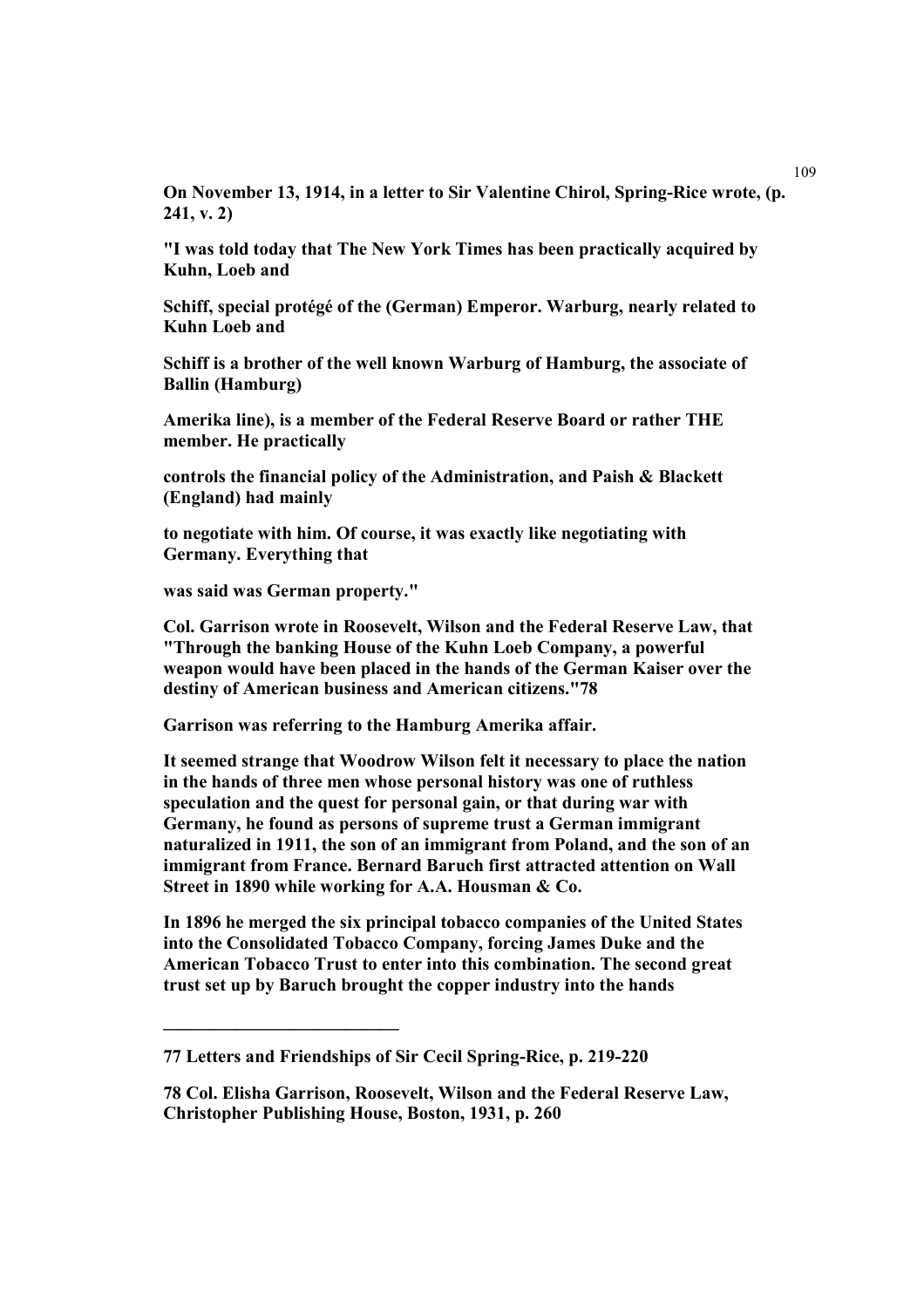of the Guggenheim family, who have controlled it ever since. Baruch worked with Edward H. Harriman, who was Schiff's front man in controlling America's railway system for the Rothschild family. Baruch and Harriman also combined their talents to gain control over the New York City transit system, which has been in perilous financial condition ever since.

In 1901, Baruch formed the firm of Baruch Brothers, bankers, with his brother Herman, in New York. In 1917, when Baruch was appointed Chairman of the War Industries Board, the name was changed to Hentz Brothers.

Testifying before the Nye Committee on September 13, 1937, Bernard Baruch stated that "All wars are economic in their origin." So much for religious and political disagreements, which had been specially touted as the cause of wars.\*

A profile in the "New Yorker" magazine reported that Baruch made a profit of seven hundred fifty thousand dollars in one day during World War I, after a phony peace rumor was planted in Washington. In "Who's Who", Baruch mentions that he was a member of the Commission which handled all purchasing for the Allies during World War I. In fact, Baruch WAS the Commission. He spent the American taxpayer's money at the rate of ten billion dollars a year, and was also the dominant member of the Munitions Price-Fixing Committee. He set the prices at which the Government bought war materials. It would be naive to presume that the orders did not go to firms in which he and his associates had more than a polite interest.

dictator over American manufacturers.\* At the Nye Committee hearings in 1935, Baruch testified,

"President Wilson gave me a letter authorizing me to take over any industry or plant. There was

Judge Gary, President of United States Steel, whom we were having trouble with, and when I

showed him that letter, he said, 'I guess we will have to fix this up', and he did fix it up."

Some members of Congress were curious about Baruch's qualifications to exercise life and death powers over American industry in time of war. He was not a manufacturer, and had never been in a factory. When he was called before a Congressional Committee, Bernard Baruch stated that his profession was "Speculator". A Wall Street gambler had been made Czar of American Industry.

\_\_\_\_\_\_\_\_\_\_\_\_\_\_\_\_\_\_\_\_\_\_\_\_\_\_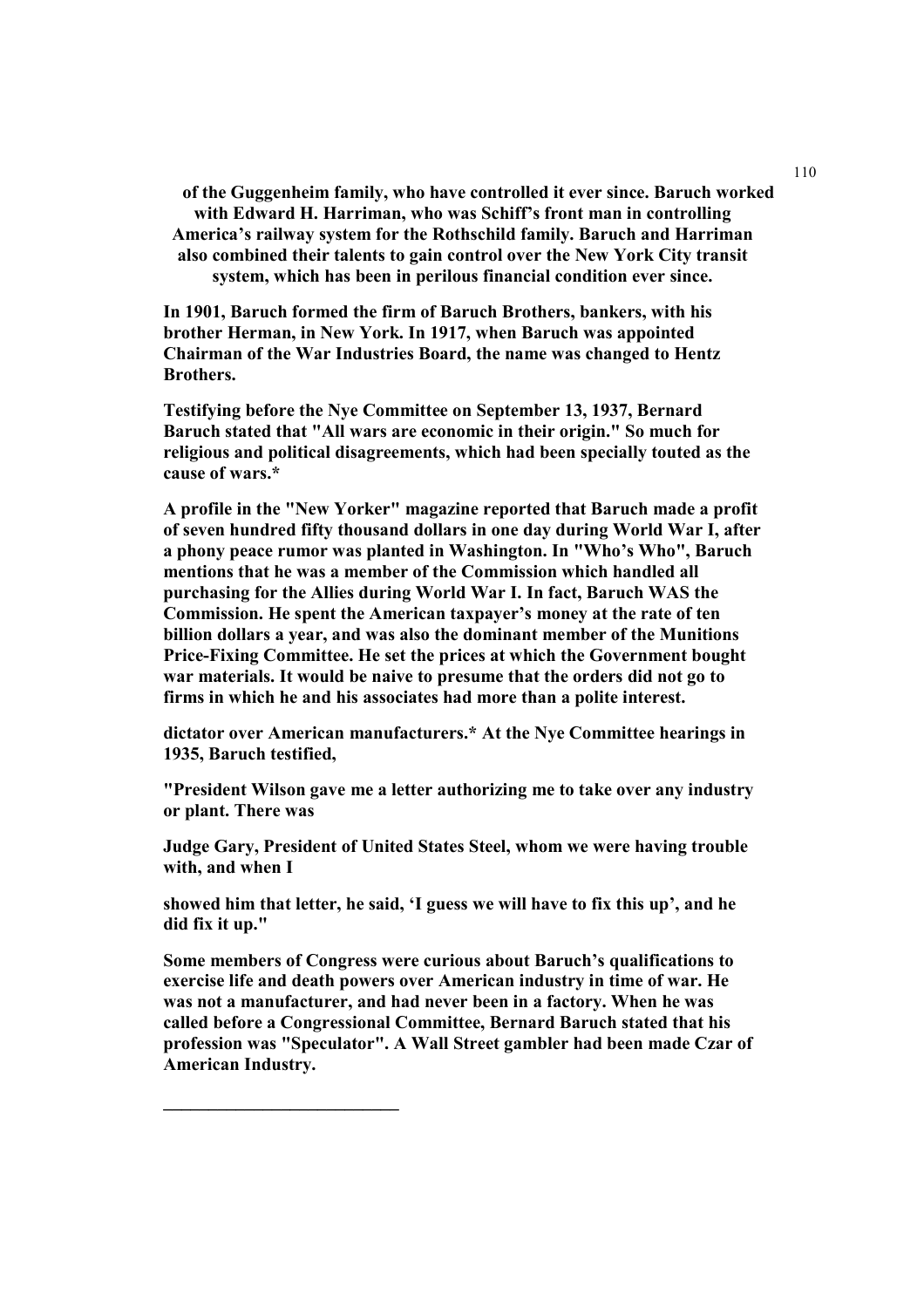\* NOTE: Baruch also stated in this testimony, "I carried through the war three major investments, Alaska Juneau Gold Mining Company (with partner Eugene Meyer), Texas Gulf Sulphur, and Atolia Mining Company (tungsten)." Rep. Mason, Illinois, told the House on February 21, 1921 that Baruch made more than \$50 million in copper during the war.

\* Baruch chose as Assistant Chairman of the War Industries Board a fellow Wall Street speculator, Clarence Dillon (Lapowitz). See biographies.

## @insert Facsimile of New York Times article

Facsimile of an article which appeared in The New York Times dated September 23, 1914. Listed are major stockholders of the five New York City banks which purchased 40% of the 203, 053 shares of the Federal Reserve Bank of New York when the System was organized in 1914. They thus obtained control of that Federal Reserve Bank and have held it ever since. As of Tuesday, July 26, 1983, the top five surviving New York City banks have increased their ownership of the Federal Reserve Bank of New York to 53% of the shares.

## @insert CHART I@CHART I cont.CHART I

 $\overline{\phantom{a}}$ 

Chart I reveals the linear connection between the Rothschilds and the Bank of England, and the London banking houses which ultimately control the Federal Reserve Banks through their stockholdings of bank stock and their subsidiary firms in New York. The two principal Rothschild representatives in New York, J.P. Morgan Co., and Kuhn, Loeb & Co. were the firms which set up the Jekyll Island Conference at which the Federal Reserve Act was drafted, who directed the subsequent successful campaign to have the plan enacted into law by Congress, and who purchased the controlling amounts of stock in the Federal Reserve Bank of New York in 1914. These firms had their principal officers appointed to the Federal Reserve Board of Governors and the Federal Advisory Council in 1914.

In 1914 a few families (blood or business related) owning controlling stock in existing banks (such as in New York City) caused those banks to purchase controlling shares in the Federal Reserve regional banks.

Examination of the charts and text in the House Banking Committee Staff Report of August, 1976 and the current stockholders list of the 12 regional Federal Reserve Banks shows this same family control.

Baruch's erstwhile partner, Eugene Meyer, (Alaska-Juneau Gold Mining Co.), later claimed that Baruch was a nitwit, and that Meyer, with his family banking connections (Lazard Freres), had guided Baruch's investment

\_\_\_\_\_\_\_\_\_\_\_\_\_\_\_\_\_\_\_\_\_\_\_\_\_\_\_\_\_\_\_\_\_\_\_\_\_\_\_\_\_\_\_\_\_\_\_\_\_\_\_\_\_\_\_\_\_\_\_\_\_\_\_\_\_\_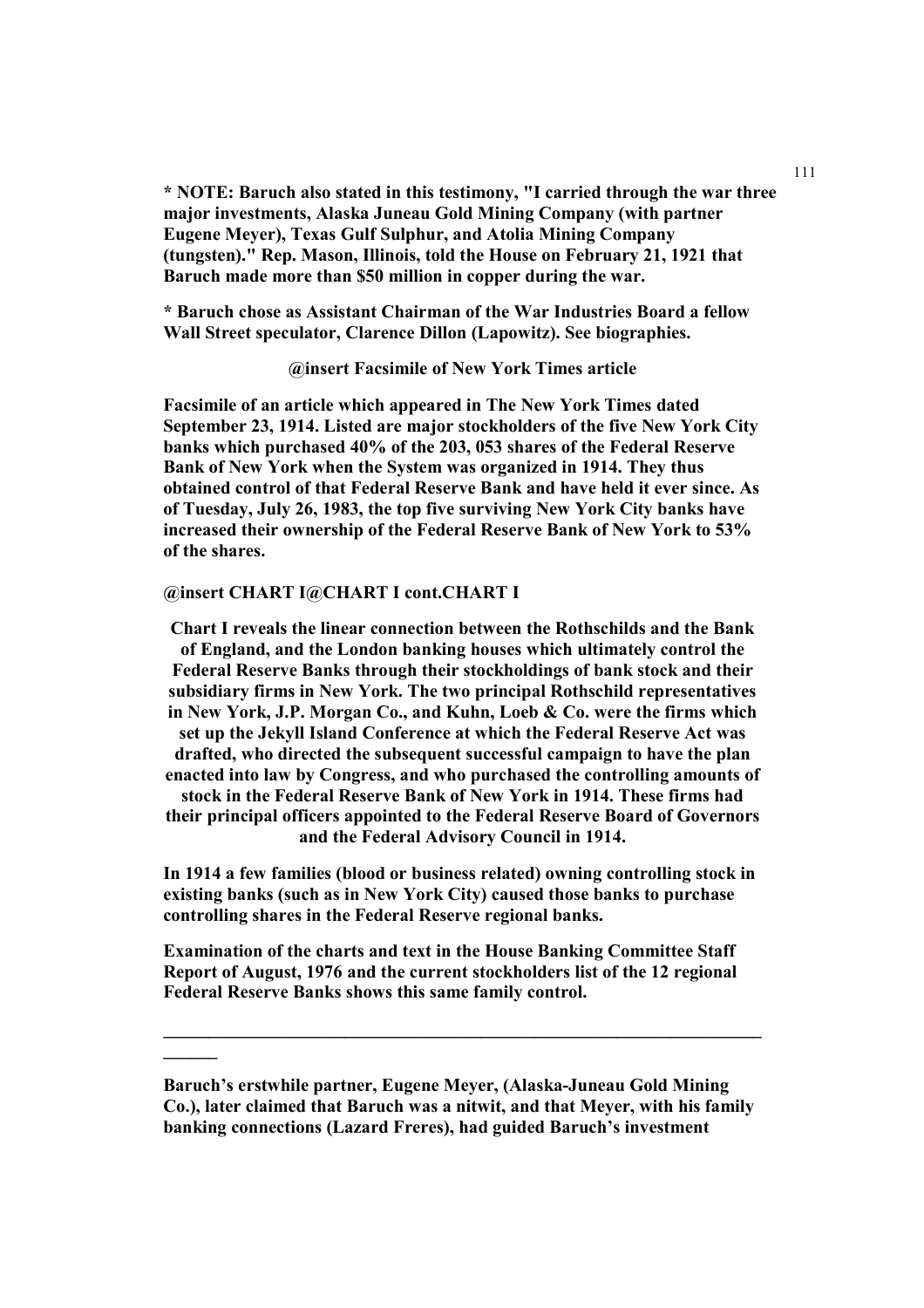career. These claims appeared in the fiftieth anniversary edition of The Washington Post, editorial page, June 4, 1983, with a parting shot from Meyer's editor, Al Friendly, that "Every journalist in Washington, Meyer included, knew that Bernard M. Baruch was a self-aggrandizing phony."

The third member of the Triumvirate, Eugene Meyer, was son of the partner in the international banking house of Lazard Freres, of Paris and New York. In My Own Story Baruch explains how Meyer became head of the War Finance Corporation. "At the outset of World War One," he says, "I sought out Eugene Meyer, Jr. . . . who was a man of the highest integrity with a keen desire to be of public service."79

The nation has suffered greatly from persons who desired to be of public service, because their desires often went considerably beyond their passion for office. In fact, Meyer and Baruch had operated an Alaska venture, Alaska-Juneau Gold Mining Company in 1915, and had worked together on other financial schemes. Meyer's family house of Lazard Freres specialized in international gold movements.

\_\_\_\_\_\_\_\_\_\_\_\_\_\_\_\_\_\_\_\_\_\_\_\_\_\_

Eugene Meyer's stewardship of the War Finance Corporation comprises one of the most amazing financial operations ever partially recorded in this country. We say "partially recorded", because subsequent Congressional investigations revealed that each night, the books were being altered before being brought in for the next day's investigation. Louis McFadden, Chairman of the House Banking and Currency Committee, figured in two investigations of Meyer, in 1925, and again in 1930, when Meyer was proposed as Governor of the Federal Reserve Board. The Select Committee to Investigate the Destruction of Government Bonds, submitted, on March 2, 1925, "Preparation and Destruction of Government Bonds--68th Congress, 2d Session, Report No. 1635:

p.2. "Duplicate bonds amounting to 2314 pairs and duplicate coupons amounting to 4698 pairs

ranging in denominations from \$50 to \$10,000 have been redeemed to July 1, 1924. Some of

these duplications have resulted from error and some from fraud."

These investigations may explain why, at the end of World War One, Eugene Meyer was able to buy control of Allied Chemical and Dye Corporation, and later on, the nation's most influential newspaper, The Washington Post. The

<sup>79</sup> Bernard Baruch, My Own Story, Henry-Holt Company, New York, 1957, p. 194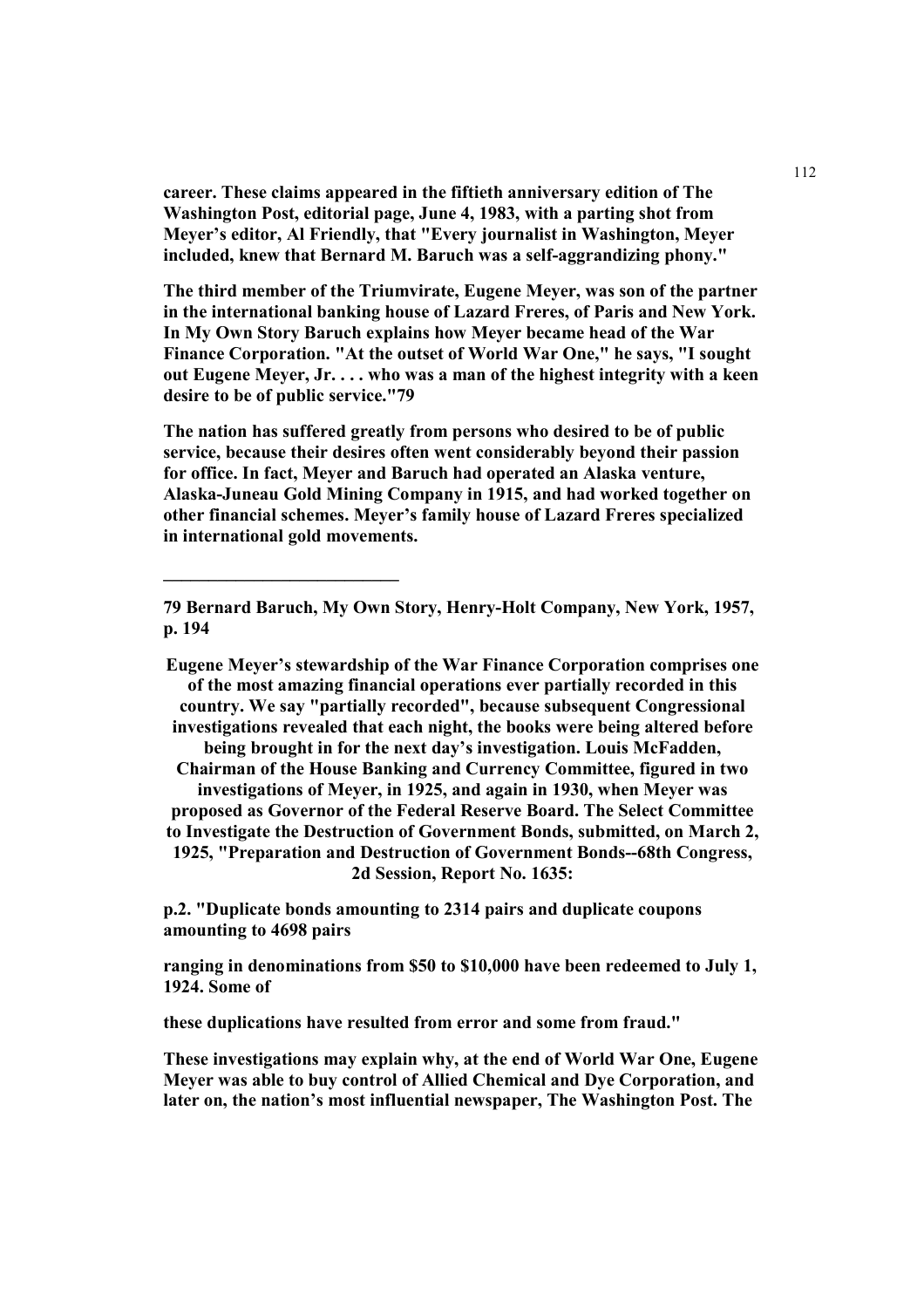duplication of bonds, "one for the government, one for me" in denominations to the amount of \$10,000 each, resulted in a tidy sum.

p. 6 of these Hearings. "These transactions of the Treasury prior to June 20, 1920 (including

settlements for purchases and sales), executed by the War Finance Corporation (Eugene Meyer,

managing director), were largely directed by the managing director of the War Finance

Corporation, and settlements with the Treasury were made principally by him with the Assistant Secretary of the Treasury, and the books show that the basis of the price paid by the Government

for over \$1,894 millions worth of bonds (\$1,894,000,000.00), which the Treasury purchased

through the War Finance Corporation was not the market price and was not the cost of the bond

plus interest, and the elements entering into the settlement are not disclosed by the correspondence. The managing director of the War Finance Corporation stated that he and an

Assistant Secretary of the Treasury (Jerome J. Hanauer, partner of Kuhn, Loeb Co. whose daughter married Lewis L. Strauss) agreed to the price, and it was simply an arbitrary figure set by an Assistant Secretary of the Treasury as to the bonds so purchased by the War Finance Corporation. During the period of these transactions and up until quite a recent date the managing director of the War Finance Corporation, Eugene Meyer, Jr., in his private capacity maintained an office at No. 14 Wall Street, New York City, and through the War Finance Corporation sold about \$70 millions in bonds to the Government, and also bought through the War Finance Corporation about \$10 millions in bonds, and approved the bills for most, if not all, of these bonds in his official capacity as managing director of the War Finance Corporation. When these transactions, just referred to, were disclosed to the committee in open hearing, the managing director

### CHART II

This chart shows the interlocking banking directorates which were revealed by the backgrounds of the officials selected to be the original members of the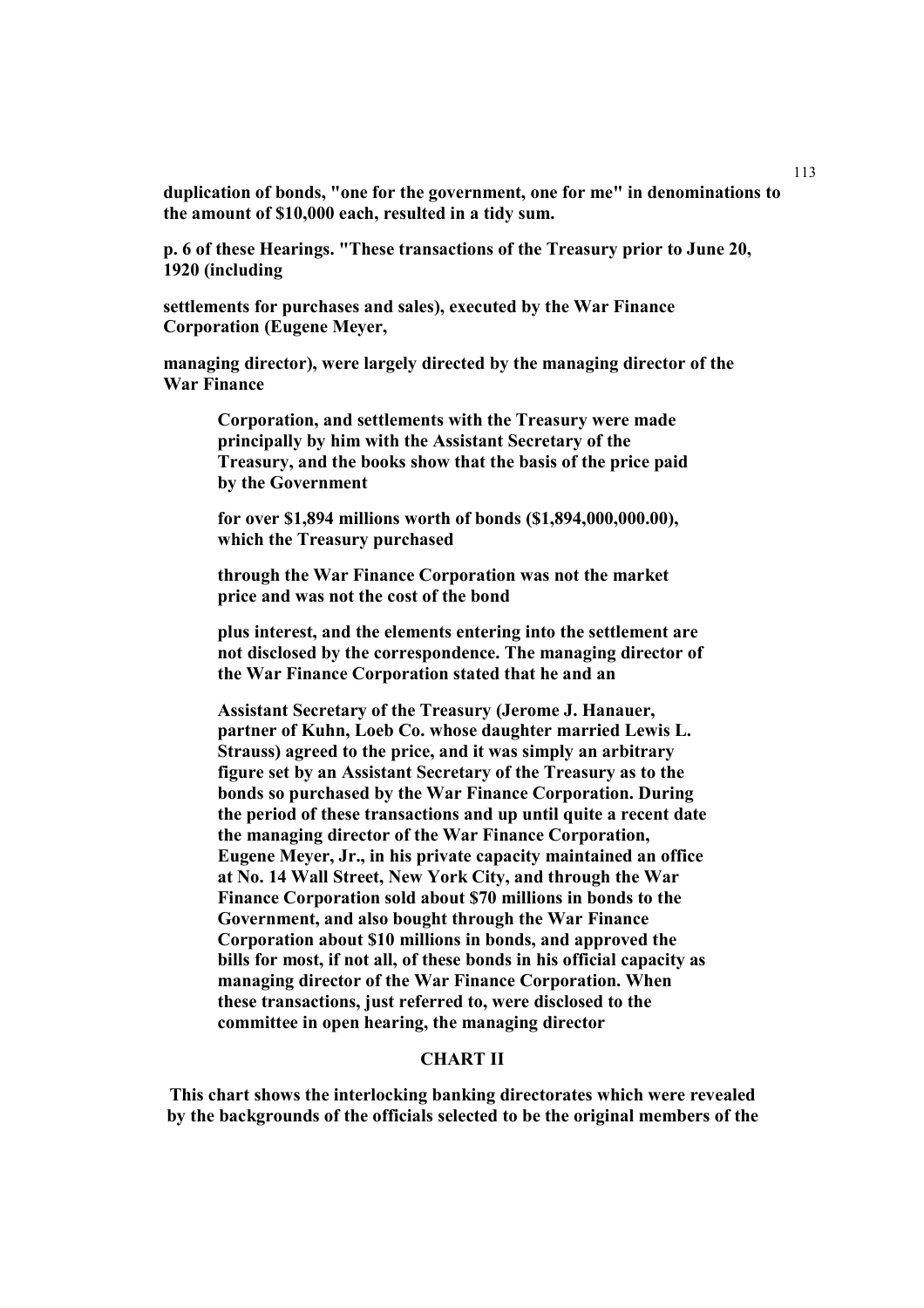Federal Advisory Council in 1914. The principals were the same bankers who had been present or represented at the Jekyll Island Conference in 1910, and during the campaign to have the Federal Reserve Act enacted into law by Congress in 1913. These officials represented the largest stock holdings in the New York banks which bought the controlling stock in the Federal Reserve Bank of New York, and also were the principal correspondent banks of the banks in other Federal Reserve districts who, in turn, selected their officials to represent them on the Federal Advisory Council.

\_\_\_\_\_\_\_\_\_\_\_\_\_\_\_\_\_\_\_\_\_\_\_\_\_\_\_\_\_\_\_\_\_\_\_\_\_\_\_\_\_\_\_\_\_\_\_\_\_\_\_\_\_\_\_\_\_\_\_\_\_\_\_\_\_\_

appeared before the committee and stated the fact that commissions were paid on these

 $\overline{\phantom{a}}$ 

transactions, they were in turn paid over to the brokers, selected by the managing director, who

executed the orders issued by his brokerage house, and immediately after this disclosure to the

committee, the managing director employed Ernst and Ernst, certified public accountants, to

audit the books of the War Finance Corporation, who did, upon completion of the examination of

these books, report to the committee that all moneys received by the brokerage house of the

managing director had been accounted for. While simultaneously with the examination being

made by the committee, the certified public accountants, heretofore referred to, were nightly

carrying on their examination, it was discovered by your committee that alterations and changes

were being made in the books of record covering these transactions, and when the same was

called to the attention of the treasurer of the War Finance Corporation, he admitted to the

committee that changes were being made. To what extent these books have been altered during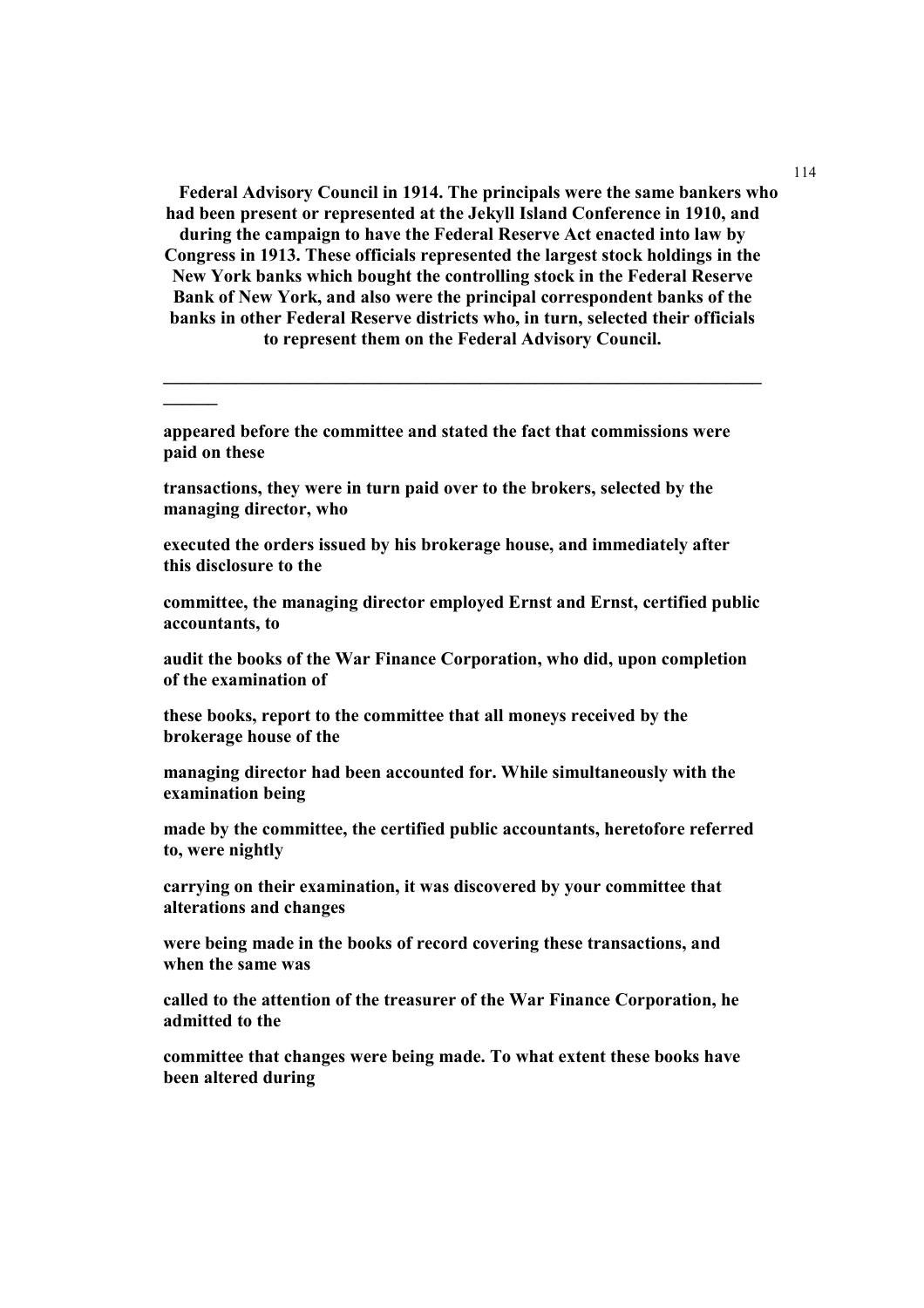the process the committee have not been able to determine. After June, 1921, about \$10 billions

worth of securities were destroyed."

It was Eugene Meyer's Washington Post, (under the direction of his daughter, Katherine Graham) which was later to drive a President of the United States from the White House on the grounds that he had knowledge of a burglary. What are we to think of the revelations of duplications of hundreds of millions of dollars worth of bonds during

@insert CHART III

 $\overline{\phantom{a}}$ 

## CHART III

The J. Henry Schroder Banking Company chart encompasses the entire history of the twentieth century, embracing as it does the program (Belgian Relief Commission) which provisioned Germany from 1915-1918 and dissuaded Germany from seeking peace in 1916; financing Hitler in 1933 so as to make a Second World War possible; backing the Presidential campaign of Herbert Hoover; and even at the present time, having two of its major executives of its subsidiary firm, Bechtel Corporation serving as Secretary of Defense and Secretary of State in the Reagan Administration.

The head of the Bank of England since 1973, Sir Gordon Richardson, Governor of the Bank of England (controlled by the House of Rothschild), was chairman of J. Henry Schroder, New York, and Schroder Banking Corporation, New York, as well as Lloyd's Bank of London, and Rolls Royce. He maintains a residence on Sutton Place in New York City, and as head of "The London Connection", can be said to be the single most influential banker in the world.

\_\_\_\_\_\_\_\_\_\_\_\_\_\_\_\_\_\_\_\_\_\_\_\_\_\_\_\_\_\_\_\_\_\_\_\_\_\_\_\_\_\_\_\_\_\_\_\_\_\_\_\_\_\_\_\_\_\_\_\_\_\_\_\_\_\_

Besides these men, Warburg, Baruch, and Meyer, a host of J.P. Morgan Co., and Kuhn, Loeb Co., partners, employees, and satellites came to Washington after 1917 to administer the fate of the American people.

Meyer's directorship of the War Finance Corporation, the alteration of the books during a Congressional investigation, and the fact that Meyer came out of this situation with many millions of dollars with which he proceeded to buy Allied Chemical Corporation, The Washington Post, and other properties? Incidentally, Lazard Brothers, Meyer's family banking house, personally manages the fortunes of many of our political luminaries, including the Kennedy family fortune.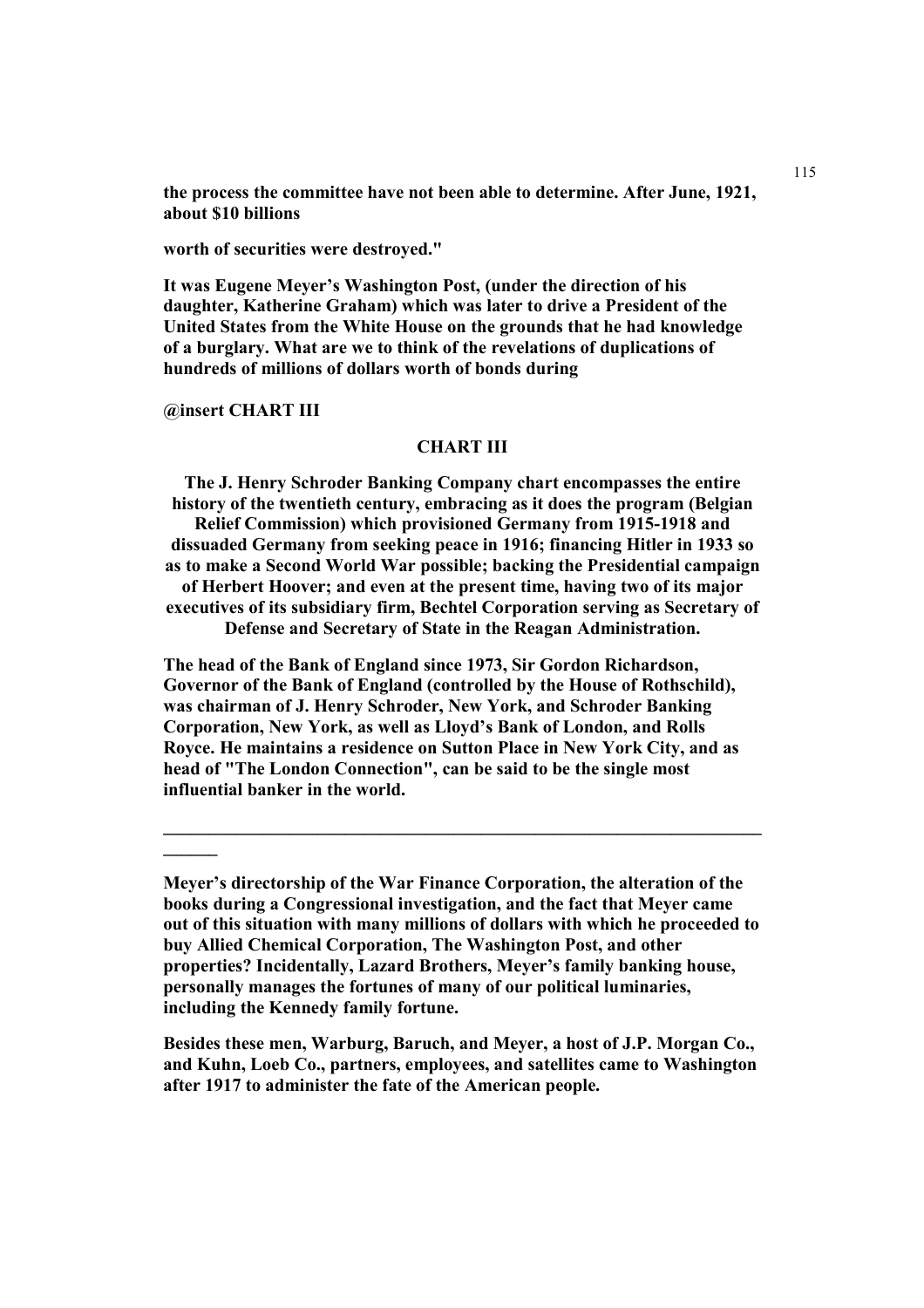The Liberty Loans, which sold bonds to our citizens, were nominally in the jurisdiction of the United States Treasury, under the leadership of Wilson's Secretary of the Treasury, William G. McAdoo, whom Kuhn, Loeb Co. had placed in charge of the Hudson-Manhattan Railway Co. in 1902. Paul Warburg had most of the Kuhn Loeb Co. firm with him in Washington during the War. Jerome Hanauer, partner in Kuhn, Loeb Co., was Assistant Secretary of the Treasury in charge of Liberty Loans. The two Undersecretaries of the Treasury during the War were S. Parker Gilbert and Roscoe C. Leffingwell. Both Gilbert and Leffingwell came to the Treasury from the law firm of Cravath and Henderson, and returned

### @insert CHART IV

## CHART IV

The Peabody-Morgan chart shows the London Connection of these prominent banking firms, which have been headquartered in London since their inception. The Peabody fortune set up an Educational Fund in 1865, which was later absorbed by John D. Rockefeller into the General Educational Board in 1905, which, in turn, was absorbed by the Rockefeller Foundation in 1960.

\_\_\_\_\_\_\_\_\_\_\_\_\_\_\_\_\_\_\_\_\_\_\_\_\_\_\_\_\_\_\_\_\_\_\_\_\_\_\_\_\_\_\_\_\_\_\_\_\_\_\_\_\_\_\_\_\_\_\_\_\_\_\_\_\_\_

 $\overline{\phantom{a}}$ 

to that firm when they had fulfilled their mission for Kuhn, Loeb Co. in the Treasury. Cravath and Henderson were the lawyers for Kuhn Loeb Co. Gilbert and Leffingwell subsequently received partnerships in J.P. Morgan Co.

Kuhn, Loeb Company, the nation's largest owners of railroad properties in this country and in Mexico, protected their interests during the First World War by having Woodrow Wilson set up a United States Railroad Administration. The Director-General was William McAdoo, Comptroller of the Currency. Warburg replaced this set up in 1918 with a tighter organization which he called the Federal Transportation Council. The purpose of both of these organizations was to prevent strikes against Kuhn, Loeb Company during the War, in case the railroad workers should try to get in wages some of the millions of dollars in wartime profits which Kuhn, Loeb received from the United States Government.

Among the important bankers present in Washington during the War was Herbert Lehman, of the rapidly rising firm of Lehman Brothers, Bankers, New York, Lehman was promptly put on the General Staff of the Army, and given the rank of Colonel.

The Lehmans had had prior experience in "taking the profits out of war", a double entendre and one of Baruch's favorite phrases. In Men Who Rule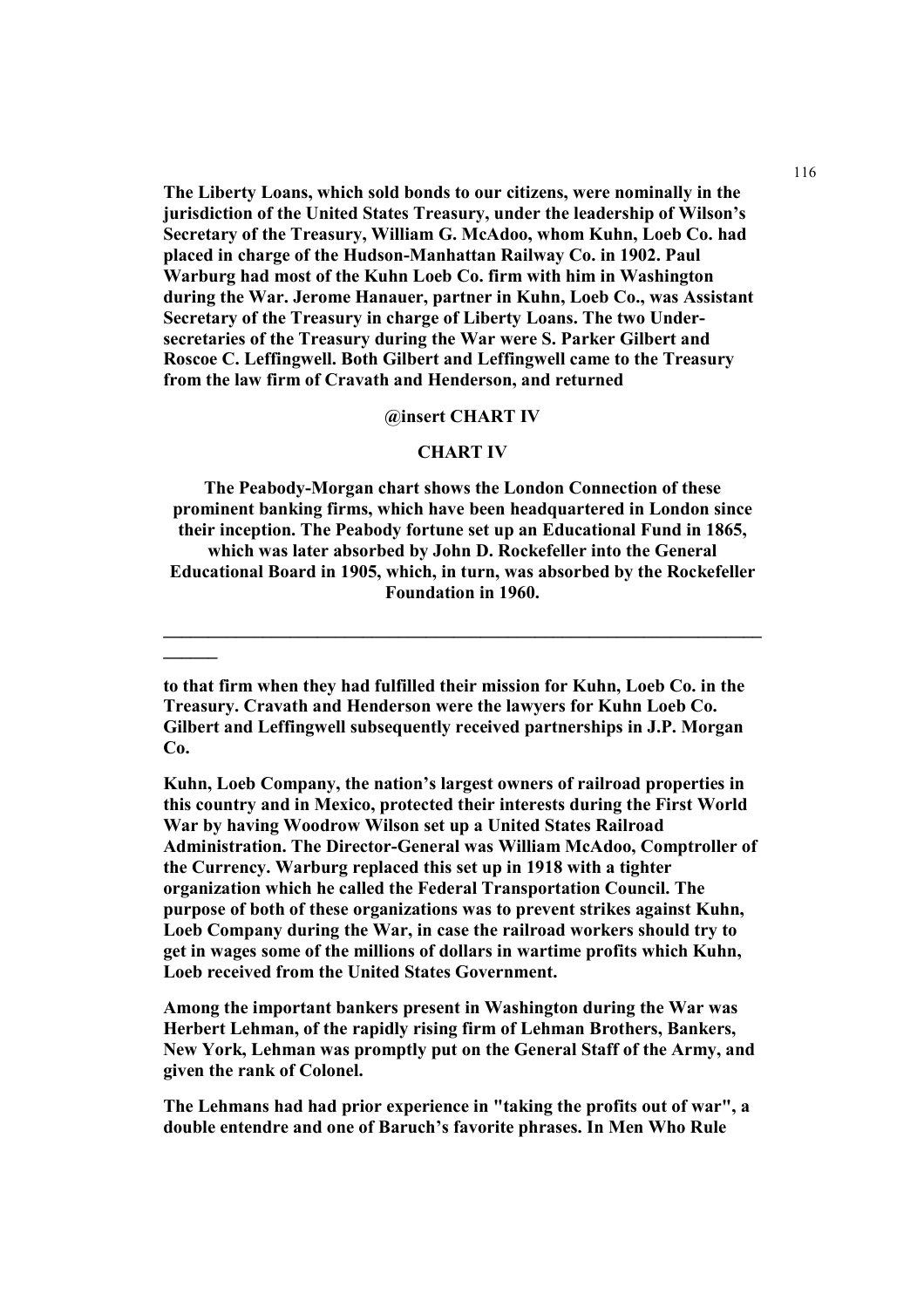America, Arthur D. Howden Smith writes of the Lehmans during the Civil War, "They were often agents, fixers for both sides, intermediaries for confidential communications and handlers of the many illicit transactions in cotton and drugs for the Confederacy, purveyors of information for the North. The Lehmans, with Mayer in Montgomery, the first capital of the Confederacy, Henry in New Orleans, and Emanuel in New York were ideally situated to take advantage of every opportunity for profit which appeared. They seem to have missed few chances."80

\_\_\_\_\_\_\_\_\_\_\_\_\_\_\_\_\_\_\_\_\_\_\_\_\_\_

 $\overline{\phantom{a}}$ 

### CHART V

The David Rockefeller chart shows the link between the Federal Reserve Bank of New York, Standard Oil of Indiana, General Motors, and Allied Chemical Corporation (Eugene Meyer family) and Equitable Life (J.P. Morgan).

\_\_\_\_\_\_\_\_\_\_\_\_\_\_\_\_\_\_\_\_\_\_\_\_\_\_\_\_\_\_\_\_\_\_\_\_\_\_\_\_\_\_\_\_\_\_\_\_\_\_\_\_\_\_\_\_\_\_\_\_\_\_\_\_\_\_

Other appointments during the First World War were as follows:

J.W. McIntosh, director of the Armour meat-packing trust, who was made chief of Subsistence for the United States Army in 1918. He later became Comptroller of the Currency during Coolidge's Administration, and exofficio member of the Federal Reserve Board. During the Harding Administration, he did his bit as Director of Finance for the United States Shipping Board when the Board sold ships to the Dollar Lines for a hundredth of their cost and then let the Dollar Line default on its payments. After leaving public service, J.W. McIntosh became a partner in J.W. Wollman Co., New York Stockbrokers.

W.P.G. Harding, Governor of the Federal Reserve Board, was also managing director of the War Finance Corporation under Eugene Meyer.

George R. James, member of the Federal Reserve Board in 1923-24, had been Chief of the Cotton Section of the War Industries Board.

Henry P. Davison, senior partner in J.P. Morgan Co., was appointed head of the American Red Cross in 1917 in order to get control of the three hundred and seventy million dollars cash which was collected from the American people in donations.

<sup>80</sup> Arthur D. Howden Smith, Men Who Rule America, Bobbs Merrill, N.Y. 1935, p. 112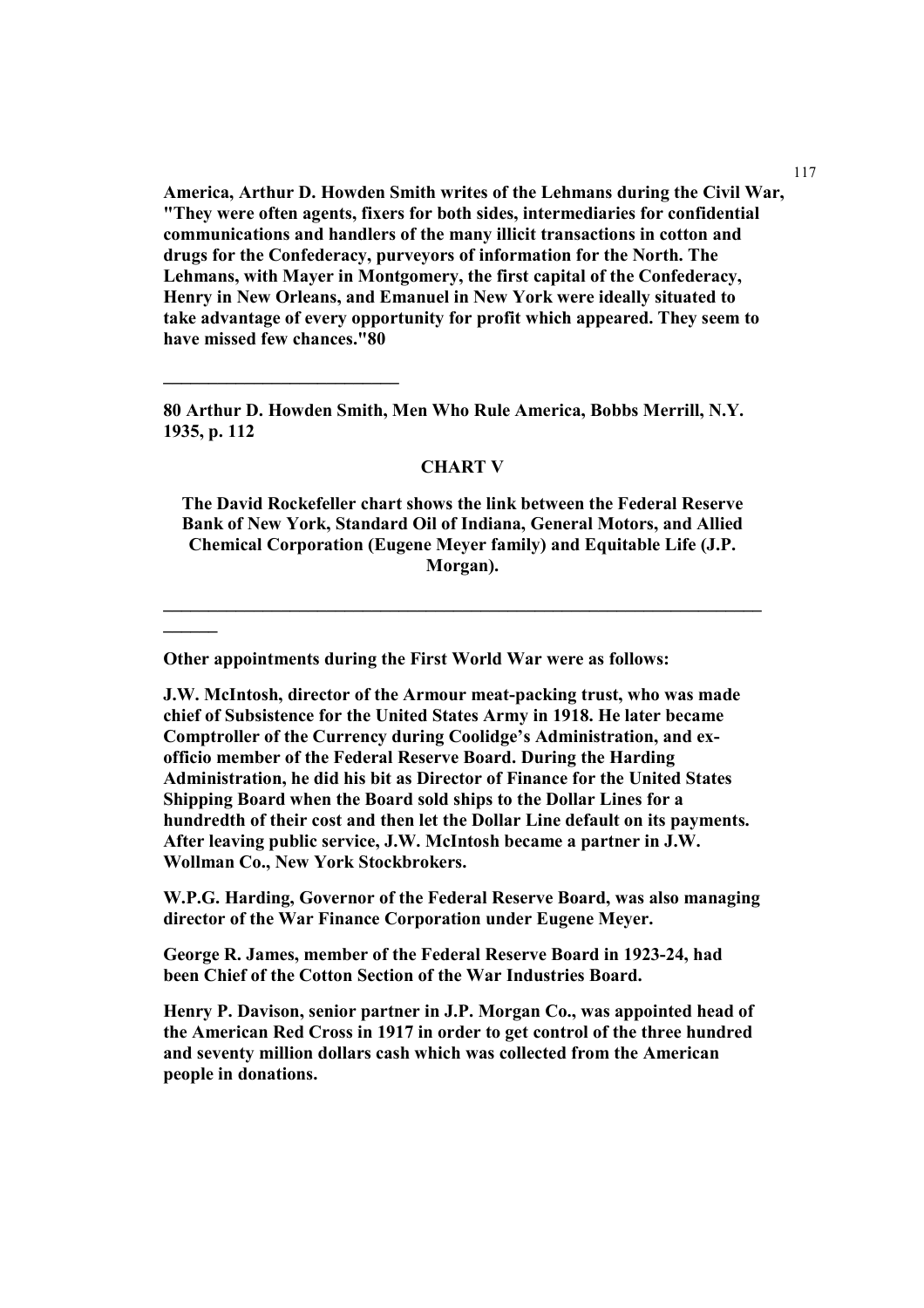Ronald Ransom, banker from Atlanta, and Governor of the Federal Reserve Board under Roosevelt in 1938-39, had been the Director in Charge of Personnel for Foreign Service for the American Red Cross in 1918.

John Skelton Williams, Comptroller of the Currency, was appointed National Treasurer of the American Red Cross.

President Woodrow Wilson, the great liberal who signed the Federal Reserve Act and declared war against Germany, had an odd career for a man who is now enshrined as a defender of the common people. His chief supporter in both his campaigns for the Presidency was Cleveland H. Dodge, of Kuhn Loeb, who controlled National City Bank of New York. Dodge was also President of the Winchester Arms Company and Remington Arms Company. He was very close to President Wilson

## CHART VI

This chart shows the interlocks between the Federal Reserve Bank of New York, J. Henry Schroder Banking Corp., J. Henry Schroder Trust Co., Rockefeller Center, Inc., Equitable Life Assurance Society (J.P. Morgan), and the Federal Reserve Bank of Boston.

throughout the great democrat's political career. Wilson lifted the embargo on shipment of arms to Mexico on February 12, 1914, so that Dodge could ship a million dollars worth of arms and ammunition to Carranza and promote the Mexican Revolution. Kuhn, Loeb Co. which owned the Mexican National Railways System, had become dissatisfied with the administration of Huerta and had him kicked out.

\_\_\_\_\_\_\_\_\_\_\_\_\_\_\_\_\_\_\_\_\_\_\_\_\_\_\_\_\_\_\_\_\_\_\_\_\_\_\_\_\_\_\_\_\_\_\_\_\_\_\_\_\_\_\_\_\_\_\_\_\_\_\_\_\_\_

 $\overline{\phantom{a}}$ 

When the British naval auxiliary Lusitania was sunk in 1915, it was loaded with ammunition from Dodge's factories. Dodge became Chairman of the "Survivors of Victims of the Lusitania Fund", which did so much to arouse the public against Germany. Dodge also was notorious for using professional gangsters against strikers in his plants, yet the liberal Wilson does not appear to have ever been disturbed by this.

Another clue to Wilson's peculiar brand of liberalism is to be found in Chaplin's book Wobbly, which relates how Wilson scrawled the word "REFUSED" across the appeal for clemency sent him by the aging and ailing Eugene Debs, who had been sent to Atlanta Prison for "speaking and writing against war". The charge on which Debs was convicted was "spoken and written denunciation of war". This was treason to the Wilson dictatorship, and Debs was imprisoned. As head of the Socialist Party, Debs ran for the Presidency from Atlanta Prison, the only man ever to do so, and polled more than a million votes. It was ironic that Debs' leadership of the Socialist Party,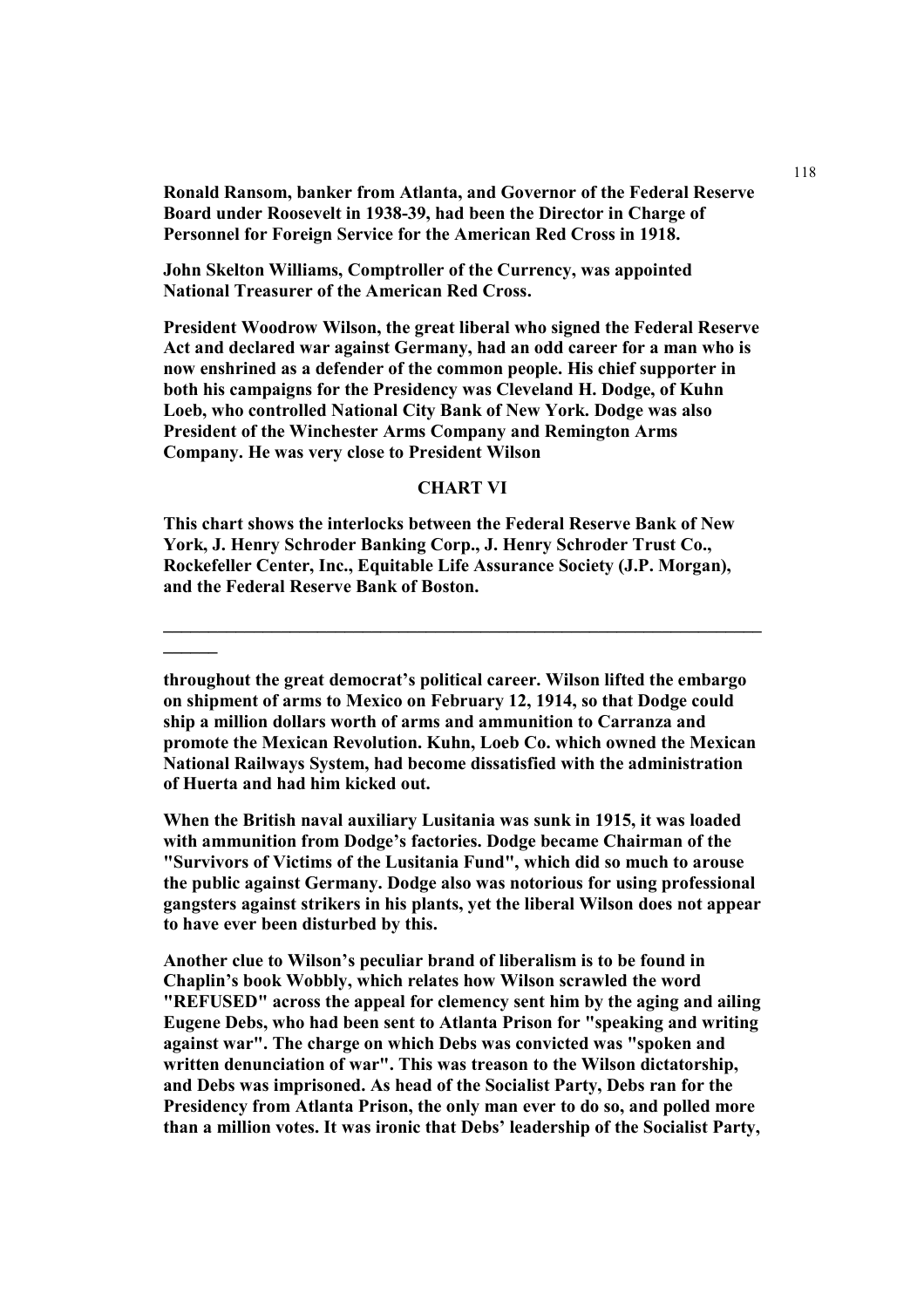which at that time represented the desires of many Americans for an honest government, should fall into the sickly hands of Norman Thomas, a former student and admirer of Woodrow Wilson at Princeton University. Under Thomas' leadership, the Socialist Party no longer stood for anything, and suffered a steady decline in influence and prestige.

Wilson continued to be deeply involved in the Bolshevik Revolution, as were House and Wiseman. Vol. 3, p. 421 of House Intimate Papers records a cable from Sir William Wiseman to House from London, May 1, 1918, suggesting allied intervention at the invitation of the Bolsheviki

#### @insert CHART VII

#### CHART VII

This chart shows the interlocks of the Federal Reserve Bank of New York with Citibank, Guaranty Bank and Trust Co. (J.P. Morgan), J.P. Morgan Co., Morgan Guaranty Trust Co., Alex Brown & Sons (Brown Brothers Harriman), Kuhn Loeb & Co., Los Angeles and Salt Lake RR (controlled by Kuhn Loeb Co.), and Westinghouse (controlled by Kuhn Loeb Co.).

\_\_\_\_\_\_\_\_\_\_\_\_\_\_\_\_\_\_\_\_\_\_\_\_\_\_\_\_\_\_\_\_\_\_\_\_\_\_\_\_\_\_\_\_\_\_\_\_\_\_\_\_\_\_\_\_\_\_\_\_\_\_\_\_\_\_

to help organize the Bolshevik forces. Lt. Col. Norman Thwaites, in his memoirs, Velvet and Vinegar says,

"Often during the years 1917-20 when delicate decisions had to be made, I consulted with Mr.

(Otto) Kahn, whose calm judgment and almost uncanny foresight as to political and economic

tendencies proved most helpful. Another remarkable man with whom I have been closely

associated is Sir William Wiseman who was advisor on American affairs to the British delegation

at the Peace Conference, and liaison officer between the American and British government

during the war. He was rather more the Col. House of this country in his relations with Downing

Street."81

 $\overline{\phantom{a}}$ 

In the summer of 1917, Woodrow Wilson named Col. House to head the American War Mission to the Interallied War Conference, the first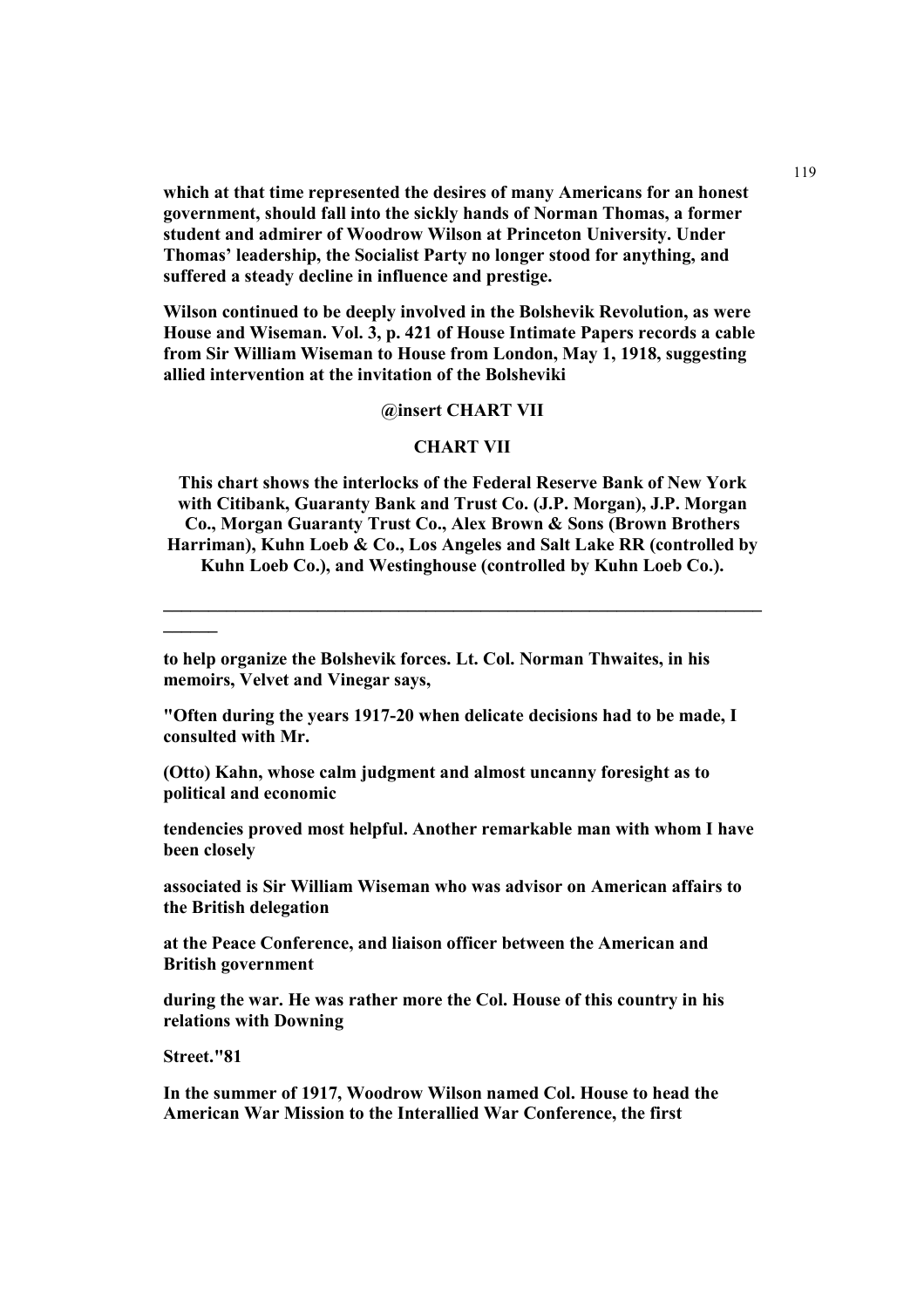American mission to a European council in history. House was criticized for naming his son-in-law, Gordon Auchincloss, as his assistant on this mission. Paul Cravath, the lawyer for Kuhn, Loeb Company, was third in charge of the American War Mission. Sir William Wiseman guided the American War Mission in its conferences. In The Strangest Friendship in History, Viereck writes,

"After America entered the War, Wiseman, according to Northcliffe, was the only man who had

access at all times to the Colonel and to the White House. Wiseman rented an apartment in the

house where the Colonel lived. David Lawrence referred to the Fifty-Third Street house (New York City) jestingly as the American No. 10 Downing St. . . . Col. House had a special code used only with Sir William Wiseman. Col. House was Bush, the Morgans were Haslam, and Trotsky was Keble."82

Thus these two "unofficial" advisors to the British and American governments had a code solely for each other, which no one else could understand. Even stranger was the fact that the international Communist

\_\_\_\_\_\_\_\_\_\_\_\_\_\_\_\_\_\_\_\_\_\_\_\_\_\_

 $\overline{\phantom{a}}$ 

82 George Sylvester Viereck, The Strangest Friendship in History, Woodrow Wilson and Col. House, Liveright, N.Y. 1932, p. 172

@insert CHART VIII

## CHART VIII

This chart shows the link between the Federal Reserve Bank of New York, Brown Brothers Harriman, Sun Life Assurance Co. (N.M. Rothschild and Sons), and the Rockefeller Foundation.

\_\_\_\_\_\_\_\_\_\_\_\_\_\_\_\_\_\_\_\_\_\_\_\_\_\_\_\_\_\_\_\_\_\_\_\_\_\_\_\_\_\_\_\_\_\_\_\_\_\_\_\_\_\_\_\_\_\_\_\_\_\_\_\_\_\_

espionage apparatus for many years used Col. House's book, Philip Dru, Administrator, as their official code book. Francois Coty writes,

"Gorodin, Lenin's agent in China, was alleged to have with him a copy of the book published by

<sup>81</sup> Lt. Col. Norman Thwaites, Velvet and Vinegar, Grayson Co., London, 1932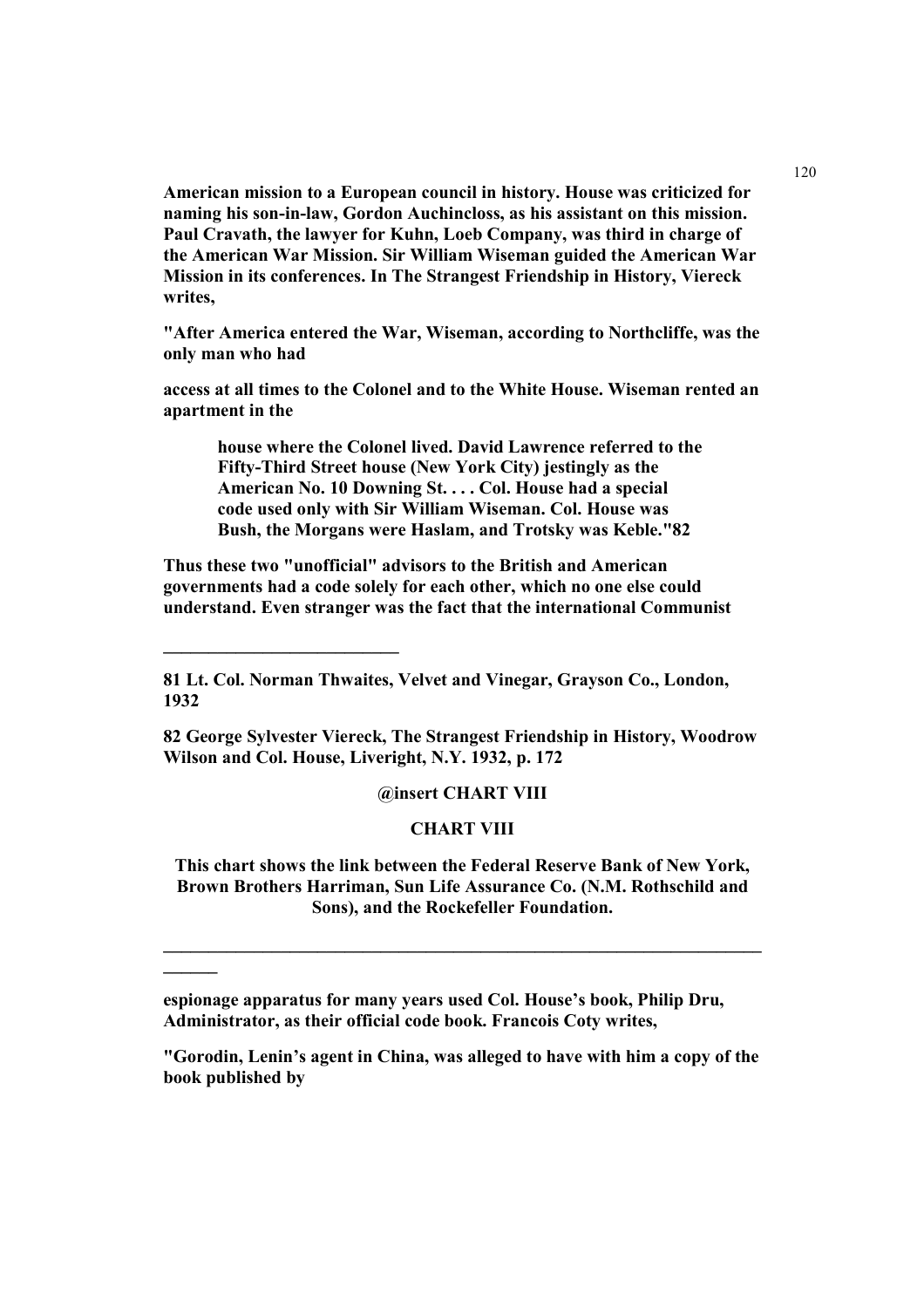Col. House, Philip Dru, Administrator and a code expert who lived in China told this writer that

the purpose of having constant access to this book by Gorodin was to use it for coding and

decoding messages."83

After the Armistice, Woodrow Wilson assembled the American Delegation to the Peace Conference, and embarked for Paris. It was, on the whole, a most congenial group, consisting of the bankers who had always guided Wilson's policies. He was accompanied by Bernard Baruch, Thomas W. Lamont of J.P. Morgan Co., Albert Strauss of J & W Seligman bankers, who had been chosen by Wilson to replace Paul Warburg on the Federal Reserve Board of Governors, J.P. Morgan, and Morgan lawyers Frank Polk and John W. Davis. Accompanying them were Walter Lippmann, Felix Frankfurter, Justice Brandeis, and other interested parties. Mason's biography of Brandeis states that "In Paris in June of 1919, Brandeis met with such friends as Paul Warburg, Col. House, Lord Balfour, Louis Marshall, and Baron Edmond de Rothschild."

Indeed, Baron Edmond de Rothschild served as the genial host to the leading members of the American Delegation, and even turned over his Paris mansion to them, although the lesser members had to rough it at the elegant Hotel Crillon with Col. House and his personal staff of 201 servants.

Baruch later testified before the Graham Committee of the Senate Foreign Relations Committee, "I was economic advisor with the peace mission. GRAHAM: Did you frequently advise the President while there? BARUCH: Whenever he asked my advice I gave it. I had something to do with the reparations clauses. I was the American Commissioner in charge of what they called the Economic Section. I was a

\_\_\_\_\_\_\_\_\_\_\_\_\_\_\_\_\_\_\_\_\_\_\_\_\_\_

 $\overline{\phantom{a}}$ 

#### @insert CHART IX

### CHART IX

This chart shows the interlocks between the Federal Reserve Bank of New York and J.P. Morgan Co., Morgan Guaranty Trust Co., and the Rothschild affiliates of Royal Bank of Canada, Sun Life Assurance Co. of Canada, Sun Alliance, and London Assurance Group.

\_\_\_\_\_\_\_\_\_\_\_\_\_\_\_\_\_\_\_\_\_\_\_\_\_\_\_\_\_\_\_\_\_\_\_\_\_\_\_\_\_\_\_\_\_\_\_\_\_\_\_\_\_\_\_\_\_\_\_\_\_\_\_\_\_\_

<sup>83</sup> Francois Coty, Tearing Away the Veil, Paris, 1940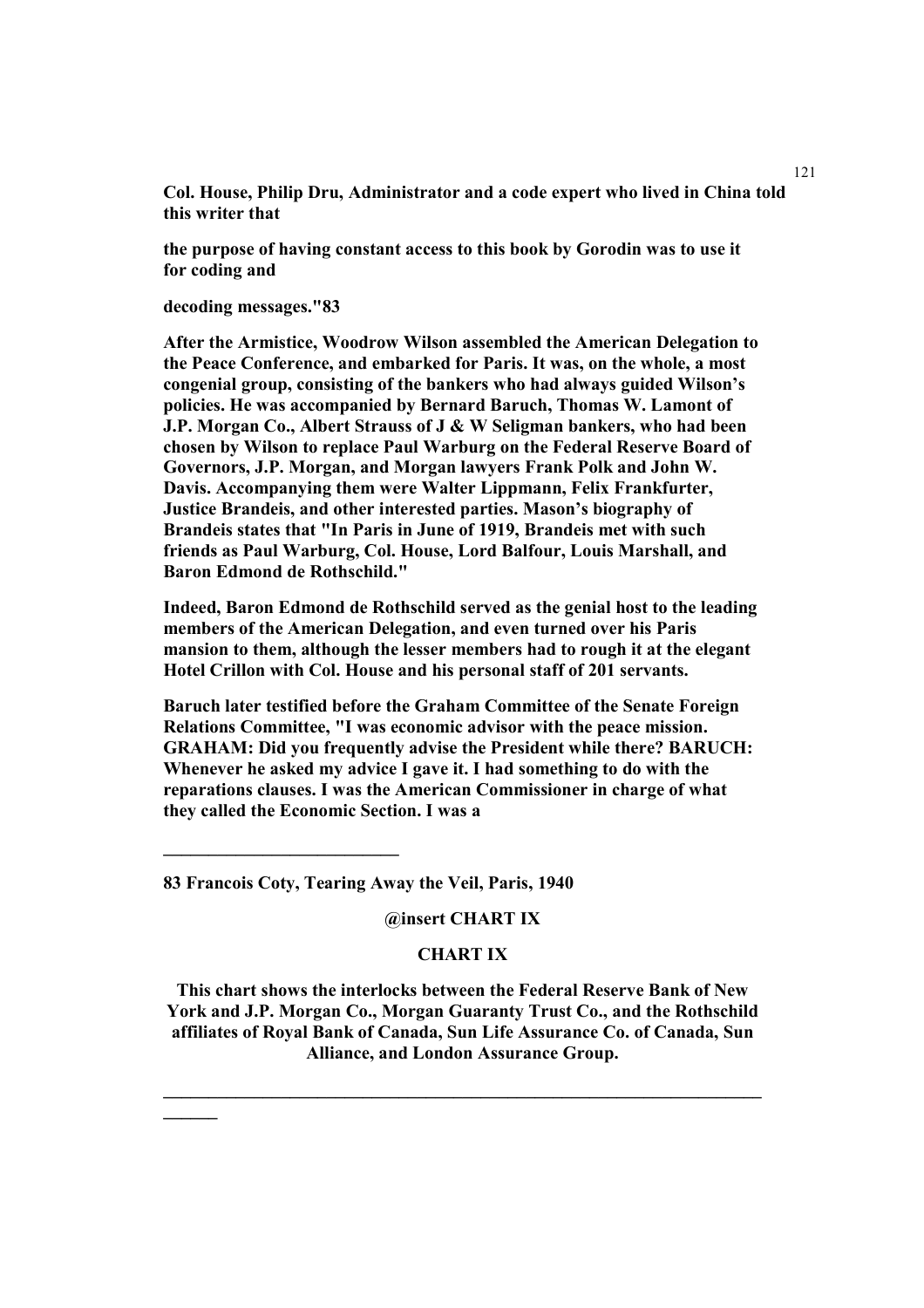member of the Supreme Economic Council in charge of raw metals. GRAHAM: Did you sit in the council with the gentlemen who were negotiating the treaty? BARUCH: Yes, sir, some of the time. GRAHAM: All except the meetings that were participated in by the Five? (The Five being the leaders of the five allied nations). BARUCH: And frequently those also."

Paul Warburg accompanied Wilson on the American Commission to Negotiate Peace as his chief financial advisor. He was pleasantly surprised to find at the head of the German delegation his brother, Max Warburg, who brought along Carl Melchior, also of M.M. Warburg Company, William Georg von Strauss, Franz Urbig, and Mathias Erzberger.

Thomas W. Lamont states in his privately printed memoirs, Across World Frontiers, "The German delegation included two German bankers of the Warburg firm whom I happened to know slightly and with whom I was glad to talk informally, for they seemed to be striving earnestly to offer some reparations composition that might be acceptable to the Allies."84 Lamont was also pleased to see Sir William Wiseman, chief advisor to the British delegation.

The bankers at the conference convinced Wilson that they needed an international government to facilitate their international monetary operations. Vol. IV, p. 52, Intimate Papers of Col. House quotes a message from Sir William Wiseman to Lord Reading, August 16, 1918, "The President has two main principles in view; there must be a League of Nations and it must be virile."

Wilson, who seems to have lived in a world of fantasy, was shocked when American citizens booed him during his campaign to have them sign over their hard won independence to what appeared to many to be an international dictatorship. He promptly went into a depression, and retired to his bedroom. His wife immediately shut the White House doors against Col. House, and from September 25, 1919 to April 13, 1920, she

\_\_\_\_\_\_\_\_\_\_\_\_\_\_\_\_\_\_\_\_\_\_\_\_\_\_

The admirers of Woodrow Wilson were led for decades by Bernard Baruch, who stated that Woodrow Wilson was the greatest man he ever knew. Wilson's appointments to the Federal Reserve Board, and that body's responsibility for financing the First World War, as well as Wilson's handing

<sup>84</sup> Thomas W. Lamont, Across World Frontiers, (Privately printed) 1950, p. 138

ruled the United States with the aid of an intimate friend, her "military aide", Col. Rixey Smith. As everyone was shut out of their deliberations, no one ever knew which of the pair functioned as the President, and which was the Vice President.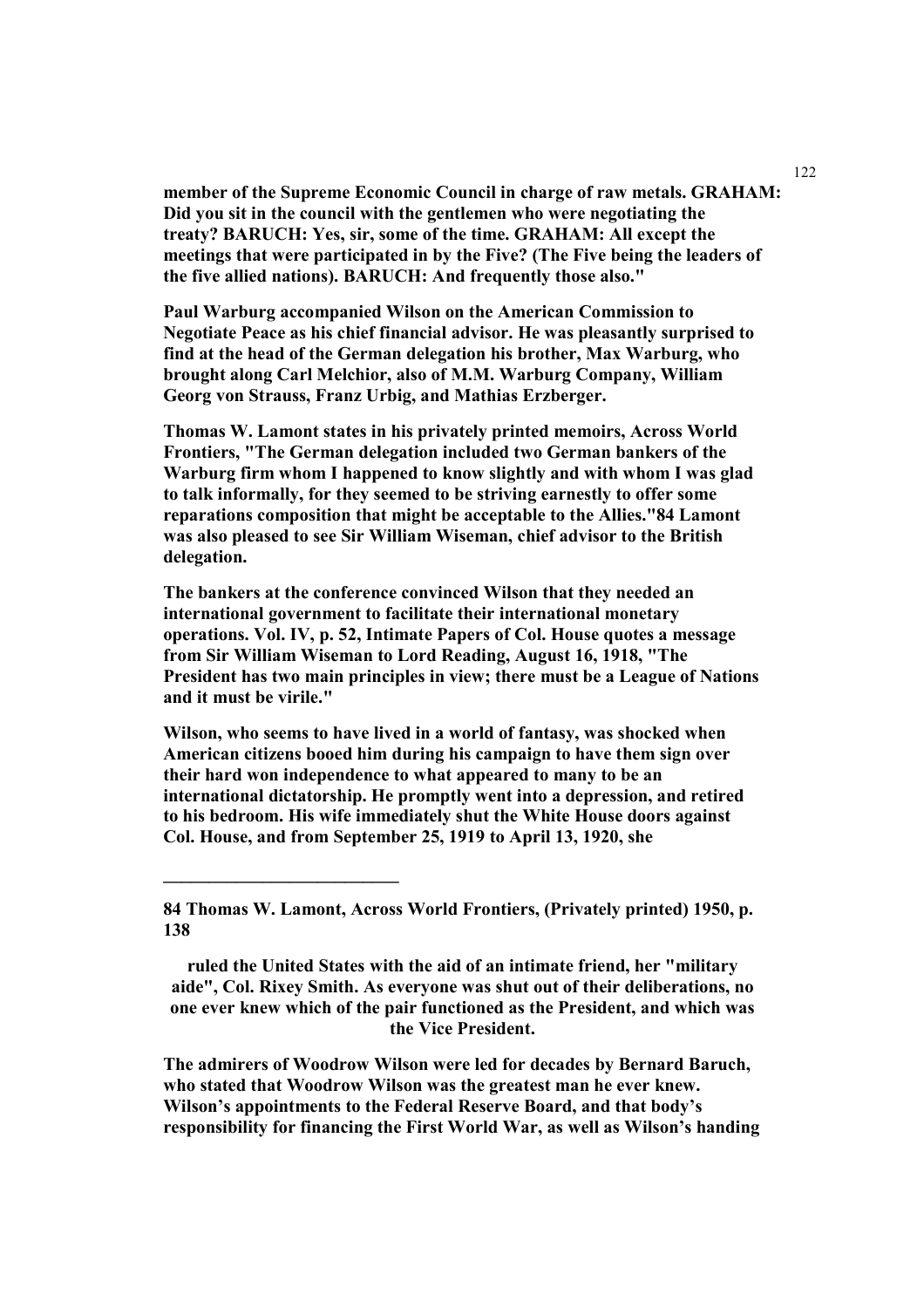over the United States to the immigrant triumvirate during the War, made him appear to be the most important single effector of ruin in American history.

It is no wonder that after his abortive trip to Europe, where he was hissed and jeered in the streets by the French people, and snickered at in the halls of Versailles by Orlando and Clemenceau, Woodrow Wilson returned home to take to his bed. The sight of the destruction and death in Europe, for which he was directly responsible, was perhaps more of a shock than he could bear. The Italian Minister Pentaleoni expressed the feelings of the European peoples when he wrote that:

"Woodrow Wilson is a type of Pecksniff who was now disappeared amid universal execration."

It is America's misfortune that our subsidized press and educational system have been devoted to enshrining a man who colluded in causing so much death and sorrow throughout the world.

The financial cartel suffered only minor setbacks in those crucial years. On February 12, 1917, The New York Times reported that "The five members of the Federal Reserve Board were impeached on the floor of the House by Rep. Charles A. Lindbergh, Republican member of the House Banking and Currency Committee. According to Mr. Lindbergh, 'the conspiracy began in' 1906 when the late J.P. Morgan, Paul M. Warburg, a present member of the Federal Reserve Board, the National City Bank and other banking firms 'conspired' to obtain currency legislation in the interest of big business and the appointment of a special board to administer such a law, in order to create industrial slaves of the masses, the aforesaid conspirators did conspire and are now conspiring to have the Federal Reserve Board administered so as to enable the conspirators to coordinate all kinds of big business and to keep themselves in control of big business in order to amalgamate all the trusts into one great trust in restraint and control of trade and commerce." The impeachment resolution was not acted on by the House.

The New York Times reported on August 10, 1918, "Mr. Warburg's term having expired, he voluntarily retired from the Federal Reserve Board." Thus the previous intimation that Mr. Warburg left the Federal Reserve Board because he had a brother in the Secret Service of a foreign

country, namely, Germany, with whom we were at war, was not the cause of his retirement. In any case, he did not leave the Federal Reserve Administration, as he immediately took over J.P. Morgan's seat on the Federal Advisory Council, from which post he continued to administer the Federal Reserve System for the next ten years.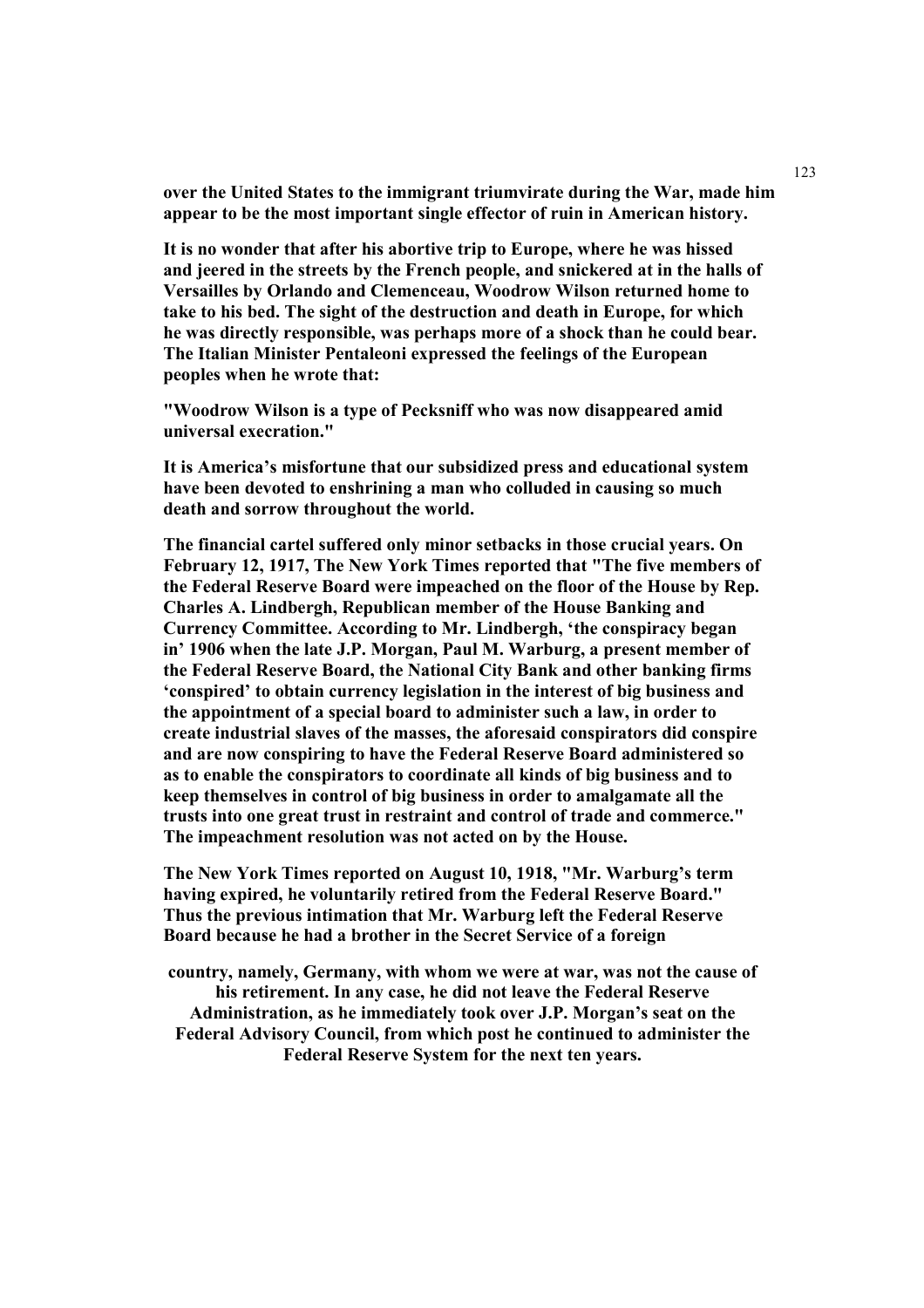# CHAPTER NINE

# The Agricultural Depression

When Paul Warburg resigned from the Federal Reserve Board of Governors in 1918, his place was taken by Albert Strauss, partner in the international banking house of J & W Seligman. This banking house had large interests in Cuba and South America, and played a prominent part in financing the many revolutions in those countries. Its most notorious publicity came during the Senate Finance Committee's investigation in 1933, when it was brought out that J & W Seligman had given a \$415,000 bribe to Juan Leguia, son of the President of Peru, in order to get that nation to accept a loan.

A partial list of Albert Strauss' directorships, according to "Who's Who", shows that he was: Chairman of the Board of the Cuba Cane Sugar Corporation; director, Brooklyn Manhattan Transit Co., Coney Island Brooklyn RR, New York Rapid Transit, Pierce-Arrow, Cuba Tobacco Corporation, and the Eastern Cuba Sugar Corporation.

Governor Delano resigned in August, 1918, to be commissioned a Colonel in the Army. The war ended on November 11, 1918.

William McAdoo was replaced in 1918 by Carter Glass as Secretary of the Treasury. Both Strauss and Glass were present during the secret meeting of the Federal Reserve Board on May 18, 1920, when the Agricultural Depression of 1920-21 was made possible.

One of the main lies about the Federal Reserve Act when it was being ballyhooed in 1913 was its promise to take care of the farmer. Actually, it has never taken care of anybody but a few big bankers. Prof. O.M.W. Sprague, Harvard economist, writing in the Quarterly Journal of Economics of February, 1914, said:

"The primary purpose of the Federal Reserve Act is to make sure that there will always be an

available supply of money and credit in this country to meet unusual banking requirements."

There is nothing in that wording to help the farmer.

The First World War had introduced into this country a general prosperity, as revealed by the stocks of heavy industry on the New York Exchange in 1917-1918, by the increase in the amount of money circulated, and by the enormous bank clearings during the whole of 1918. It was the assigned duty of the Federal Reserve System to get back the vast amount of money and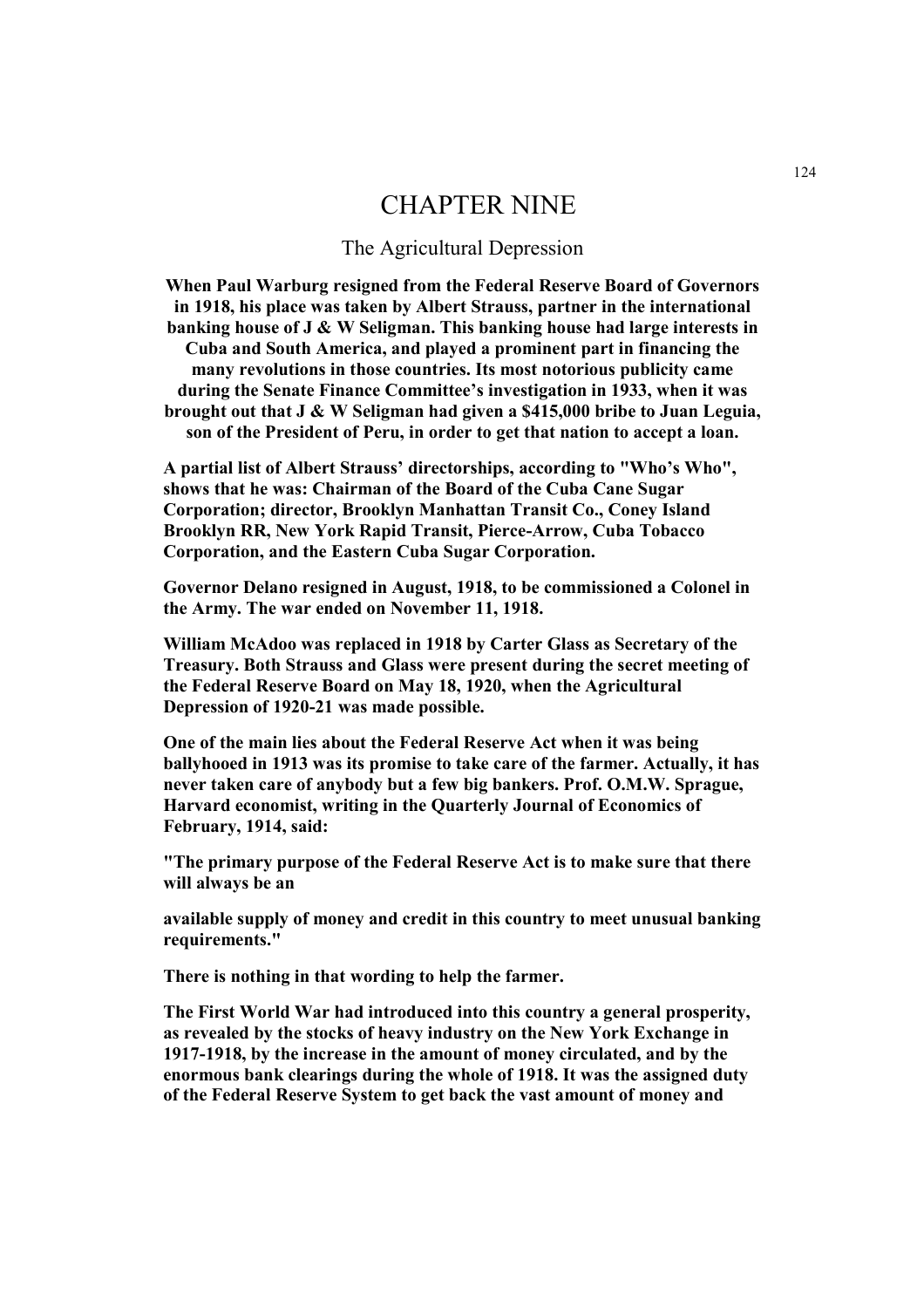credit which had escaped their control during this time of prosperity. This was done by the Agricultural Depression of 1920-21.

The operations of the Federal Reserve Open Market Committee in 1917-18, while Paul Warburg was still Chairman, show a tremendous increase in purchases of bankers' and trade acceptances. There was also a great increase in the purchase of United States Government securities, under the leadership of the able Eugene Meyer, Jr. A large part of the stock market speculation in 1919, at the end of the War when the market was very unsettled, was financed with funds borrowed from Federal Reserve Banks with Government securities as collateral. Thus the Federal Reserve System set up the Depression, first by causing inflation, and then raising the discount rate and making money dear.

In 1914, Federal Reserve Bank rates had dropped from six percent to four percent, had gone to a further low of three percent in 1916, and had stayed at that level until 1920. The reason for the low interest rate was the necessity for floating the billion dollar Liberty Loans. At the beginning of each Liberty Loan Drive, the Federal Reserve Board put a hundred million dollars into the New York money market through its open market operations, in order to provide a cash impetus for the drive. The most important role of the Liberty Bonds was to soak up the increase in circulation of the medium of exchange (integer of account) brought about by the large amount of currency and credit put out during the war. Laborers were paid high wages, and farmers received the highest prices for their produce they had ever known. These two groups accumulated millions of dollars in cash which they did not put into Liberty Bonds. That money was effectively out of the hands of the Wall Street group which controlled the money and credit of the United States. They wanted it back, and that is why we had the Agricultural Depression of 1920-21.

Much of the money was deposited in small country banks in the Middle West and West which had refused to have any part of the Federal Reserve System, the farmers and ranchers of those regions seeing no good reason why they should give a group of international financiers control of their money. The main job of the Federal Reserve System was to break these small country banks and get back the money which had been paid out to the farmers during the war, in effect, ruin them, and this it proceeded to do.

First of all, a Federal Farm Loan Board was set up which encouraged the farmers to invest their accrued money in land on long term loans, which the farmers were eager to do. Then inflation was allowed to take its course in this country and in Europe in 1919 and 1920. The purpose of the inflation in Europe was to cancel out a large portion of the war debts owed by the Allies to the American people, and its purpose in this country was to draw in the excess moneys which had been distributed to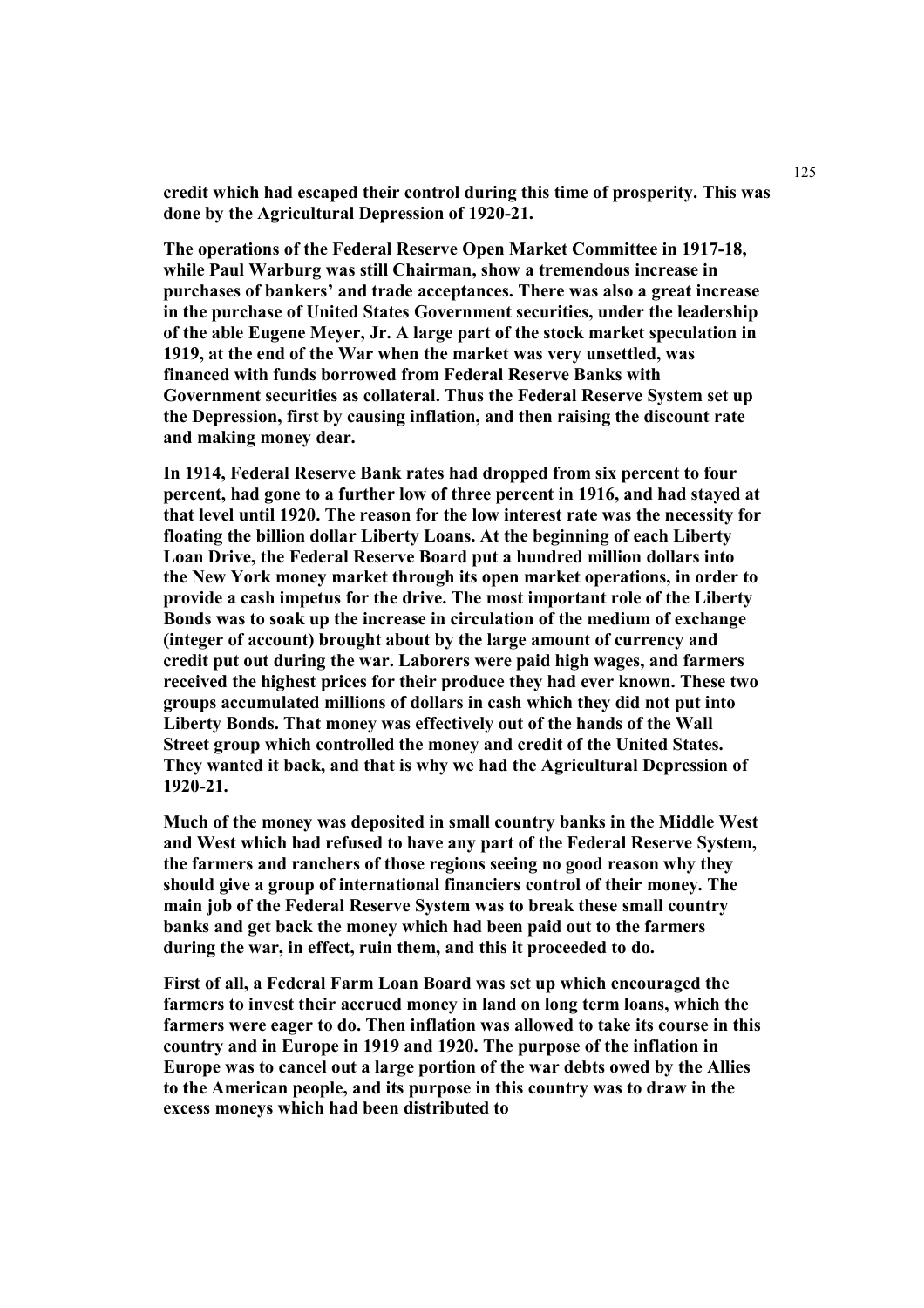the working people in the form of higher wages and bonuses for production. As prices went higher and higher, the money which the workers had accumulated became worth less and less, inflicting upon them an unfair drain, while the propertied classes were enriched by the inflation because of the enormous increase in the value of land and manufactured goods. The workers were thus effectively impoverished, but the farmers, who were as a class more thrifty, and who were more self-sufficient, had to be handled more harshly.

G.W. Norris, in "Collier's Magazine" of March 20, 1920, said:

"Rumor has it that two members of the Federal Reserve Board had a plain talk with some New

York bankers and financiers in December, 1919. Immediately afterwards, there was a notable

decline in transactions on the stock market and a cessation of company promotions. It is

understood that action in the same general direction has already been taken in other sections of the country, as evidence of the abuse of the Federal Reserve System to promote speculation in land and commodities appeared."

Senator Robert L. Owen, Chairman of the Senate Banking and Currency Committee, testified at the Senate Silver Hearings in 1939 that:

"In the early part of 1920, the farmers were exceedingly prosperous. They were paying off the

mortgages and buying a lot of new land, at the instance of the Government- had borrowed money

to do it--and then they were bankrupted by a sudden contraction of credit and currency which

took place in 1920. What took place in 1920 was just the reverse of what should have been taking

place. Instead of liquidating the excess of credits created by the war through a period of years, the

Federal Reserve Board met in a meeting which was not disclosed to the public. They met on the

18th of May, 1920, and it was a secret meeting. They spent all day conferring; the minutes made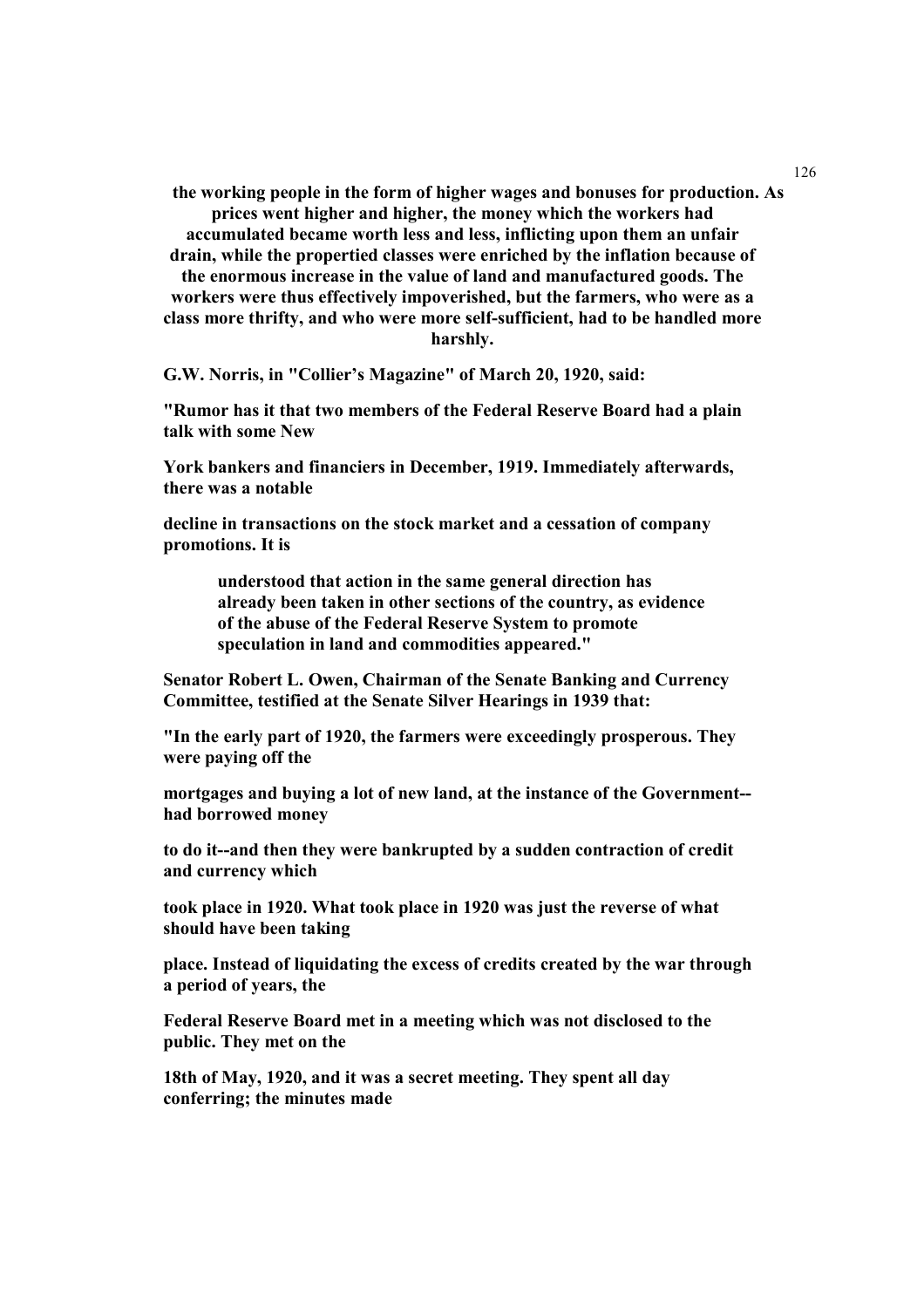sixty printed pages, and they appear in Senate Document 310 of February 19, 1923. The Class A

Directors, the Federal Reserve Advisory Council, were present, but the Class B Directors, who

represented business, commerce, and agriculture, were not present. The Class C Directors,

representing the people of the United States, were not present and were not invited to be present.

Only the big bankers were there, and their work of that day resulted in a contraction of credit

which had the effect the next year of reducing the national income fifteen billion dollars,

throwing millions of people out of employment, and reducing the value of lands and ranches by

twenty billion dollars."

\_\_\_\_\_\_\_\_\_\_\_\_\_\_\_\_\_\_\_\_\_\_\_\_\_\_

Carter Glass, member of the Board in 1920 as Secretary of the Treasury, wrote in his autobiography, Adventure in Constructive Finance published in 1928; "Reporters were not present, of course, as they should not have been and as they never are at any bank board meeting in the world."85

we would end up by having mechanics and farm laborers on the Board. Certainly mechanics and farm laborers could have caused no more damage to the country than did Glass, Strauss, and Warburg at the secret meeting of the Federal Reserve Board.

Senator Brookhart of Iowa testified that at that secret meeting Paul Warburg, also President of the Federal Advisory Council, had a resolution passed to send a committee of five to the Interstate Commerce Commission and ask for an increase in railroad rates. As head of Kuhn, Loeb Co. which owned most of the railway mileage in the United States, he was already missing the huge profits which the United States Government had paid during the war, and he wanted to inflict new price raises on the American people.

<sup>85</sup> Carter Glass, Adventure in Constructive Finance, Doubleday, N.Y. 1928

It was Carter Glass who had complained that, if a suggested amendment by Senator LaFollette were passed, on the Federal Reserve Act of 1913, to the effect that no member of the Federal Reserve Board should be an official or director or stockholder of any bank, trust company, or insurance company,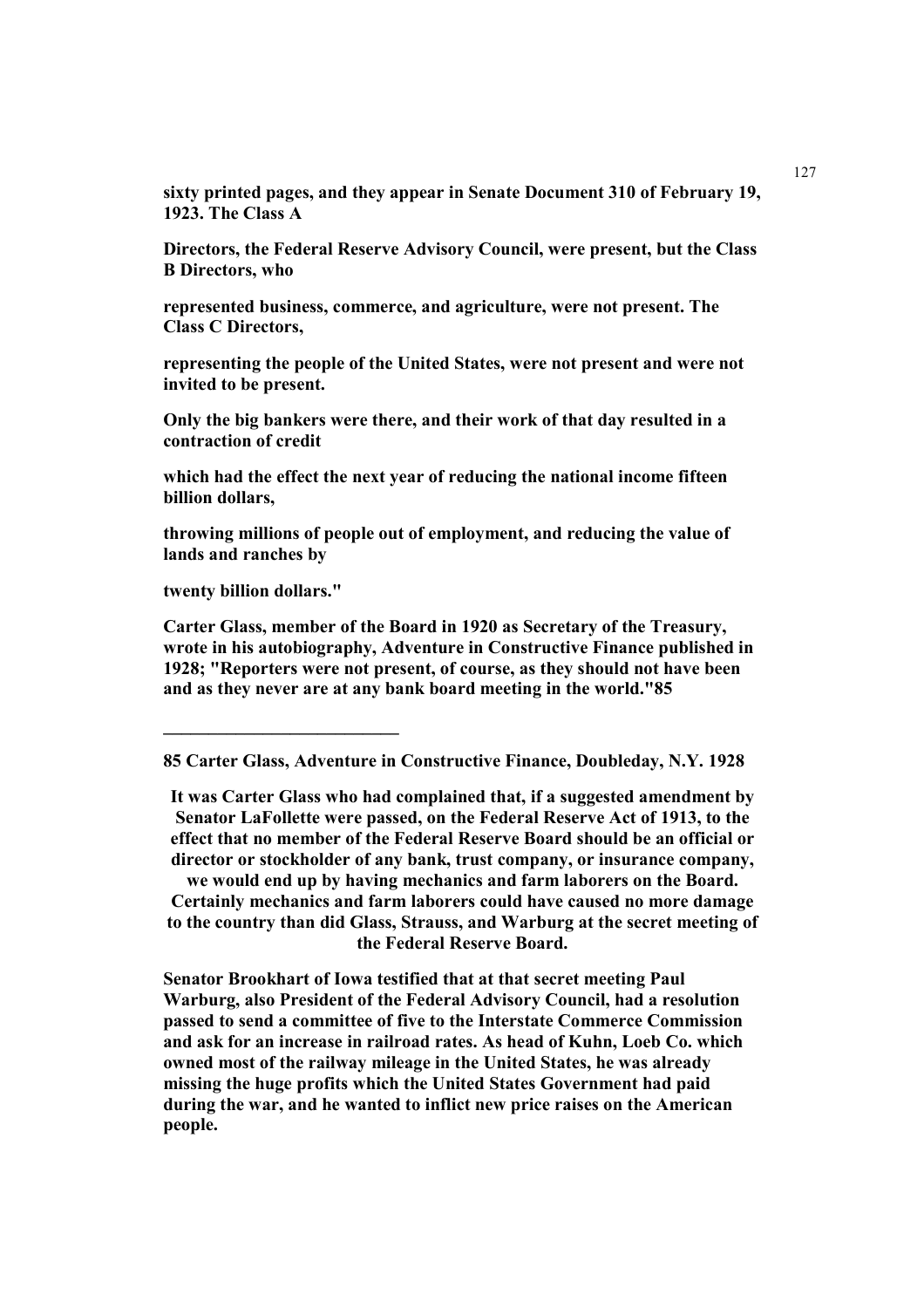Senator Brookhart also testified that:

"I went into Myron T. Herrick's office in Paris, and told him that I came there to study

cooperative banking. He said to me, 'as you go over the countries of Europe, you will find that

the United States is the only civilized country in the world that by law is prohibiting its people

from organizing a cooperative system.' I went up to New York and talked to about two hundred people. After talking cooperation and standing around waiting for my train--I did not specifically mention cooperative banking, it was cooperation in general--a man called me off to one side and said, 'I think Paul Warburg is the greatest financier we have ever produced. He believes a lot more of your cooperative ideas than you think he does, and if you want to consult anybody about the business of cooperation, he is the man to consult, because he believes in you, and you can rely on him.' A few minutes later I was steered up against Mr. Warburg himself, and he said to me, 'You are absolutely right about this cooperative idea. I want to let you know that the big bankers are with you. I want to let you know that now, so that you will not start anything on cooperative

banking and turn them against you.' I said, 'Mr. Warburg, I have already prepared and tomorrow

I am going to offer an amendment to the Lant Bill authorizing the establishment of cooperative

national banks.' That was the intermediate credit act which was then pending to authorize the

establishment of cooperative national banks. That was the extent of my conversation with Mr.

Warburg, and we have not had any since."

Mr. Wingo testified that in April, May, June and July of 1920, the manufacturers and merchants were allowed a very large increase in credits. This was to tide them through the contraction of credit which was intended to ruin the American farmers, who, during this period, were denied all credit.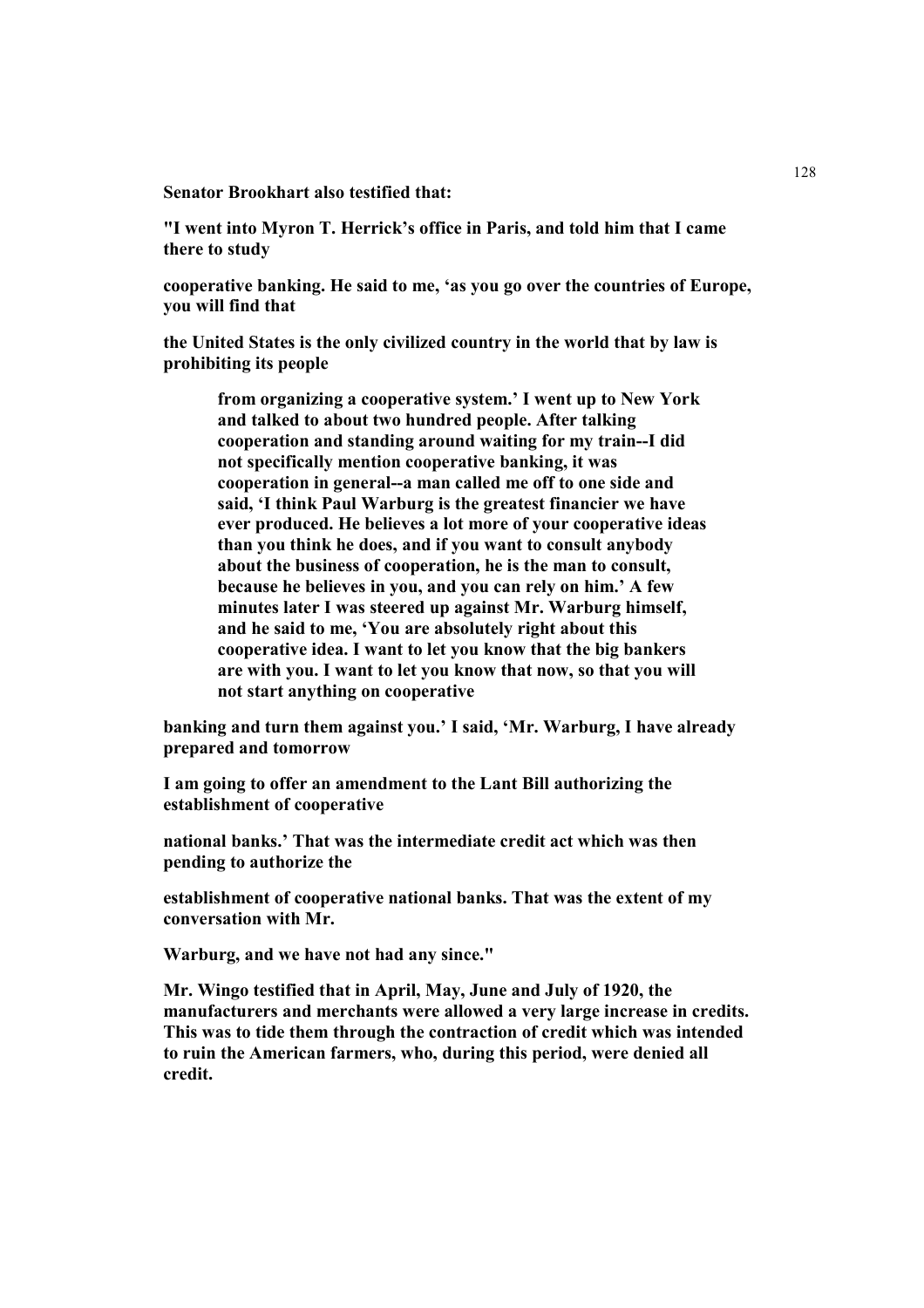At the Senate Hearings in 1923, Eugene Meyer, Jr. put his finger on a primary reason for the Federal Reserve Board's action in raising the interest rate to 7% on agricultural and livestock paper:

"I believe," he said, "that a great deal of trouble would have been avoided if a larger number of

the eligible non-member banks had been members of the Federal Reserve System."

Meyer was correct in pointing this out. The purpose of the Board's action was to break those state and joint land stock banks which had steadfastly refused to surrender their freedom to the banker's dictatorship set up by the System. Kemmerer in the ABC of the Federal Reserve System had written in 1919 that:

"The tendency will be toward unification and simplicity which will be brought about by the state

institutions, in increasing numbers, becoming stockholders and depositors in the reserve banks."

However, the state banks had not responded.

The Senate Hearings of 1923 investigating the causes of the Agricultural Depression of 1920-21 had been demanded by the American people. The complete record of the secret meeting of the Federal Reserve Board on May 18, 1920 had been printed in the "Manufacturers' Record" of Baltimore, Maryland, a magazine devoted to the interests of small Southern manufacturers.

Benjamin Strong, Governor of the Federal Reserve Bank of New York, and close friend of Montagu Norman, the Governor of the Bank of England, claimed at these Hearings:

"The Federal Reserve System has done more for the farmer than he has yet begun to realize."

Emmanuel Goldenweiser, Director of Research for the Board of Governors, claimed that the discount rate was raised purely as an anti-inflationary measure, but he failed to explain why it was a raise aimed solely at farmers and workers, while at the same time the System protected the manufacturers and merchants by assuring them increased credits.

The final statement on the Federal Reserve Board's causing the Agricultural Depression of 1920-21 was made by William Jennings Bryan. In "Hearst's Magazine" of November, 1923, he wrote: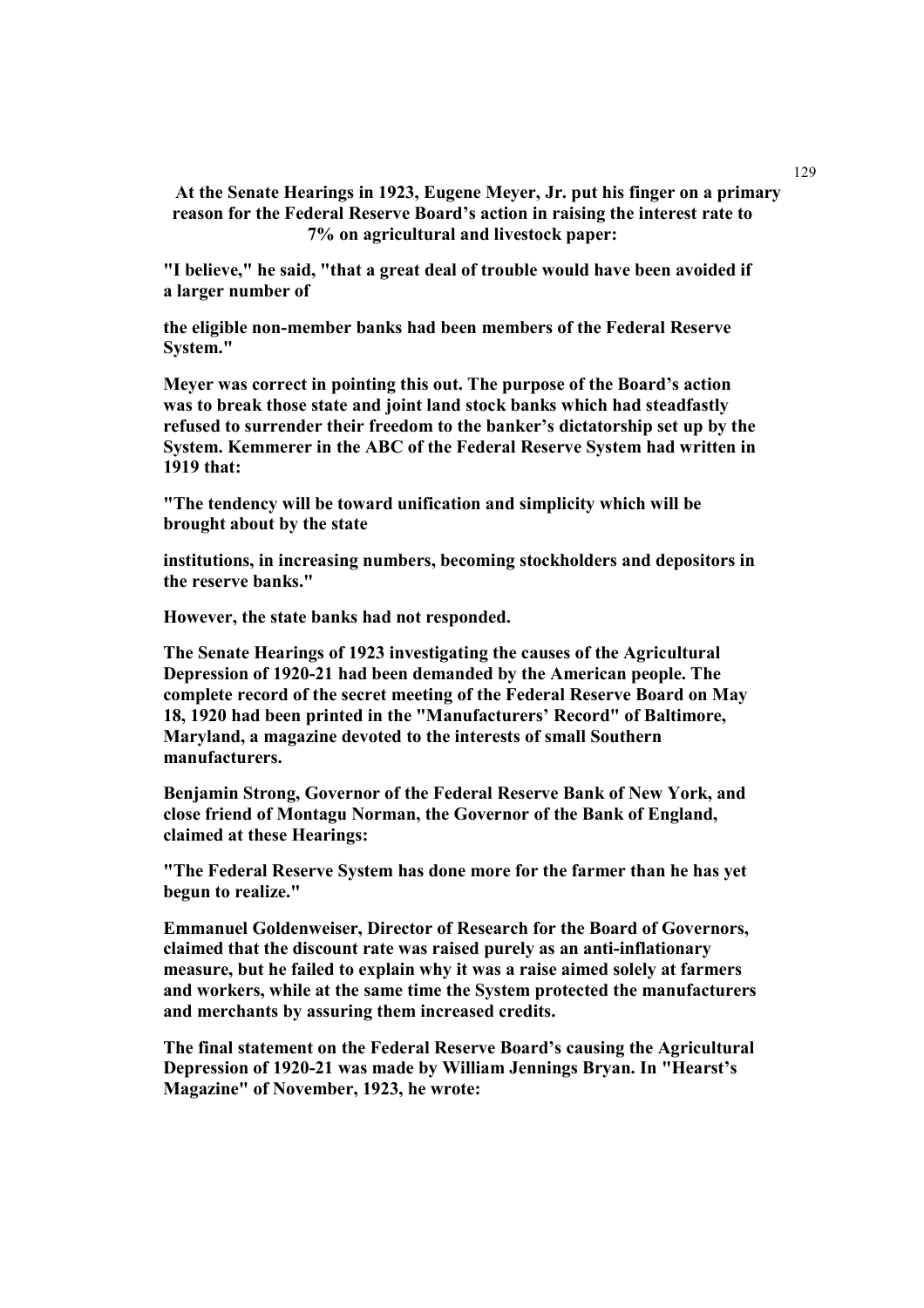"The Federal Reserve Bank that should have been the farmer's greatest protection has become his

greatest foe. The deflation of the farmer was a crime deliberately committed."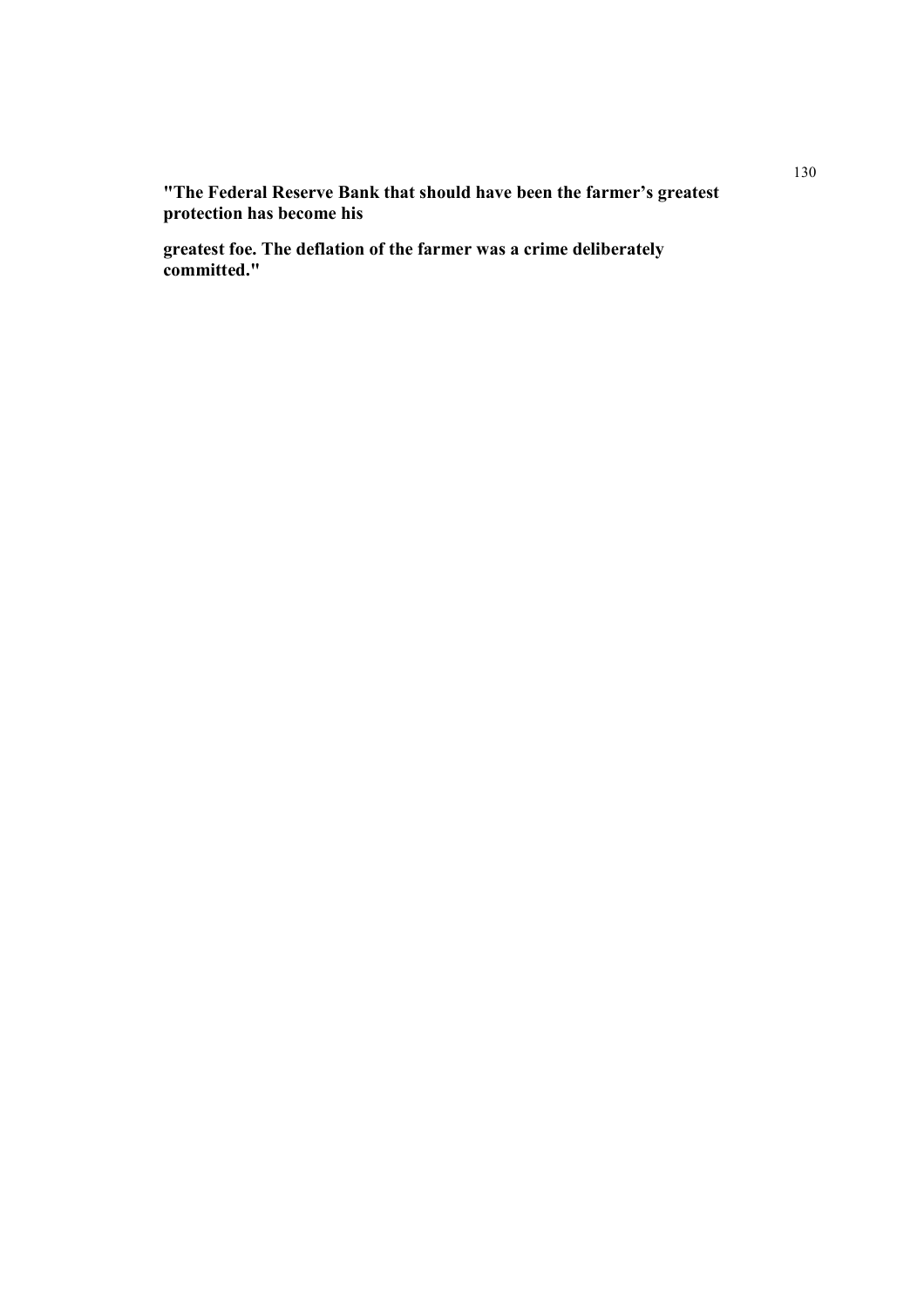# CHAPTER TEN

# The Money Creators

The editorial page of The New York Times, January 18, 1920, carried an interesting comment on the Federal Reserve System. The unidentified writer, perhaps Paul Warburg, stated, "The Federal Reserve is a fount of credit, not of capital." This is one of the most revealing statements ever made about the Federal Reserve System. It says that the Federal Reserve System will never add anything to our capital structure, or to the formation of capital, because it is organized to produce credit, to create money for credit money and speculations, instead of providing capital funds for the improvement of commerce and industry. Simply stated, capitalization would mean the providing of notes backed by a precious metal or other commodity. Reserve notes are unbacked paper loaned at interest.

On July 25, 1921, Senator Owen stated on the editorial page of The New York Times, The Federal Reserve Board is the most gigantic financial power in all the world. Instead of using this great power as the Federal Reserve Act intended that it should, the board....delegated this power to the banks, threw the weight of its influence toward the support of the policy of German inflation." The senator whose name was on the Act saw that it was not performing as promised.

After the Agricultural Depression of 1920-21, the Federal Reserve Board of Governors settled down to eight years of providing rapid credit expansion of the New York bankers, a policy which culminated in the Great Depression of 1929-31 and helped paralyze the economic structure of the world. Paul Warburg had resigned in May, 1918, after the monetary system of the United States had been changed from a bond-secured currency to a currency based upon commercial paper and the shares of the Federal Reserve Banks. Warburg returned to his five hundred thousand dollar a year job with Kuhn, Loeb Company, but he continued to determine the policy of the Federal Reserve System, as President of the Federal Advisory Council and as Chairman of the Executive Committee of the American Acceptance Council.

From 1921 to 1929, Paul Warburg organized three of the greatest trusts in the United States, the International Acceptance Bank, largest acceptance bank in the world, Agfa Ansco Film Corporation, with headquarters in Belgium, and I.G. Farben Corporation whose American

branch Warburg set up as I.G. Chemical Corporation. The Westinghouse Corporation is also one of his creations.

In the early 1920s, the Federal Reserve System played the decisive role in the re-entry of Russia into the international finance structure. Winthrop and Stimson continued to be the correspondents between Russian and American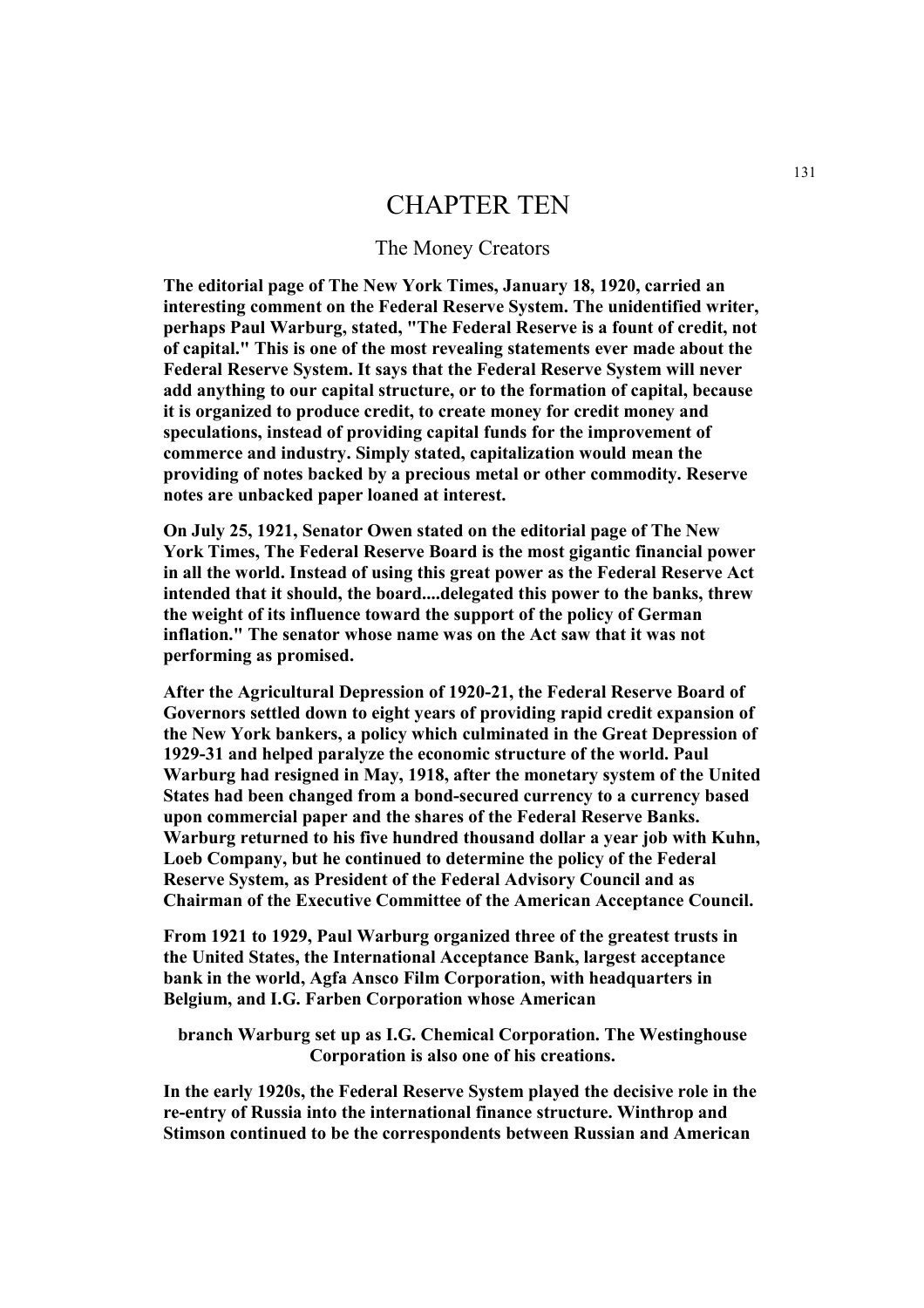bankers, and Henry L. Stimson handled the negotiations concluding in our recognition of the Soviet after Roosevelt's election in 1932. This was an anticlimax, because we had long before resumed exchange relations with Russian financiers.

The Federal Reserve System began purchasing Russian gold in 1920, and Russian currency was accepted on the Exchanges. According to Colonel Ely Garrison, in his autobiography, and according to the United States Naval Secret Service Report on Paul Warburg, the Russian Revolution had been financed by the Rothschilds and Warburgs, with a member of the Warburg family carrying the actual funds used by Lenin and Trotsky in Stockholm in 1918.

An article in the English monthly "Fortnightly", July, 1922, says:

"During the past year, practically every single capitalistic institution has been restored. This is

true of the State Bank, private banking, the Stock Exchange, the right to possess money to

unlimited amount, the right of inheritance, the bill of exchange system, and other institutions and

practices involved in the conduct of private industry and trade. A great part of the former

nationalized industries are now found in semi-independent trusts."

The organization of powerful trusts in Russia under the guise of Communism made possible the receipt of large amounts of financial and technical help from the United States. The Russian aristocracy had been wiped out because it was too inefficient to manage a modern industrial state. The international financiers provided funds for Lenin and Trotsky to overthrow the Czarist regime and keep Russia in the First World War. Peter Drucker, spokesman for the oligarchy in America, declared in an article in the Saturday Evening Post in 1948, that:

"RUSSIA IS THE IDEAL OF THE MANAGED ECONOMY TOWARDS WHICH WE ARE

## MOVING."

In Russia, the issuance of sufficient currency to handle the needs of their economy occurred only after a government had been put in power which had absolute control of the people. During the 1920s, Russia issued large quantities of so-called "inflation money", a managed currency. The same "Fortnightly" article (of July, 1922) observed that: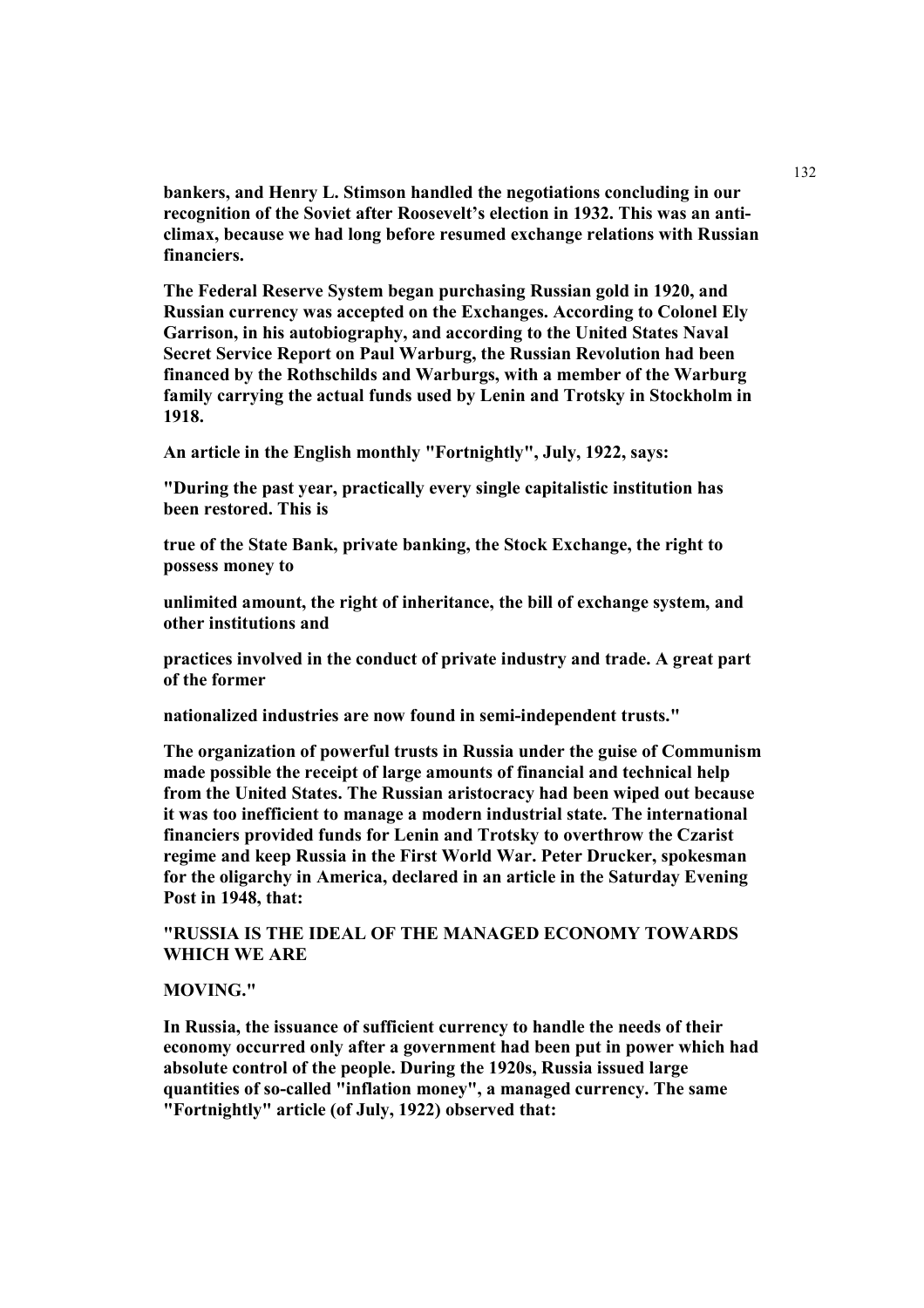"As economic pressure produced the 'astronomical dimensions system' of currency; it can never

destroy it. Taken alone, the system is self-contained, logically perfected, even intelligent. And it

can perish only through the collapse or destruction of the political edifice which it decorates."

"Fortnightly" also remarked, in 1929, that:

"Since 1921, the daily life of the Soviet citizen is no different from that of the American citizen,

and the Soviet system of government is more economical."

Admiral Kolchak, leader of the White Russian armies, was supported by the international bankers, who sent British and American troops to Siberia in order to have a pretext for printing Kolchak rubles. At one time in 1920, the bankers were manipulating on the London Exchange the old Czarist rubles, Kerensky rubles and Kolchak rubles, the values of all three fluctuating according to the movements of the Allied troops aiding Kolchak. Kolchak also was in possession of considerable amounts of gold which had been seized by his armies. After his defeat, a trainload of this gold disappeared in Siberia. At the Senate Hearings in 1921 on the Federal Reserve System, it was brought out that the System had been receiving this gold. Congressman Dunbar questioned Governor W.P.G. Harding of the Federal Reserve Board as follows:

DUNBAR: "In other words, Russia is sending a great deal of gold to the European countries, which in turn send it to us?"

HARDING: "This is done to pay for the stuff bought in this country and to create dollar exchange."

DUNBAR: "At the same time, that gold came from Russia through Europe?"

HARDING: "Some of it is thought to be Kolchak gold, coming through Siberia, but it is none of the Federal Reserve Banks' business. The Secretary of the Treasury has issued instructions to the assay office not to take any gold which does not bear the mint mark of a friendly nation."

Just what Governor Harding meant by "a friendly nation" is not clear. In 1921, we were not at war with any country, but Congress was already beginning to question the international gold dealings of the Federal Reserve System. Governor Harding could very well shrug his shoulders and say that it was none of the Federal Reserve Banks' business where the gold came from. Gold knows no nationality or race. The United States by law had ceased to be interested in where its gold came from in 1906, when Secretary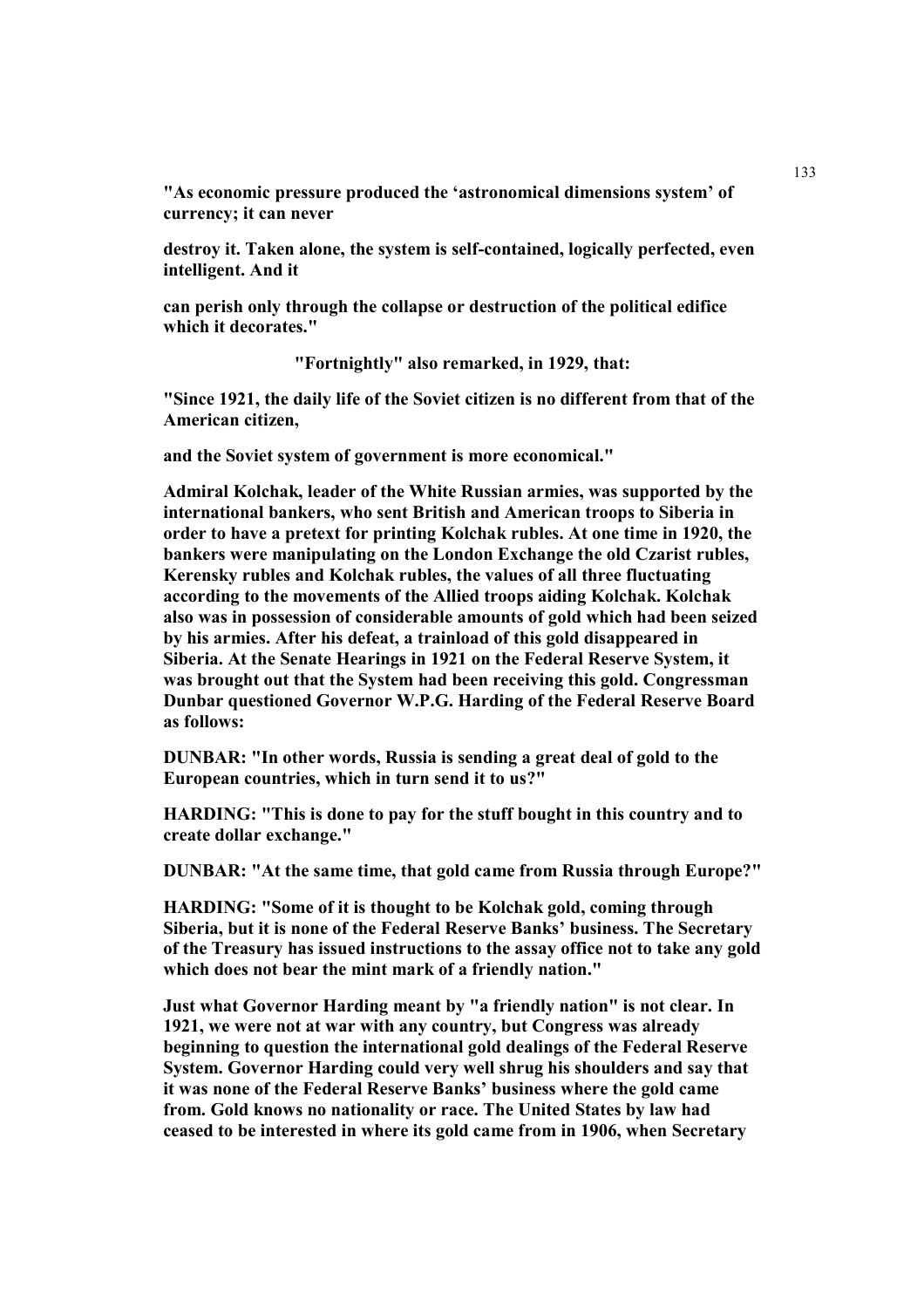of the Treasury Shaw made arrangements with several of the larger New York banks (ones in which he had interests) to purchase gold with advances of cash from the United States Treasury, which would then purchase the gold from these banks. The Treasury could claim that it did not know where its gold came from since their office only registers the bank from which it made the purchase. Since 1906, the Treasury has not known from which of the international gold merchants it was buying its gold.

The international gold dealings of the Federal Reserve System, and its active support in helping the League of Nations to force all the nations

of Europe and South America back on the gold standard for the benefit of international gold merchants like Eugene Meyer, Jr. and Albert Strauss, is best demonstrated by a classic incident, the sterling credit of 1925.

J.E. Darling wrote, in the English periodical, "Spectator", on January 10, 1925 that:

"Obviously, it is of the first importance to the United States to induce England to resume the gold

standard as early as possible. An American controlled Gold Standard, which must inevitably

result in the United States becoming the world's supreme financial power, makes England a

tributary and satellite, and New York the world's financial centre."

Mr. Darling fails to point out that the American people have as little to do with this as the British people, and that resumption of the gold standard by Britain would benefit only that small group of international gold merchants who own the world's gold. No wonder that "Banker's Magazine" gleefully remarked in July, 1925 that:

"The outstanding event of the past half year in the banking world was the restoration of the gold

standard."

The First World War changed the status of the United States from that of a debtor nation to the position of the world's greatest creditor nation, a title formerly occupied by England. Since debt is money, according to the Governor Marriner Eccles of the Federal Reserve Board, this also made us the richest nation of the world. The war also caused the removal of the headquarters of the world's acceptance market from London to New York, and Paul Warburg became the most powerful trade acceptance banker in the world. The mainstay of the international financiers, however, remained the same. The gold standard was still the basis of foreign exchange, and the small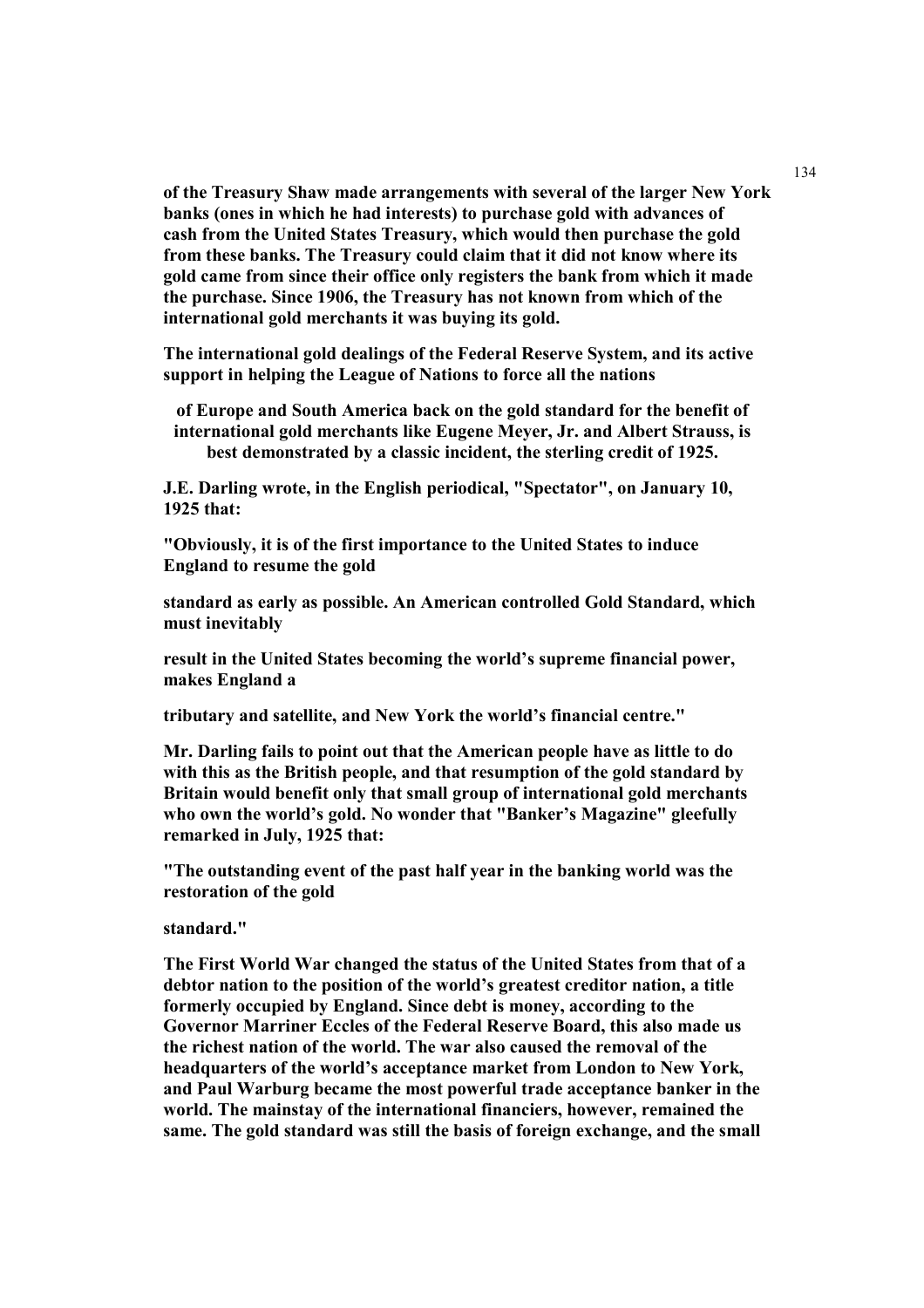group of internationals who owned the gold controlled the monetary system of the Western nations.

Professor Gustav Cassel wrote in 1928:

"The American dollar, not the gold standard, is the world's monetary standard. The American

Federal Reserve Board has the power to determine the purchasing power of the dollar by making

changes in the rate of discount, and thus controls the monetary standard of the world."

If this were true, the members of the Federal Reserve Board would be the most powerful financiers in the world. Occasionally their membership includes such influential men as Paul Warburg or Eugene Meyer, Jr., but usually they are a rubber-stamp committee for the Federal Advisory Council and the London bankers.

In May, 1925, the British Parliament passed the Gold Standard Act, putting Great Britain back on the gold standard. The Federal Reserve System's major role in this event came out on March 16, 1926, when George Seay, Governor of the Federal Reserve Bank of Richmond, testified before the House Banking and Currency Committee that:

# "A verbal understanding confirmed by correspondence, extended Great Britain a two hundred

million dollar gold loan or credit. All negotiations were conducted between Benjamin Strong,

Governor of the Federal Reserve Bank of New York and Mr. Montagu Norman, Governor of the

Bank of England. The purpose of this loan was to help England get back on the gold standard,

and the loan was to be met by investment of Federal Reserve funds in bills of exchange and

foreign securities."

The Federal Reserve Bulletin of June, 1925, stated that:

"Under its arrangement with the Bank of England the Federal Reserve Bank of New York

undertakes to sell gold on credit to the Bank of England from time to time during the next two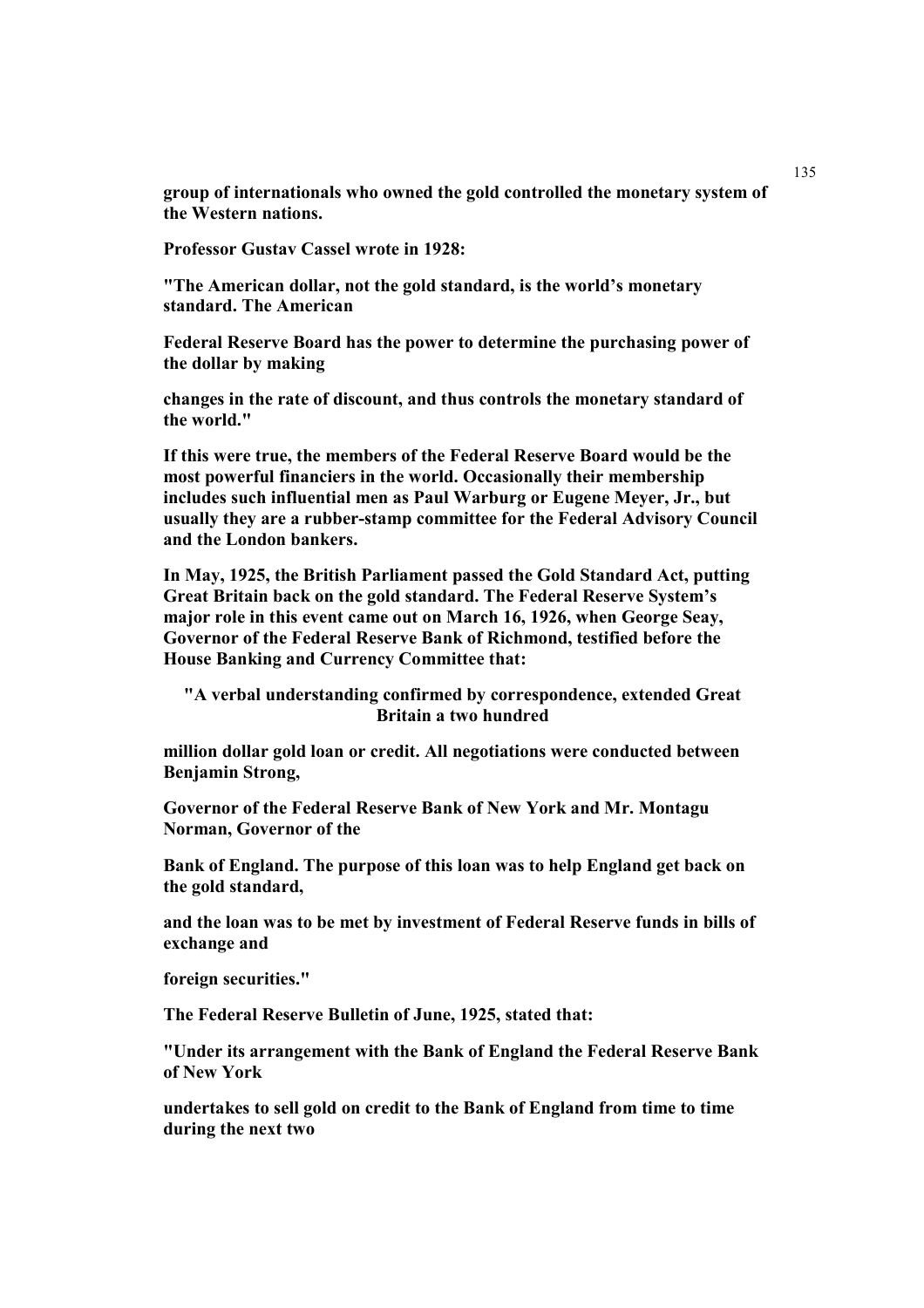years, but not to exceed \$200,000,000 outstanding at any one time."

A two hundred million dollar gold credit had been arranged by a verbal understanding between the international bankers, Benjamin Strong and Montagu Norman. It was apparent by this time that the Federal Reserve System had other interests at heart than the financial needs of American business and industry. Great Britain's return to the gold standard was further facilitated by an additional gold loan of a hundred million dollars from J.P. Morgan Company. Winston Churchill, British Chancellor of the Exchequer, complained later that the cost to the British government of this loan was \$1,125,000 the first year, this sum representing the profit to J.P. Morgan Company in that time.

The matter of changing the discount rate, for instance, has never been satisfactorily explained. Inquiry at the Federal Reserve Board in Washington elicited the reply that "the condition of the money market is the prime consideration behind changes in the rate." Since the money market is in New York, it takes no imagination to deduce that New York bankers may be interested in changes of the rate and often attempt to influence it.

Norman Lombard, in the periodical "World's Work" writes that:

"In their consideration and disposal of proposed changes of policy, the Federal Reserve Board

should follow the procedure and ethics observed by our court of law. Suggestions that there

should be a change of rate or that the Reserve Banks should buy or sell securities may come from

anyone and with no formality or written argument. The suggestion may be made to a Governor or

Director of the Federal Reserve System over the telephone or at his club over the luncheon table,

or it may be made in the course of a casual call on a member of the Federal Reserve Board. The

interests of the one proposing the change need not be revealed, and his name and any suggestions

he makes are usually kept secret. If it concerns the matter of open market operations, the public

has no inkling of the decision until the regular weekly statement appears, showing changes in the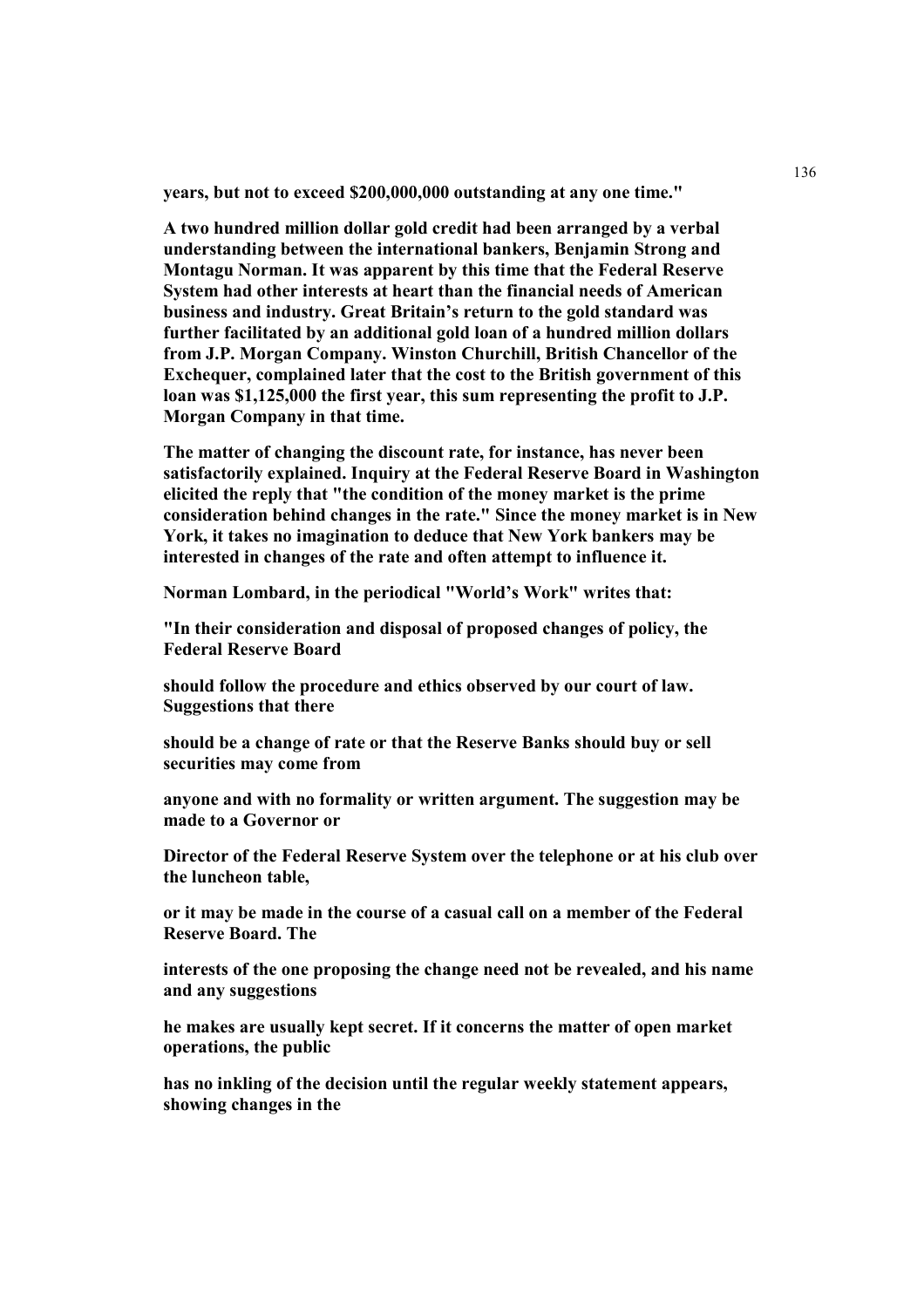holdings of the Federal Reserve Banks. Meanwhile, there is no public discussion, there is no

statement of the reasons for the decision, or of the names of those opposing or favoring it."

The chances of the average citizen meeting a Governor of the Federal Reserve System at his club are also slight.

The House Hearings on Stabilization of the Purchasing Power of the Dollar in 1928 proved conclusively that the Federal Reserve Board worked in close cooperation with the heads of European central banks, and that the Depression of 1929-31 was planned at a secret luncheon of the Federal Reserve Board and those heads of European central banks in 1927. The Board has never been made responsible to the public for its decisions or actions. The constitutional checks and balances seem not to operate in finance.

The true allegiance of the members of the Federal Reserve Board has always been to the central bankers. The three features of the central bank, its ownership by private stockholders who receive rent and profit for their use of the nation's credit, absolute control of the nation's financial resources, and mobilization of the nation's credit to finance foreigners, all were demonstrated by the Federal Reserve System during the first fifteen years of its operations.

Further demonstration of the international purposes of the Federal Reserve Act of 1913 is provided by the "Edge Amendment" of December 24, 1919, which authorizes the organization of corporations expressly for "engaging in international foreign banking and other international or foreign financial operations, including the dealing in gold or bullion, and the holding of stock in foreign corporations." In commenting on this amendment, E.W. Kemmerer, economist from Princeton University, remarked that:

"The federal reserve system is proving to be a great influence in the internationalizing of

American trade and American finance."

The fact that this internationalizing of American trade and American finance has been a direct cause for involving us in two world wars does not disturb Mr. Kemmerer. There is plenty of evidence to show how Paul Warburg used the Federal Reserve System as the instrument for getting trade acceptance adopted on a wide scale by American businessmen.

The use of trade acceptances, (which are the currency of international trade) by bankers and corporations in the United States prior to 1915 was practically unknown. The rise of the Federal Reserve System exactly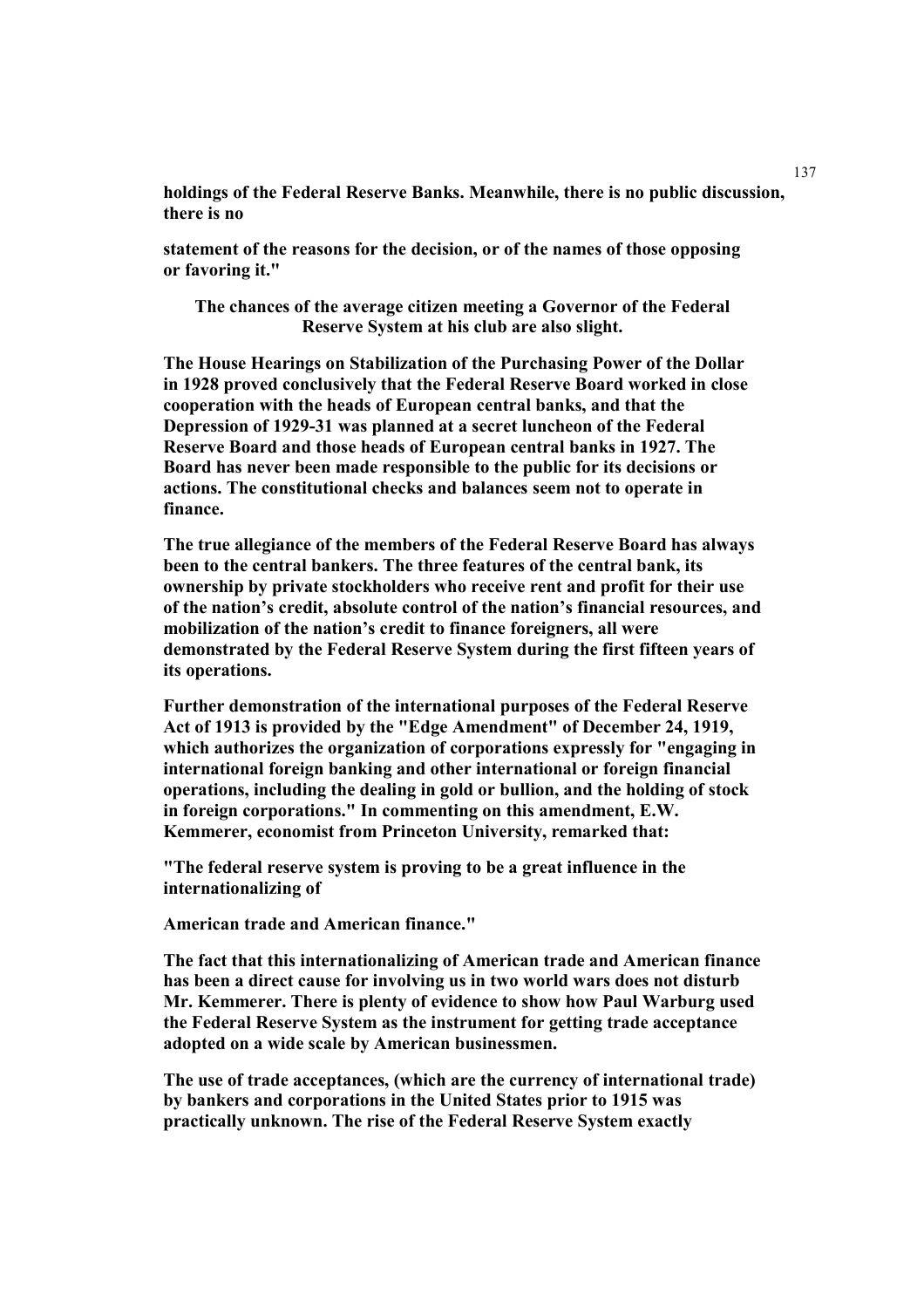parallels the increase in the use of acceptances in this country, nor is this a coincidence. The men who wanted the Federal Reserve System were the men who set up acceptance banks and profited by the use of acceptances.

As early as 1910, the National Monetary Commission began to issue pamphlets and other propaganda urging bankers and businessmen in this country to adopt trade acceptances in their transactions. For three

years the Commission carried on this campaign, and the Aldrich Plan included a broad provision authorizing the introduction and use of bankers' acceptances into the American system of commercial paper.

The Federal Reserve Act of 1913 as passed by Congress did not specifically authorize the use of acceptances, but the Federal Reserve Board in 1915 and 1916 defined "trade acceptance", further defined by Regulation A Series of 1920, and further defined by Series 1924. One of the first official acts of the Board of Governors in 1914 was to grant acceptances a preferentially low rate of discount at Federal Reserve Banks. Since acceptances were not being used in this country at that time, no explanation of business exigency could be advanced for this action. It was apparent that someone in power on the Board of Governors wanted the adoptance of acceptances.

The National Bank Act of 1864, which was the determining financial authority of the United States until November, 1914, did not permit banks to lend their credit. Consequently, the power of banks to create money was greatly limited. We did not have a bank of issue, that is, a central bank, which could create money. To get a central bank, the bankers caused money panic after money panic on the business people of the United States, by shipping gold out of the country, creating a money shortage, and then importing it back. After we got our central bank, the Federal Reserve System, there was no longer any need for a money panic, because the banks could create money. However, the panic as an instrument of power over the business and financial community was used again on two important occasions, in 1920, causing the Agricultural Depression, because state banks and trust companies had refused to join the Federal Reserve System, and in 1929, causing the Great Depression, which centralized nearly all power in this country in the hands of a few great trusts.

A trade acceptance is a draft drawn by the seller of goods on the purchaser, and accepted by the purchaser, with a time of expiration stamped upon it. The use of trade acceptances in the wholesale market supplies short-term, assured credit to carry goods in process of production, storage, transit, and marketing. It facilitates domestic and foreign commerce. Seemingly, then, the bankers who wished to replace the open-book account system with the trade acceptance system were progressive men who wished to help American import-export trade. Much propaganda was issued to that effect, but this was not really the story.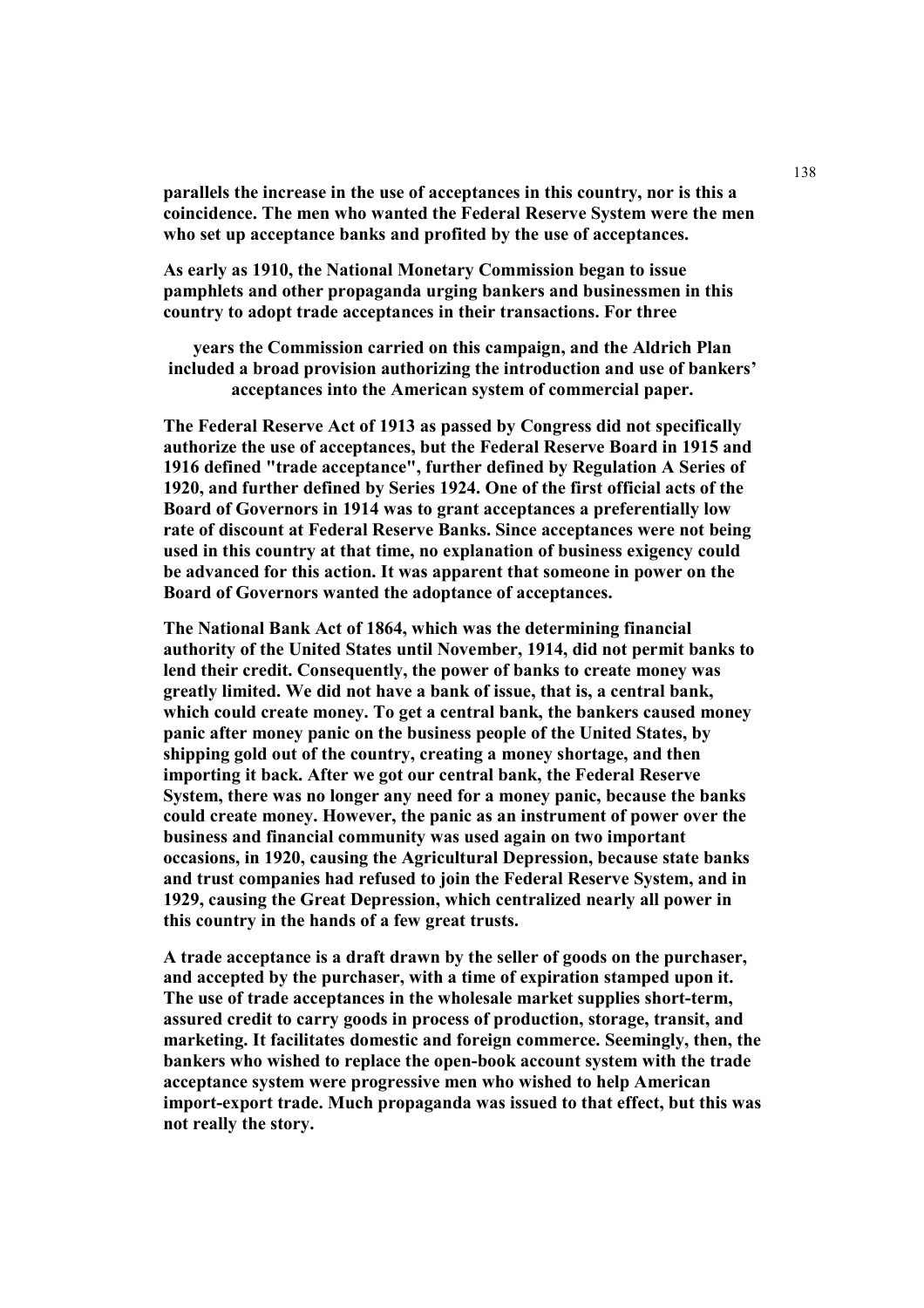The open-book system, heretofore used entirely by American business people, allowed a discount for cash. The acceptance system discourages the use of cash, by allowing a discount for credit. The open-book system also allowed much easier terms of payment, with liberal extensions on the debt. The acceptance does not allow this, since it is

a short-term credit with the time-date stamped upon it. It is out of the seller's hands, and in the hands of a bank, usually an acceptance bank, which does

not allow any extension of time. Thus, the adoption of acceptances by American businessmen during the 1920's greatly facilitated the domination and swallowing up of small business into huge trusts, which accelerated the crash of 1929.

Trade acceptances had been used to some extent in the United States before the Civil War. During that war, exigencies of trade had destroyed the acceptance as a credit medium, and it had not come back into favor in this country, our people preferring the simplicity and generosity of the open-book system. Open-book accounts are a single-name commercial paper, bearing only the name of the debtor. Acceptances are two-name paper, bearing the name of the debtor and the creditor. Thus they became commodities to be bought and sold by banks. To the creditor, under the open-book system, the debt is a liability. To the acceptance bank holding an acceptance, the debt is an asset. The men who set up acceptance banks in this country, under the leadership of Paul Warburg, secured control of the billions of dollars of credit existing as open accounts on the books of American businessmen.

Governor Marriner Eccles of the Federal Reserve Board stated before the House Banking and Currency Committee that: "Debt is the basis for the creation of money."

Large holders of trade acceptances got the use of billions of dollars worth of credit-money, besides the rate of interest charged upon the acceptance itself. It is obvious why Paul Warburg should have devoted so much time, money, and energy to getting acceptances adopted by this country's banking machinery.

On September 4, 1914, the National City Bank accepted the first time-draft drawn on a national bank under provisions of the Federal Reserve Act of 1913. This was the beginning of the end of the open-book account system as an important factor in wholesale trade. Beverly Harris, vice-president of the National City Bank of New York, issued a pamphlet in 1915 stating that:

"Merchants using the open account system are usurping the functions of bankers."

In The New York Times on June 14, 1920, Paul Warburg, Chairman of the American Acceptance Council, said: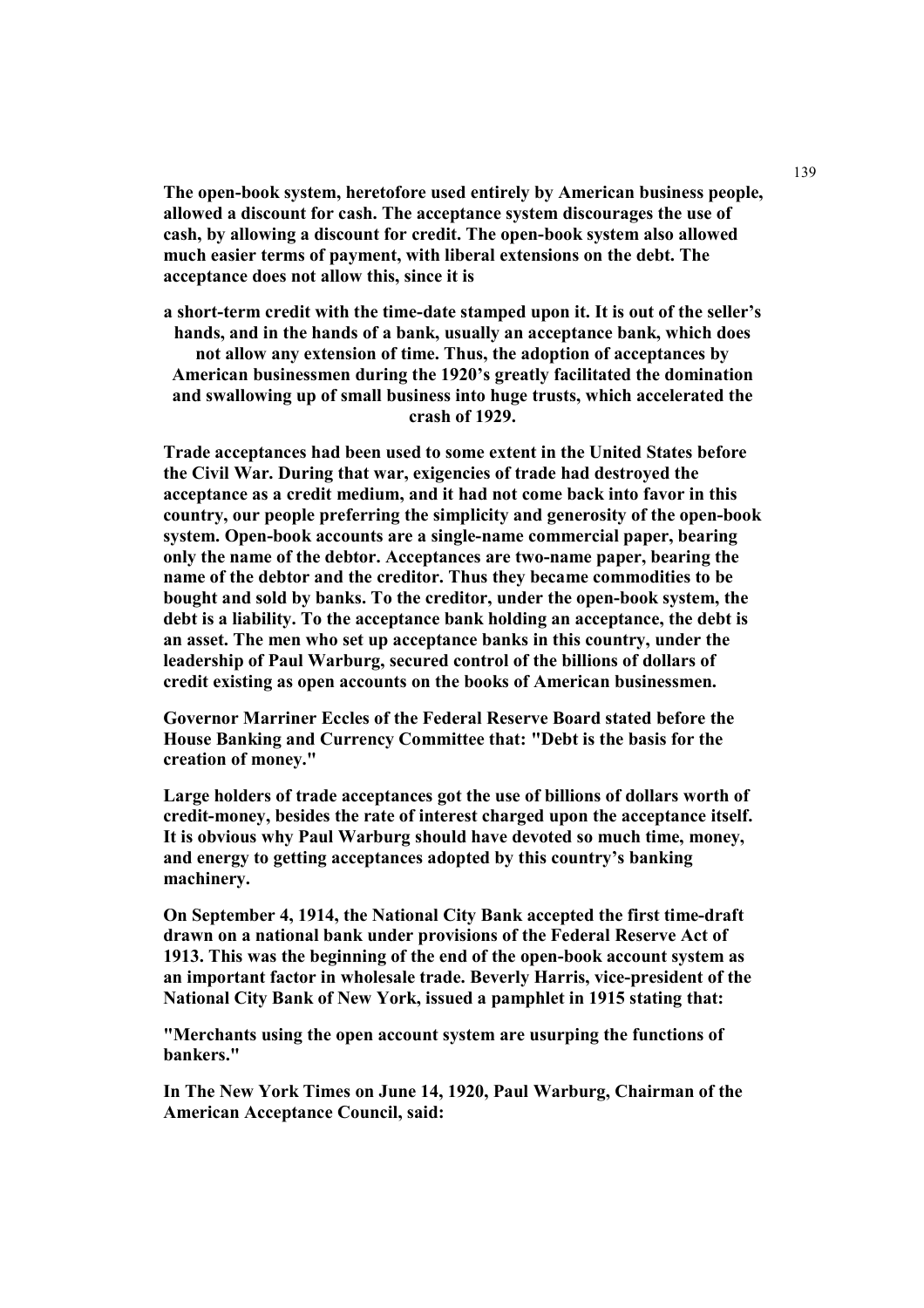"Unless the Federal Reserve Board puts itself heart and soul behind the untrammeled

development of acceptances as a prime investment for banks of the Federal Reserve Banks the

future safe and sound development of the system will be jeopardized."

This was a statement of the purpose of Warburg and his bunch who wanted "monetary reform" in this country. They were out to get control

of all credit in the United States, and they got it, by means of the Federal Reserve System, the acceptance system, and the lack of concern by the citizens.

The First World War was a boon to the introduction of trade acceptances, and the volume jumped to four hundred million dollars in 1917, growing through the 1920s to more than a billion dollars a year, which culminated in a high peak just before the Great Depression of 1929-31. The Federal Reserve Bank of New York's charts show that its use of acceptances reached a peak in November, 1929, the month of the stock market crash, and declined sharply thereafter. The acceptance people by then had gotten what they wanted, which was control of American business and industry. "Fortune Magazine" in February of 1950 pointed out that:

"Volume of acceptances declined from \$1,732 million in 1929 to \$209 million in 1940, because

of the concentration of acceptance banking in a few hands, and the Treasury's low-interest

policy, which made direct loans cheaper than acceptance. There has been a slight upturn since

the war, but it is often cheaper for large companies to finance imports from their own coffers."

In other words, the "large companies" more accurately, the great trusts, now have control of credit and have not needed acceptances. Besides the barrage of propaganda issued by the Federal Reserve System itself, the National Association of Credit Men, the American Bankers' Association, and other fraternal organizations of the New York bankers devoted much time and money to distributing acceptance propaganda. Even their flood of lectures and pamphlets proved insufficient, and in 1919 Paul Warburg organized the American Acceptance Council, which was devoted entirely to acceptance propaganda.

The first convention held by this association at Detroit, Michigan, on June 9, 1919, coincided with the annual convention of the National Association of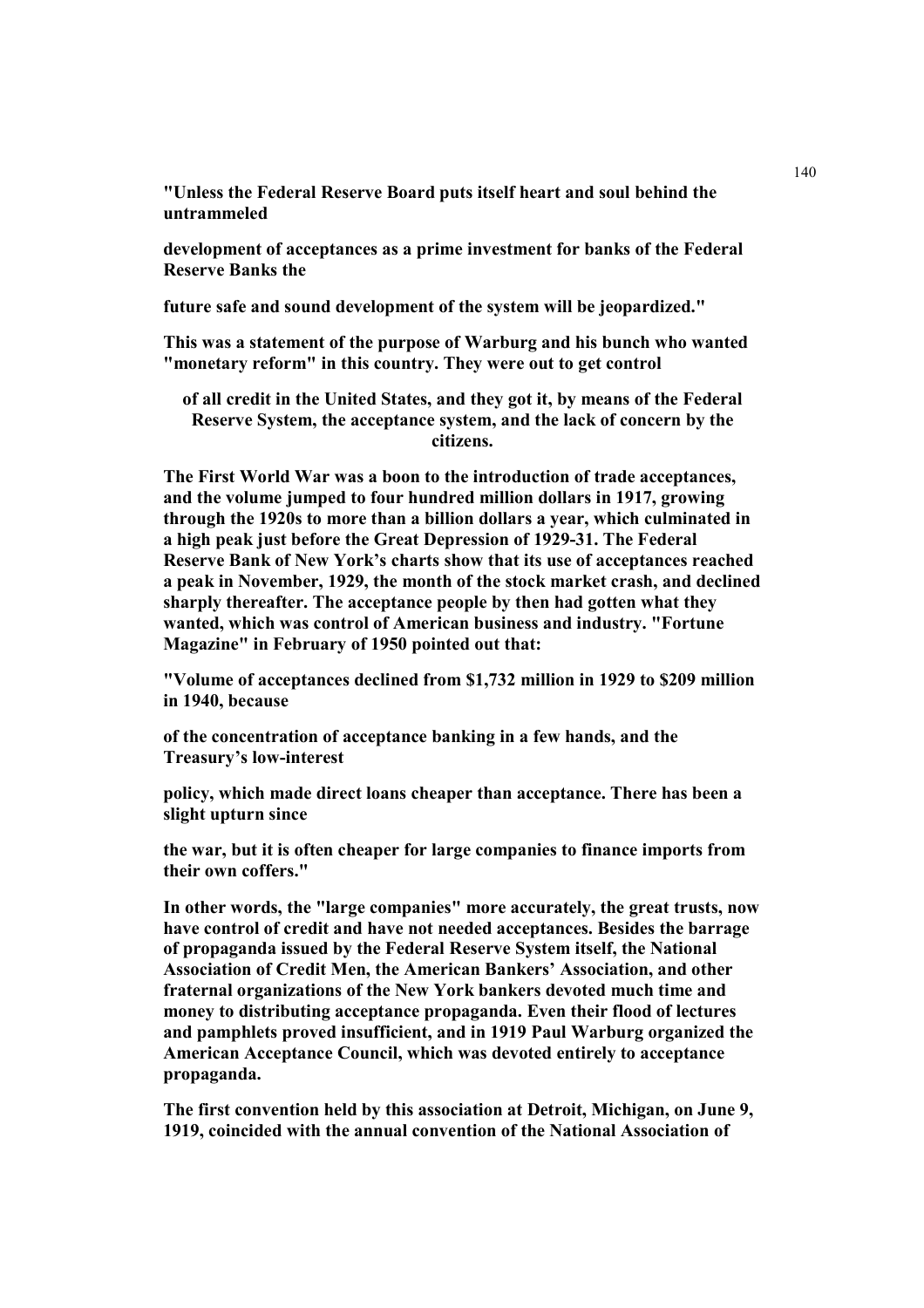Credit Men, held there on that date, so that "interested observers might with facility participate in the lectures and meetings of both groups," according to a pamphlet issued by the American Acceptance Council.

Paul Warburg was elected President of this organization, and later became chairman of the Executive Committee of the American Acceptance Council, a position which he held until his death in 1932. The Council published lists of corporations using trade acceptances, all of them businesses in which Kuhn, Loeb Co. or its affiliates held control. Lectures given before the Council or by members of the Council were attractively bound and distributed free by the National City Bank of New York to the country's businessmen.

Louis T. McFadden, Chairman of the House Banking and Currency Committee, charged in 1922 that the American Acceptance Council was

exercising undue influence on the Federal Reserve Board and called for a Congressional investigation, but Congress was not interested.

At the second annual convention of the American Acceptance Council, held in New York on December 2, 1920, President Paul Warburg stated:

"It is a great satisfaction to report that during the year under review it was possible for the

American Acceptance Council to further develop and strengthen its relations with the Federal

### Reserve Board."

During the 1920s Paul Warburg, who had resigned from the Federal Reserve Board after holding a position as Governor for a year in wartime, continued to exercise direct personal influence on the Federal Reserve Board by meeting with the Board as President of the Federal Advisory Council and as President of the American Acceptance Council. He was, from its organization in 1920 until his death in 1932, Chairman of the Board of the International Acceptance Bank of New York, the largest acceptance bank in the world. His brother, Felix M. Warburg, also a partner in Kuhn, Loeb Co., was director of the International Acceptance Bank and Paul's son, James Paul Warburg, was Vice-President. Paul Warburg was also a director on other important acceptance banks in this country, such as Westinghouse Acceptance Bank, which were organized in the United States immediately after the World War, when the headquarters of the international acceptance market was moved from London to New York, and Paul Warburg became the most powerful acceptance banker in the world.

Paul Warburg became an even more legendary figure by his memorialization as "Daddy Warbucks" in the comic strip, "Little Orphan Annie". The strip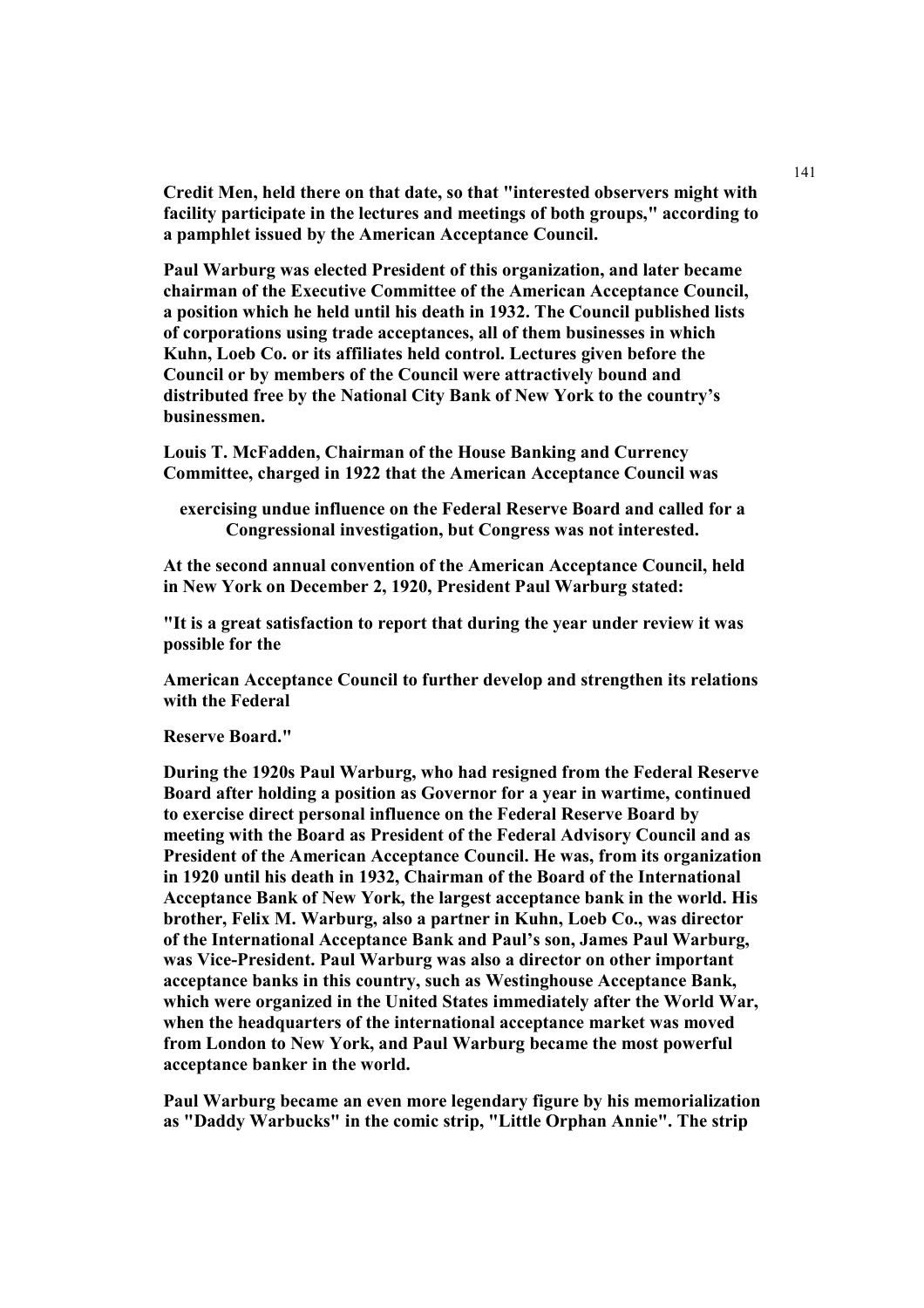celebrated a homeless waif and her dog who are adopted by "the richest man in the world", Daddy Warbucks, a takeoff on "Warburg", who has almost magical powers and can accomplish anything by the power of his limitless wealth. Those in the know snickered when "Annie", the musical comedy version of this story, had a highly successful run of several years on Broadway, because the vast majority of the audience had no idea that this was merely another Warburg operation.

It was the transference of the acceptance market from England to this country which gave rise to Thomas Lamont's ecstatic speech before the Academy of Political Science in 1917 that:

"The dollar, not the pound, is now the basis for international exchange."

Americans were proud to hear that, but they did not realize at what a price.

Visible proof of the undue influence of the American Acceptance Council on the Federal Reserve Board, about which Congressman McFadden complained, is the chart showing the rate-pattern of the

Federal Reserve Bank of New York during the 1920s. The Bank's official discount rate follows exactly for nine years the ninety-day bankers' acceptance rate, and the Federal Reserve Bank of New York sets the discount rate for the rest of the Reserve Banks.

Throughout the 1920s the Board of Governors retained two of its first members, C.S. Hamlin and Adolph C. Miller. These men found themselves careers as arbiters of the nation's monetary policy. Hamlin was on the Board from 1914 until 1936, when he was appointed Special Counsel to the Board, while Miller served from 1914 until 1931. These two men were allowed to stay on the Board so many years because they were both eminently respectable men who gave the Board a certain prestige in the eyes of the public. During these years one important banker after another came on the Board, served for awhile, and went on to better things. Neither Miller nor Hamlin ever objected to anything that the New York bankers wanted. They changed the discount rate and they performed open market operation with Government securities whenever Wall Street wanted them to. Behind them was the figure of Paul Warburg, who exercised a continuous and dominant influence as President of the Federal Advisory Council, on which he had such men of common interests with himself as Winthrop Aldrich and J.P. Morgan. Warburg was never too occupied with his duties of organizing the big international trusts to supervise the nation's financial structures. His influence from 1902, when he arrived in this country as immigrant from Germany, until 1932, the year of his death, was dependent on his European alliance with the banking cartel. Warburg's son, James Paul Warburg, continued to exercise such influence, being appointed Franklin D. Roosevelt's Director of the Budget when that great man assumed office in 1933, and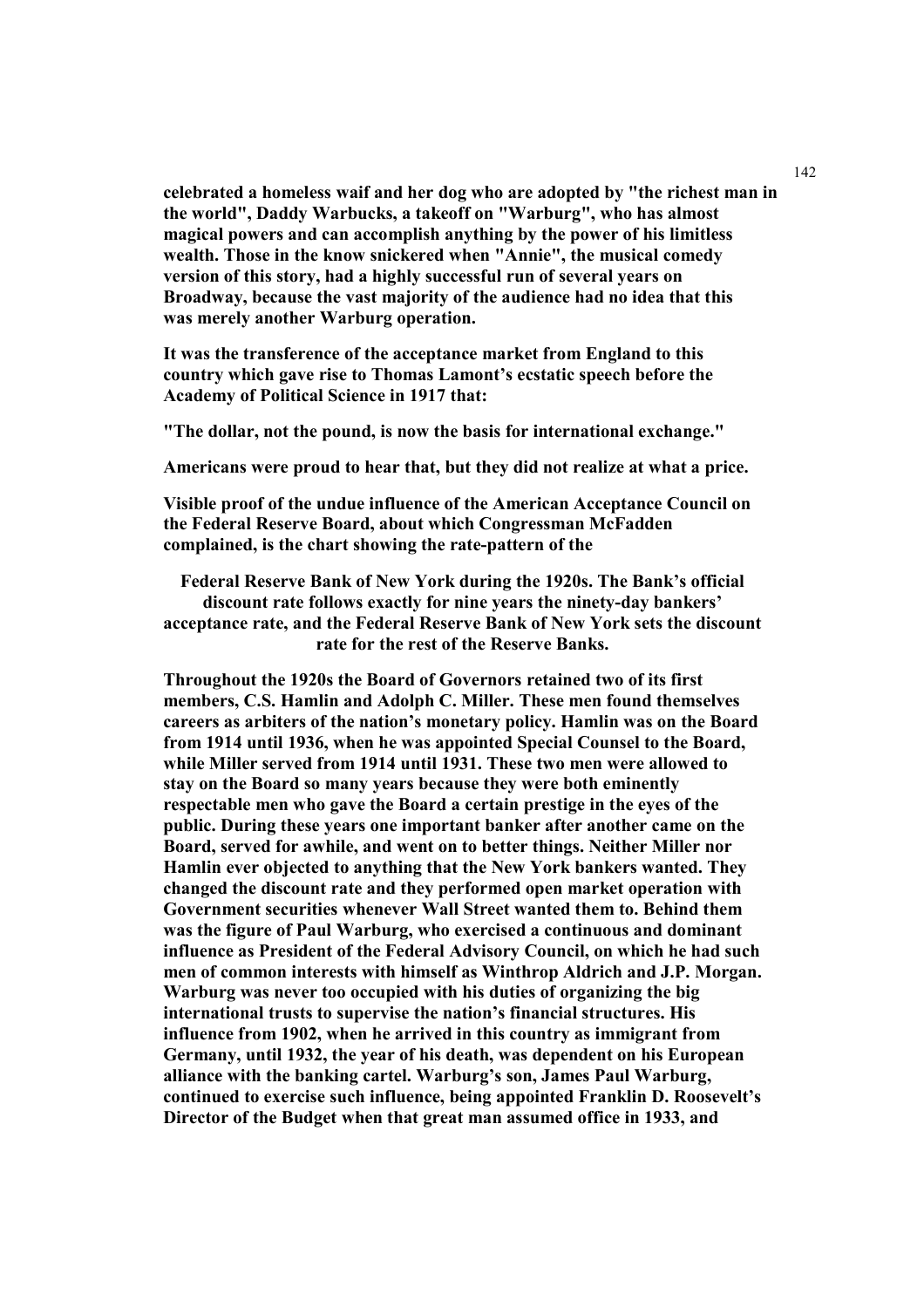setting up the Office of War Information, our official propaganda agency during the Second World War.

In The Fight for Financial Supremacy, Paul Einzig, editorial writer for the London Economist, wrote that:

"Almost immediately after World War I a close cooperation was established between the Bank of

England and the Federal Reserve authorities, and more especially with the Federal Reserve Bank

of New York.\* This cooperation was largely due to the cordial relations existing between Mr.

Montagu Norman of the Bank of England and Mr. Benjamin Strong, Governor of the Federal

Reserve Bank of New York until 1928. On several occasions the discount rate policy of the

Federal Reserve Bank of New York was guided by a desire to help the Bank of England.

There has been close cooperation in the fixing of discount rates between London and New

York."86

\_\_\_\_\_\_\_\_\_\_\_\_\_\_\_\_\_\_\_\_\_\_\_\_\_\_

\_\_\_\_\_\_\_\_\_\_\_\_\_\_\_\_\_\_\_\_\_\_\_\_\_\_

<sup>\*</sup> William Boyce Thompson (Wall Street operator) commented to Clarence Barron, Nov. 27, 1920, "Why should the Federal Reserve Bank have private wires all over the country and talk daily by cable with the Bank of England?" p. 327 "They Told Barron".

<sup>86</sup> Paul Einzig, The Fight For Financial Supremacy, Macmillan, 1931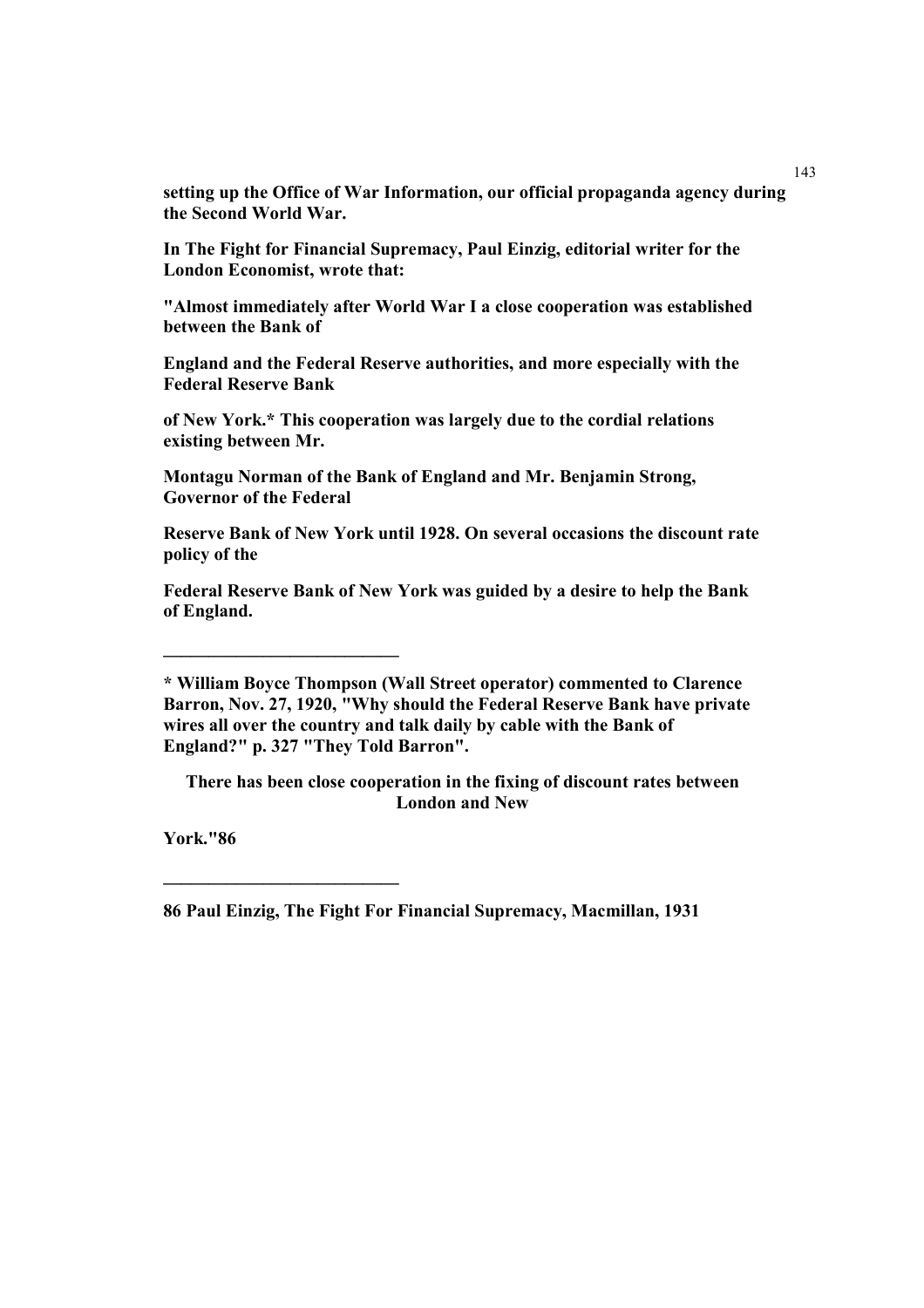## CHAPTER ELEVEN

## Lord Montagu Norman

The collaboration between Benjamin Strong and Lord Montagu Norman is one of the greatest secrets of the twentieth century. Benjamin Strong married the daughter of the president of Bankers Trust in New York, and subsequently succeeded to its presidency. Carroll Ouigley, in Tragedy and Hope says: "Strong became Governor of the Federal Reserve Bank of New York as the joint nominee of Morgan and of Kuhn, Loeb Company in 1914."87

Lord Montagu Norman is the only man in history who had both his maternal grandfather and his paternal grandfather serve as Governors of the Bank of England. His father was with Brown, Shipley Company, the London Branch of Brown Brothers (now Brown Brothers Harriman). Montagu Norman (1871-1950) came to New York to work for Brown Brothers in 1894, where he was befriended by the Delano family, and by James Markoe, of Brown Brothers. He returned to England, and in 1907 was named to the Court of the Bank of England. In 1912, he had a nervous breakdown, and went to Switzerland to be treated by Jung, as was fashionable among the powerful group which he represented.\*

Lord Montagu Norman was Governor of the Bank of England from 1916 to 1944. During this period, he participated in the central bank conferences which set up the Crash of 1929 and a worldwide depression. In The Politics of Money by Brian Johnson, he writes, "Strong and Norman, intimate friends, spent their holidays together at Bar Harbour and in the South of France." Johnson says, "Norman therefore became Strong's alter ego. . . . "Strong's easy money policies on the New York money market from 1925-28 were the fulfillment of his agreement with Norman to keep New York interest rates below those of London. For the sake of international cooperation, Strong withheld the steadying hand of high interest rates from New York until it was too late. Easy money in New

\_\_\_\_\_\_\_\_\_\_\_\_\_\_\_\_\_\_\_\_\_\_\_\_\_\_

<sup>87</sup> Carroll Quigley, Tragedy and Hope, Macmillan, New York, p. 326

<sup>\*</sup> When people of this class are stricken by guilt feelings while plotting world wars and economic depressions which will bring misery, suffering and death to millions of the world's inhabitants, they sometimes have qualms. These qualms are jeered at by their peers as "a failure of nerve". After a bout with their psychiatrists, they return to their work with renewed gusto, with no further digressions of pity for "the little people" who are to be their victims.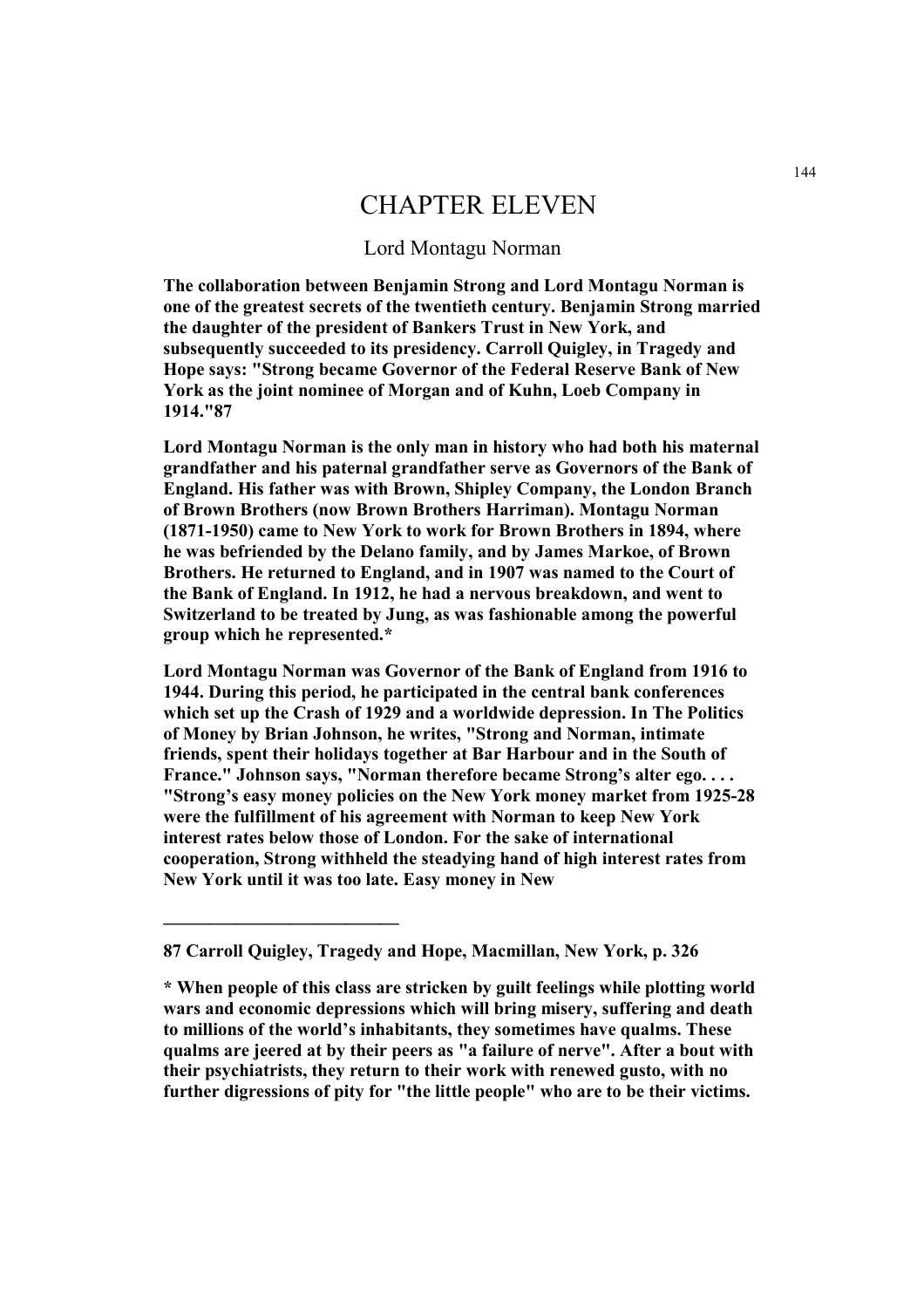York had encouraged the surging American boom of the late 1920s, with its fantastic heights of speculation."88

Benjamin Strong died suddenly in 1928. The New York Times obituary, Oct. 17, 1928, describes the conference between the directors of the three great central banks in Europe in July, 1927, "Mr. Norman, Bank of England, Strong of the New York Federal Reserve Bank, and Dr. Hjalmar Schacht of the Reichsbank, their meeting referred to at the time as a meeting of 'the world's most exclusive club'. No public reports were ever made of the foreign conferences, which were wholly informal, but which covered many important questions of gold movements, the stability of world trade, and world economy."

The meetings at which the future of the world's economy are decided are always reported as being "wholly informal", off the record, no reports made to the public, and on the rare occasions when outraged Congressmen summon these mystery figures to testify about their activities they merely trace the outline of steps taken, and develop no information about what was really said or decided.

At the Senate Hearings on the Federal Reserve System in 1931, H. Parker Willis, one of the authors and First Secretary of the Federal Reserve Board from 1914 until 1920, pointedly asked Governor George Harrison, Strong's successor as Governor of the Federal Reserve Bank of New York:

"What is the relationship between the Federal Reserve Bank of New York and the money

committee of the Stock Exchange?"

"There is no relationship," Governor Harrison replied.

"There is no assistance or cooperation in fixing the rate in any way?", asked Willis.

"No," said Governor Harrison, "although on various occasions they advise us of the state of the

money situation, and what they think the rate ought to be." This was an absolute contradiction of

his statement that "There is no relationship". The Federal Reserve Bank of New York which set

the discount rate for the other Reserve Banks, actually maintained a close liaison with the money

committee of the Stock Exchange.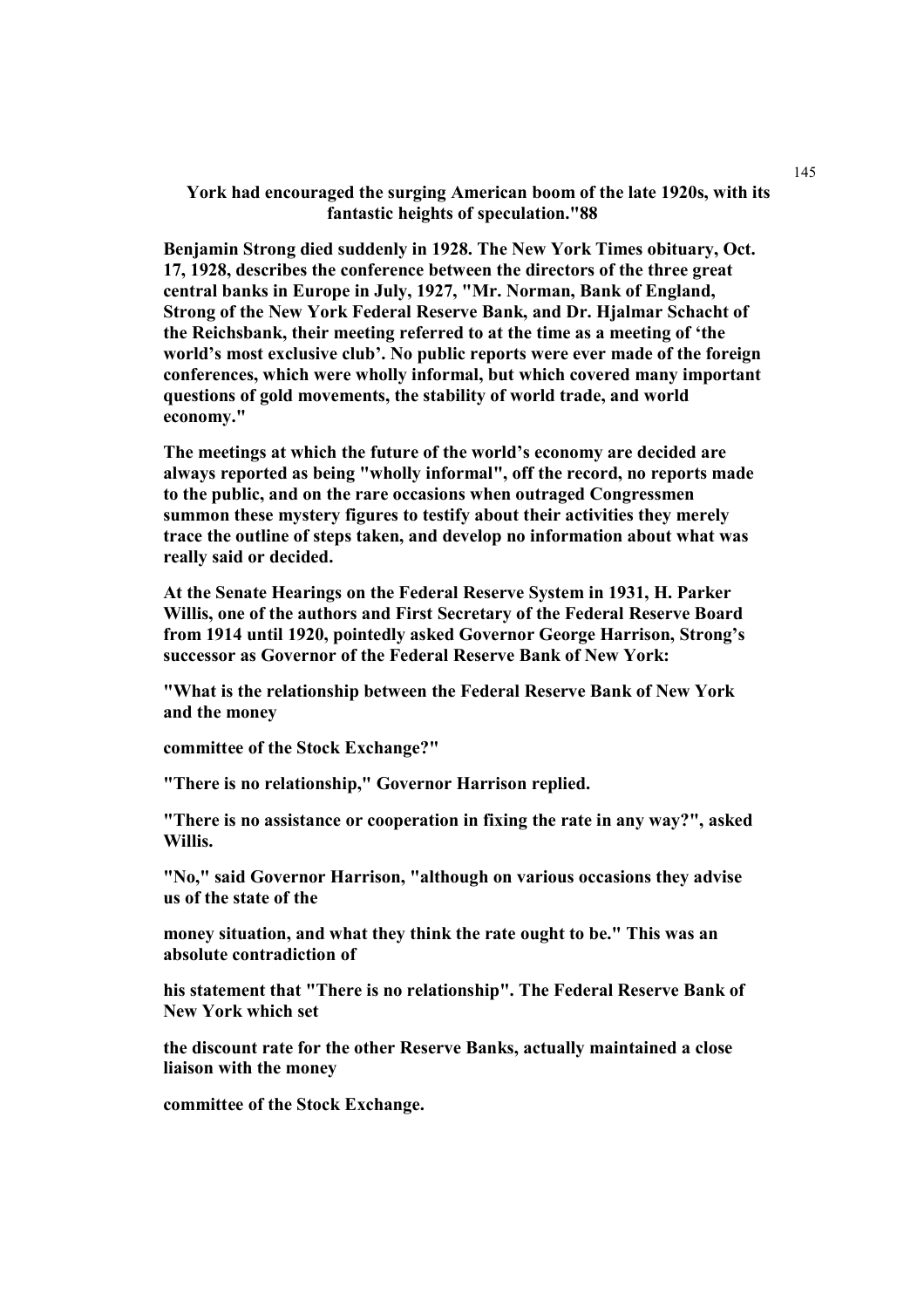The House Stabilization Hearings of 1928 proved conclusively that the Governors of the Federal Reserve System had been holding conferences with heads of the big European central banks. Even had the Congressmen known the details of the plot which was to culminate in the Great Depression of 1929-31, there would have been nothing they could have done to stop it. The international bankers who controlled gold movements could inflict their will on any country, and the United States was as helpless as any other.

Notes from these House Hearings follow:

\_\_\_\_\_\_\_\_\_\_\_\_\_\_\_\_\_\_\_\_\_\_\_\_\_\_

- MR. BEEDY: "I notice on your chart that the lines which produce the most violent fluctuations are found under 'Money Rates in New York.' As the rates of money rise and fall in the big cities the loans that are made on investments seem to take advantage of them, at present, a quite violent
- change, while industry in general does not seem to avail itself of these violent changes, and that line is fairly even, there being no great rises or declines.

GOVERNOR ADOLPH MILLER: This was all more or less in the interests of the international situation. They sold gold credits in New York for sterling balances in London.

REPRESENTATIVE STRONG: (No relation to Benjamin): Has the Federal Reserve Board the power to attract gold to this country?

E.A. GOLDENWEISER, research director for the Board: The Federal Reserve Board could attract gold to this country by making money rates higher.

GOVERNOR ADOLPH MILLER: I think we are very close to the point where any further solicitude on our part for the monetary concerns of Europe can be altered. The Federal Reserve Board last summer, 1927, set out by a policy of open market purchases, followed in course by reduction on the discount rate at the Reserve Banks, to ease the credit situation and to cheapen the cost of money. The official reasons for that departure in credit policy were that it would help to stabilize international exchange and stimulate the exportation of gold.

CHAIRMAN MCFADDEN: Will you tell us briefly how that matter was brought to the Federal Reserve Board and what were the influences that went into the final determination?

GOVERNOR ADOLPH MILLER: You are asking a question impossible for me to answer.

146

<sup>88</sup> Brian Johnson, The Politics of Money, McGraw Hill, New York, 1970, p. 63.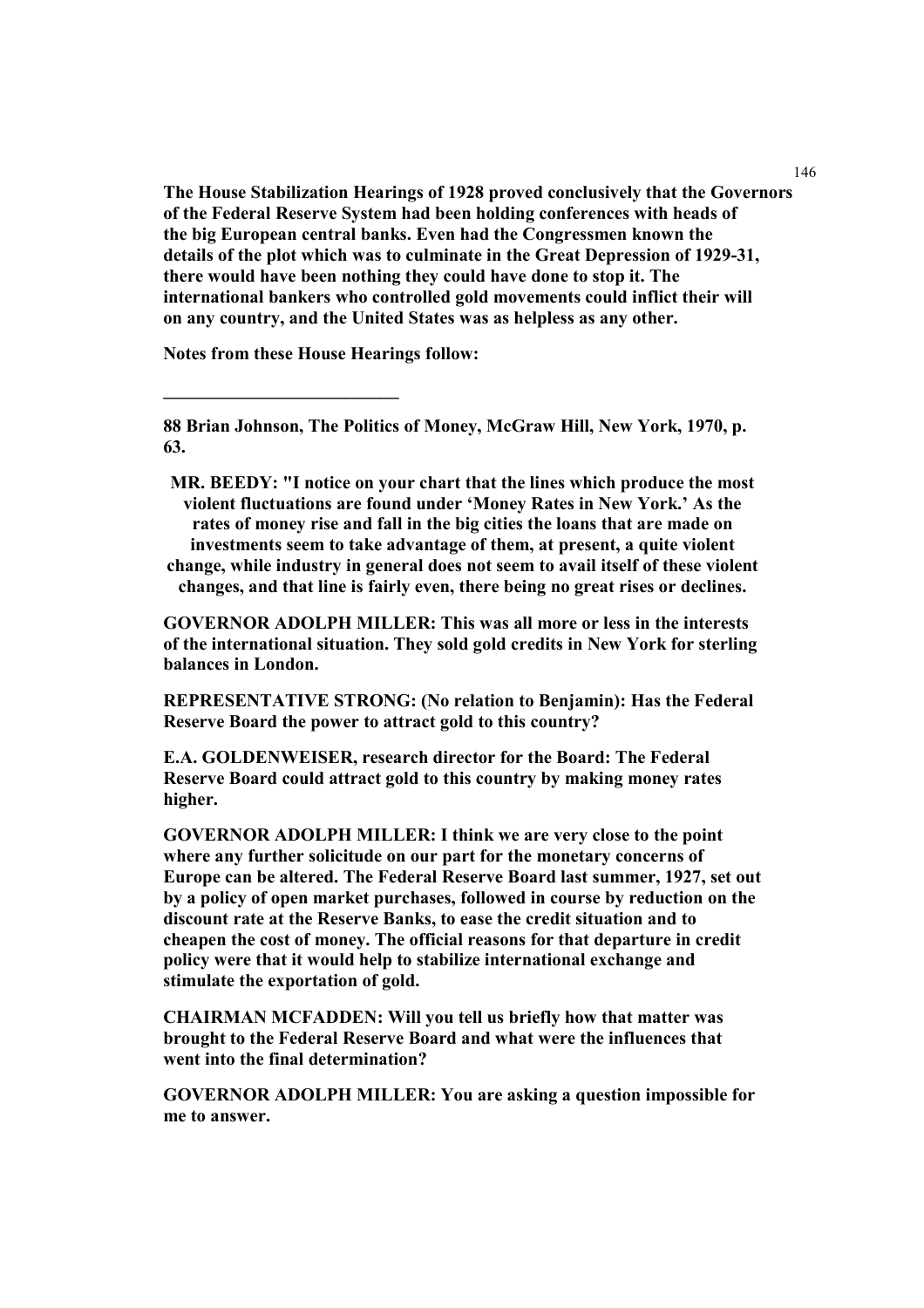CHAIRMAN MCFADDEN: Perhaps I can clarify it--where did the suggestion come from that caused this decision of the change of rates last summer?

GOVERNOR ADOLPH MILLER: The three largest central banks in Europe had sent representatives to this country. There were the Governor of the Bank of England, Mr. Hjalmar Schacht, and Professor Rist, Deputy Governor of the Bank of France. These gentlemen were in conference with officials of the Federal Reserve Bank of New York. After a week or two, they appeared in Washington for the better part of a day. They came down the evening of one day and were the guests of the Governors of the Federal Reserve Board the following day, and left that afternoon for New York.

CHAIRMAN MCFADDEN: Were the members of the Board present at this luncheon?

GOVERNOR ADOLPH MILLER: Oh, yes, it was given by the Governors of the Board for the purpose of bringing all of us together.

CHAIRMAN MCFADDEN: Was it a social affair, or were matters of importance discussed?

GOVERNOR MILLER: I would say it was mainly a social affair. Personally, I had a long conversation with Dr. Schacht alone before the luncheon, and also one of considerable length with Professor Rist. After the luncheon I began a conversation with Mr. Norman, which was joined in by Governor Strong of New York.

CHAIRMAN MCFADDEN: Was that a formal meeting of the Board?

GOVERNOR ADOLPH MILLER: No.

CHAIRMAN MCFADDEN: It was just an informal discussion of the matters they had been discussing in New York?

GOVERNOR MILLER: I assume so. It was mainly a social occasion. What I said was mainly in the nature of generalities. The heads of these central banks also spoke in generalities.

MR. KING: What did they want?

GOVERNOR MILLER: They were very candid in answers to questions. I wanted to have a talk with Mr. Norman, and we both stayed behind after luncheon, and were joined by the other foreign representatives and the officials of the New York Reserve Bank. These gentlemen were all pretty concerned with the way the gold standard was working. They were therefore desirous of seeing an easy money market in New York and lower rates, which would deter gold from moving from Europe to this country. That would be very much in the interest of the international money situation which then existed.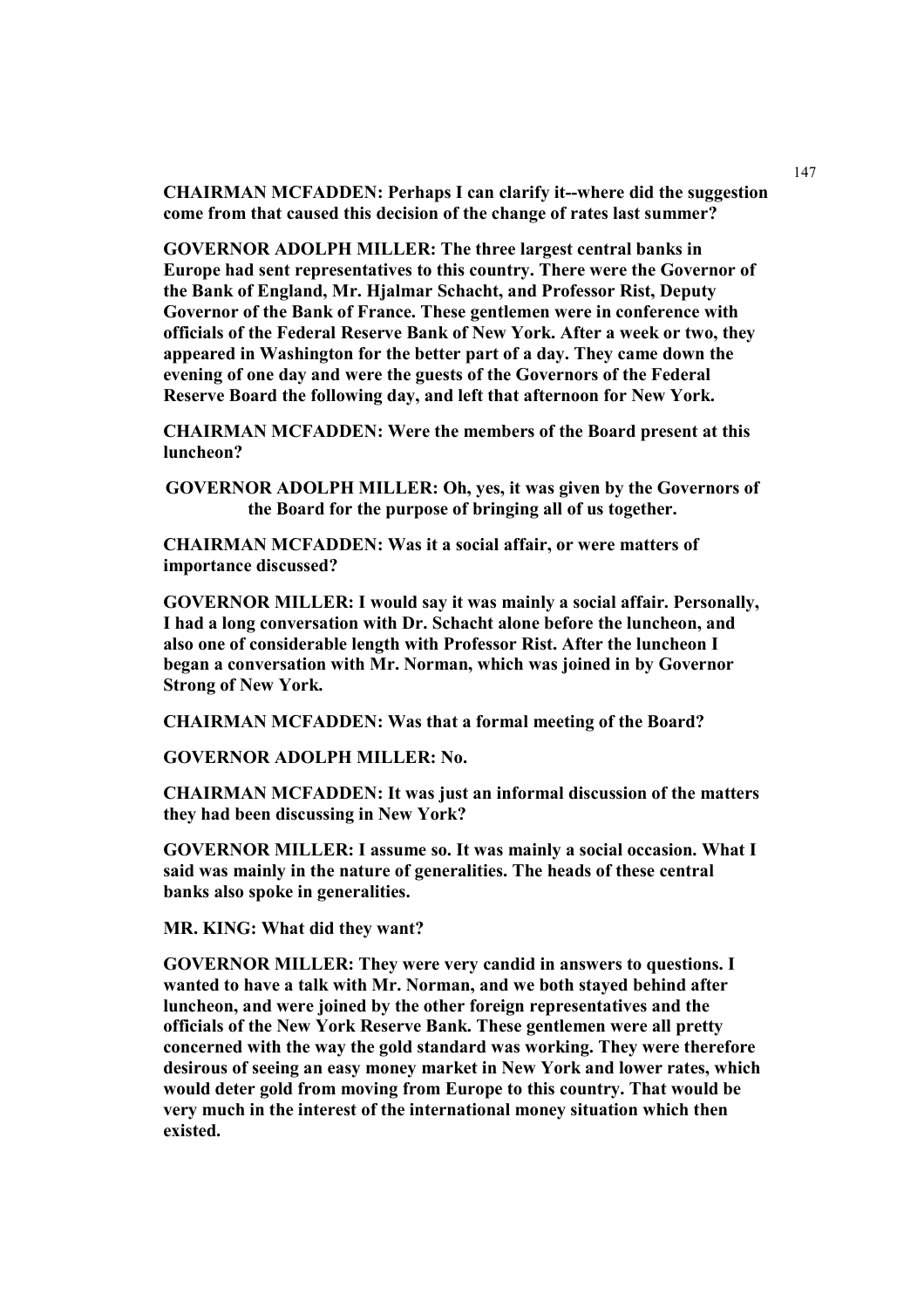MR. BEEDY: Was there some understanding arrived at between the representatives of these foreign banks and the Federal Reserve Board or the New York Federal Reserve Bank?

GOVERNOR MILLER: Yes.

MR. BEEDY: It was not reported formally?

GOVERNOR MILLER: No. Later, there came a meeting of the Open-Market Policy Committee, the investment policy committee of the Federal Reserve System, by which and to which certain recommendations were made. My recollection is that about eighty million dollars worth of securities were purchased in August consistent with this plan.

CHAIRMAN MCFADDEN: Was there any conference between the members of the Open Market Committee and those bankers from abroad?

GOVERNOR MILLER: They may have met them as individuals, but not as a committee.

MR. KING: How does the Open-Market Committee get its ideas?

GOVERNOR MILLER: They sit around and talk about it. I do not know whose idea this was. It was distinctly a time in which there was a cooperative spirit at work.

CHAIRMAN MCFADDEN: You have outlined here negotiations of very great importance.

GOVERNOR MILLER: I should rather say conversations.

CHAIRMAN MCFADDEN: Something of a very definite character took place?

GOVERNOR MILLER: Yes.

CHAIRMAN MCFADDEN: A change of policy on the part of our whole financial system which has resulted in one of the most unusual situations that has ever confronted this country financially (the stock market speculation boom of 1927-1929). It seems to me that a matter of that importance should have been made a matter of record in Washington.

GOVERNOR MILLER: I agree with you.

REPRESENTATIVE STRONG: Would it not have been a good thing if there had been a direction that those powers given to the Federal Reserve System should be used for the continued stabilization of the purchasing power of the American dollar rather than be influenced by the interests of Europe?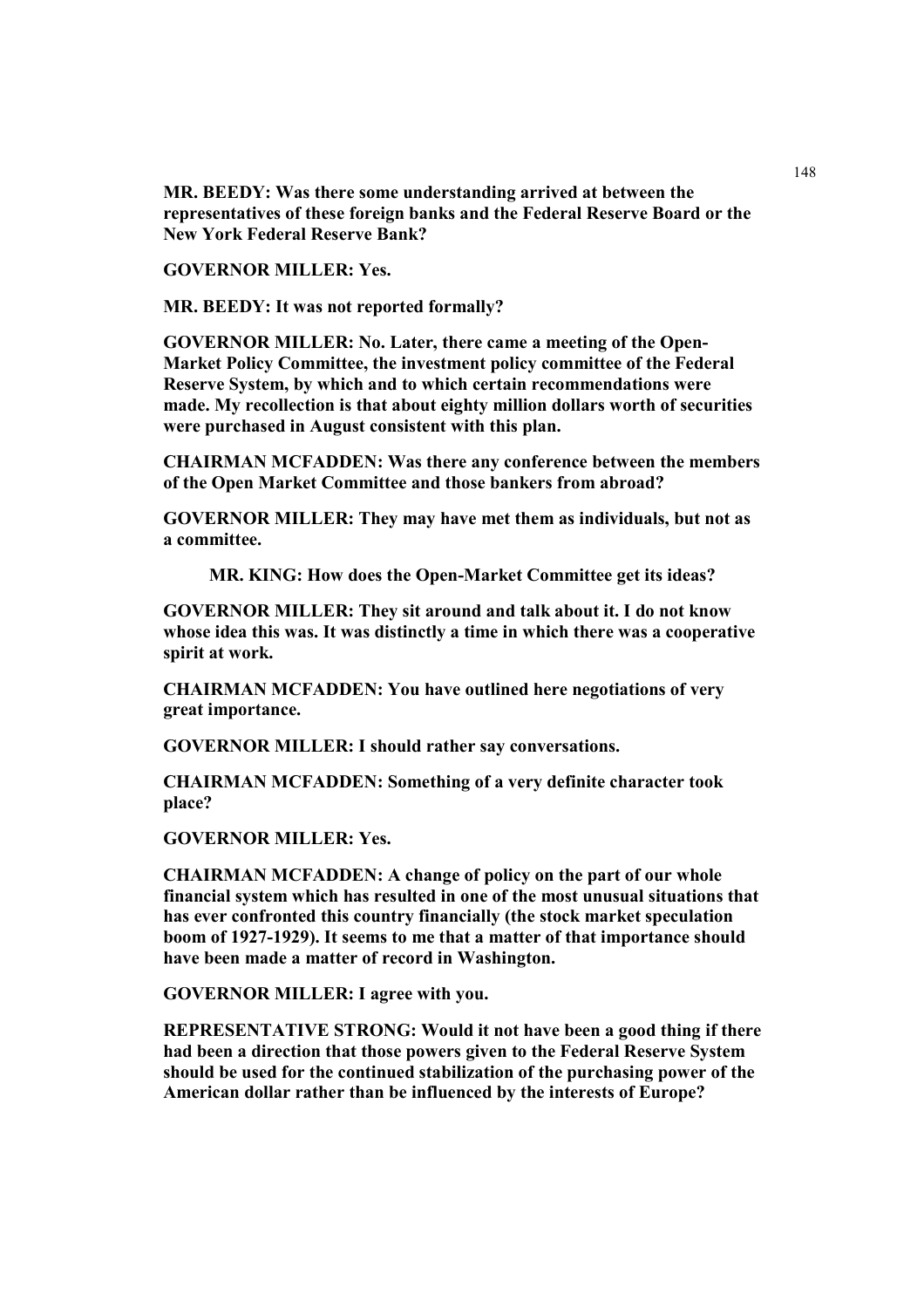GOVERNOR MILLER: I take exception to that term "influence". Besides, there is no such thing as stabilizing the American dollar without stabilizing every other gold currency. They are tied together by the gold standard. Other eminent men who come here are very adroit in knowing how to approach the folk who make up the personnel of the Federal Reserve Board.

MR. STEAGALL: The visit of these foreign bankers resulted in money being cheaper in New York?

GOVERNOR MILLER: Yes, exactly.

CHAIRMAN MCFADDEN: I would like to put in the record all who attended that luncheon in Washington.

GOVERNOR MILLER: In addition to the names I have given you, there was also present one of the younger men from the Bank of France. I think all members of the Federal Reserve Board were there. Under Secretary of the Treasury Ogden Mills was there, and the Assistant Secretary of the Treasury, Mr. Schuneman, also, two or three men from the State Department and Mr. Warren of the Foreign Department of the Federal Reserve Bank of New York. Oh yes, Governor Strong was present.

CHAIRMAN MCFADDEN: This conference, of course, with all of these foreign bankers did not just happen. The prominent bankers from Germany, France, and England came here at whose suggestion?

GOVERNOR MILLER: A situation had been created that was distinctly embarrassing to London by reason of the impending withdrawal of a certain amount of gold which had been recovered by France and that had originally been shipped and deposited in the Bank of England by the French Government as a war credit. There was getting to be some tension of mind in Europe because France was beginning to put her house in order for a return to the gold standard. This situation was one which called for some moderating influence.

MR. KING: Who was the moving spirit who got those people together?

GOVERNOR MILLER: That is a detail with which I am not familiar.

REPRESENTATIVE STRONG: Would it not be fair to say that the fellows who wanted the gold were the ones who instigated the meeting?

GOVERNOR MILLER: They came over here.

REPRESENTATIVE STRONG: The fact is that they came over here, they had a meeting, they banqueted, they talked, they got the Federal Reserve Board to lower the discount rate, and to make the purchases in the open market, and they got the gold.

149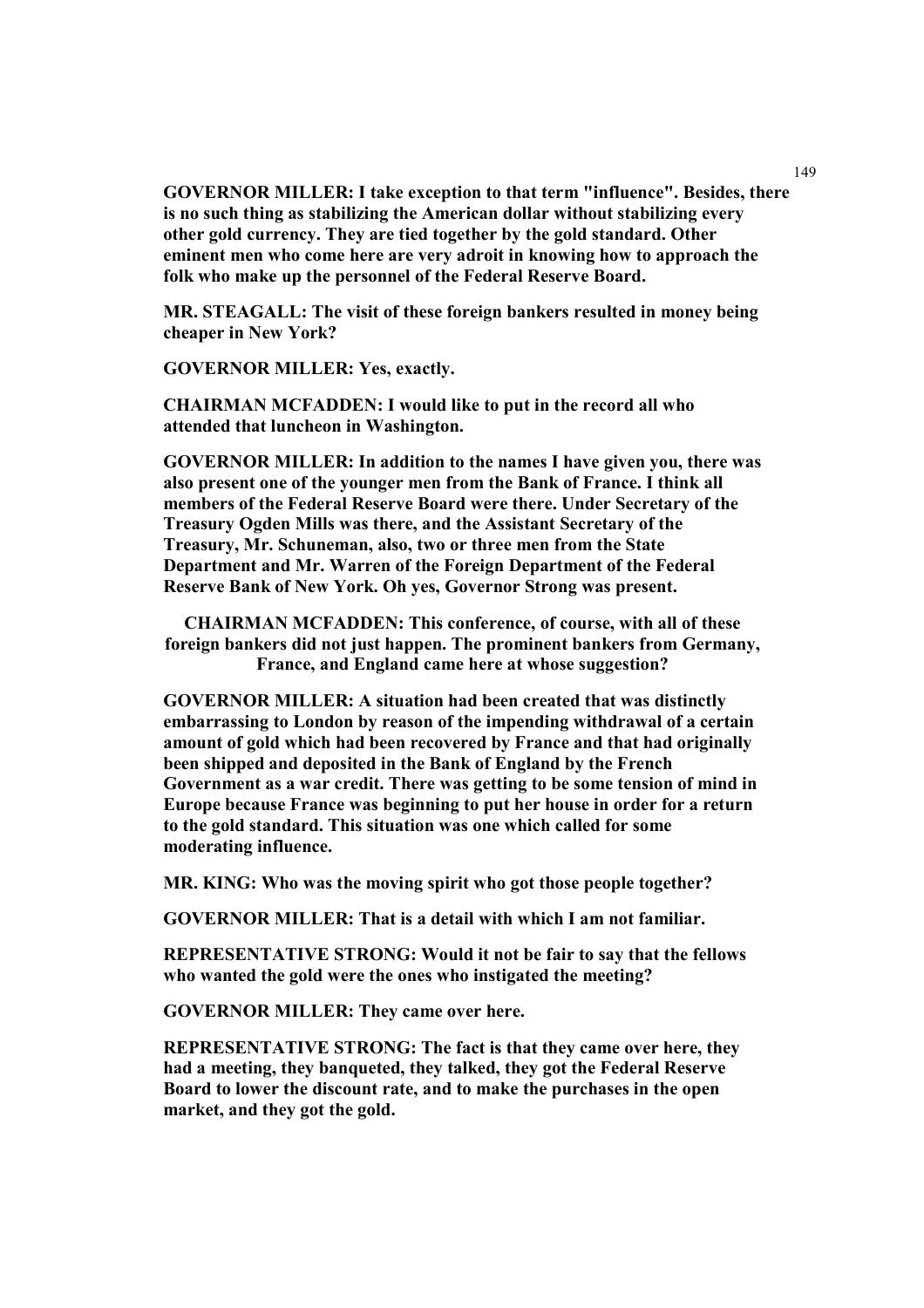MR. STEAGALL: Is it true that action stabilized the European currencies and upset ours?

GOVERNOR MILLER: Yes, that was what it was intended to do.

CHAIRMAN MCFADDEN: Let me call your attention to the recent conference in Paris at which Mr. Goldenweiser, director of research for the Federal Reserve Board, and Dr. Burgess, assistant Federal Reserve Agent of the Federal Reserve Bank of New York, were in consultation with the representatives of the other central banks. Who called the conference?

GOVERNOR MILLER: My recollection is that it was called by the Bank of France.

GOVERNOR YOUNG: No, it was the League of Nations who called them together."

The secret meeting between the Governors of the Federal Reserve Board and the heads of the European central banks was not called to stabilize anything. It was held to discuss the best way of getting the gold held in the United States by the System back to Europe to force the nations of that continent back on the gold standard. The League of Nations had not yet succeeded in doing that, the objective for which that body was set up in the first place, because the Senate of the United States

had refused to let Woodrow Wilson betray us to an international monetary authority. It took the Second World War and Franklin D. Roosevelt to do

that. Meanwhile, Europe had to have our gold and the Federal Reserve System gave it to them, five hundred million dollars worth. The movement of that gold out of the United States caused the deflation of the stock boom, the end of the business prosperity of the 1920s and the Great Depression of 1929-

31, the worst calamity which has ever befallen this nation. It is entirely logical to say that the American people suffered that depression as a punishment for not joining the League of Nations. The bankers knew what would happen when that five hundred million dollars worth of gold was sent to Europe. They wanted the Depression because it put the business and finance of the United States in their hands.

The Hearings continue:

MR. BEEDY: "Mr. Ebersole of the Treasury Department concluded his remarks at the dinner we attended last night by saying that the Federal Reserve System did not want stabilization and the American businessman did not want it. They want these fluctuations in prices, not only in securities but in commodities, in trade generally, because those who are now in control are making their profits out of that very instability. If control of these people does not come in a legitimate way, there may be an attempt to produce it by general upheavals such as have characterized society in days gone by.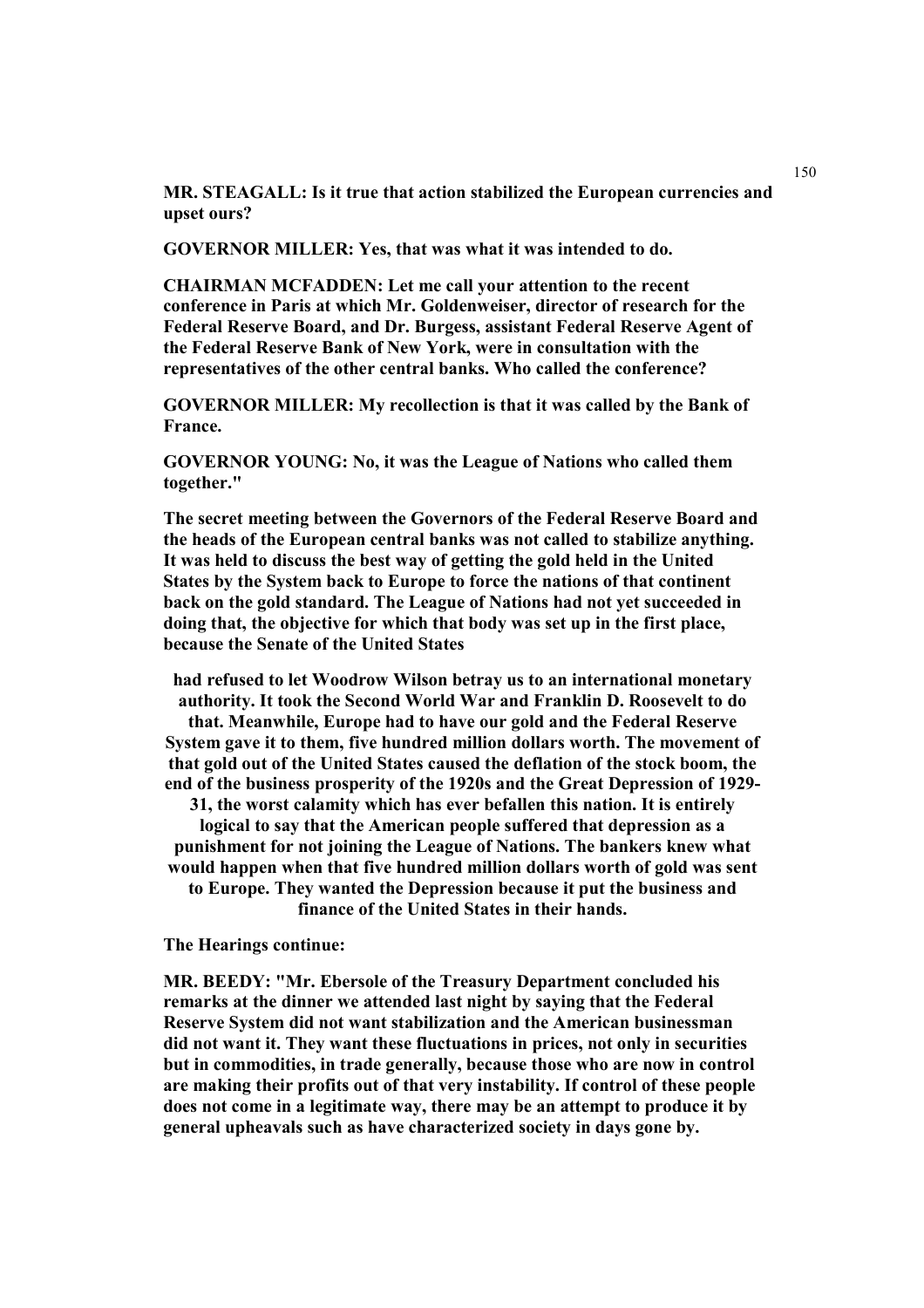Revolutions have been promoted by dissatisfaction with existing conditions, the control being in the hands of the few, and the many paying the bills.

CHAIRMAN MCFADDEN: I have here a letter from a member of the Federal Reserve Board who was summoned to appear here. I would like to have it put in the record. It is from Governor Cunningham:

Dear Mr. Chairman:

For the past several weeks I have been confined to my home on account of illness and am

now preparing to spend a few weeks away from Washington for the purpose of hastening

convalescence.

Edward H. Cunningham

This is in answer to an invitation extended him to appear before our Committee. I also have a letter from George Harrison, Deputy Governor of the Federal Reserve Bank of New York.

My dear Mr. Congressman:

Governor Strong sailed for Europe last week. He had not been at all well since the first of the

year, and, while he did appear before your Committee last March, it was only shortly after that

that he suffered a very severe attack of shingles, which has sorely racked his nerves.

George L. Harrison, May 19, 1928

I also desire to place in the record a statement in the New York Journal of Commerce, dated May 22, 1928, from Washington:

'It is stated in well-informed circles here that the chief topic being taken up by Governor Strong

of the Federal Reserve Bank of New York on his present visit to Paris is the arrangement of

stabilization credits for France, Rumania, and Yugoslavia. A second vital question Mr. Strong

will take up is the amount of gold France is to draw from this country.'"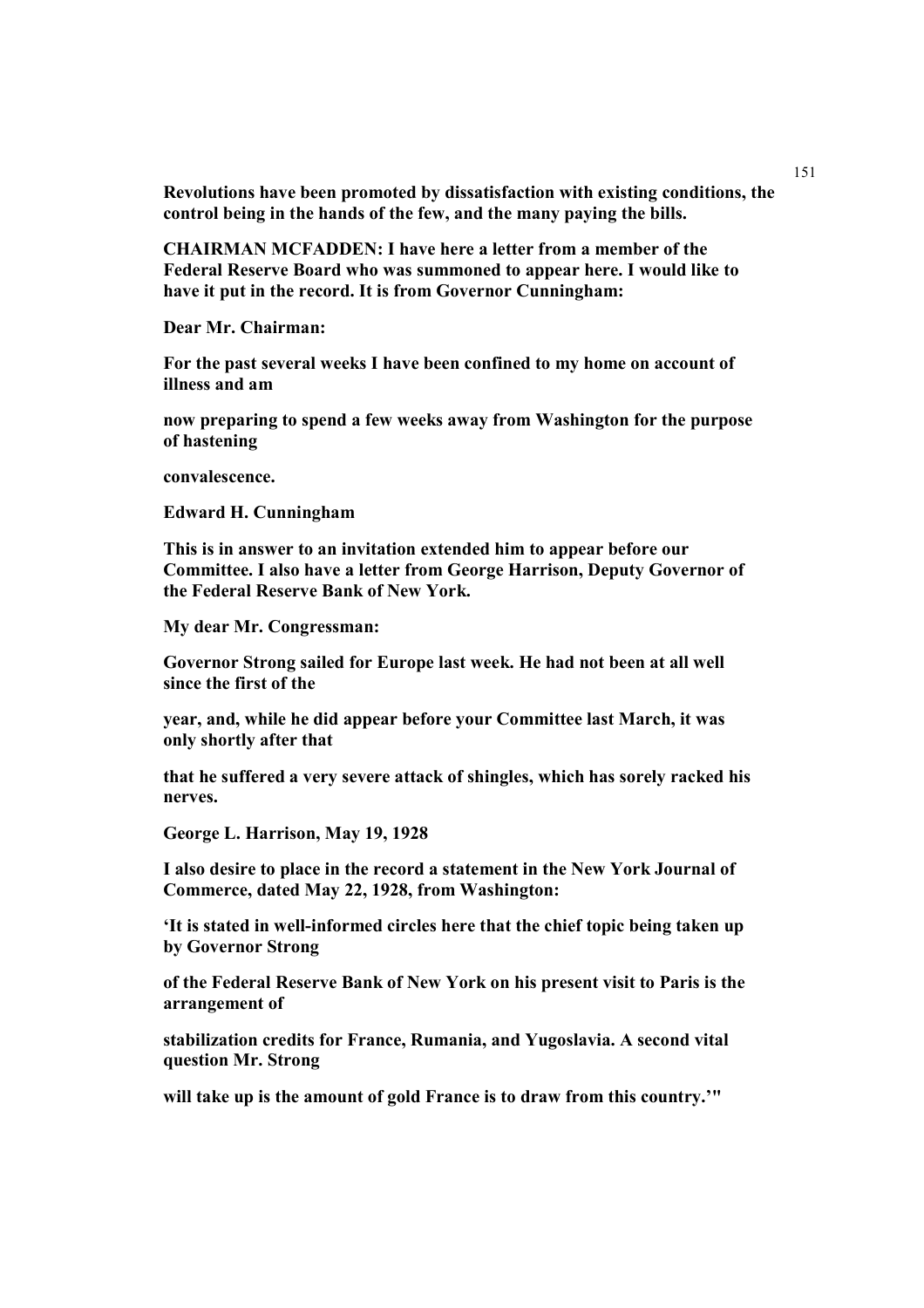Further questioning by Chairman McFadden about the strange illness of Benjamin Strong brought forth the following testimony from Governor Charles S. Hamlin of the Federal Reserve Board on May 23rd, 1928:

"All I know is that Governor Strong has been very ill, and he has gone over to Europe primarily,

I understand, as a matter of health. Of course, he knows well the various offices of the European

central banks and undoubtedly will call on them."

Governor Benjamin Strong died a few weeks after his return from Europe, without appearing before the Committee.

The purpose of these hearings before the House Committee on Banking and Currency in 1928 was to investigate the necessity for passing the Strong bill, presented by Representative Strong (no relation to Benjamin, the international banker), which would have provided that the Federal Reserve System be empowered to act to stabilize the purchasing power of the dollar. This had been one of the promises made by Carter Glass and Woodrow Wilson when they presented the Federal Reserve Act before Congress in 1912, and such a provision had actually been put in the Act by Senator Robert L. Owen, but Carter Glass' House Committee on Banking and Currency had struck it out. The traders and speculators did not want the dollar to become stable, because they would no longer be able to make a profit. The citizens of this country had been led to gamble on the stock market in the 1920s because the traders had created a nationwide condition of instability.

The Strong Bill of 1928 was defeated in Congress.

The financial situation in the United States during the 1920s was characterized by an inflation of speculative values only. It was a trader-made situation. Prices of commodities remained low, despite the over-pricing of securities on the exchange.

The purchasers did not expect their securities to pay dividends. The idea was to hold them awhile and sell them at a profit. It had to stop somewhere, as Paul Warburg remarked in March, 1929. Wall Street did not let it stop until the people had put their savings into these over-priced securities. We had the spectacle of the President of the United States, Calvin Coolidge, acting as a shill for the stock market operators when he recommended to the American people that they continue buying on the

market, in 1927. There had been uneasiness about the inflated condition of the market, and the bankers showed their power by getting the President of the United States, the Secretary of the Treasury, and the Chairman of the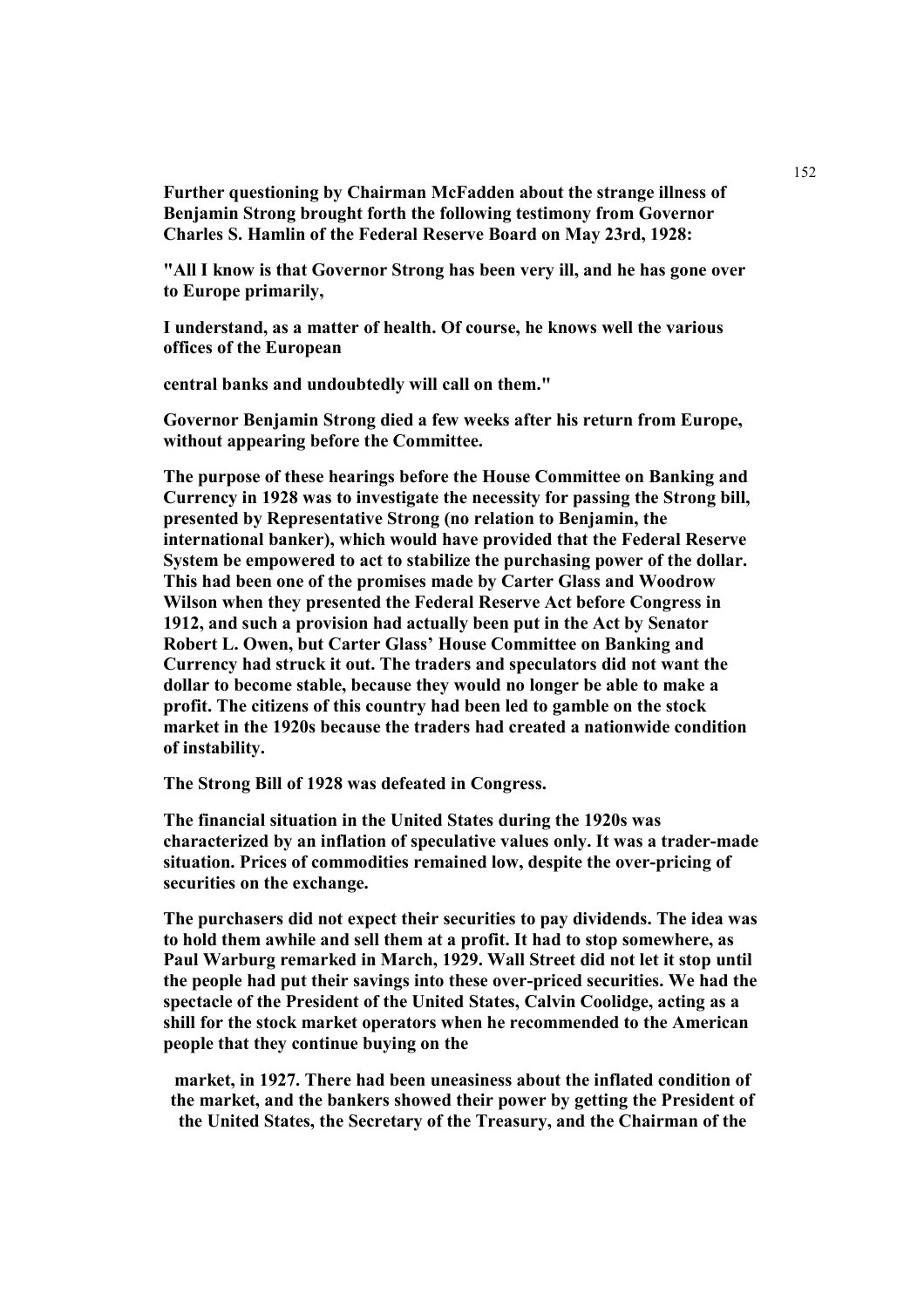## Board of Governors of the Federal Reserve System to issue statements that brokers' loans were not too high, and that the condition of the stock market was sound.

Irving Fisher warned us in 1927 that the burden of stabilizing prices all over the world would soon fall on the United States. One of the results of the Second World War was the establishment of an International Monetary Fund to do just that. Professor Gustav Cassel remarked in the same year that:

"The downward movement of prices has not been a spontaneous result of forces beyond our

control. It is the result of a policy deliberately framed to bring down prices and give a higher

value to the monetary unit."

The Democratic Party, after passing the Federal Reserve Act and leading us into the First World War, assumed the role of an opposition party during the 1920s. They were on the outside of the political fence, and were supported during those lean years by liberal handouts from Bernard Baruch, according to his biography. How far outside of it they were and how little chance they had in 1928, is shown by a plank in the official Democratic Party platform adopted at Houston on June 28, 1928:

"The administration of the Federal Reserve System for the advantage of the stock-market

speculators should cease. It must be administered for the benefit of farmers, wage-earners,

merchants, manufacturers, and others engaged in constructive business."

This idealism insured defeat for its protagonist, Al Smith, who was nominated by Franklin D. Roosevelt. The campaign against Al Smith also was marked by appeals to religious intolerance, because he was a Catholic. The bankers stirred up anti-Catholic sentiment all over the country to achieve the election of their World War I protégé, Herbert Hoover.

Instead of being used to promote the financial stability of the country, as had been promised by Woodrow Wilson when the Act was passed, financial instability has been steadily promoted by the Federal Reserve Board. An official memorandum issued by the Board on March 13, 1939, stated that:

"The Board of Governors of the Federal Reserve System opposes any bill which proposes a stable

price level."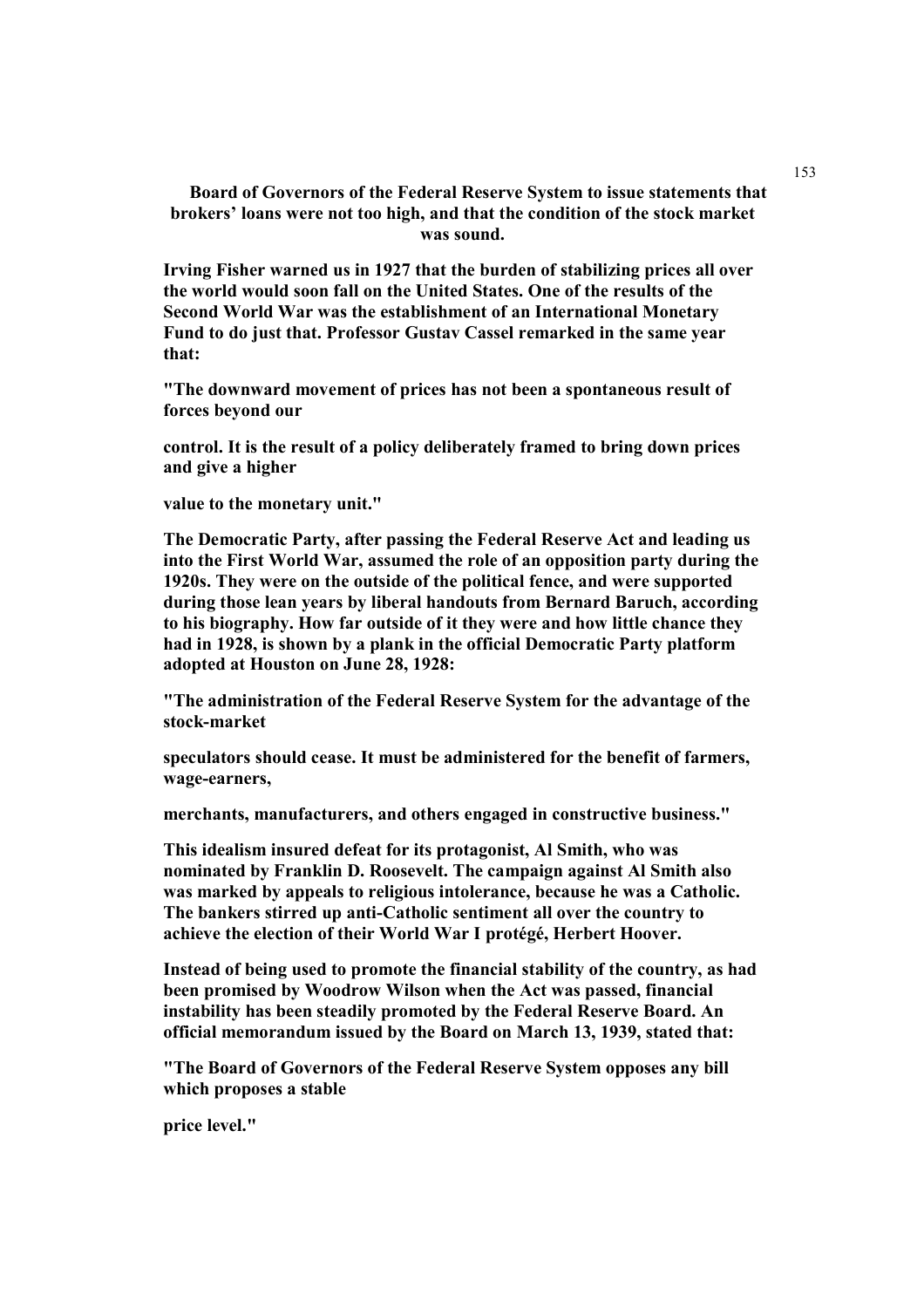Politically, the Federal Reserve Board was used to advance the election of the bankers' candidates during the 1920s. The "Literary Digest" on August 4, 1928, said, on the occasion of the Federal Reserve Board raising the rate to five percent in a Presidential year:

"This reverses the politically desirable cheap money policy of 1927, and gives smooth conditions

on the stock market. It was attacked by the Peoples' Lobby of Washington, D.C. which said that

'This increase at a time when farmers needed cheap money to finance the harvesting of their

crops was a direct blow at the farmers, who had begun to get back on their feet after the

Agricultural Depression of 1920-21.

"The New York World" said on that occasion:

"Criticism of Federal Reserve Board policy by many investors is not based on its attempt to

deflate the stock market, but on the charge that the Board itself, by last year's policy, is

completely responsible for such stock market inflation as exists."

A damning survey of the Federal Reserve System's first fifteen years appears in the "North American Review" of May, 1929, by H. Parker Willis, professional economist who was one of the authors of the Act and First Secretary of the Board from 1914 until 1920. He expresses complete disillusionment.

"My first talk with President-elect Wilson was in 1912. Our conversation related entirely to

banking reform. I asked whether he felt confident we could secure the administration of a

suitable law and how we should get it applied and enforced. He answered: 'We must rely on

American business idealism.' He sought for something which could be trusted to afford

opportunity to American Idealism. It did serve to finance the World War and to revise American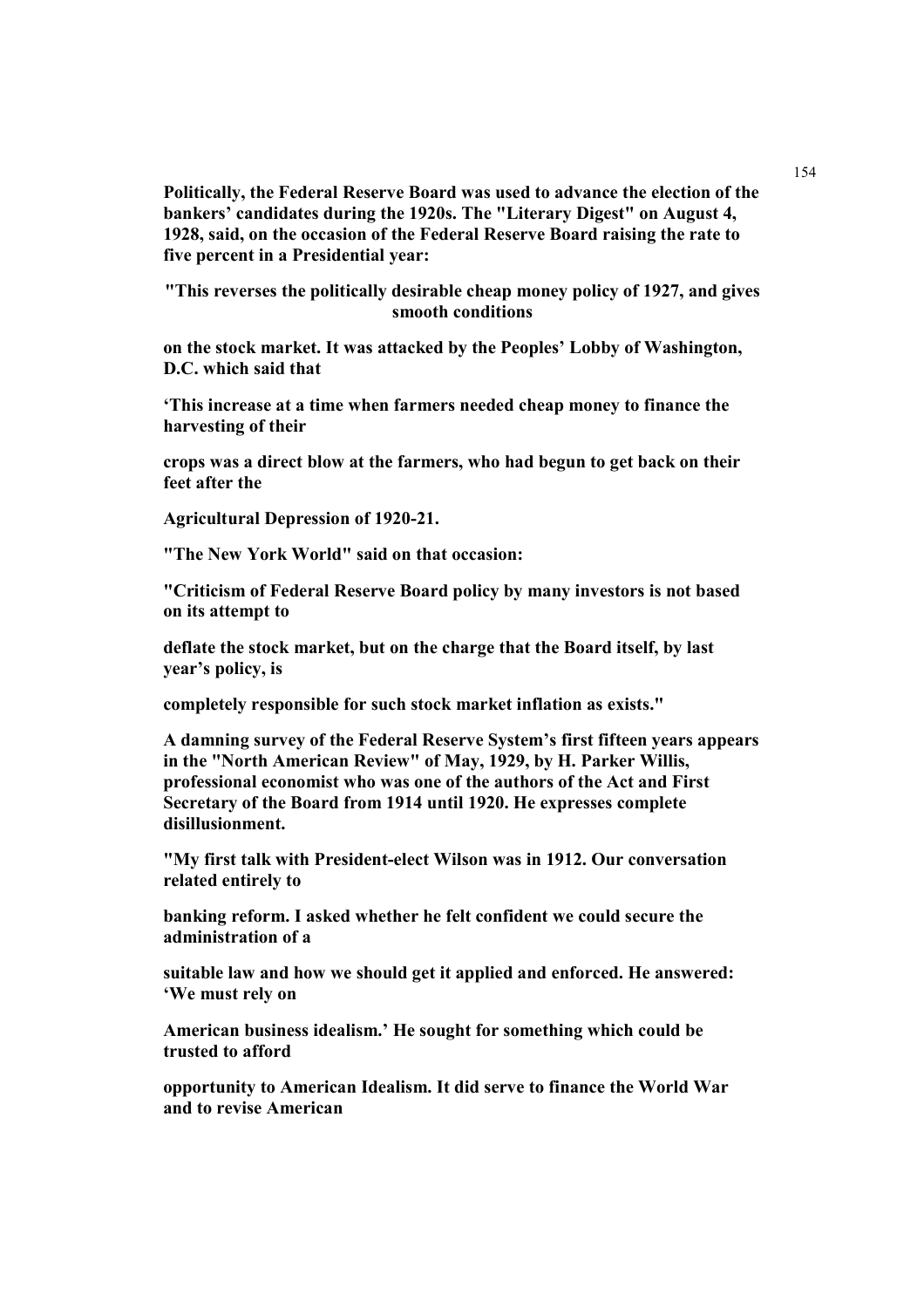banking practices. The element of idealism that the President prescribed and believed we could

get on the principle of noblesse oblige from American bankers and businessmen was not there.

Since the inauguration of the Federal Reserve Act we have suffered one of the most serious

financial depressions and revolutions ever known in our history, that of 1920-21. We have seen

our agriculture pass through a long period of suffering and even of revolution, during which one

million farmers left their farms, due to difficulties with the price of land and the odd status of

credit conditions. We have suffered the most extensive era of bank failures ever known in this

country. Forty-five hundred banks have closed their doors since the Reserve System began

functioning. In some Western towns there have been times when all banks in that community

failed, and given banks have failed over and over again. There has been little difference in

liability to failure between members and non-members of the Federal Reserve System.

"Wilson's choice of the first members of the Federal Reserve Board was not especially happy.

They represented a composite group chosen for the express purpose of placating this, that, or the

other big interest. It was not strange that appointees used their places to pay debts. When the

Board was considering a resolution to the effect that future members of the reserve system should

be appointed solely on merit, because of the demonstrated incompetence of some of their number.

Comptroller John Skelton Williams moved to strike out the word 'solely' and in this he was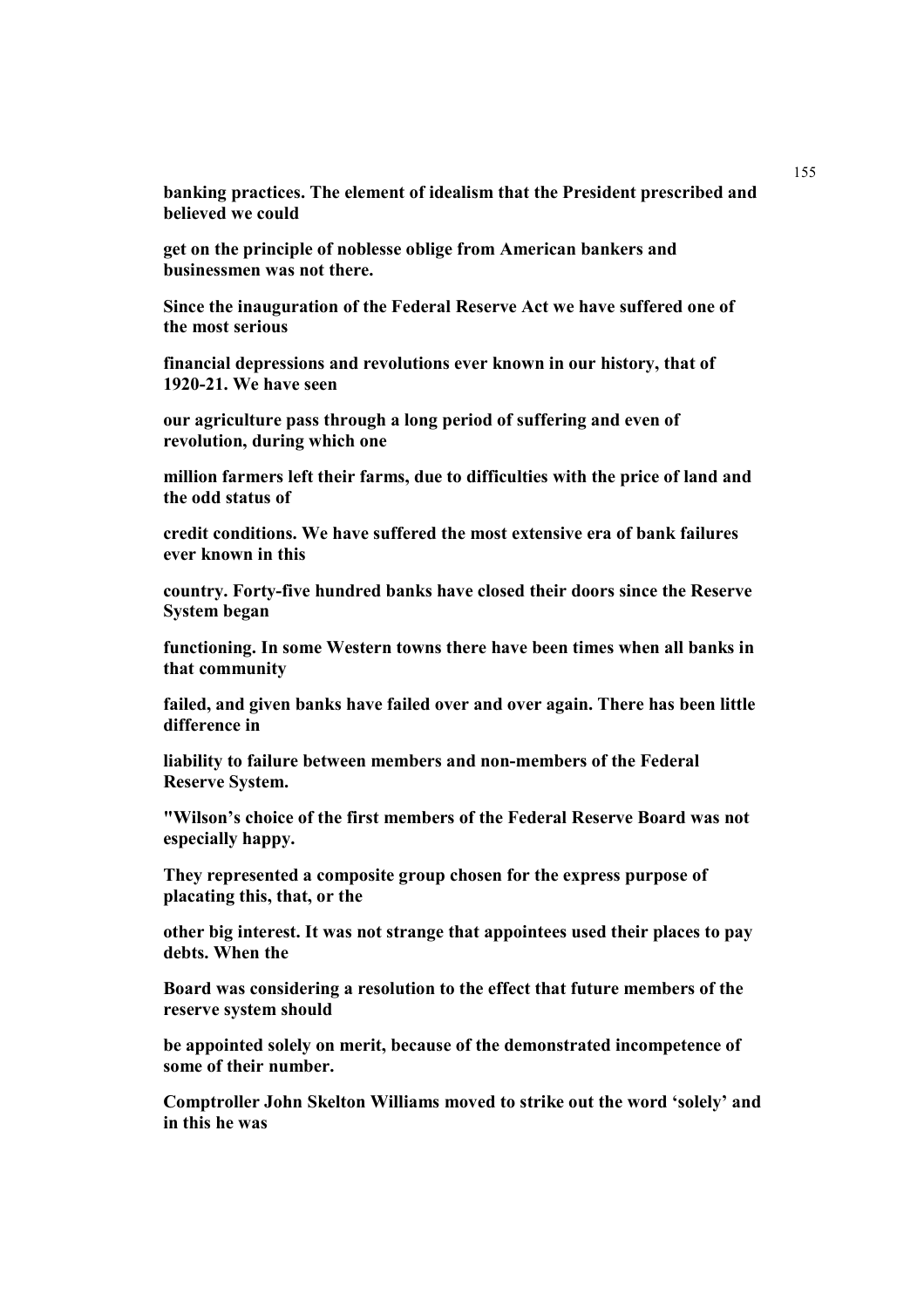sustained by the Board. The inclusion of certain elements (Warburg,

#### Strauss, etc.) in the Board gave an opportunity for catering to special interests that was to prove

disastrous later on.

"President Wilson erred, as he often erred, in supposing that the holding of an important office

would transform an incumbent and revivify his patriotism. The Reserve Board reached the low

ebb of the Wilson period with the appointment of a member who was chosen for his ability to get

delegates for a Democratic candidate for the Presidency. However, this level was not the dregs

reached under President Harding. He appointed an old crony, D.R. Crissinger, as Governor of the

Board, and named several other super-serviceable politicians to other places. Before his death he

had done his utmost to debauch the whole undertaking. The System has gone steadily downhill

ever since.

"Reserve Banks had hardly assumed their first form when it became apparent that local bankers

had sought to use them as a means of taking care of 'favorite sons', that is, persons who had by

common consent become a kind of general charge upon the banking community, or inefficients

of various kinds. When reserve directors were to be chosen, the country bankers often refused to

vote, or, when they voted, cast their ballots as directed by city correspondents. In these

circumstances popular or democratic control of reserve banks was out of the question. Reasonable

efficiency might have been secured if honest men, recognizing their public duty, had assumed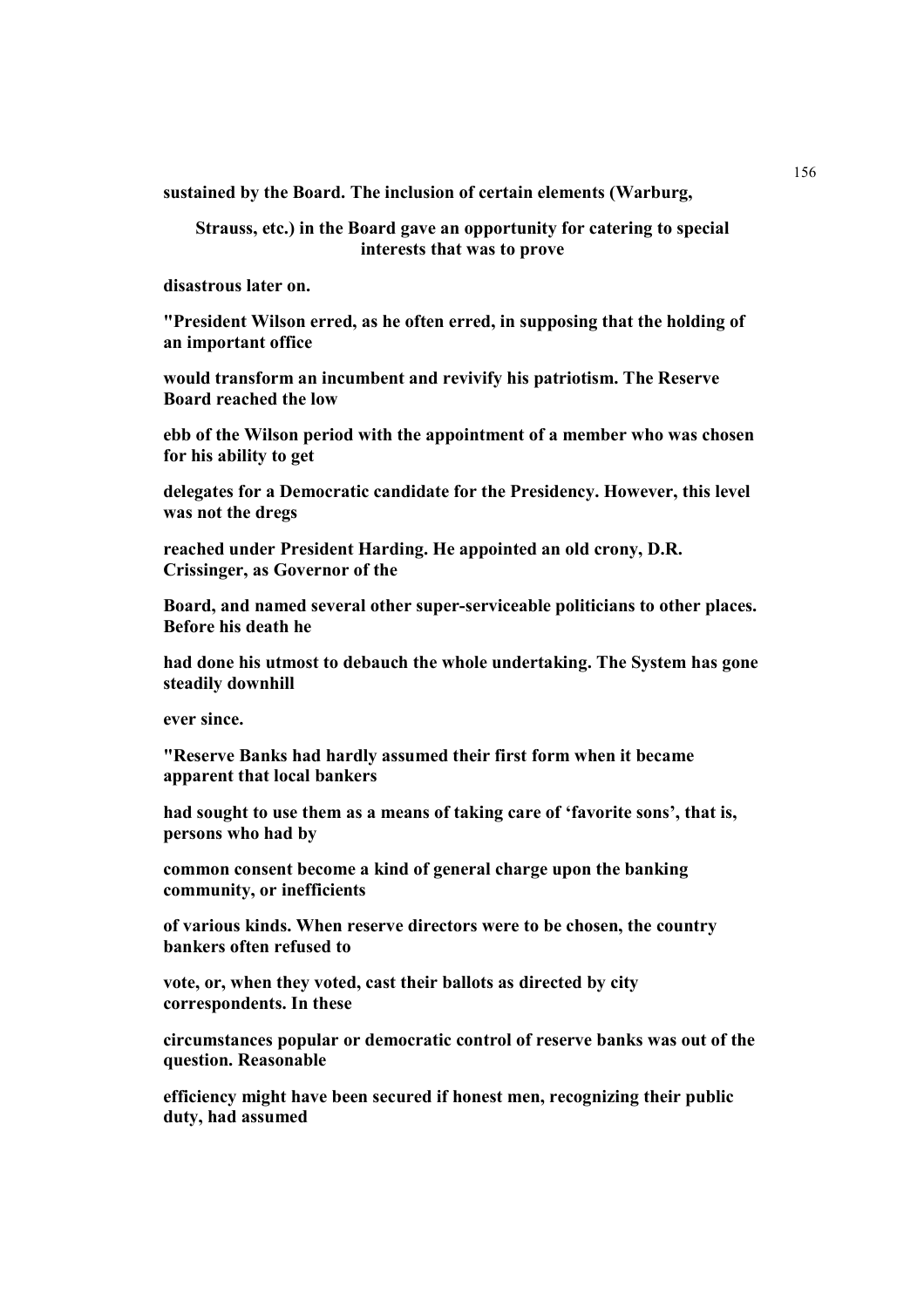power. If such men existed, they did not get on the Federal Reserve Board. In one reserve bank

today the chief management is in the hands of a man who never did a day's actual banking in his

life, while in another reserve institution both Governor and Chairman are the former heads of now defunct banks. They naturally have a high failure record in their district. In a majority of districts the standard of performance as judged by good banking standards is disgracefully low among reserve executive officials. The policy of the Federal Reserve Bank of Philadelphia is known in the System as the 'Friends and Relatives Banks.'

"It was while making war profits in considerable amounts that someone conceived the idea of

using the profits to provide themselves with phenomenally costly buildings. Today the Reserve

Banks must keep a full billion dollars of their money constantly at work merely to pay their own

expenses in normal times.

"The best illustration of what the System has done and not done is offered by the experience

which the country was having with speculation, in May, 1929. Three years prior to that, the

present bull market was just getting under way. In the autumn of 1926 a group of bankers, among

them one of world famous name, were sitting at a table in a Washington hotel. One of them

raised the question whether the low discount rates of the System were not likely to encourage

speculation.

"'Yes', replied the famous banker, 'they will, but that cannot be helped. It is the price we must

pay for helping Europe.'

"It may well be questioned whether the encouragement of speculation by the Board has been the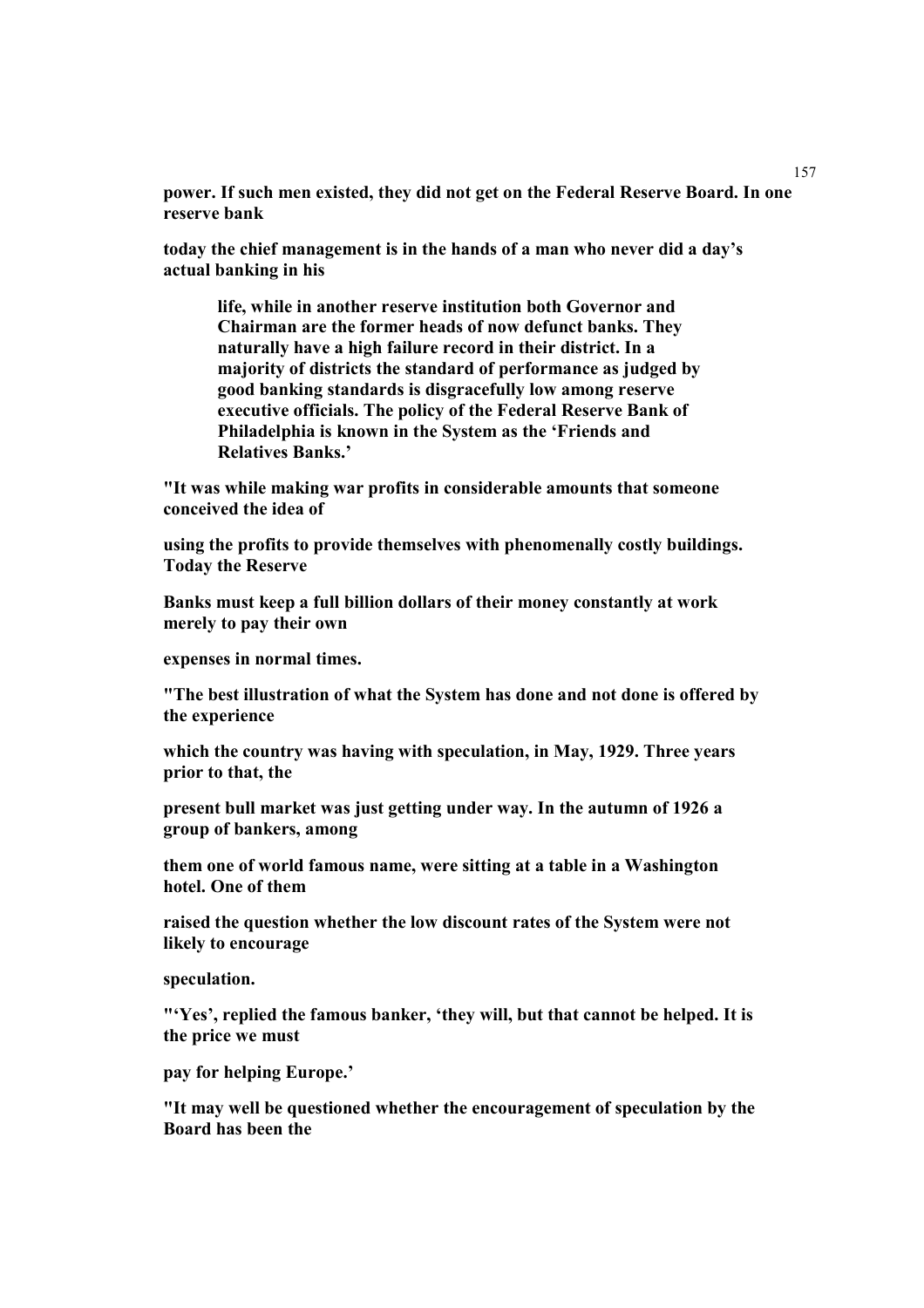price paid for helping Europe or whether

it is the price paid to induce a certain class of financiers to help Europe, but in either case

European conditions should not have had anything to do with the Board's discount policy. The

fact of the matter is that the Federal Reserve Banks do not come into contact with the community.

"The 'small man' from Maine to Texas has gradually been led to invest his savings in the stock

market, with the result that the rising tide of speculation, transacted at a higher and higher rate

of speed, has swept over the legitimate business of the country.

"In March, 1928, Roy A. Young, Governor of the Board, was called before a Senate committee.

'Do you think the brokers' loans are too high?", he was asked.

"'I am not prepared to say whether brokers' loans are too high or too low,' he replied, 'but I am

sure they are safely and conservatively made.'

"Secretary of the Treasury Mellon in a formal statement assured the country that they were not

too high, and Coolidge, using material supplied him by the Federal Reserve Board, made a plain

statement to the country that they were not too high. The Federal Reserve Board, charged with the duty of protecting the interests of the average man, thus did its utmost to assure the average man that he should feel no alarm about his savings. Yet the Federal Reserve Board issued on February 2, 1929, a letter addressed to the Reserve Bank Directors cautioning them against grave danger of further speculation.

"What could be expected from a group of men such as composed the Board, a set of men who

were solely interested in standing from under when there was any danger of friction, displaying a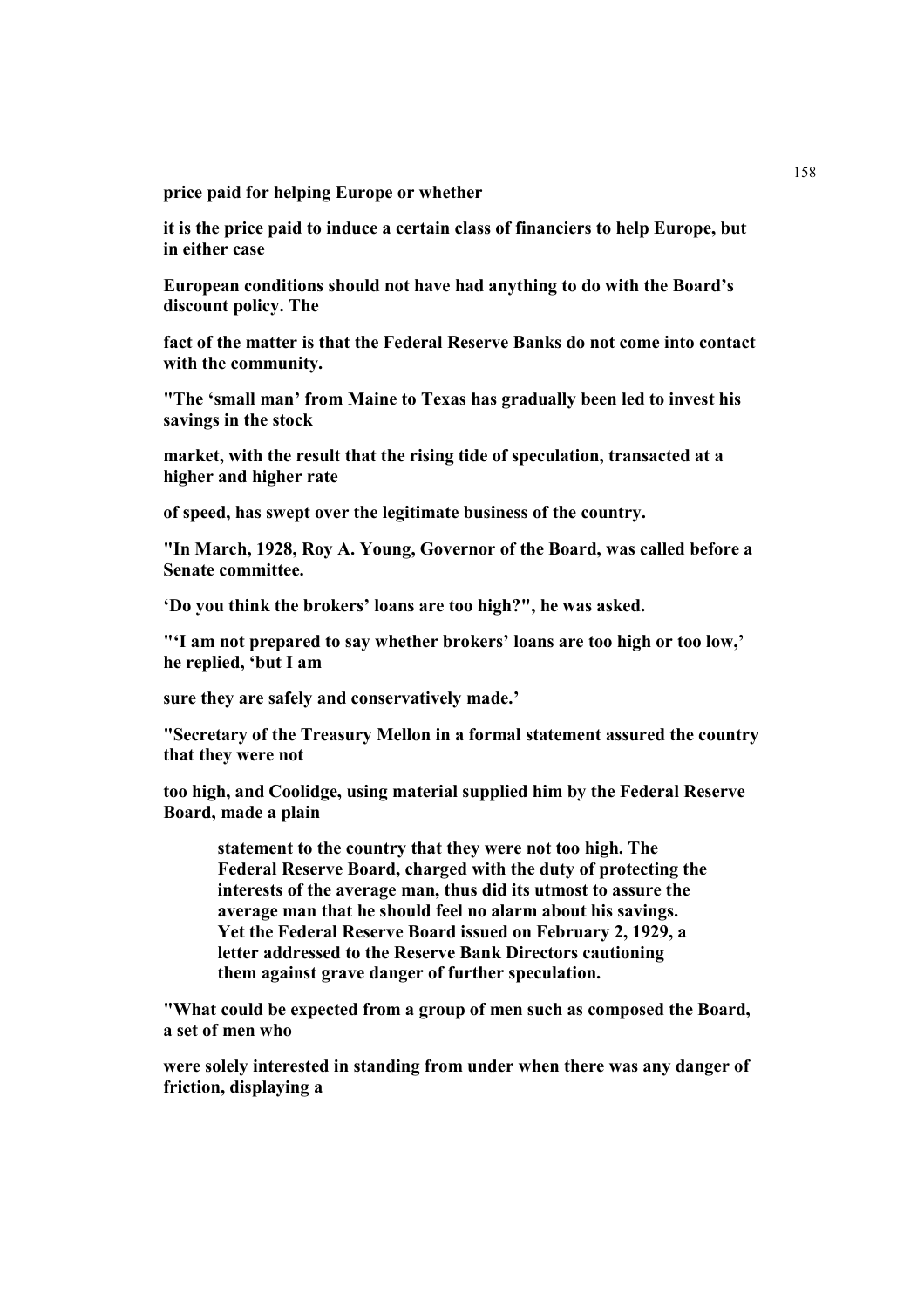bovine and canine appetite for credit and praise, while eager only to 'stand in' with the 'big men'

whom they know as the masters of American finance and banking?"

H. Parker Willis omitted any reference to Lord Montague Norman and the machinations of the Bank of England which were about to result in the Crash of 1929 and the Great Depression.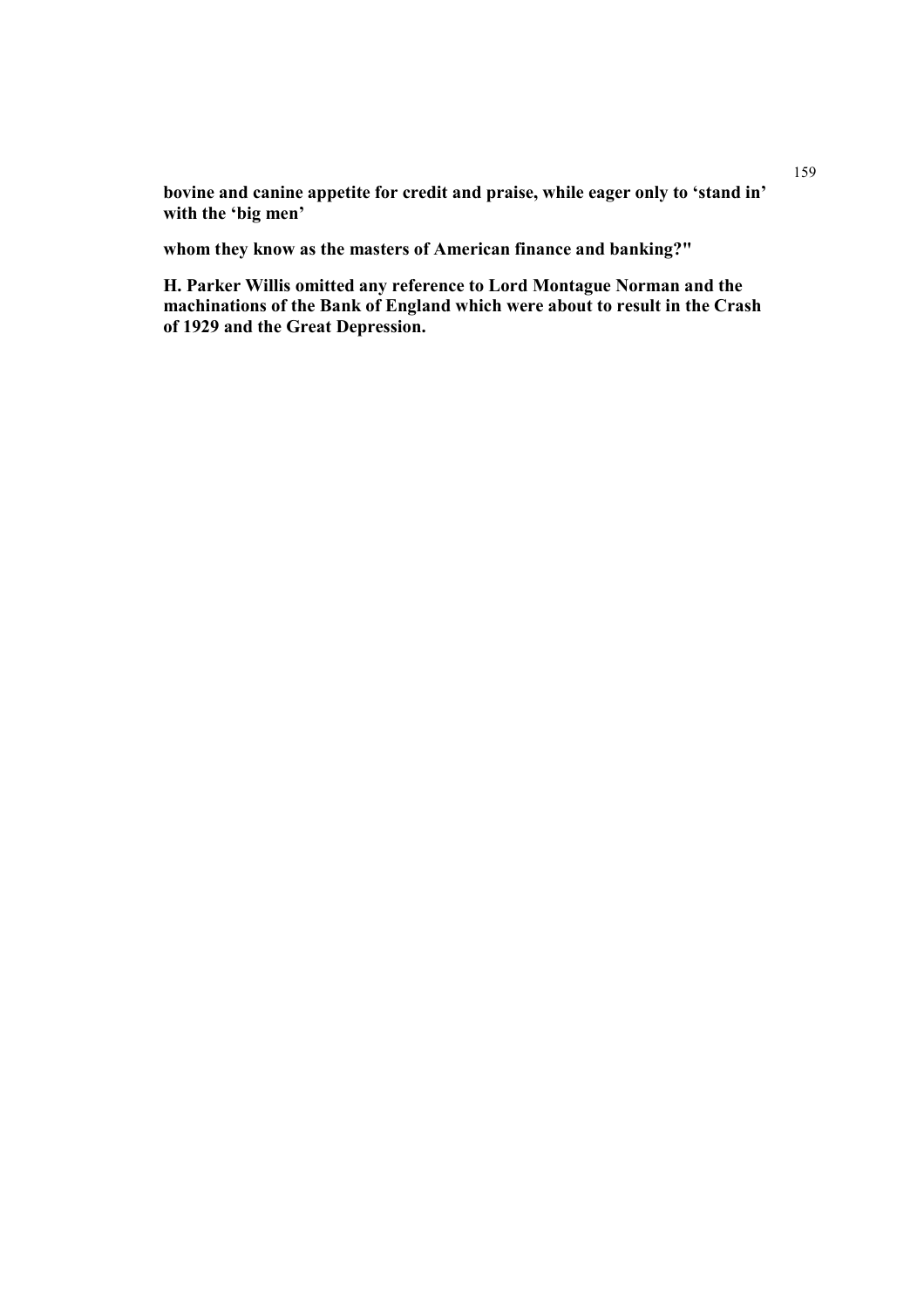# CHAPTER TWELVE

## The Great Depression

R.G. Hawtrey, the English economist, said, in the March, 1926 American Economic Review:

"When external investment outstrips the supply of general savings the investment market must

carry the excess with money borrowed from the banks. A remedy is control of credit by a rise in

bank rate."

The Federal Reserve Board applied this control of credit, but not in 1926, nor as a remedial measure. It was not applied until 1929, and then the rate was raised as a punitive measure, to freeze out everybody but the big trusts.

Professor Cassel, in the Quarterly Journal of Economics, August 1928, wrote that:

"The fact that a central bank fails to raise its bank rate in accordance with the actual situation of

the capital market very much increases the strength of the cyclical movement of trade, with all its

pernicious effects on social economy. A rational regulation of the bank rate lies in our hands, and

may be accomplished only if we perceive its importance and decide to go in for such a policy.

With a bank rate regulated on these lines the conditions for the development of trade cycles

would be radically altered, and indeed, our familiar trade cycles would be a thing of the past."

This is the most authoritative premise yet made relating that our business depressions are artificially precipitated. The occurrence of the Panic of 1907, the Agricultural Depression of 1920, and the Great Depression of 1929, all three in good crop years and in periods of national prosperity, suggests that premise is not guesswork. Lord Maynard Keynes pointed out that most theories of the business cycle failed to relate their analysis adequately to the money mechanism. Any survey or study of a depression which failed to list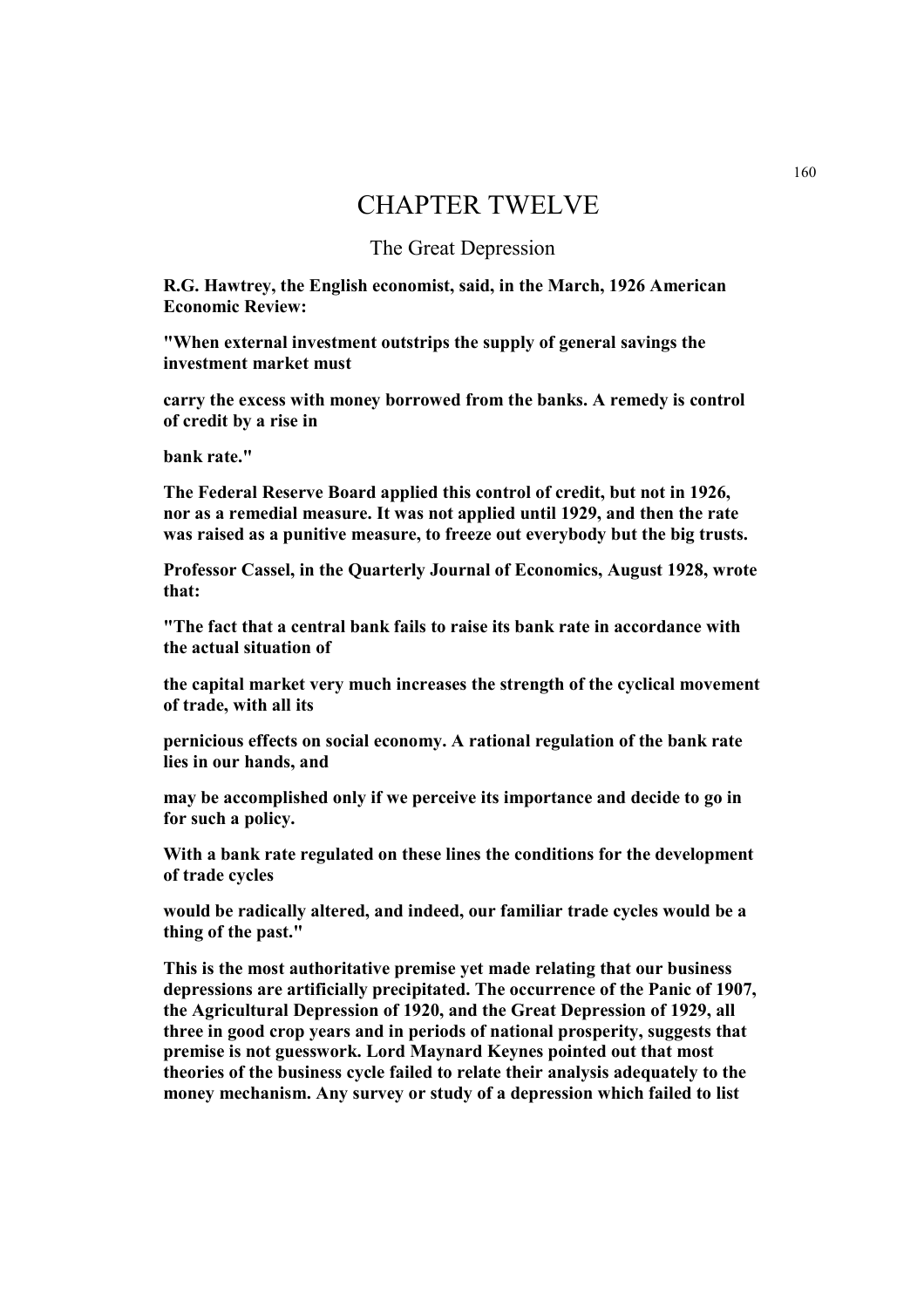such factors as gold movements and pressures on foreign exchange would be worthless, yet American economists have always dodged this issue.

The League of Nations had achieved its goal of getting the nations of Europe back on the gold standard by 1928, but three-fourths of the world's gold was in France and the United States. The problem was how to get that gold to countries which needed it as a basis for money and credit. The answer was action by the Federal Reserve System.

Following the secret meeting of the Federal Reserve Board and the heads of the foreign central banks in 1927, the Federal Reserve Banks in a few months

doubled their holdings of Government securities and acceptances, which resulted in the exportation of five hundred million dollars in gold in that year. The System's market activities forced the rates of call money down on the Stock Exchange, and forced gold out of the country. Foreigners also took this opportunity to purchase heavily in Government securities because of the low call money rate.

"The agreement between the Bank of England and the Washington Federal Reserve authorities

many months ago was that we would force the export of 725 million of gold by reducing the bank

rates here, thus helping the stabilization of France and Europe and putting France on a gold

basis."89 (April 20, 1928)

On February 6, 1929, Mr. Montagu Norman, Governor of the Bank of England, came to Washington and had a conference with Andrew Mellon, Secretary of the Treasury. Immediately after that mysterious visit, the Federal Reserve Board abruptly changed its policy and pursued a high discount rate policy, abandoning the cheap money policy which it had inaugurated in 1927 after Mr. Norman's other visit. The stock market crash and the deflation of the American people's financial structure was scheduled to take place in March. To get the ball rolling, Paul Warburg gave the official warning to the traders to get out of the market. In his annual report to the stockholders of his International Acceptance Bank, in March, 1929, Mr. Warburg said:

"If the orgies of unrestrained speculation are permitted to spread, the ultimate collapse is certain

not only to affect the speculators themselves, but to bring about a general depression involving

the entire country."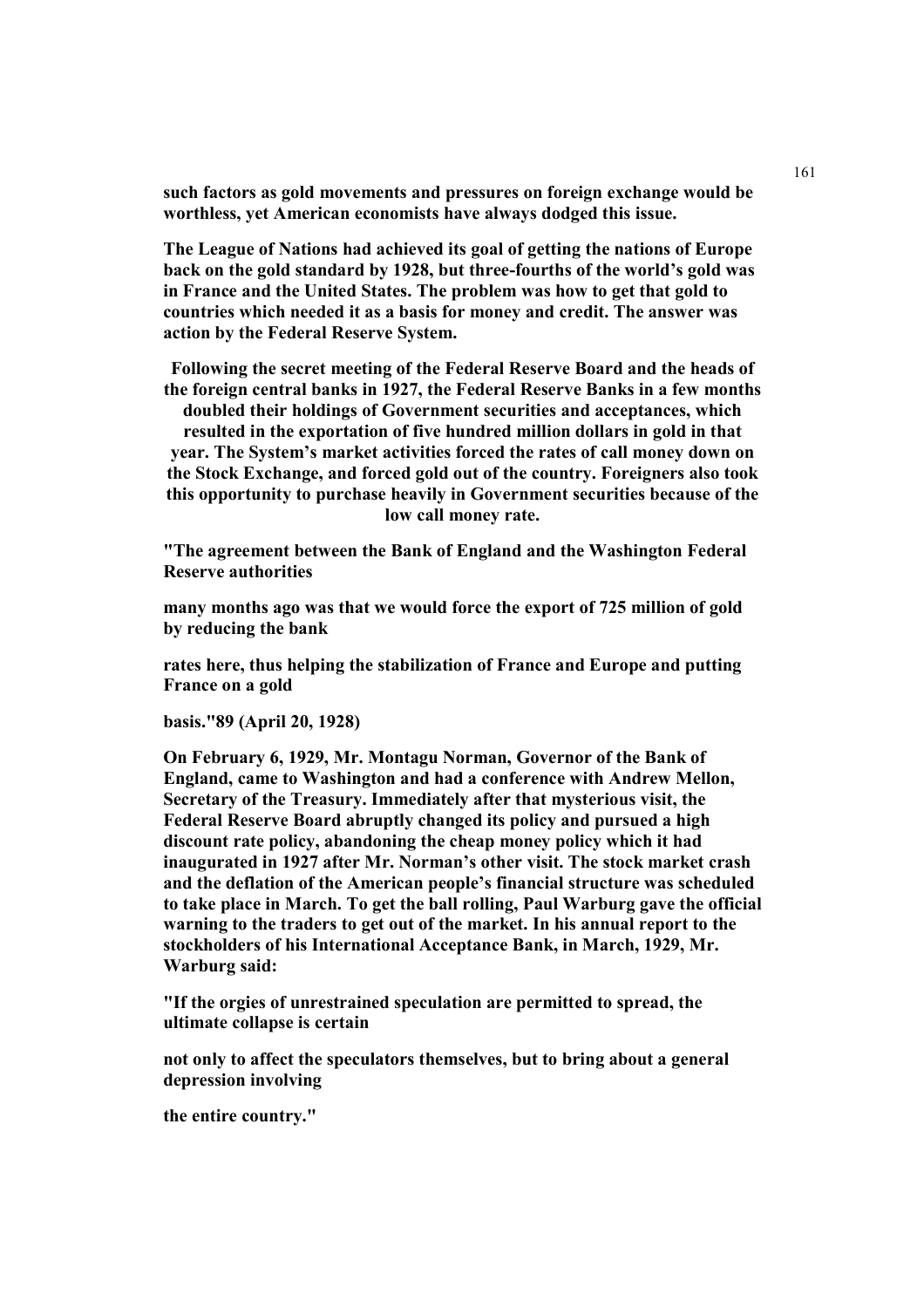During three years of "unrestrained speculation", Mr. Warburg had not seen fit to make any remarks about the condition of the Stock Exchange. A friendly organ, The New York Times, not only gave the report two columns on its editorial page, but editorially commented on the wisdom and profundity of Mr. Warburg's observations. Mr. Warburg's concern was genuine, for the stock market bubble had gone much farther than it had been intended to go, and the bankers feared the consequences if the people realized what was going on. When this report in The New York Times started a sudden wave of selling on the Exchange, the bankers grew panicky, and it was decided to ease the market somewhat. Accordingly, Warburg's National City Bank rushed twenty-five million dollars in cash to the call money market, and postponed the day of the crash.

The revelation of the Federal Reserve Board's final decision to trigger the Crash of 1929 appears, amazingly enough, in The New York Times. On April 20, 1929, the Times headlined, "Federal Advisory Council Mystery

89 Clarence W. Barron, They Told Barron, Harpers, New York, 1930, p. 353

\_\_\_\_\_\_\_\_\_\_\_\_\_\_\_\_\_\_\_\_\_\_\_\_\_\_

Meeting in Washington. Resolutions were adopted by the council and transmitted to the board, but their purpose was closely guarded. An atmosphere of deep mystery was thrown about the proceedings both by the board and the council. Every effort was made to guard the proceedings of this extraordinary session. Evasive replies were given to newspaper correspondents."

Only the innermost council of "The London Connection" knew that it had been decided at this "mystery meeting" to bring down the curtain on the greatest speculative boom in American history. Those in the know began to sell off all speculative stocks and put their money in government bonds. Those who were not privy to this secret information, and they included some of the wealthiest men in America, continued to hold their speculative stocks and lost everything they had.

In FDR, My Exploited Father-in-Law, Col. Curtis B. Dall, who was a broker on Wall Street at that time, writes of the Crash, "Actually it was the calculated 'shearing' of the public by the World Money-Powers, triggered by the planned sudden shortage of the supply of call money in the New York money market."90 Overnight, the Federal Reserve System had raised the call rate to twenty percent. Unable to meet this rate, the speculators' only alternative was to jump out of windows.

The New York Federal Reserve Bank rate, which dictated the national interest rate, went to six percent on November 1, 1929. After the investors had been bankrupted, it dropped to one and one-half percent on May 8, 1931. Congressman Wright Patman in "A Primer On Money", says that the 162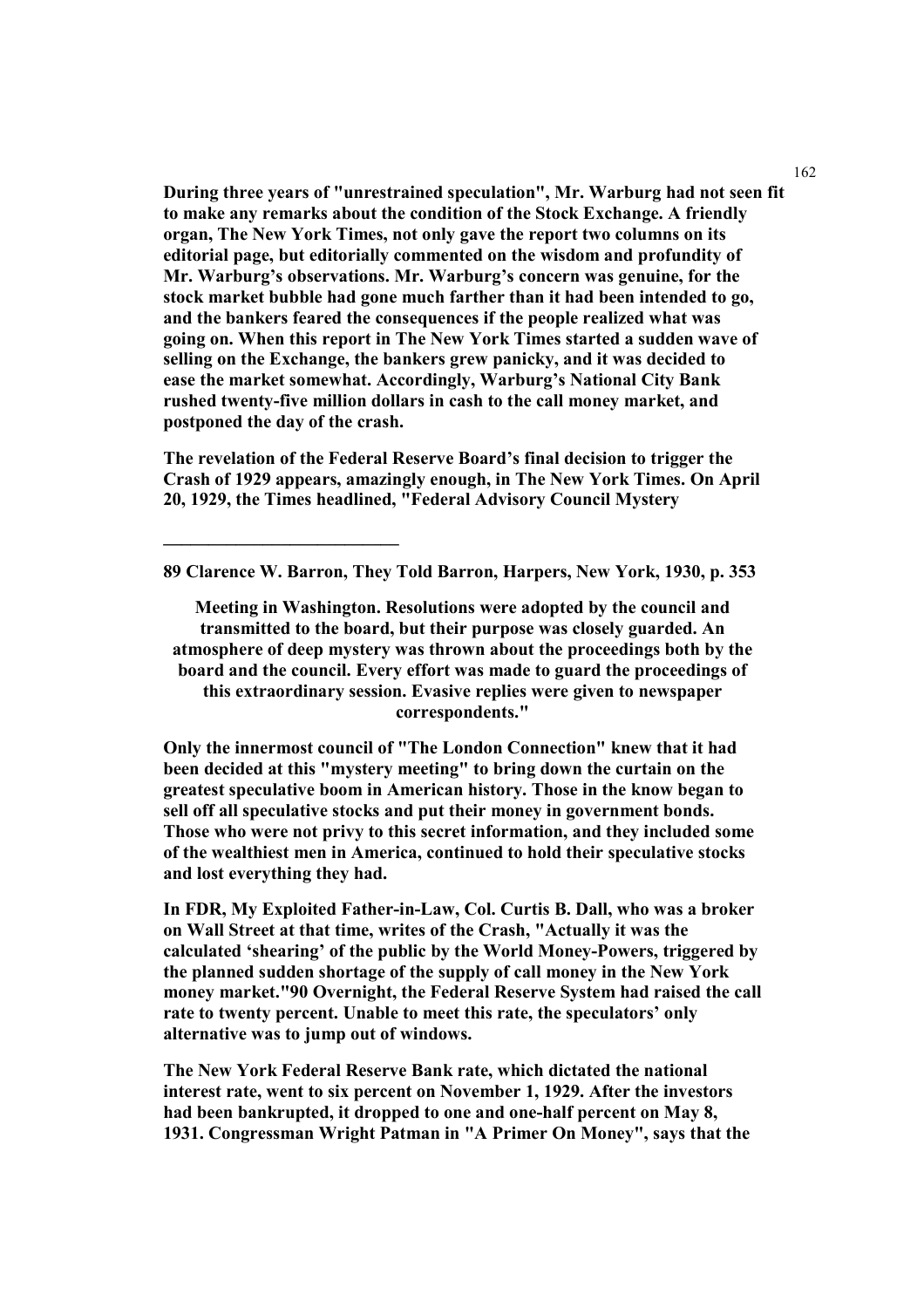money supply decreased by eight billion dollars from 1929 to 1933, causing 11,630 banks of the total of 26,401 in the United States to go bankrupt and close their doors.

The Federal Reserve Board had already warned the stockholders of the Federal Reserve Banks to get out of the Market, on February 6, 1929, but it had not bothered to say anything to the rest of the people. Nobody knew what was going on except the Wall Street bankers who were running the show. Gold movements were completely unreliable. The Quarterly Journal of Economics noted that:

"The question has been raised, not only in this country, but in several European

countries, as to whether customs statistics record with accuracy the movements of

precious metals, and, when investigation has been made, confidence in such

figures has been weakened rather than strengthened. Any movement between

France and England, for instance, should be recorded in each country, but such

comparison shows an average yearly discrepancy of fifty million francs for France

and eighty-five million francs for England. These enormous discrepancies are not

accounted for."

\_\_\_\_\_\_\_\_\_\_\_\_\_\_\_\_\_\_\_\_\_\_\_\_\_\_

The Right Honorable Reginald McKenna stated that:

"Study of the relations between changes in gold stock and movement in price levels shows what

should be very obvious, but is by no means recognized, that the gold standard is in no sense

automatic in operation. The gold standard can be, and is, usefully managed and controlled for the

benefit of a small group of international traders."

<sup>90</sup> Col. Curtis B. Dall, F.D.R., My Exploited Father-in-Law, Liberty Lobby, Wash., D.C. 1970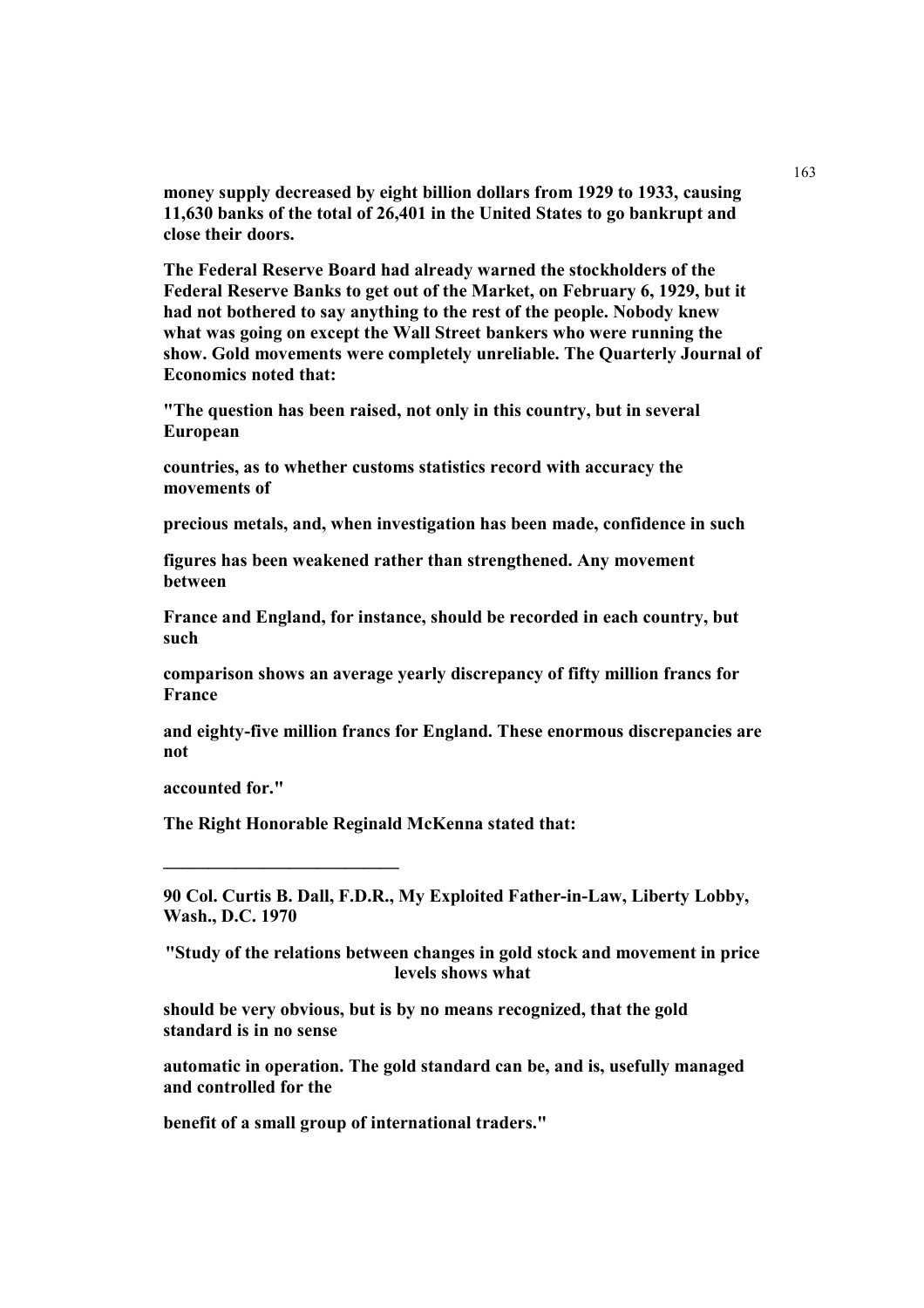In August 1929, the Federal Reserve Board raised the rate to six percent. The Bank of England in the next month raised its rate from five and one-half percent to six and one-half percent. Dr. Friday in the September, 1929, issue of Review of Reviews, could find no reason for the Board's action:

"The Federal Reserve statement for August 7, 1929, shows that signs of inadequacy for autumn

requirements do not exist. Gold resources are considerably more than the previous year, and gold

continues to move in, to the financial embarrassment of Germany and England. The reasons for

the Board's action must be sought elsewhere. The public has been given only the hint that 'This

problem has presented difficulties because of certain peculiar conditions'. Every reason which

Governor Young advanced for lowering the bank rate last year exists now. Increasing the rate

means that not only is there danger of drawing gold from abroad, but imports of the yellow metal

have been in progress for the last four months. To do anything to accentuate this is to take the

responsibility for bringing on a world-wide credit deflation."

Thus we find that not only was the Federal Reserve System responsible for the First World War, which it made possible by enabling the United States to finance the Allies, but its policies brought on the world-wide depression of 1929-31. Governor Adolph C. Miller stated at the Senate Investigation of the Federal Reserve Board in 1931 that:

"If we had had no Federal Reserve System, I do not think we would have had as bad a speculative

situation as we had, to begin with."

Carter Glass replied, "You have made it clear that the Federal Reserve Board provided a terrific credit expansion by these open market transactions."

Emmanuel Goldenweiser said, "In 1928-29 the Federal Board was engaged in an attempt to restrain the rapid increase in security loans and in stock market speculation. The continuity of this policy of restraint, however, was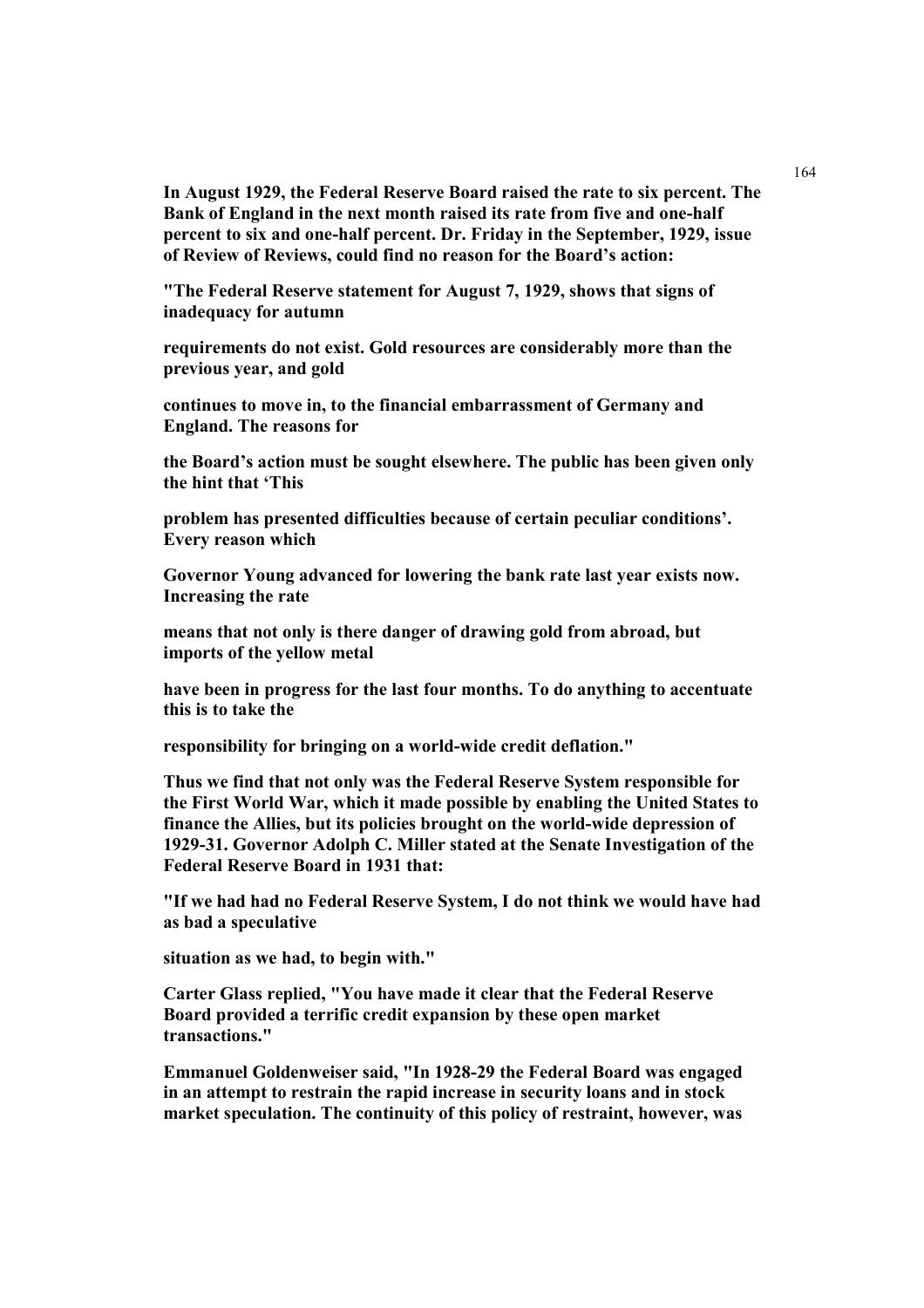interrupted by reduction in bill rates in the autumn of 1928 and the summer of 1929."

Both J.P. Morgan and Kuhn, Loeb Co. had "preferred lists" of men to whom they sent advance announcements of profitable stocks. The men on these preferred lists were allowed to purchase these stocks at cost, that is, anywhere from 2 to 15 points a share less than they were sold to the public. The men on these lists were fellow bankers, prominent industrialists, powerful city politicians, national Committeemen of the Republican and Democratic Parties, and rulers of foreign countries. The men on these lists were notified of the coming crash, and sold all but so-called gilt-edged stocks, General Motors, Dupont, etc. The prices on these stocks also sank to record lows, but they came up soon afterwards. How the big bankers operated in

1929 is revealed by a Newsweek story on May 30, 1936, when a Roosevelt appointee, Ralph W. Morrison, resigned from the Federal Reserve Board:

"The consensus of opinion is that the Federal Reserve Board has lost an able man. He sold his

Texas utilities stock to Insull for ten million dollars, and in 1929 called a meeting and ordered

his banks to close out all security loans by September 1. As a result, they rode through the

depression with flying colors."

Predictably enough, all of the big bankers rode through the depression "with flying colors." The people who suffered were the workers and farmers who had invested their money in get-rich stocks, after the President of the United States, Calvin Coolidge, and the Secretary of the Treasury, Andrew Mellon, had persuaded them to do it.

There had been some warnings of the approaching crash in England, which American newspapers never saw. The London Statist on May 25, 1929 said:

"The banking authorities in the United States apparently want a business panic to curb

speculation."

The London Economist on May 11, 1929, said:

"The events of the past year have seen the beginnings of a new technique, which, if maintained

and developed, may succeed in 'rationing the speculator without injuring the trader.'"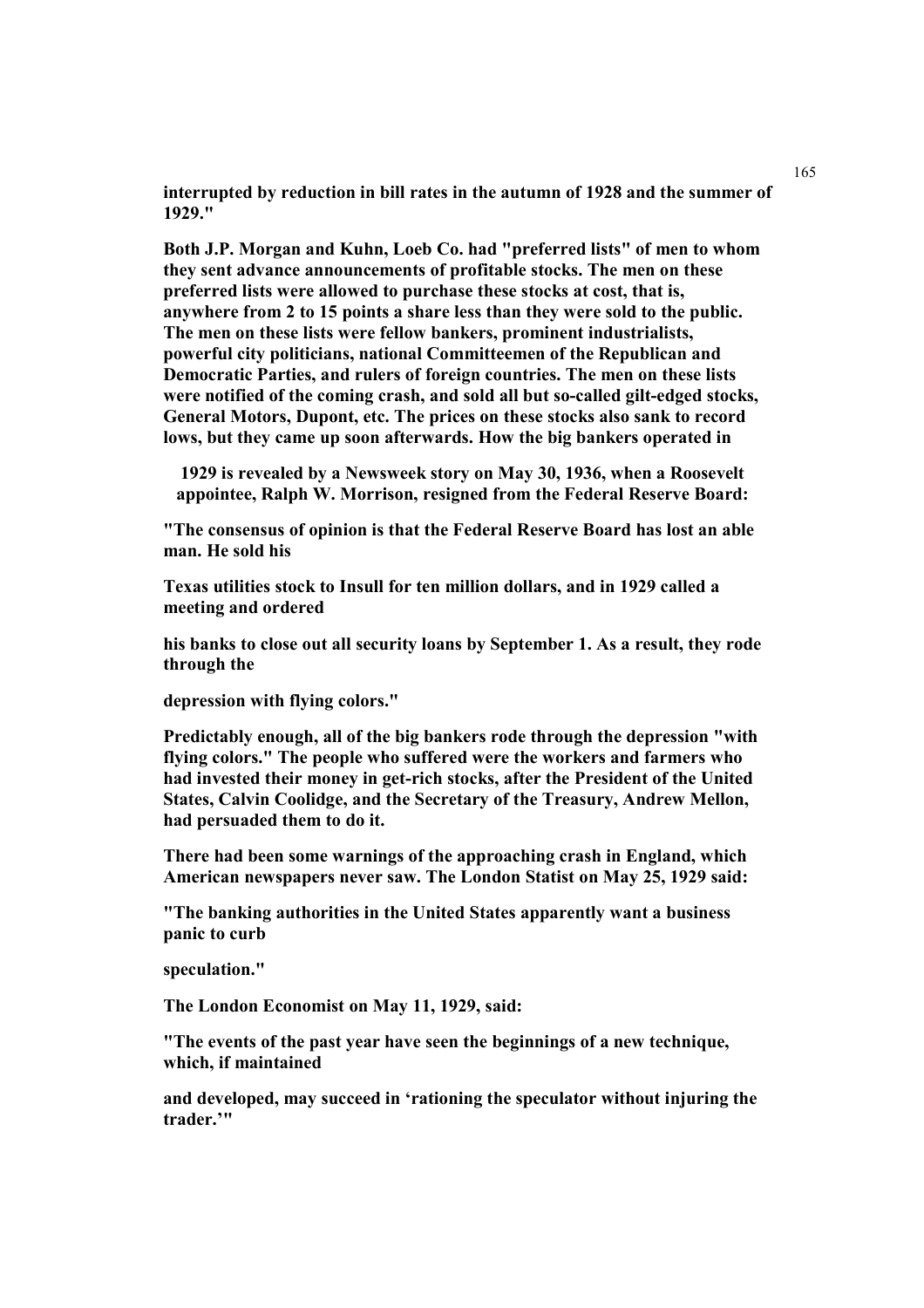Governor Charles S. Hamlin quoted this statement at the Senate hearings in 1931 and said, in corroboration of it:

"That was the feeling of certain members of the Board, to remove Federal Reserve credit from the

speculator without injuring the trader."

Governor Hamlin did not bother to point out that the "speculators" he was out to break were the school-teachers and small town merchants who had put their savings into the stock market, or that the "traders" he was trying to protect were the big Wall Street operators, Bernard Baruch and Paul Warburg.

When the Federal Reserve Bank of New York raised its rate to six percent on August 9, 1929, market conditions began which culminated in tremendous selling orders from October 24 into November, which wiped out a hundred and sixty billion dollars worth of security values. That was a hundred and sixty billions which the American citizens had one month and did not have the next. Some idea of the calamity may be had if we remember that our enormous outlay of money and goods in the Second World War amounted to not much more than two hundred billions of dollars, and a great deal of that remained as negotiable securities in the national debt. The stock market crash is the greatest misfortune which the United States has ever suffered.

The Academy of Political Science of Columbia University in its annual meeting in January, 1930, held a post-mortem on the Crash of 1929. Vice-

President Paul Warburg was to have presided, and Director Ogden Mills was to have played an important part in the discussion. However, these two gentlemen did not show up. Professor Oliver M.W. Sprague of Harvard University remarked of the crash:

"We have here a beautiful laboratory case of the stock market's dropping apparently from its own

### weight."

It was pointed out that there was no exhaustion of credit, as in 1893, nor any currency famine, as in the Panic of 1907, when clearing-house certificates were resorted to, nor a collapse of commodity prices, as in 1920. What then, had caused the crash? The people had purchased stocks at high prices and expected the prices to continue to rise. The prices had to come down, and they did. It was obvious to the economists and bankers gathered over their brandy and cigars at the Hotel Astor that the people were at fault. Certainly the people had made a mistake in buying over-priced securities, but they had been talked into it by every leading citizen from the President of the United States on down. Every magazine of national circulation, every big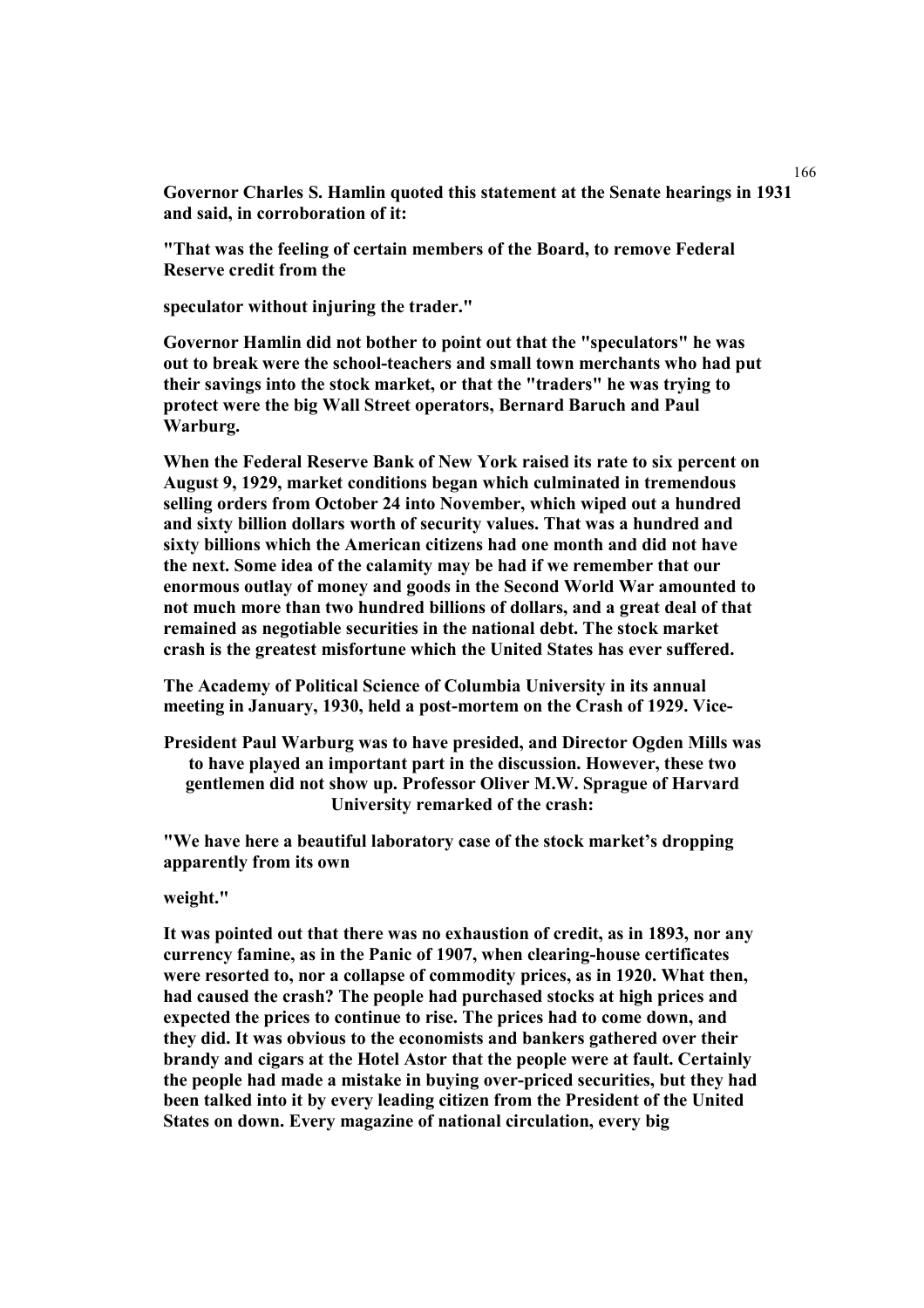newspaper, and every prominent banker, economist, and politician, had joined in the big confidence game of urging people to buy those over-priced securities. When the Federal Reserve Bank of New York raised its rate to six percent, in August 1929, people began to get out of the market, and it turned into a panic which drove the prices of securities down far below their natural levels. As in previous panics, this enabled both Wall Street and foreign operators in the know to pick up "blue-chip" and gilt-edged" securities for a fraction of their real value.

The Crash of 1929 also saw the formation of giant holding companies which picked up these cheap bonds and securities, such as the Marine Midland Corporation, the Lehman Corporation, and the Equity Corporation. In 1929 J.P. Morgan Company organized the giant food trust, Standard Brands. There was an unequaled opportunity for trust operators to enlarge and consolidate their holdings.

Emmanuel Goldenweiser, director of research for the Federal Reserve System, said, in 1947:

"It is clear in retrospect that the Board should have ignored the speculative expansion and

allowed it to collapse of its own weight."

This admission of error eighteen years after the event was small comfort to the people who lost their savings in the Crash.

The Wall Street Crash of 1929 was the beginning of a world-wide credit deflation which lasted through 1932, and from which the Western democracies did not recover until they began to rearm for the Second World War. During this depression, the trust operators achieved further control by their backing of three international swindlers, The Van Sweringen brothers, Samuel Insull, and Ivar Kreuger. These men pyramided billions of dollars worth of securities to fantastic heights. The bankers who promoted

them and floated their stock issue could have stopped them at any time, by calling loans of less than a million dollars, but they let these men go on until they had incorporated many industrial and financial properties into holding companies, which the banks then took over for nothing. Insull piled up public utility holdings throughout the Middle West, which the banks got for a fraction of their worth. Ivar Kreuger was backed by Lee Higginson Company, supposedly one of the nation's most reputable banking houses. The Saturday Evening Post called him "more than a financial titan", and the English review Fortnightly said, in an article written December 1931, under the title, "A Chapter in Constructive Finance": "It is as a financial irrigator that Kreuger has become of such vital importance to Europe."\*

167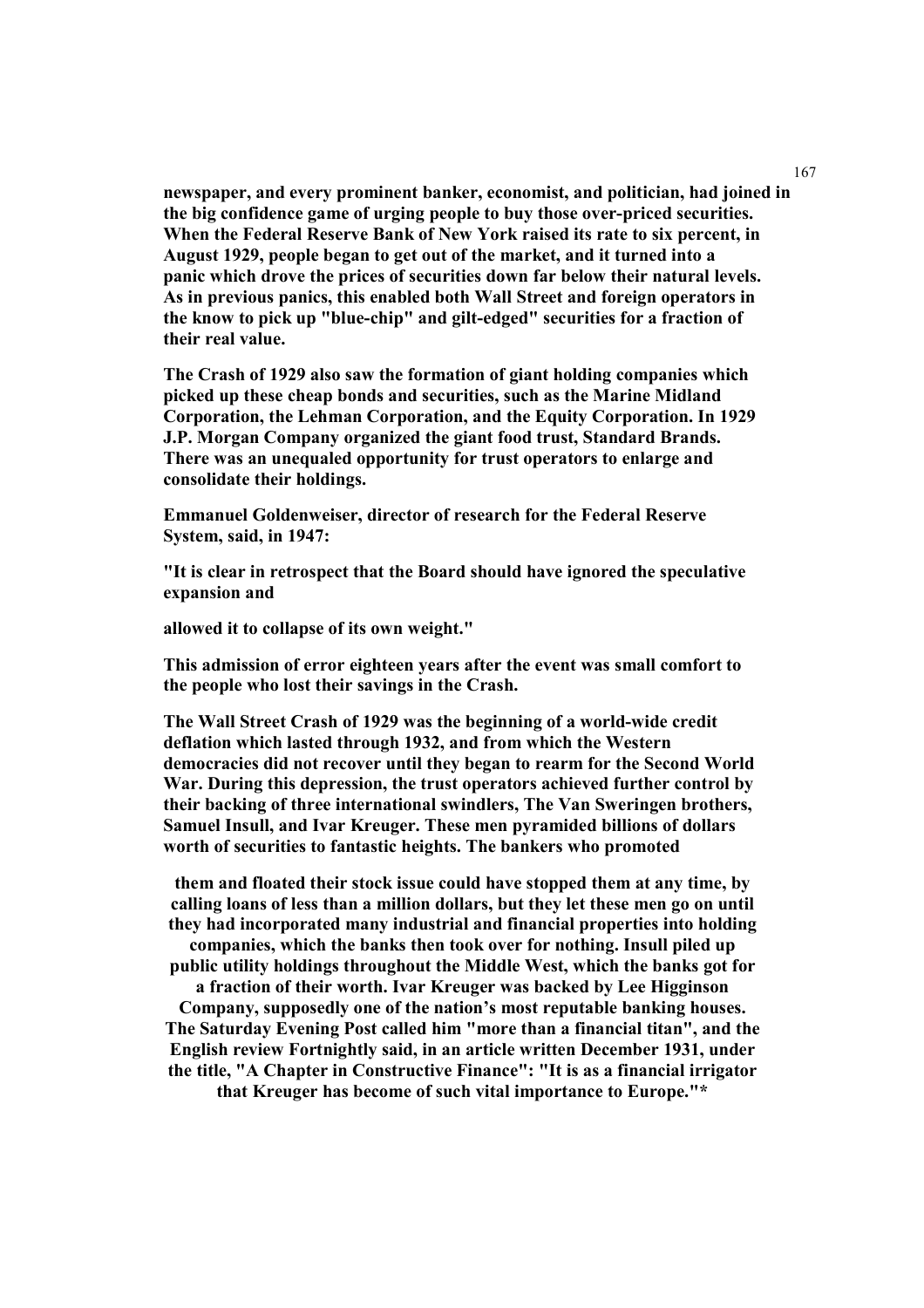"Financial irrigator" we may remember, was the title bestowed upon Jacob Schiff by Newsweek Magazine, when it described how Schiff had bought up American railroads with Rothschild's money.

The New Republic remarked on January 25th, 1933, when it commented on the fact that Lee Higginson Company had handled Kreuger and Toll Securities on the American market:

"Three-quarters of a billion dollars was made away with. Who was able to dictate to the French

police to keep secret the news of this extremely important suicide for some hours, during which

somebody sold Kreuger securities in large amounts, thus getting out of the market before the

## debacle?"

The Federal Reserve Board could have checked the enormous credit expansion of Insull and Kreuger by investigating the security on which their loans were being made, but the Governors never made any examination of the activities of these men.

The modern bank with the credit facilities it affords, gives an opportunity which had not previously existed for such operators as Kreuger to make an appearance of abundant capital by the aid of borrowed capital. This enables the speculator to buy securities with securities. The only limit to the amount he can corner is the amount to which the banks will back him, and, if a speculator is being promoted by a reputable banking house, as Kreuger was promoted by Lee Higginson Company, the only way he could be stopped would be by an investigation of his actual financial resources, which in Kreuger's case would have proved to be nil.

The leader of the American people during the Crash of 1929 and the subsequent depression was Herbert Hoover. After the first break of the

\_\_\_\_\_\_\_\_\_\_\_\_\_\_\_\_\_\_\_\_\_\_\_\_\_\_

market (the five billion dollars in security values which disappeared on October 24, 1929) President Hoover said:

<sup>\*</sup> NOTE: Ivar Kreuger, we may recall, was occasionally the personal guest of his old friend, President Herbert Hoover, at the White House. Hoover seems to have maintained a cordial relationship with many of the most prominent swindlers of the twentieth century, including his partner, Emile Francqui. The receivership of the billion dollar Kreuger Fraud was handled by Samuel Untermeyer, former counsel for Pujo Committee hearings.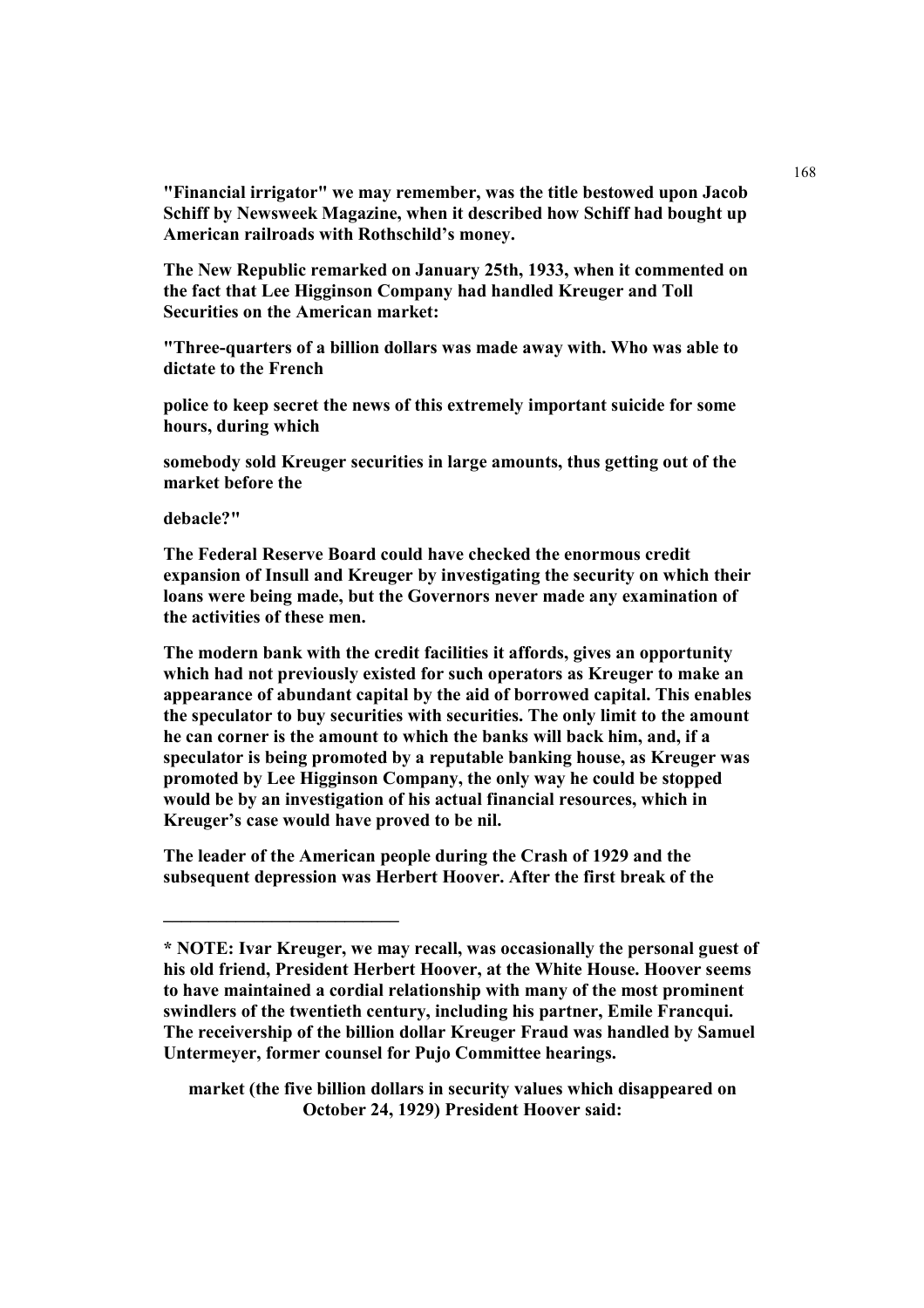"The fundamental business of the country, that is, production and distribution of commodities, is

on a sound and prosperous basis."

His Secretary of the Treasury, Andrew Mellon, stated on December 25, 1929, that:

"The Government's business is in sound condition."

His own business, the Aluminum Company of America, apparently was not doing so well, for he had reduced the wages of all employees by ten percent.

The New York Times reported on April 7, 1931, "Montagu Norman, Governor of the Bank of England, conferred with the Federal Reserve Board here today. Mellon, Meyer, and George L. Harrison, Governor of the Federal Reserve Bank of New York, were present."

The London Connection had sent Norman over this time to ensure that the Great Depression was proceeding according to schedule. Congressman Louis McFadden had complained, as reported in The New York Times, July 4, 1930, "Commodity prices are being reduced to 1913 levels. Wages are being reduced by the labor surplus of four million unemployed. The Morgan control of the Federal Reserve System is exercised through control of the Federal Reserve Bank of New York, the mediocre representation and acquiescence of the Federal Reserve Board in Washington." As the depression deepened, the trust's lock on the American economy strengthened, but no finger was pointed at the parties who were controlling the system.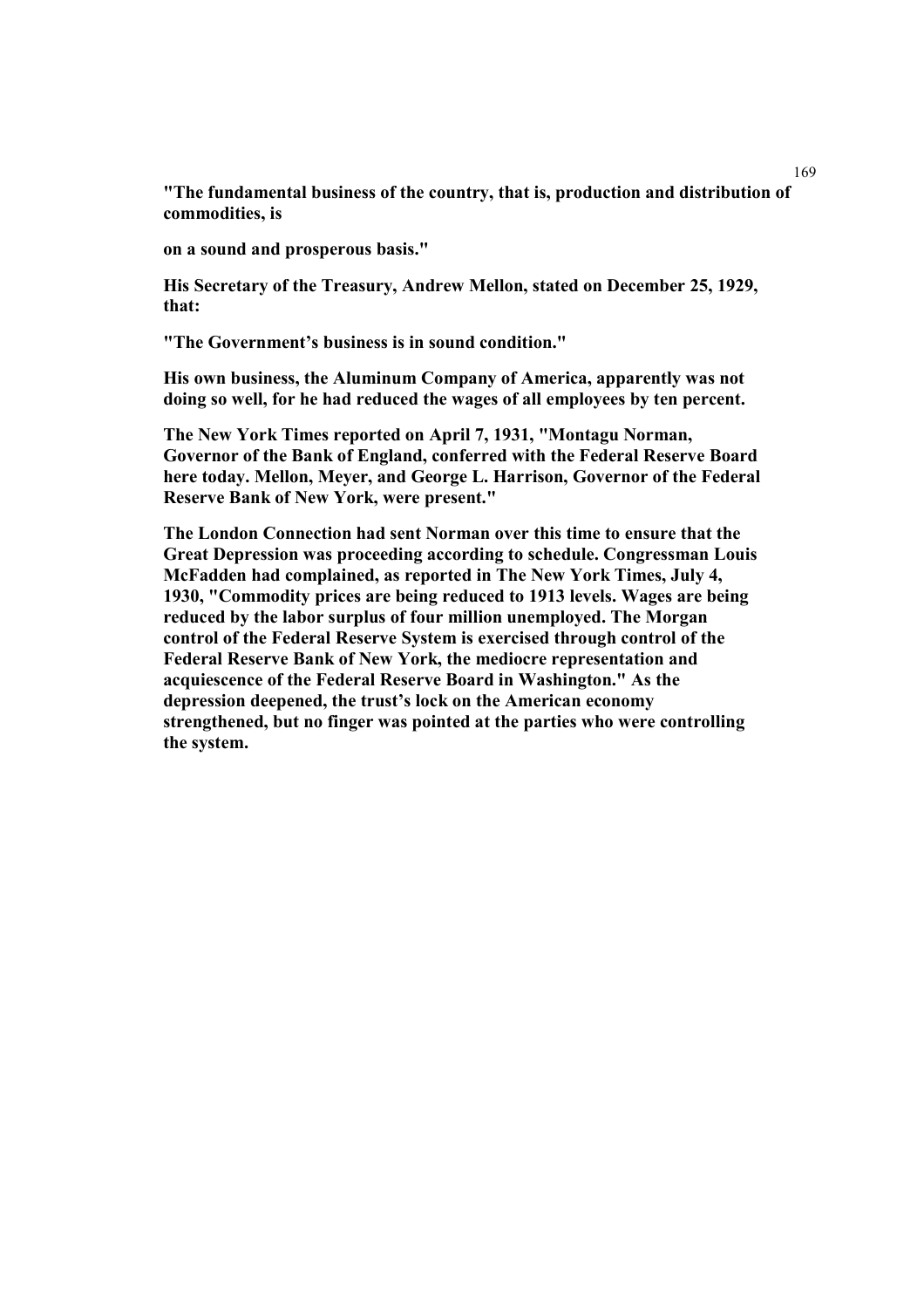## CHAPTER THIRTEEN

## The 1930's

In 1930 Herbert Hoover appointed to the Federal Reserve Board an old friend from World War I days, Eugene Meyer, Jr., who had a long record of public service dating from 1915, when he went into partnership with Bernard Baruch in the Alaska-Juneau Gold Mining Company. Meyer had been a Special Advisor to the War Industries Board on Non-Ferrous Metals (gold, silver, etc.); Special Assistant to the Secretary of War on aircraft production; in 1917 he was appointed to the National Committee on War Savings, and was made Chairman of the War Finance Corporation from 1918-1926. He then was appointed chairman of the Federal Farm Loan Board from 1927- 29. Hoover put him on the Federal Reserve Board in 1930, and Franklin D. Roosevelt created the Reconstruction Bank for Reconstruction and Development in 1946. Meyer must have been a man of exceptional ability to hold so many important posts. However, there were some Senators who did not believe he should hold any Government office, because of his family background as an international gold dealer and his mysterious operations in billions of dollars of Government securities in the First World War. Consequently, the Senate held Hearings to determine whether Meyer ought to be on the Federal Reserve Board.

At these Hearings, Representative Louis T. McFadden, Chairman of the House Banking and Currency Committee, said:

"Eugene Meyer, Jr. has had his own crowd with him in the government since he started in 1917.

His War Finance Corporation personnel took over the Federal Farm Loan System, and almost

immediately afterwards, the Kansas City Join Stock Land Bank and the Ohio Joint Stock Land

Bank failed."

REPRESENTATIVE RAINEY: Mr. Meyer, when he nominally resigned as head of the Federal Farm Loan Board, did not really cease his activities there. He left behind him an able body of wreckers. They are continuing his policies and consulting with him. Before his appointment, he was frequently in consultation with Assistant Secretary of the Treasury Dewey. Just before his appointment, the Chicago Joint Land Stock Bank, the Dallas Joint Stock Land Bank, the Kansas City Joint Land Stock Bank, and the Des Moines Land Bank were all functioning. Their bonds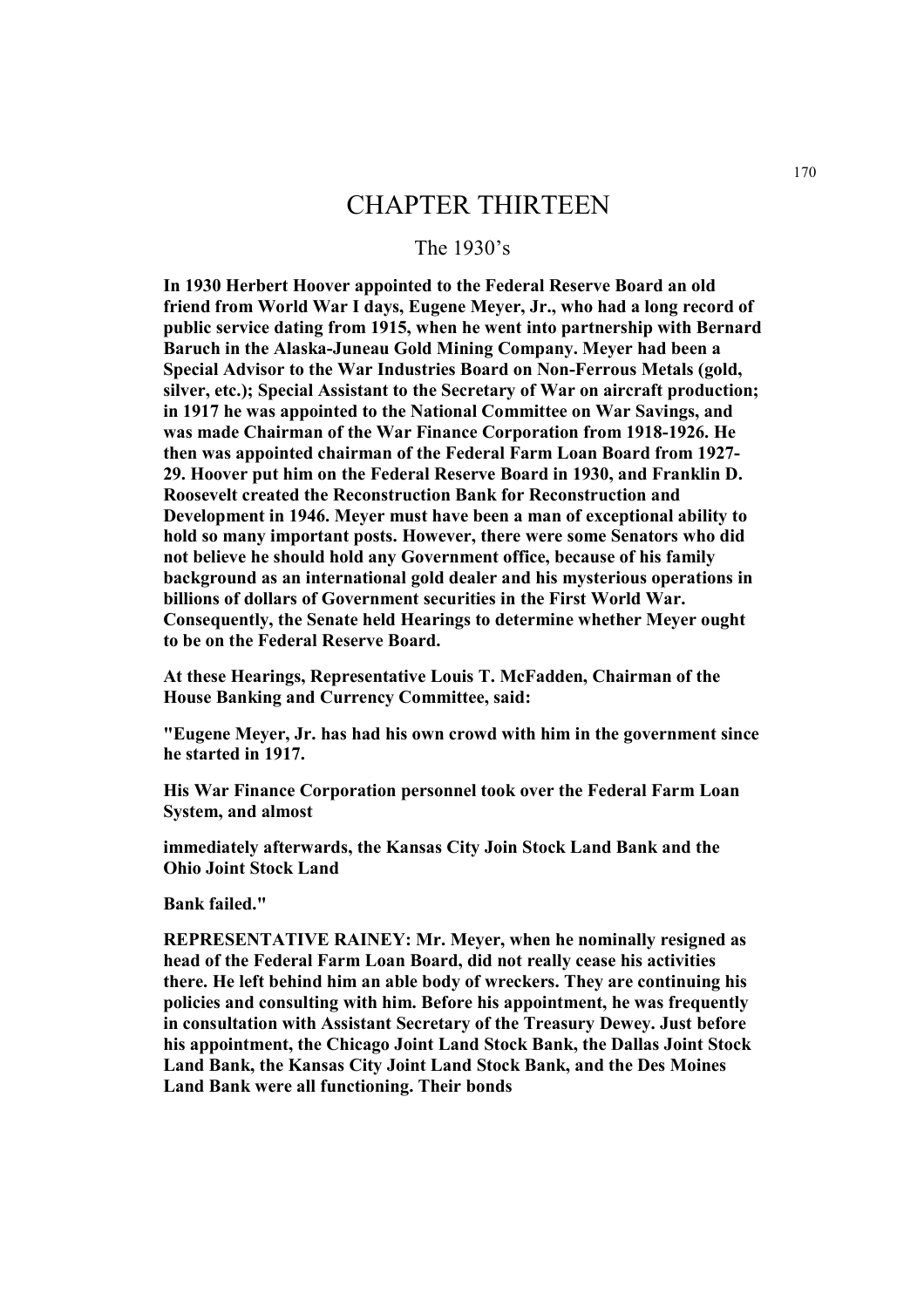were selling at par. The then farm commissioner had an understanding with Secretary Dewey that nothing would be done without the consent and approval of the Federal Farm Loan Board. A few days afterwards, United States Marshals, with pistols strapped at their sides, and sometimes with drawn pistols, entered these five banks and demanded that the banks be turned over to them. Word went out all over the United States, through the newspapers, as to what had happened, and these banks were ruined. This led to the breach with the old Federal Farm Loan Board, and to the resignation of three of its members, and the appointment of Mr. Meyer to be head of that Board.

SENATOR CAREY: Who authorized the marshals to take over the banks?

REP. RAINEY: Assistant Secretary of the Treasury Dewey. That started the ruin of all these rural banks, and the Gianninis bought them up in great numbers."

World's Work of February 1931, said:

"When the World War began for us in 1917, Mr. Eugene Meyer, Jr. was among the first to be

called to Washington. In April, 1918, President Wilson named him Director of the War Finance

Corporation. This corporation loaned out 700 million dollars to banking and financial

institutions."

The Senate Hearings on Eugene Meyer, Jr. continued:

REPRESENTATIVE MCFADDEN: "Lazard Freres, the international banking house of New York and Paris, was a Meyer family banking house. It frequently figures in imports and exports of gold, and one of the important functions of the Federal Reserve System has to do with gold movements in the maintenance of its own operations. In looking over the minutes of the hearing we had last Thursday, Senator Fletcher had asked Mr. Meyer, 'Have you any connections with international banking?' Mr. Meyer had answered, 'Me? Not personally.' This last question and answer do not appear in the stenographic transcript. Senator Fletcher remembers asking the question and the answer. It is an odd omission.

SENATOR BROOKHART: I understand that Mr. Meyer looked it over for corrections.

REPRESENTATIVE MCFADDEN: Mr. Meyer is a brother-in-law of George Blumenthal, a member of the firm of J.P. Morgan Company, which represents the Rothschild interests. He also is a liaison officer between the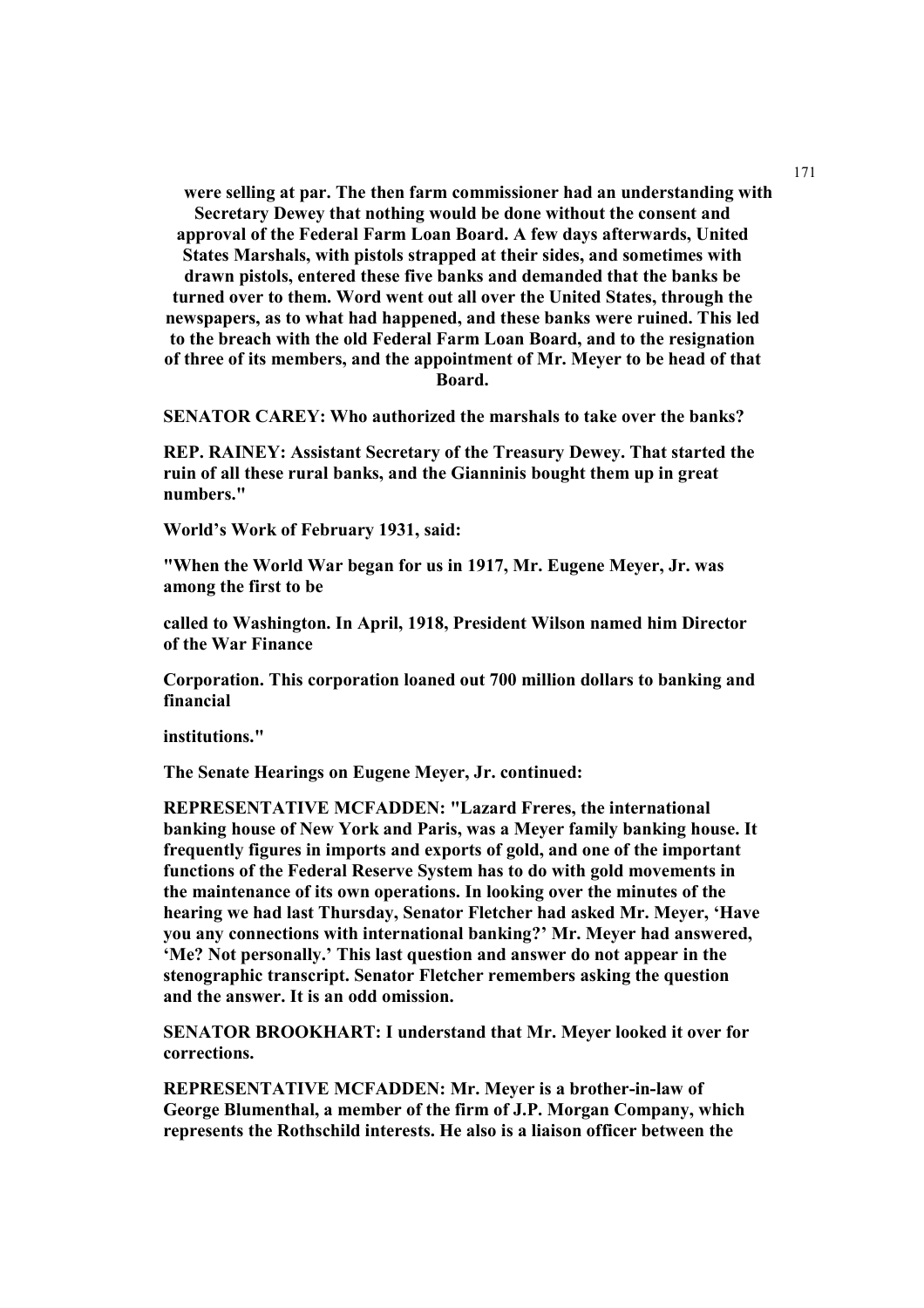French Government and J.P. Morgan. Edmund Platt, who had eight years to go on a term of ten years as Governor of the Federal Reserve Board, resigned to make room for Mr. Meyer. Platt was given a Vice-Presidency of Marine Midland Corporation by Meyer's brother-in-law Alfred A. Cook. Eugene Meyer, Jr. as head of the War Finance Corporation, engaged in the placing of two billion dollars in Government

securities, placed many of those orders first with the banking house now located at 14 Wall Street in the name of Eugene Meyer, Jr. Mr. Meyer is now a large stockholder in the Allied Chemical Corporation. I call your attention to House Report No. 1635, 68th Congress, 2nd Session, which reveals that at least twenty-four million dollars in bonds were duplicated. Ten billion dollars worth of bonds surreptitiously destroyed. Our committee on Banking and Currency found the records of the War Finance Corporation under Eugene Meyer, Jr. extremely faulty. While the books were being brought before our committee by the people who were custodians of them and taken back to the Treasury at night, the committee discovered that alterations were being

made in the permanent records."

The record of public service did not prevent Eugene Meyer, Jr. from continuing to serve the American people on the Federal Reserve Board, as Chairman of the Reconstruction Finance Corporation, and as head of the International Bank.

President Rand, of the Marine Midland Corporation, questioned about his sudden desire for the services of Edmund Platt, said:

"We pay Mr. Platt \$22,000 a year, and we took his secretary over, of course." This meant another five thousand a year.

Senator Brookhart showed that Eugene Meyer, Jr. administered the Federal Farm Loan Board against the interests of the American farmer, saying:

"Mr. Meyer never loaned more than 180 million dollars of the capital stock of 500 million dollars

of the farm loan board, so that in aiding the farmers he was not even able to use half of the

capital."

MR. MEYER: Senator Kenyon wrote me a letter which showed that I cooperated with great advantage to the people of Iowa.

SENATOR BROOKHART: "You went out and took the opposite side from the Wall Street crowd. They always send somebody out to do that. I have not yet discovered in your statements much interest in making loans to the farmers at large, or any real effort to help their condition. In your two years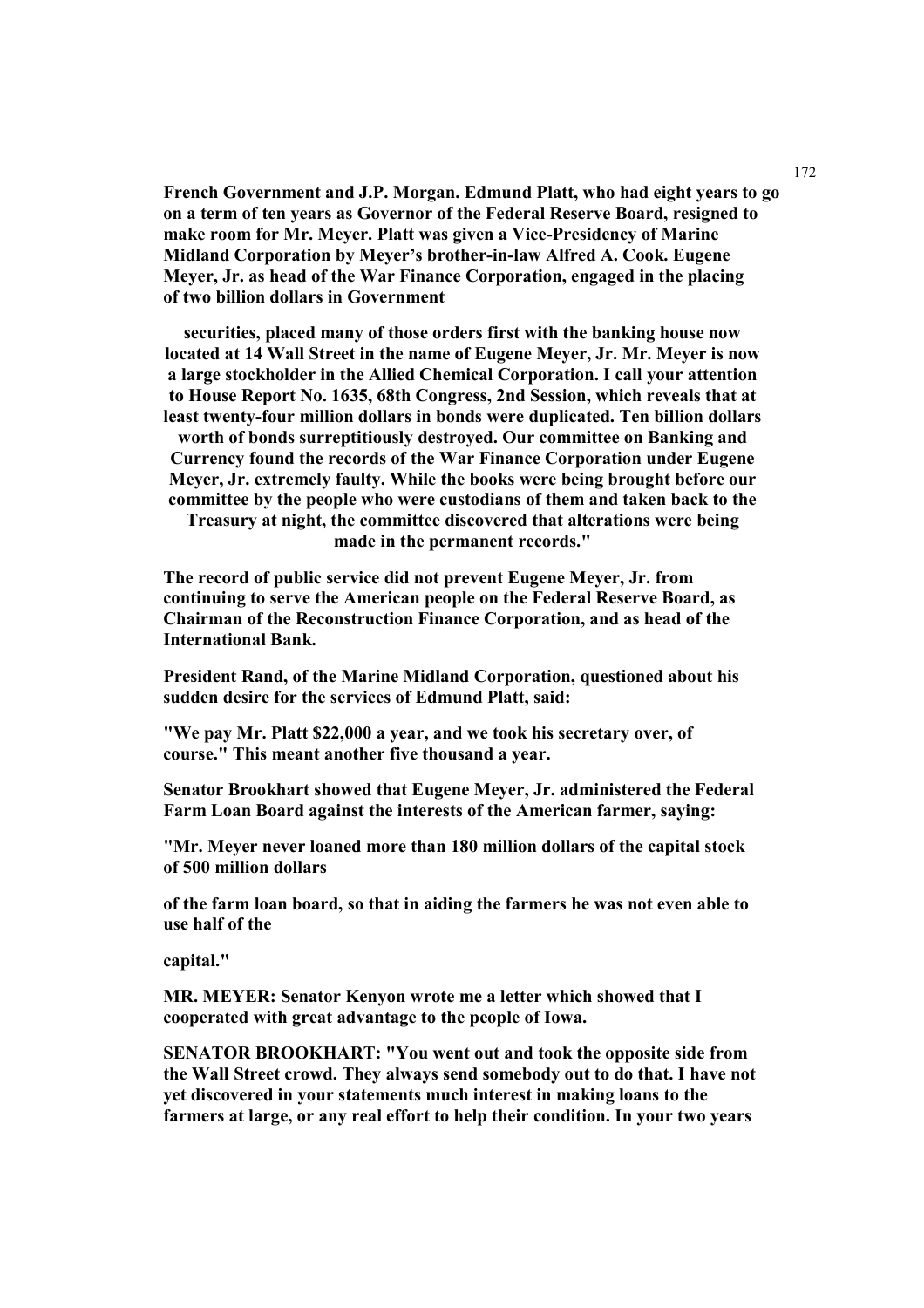as head of the Federal Farm Loan Board you made very few loans compared to your capital. You loaned only one-eighth of the demand, according to your own statement."

Despite the damning evidence uncovered at these Senate Hearings, Eugene Meyer, Jr. remained on the Federal Reserve Board.

During this tragic period, chairman Louis McFadden of the House Banking and Currency Committee continued his lone crusade against the "London Connection" which had wrecked the nation. On June 10, 1932, McFadden addressed the House of Representatives:

"Some people think the Federal Reserve banks are United States Government institutions. They

are not government institutions. They are private credit monopolies which prey upon the people

of the United

States for the benefit of themselves and their foreign customers. The Federal Reserve banks are

the agents of the foreign central banks. Henry Ford has said, 'The one aim of these financiers is

world control by the creation of inextinguishable debts.' The truth is the Federal Reserve Board

has usurped the Government of the United States by the arrogant credit monopoly which operates

the Federal Reserve Board and the Federal Reserve Banks."

On January 13, 1932, McFadden had introduced a resolution indicting the Federal Reserve Board of Governors for "Criminal Conspiracy":

"Whereas I charge them, jointly and severally, with the crime of having treasonably conspired

and acted against the peace and security of the United States and having treasonably conspired to

destroy constitutional government in the United States. Resolved, that the Committee on the

Judiciary is authorized and directed as a whole or by subcommittee to investigate the official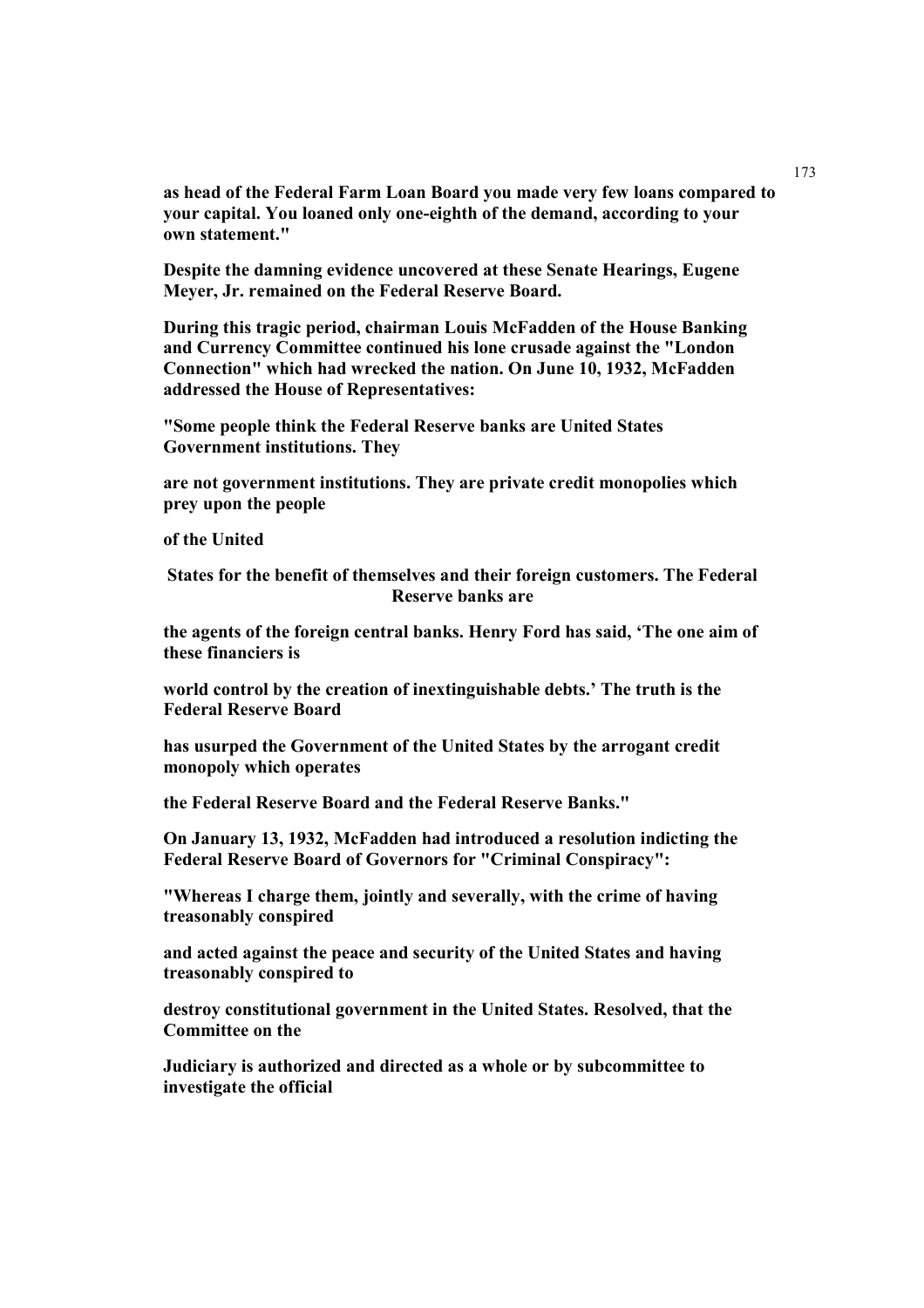conduct of the Federal Reserve Board and agents to determine whether, in the opinion of the said

committee, they have been guilty of any high crime or misdemeanour which in the contemplation

of the Constitution requires the interposition of the Constitutional powers of the House."

No action was taken on this Resolution. McFadden came back on December 13, 1932 with a motion to impeach President Herbert Hoover. Only five Congressmen stood with him on this, and the resolution failed. The Republican majority leader of the House remarked, "Louis T. McFadden is now politically dead."

On May 23, 1933, McFadden introduced House Resolution No. 158, Articles of Impeachment against the Secretary of the Treasury, two Assistant Secretaries of the Treasury, the Federal Reserve Board of Governors, and officers and directors of the Federal Reserve Banks for their guilt and collusion in causing the Great Depression. "I charge them with having unlawfully taken over 80 billion dollars from the United States Government in the year 1928, the said unlawful taking consisting of the unlawful recreation of claims against the United States Treasury to the extent of over 80 billion dollars in the year 1928, and in each year subsequent, and by having robbed the United States Government and the people of the United States by their theft and sale of the gold reserve of the United States."

The Resolution never reached the floor. A whispering campaign that McFadden was insane swept Washington, and in the next Congressional elections, he was overwhelmingly defeated by thousands of dollars poured into his home district of Canton, Pennsylvania.

In 1932, the American people elected Franklin D. Roosevelt President of the United States. This was hailed as the freeing of the American people from the evil influence which had brought on the Great Depres-

sion, the ending of Wall Street domination, and the disappearance of the banker from Washington.

Roosevelt owed his political career to a fortuitous circumstance. As Assistant Secretary of the Navy during World War I, because of old school ties, he had intervened to prevent prosecution of a large ring of homosexuals in the Navy which included several Groton and Harvard chums. This brought him to the favorable appreciation of a wealthy international homosexual set which travelled back and forth between New York and Paris, and which was presided over by Bessie Marbury, of a very old and prominent New York family. Bessie's "wife", who lived with her for a number of years, was Elsie de Wolfe, later Lady Mendl in a "mariage de convenance", the arbiter of the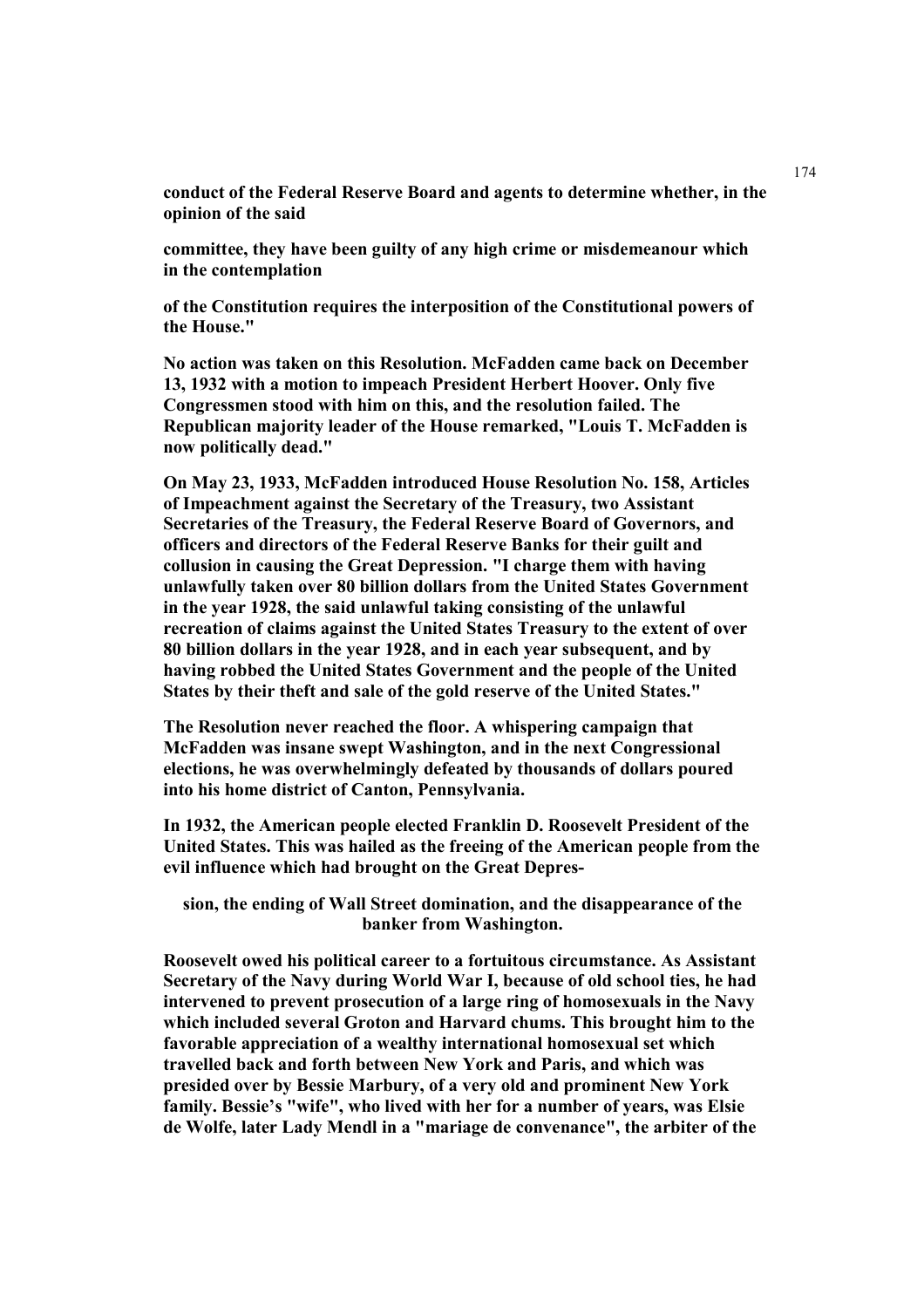international set. They recruited J.P. Morgan's youngest daughter, Anne Morgan, into their circle, and used her fortune to restore the Villa Trianon in Paris, which became their headquarters. During World War I, it was used as a hospital. Bessie Marbury expected to be awarded the Legion of Honor by the French Government as a reward, but J.P. Morgan, Jr., who despised her for corrupting his youngest sister, requested the French Government to withhold the award, which they did. Smarting from this rebuff, Bessie Marbury threw herself into politics, and became a power in the Democratic National Party. She had also recruited Eleanor Roosevelt into her circle, and, during a visit to Hyde Park, Eleanor confided that she was desperate to find something for "poor Franklin" to do, as he was confined to a wheelchair, and was very depressed.

"I know what we'll do," exclaimed Bessie, "We'll run him for Governor of New York!" Because of her power, she succeeded in this goal, and Roosevelt later became President.

One of the men Roosevelt brought down from New York with him as a Special Advisor to the Treasury was Earl Bailie of J & W Seligman Company, who had become notorious as the man who handed the \$415,000 bribe to Juan Leguia, son of the President of Peru, in order to get the President to accept a loan from J & W Seligman Company. There was a great deal of criticism of this appointment, and Mr. Roosevelt, in keeping with his new role as defender of the people, sent Earl Bailie back to @bringing in New York.

Franklin D. Roosevelt himself was an international banker of ill repute, having floated large issues of foreign bonds in this country in the 1920s. These bonds defaulted, and our citizens lost millions of dollars, but they still wanted Mr. Roosevelt as President. The New York Directory of Directors lists Mr. Roosevelt as President and Director of United European Investors, Ltd., in 1923 and 1924, which floated many millions of German marks in this country, all of which defaulted. Poor's Directory of Directors lists him as a director of The International Germanic Trust Company in 1928. Franklin D. Roosevelt was also an advisor to the

Federal International Banking Corporation, an Anglo-American outfit dealing in foreign securities in the United States.

Roosevelt's law firm of Roosevelt and O'Connor during the 1920s represented many international corporations. His law partner, Basil O'Connor, was a director in the following corporations:

Cuban-American Manganese Corporation, Venezuela-Mexican Oil Corporation, West Indies Sugar Corporation, American Reserve Insurance Corporation, Warm Springs Foundation. He was director in other corporations, and later head of the American Red Cross.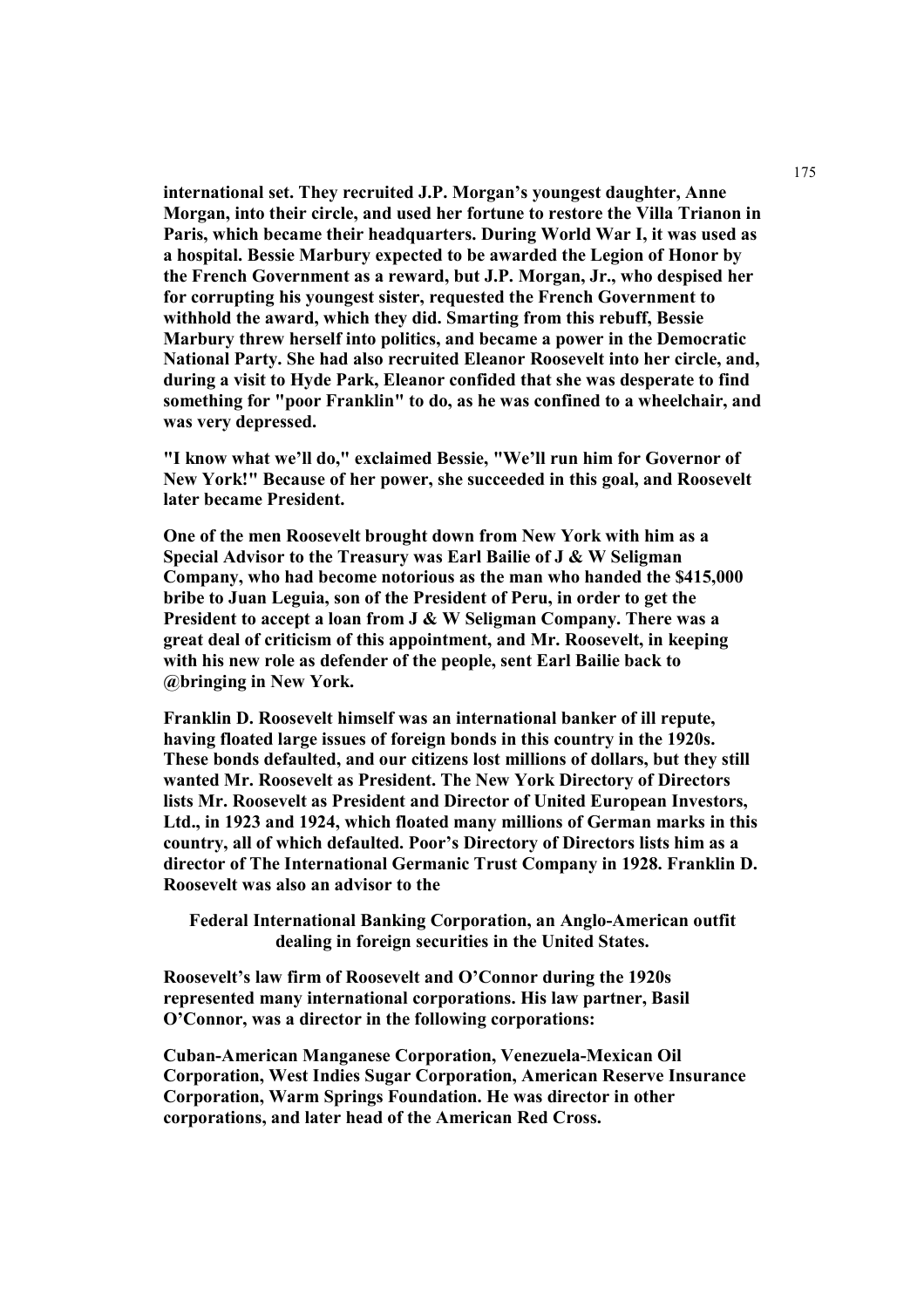When Franklin D. Roosevelt took office as President of the United States, he appointed as Director of the Budget James Paul Warburg, son of Paul Warburg, and Vice President of the International Acceptance Bank and other corporations. Roosevelt appointed as Secretary of the Treasury W.H. Woodin, one of the biggest industrialists in the country, Director of the American Car Foundry Company and numerous other locomotive works, Remington Arms, The Cuba Company, Consolidated Cuba Railroads, and other big corporations. Woodin was later replaced by Henry Morgenthau, Jr., son of the Harlem real estate operator who had helped put Woodrow Wilson in the White House. With such a crew as this, Roosevelt's promises of radical social changes showed little likelihood of fulfillment. One of the first things he did was to declare a bankers' moratorium, to help the bankers get their records in order.

World's Work says:

"Congress has left Charles G. Dawes and Eugene Meyer, Jr. free to appraise, by their own

methods, the security which prospective borrowers of the two billion dollar capital may offer."

Roosevelt also set up the Securities Exchange Commission, to see to it that no new faces got into the Wall Street gang, which caused the following colloquy in Congress:

REPRESENTATIVE WOLCOTT: At hearings before this committee in 1933, the economists showed us charts which proved beyond all doubt that the dollar value commodities followed the price level of gold. It did not, did it?

LEON HENDERSON: No.

REPRESENTATIVE GIFFORD: Wasn't Joe Kennedy put in [as Chairman of the Securities Exchange Committee] by President Roosevelt because he was sympathetic with big business?

LEON HENDERSON: I think so.

Paul Einzig pointed out in 1935 that:

"President Roosevelt was the first to declare himself openly in favor of a monetary policy aiming

at a deliberately engineered rise in prices. In a negative sense his policy was successful. Between

1933 and 1935 he succeeded in reducing private indebtedness, but this was done at the cost of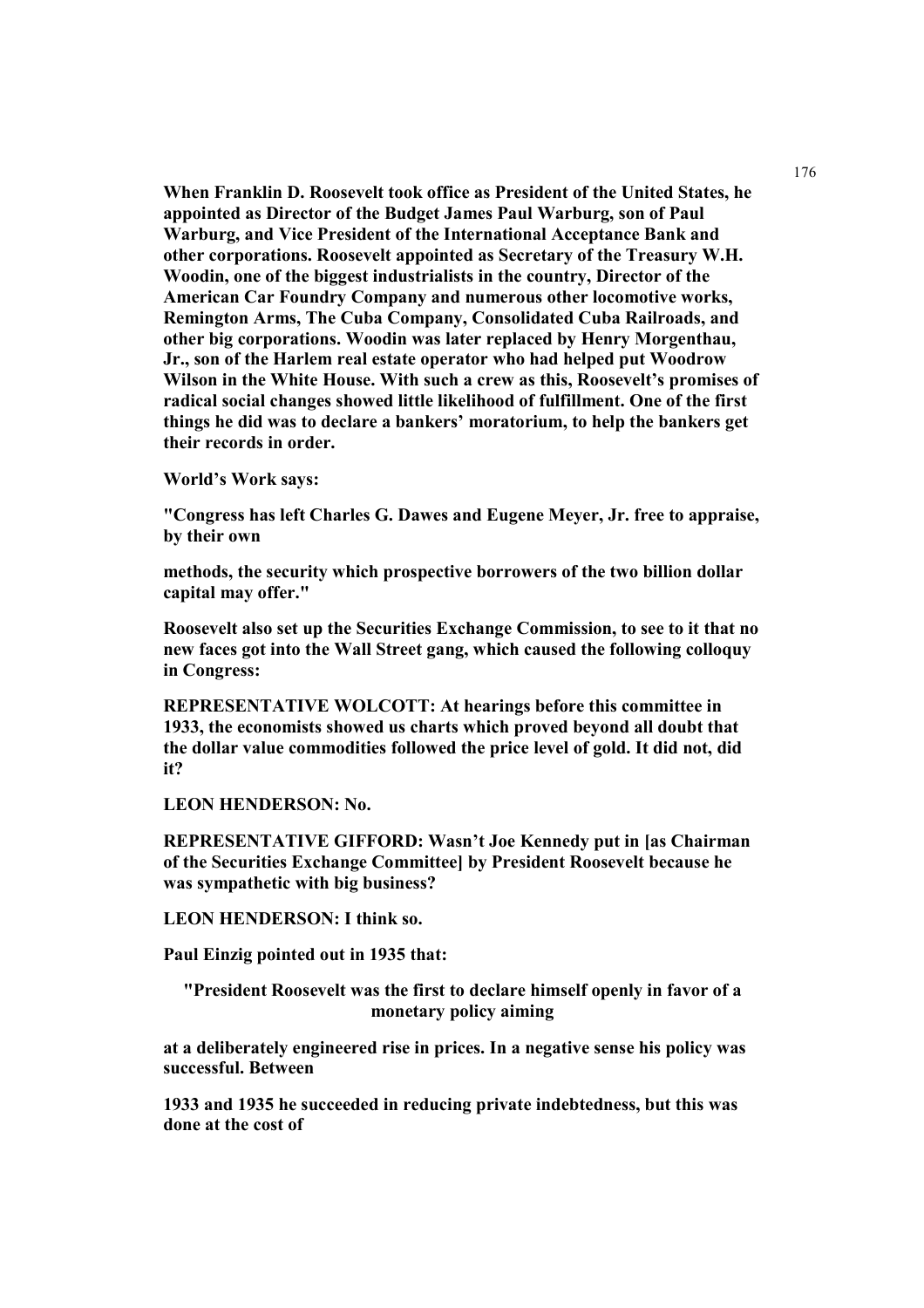increasing public indebtedness."

In other words, he eased the burden of debts off of the rich onto the poor, since the rich are few and the poor many.

Senator Robert L. Owen, testifying before the House Committee on Banking and Currency in 1938, said:

"I wrote into the bill which was introduced by me in the Senate on June 26, 1913, a provision

that the powers of the System should be employed to promote a stable price level, which meant a

dollar of stable purchasing, debt-paying power. It was stricken out. The powerful money interests

got control of the Federal Reserve Board through Mr. Paul Warburg, Mr. Albert Strauss, and Mr.

Adolph C. Miller and they were able to have that secret meeting of May 18, 1920, and bring

about a contraction of credit so violent it threw five million people out of employment. In 1920

that Reserve Board deliberately caused the Panic of 1921. The same people, unrestrained in the

stock market, expanding credit to a great excess between 1926 and 1929, raised the price of

stocks to a fantastic point where they could not possibly earn dividends, and when the people

realized this, they tried to get out, resulting in the Crash of October 24, 1929."

Senator Owen did not go into the question of whether the Federal Reserve Board could be held responsible to the public. Actually, they cannot. They are public officials who are appointed by the President, but their salaries are paid by the private stockholders of the Federal Reserve Banks.

Governor W.P.G. Harding of the Federal Reserve Board testified in 1921 that:

"The Federal Reserve Bank is an institution owned by the stockholding member banks. The

Government has not a dollar's worth of stock in it."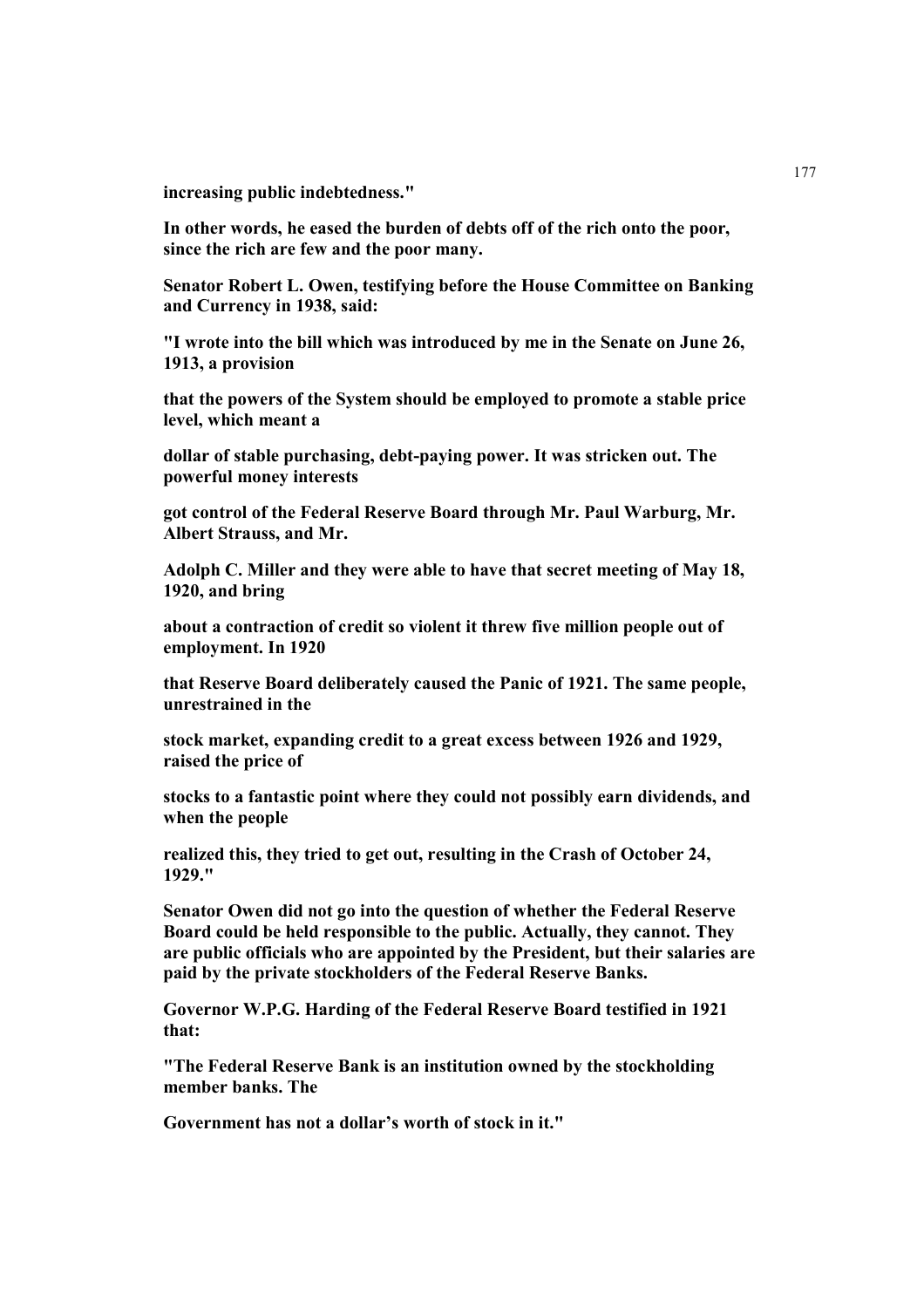However, the Government does give the Federal Reserve System the use of its billions of dollars of credit, and this gives the Federal Reserve its characteristic of a central bank, the power to issue currency on the Government's credit. We do not have Federal Government notes or gold certificates as currency. We have Federal Reserve Bank notes, issued by the Federal Reserve Banks, and every dollar they print is a dollar in their pocket.

W. Randolph Burgess, of the Federal Reserve Bank of New York, stated before the Academy of Political Science in 1930 that:

"In its major principles of operation the Federal Reserve System is no different from other banks

of issue, such as the Bank of England, the Bank of France, or the Reichsbank."

All of these central banks have the power of issuing currency in their respective countries. Thus, the people do not own their own money in Europe, nor do they own it here. It is privately printed for private profit. The people have no sovereignty over their money, and it has developed that they have no sovereignty over other major political issues such as foreign policy.

As a central bank of issue, the Federal Reserve System has behind it all the enormous wealth of the American people. When it began operations in 1913, it created a serious threat to the central banks of the impoverished countries of Europe. Because it represented this great wealth, it attracted far more gold than was desirable in the 1920s, and it was apparent that soon all of the world's gold would be piled up in this country. This would make the gold standard a joke in Europe, because they would have no gold over there to back their issue of money and credit. It was the Federal Reserve's avowed aim in 1927, after the secret meeting with the heads of the foreign central banks, to get large quantities of that gold sent back to Europe, and its methods of doing so, the low interest rate and heavy purchases of Government securities, which created vast sums of new money, intensified the stock market speculation and made the stock market crash and resultant depression a national disaster.

Since the Federal Reserve System was guilty of causing this disaster, we might suppose that they would have tried to alleviate it. However, through the dark years of 1931 and 1932, the Governors of the Federal Reserve Board saw the plight of the American people worsening and did nothing to help them. This was more criminal than the original plotting of the Depression. Anyone who lived through those years in this country remembers the widespread unemployment, the misery, and the hunger of our people. At any time during those years the Federal Reserve Board could have acted to relieve this situation.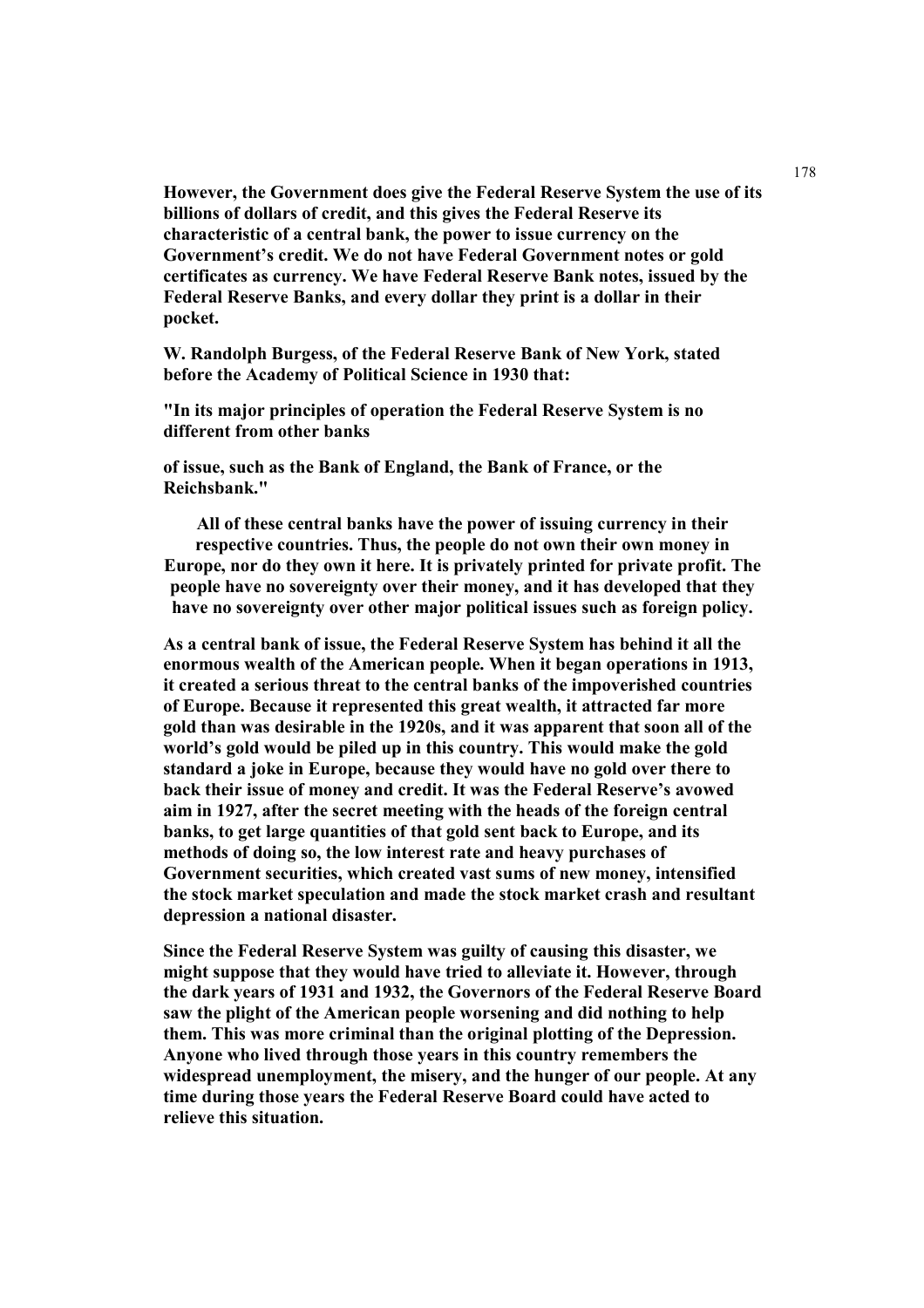The problem was to get some money back into circulation. So much of the money normally used to pay rent and food bills had been sucked into Wall Street that there was no money to carry on the business of living. In many areas, people printed their own money on wood and paper for use in their communities, and this money was good, since it represented obligations to each other which people fulfilled.

The Federal Reserve System was a central bank of issue. It had the power to, and did, when it suited its owners, issue millions of dollars of money. Why did it not do so in 1931 and 1932? The Wall Street bankers were through with Mr. Herbert Hoover, and they wanted Franklin D. Roosevelt to come in on a wave of glory as the saviour of the nation. Therefore, the American people had to starve and suffer until March of 1933, when the White Knight came riding in with his crew of Wall Street

bribers and put some money into circulation. That was all there was to it. As soon as Mr. Roosevelt took office, the Federal Reserve began to buy Government securities at the rate of ten million dollars a week for ten weeks, and created a hundred million dollars in new money, which alleviated the critical famine of money and credit, and the factories started hiring people again.

During the Roosevelt Administration, The Federal Reserve Board, insofar as the public was concerned, was Marriner Eccles, an emulator and admirer of "the Chief". Eccles was a Utah banker, President of the First Securities Corporation, a family investment trust consisting of a number of banks which Eccles had picked up cheap during the Agricultural Depression of 1920-21. Eccles also was a director of such corporations as Pet Milk Company, Mountain States Implement Company, and Amalgamated Sugar. As a big banker, Eccles fitted in well with the group of powerful men who were operating Roosevelt.

There was some discussion in Congress as to whether Eccles ought to be on the Federal Reserve Board at the same time he had all of these banks in Utah, but he testified that he had very little to do with the First Securities Corporation besides being President of it, and so he was confirmed as Chairman of the Board.

Eugene Meyer, Jr. now resigned from the Board to spend more of his time lending the two billion dollar capital of the Reconstruction Finance Corporation, and determining the value of collateral by his own methods.

The Banking Act of 1935, which greatly increased Roosevelt's power over the nation's finances, was an integral part of the legislation by which he proposed to extend his reign in the United States. It was not opposed by the people as was the National Recovery Act, because it was not so naked an infringement of their liberties. It was, however, an important measure. First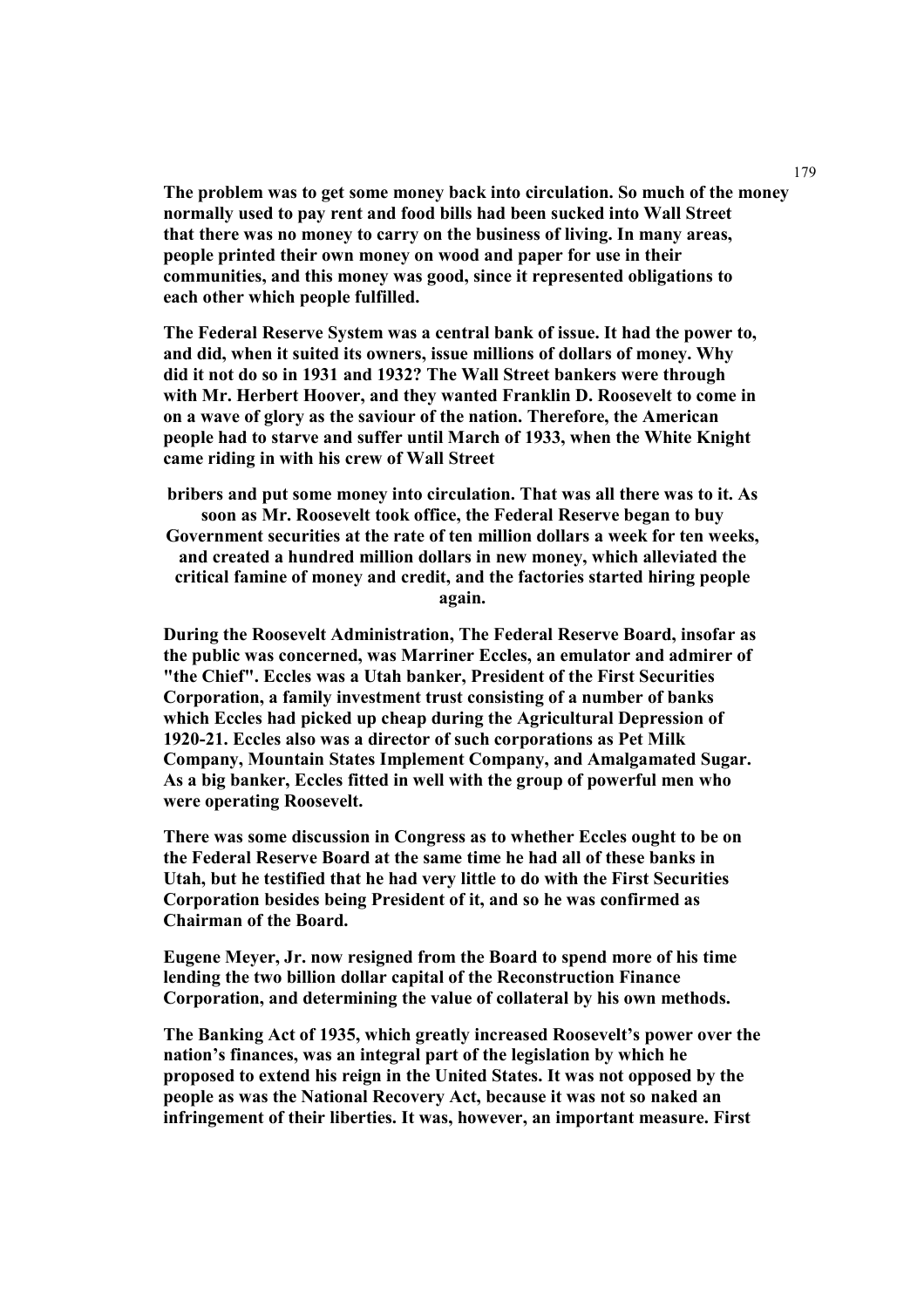of all, it extended the terms of office of the Federal Reserve Board of Governors to fourteen years, or, three and a half times the length of a Presidential term. This meant that a President assuming office who might be hostile to the Board could not appoint a majority to it who would be favorable to him. Thus, a monetary policy inaugurated before a President came into the White House would go on regardless of his wishes.

The Banking Act of 1935 also repealed the clause of the Glass-Steagall Banking Act of 1933, which had provided that a banking house could not be on the Stock Exchange and also be involved in investment banking. This clause was a good one, since it prevented a banking house from lending money to a corporation which it owned. Still it is to be remembered that this clause covered up some other provisions in that Act, such as the creation of the Federal Deposit Insurance Corporation, providing insurance money to the amount of 150 million dollars, to

guarantee fifteen billion dollars worth of deposits. This increased the power of the big bankers over small banks and gave them another excuse to investigate them. The Banking Act of 1933 also legislated that all earnings of the Federal Reserve Banks must by law go to the banks themselves. At last the provision in the Act that the Government share in the profits was gotten

rid of. It had never been observed, and the increase in the assets of the Federal Reserve Banks from 143 million dollars in 1913 to 45 billion dollars in 1949 went entirely to the private stockholders of the banks. Thus, the one constructive provision of the Banking Act of 1933 was repealed in 1935, and

also the Federal Reserve Banks were now permitted to loan directly to industry, competing with the member banks, who could not hope to match their capacity in arranging large loans.

When the provision that banks could not be involved in investment banking and operate on the Stock Exchange was repealed in 1935, Carter Glass, originator of that provision, was asked by reporters:

"Does that mean that J.P. Morgan can go back into investment banking?"

"Well, why not?" replied Senator Glass. "There has been an outcry all over the country that the banks will not make loans. Now the Morgans can go back to underwriting."

Because that provision was unfavorable to them, the bankers had simply clamped down on making loans until it was repealed.

Newsweek of March 14, 1936, noted that:

"The Federal Reserve Board fired nine chairmen of Reserve Banks, explaining that 'it intended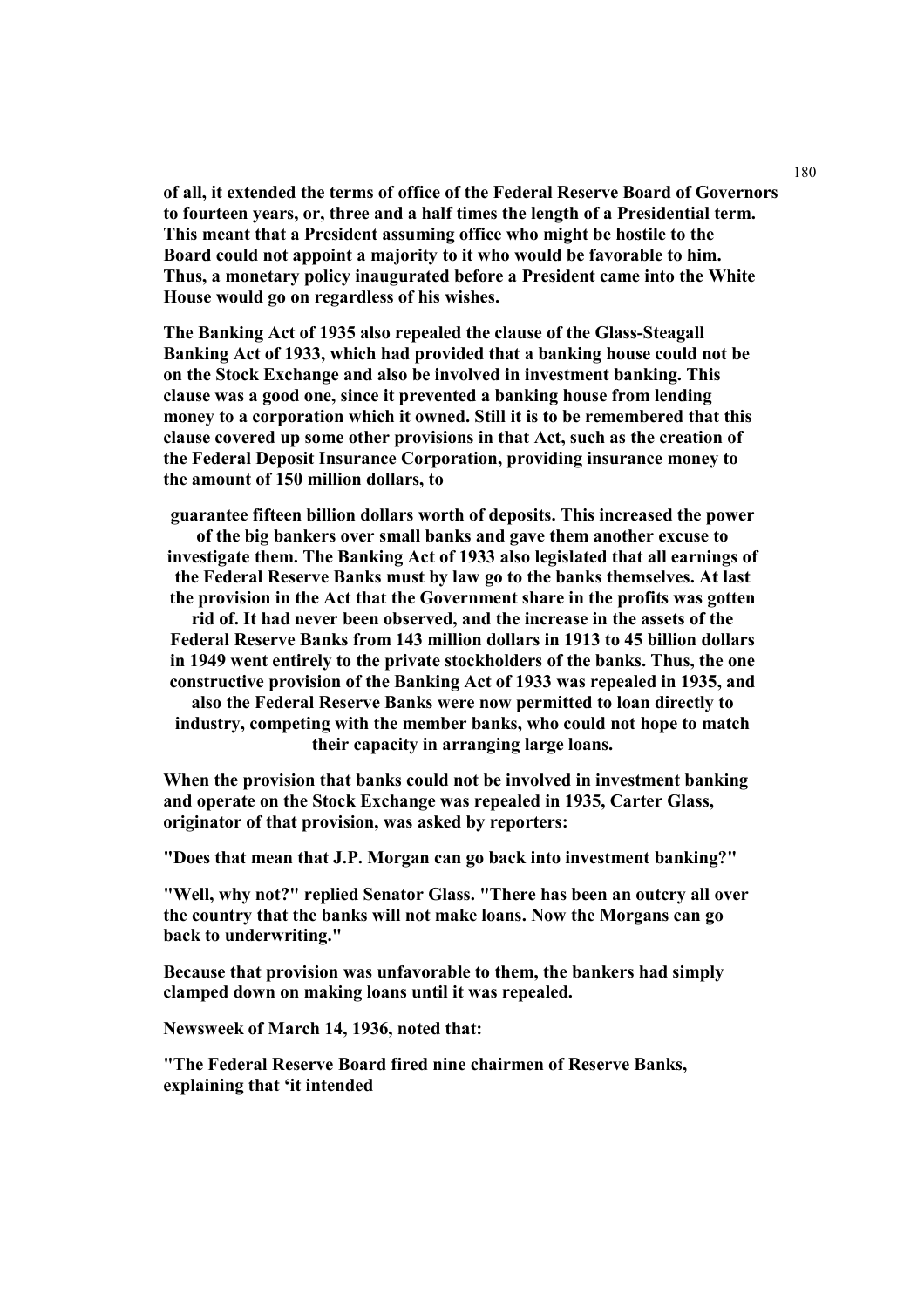to make the chairmanships of the Reserve Banks largely a part-time job on an honorary basis.'"

This was another instance of the centralization of control in the Federal Reserve System. The regional district system had never been an important factor in the administration of monetary policy, and the Board was not cutting down on its officials outside of Washington. The Chairman of the Senate Committee on Banking and Currency had asked, during the Gold Reserve Hearings of 1934:

"Is it not true, Governor Young, that the Secretary of the Treasury for the past twelve years has

dominated the policy of the Federal Reserve Banks and the Federal Reserve Board with respect to

the purchase of United States bonds?"

Governor Young had denied this, but it had already been brought out that on both of his hurried trips to this country in 1927 and 1929 to dictate Federal Reserve policy, Governor Montagu Norman of the Bank of England had gone directly to Andrew Mellon, Secretary of the Treasury, to get him to purchase Government securities on the open market and start the movement of gold out of this country back to Europe.

The Gold Reserve Hearings had also brought in other people who had more than a passing interest in the operations of the Federal Reserve System. James Paul Warburg, just back from the London Economic Conference with Professor O.M.W. Sprague and Henry L. Stimson, came in to declare that he thought we ought to modernize the gold standard. Frank Vanderlip suggested that we do away with the Federal Reserve Board and set up a Federal Monetary Authority. This would have made no difference to the New York bankers, who would have selected the personnel anyway. And Senator Robert L. Owen, longtime critic of the system, made the following statement:

"The people did not know the Federal Reserve Banks were organized for profit-making. They

were intended to stabilize the credit and currency supply of the country. That end has not been

accomplished. Indeed, there has been the most remarkable variation in the purchasing power of

money since the System went into effect. The Federal Reserve men are chosen by the big banks,

through discreet little campaigns, and they naturally follow the ideals which are portrayed to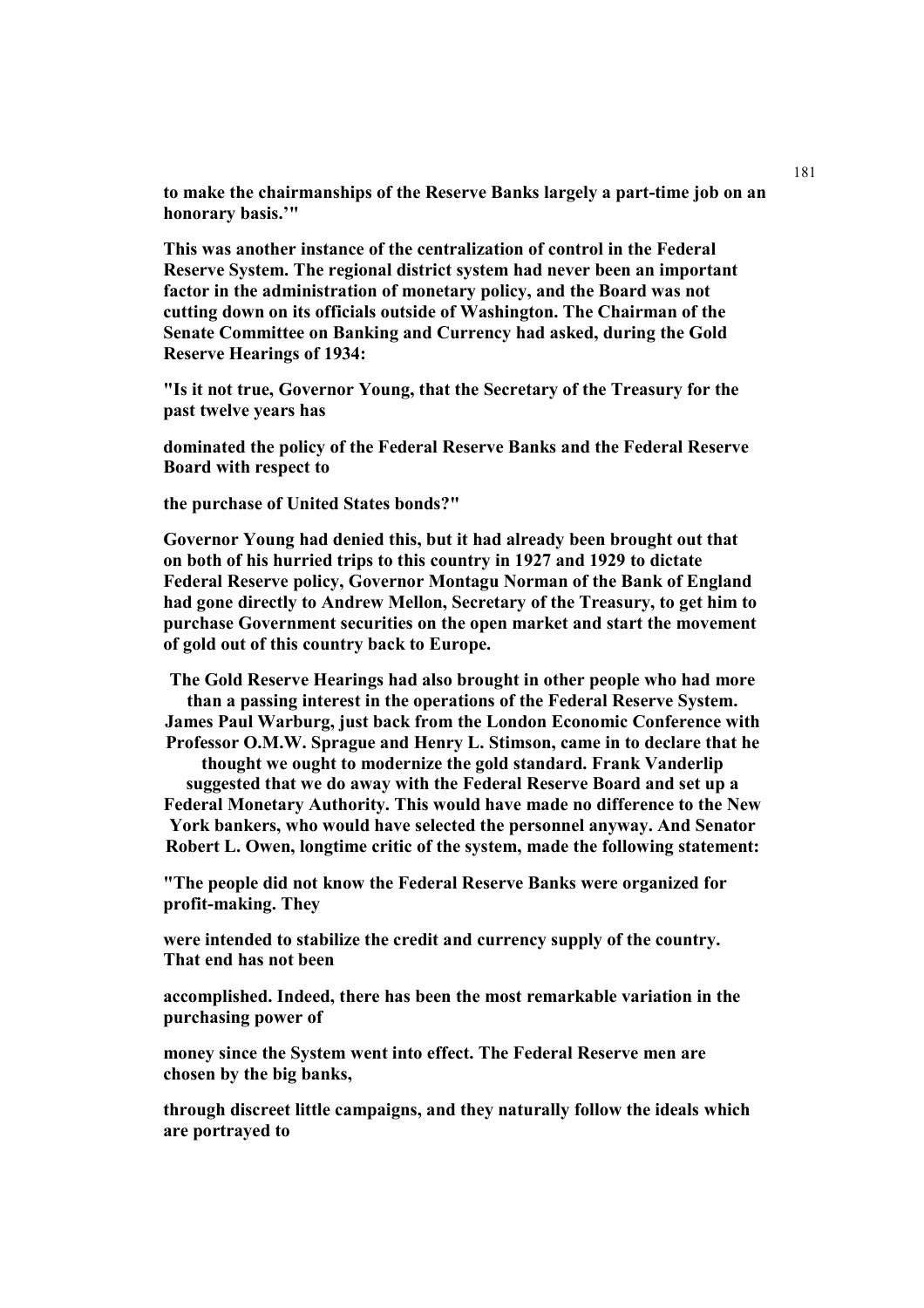them as the soundest from a financial point of view."

Benjamin Anderson, economist for the Chase National Bank of New York, said:

"At the moment, 1934, we have 900 million dollars excess reserves. In 1924, with increased

reserves of 300 million, you got some three or four billion in bank expansion of credit very

quickly. That extra money was put out by the Federal Reserve Banks in 1924 through buying

government securities and was the cause of the rapid expansion of bank credit. The banks

continued to get excess reserves because more gold came in, and because, whenever there was a

slackening, the Federal Reserve people would put out some more. They held back a bit in 1926.

Things firmed up a bit that year. And then in 1927 they put out less than 300 million additional

reserves, set the wild stock market going, and that led us right into the smash of 1929."

Dr. Anderson also stated that:

"The money of the Federal Reserve Banks is money they created. When they buy Government

securities they create reserves. They pay for the Government securities by giving checks on

themselves, and those checks come to the commercial banks and are by them deposited in the

Federal Reserve Banks, and then money exists which did not exist before."

SENATOR BULKLEY: It does not increase the circulating medium at all?

ANDERSON: No.

This is an explanation of the manner in which the Federal Reserve Banks increased their assets from 143 million dollars to 45 billion dollars in thirtyfive years. They did not produce anything, they were non-productive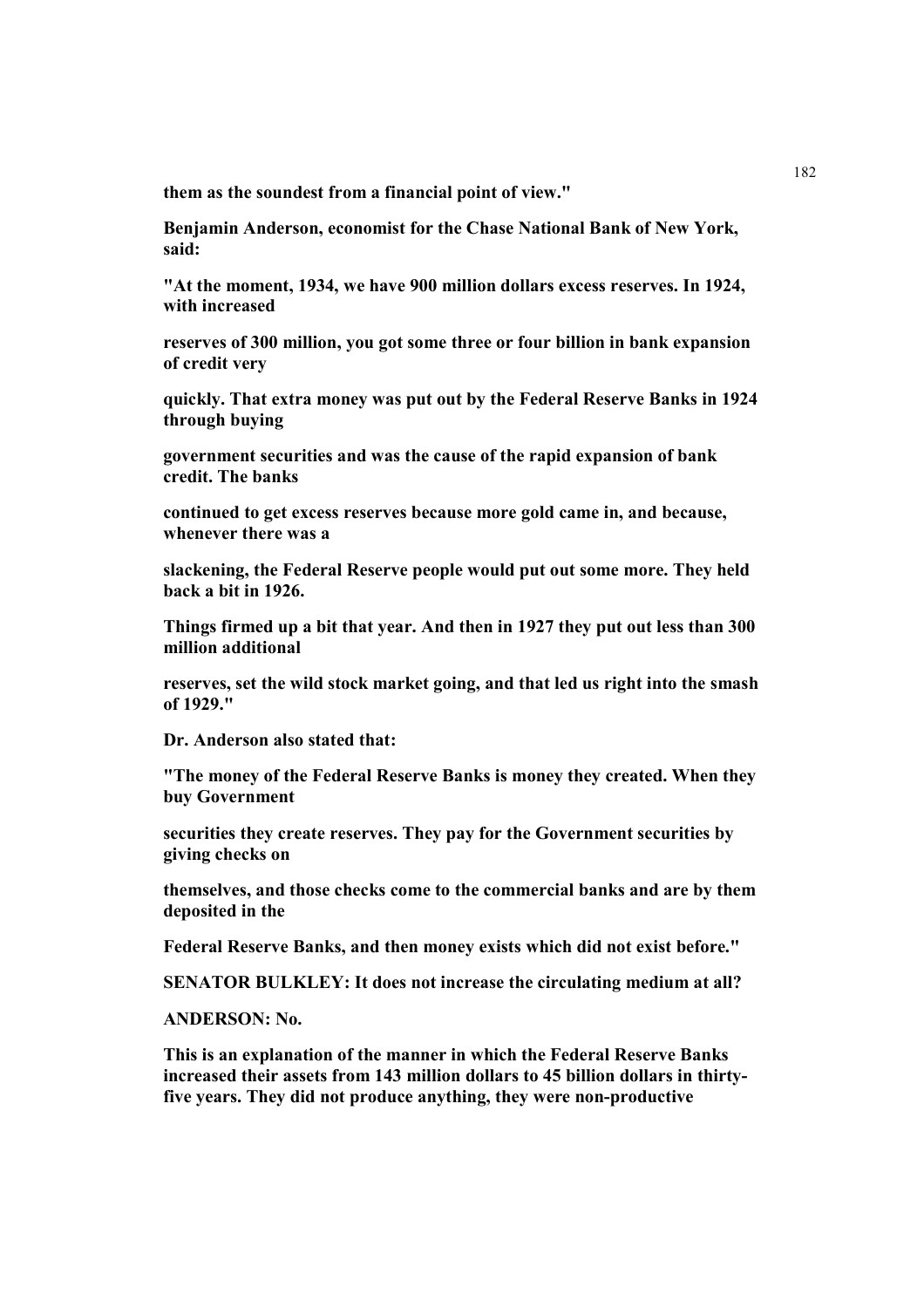enterprises, and yet they had this enormous profit, merely by creating money, 95 percent of it in the form of credit, which did not add

to the circulating medium. It was not distributed among the people in the form of wages, nor did it increase the buying power of the farmers and workers. It was credit-money created by bankers for the use and profit of bankers, who increased their wealth by more than forty billion dollars in a few years because they had obtained control of the Government's credit in 1913 by passing the Federal Reserve Act.

Marriner Eccles also had much to say about the creation of money. He considered himself an economist, and had been brought into the Government service by Stuart Chase and Rexford Guy Tugwell, two of Roosevelt's early brain-trusters. Eccles was the only one of the Roosevelt crowd who stayed in office throughout his administration.

Before the House Banking and Currency Committee on June 24, 1941, Governor Eccles said:

"Money is created out of the right to issue credit-money."

Turning over the Government's credit to private bankers in 1913 gave them unlimited opportunities to create money. The Federal Reserve System could also destroy money in large quantities through open market operations. Eccles said, at the Silver Hearings of 1939:

"When you sell bonds on the open market, you extinguish reserves."

Extinguishing reserves means wiping out a basis for money and credit issue, or, tightening up on money and credit, a condition which is usually even more favorable to bankers than the creation of money. Calling in or destroying money gives the banker immediate and unlimited control of the financial situation, since he is the only one with money and the only one with the power to issue money in a time of money shortage. The money panics of 1873, 1893, 1920-21, and 1929-31, were characterized by a drawing in of the circulating medium. In economical terms, this does not sound like such a terrible thing, but when it means that people do not have money to pay their rent or buy food, and when it means that an employer has to lay off threefourths of his help because he cannot borrow the money to pay them, the enormous guilt of the bankers and the long record of suffering and misery for which they are responsible would suggest that no punishment might be too severe for their crimes against their fellowmen.

On September 30, 1940, Governor Eccles said:

"If there were no debts in our money system, there would be no money."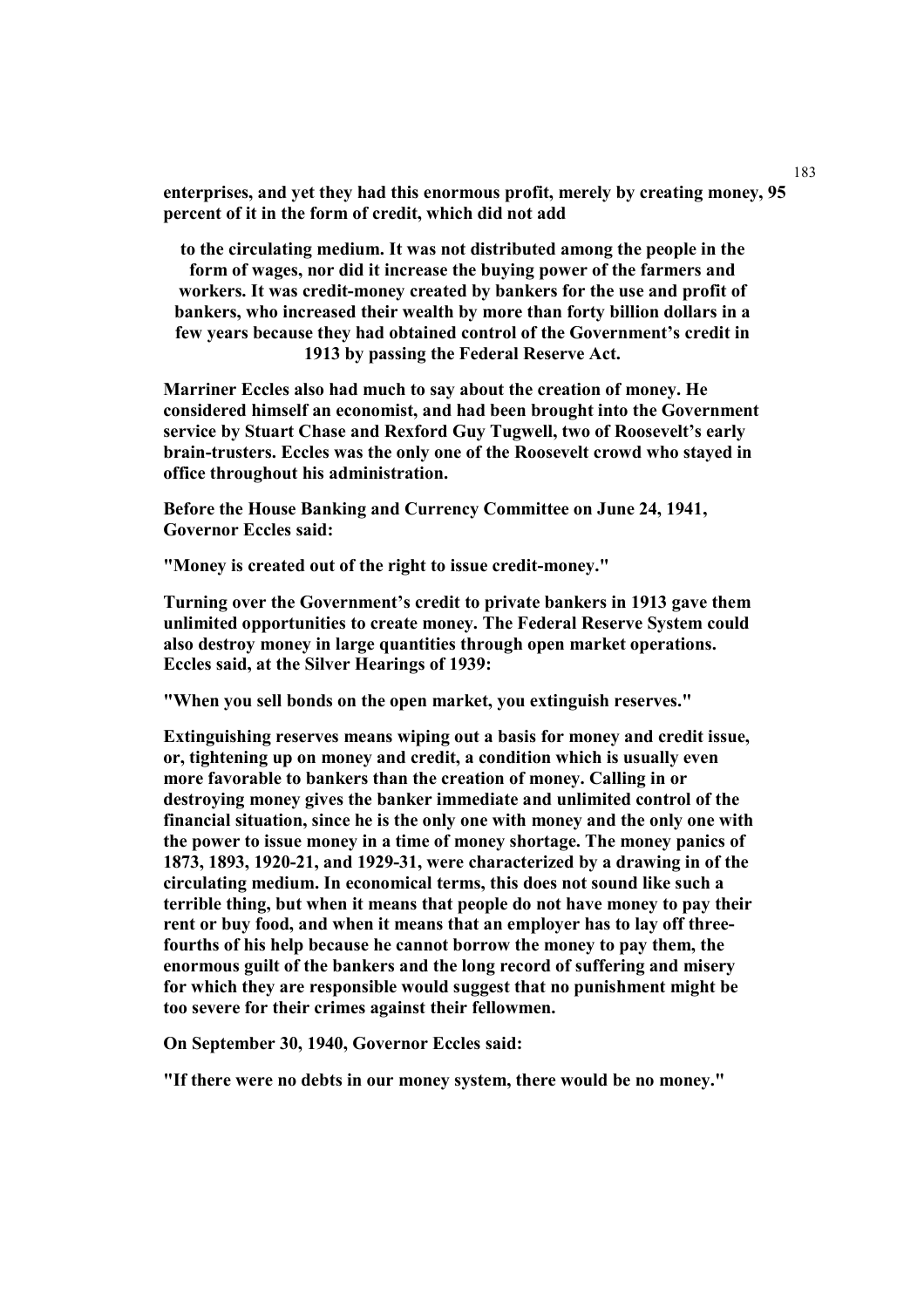This is an accurate statement about our money system. Instead of money being created by the production of the people, the annual increase in goods and services, it is created by the bankers out of the debts of the people. Because it is inadequate, it is subject to great fluctuations and is basically unstable. These fluctuations are also a source of great profit. For that reason, the Federal Reserve Board has consistently opposed any

legislation which attempts to stabilize the monetary system. Its position has been set forth definitively in Chairman Eccles' letter to Senator Wagner on March 9, 1939, and the Memorandum issued by the Board on March 13, 1939.

Chairman Eccles wrote that:

". . . you are advised that the Board of Governors of the Federal Reserve System does not favor

the enactment of Senate Bill No. 31, a bill to amend the Federal Reserve Act, or any other

legislation of this general character."

The Memorandum of the Board stated, in its "Memorandum on Proposals to maintain prices at fixed levels":

"The Board of Governors opposes any bill which proposes a stable price level, on the grounds

that prices do not depend primarily on the price or cost of money; that the Board's control over

money cannot be made complete; and that steady average prices, even if obtainable by official

action, would not insure lasting prosperity."

Yet William McChesney Martin, the Chairman of the Board of Governors in 1952, said before the Subcommittee on Debt Control, the Patman Committee, on March 10, 1952 that "One of the fundamental purposes of the Federal Reserve Act is to protect the value of the dollar."

Senator Flanders questioned him: "Is that specifically stated in the original legislation setting up the Federal Reserve System?"

"No," replied Mr. Martin, "but it is inherent in the entire legislative history and in the surrounding circumstances."

184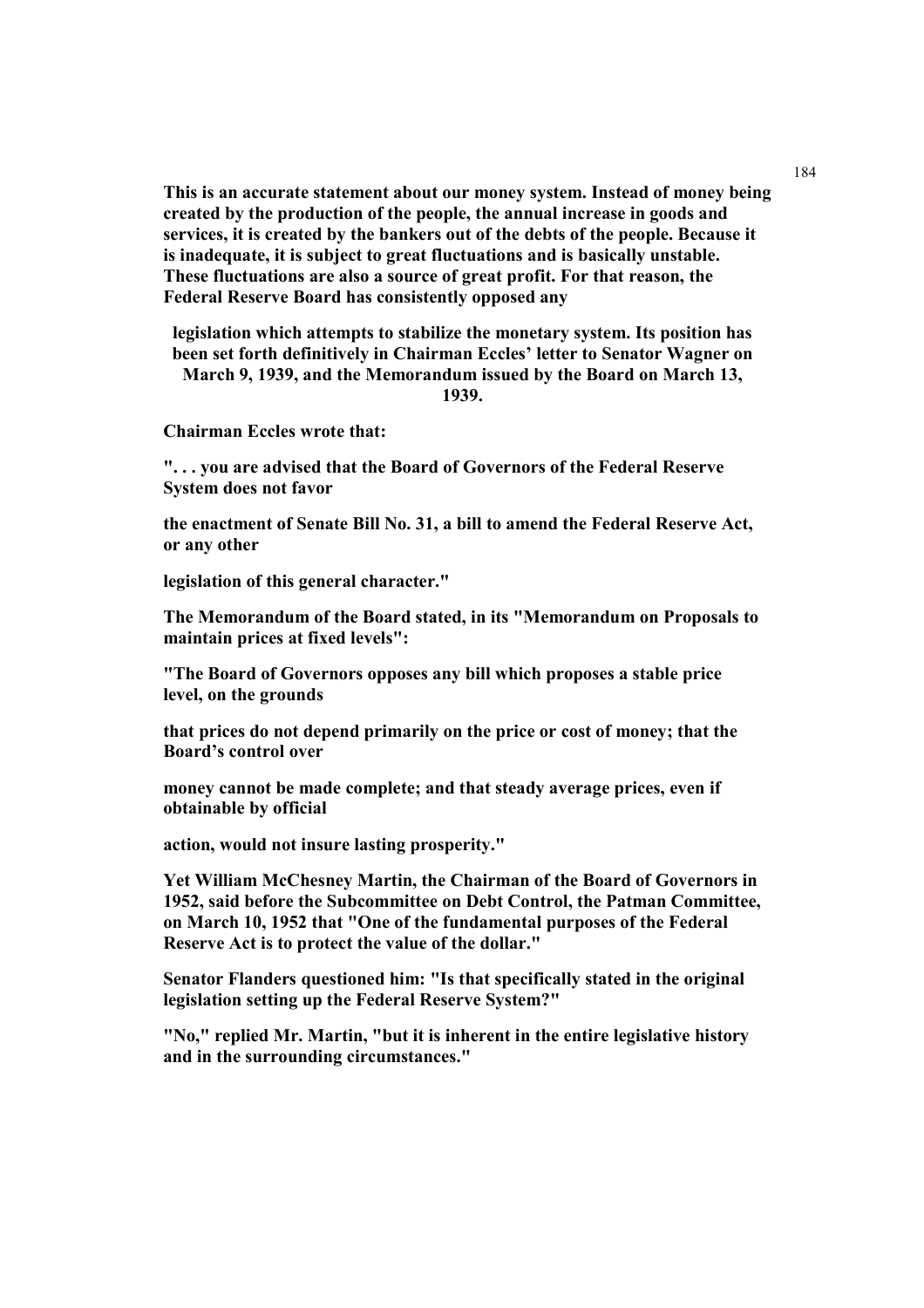Senator Robert L. Owen has told us how it was taken out of the original legislation against his will, and that the Board of Governors has opposed such legislation. Apparently Mr. Martin does not know this.

Steady average prices, indeed, are impossible so long as we have the speculators on the stock exchange driving prices up and down in order to reap profits for themselves. Despite Governor Eccles' insistence that steady average prices would not insure lasting prosperity, they could do much to bring about this condition. A man on a yearly wage of \$2,500 is not more prosperous if the price of bread increases five cents a loaf during the year.

In 1935, Eccles said before the House Committee on Banking and Currency:

"The Government controls the gold reserve, that is, the power to issue money and credit, thus

largely regulating the price structure."

This is an almost direct contradiction of Eccles' statement in 1939 that prices do not depend, primarily, on the price or cost of money.

In 1935, Governor Eccles stated before the House Committee:

"The Federal Reserve Board has the power of open market operations. Open-market

operations are the most important single instrument of

control over the volume and cost of credit in this country. When I say "credit" in this connection,

I mean money, because by far the largest part of money in use by the people of this country is in

the form of bank credit or bank deposits. When the Federal Reserve Banks buy bills or securities

in the open market, they increase the volume of the people's money and lower its cost; and when

they sell in the open market they decrease the volume of money and increase its cost. Authority

over these operations, which affect the welfare of the whole people, must be invested in a body

representing the national interest."

Governor Eccles testimony exposes the heart of the money machine which Paul Warburg revealed to his incredulous fellow bankers at Jekyll Island in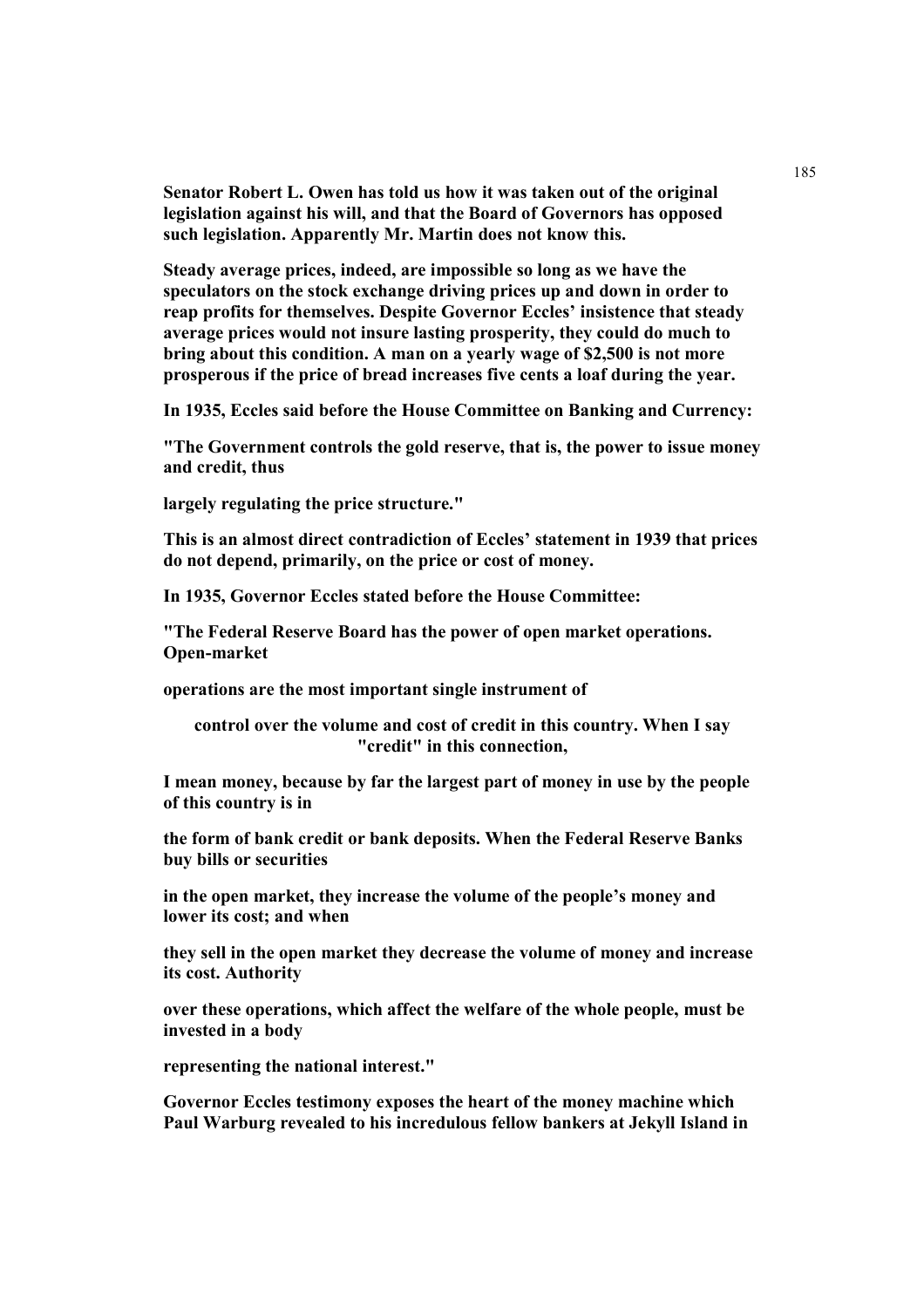1910. Most Americans comment that they cannot understand how the Federal Reserve System operates. It remains beyond understanding, not because it is complex, but because it is so simple. If a confidence man comes up to you and offers to demonstrate his marvelous money machine, you watch while he puts in a blank piece of paper, and cranks out a \$100 bill. That is the Federal Reserve System. You then offer to buy this marvelous money machine, but you cannot. It is owned by the private stockholders of the Federal Reserve Banks, whose identities can be traced partially, but not completely, to "the London Connection."

At the House Banking and Currency Committee Hearings on June 6, 1960, Congressman Wright Patman, Chairman, questioned Carl E. Allen, President of the Federal Reserve Bank of Chicago. (p. 4). PATMAN: "Now Mr. Allen, when the Federal Reserve Open Market Committee buys a million dollar bond you create the money on the credit of the Nation to pay for that bond, don't you? ALLEN: That is correct. PATMAN: And the credit of the Nation is represented by Federal Reserve Notes in that case, isn't it? If the banks want the actual money, you give Federal Reserve notes in payment, don't you? ALLEN: That could be done, but nobody wants the Federal Reserve notes. PATMAN: Nobody wants them, because the banks would rather have the credit as reserves."

This is the most incredible part of the Federal Reserve operation and one which is difficult for anyone to understand. How can any American citizen grasp the concept that there are people in this country who have the power to make an entry in a ledger that the government of the United States now owes them one billion dollars, and to collect the principal and interest on this "loan"?

Congressman Wright Patman tells us in "The Primer of Money", p. 38 of going into a Federal Reserve Bank and asking to see their bonds on which the American people are paying interest. After being shown the bonds, he asked to see their cash, but they only had some ledgers and blank checks. Patman says,

"The cash, in truth, does not exist and has never existed. What we call 'cash reserves' are simply

bookkeeping credits entered upon ledgers

of the Federal Reserve Banks. The credits are created by the Federal Reserve Banks and then

passed along through the banking system."

Peter L. Bernstein, in A Primer On Money, Banking and Gold says: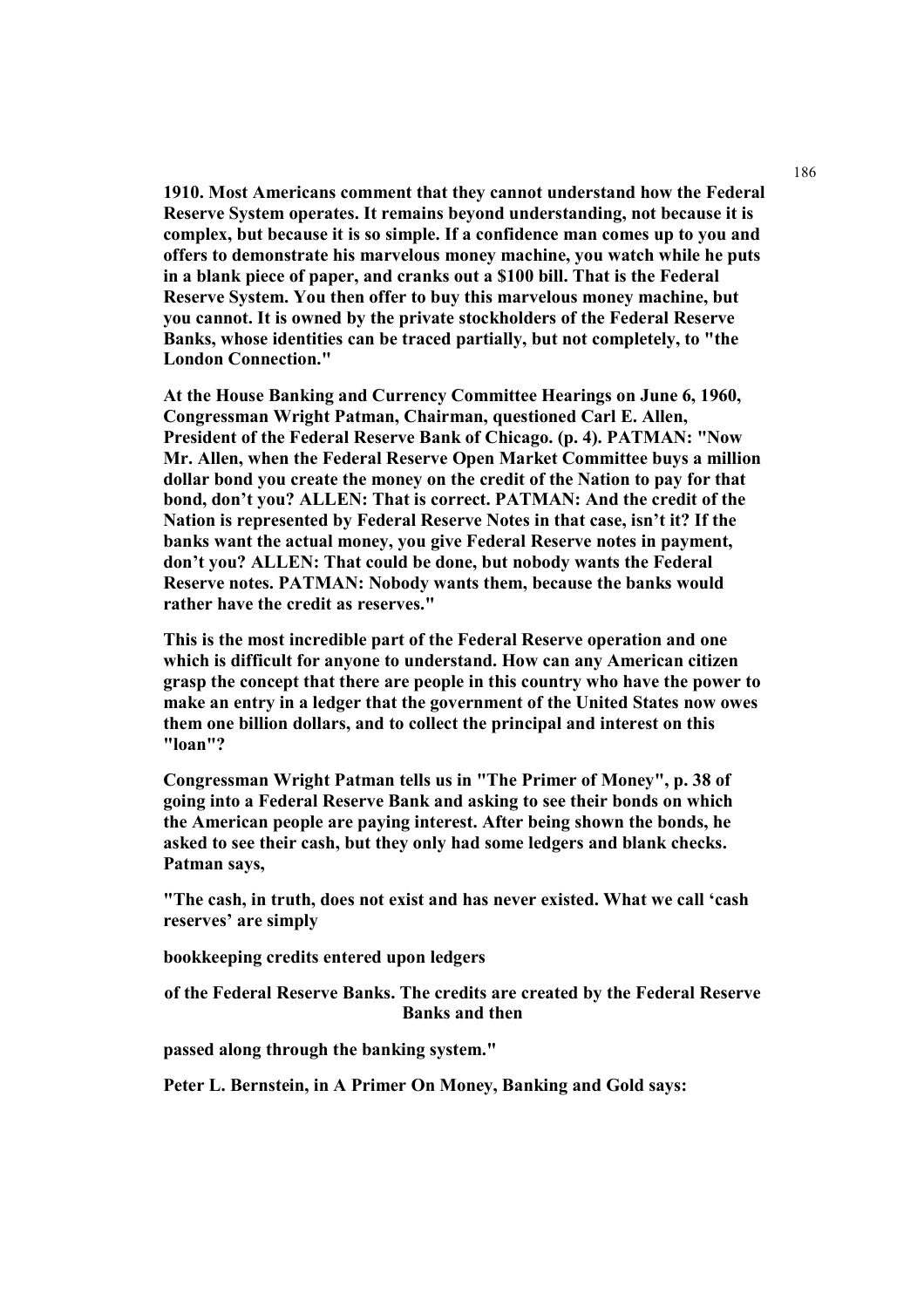"The trick in the Federal Reserve notes is that the Federal reserve banks lose no cash when they

pay out this currency to the member banks. Federal Reserve notes are not redeemable in anything

except what the Government calls 'legal tender'--that is, money that a creditor must be willing to

accept from a debtor in payment of sums owed him. But since all Federal Reserve notes are

themselves declared by law to be legal money, they are really redeemable only in themselves . . .

they are an irredeemable obligation issued by the Federal Reserve Banks."91

As Congressman Patman puts it,

"The dollar represents a one dollar debt to the Federal Reserve System. The Federal Reserve Banks create money out of thin air to buy Government bonds from the United States Treasury, lending money into circulation at interest, by bookkeeping entries of checkbook credit to the United States Treasury. The Treasury writes up an interest bearing bond for one billion dollars. The Federal Reserve gives the Treasury a one billion dollar credit for the bond, and has created out of nothing a one billion dollar debt which the American people are obligated to pay with interest." (Money Facts, House Banking and Currency Committee, 1964, p. 9)

Patman continues,

"Where does the Federal Reserve system get the money with which to create Bank Reserves?

Answer. It doesn't get the money, it creates it. When the Federal Reserve writes a check, it is

creating money. The Federal Reserve is a total moneymaking machine. It can issue money or

checks."

In 1951, the Federal Reserve Bank of New York published a pamphlet, "A Day's Work at the Federal Reserve Bank of New York." On page 22, we find that:

"There is still another and more important element of public interest in the operation of banks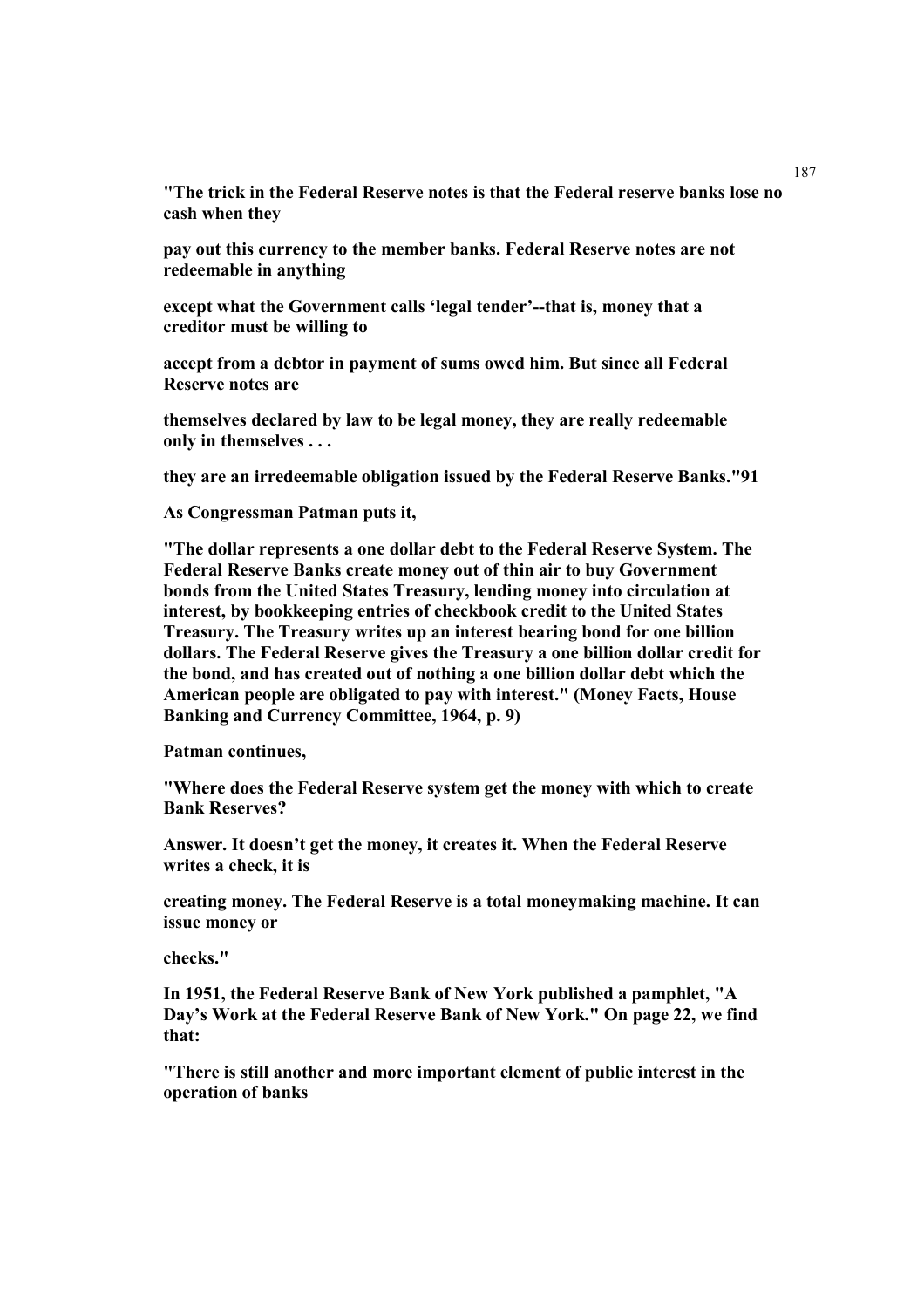besides the safekeeping of money; banks can 'create' money. One of the most important factors to

remember in this connection is that the supply of money affects the general level of prices--the

cost of living. The Cost of Living Index and money supply are parallel."

The decisions of the Federal Reserve Board, or rather, the decisions which they are told to make by "parties unknown", affect the daily lives of every American by the effect of these decisions on prices. Raising the interest rate, or causing money to became "dearer" acts to limit the amount of money available in the market, as does the raising of reserve

\_\_\_\_\_\_\_\_\_\_\_\_\_\_\_\_\_\_\_\_\_\_\_\_\_\_

requirements by the Federal Reserve System. Selling bonds by the Open Market Committee also extinguishes and lowers the money supply. Buying government securities on the open market "creates" more money, as does lowering the interest rate and making money "cheaper". It is axiomatic that an increase in the money supply brings prosperity, and that a decrease in the money supply brings on a depression. Dramatic increases in the money which outstrip the supply of goods brings on inflation, "too much money chasing too few goods". A more esoteric aspect of the monetary system is "velocity of circulation", which sounds much more technical than it is. This is the speed at which money changes hands; if it is gold buried in the peasant's garden, that is a slow velocity of circulation, caused by a lack of confidence in the economy or the nation. Very rapid velocity of circulation, such as the stock market boom of the late 1920s, means quick turnover, spending and investment of money, and its stems from confidence, or overconfidence, in the economy. With a high velocity of circulation, a smaller money supply circulates among as many people and goods as a larger money supply would circulate with a slower velocity of circulation. We mention this because the velocity of circulation, or confidence in the economy, also is greatly affected by the Federal Reserve actions. Milton Friedman comments in Newsweek, May 2, 1983, "The Federal Reserve's major function is to determine the money supply. It has the power to increase or decrease the money supply at any rate it chooses."

This is an enormous power, because increasing the money supply can cause the re-election of an administration, while decreasing it can cause an administration to be defeated. Friedman goes on to criticize the Federal Reserve, "How is it that an institution which has so poor a record of performance nevertheless has so high a public reputation and even commands a considerable measure of credibility for its forecasts?"

<sup>91</sup> Peter L. Bernstein, A Primer On Money, Banking and Gold, Vintage Books, New York, 1965, p. 104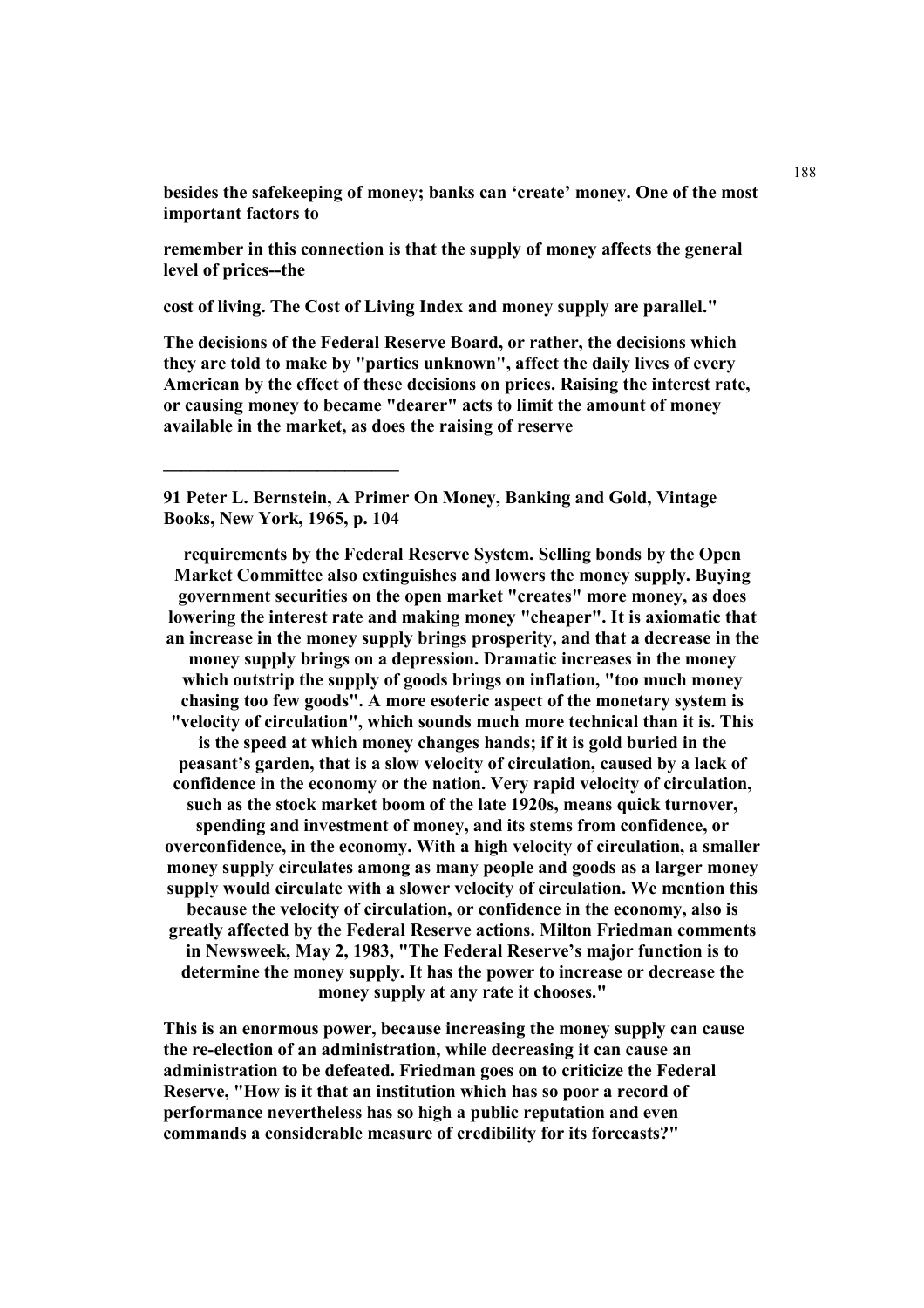All open market transactions, which affect the money supply, are conducted for a single System account by the Federal Reserve Bank of New York on the behalf of all the Federal Reserve Banks, and supervised by an officer of the Federal Reserve Bank of New York. The conferences at which decisions are made to buy or sell securities by the Open Market Committee remain closed to the public, and the deliberations also remain a mystery. On May 8, 1928, The New York Times reported that Adolph C. Miller, Governor of the Federal Reserve Board, testifying before the House Banking and Currency Committee, stated that open market purchases and rediscount rates were established through "conversations". At that time, the purchases on the open market amounted to seventy or eighty million dollars a day, and would be ten times that today. These are vast sums to be manipulated on the basis of mere "conversations", but that is as much information as we can obtain.

Because of these mysterious transactions which affect the life, liberty and happiness of every American citizen, there have been numerous proposals such as Senate Document No. 23, presented by Mr. Logan on January 24, 1939, that "The Government should create, issue and circulate all the currency and credit needed to satisfy the spending power of the Government and the buying power of the consumers. The privilege of creating and issuing money is not only the supreme prerogative of Government, but it is the Government's greatest creative opportunity."

On March 21, 1960, Congressman Wright Patman used a simple illustration in the Congressional Record of how banks "create money".

"If I deposit \$100 with my bank and the reserve requirements imposed by the Federal Reserve

Bank are 20% then the bank can make a loan to John Doe of up to \$80. Where does the \$80

come from? It does not come out of my deposit of \$100; on the contrary, the bank simply credits John Doe's account with \$80. The bank can acquire Government obligations by the same procedure, by simply creating deposits to the credit of the government. Money creating is a power of the commercial banks . . . Since 1917 the Federal Reserve has given the private banks forty-six billion dollars of reserves."

How this is done is best revealed by Governor Eccles at Hearings before the House Committee on Banking and Currency on June 24, 1941:

ECCLES: "The banking system as a whole creates and extinguishes the deposits as they make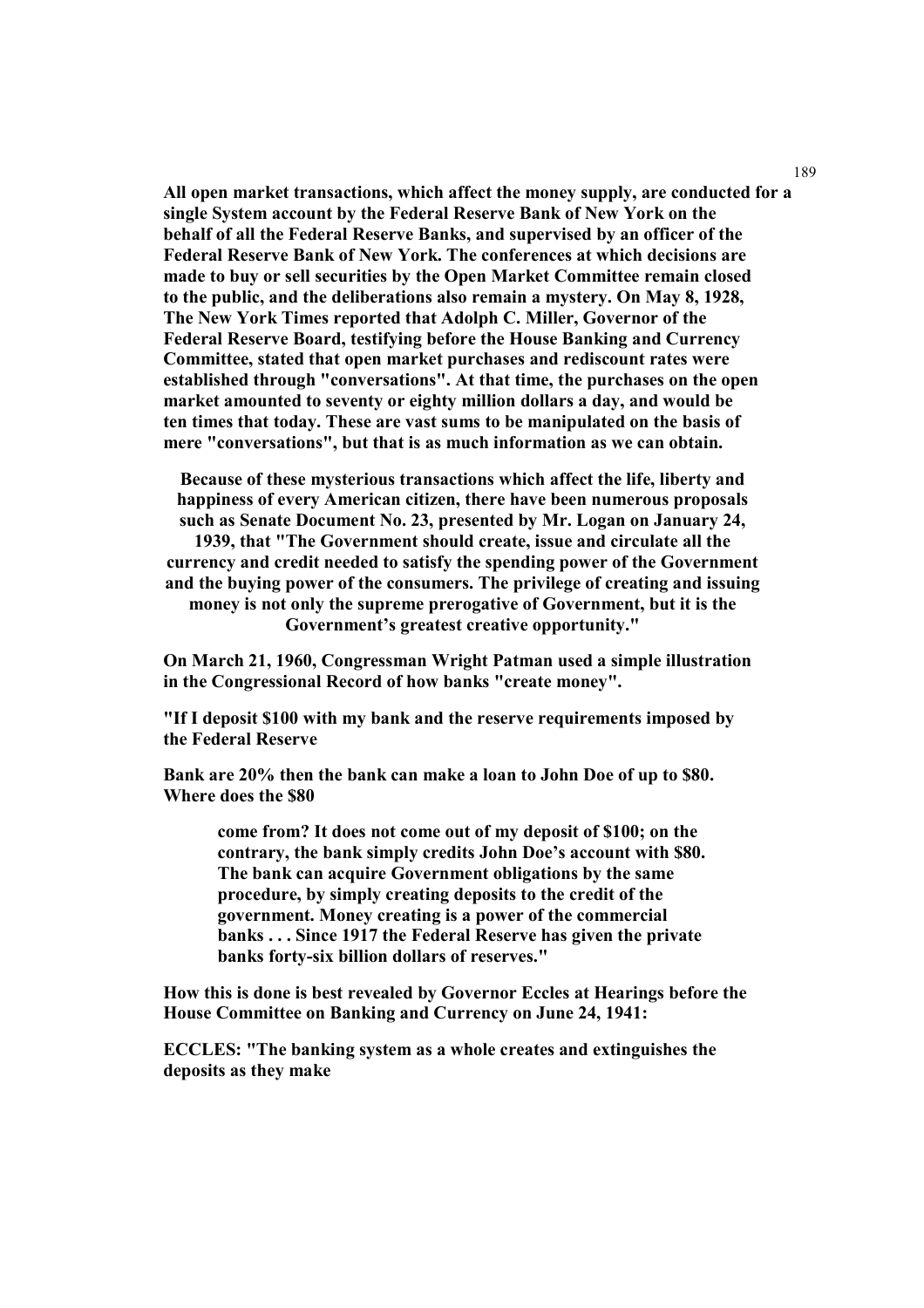loans and investments, whether they buy Government Bonds or whether they buy utility bonds or whether they make Farmer's loans.

MR. PATMAN: I am thoroughly in accord with what you say, Governor, but the fact remains

that they created the money, did they not?

ECCLES: Well, the banks create money when they make loans and investments."

On September 30, 1941, before the same Committee, Governor Eccles was asked by Representative Patman:

"How did you get the money to buy those two billion dollars worth of Government securities in

1933?

ECCLES: We created it.

MR. PATMAN: Out of what?

ECCLES: Out of the right to issue credit money.

MR. PATMAN: And there is nothing behind it, is there, except our Government's credit?

ECCLES: That is what our money system is. If there were no debts in our money system, there

wouldn't be any money."

On June 17, 1942, Governor Eccles was interrogated by Mr. Dewey.

ECCLES: "I mean the Federal Reserve, when it carries out an open market operation, that is, if it

purchases Government securities in the

open market, it puts new money into the hands of the banks which creates idle deposits.

DEWEY: There are no excess reserves to use for this purpose?

ECCLES: Whenever the Federal Reserve System buys Government securities in the open market,

or buys them direct from the Treasury, either one, that is what it does.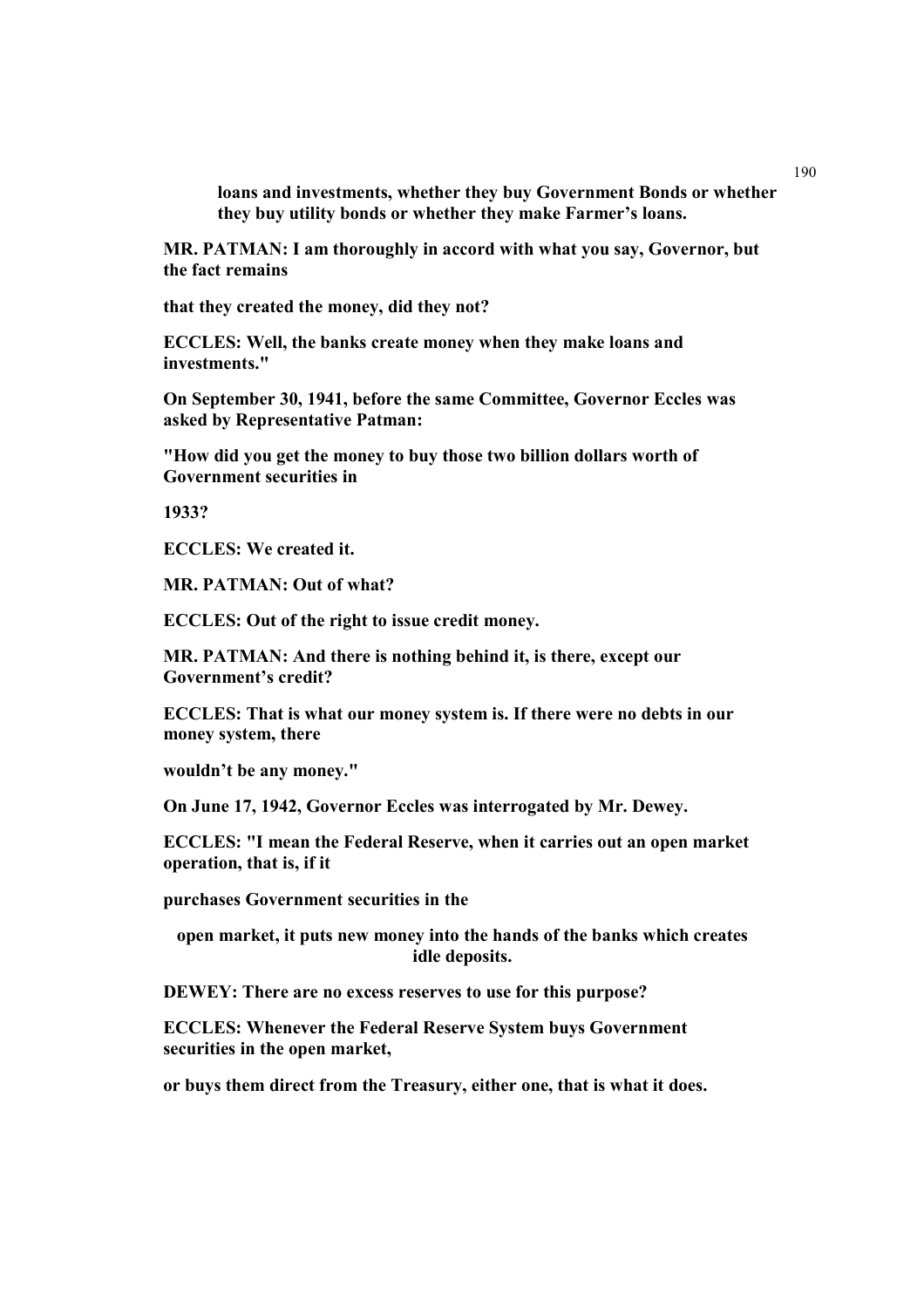DEWEY: What are you going to use to buy them with? You are going to create credit?

ECCLES: That is all we have ever done. That is the way the Federal Reserve System operates.

The Federal Reserve System creates money. It is a bank of issue."

At the House Hearing of 1947, Mr. Kolburn asked Mr. Eccles:

"What do you mean by monetization of the public debt?

ECCLES: I mean the bank creating money by the purchase of Government securities. All

is created by debt--either private or public debt.

FLETCHER: Chairman Eccles, when do you think there is a possibility of returning to a free and

open market, instead of this pegged and artificially controlled financial market we now have?

ECCLES: Never. Not in your lifetime or mine."

Congressman Jerry Voorhis is quoted in U.S. News, August 31, 1959, as questioning Secretary of Treasury Anderson, "Do you mean that Banks, in buying Government securities, do not lend out their customers' deposits? That they create the money they use to buy the securities? ANDERSON: That is correct. Banks are different from other lending institutions. When a savings association, an insurance company, or a credit union makes a loan, it lends the very dollar that its customers have previously paid in. But when a bank makes a loan, it simply adds to the borrower's deposit account in the bank by the amount of the loan. The money is not taken from anyone. It is new money, recreated by the bank, for the use of the borrower."

Strangely enough, there has never been a court trial on the legality or Constitutionality of the Federal Reserve Act. Although it is on much the same shaky grounds as the National Recovery Act, or NRA, which was challenged in Schechter Poultry v. United States of America, 29 U.S. 495, 55 US 837.842 (1935), the NRA was ruled unconstitutional by the Supreme Court on the grounds that "Congress may not abdicate or transfer to others its legitimate functions. Congress cannot Constitutionally delegate its legislative authority to trade or industrial associations or groups so as to empower them to make laws."

Article 1, Sec. 8 of the Constitution provides that "The Congress shall have power to borrow money on the credit of the United States . . . and to coin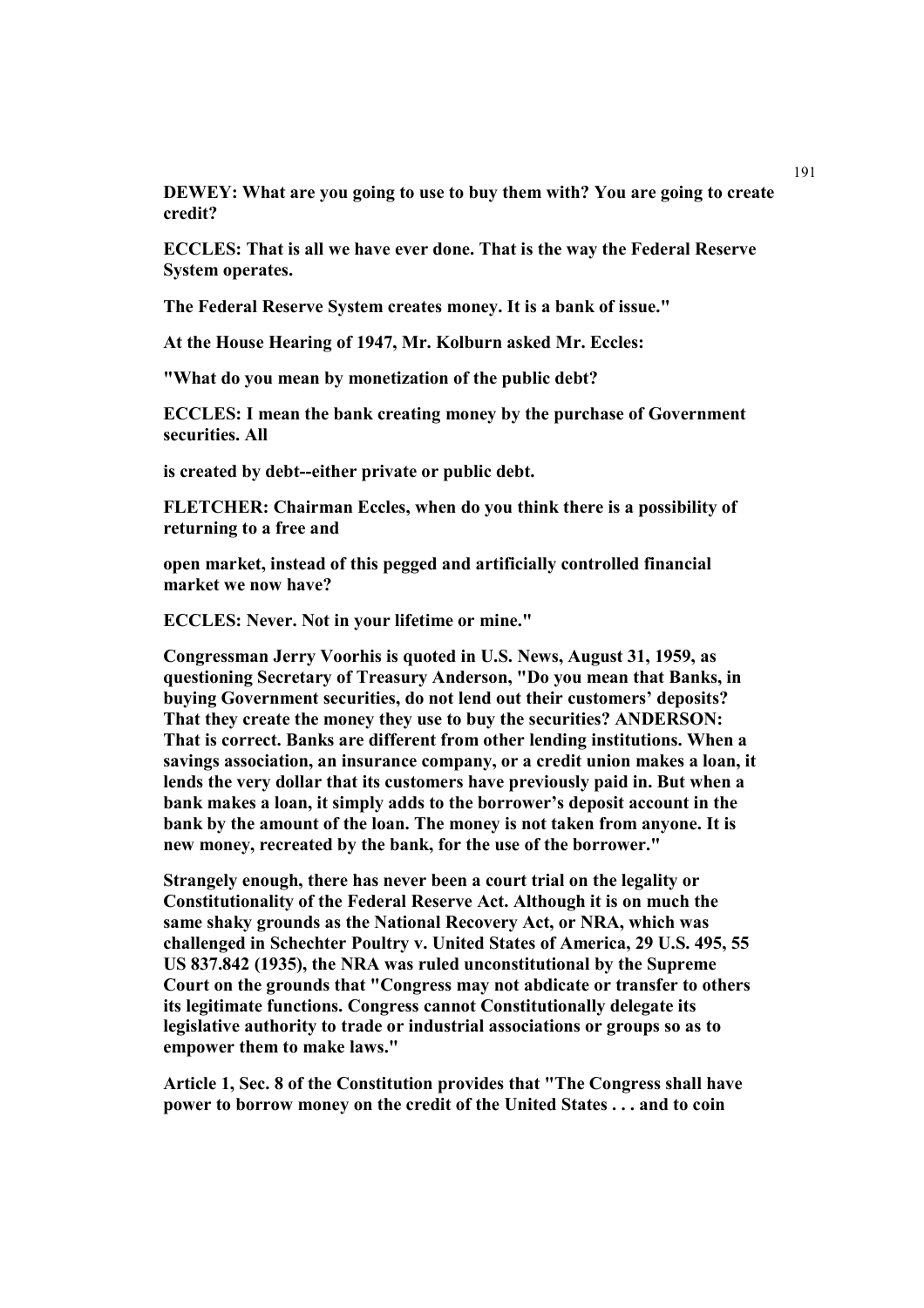Money, regulate the value thereof, and of foreign Coin, and fix the Standard of Weights and Measures." According to the NRA deci-

sion, Congress cannot delegate this power to the Federal Reserve System, nor can it delegate its legislative authority to the Federal Reserve System to allow the System to fix the rate of bank reserves, the rediscount rate, or the volume

of money. All of these are "legislated" by the Federal Reserve Board, meeting in legislative sessions to determine these matters and to issue "laws" or regulations fixing them.

The Second World War gave the big bankers who owned the Federal Reserve System a chance to unload on the country billions of dollars printed early in 1930, in the biggest counterfeiting operation in history, all legalized by Roosevelt's government, of course. Henry Hazlitt writes in the January 4, 1943 issue of Newsweek Magazine:

"The money that began to appear in circulation a week ago, December 21, 1942, was really

printing press money in the fullest sense of the term, that is, money which has no collateral of any kind behind it. The Federal Reserve statement that 'The Board of Governors, after consultation with the Treasury Department, has authorized Federal Reserve Banks to utilize at this time the existing stocks of currency printed in the early thirties, known as 'Federal Reserve Banknotes'. We repeat, these notes have absolutely no collateral of any kind behind them."

Governor Eccles also testified to some other interesting matters of the Federal Reserve and war finance at the Senate Hearings on the Office of Price Administration in 1944:

"The currency in circulation was increased from seven billion dollars in four years to twenty-one

and a half billion. We are losing some considerable amounts of gold during the war period. As

our exports have gone out, largely on a lend-lease basis, we have taken imports on which we have

given dollar balances. These countries are now drawing off these dollar balances in the form of

gold.

MR. SMITH: Governor Eccles, what is the objective that the foreign governments are after in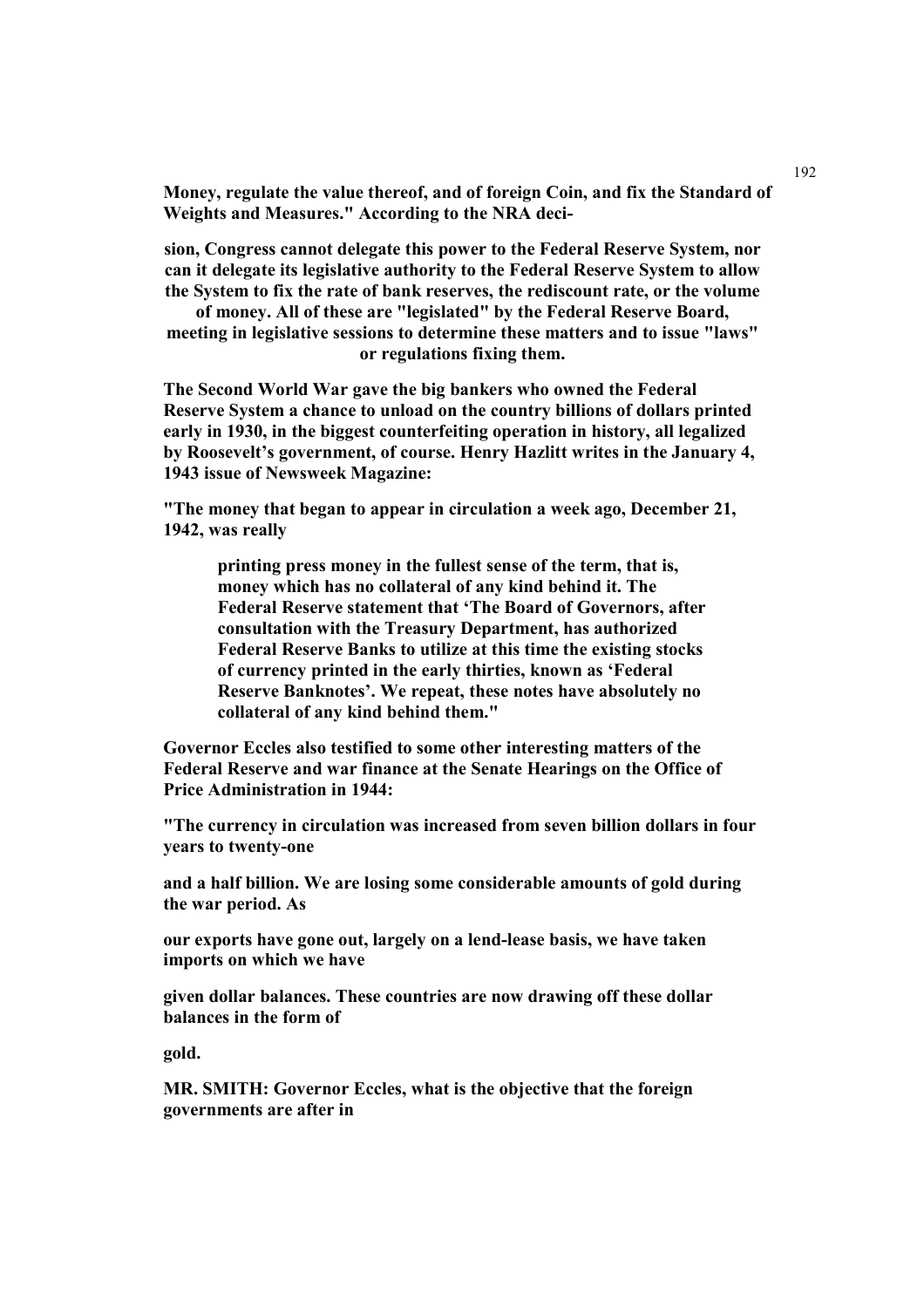this projected program whereby we would contribute gold to an international fund?

GOVERNOR ECCLES: I would like to discuss OPA, and leave the stabilization fund for a time

when I am prepared to go into it.

MR. SMITH: Just a minute. I feel that this fund is very pertinent to what we are talking about

today.

MR. FORD: I believe that the stabilization fund is entirely off the @OPA and consequently we

ought to stick to the business at hand."

The Congressmen never did get to discuss the Stabilization Fund, another setup whereby we would give the impoverished countries of Europe back the gold which had been sent over here. In 1945, Henry Hazlitt, commenting in Newsweek of January 22, on Roosevelt's annual budget message to Congress, quoted Roosevelt as saying:

"I shall later recommend legislation reducing the present high gold reserve requirements of the

Federal Reserve Banks."

Hazlitt pointed out that the reserve requirement was not high, it was just what it had been for the past thirty years. Roosevelt's purpose was to free more gold from the Federal Reserve System and make it available for the Stabilization Fund, later called the International Monetary Fund, part of the World Bank for Reconstruction and Development, the equivalent of the League Finance Committee which would have swallowed the financial sovereignty of the United States if the Senate had let us join it.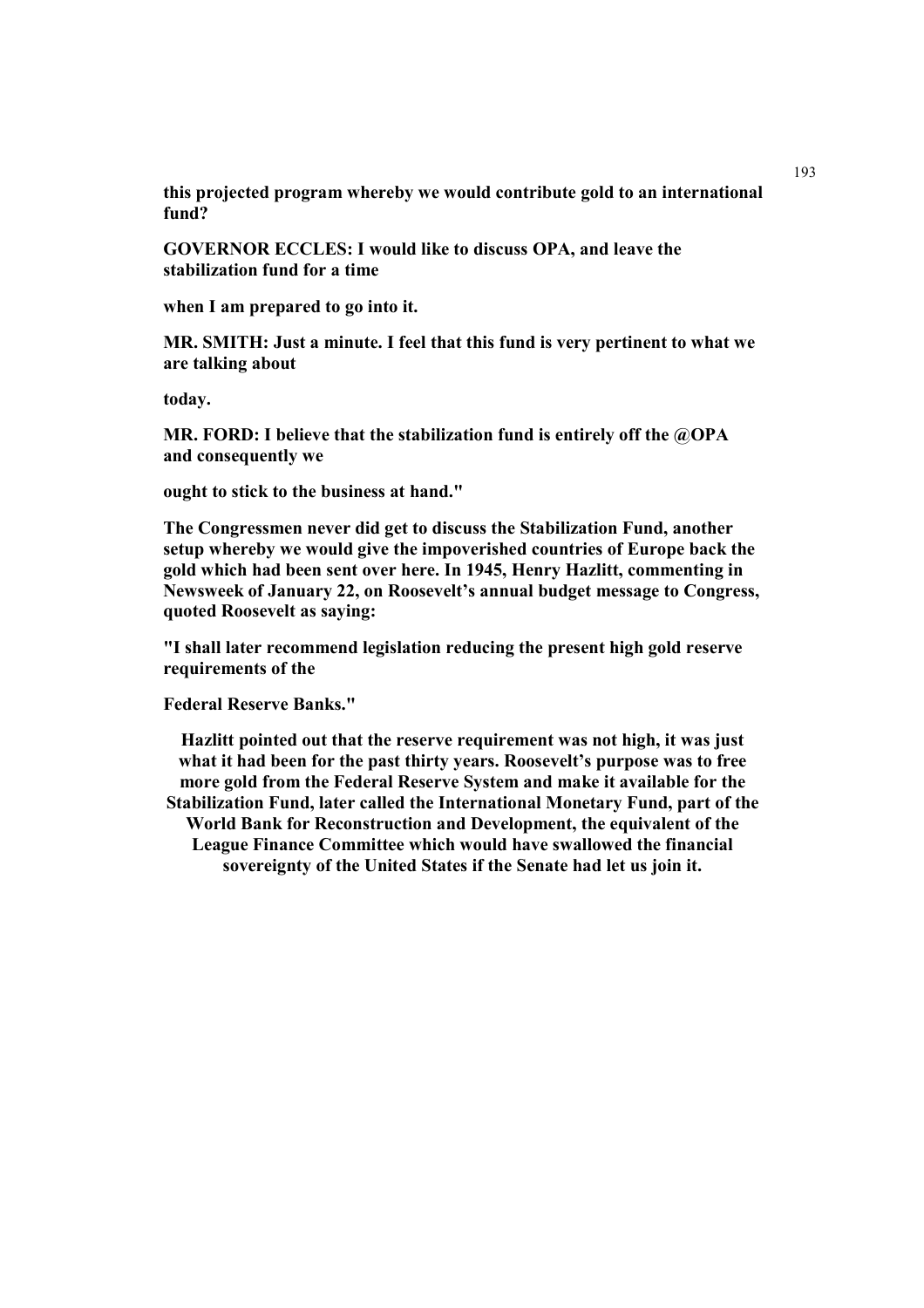## CHAPTER FOURTEEN

### Congressional Exposé

"Mr. Volcker's politics is something of an enigma."--New York Times

Since 1933 when Eugene Meyer resigned from the Federal Reserve Board of Governors, no member of the international banking families has personally served on the Board of Governors. They have chosen to work from behind the scenes through carefully selected presidents of the Federal Reserve Bank of New York and other employees.

The present chairman of the Federal Reserve Board of Governors is Paul Volcker. His appointment was greeted by one well-known economist with the following prediction, "Volcker's selection has been by far the worst. Carter has put Dracula in charge of the blood bank. To us, it means a crash and depression in the 80s is more certain than ever."

Col. E.C. Harwood's Research Report, August 6, 1979, gave much the same view. "Paul Volcker is from the same mold as the unsound money men who have misguided the monetary actions of this nation for the past five decades. The outcome probably will be equally disastrous for the dollar and the U.S. economy."

Despite these gloomy views, the report from The New York Times on the selection of Volcker was positively ecstatic. On July 26, 1979, The Times commented that Volcker learned "the business" from Robert Roosa, now partner of Brown Brothers Harriman, and that Volcker had been part of the Roosa Brain Trust at the Federal Reserve Bank of New York, and, later, at the Treasury in the Kennedy administration. "David Rockefeller, the chairman of Chase, and Mr. Roosa were strong influences in the Mr. Carter decision to name Mr. Volcker for the Reserve Board chairmanship." The New York Times did not point out that David Rockefeller and Robert Roosa had previously chosen Mr. Carter, a member of the Trilateral Commission, as the presidential candidate of the Democratic Party, or that Mr. Carter would hardly refuse to appoint their choice of Paul Volcker as the new Chairman of the Federal Reserve Board. Nor is it straining the point to be reminded that this manner of selection of the Chairman of the Board of Governors is directly in the line of royal prerogative going back to George Peabody's initial agreement with N.M. Rothschild, to the Jekyll Island meeting, and to the enactment of the Federal Reserve Act.

The Times noted that "Volcker's choice was approved by European banks in Bonn, Frankfurt and Zurich." William Simon, former Secretary of

Treasury, was quoted as saying "a marvelous choice." The Times further noted that the Dow market rose on Volcker's nomination, registering the best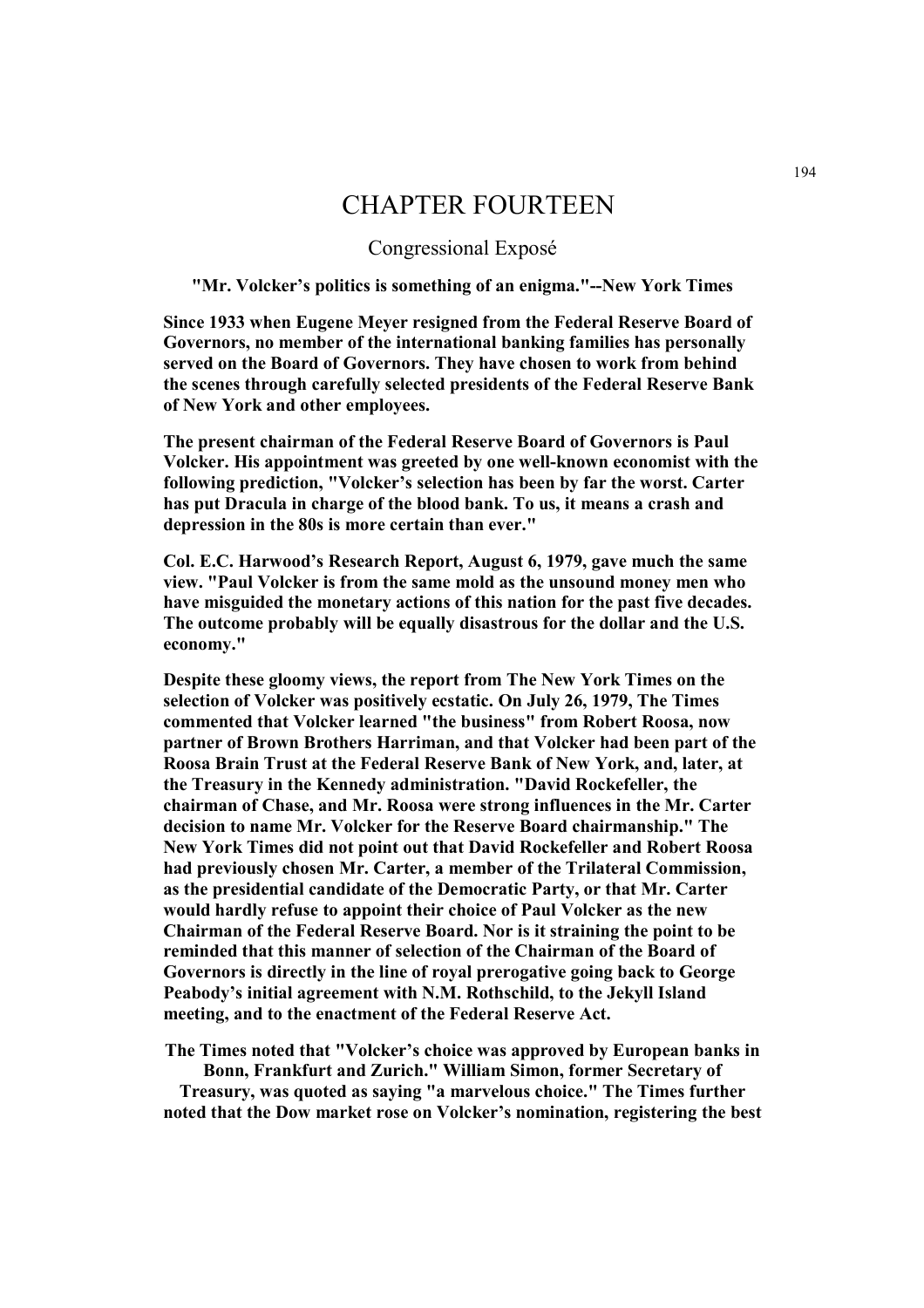gains in three weeks for a rise of 9.73 points, and that the dollar rose sharply on foreign exchange@ at home and abroad.

Who was Volcker, that his appointment could have such an effect on the stock market and the value of the dollar in foreign exchange? He represented the most powerful house of "the London Connection," Brown Brothers Harriman, and the London houses which directed the Rockefeller empire. On July 29, 1979, The Times had said of Volcker, "New Man Will Chart His Own Course".

Volcker's background shows that this was nonsense. His course has always been charted for him by his masters in London. He attended Princeton, obtained an M.A. at Harvard, and went to the London School of Economics 1951-52, the banker's graduate school. He then came to the Federal Reserve Bank of New York as an economist from 1952-57, economist at Chase Manhattan Bank, 1957-61, with Treasury Department 1961-65, as deputy under secretary for monetary affairs, 1963-65, and under secretary for monetary affairs, 1969-74. He then became President of the Federal Reserve Bank of New York from 1975-79, when Carter, at the behest of Robert Roosa and David Rockefeller, appointed him Chairman of the Federal Reserve Board of Governors. He was succeeded as President of Federal Reserve Bank of New York by Anthony Solomon, a Harvard Ph.D. who was with the OPA 1941-42 and with the government financial mission to Iran 1942-46. He operated a canned food company in Mexico from 1951-61, was president of International Investment Corp. for Yugoslavia 1969-72 (a communist country), under secretary for monetary affairs at Treasury 1977-80. In short, Solomon's background was much the same as Paul Volcker's.

The New York Times stated on December 2, 1981, "For years the Federal Reserve was the second or third most secret institution in town. The Sunshine Act of 1976 penetrated the curtain a trifle. The board now holds a public meeting once a week on Wednesday at 10 a.m., but not to discuss Monetary policy, which is still regarded as top secret and not to be discussed in public." The Times mentioned that when Open Market Committee meetings are held, Solomon and Volcker sit together at the head of the table and relay the instructions which they have received from abroad.

Behind Volcker and Solomon stands Robert Roosa, Secretary of the Treasury in Carter's shadow cabinet, and representing Brown Brothers Harriman, the Trilateral Commission, the Council on Foreign Relations, the Bilderbergers, and the Royal Economic Institute. He is a trustee of the

Rockefeller Foundation\*, and a director of Texaco and American Express companies. Dr. Martin Larson points out that "The international consortium of financiers known as the Bilderbergers, who meet annually in profound secrecy to determine the destiny of the western world, is a creature of the Rockefeller-Rothschild alliance, and that it held its third meeting on St.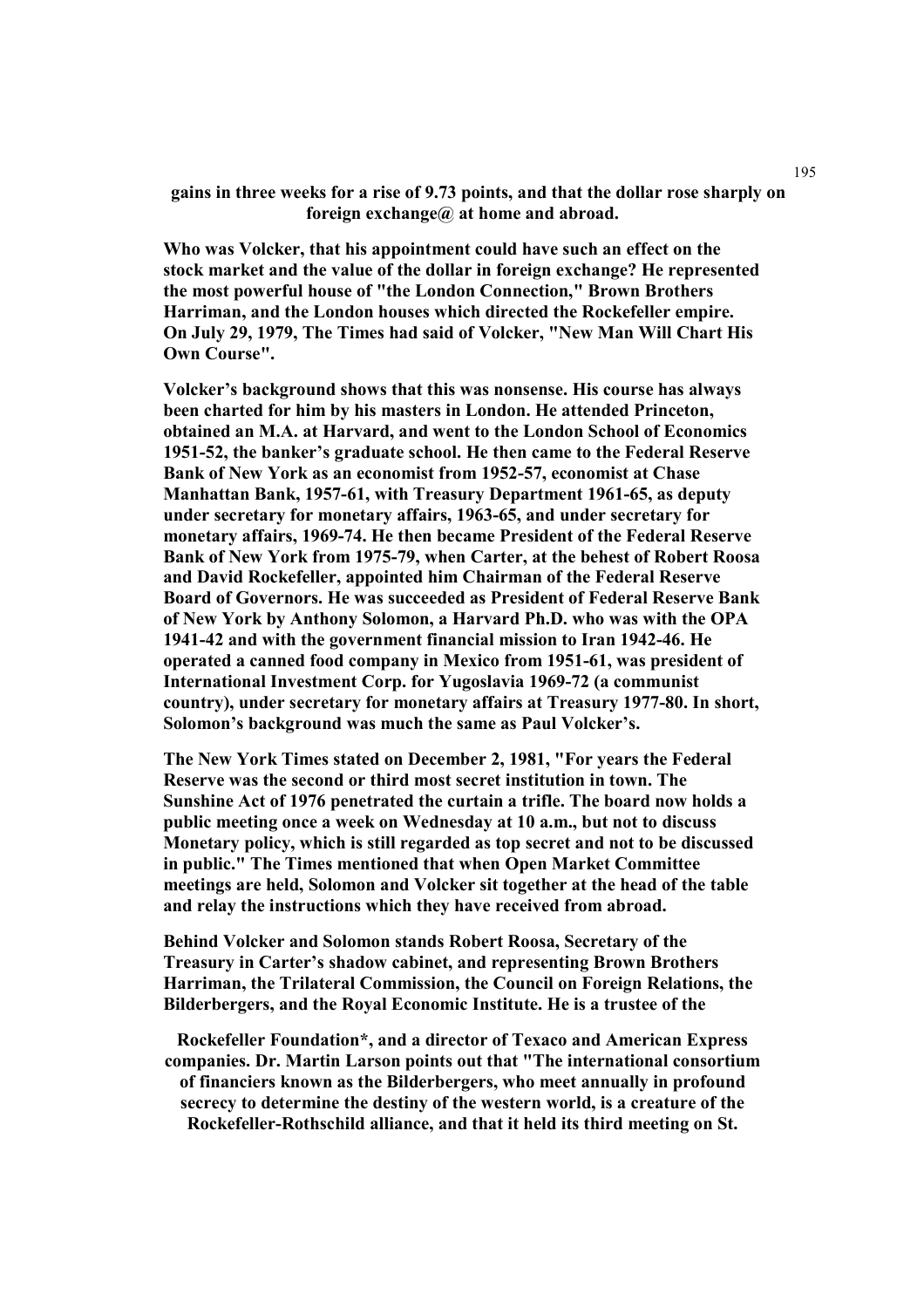### Simons Island, only a short distance from Jekyll Island." Larson also states that "The Rockefeller interests work in close alliance with the Rothschilds and other central banks."\*\*

On June 18, 1983, President Ronald Reagan ended months of speculation by announcing that he was reappointing Paul Volcker as Chairman of the Federal Reserve Board of Governors for another four year term, although Volcker's term was not up until August 6, 1983. Reagan's reappointment of a Carter appointee puzzled some political observers, but apparently he had succumbed to considerable pressure, as indicated by a lead editorial in The Washington Post, June 10, 1983, "There is no one who matches Mr. Volcker in both political standing and grasp of the intricate networks that make up the world's financial system." The anonymous writer gave no documentation for his elevation of Volcker to the standing of the world's greatest financier, and as for his political standing, The New York Times commented on June 19, 1983, "Mr. Volcker's politics is something of an enigma." His "nonpolitical" stance conforms with the Washington tradition of "the political independence of the Fed" which has been maintained for many years. However, the problem of its dependence on "the London connection" has never been discussed in Washington.

In reality, Volcker is more of a politician than an economist. After attending the London School of Economics, and finding out who issues the orders of the international financial community, Volcker has ever since played the game. Not once has he failed to carry out the orders of the "London Connection".

Can it really be possible that "The London Connection" exists, and that men like Volcker and Solomon receive their instructions, in however devious or indirect a manner, from foreign bankers? Let us look at the evidence, circumstantial, to be sure, but circumstantial evidence of the quality which has often sent men to the penitentiary or to the electric chair. John Moody pointed out in 1911 that seven men of the Morgan group, allied with the Standard Oil-Kuhn, Loeb group, ruled the United States. Where do these groups stand in the financial picture today?

U.S. News published on April 11, 1983, a list of the largest bank holding companies in the United States by assets as of December 31, 1982. Number 1 is Citicorp, New York, with assets of \$130 billion. This is Baker and

\_\_\_\_\_\_\_\_\_\_\_\_\_\_\_\_\_\_\_\_\_\_\_\_\_\_

Morgan's First National Bank of New York, merged with National City Bank in 1955, two of the largest purchasers of Federal Reserve Bank of New York

<sup>\*</sup> See Chart V

<sup>\*\*</sup> See Chart I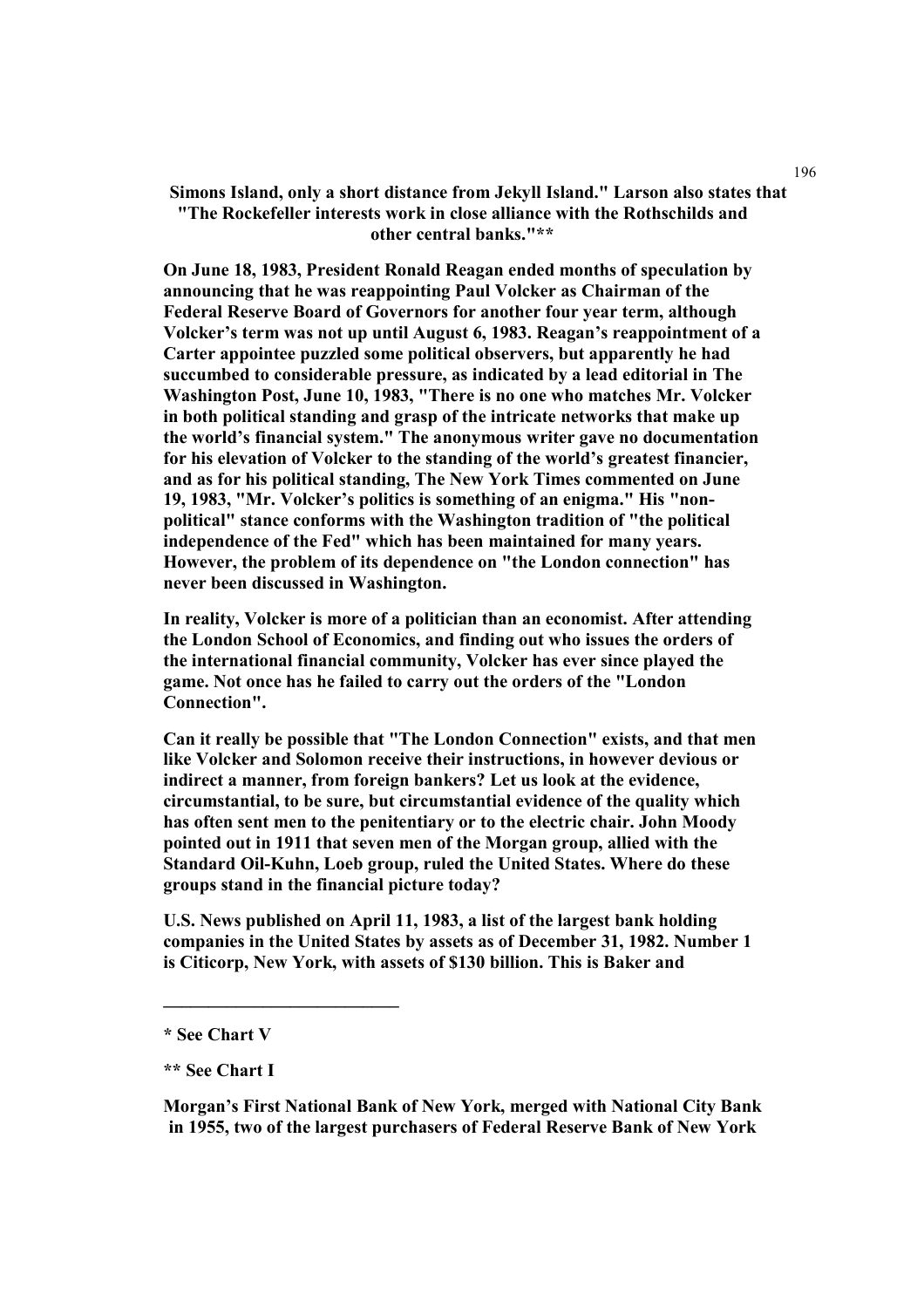stock in 1914. Number 3, is Chase Manhattan, New York, with assets of \$80.9 billion. This is Chase and Bank of Manhattan merged, the Rockefeller and Kuhn Loeb group, also purchasers of Federal Reserve Bank of New York stock in 1914. Number 4 is Manufacturers Hanover of New York \$64 billion, also purchaser of Federal Reserve Bank of New York stock in 1914. Number 5 is J.P. Morgan Company of New York, \$58.6 billion in assets and holder of considerable Federal Reserve Bank stock. Number 6 is Chemical Bank of New York, \$48.3 billion also purchaser of Federal Reserve stock in 1914. And Number 11, First Chicago Corporation, the First National Bank of Chicago which was principal correspondent of the Morgan-Baker bank in New York, and which furnished the first two presidents of the Federal Advisory Council.

The direct line which leads from the participants in the Jekyll Island Conference of 1910 to the present day is illustrated by a passage from "A Primer on Money", Committee on Banking and Currency, U.S. House of Representatives, 88th Congress, 2d session, August 5, 1964, p. 75:

"The practical effect of requiring all purchases to be made through the open market is to take

money from the taxpayer and give it to the dealers. It forces the Government to pay a toll for

borrowing money. There are six 'bank' dealers: First National City Bank of New York; Chemical

Crop. Exchange Bank, New York, Morgan Guaranty Trust Co., New York, Bankers Trust of New York, First National Bank of Chicago, and Continental Illinois Bank of Chicago."

Thus the banks which receive a "toll" on all money borrowed by the Government of the United States are the same banks which planned the Federal Reserve Act of 1913. There is ample evidence demonstrating the present preeminence of the same banks which set up the Federal Reserve System in 1914. For instance, Warren Brookes writes on the editorial page of The Washington Post, June 6, 1983:

"Citicorp (National City Bank and First National Bank of New York, merged in 1955) just

recorded an 18.6% return on equity, J.P. Morgan, 17%, Chemical Bank and Bankers Trust, nearly 16%, an exceptional rate of return."

These are the banks which bought the first issue of Federal Reserve Bank stock in 1914, and which owned the controlling interest in the Federal

197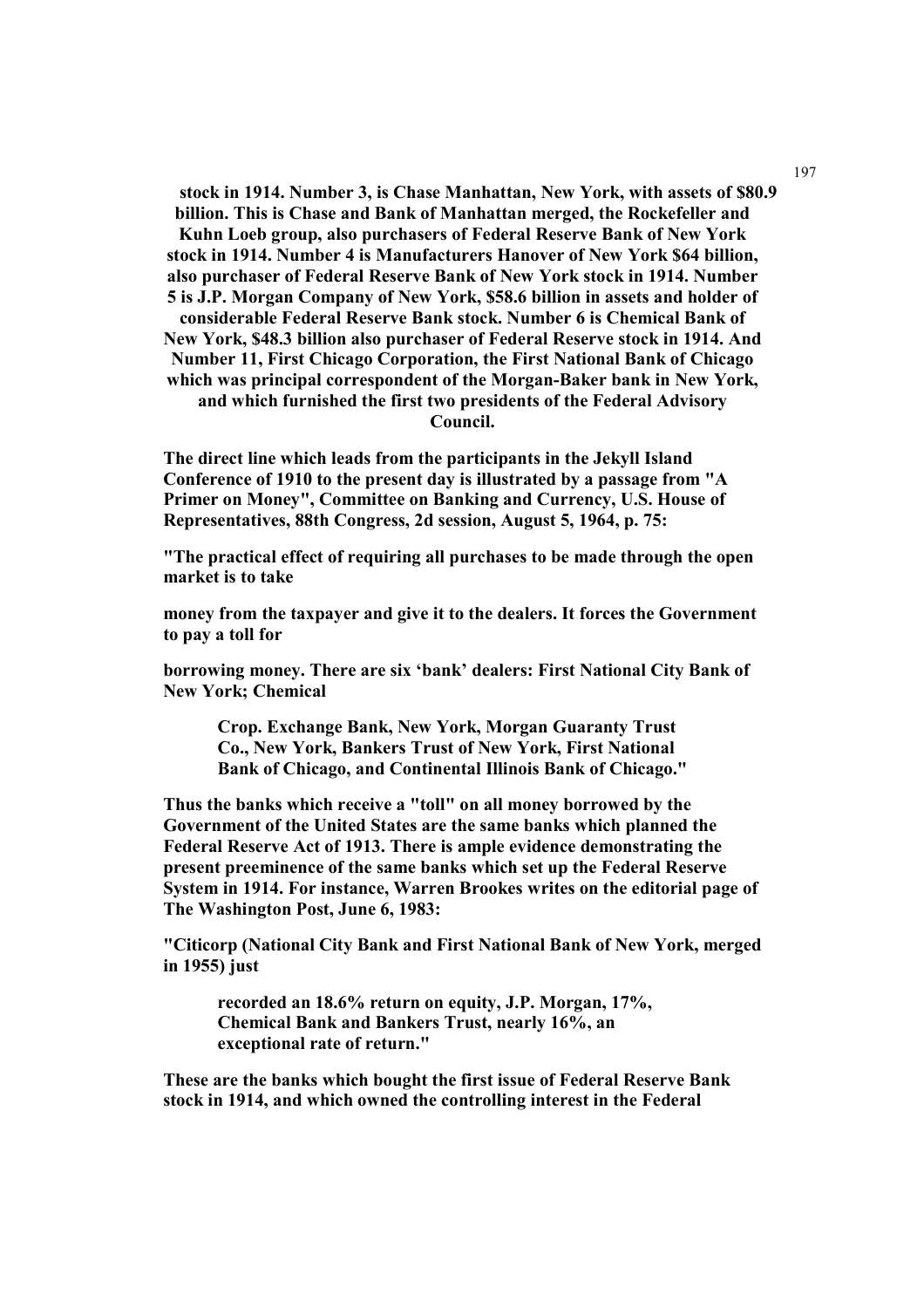Reserve Bank of New York, which sets the interest rate and is the bank for all open market operations.

These banks also profit steadily from the otherwise inexplicable fluctuations in monetary growth and interest rates. Brookes further comments on "actual monetary growth rates alternately gyrating from 0 to 17% in successive six month periods for three recession-wracked years. The two measures of money growth most admired by Milton Friedman M2 and M3,

```
have actually shown little change on a year to year basis in the 1972-82 
                    period."
```
Thus we have money growth rates gyrating from 0 to 17% but no actual year to year changes, which raises the question of why we cannot have stability of monetary growth throughout the year. The answer is that the big profits are made by these gyrations, and the next question is, who sets in motion these gyrations? The answer is "the London Connection".

To draw attention from the continued control of the bankers and their heirs, who obtained the government monopoly of the nation's money and credit in 1913, the paid propagandists of the controlled media monopoly and academia are constantly trotting forth new and more exotic theories of economics. Thus James Burnham, one of the National Review propagandists, won fame with a ridiculous theory of "the managers". He postulated that the old arbiters of wealth, the J.P. Morgans, the Warburgs and the Rothschilds had, by 1950, disappeared from the scene, being replaced by a new class of "managers". This theory, which had no foundation in fact, served to obscure the fact that the same people still controlled the monetary system of the world. The "managers" were just that, executives like Volcker who were front men, paid employees who would continue to receive their paychecks only as long as they carried out their employers' instructions. Burnham remains a well-paid propagandist at the National Review, which many prominent leaders, including President Reagan, believe to be a "conservative" publication.

From 1914 to 1982, a period in which many thousands of American banks went bankrupt, the original purchasers of Federal Reserve Bank stock have not only survived but they have consolidated their power. And what of "the London Connection"? Does it still exist, and is it still dictating the economic destiny of the United States? The Washington Post, May 19, 1983, carried a story datelined Nairobi, Kenya, noting the meeting of the African Development Bank. "The British merchant bank, Morgan Grenfell and a syndicate of the United States, Kuhn Loeb, Lehman Brothers International, the French Lazard Freres and Britain's Warburg are discreetly acting as financial advisors to about ten debt-plagued African states."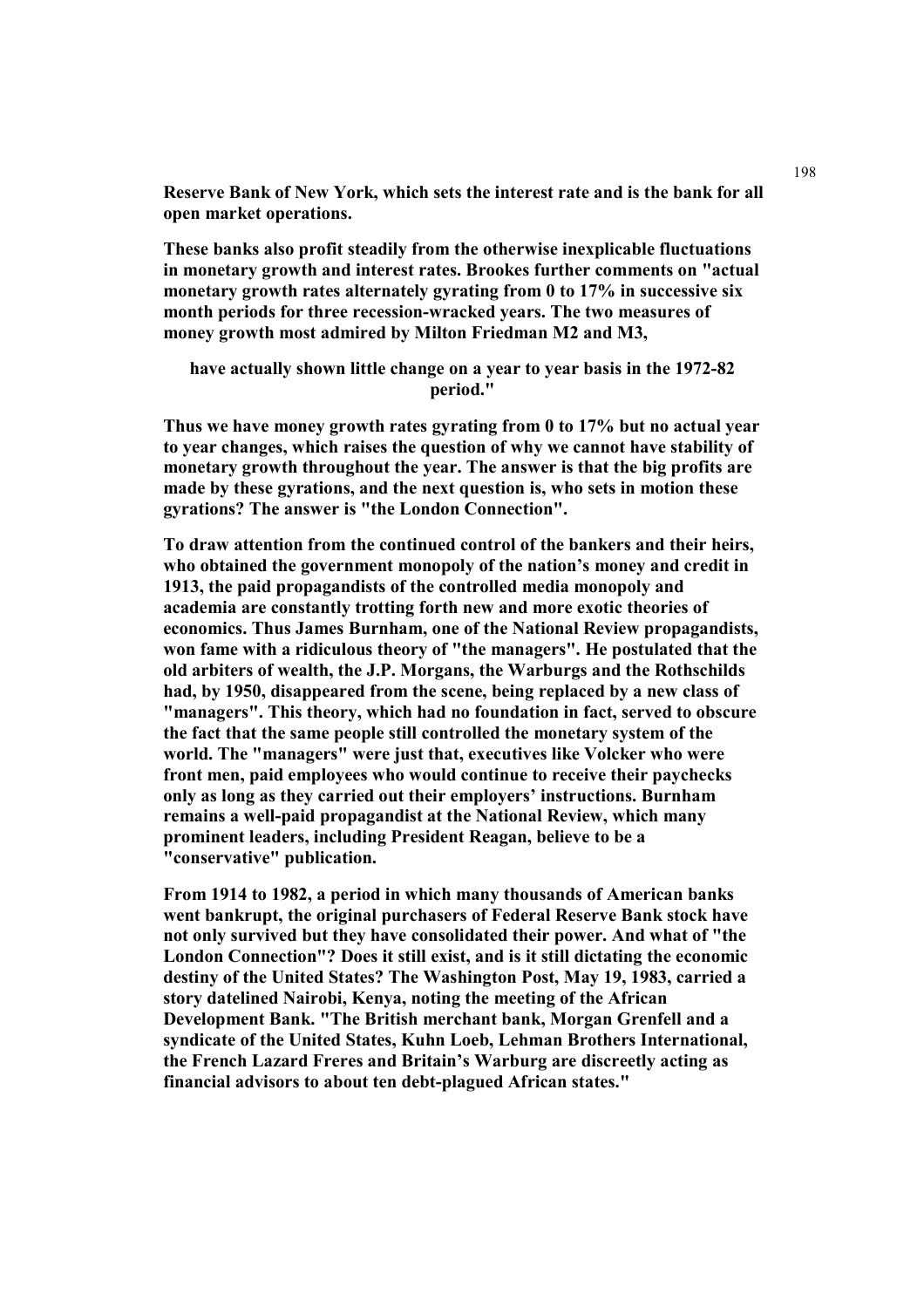There are the same names we encountered in 1914, still managing the finances of the world, with profits for themselves but with disastrous results for everyone else. Perhaps we can look for relief to the present Administration of President Reagan. Unfortunately, before reaching him we have to run the gamut of the long list of his principal staff, composed of men from J. Henry Schroder, Brown Brothers Harriman, and other leading components of "The London Connection".

Lopez Portillo, President of Mexico, in addressing the Mexican National Congress of Mexico in September, 1982, called the world credit boom of the past decade a financial pestilence akin to the Black Death which swept

Europe in the fourteenth century. "As in mediaeval times, it flattens country after country. It is transmitted by rats and it yields unemployment and misery, industrial bankruptcy and enrichment by speculation. The remedy prescribed by faith healers is forced inactivity and depriving the patient of food."

Forbes Magazine stated October 11, 1982, "The world gasps for liquidity, not because the supply of money has contracted but because too much of it now goes to pay off old debts rather than fund new productive investments."

The policy of high interest rates and tight money has been disastrous for the United States. In early 1983, a slight easing of money and credit promises some relief, but as long as the Federal Reserve system and its unseen manipulators continue their control of the money supply, we can expect more problems. The Nation on December 11, 1982, in commenting on economic problems, stated, "The blame for all this lies at the door of the Federal Reserve System working as usual on behalf of the international banking system."

The evidence of how the Federal Reserve System works on behalf of the international banking system is graphically illustrated by a series of charts drawn up by the staff of the Committee on Banking, Currency and Housing of the House of Representatives, 94th Congress, 2d session, August, 1976, "FEDERAL RESERVE DIRECTORS: A STUDY OF CORPORATE AND BANKING INFLUENCE".\* We present as our Chart V page 49 of this study, showing the interlocking directorates of David Rockefeller. As our Chart VI we reproduce page 55 of this study, showing the interlocking directorates of Frank R. Milliken, one of the Class C Directors\*\* of the Federal Reserve Bank of New York. In this chart are all the main personages in our story of the Jekyll Island conference: Citibank, J.P. Morgan and Company, Kuhn Loeb and Company, and many related firms. As Chart VII we reproduce page 53 of this study, showing the interlocking directorates of another Class C Director of the Federal Reserve Bank of New York, Alan Pifer. As President of the Carnegie Corporation of New York, he interlocks with J. Henry Schroder Trust Company, J. Henry Schroder Banking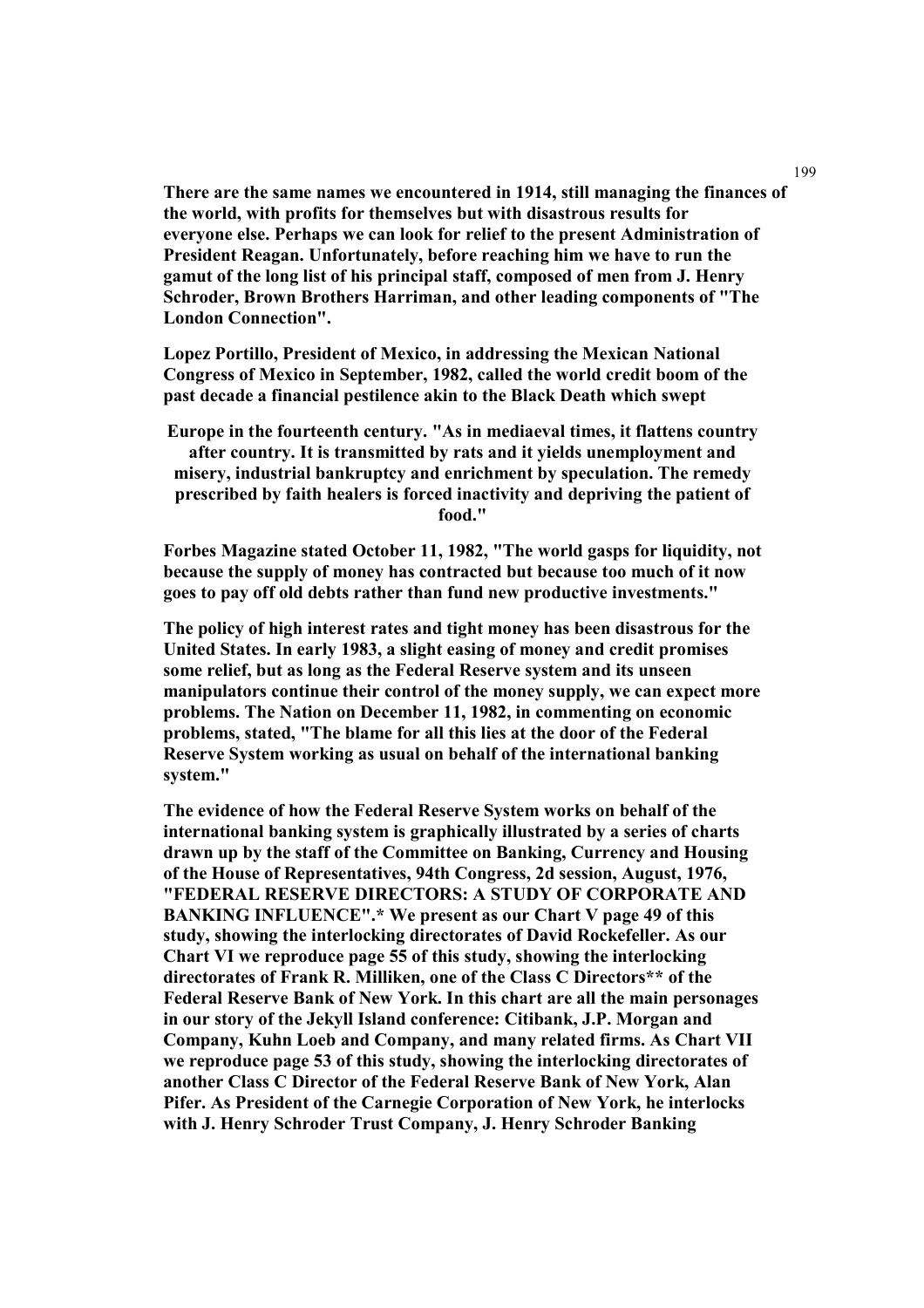Corporation, Rockefeller Center, Inc., Federal Reserve Bank of Boston, Equitable Life Assurance Society (J.P. Morgan), and others. Thus an August, 1976 study from the House Committee on Banking, Currency and Housing, brings before us all of our main cast of personages, functioning today just as they did in 1914.

\* Due to space limitations, only five of the seventy-five charts in the study, all of which show the connections between prominent, powerful individuals with control in the Federal Reserve System have been selected to illustrate the connections between officers and directors of the twelve Federal Reserve Banks in 1976 and the firms listed in this book.

\_\_\_\_\_\_\_\_\_\_\_\_\_\_\_\_\_\_\_\_\_\_\_\_\_\_

\*\* "The three Class C Directors are appointed by the Board of Governors as representatives of the public interest as a whole." p. 34, Congressional Study, 1976.

This 120 page Congressional study details public policy functions of the Federal Reserve District Banks, how directors are selected, who is selected, the public relations lobbying factor, bank domination and bank examination, and corporate interlocks with Reserve banks. Charts were used to illustrate

Class A, Class B, and Class C directorships of each district bank. For each branch bank a chart was designed giving information regarding bank appointed directors and those appointed by the Board of Governors of the Federal Reserve System.

In his Foreword to the study, Chairman Henry S. Reuss, (D-Wis) wrote:

"This Committee has observed for many years the influence of private interests over the

essentially public responsibilities of the Federal Reserve System.

As the study makes clear, it is difficult to imagine a more narrowly based board of directors for a

public agency than has been gathered together for the twelve banks of the Federal Reserve

System.

Only two segments of American society--banking and big business--have any substantial

representation on the boards, and often even these become merged through interlocking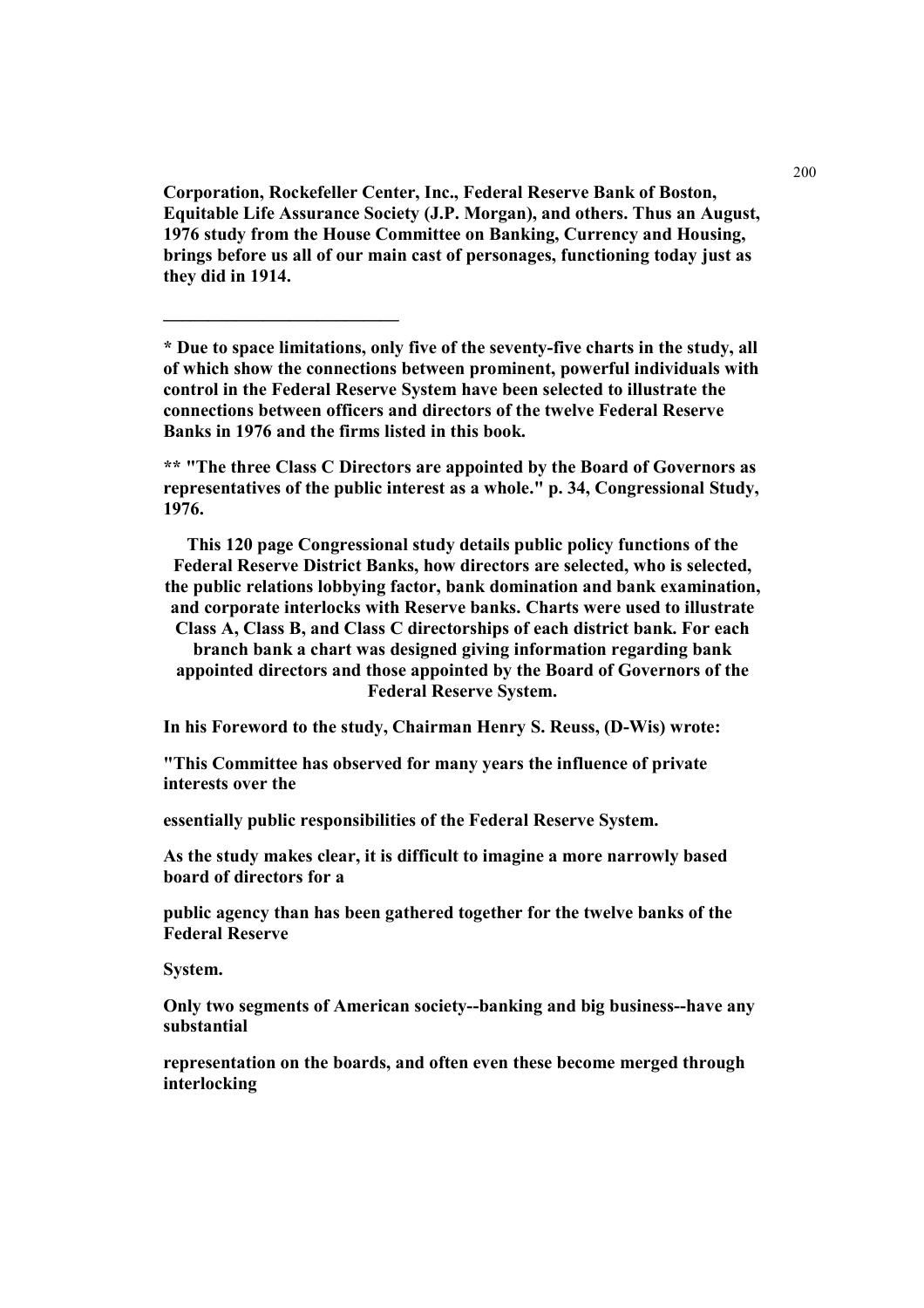directorates . . . . Small farmers are absent. Small business is barely visible. No women appear on

the district boards and only six among the branches. Systemwide--including district and branch

boards--only thirteen members from minority groups appear.

The study raises a substantial question about the Federal Reserve's oftrepeated claim of

"independence". One might ask, independent from what? Surely not banking or big business, if

we are to judge from the massive interlocks revealed by this analysis of the district boards.

The big business and banking dominance of the Federal Reserve System cited in this report can be traced, in part, to the original Federal Reserve Act, which gave member commercial banks the

right to select two-thirds of the directors of each district bank. But the Board of Governors in

Washington must share the responsibility for this imbalance. They appoint the so-called "public"

members of the boards of each district bank, appointments which have largely reflected the same

narrow interests of the bank-elected members . . . . Until we have basic reforms, the Federal

Reserve System will be handicapped in carrying out its public responsibilities as an economic

stabilization and bank regulatory agency. The System's mandate is too essential to the nation's

welfare to leave so much of the machinery under the control of narrow private interests.

Concentration of economic and financial power in the United States has gone too far."

In a section of the text entitled "The Club System", the Committee noted:

"This 'club' approach leads the Federal Reserve to consistently dip into the same pools--the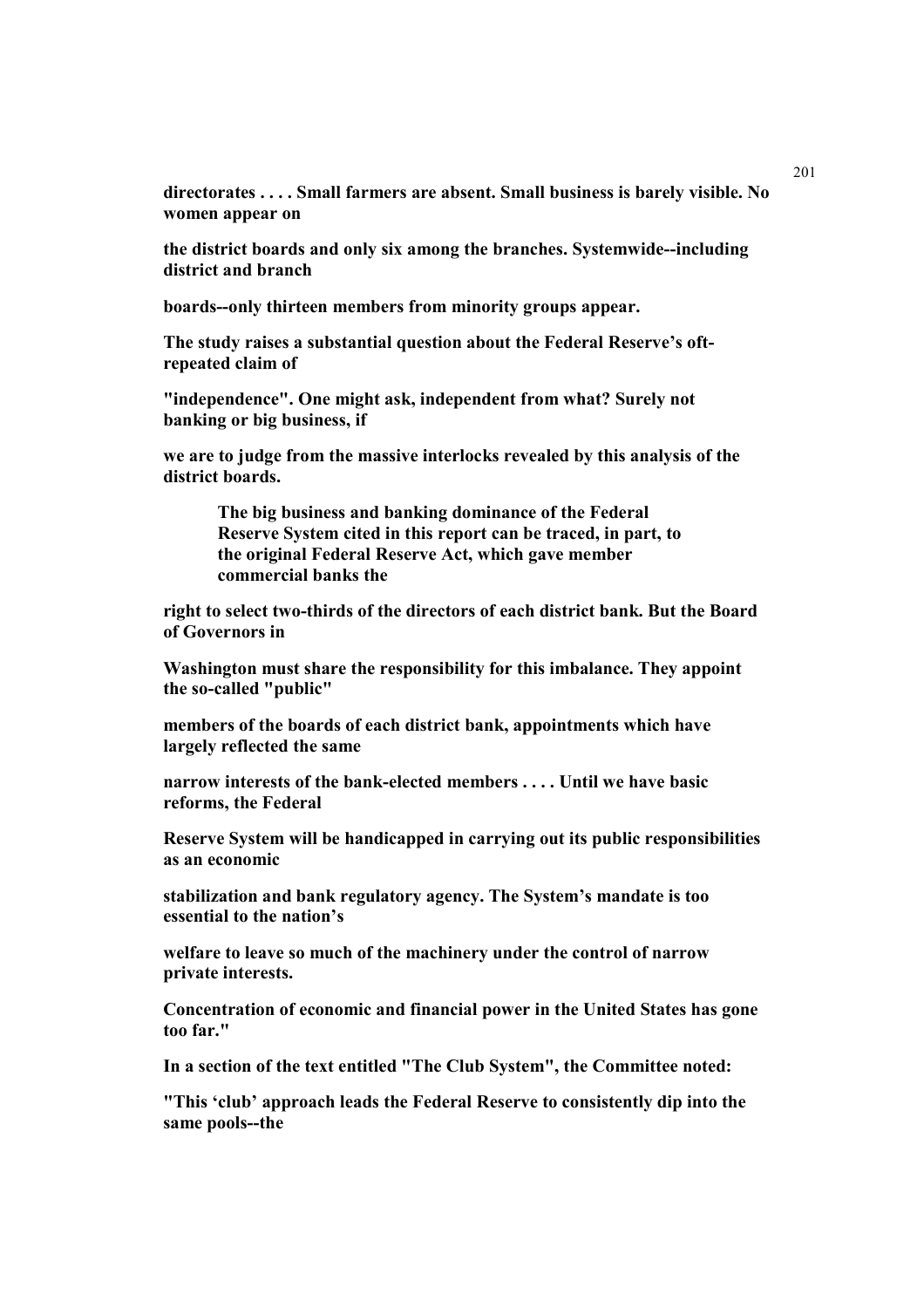same companies, the same universities, the same bank holding companies--to fill directorships."

This Congressional study concludes as follows:

"Many of the companies on these tables, as mentioned earlier, have multiple interlocks to the Federal Reserve System. First Bank Systems; Southeast Banking Corporation; Federated Department Stores; Westinghouse Electric Corporation; Proctor and Gamble; Alcoa; Honeywell, Inc.; Kennecott Copper; Owens-Corning Fiberglass; all have two or more director ties to district or branch banks.

In Summary, the Federal Reserve directors are apparently representatives of a small elite group which dominates much of the economic life of this nation." END OF CONGRESSIONAL REPORT.

#### ADDENDUM

As of 11:05 Tuesday, July 26, 1983, the list of member banks holding Federal Reserve Bank of New York stock includes twenty-seven New York City banks. Listed below are the number of shares held by ten of these banks, amounting to 66% of the total outstanding number of shares, namely 7,005,700:

|                                       | <b>Shares</b> | Percent  |
|---------------------------------------|---------------|----------|
| <b>Bankers Trust Company</b>          | 438,831       | (6%)     |
| <b>Bank of New York</b>               | 141,482       | $(2\%)$  |
| <b>Chase Manhattan Bank</b>           | 1,011,862     | (14%)    |
| <b>Chemical Bank</b>                  | 544,962       | (8%)     |
| <b>Citibank</b>                       | 1,090,813     | (15%)    |
| European American Bank & Trust        | 127,800       | $(2\%)$  |
| J. Henry Schroder Bank & Trust        | 37,493        | $(.5\%)$ |
| <b>Manufacturers Hanover</b>          | 509,852       | (7%)     |
| <b>Morgan Guaranty Trust</b>          | 655,443       | (9%)     |
| <b>National Bank of North America</b> | 105,600       | $(2\%)$  |

The tremendous number of shares held today as against the original purchases in 1914 is brought about by Section 5 of the original Federal Reserve Act which called for a member bank to buy and hold stock in the district Federal Reserve Bank equal to 6% of its capital and surplus.

Currently, shares held by five of the above named banks comprise 53% of the total Federal Reserve Bank of New York stock. An examination of the major stockholders of the New York City banks shows clearly that a few families, related by blood marriage, or business interests, still control the New York City banks which, in turn, hold the controlling stock of the Federal Reserve Bank of New York.

It is notable that three of the banks holding Federal Reserve Bank of New York stock, in the amount of 270,893 shares, are subsidiaries of foreign banks. J. Henry Schroder Bank and Trust is listed by Standard and Poors as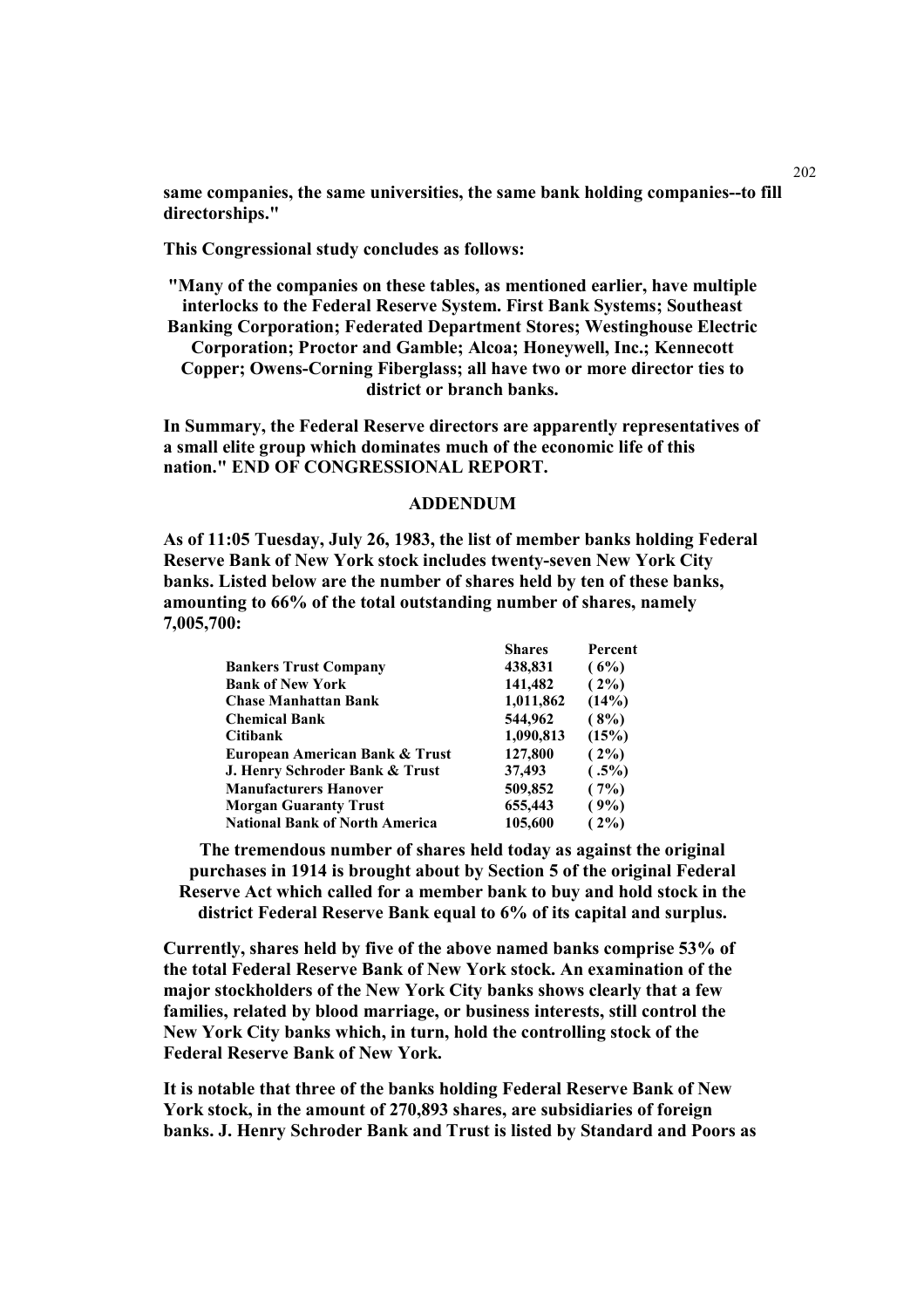a subsidiary of Schroders Ltd. of London. The National Bank of North America is a subsidiary of the National Westminster Bank, one of London's "Big Five". European American Bank is a subsidiary of the European American Bank, Bahamas, LTD. It is interesting to note that the directors of the European American Bank & Trust include Milton F. Rosenthal, president and Chief Operating Officer of the international gold company,

Engelhard Minerals and Chemical; Hamilton F. Potter, a partner in Sullivan and Cromwell (J. Henry Schroder Bank & Trust attorneys); Edward H. Tuck, partner of Shearman and Sterling (Citibank's attorneys); F.H. Ulrich and Hans Liebkutsch, managing directors of the giant Midland Bank of London, one of the "Big Five"; and Roger Alloo, Paul-Emmanuel Janssen, and Maurice Laure of the Societe Generale de Banque (Brussels, Belgium). [See Chart III]

This information, derived from the latest issue of the tabulation available from the Board of Governors, Federal Reserve System, is cited as current evidence which indicates that the controlling stock in the Federal Reserve Bank of New York, which sets the rate and scale of operations for the entire Federal Reserve System is heavily influenced by banks directly controlled by "The London Connection", that is, the Rothschild-controlled Bank of England. [See Chart I]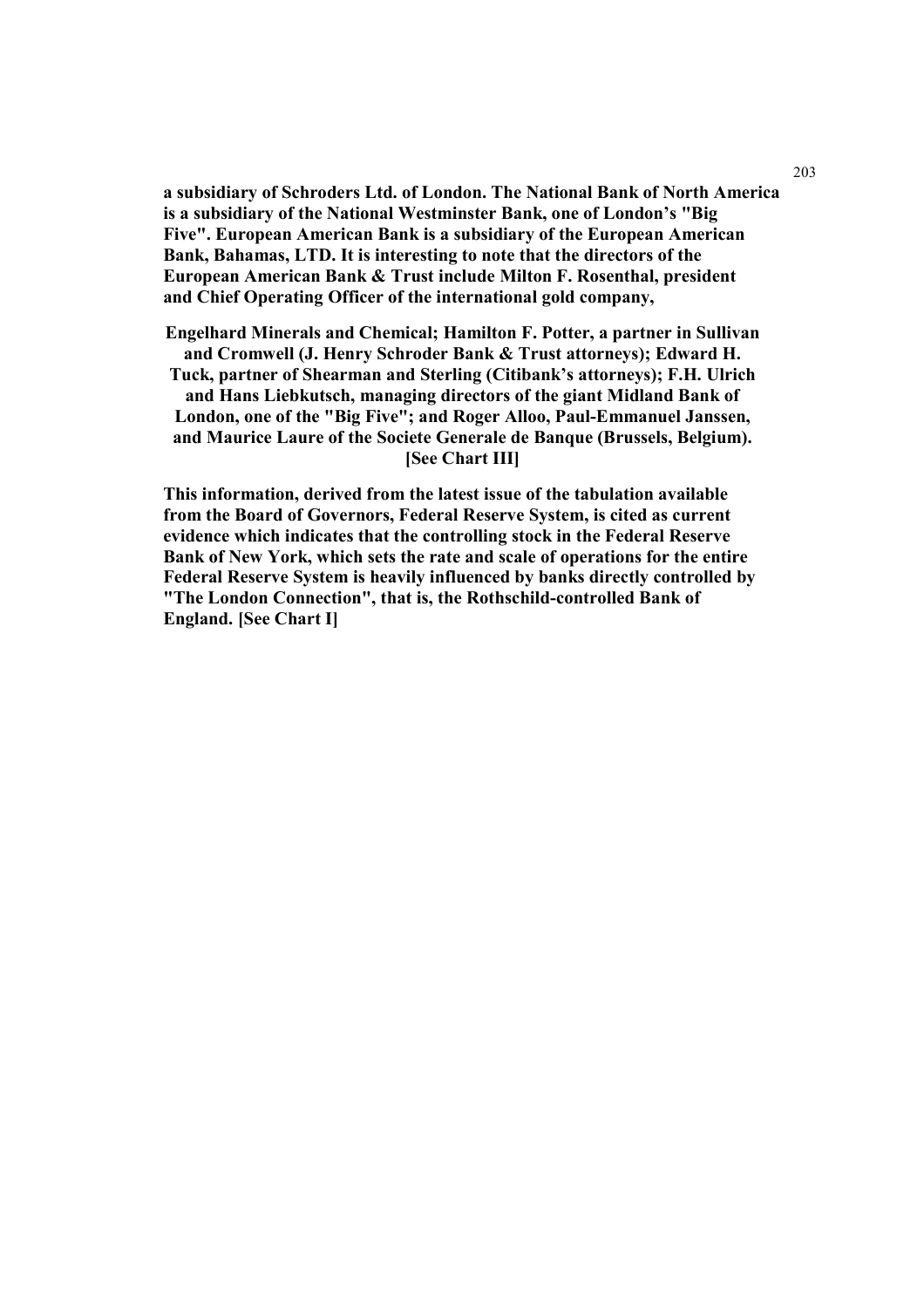# APPENDIX I

### E.C. Knuth, in The Empire of the City, priv. printed, 1946, p. 27, refers to "the Bank of England, the full partner of the American Administration in the conduct of the financial affairs of all the world" and cites the Encyclopaedia Americana, 1943 edition.

Barron cites Lord Swaythling, (April 8, 1923), "Lord Swaythling said, 'Exchange can only be run from London. This is the center in Exchange.'" (They Told Barron, by Clarence W. Barron, founder of Baron's Weekly, Harpers, New York, 1930, p. 27.)

Exchange, in the international financial world, means the transactions in money or securities, or simply, the "exchange" of the values of these securities. It is necessary that this "exchange" take place where the values can be established, and this place is the "City" in London.

London was established as the primary center of exchange because of the "Consols" of the Bank of England, bonds which could never be redeemed, but which paid a stable rate of return. Henry Clews writes, in The Wall Street View, Silver Burdett Co. 1900, p. 255, "The Consolidated Act of 1757 consolidated the debts of the nation of England at 3%, which were kept in an account at the Bank of England and is the great bulwark of its deposits." By ostentatiously "dumping" "Consols" on the London Exchange after the Battle of Waterloo, in a pretended panic, Nathan Meyer Rothschild then secretly bought up the Consols sold in the panic by other holders at a low rate, and became the largest holder of Consols, and thus won control of the Bank of England in 1815.

### 12% Dividends

Although a Labor government nationalized the Bank of England in 1946, The Great Soviet Encyclopaedia points out (vol. I, p. 490c) that the Bank of England continues to pay 12% dividends per annum, just as it had done prior to the nationalization. The "Governor" is appointed by the government, in a situation similar to that in the United States, where the Governors of the Federal Reserve System are appointed by the President. However, as is pointed out in the Encyclopaedia Americana v. 13, p. 272, "In practice, the governors of the Bank of England have not hesitated to criticize and bring pressure on the government in public."

#### Bank Rate

The interest rate set by the Bank of England is known as "the Bank rate", and it is a controlling factor in interest rates throughout the world,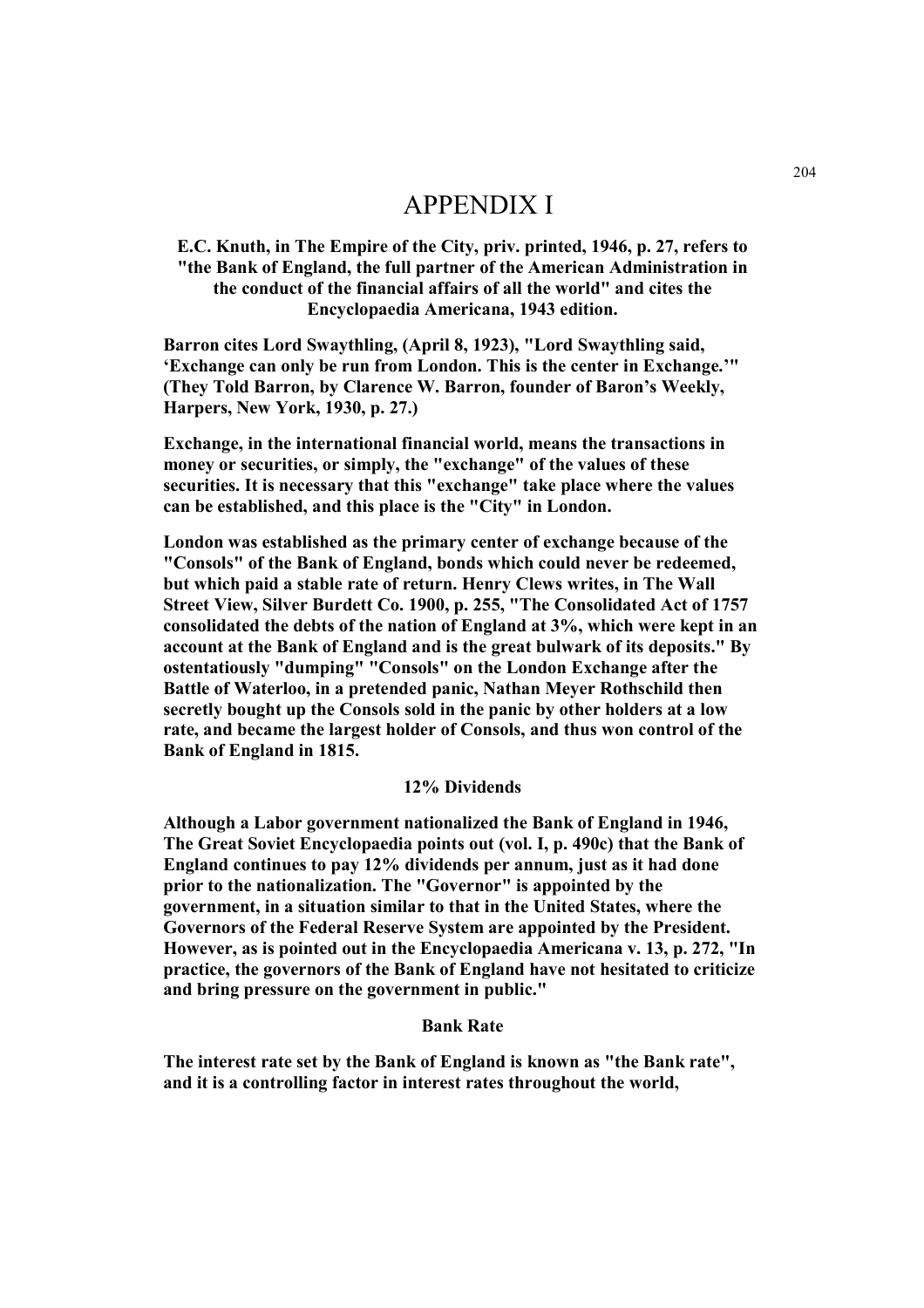although rates in other countries may be higher or lower than this "Bank rate". The Bank of England manages the government debt, and is called upon to arbitrate in political affairs. It served as the intermediary with the Iran revolutionaries in negotiating for the return of the American hostages--a recent example.

We should not be surprised that the present Governor of the Bank of England, Sir Gordon Richardson is a prominent international financial figure, who appears elsewhere in these pages because of his connection with the J. Henry Schroder @Wagg in London from 1962 to 1972, when he became Governor of the Bank of England. He was also director of J. Henry Schroder Co., New York, and Schroder Banking Corp., New York. He also serves as director of Rolls Royce and Lloyd's Bank. Although he resides in London, he maintains a home in New York, and is listed in the current Manhattan directory simply as "G. Richardson, 45 Sutton Place S.", although a prior listing showed him at 4 Sutton Place. Sutton Place was developed as a fashionable address for the international set by Bessie Marbury, whom we earlier cited for her connection with the Morgan family and the Roosevelts.

The present directors of the Bank of England (1982) include Leopold de Rothschild of N.M. Rothschild & Sons, Sir Robert Clark, chairman of Hill Samuel Bank, the most influential bank after Rothschilds, John Clay, of Hambros Bank, and David Scholey, of Warburg Bank, and joint chairman of S.C. Warburg Co.

Anthony Sampson writes, in "The Changing Anatomy of Britain", Random House, New York, 1982, p. 279, "The more cosmopolitan banks with foreign experts and directors, such as Warburgs, Montagus, Rothschilds and Kleinworts, had also discovered a huge new source of profits in the market for Eurodollars which began in the late fifties and multiplied through the 60s ... British bankers themselves controlled relatively small funds, but they knew how to make money out of other people's money."

The Eurodollar market, a new development in "created money" is monopolized by the above firms.

### Eurodollar Empire

"Today, together with allies on the island of Manhattan (Britain's most important piece of real estate), the British Empire controls the entire \$1.5 trillion Eurodollar financial market, another \$300-\$500 billion in the Cayman Islands, Bahamas, and \$50-\$100 billion in the Hong-Kong Singapore "Asia-dollar market". . . . Consider the \$1.5 trillion Eurodollar market an "outlaw" market in the U.S. dollars over which this nation has no control. Here control and profits are overwhelmingly in the hands of London 205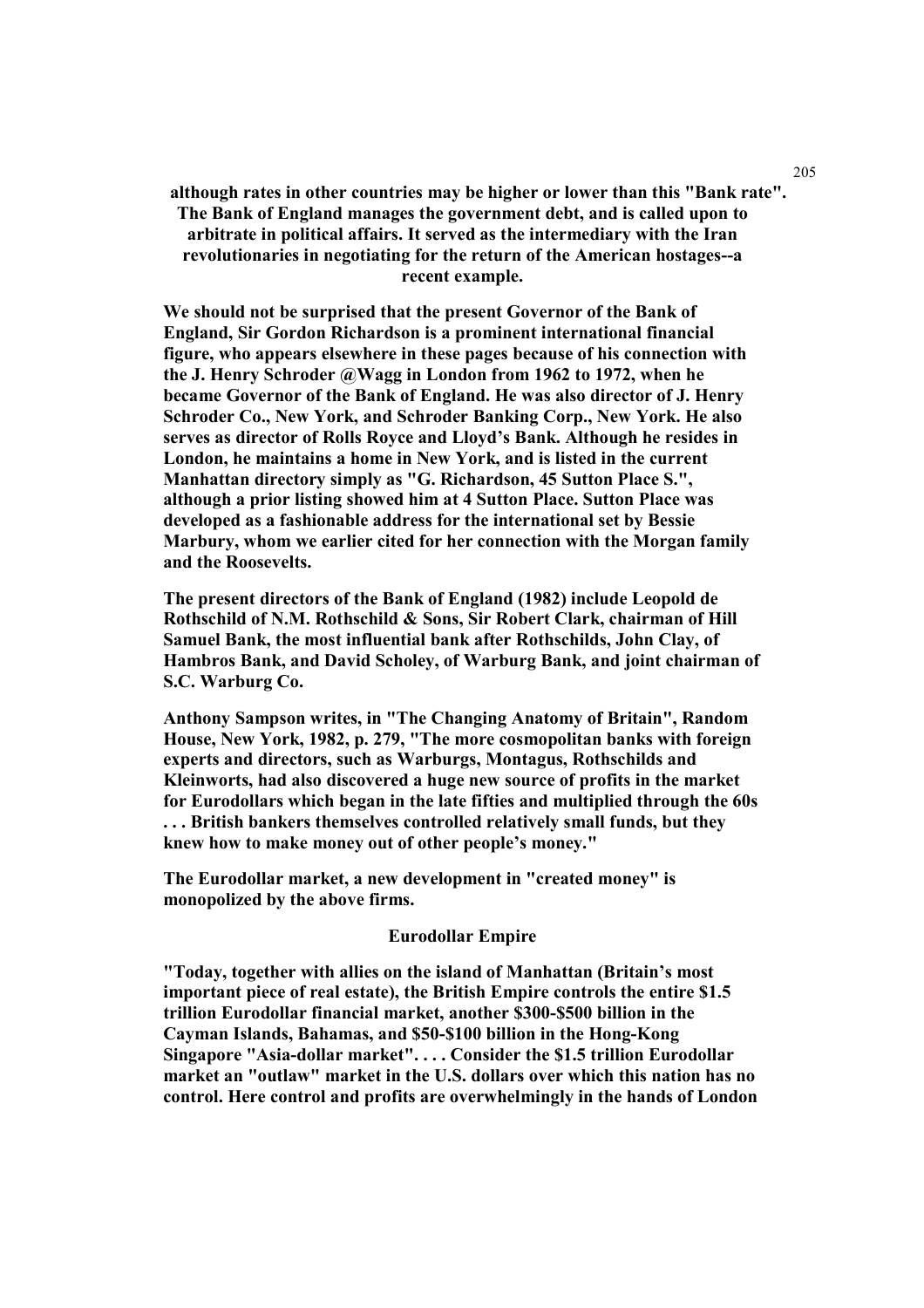banks, who set the terms of lending and the interest rate on this mass of American dollars in relation to the London Interbank Borrowing

Rate (LIBOR) . . . U.S. banks like Citibank (New York City), on whose board of directors sits the powerful British financier, Lord Aldington, collaborate openly in this market. At the same time, British banks including the known central bank for the world's drug trade, the Hongkong and Shanghai Bank, pour into America to devour U.S. banks. In 1978 the Hongshang (Ed.--Hongkong and Shanghai Bank) took over New York's Marine Midland Bank, the state's 11th largest commercial bank. . . The British also control the creation of American dollars. While Federal Reserve Board Chairman Paul Volcker tightens credit against the domestic economy, British-controlled banks in the Cayman Islands (such as the European American Bank--Ed.) a British possession 200 miles off Florida, and in the Bermudas and a dozen other "free banking" computer terminals create hundreds of billions of American dollars. How is this done? There are no reserve ratios or other restrictions on the creation of dollardenominated credits in the Empire's "free enterprise" banking. A \$1 million bona fide credit coming from the United States can be turned into \$20 to \$100 million in dollar-denominated credits as it passes through the British system without reserve ratios."\*

Not only the financial power, but also the legal power, has remained seated in Britain. The Washington Post commented on June 18, 1983 that after the American Revolution, all the old laws remained in effect in the new United States: Some of these laws of "English common law" dated back to 1278, long before America was discovered.

This enormous financial power of "the City" is revealed in many areas. Dean Acheson states, in "Present at the Creation", 1969, W.W. Norton, New York, p. 779, "We stayed at the embassy residence, the old J.P. Morgan mansion, 14 Prince's Gate, facing Hyde Park." How many Americans are aware that the U.S. Embassy residence in London is the J.P. Morgan home, or that Dean Acheson, a former Morgan employee, described himself as Secretary of State on p. 505, "My own attitude had long been, and was known to have been, pro-British." No one commented on an American Secretary of State's open bias in favor of England.

The Federal Reserve "created" money is not used only for financial matters; this money is also used to maintain the bankers' control of every aspect of political, economic and social life. It is used to bankroll the enormous expenditures of political candidates, the swollen budgets of universities, the huge outlays required to start newspapers or magazines, and a vast array of foundations, "think-tanks" and other instruments of mind control.

Psychological Warfare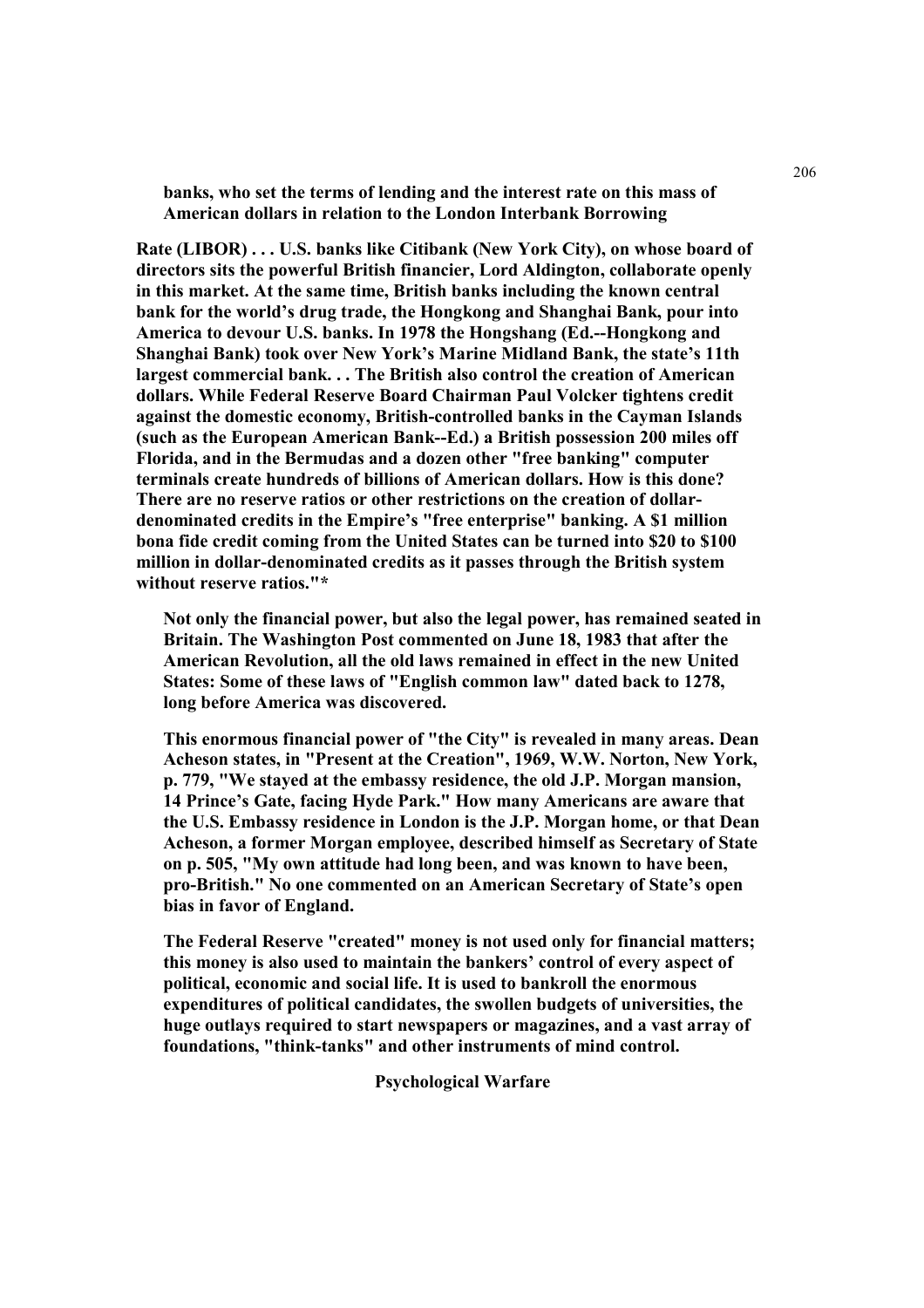Few Americans know that almost every development in psychology in the United States in the past sixty-five years has been directed by the Bureau of Psychological Warfare of the British Army. A short time ago,

\* Harpers Magazine, Feb. 1980

\_\_\_\_\_\_\_\_\_\_\_\_\_\_\_\_\_\_\_\_\_\_\_\_\_\_

the present writer learned a new name, The Tavistock Institute of London, also known as the Tavistock Institute of Human Relations. "Human relations" covers every aspect of human behavior, and it is the modest goal of the Tavistock Institute to obtain and exercise control over every aspect of human behavior of American citizens.

Because of the intensive artillery barrages of World War I, many soldiers were permanently impaired by shell shock. In 1921, the Marquees of Tavistock, 11th Duke of Bedford, gave a building to a group which planned to conduct rehabilitation programs for shell shocked British soldiers. The group took the name of "Tavistock Institute" after its benefactor. The General Staff of the British Army decided it was crucial that they determine the breaking point of the soldier under combat conditions. The Tavistock Institute was taken over by Sir John Rawlings Reese, head of the British Army Psychological Warfare Bureau. A cadre of highly trained specialists in psychological warfare was built up in total secrecy. In fifty years, the name "Tavistock Institute' appears only twice in the Index of the New York Times, yet this group, according to LaRouche and other authorities, organized and trained the entire staffs of the Office of Strategic Services (OSS), the Strategic Bombing Survey, Supreme Headquarters of the Allied Expeditionary Forces, and other key American military groups during World War II. During World War II, the Tavistock Institute combined with the medical sciences division of the Rockefeller Foundation for esoteric experiments with mind-altering drugs. The present drug culture of the United States is traced in its entirety to this Institute, which supervised the Central Intelligence Agency's training programs. The "LSD counter culture" originated when Sandoz A.G., a Swiss pharmaceutical house owned by S.G. Warburg & Co., developed a new drug from lysergic acid, called LSD. James Paul Warburg (son of Paul Warburg who had written the Federal Reserve Act in 1910), financed a subsidiary of the Tavistock Institute in the United States called the Institute for Policy Studies, whose director, Marcus Raskin, was appointed to the National Security Council. James Paul Warburg set up a CIA program to experiment with LSD on CIA agents, some of whom later committed suicide. This program, MK-Ultra, supervised by Dr. Gottlieb, resulted in huge lawsuits against the United States Government by the families of the victims.

The Institute for Policy Studies set up a campus subsidiary, Students for Democratic Society (SDS), devoted to drugs and revolution. Rather than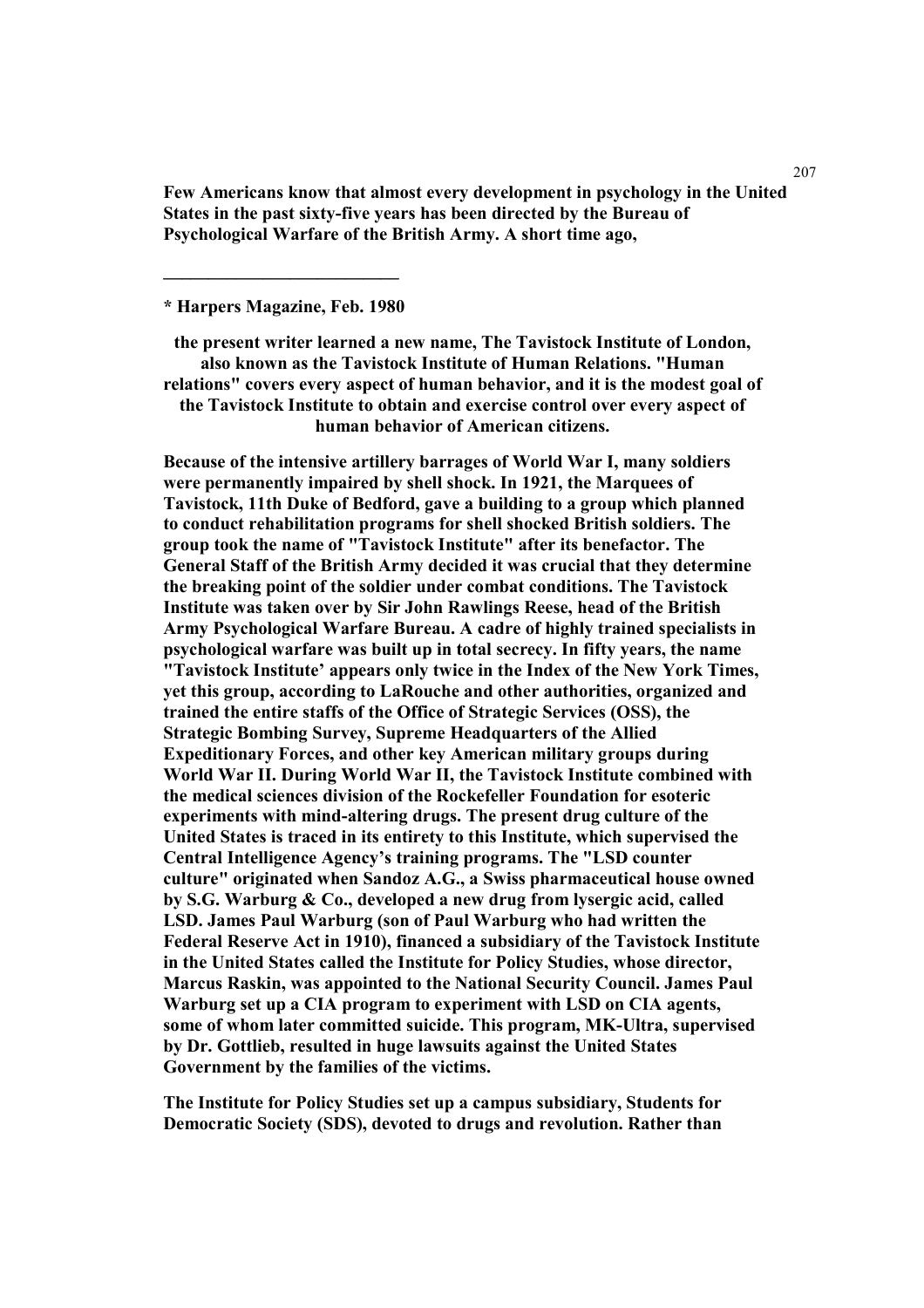finance SDS himself, Warburg used CIA funds, some twenty million dollars, to promote the campus riots of the 1960s.

The English Tavistock Institute has not restricted its activities to left-wing groups, but has also directed the programs of such supposedly "conservative" American think tanks as the Herbert Hoover Institute at Stanford University, Heritage Foundation, Wharton, Hudson, Massachusetts Institute of Technology, and Rand. The "sensitivity train-

ing" and "sexual encounter" programs of the most radical California groups such as Esalen Institute and its many imitators were all developed and implemented by Tavistock Institute psychologists.

One of the rare items concerning the Tavistock Institute appears in Business Week, Oct. 26, 1963, with a photograph of its building in the most expensive medical offices area of London. The story mentions "the Freudian bias" of the Institute, and comments that it is amply financed by British blue-chip corporations, including Unilever, British Petroleum, and Baldwin Steel. According to Business Week, the psychological testing programs and group relations training programs of the Institute were implemented in the United States by the University of Michigan and the University of California, which are hotbeds of radicalism and the drug network.

It was the Marquees of Tavistock, 12th Duke of Bedford, whom Rudolf Hess flew to England to contact about ending World War II. Tavistock was said to be worth \$40 million in 1942. In 1945, his wife committed suicide by taking an overdose of pills.

## BIOGRAPHIES

### NELSON ALDRICH (1841-1915)

Senator from Rhode Island; head of National Monetary Commission; his daughter Abby Aldrich married John D. Rockefeller, Jr.; he became the grandfather of his namesake. Nelson Aldrich Rockefeller, as well as the present David Rockefeller and Laurence Rockefeller.

WILLIAM JENNINGS BRYAN (1860-1925)

Woodrow Wilson's Secretary of State, three times losing presidential candidate of the Democratic Party, in 1896, 1900, and 1908, and head of the Democratic Party.

ALFRED OWEN CROZIER (1863-1939)

A prominent attorney in Grand Rapids, Cincinnati, and New York, Crozier wrote eight books on legal and monetary problems, focussing on his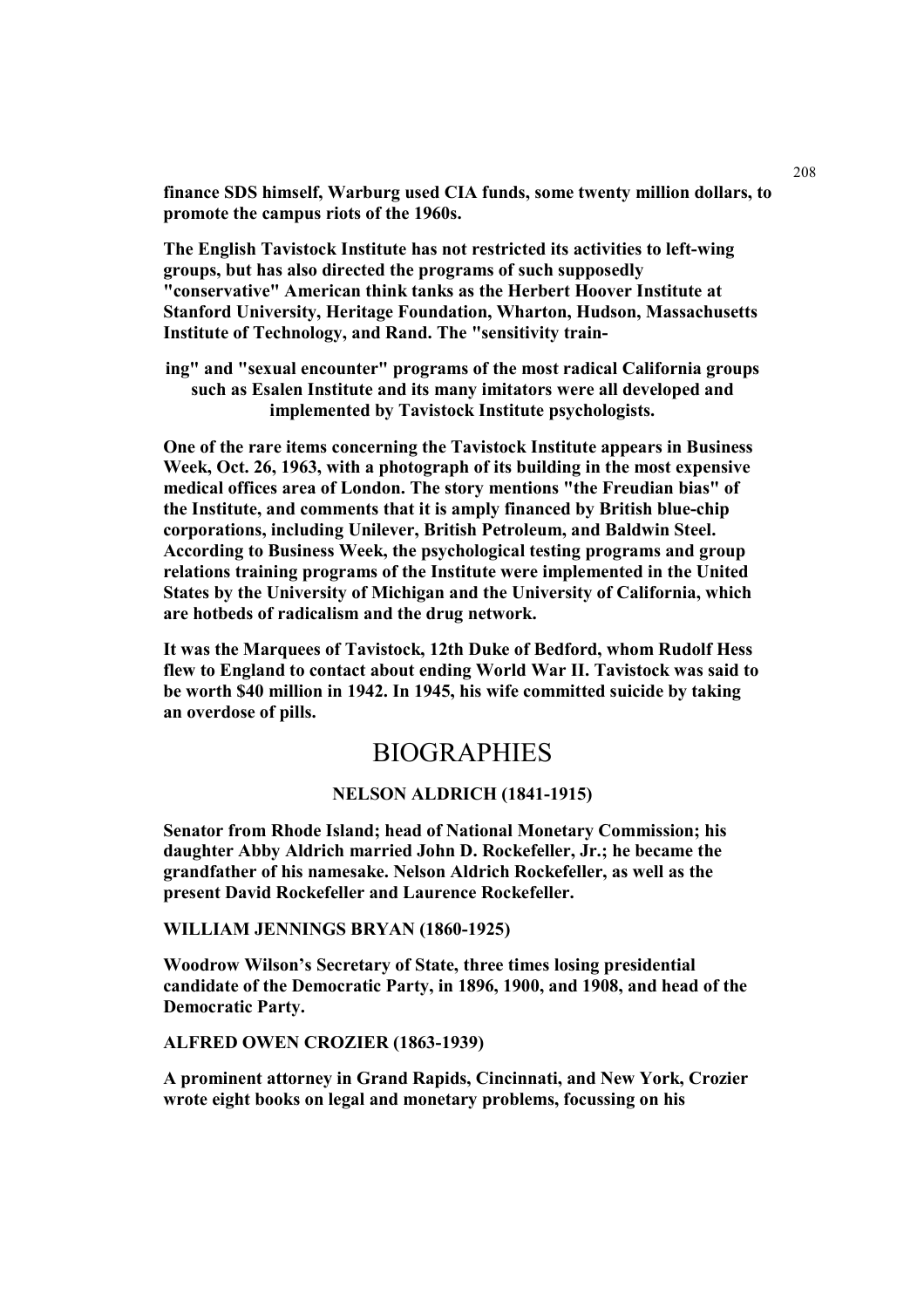opposition to the supplanting of Constitutional money by the corporation currency printed by private firms for their profit.

### CLARENCE DILLON (1882-1979)

Born in San Antonio, Texas, son of Samuel Dillon and Bertha Lapowitz. Harvard, 1905. Married Anne Douglass of Milwaukee. His son, C. Douglas Dillon (later Secretary of the Treasury, 1961-65) was born in Geneva, Switzerland in 1909 while they were abroad. Dillon met William A. Read, founder of the Wall Street bond broker William A. Read and Company, through introduction by Harvard classmate William A. Phillips in 1912 and Dillon joined Read's Chicago office in that year. He moved to New York in 1914. Read died in 1916, and Dillon bought a majority interest in the firm. During World War 1, Bernard Baruch, chairman of the War Industries Board, (known as the Czar of American industry) asked Dillon to be assistant chairman of the War Industries Board. In 1920, William A. Read & Company name was changed to Dillon, Read & Company. Dillon was director of American Foreign Securities Corporation, which he had set up in 1915 to finance the French Government's purchases of munitions in the United States. His righthand man at Dillon Read, James Forrestal, became Secretary of the Navy, later Secretary of Defense, and died under mysterious circumstances at a Federal hospital. In 1957, Fortune Magazine listed Dillon as one of the richest men in the United States, with a fortune then estimated to be from \$150 to \$200 million.

#### ALAN GREENSPAN (1926- )

Appointed by President Reagan to succeed Paul Volcker as Chairman of the Board of Governors of the Federal Reserve System in 1987. Greenspan had succeeded Herbert Stein as chairman of the President's Council of Economic

Advisors in 1974. He was the protégé of former chairman of the Board of Governors, Arthur Burns of Austria (Bernstein). Burns was a monetarist representing the Rothschild's Viennese School of Economics, which manifested its influence in England through the Royal Colonial Society, a front for Rothschilds and other English bankers who stashed their profits from the world drug trade in the Hong Kong Shanghai Bank. The staff economist for the Royal Colonial Society was Alfred Marshall, inventor of the monetarist theory, who, as head of the Oxford Group, became the patron of Wesley Clair Mitchell, who founded the National Bureau of Economic Research for the Rockefellers in the United States. Mitchell, in turn, became the patron of Arthur Burns and Milton Friedman, whose theories are now the power techniques of Greenspan at the Federal Reserve Board. Greenspan is also the protégé of Ayn Rand, a weirdo who interposed her sexual affairs with guttural commands to be selfish. Rand was also the patron of CIA propagandist William Buckeley and the National Review. Greenspan was director of major Wall Street firms such as J.P. Morgan Co., Morgan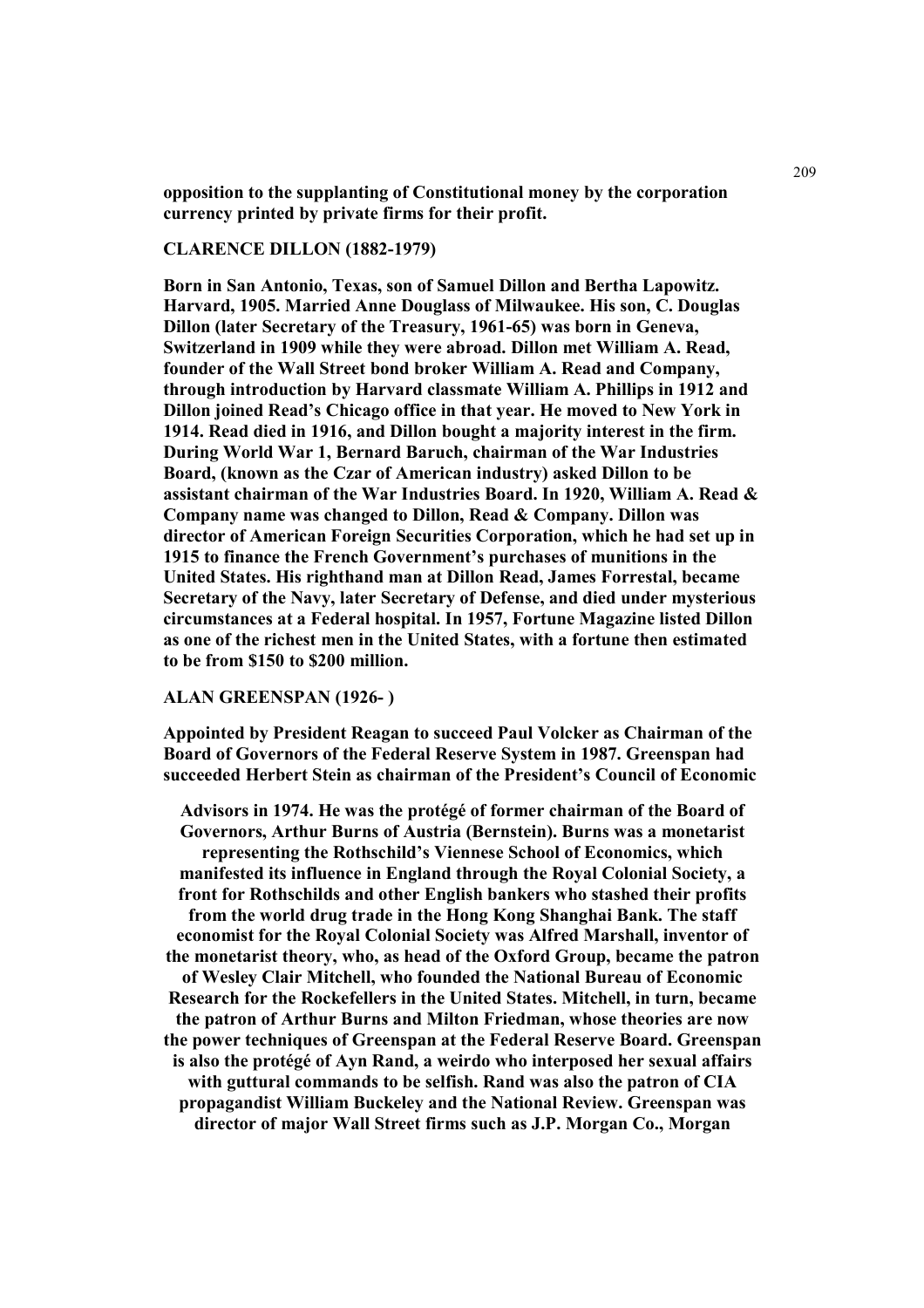Guaranty Trust (the American bank for the Soviets after the Bolshevik Revolution of 1917), Brookings Institution, Bowery Savings Bank, the Dreyfus Fund, General Foods, and Time, Inc. Greenspan's most impressive achievement was as chairman of the National Commission on Social Security from 1981-1983. He juggled figures to convince the public that Social Security was bankrupt, when in fact it had an enormous surplus. These figures were then used to fasten onto American workers a huge increase in Social Security withholding tax, which invoked David Ricardo's economic dictum of the iron law of wages, that workers could only be paid a subsistence wage, and any funds beyond that must be extorted from them forcibly by tax increases. As a partner of J.P. Morgan Co. since 1977, Greenspan represented the unbroken line of control of the Federal Reserve System by the firms represented at the secret meeting on Jekyll Island in 1910, where Henry P. Davison, righthand man of J.P. Morgan, was a key figure in the drafting of the Federal Reserve Act. Within days of taking over as chairman of the Federal Reserve Board, Greenspan immediately raised the interest rate on Sept. 4, 1987, the first such increase in three years of general prosperity, and precipitated the stock market crash of Oct., 1987, Black Monday, when the Dow Jones average plunged 508 points. Under Greenspan's direction, the Federal Reserve Board has steadily nudged the United States deeper and deeper into recession, without a word of criticism from the complaisant members of Congress.

COLONEL EDWARD MANDELL HOUSE (1858-1938)

Son of a Rothschild agent in Texas. Succeeded in electing five consecutive governors of Texas; became Woodrow Wilson's advisor in 1912. Cooperated with Paul Warburg to get the Federal Reserve Act passed by Congress in 1913.

#### ROBERT MARION LAFOLLETTE (1855-1925)

Served in Senate from Wisconsin 1905-25. Led agrarian reformers in opposing Eastern bankers and their plans for the Federal Reserve Act. Ran for President in 1924 on Progressive-Socialist ticket.

#### CHARLES AUGUSTUS LINDBERGH, SR. (1860-1924)

Congressman from Minnesota (1907-1917) who led the fight against enactment of the Federal Reserve Act in 1913. He served until 1917 when he resigned to run for governor of Minnesota. He ran a good campaign despite adverse newspaper attacks led by The New York Times. His campaign was adversely affected when Federal agents burned his books, including Why Is Your Country At War? and the papers and contents of his home office in Little Falls, Minnesota.

### LOUIS T. McFADDEN (1876-1936)

210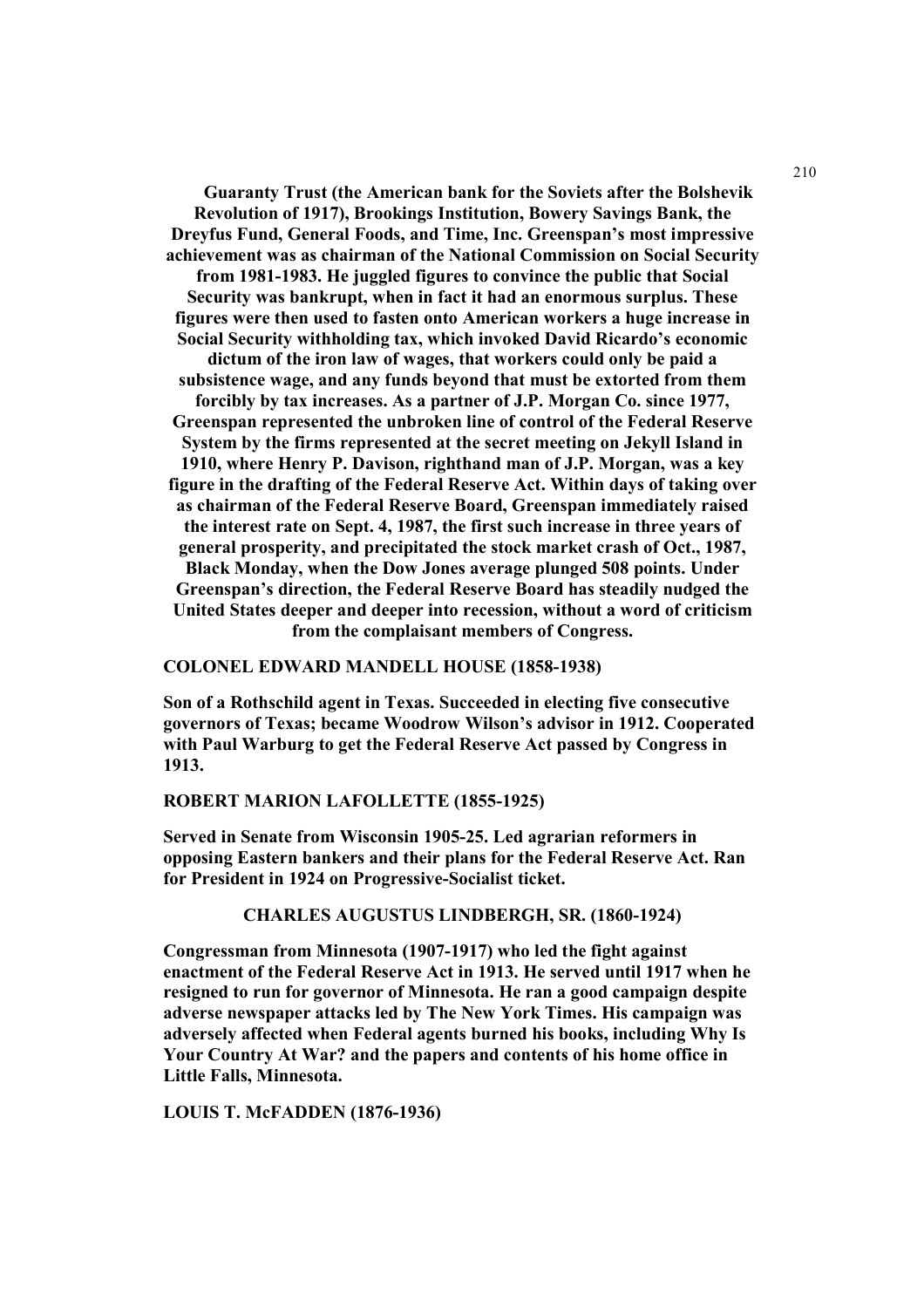Congressman and Chairman of the House Banking and Currency Committee, 1927-33; courageously opposed the manipulators of the Federal Reserve System in the 1920's and the 1930's. Introduced bills to impeach Federal Reserve Board of Governors and allied officials. After three attempts on his life, he died mysteriously.

### JOHN PIERPONT MORGAN (1837-1913)

Considered the dominant American financier at the turn of the century. Who's Who in 1912 stated he "controls over 50,000 miles of railroads in the United States." Organized United States Steel Corporation. Became representative of House of Rothschild through his father, Junius S. Morgan, who had become London partner of George Peabody & Company, later Junius S. Morgan Company, a Rothschild agent. John Pierpont Morgan, Jr. succeeded his father as head of the Morgan empire.

### DAVID MULLINS (1946- )

Appointed Governor of the Federal Reserve Board May 21, 1990, David Mullins' term runs to Jan. 31, 1996. He was recently nominated to serve as Vice Chairman of the Federal Reserve Board, and served as Assistant Secretary of the Treasury for Domestic Finance 1988-90, receiving the department's highest award, the Alexander Hamilton Award, for his service in such programs as synthetic fuels, federal finance, Farm Credit Assistance Board, and author of the President's Plan for rescuing the savings and loan institutions. He is a distant cousin of the author, descended from John Mullins, the first recorded settler in the western area of Virginia, hero of the battle of King's Mountain, and recipient of a 200 acre grant of land for his service in the American Revolution.

### WRIGHT PATMAN (1893-1976)

Congressman and Chairman of the House Banking and Currency Committee 1963-74. Led the fight in Congress to stop the manipulators of the Federal Reserve System from 1937 to his death in 1976.

#### CONGRESSMAN ARSENE PUJO

Served in Congress 1903-1913. Democrat from Louisiana. Chairman of House Banking and Currency Committee. Chairman of "Pujo Hearings" Subcommittee, 1912.

### SIR GORDON RICHARDSON (1915- )

Head of the Bank of England since 1973. Chairman J. Henry Schroder Wagg, London, 1962-72; director of J. Henry Schroder Banking Corporation, New York; Schroder Banking Corporation, New York; Lloyd's Bank, London; Rolls Royce.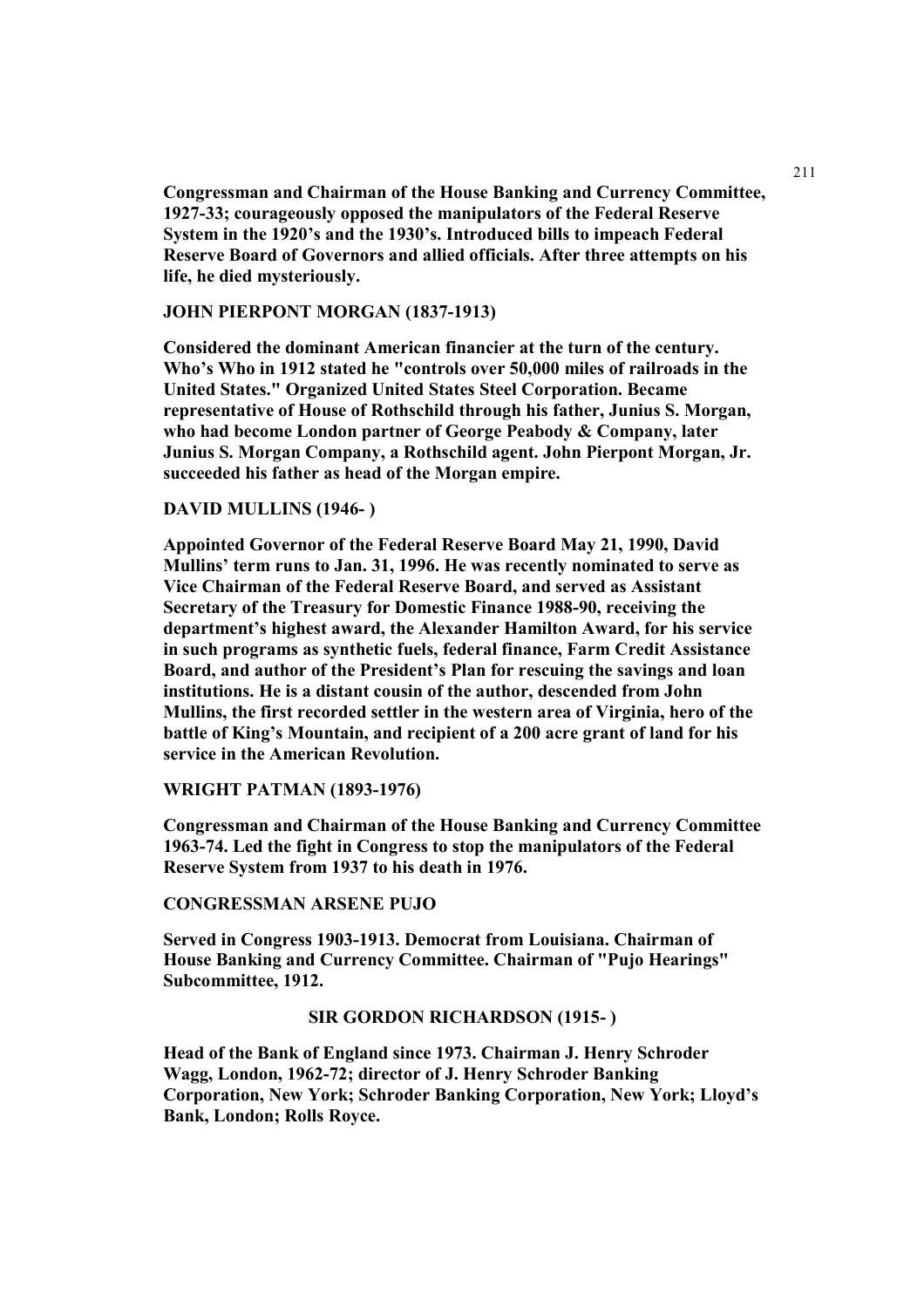#### JACOB SCHIFF (1847-1920)

Born in Rothschild house in Frankfurt, Germany. Emigrated to United States, married Therese Loeb, daughter of Solomon Loeb, founder of Kuhn, Loeb and Co. Schiff became senior partner of Kuhn, Loeb and Co., and as representative of Rothschild interests gained control of most of railway mileage in United States.

### BARON KURT VON SCHRODER (1889- )

Adolph Hitler's personal banker, advanced funds for Hitler's accession to power in Germany in 1933; German representative of the London and New York branches of J. Henry Schroder Banking Corporation; SS Senior Group Leader; director of all German subsidiaries of I.T.T; Himmler's Circle of Friends; advisor to board of directors, Deutsche Reichsbank (German central bank).

### ANTHONY MORTON SOLOMON (1919- )

Educated at Harvard, economist Office of Price Administration, 1941-42; financial mission to Iran, 1942-46; Agency for international Development South America, 1965-69; president international Investment Corporation for Yugoslavia 1969-72; advisor to Chairman, Ways and Means Committee, House of Representatives, 1972-73; Undersecretary Monetary Affairs, U.S. Treasury, 1977-80; president Federal Reserve Bank of New York, 1980-

#### SAMUEL UNTERMYER (1858-1940)

A partner of the law firm of Guggenheimer and Untermyer of New York, who conducted the "Pujo Hearings" of the House Banking and Currency Committee in 1912. Counsel for Rogers and Rockefeller in many large suits against F. Augustus Heinze, Thomas W Lawson and others. Earned a single fee of \$775,000 for handling merger of Utah Copper Company. Reported in The New York Times May 26, 1924 as urging immediate recognition of Soviet Russia at Carnegie Hall meeting. Untermyer's prestige and power is illustrated by the fact that this front page obituary in The New York Times covered six columns. His listing in Who's Who was the longest for thirteen years.

### FRANK VANDERLIP (1864-1937)

Assistant Secretary of Treasury 1897-1901; won prestige for financing Spanish American War by floating \$200,000,000 in bonds during his incumbency for what is known as "National City Bank's War" President of National City Bank 1909-19. One of the original Jekyll Island group who wrote Federal Reserve Act in November, 1910. No mention of this important fact is made in extensive obituary in The New York Times, June 30, 1937.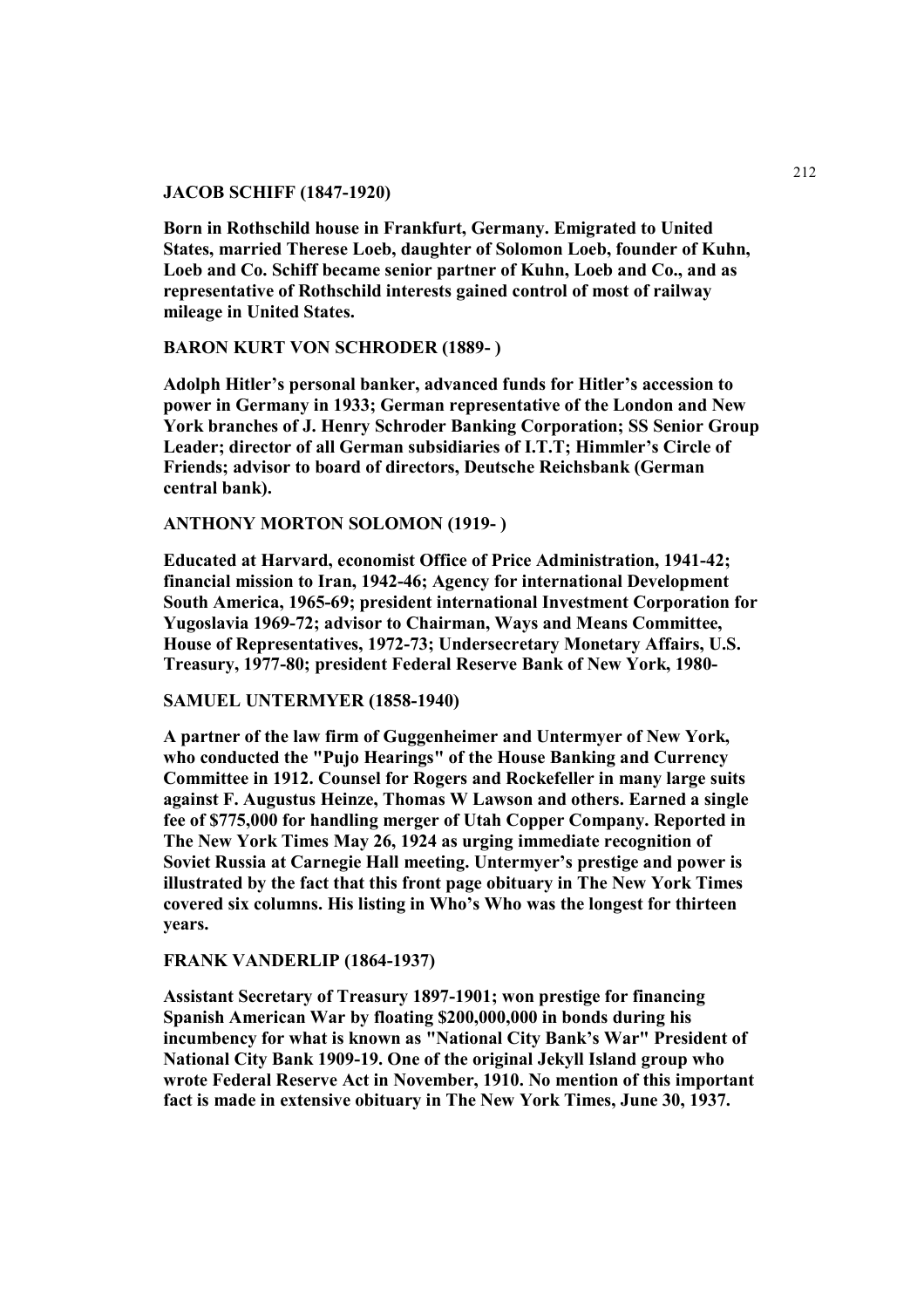#### GEORGE SYLVESTER VIERECK (1884-1962)

Author of the definitive study The Strangest Friendship in History, Woodrow Wilson and Col. House, Liveright, 1932. A leading poet of the early 1900's, reviewed on the front page of The New York Times Book Review, and known as the leading German-American citizen of the United States.

### PAUL VOLCKER (1927- )

Chairman of the Federal Reserve Board of Governors since 1979, appointed by President Carter, reappointed by President Reagan for another four year term beginning August 6, 1983. Educated at Princeton, Harvard and London School of Economics; employed by Federal Reserve Bank of New York, 1952- 57; Chase Manhattan Bank, 1957-61; Treasury Department, 1961-74; president Federal Reserve Bank of New York, 1975-79.

#### PAUL WARBURG (1868-1932)

Conceded to be the actual author of our central bank plan, the Federal Reserve System, by knowledgeable authorities. Emigrated to the United States from Germany 1904; partner, Kuhn Loeb and Company bankers, New York; naturalized 1911. Member of the original Federal Reserve Board of Governors, 1914-1918; president Federal Advisory Council, 1918-1928. Brother of Max Warburg, who was head of German Secret Service during World War I and who represented Germany at the Peace Conference, 1918- 1919, while Paul was chairman of the Federal Reserve System.

### SIR WILLIAM WISEMAN (1885-1962)

Partner of Kuhn, Loeb and Company; head of British Secret Service during World War I. Worked closely with Col. House dominating the United States and England.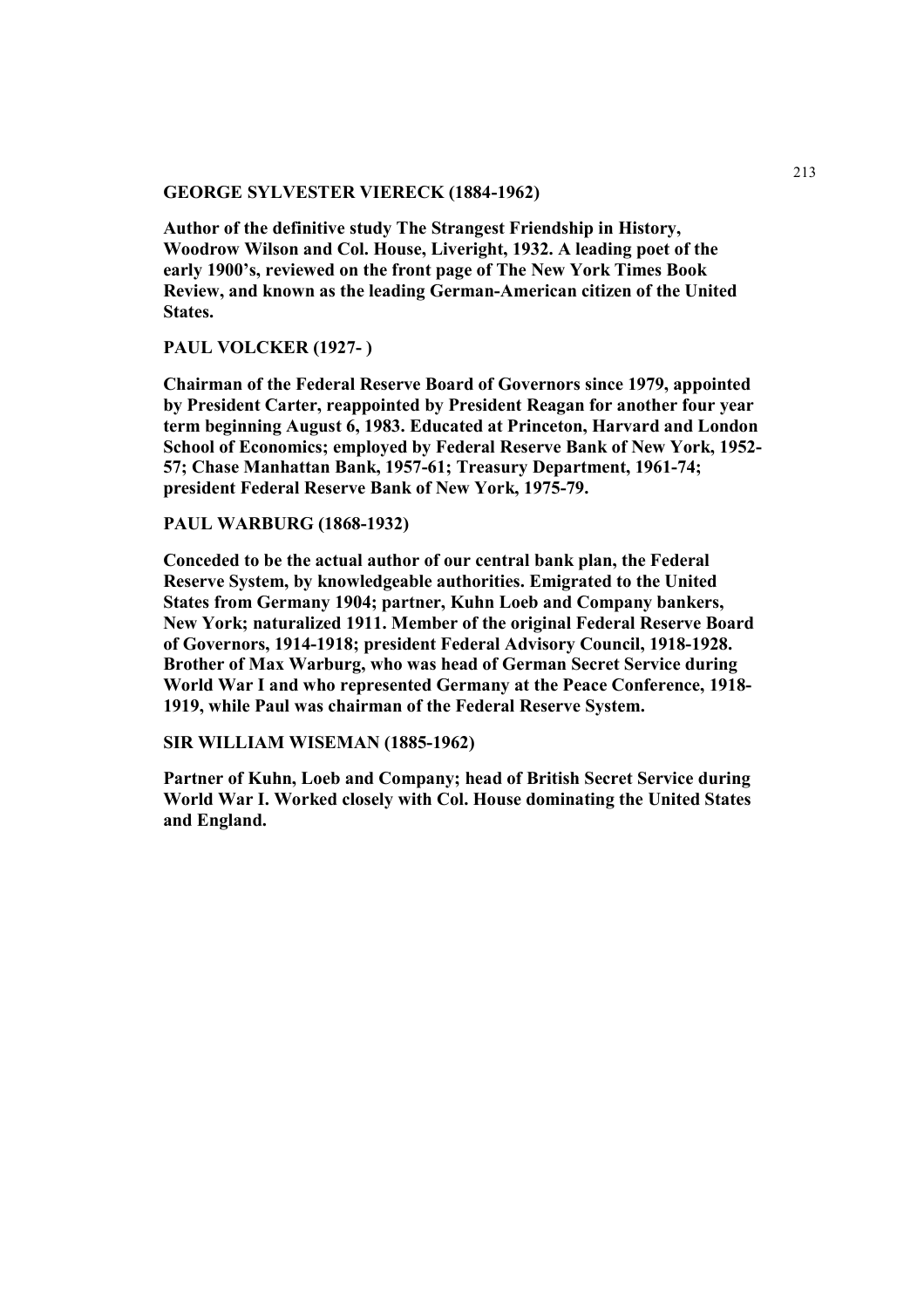# BIBLIOGRAPHY

Newspapers:

New York Times 1858-1983

Washington Post 1933-1983

Periodicals:

Barron's Weekly 1921-1983

Business Week 1929-1983

Forbes Magazine 1917-1983

Fortune 1930-1983

Harper's 1850-1983

National Review 1955-1983

Newsweek 1933-1983

The Nation 1865-1983

The New Republic 1914-1983

Time 1923-1983

Books:

Current Biography 1940-1983 H.W. Wilson Co., N.Y.

Dictionary of National Biography, Scribners, N.Y. 1934-1965

Directory of Directors, London 1896-1983

Directory of Directors In The City of New York 1898-1918

The Concise Dictionary of National Biography, 1903-1979, Oxford University Press

Congressional Record 1910-1983

International Index to Periodicals 1920-1965, H.W. Wilson Co., N.Y.

Poole's Index to Periodical Literature 1802-1906, Wm. T Poole, Chicago

Readers Guide to Periodicals 1900-1983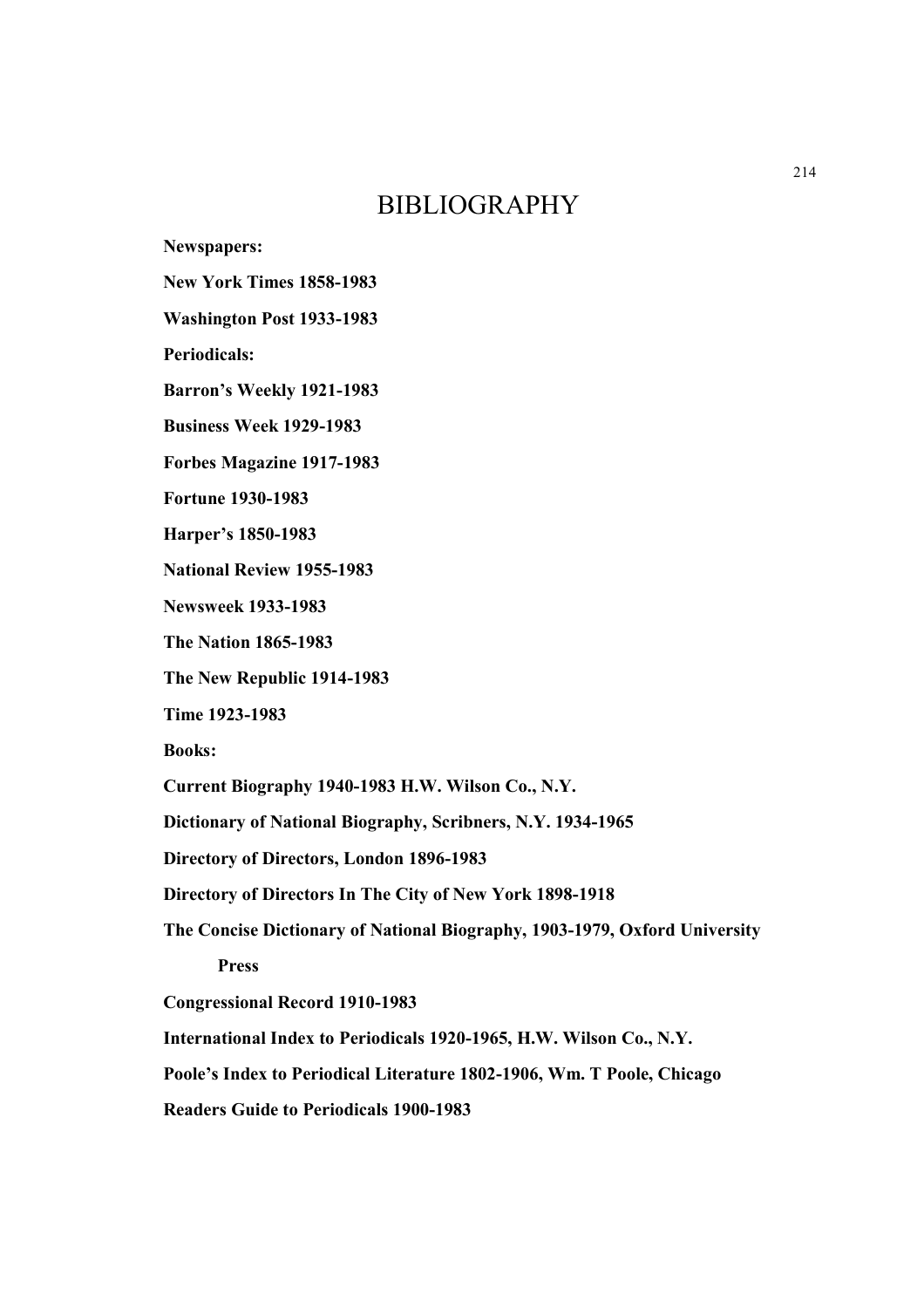Rand McNally's Bankers Guide 1904-1928

Moody's Banking and Finance 1928-1968

Who's Who in America 1890-1983, A.N. Marquis Co.

Who's Who, Great Britain 1921-1983

Who Was Who In America 1607-1906, A.N. Marquis Co.

Who's Who in the World 1972-1983, A.N. Marquis Co.

Who's Who in Finance and Industry 1936-1969, A.N. Marquis Co.

Standard and Poor's Register of Directors 1928-1983

Senate Committee Hearings on Federal Reserve Act, 1913

House Committee Hearings on Federal Reserve Act, 1913

House Committee Hearings on the Money Trust (Pujo Committee) 1913

House Investigation of Federal Reserve System, 1928

Senate Investigation of Fitness of Eugene Meyer to be a Governor of the Federal

Reserve Board, 1930

Senate Hearings on Thomas B. McCabe to be a Governor of the Federal Reserve

System, 1948

House Committee Hearings on Extension of Public Debt, 1945

Federal Reserve Directors: A Study of Corporate and Banking Influence.

Staff Report, Committee on Banking, Currency and Housing, House of

Representatives, 94th Congress, 2d Session, August, 1976.

The Federal Reserve System, Purposes and Functions, Board of Governors, 1963

A History of Monetary Crimes, Alexander Del Mar, the Del Mar Society, 1899

Fiat Money Inflation in France, Andrew Dickson White, Foundation for

Economic Education, N.Y. 1959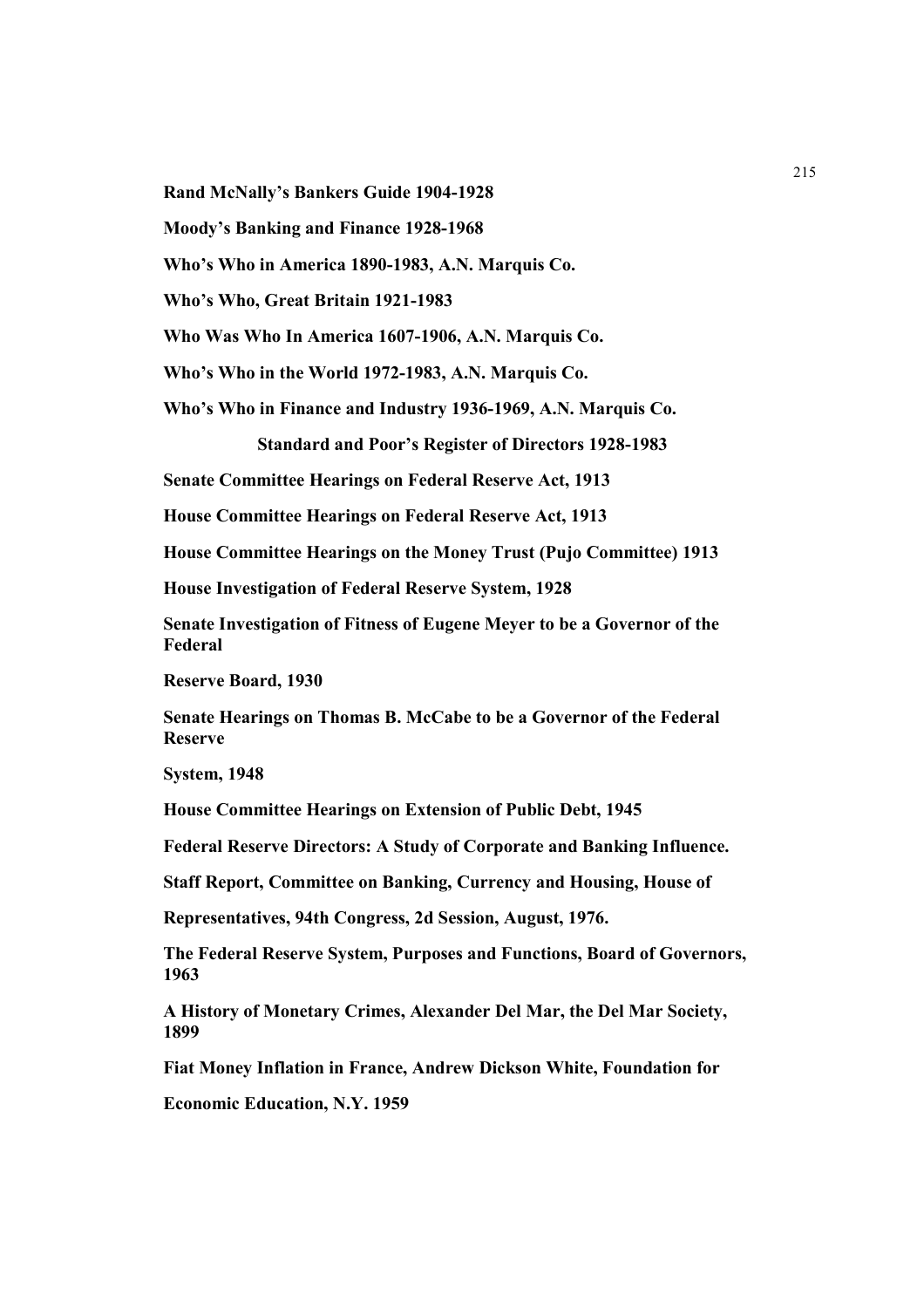The War on Gold, Antony C. Sutton, 76 Press, California, 1977

Wall Street and the Rise of Hitler, Antony C. Sutton, 76 Press, California, 1976

Collected Speeches of Louis T McFadden, Congressional Record

The Truth About Rockefeller, E.M. Josephson, Chedney Press, N.Y. 1964

The Strange Death of Franklin D. Roosevelt, E.M. Josephson, Chedney Press,

N.Y. 1948

Behind the Throne, Paul Emden, Hoddard Stoughton, London, 1934

The Money Power of Europe, Paul Emden, Hoddard Stoughton, London

The Robber Barons, Mathew Josephson, Harcourt Brace, N.Y. 1934

The Rothschilds, Frederic Morton, Curtis Publishing Co., 1961

The Magnificent Rothschilds, Cecil Roth, Robert Hale Co., 1939

Pawns In The Game, William Guy Carr, (privately printed), 1956

Tearing Away the Veils, Francois Coty, Paris, 1940

Writers on English Monetary History, 1626-1730, London, 1896

The Federal Reserve System After Fifty Years, Committee on Banking and

Currency, Jan., Feb. 1964

The Bankers' Conspiracy, Arthur Kitson, 1933

Laws Of The United States Relating to Currency, Finance and Banking From

1789 to 1891, Charles F. Dunbar, Ginn & Co., Boston, 1893

Monetary Policy of Plenty Instead of Scarcity, Committee on Banking and

Currency, 1937-1938

The Strangest Friendship In History, Woodrow Wilson and Col. House, George

Sylvester Viereck, Liveright, N.Y. 1932

Federal Reserve Policy Making, G.L. Bach, Knapf, N.Y. 1950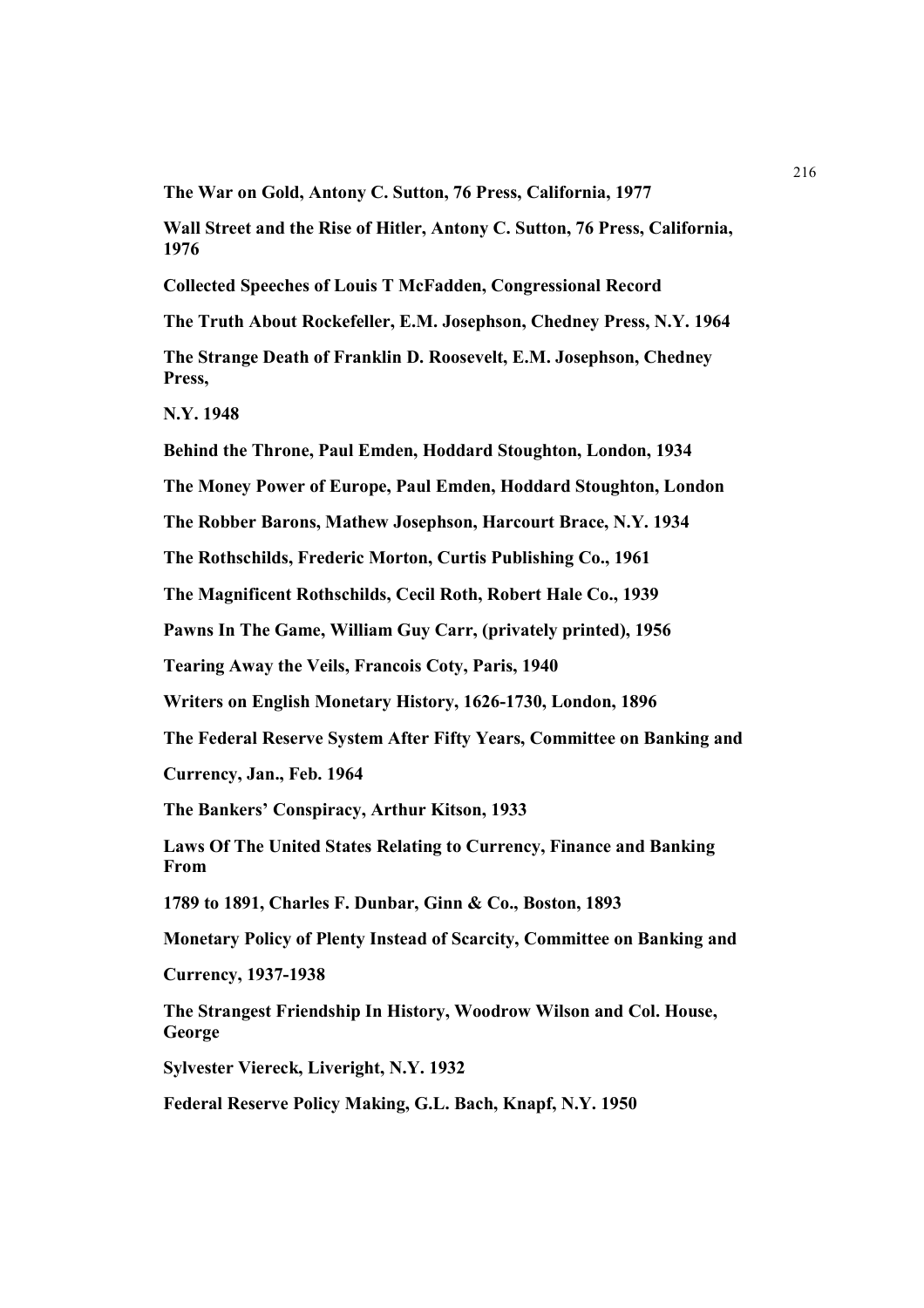Rulers of America, A Study of Finance Capital, Anna Rockester, International

Publishers, N.Y. 1936

Banking in the United States Before the Civil War, National Monetary

Commission, 1911

National Banking System, National Monetary Commission, 1911

The Federal Reserve System, Paul Warburg, Macmillan, N.Y. 1930

Roosevelt, Wilson and the Federal Reserve Law, Col. Elisha Garrison,

Christopher Publishing House, Boston, 1931

Men Who Run America, Arthur D. Howden Smith, Bobbs Merrill, N.Y., 1935

Financial Giants of America, George E Redmond, Stratford, Boston, 1922

The Great Soviet Encyclopaedia, Macmillan, London, 1973

Encyclopaedia Britannica, 1979

Encyclopaedia Americana, 1982

Dope, Inc., Goldman, Steinberg et at, New Benjamin Franklin House Publishing

Company, N.Y. 1978

Banking and Currency and the Money Trust, Charles A. Lindbergh, Sr. 1913

The Strange Career of Mr. Hoover Under Two Flags, John Hamill, William Faro,

N.Y. 1931

The Federal Reserve System, H. Parker Willis, Ronald Co., 1923

A.B.C. of the Federal Reserve System, E.W. Kemmerer, Princeton Univ., 1919

Adventures in Constructive Finance, Carter Glass, Doubleday, N.Y. 1927

Banking Reform in the United States, Paul Warburg, Columbia Univ., 1914

U.S. Money vs. Corporation Currency, Alfred Crozier, Cleveland, 1912

Philip Dru, Administrator, E.M. House, B.W. Huebsch, N.Y. 1912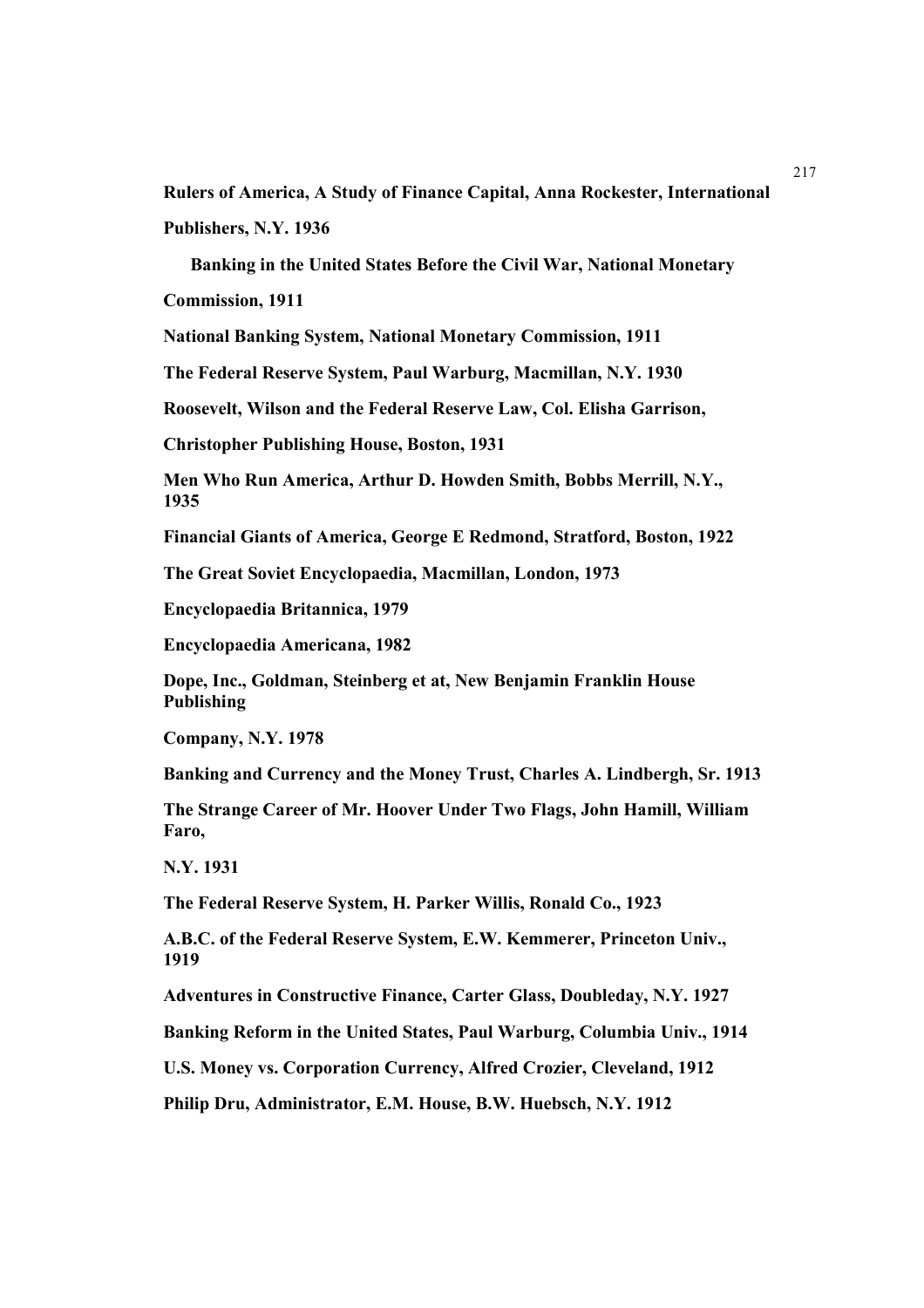The Intimate Papers of Col. House, edited by Charles Seymour, 4 v. 1926-1928, Houghton Mifflin Co.

The Great Conspiracy of the House of Morgan, H.W. Loucks, 1916 Capital City, McRae and Cairncross, Eyre Methuen, London, 1963 Aggression, Otto Lehmann-Russbeldt, Hutchinson, London, 1934 The Empire of High Finance, Victor Perlo, International Pub., 1957 Memoirs of Max Warburg, Berlin, 1936 Letters and Friendships of Sir Cecil Spring-Rice Tragedy and Hope, Carroll Quigley, Macmillan, N.Y. The Politics of Money, Brian Johnson, McGraw Hill, N.Y. 1970 A Primer on Money, House Banking and Currency Committee, 1964 Pierpont Morgan and Friends, The Anatomy of A Myth, George Wheeler, Prentice Hall, N.J., 1973 Pierpont Morgan, Herbert Satterleee, Macmillan, N.Y., 1940 Morgan the Magnificent, John K. Winkler, Vanguard, N.Y., 1930 Wilson, Arthur Link (5 vol.) Princeton University Press, Princeton, N.J. Historical Beginning… The Federal Reserve, Roger T Johnson, Federal Reserve Bank of Boston, 1977 (7 printings, 1977-1982, totaling 92,000 copies.) [It is noteworthy that this 64 page booklet makes no mention of Jekyll Island, Paul Warburg's authorship, or source of promotion funds which resulted in enactment of the Federal Reserve Act on December 23, 1913.] The Federal Reserve and Our Manipulated Dollar, Martin A. Larson, Devin Adair

Co., Old Greenwich, Conn., 1975

Chain Banking, Stockholder and Loan Links of 200 Largest Member Banks,

House Banking and Currency Committee, Jan. 3, 1963

International Banking, Staff Report, Committee on Banking Currency and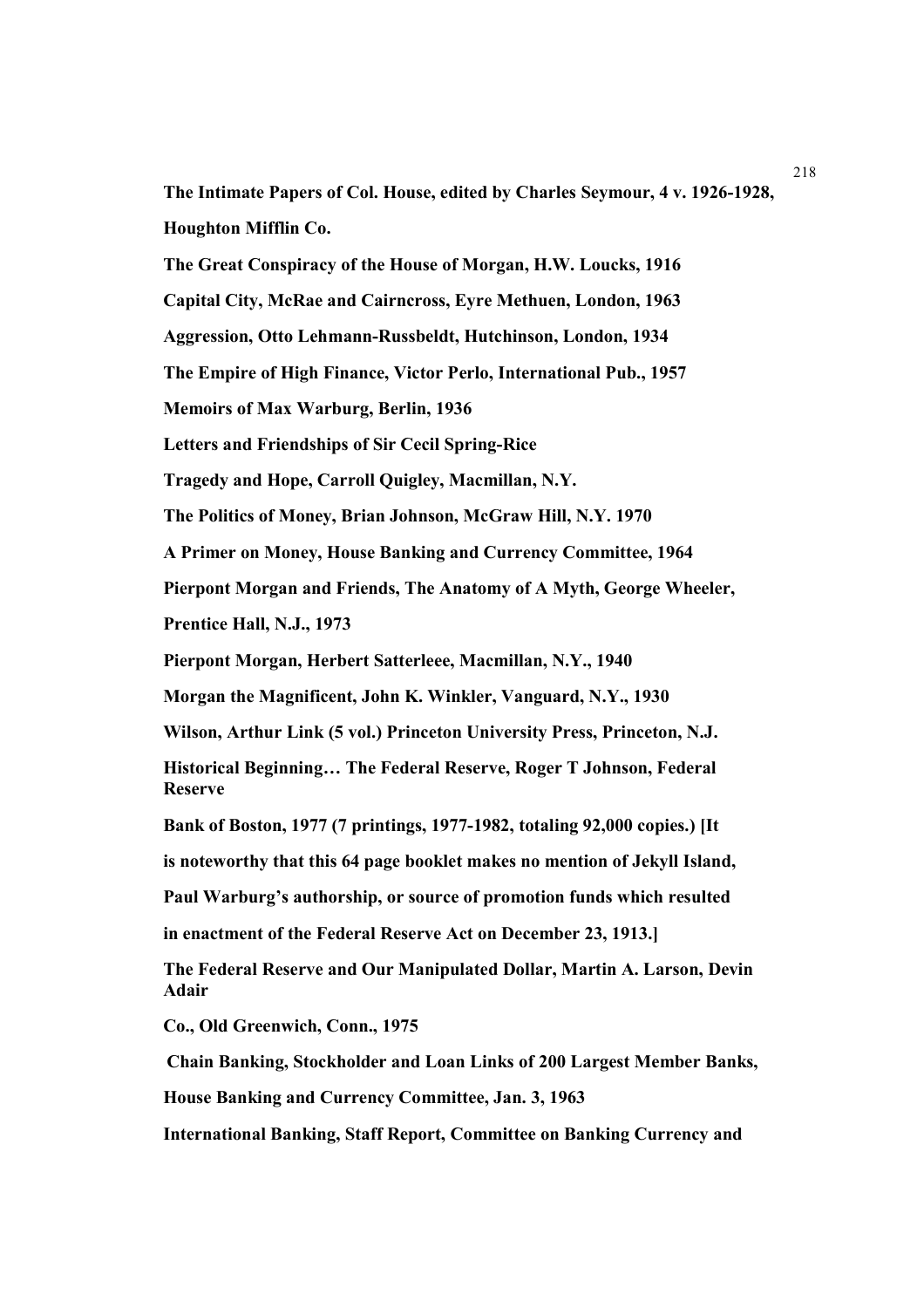Housing, May 1976

Audit of the Federal Reserve System, Hearings Before the House Banking and

Currency Committee, 1975.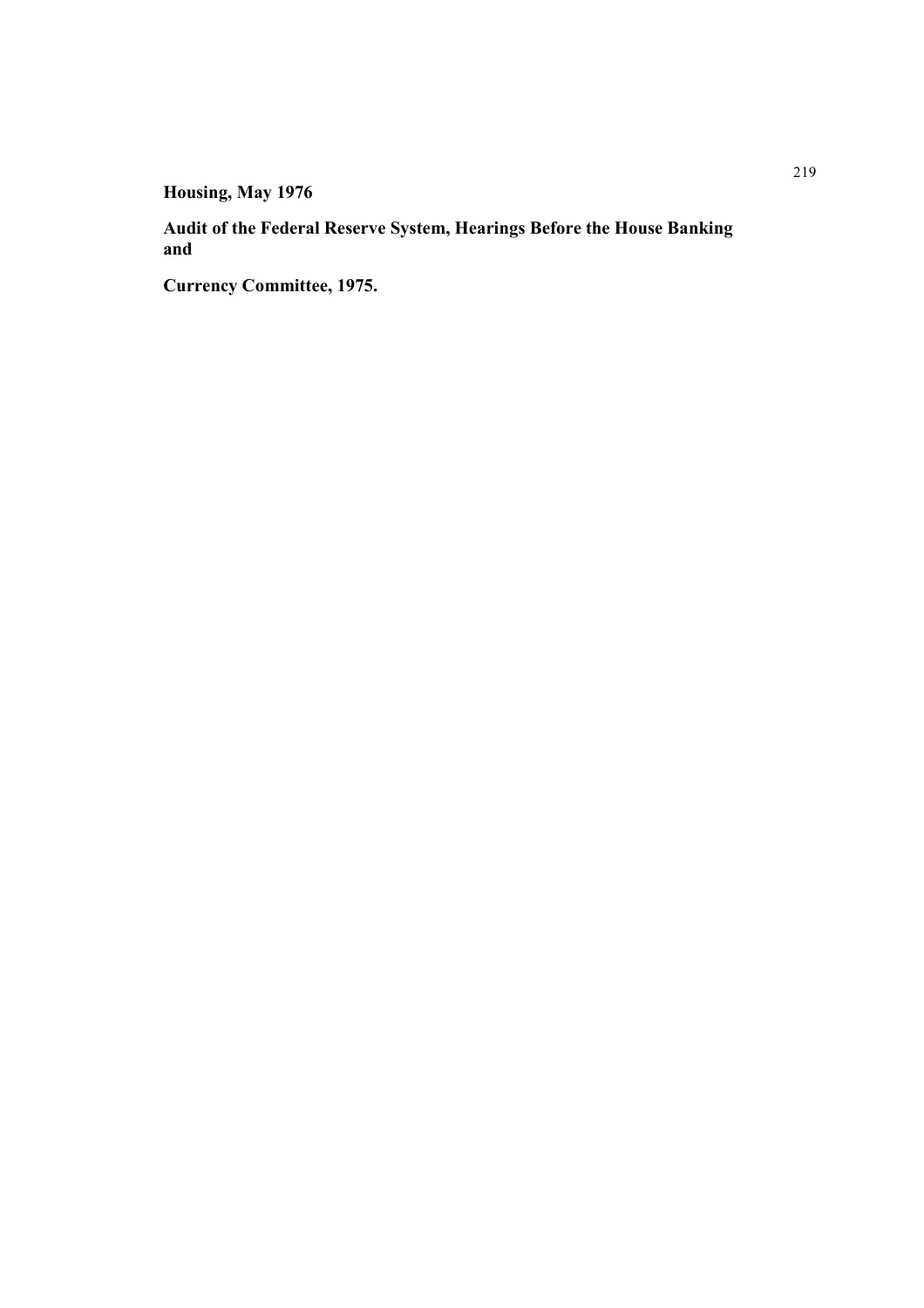## INDEX

A Abbot, Lawrence--22 Adams, John Quincy--48 Aldrich, Nelson--1, 2, 3, 6, 7, 8, 9, 10, 11, 19, 21, 22, 30, 33, 36 Aldrich-Vreeland Emergency Currency Bill--12, 19, 20, 22 Allen, W.H.--33 American Acceptance Council--128 American Bankers Association--13, 127 American Relief Administration-- 74, 78 Andrew, A. Piatt--1 Astor, John Jacob--64, 65 Auchincloss, Gordon-- 107 B Bagdikian, Ben H.--61 Baker, George F.-- 16, 42, 43, 47, 66, 67 Baker, George F., Jr.--66 Bank of England--32, 42, 51, 52, 58, 59, 68, 69, 80, 123, 129, 131, 133, 142, 146, 180 Bank of France--32, 135 Banking Act of 1935--29, 159 Barnes, Julius--73, 74 Barron, Clarence W.--30 Baruch, Bernard--17, 26, 28, 74, 86, 89, 90, 94, 99, 109, 111, 112, 139, 147, 151 Bechtel Corporation--77, 79 Belgian Relief Commission-- 69, 70, 72, 73, 74, 78, 83 Belmont, August--53 Biddle, Nicholas--6, 50 Bilderbergers--54, 172 Bleichroder, Samuel--59 Blumenthal, George--14

Brandeis, Justice Louis--87, 109 Bristow, Senator--38 Brookhart, Senator--117 Brown, Alexander--49 Alex Brown & Son--49 Brown Brothers Bankers--22, 49, 131 Brown Brothers Harriman--22, 48, 49, 61, 68, 79, 131, 171, 172, 175 Brown Shipley & Company--49, 68 Bryan, William Jennings--26, 29, 82, 83, 118 Bull Moose Party--18 Bush, George--49 Bush, Prescott--49 Byrnes, James--17 C Canaris, Admiral--62 Carr, William Guy--53, 55 Carter, Jimmy--171, 172, 173 Cassel, Ernest--59 Cavell, Edith--72, 73 Central Bank--5 Chamberlain, Neville--78 Churchill, Winston--78, 123 Clark, Champ--29 Clay, John--182 Clews, Henry--50 Cooper, Kent- -60 Council on Foreign Relations--35, 54, 81, 172 Crissinger, D.R.--141 Cromwell, Oliver--58 Crozier, Alfred--20 D Dabney, Charles H.--50, 51 Davison, Daniel--63

Davison, Henry P.--1, 2, 4, 33, 43, 44, 66, 103 Debs, Eugene--105 Delano, F.A.--36, 114 Delano, Warren--36 Dodge, Cleveland H.--103, 105 Drexel, Anthony--53 Drexel & Company--48, 54 Dulles, Allen--62, 75, 76 Dulles, John Foster--75, 81 Duncan Sherman Company--50 E Eccles, Marriner--122, 126, 159, 162, 163, 164, 167, 168, 169 Eisenhower, Dwight D.--75, 81 Ellery, William--48 Emden, Paul--36, 60 F Federal Advisory Council--6, 19, 40, 41, 42, 43, 44, 45, 113, 116, 117, 119, 128, 129, 144 Federal Reserve Act--7, 9, 15, 16, 18, 19, 21, 23, 26, 27, 28, 29, 30, 31, 33, 34, 35, 40, 45, 64, 82, 125, 126, 139, 162, 168, 171 Federal Reserve Banks--6, 8, 34, 35, 40, 41, 44, 83 Federal Reserve Board of Governors-- 6, 14, 19, 23, 29, 31, 32, 34, 35, 36, 37, 38, 39, 41, 42, 44, 45, 64, 78, 86, 87, 95, 112, 119, 124, 125, 126 128, 129, 133, 139, 140, 143, 144, 145, 146, 149, 154, 157, 159, 162, 163, 165, 169, 171, 172, 180 Federal Reserve System--5, 6, 7, 8, 19, 21, 29, 30, 32, 35, 40, 41, 42, 43, 63, 67, 82, 84, 113, 114, 115, 118, 119, 120, 121, 122, 127, 128, 132, 134, 139, 140, 141, 143, 146, 158, 162, 163, 164, 165, 166, 168, 169, 170, 176, 180

Ferdinand, Archduke--69 First Name Club--3, 8, 33 First National Bank of N.Y.--1, 34, 41, 42, 44, 47, 64, 66, 67 Forbes, B.C.--2, 7 Forbes, Malcom- -2 Forgan, James B.--41, 42 Frame, Andrew--13, 14 Francqui, Emile--69, 70, 71, 72 G Garfield, James A.--20 Garrison, Col. Ely--22, 23, 120 Gates, Thomas S.--48 Glass, Carter--13, 14, 19, 21, 22, 29, 30, 34, 40, 45, 114, 116, 117, 138, 160 Glass-Steagall Banking Act--159 Goldenweiser, Emanuel--118, 136, 146, 148 Graham, Katherine- -97 Gray, Prentiss--73, 78 Guggenheim--90 H Hamill, John--69, 70 Hamilton, Alexander--5 Hamlin, Charles S.--36, 129, 138, 147 Hanauer, Jerome J.--87, 95, 99 Harding, W.P.G.--36, 103, 121, 157 Harriman, E.H.--67, 90 Harriman, Mary--67 Harrison, George L.--132 Herrick, Myron T.--117 Hess, Rudolf--78 Hill, James J.-- 47 Hiss, Alger--24, 83 Hiss, Donald--24 Hitler, Adolf--75, 76, 77, 78, 79, 81 Hoover, Herbert H.-- 69, 70, 71, 72, 73, 74, 78, 139, 149, 150, 151, 158 House, Col. Edward Mandel--21, 23, 24, 25, 26, 27, 29, 30, 31, 36, 79, 88, 107, 109, 111 Hull, Cordell--84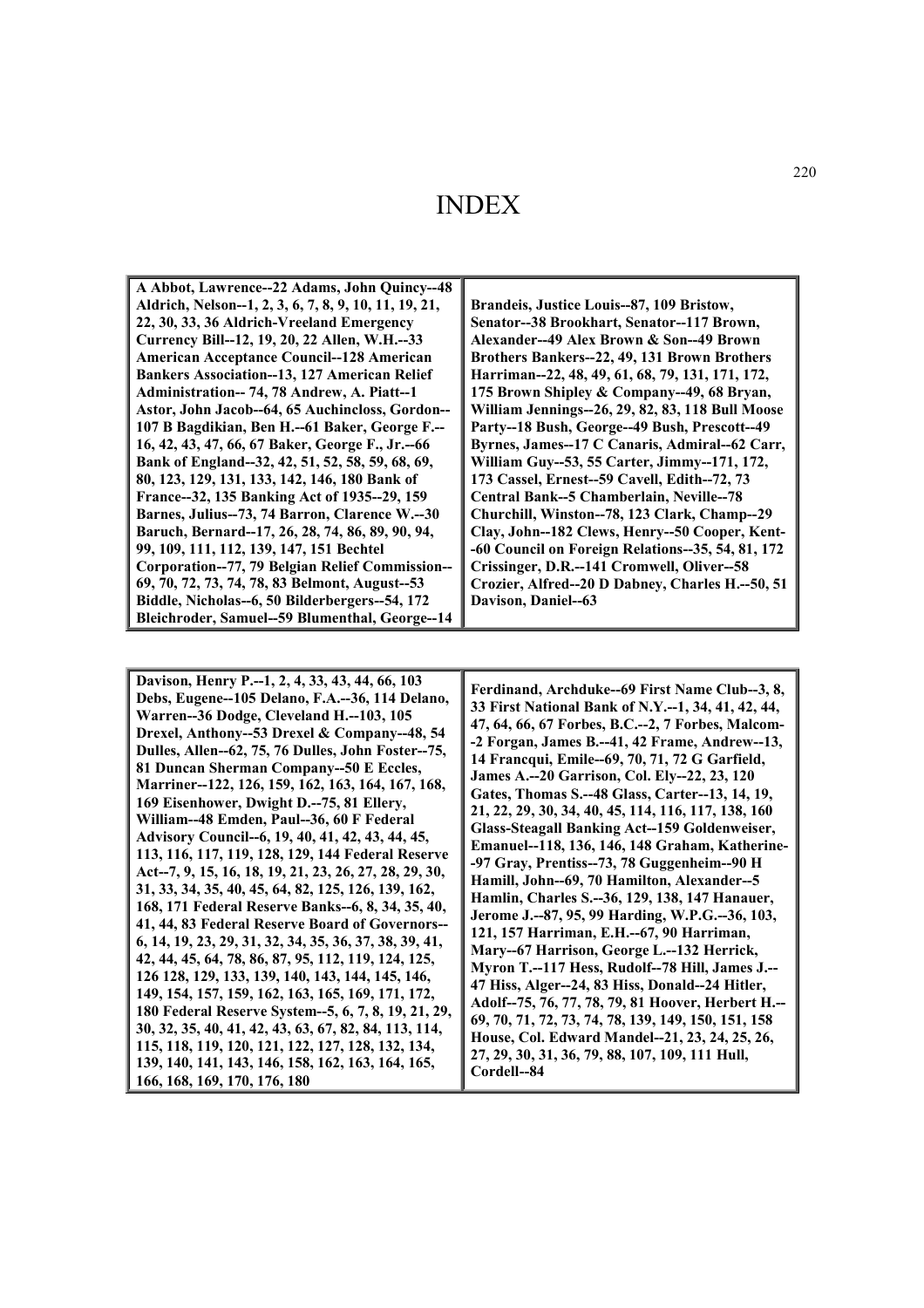221

| I International Acceptance Bank-- 128, 144              |
|---------------------------------------------------------|
| Insull, Samuel--148 J Jackson, Andrew--5, 50            |
| Jaffray, C.T.--43 James, F. Cyril--42 Jefferson,        |
| Thomas--5, 7, 35 Jekyll Island--2, 3, 4, 5, 8, 9, 10,   |
| 11, 12, 20, 29, 33, 41, 44, 171 Jekyll Island Club--    |
| 3 Jones, Thomas D.--36, 38, 39 Josephson,               |
| Matthew--60, 67 Juillard, A.D.--67 K Kahn,              |
| Otto--19, 38, 66, 107 Kains, Archibald--43              |
| Kaiping Coal Mines--70 Kemmerer, E.W.--85,              |
| 124 Kreuger, Ivar--71, 148, 149 Kuhn, Loeb              |
| Company--1, 17, 18, 21, 33, 35, 36, 37, 38, 39, 41,     |
| 44, 47, 48, 61, 66, 67, 71, 72, 74, 81, 83, 85, 86, 87, |
| 88, 89, 99, 101, 103, 119, 127, 128, 146, 174, 175 L    |
| LaFollette, Senator Robert M.--16, 17, 18               |
| Lamont, T.W.--2, 109, 111, 128 Laughlin, J.             |
| Lawrence--10, 11, 33 Lazard Freres--14, 34, 53,         |
| 61, 68, 74, 76, 94, 99, 152 League of Nations--136,     |
| 143, 170 Leguia, Juan--155 Lehman, Herbert--            |
| 101 Lehman Brothers--35, 66, 101, 175 Lincoln,          |
| Abraham--20, 65 Lindbergh, Charles A., Sr.--11,         |
| 16, 17, 18, 28, 112 Loeb, Solomon--33 Lovett,           |
| Robert--48 Lundberg, Ferdinand--32                      |
|                                                         |

Manati Sugar Corporation--73, 80, 81 Marbury, Bessie--155 Markoe, James --131 Marshall, Louis--29 Martin, William McChesney--163 McAdoo, William--19, 21, 26, 29, 32, 39, 99, 101, 114 McFadden, Louis--71, 72, 74, 75, 95, 127, 128, 133, 134, 135, 136, 137, 150, 151, 152, 153, 154 McIntosh, J.W.--103 Mellon, Andrew--142, 147, 150 Meyer, Eugene--14, 17, 34, 61, 72, 74, 75, 94, 95, 99, 118, 122, 150, 151, 152, 153, 159, 171 Miller, Adolph C.--36, 129, 133, 134, 135, 136, 157, 166 Minsky--67 Money Trust--11, 12, 16 Montague, Samuel & Co.--38, 68 Moody, John--47, 52 Morgan Grenfell Company--63, 68 Morgan Harjes Company--54 Morgan, J.P.--1, 2, 3, 10, 16, 17, 18, 26, 32, 35, 41, 42, 43, 44, 47, 48, 49, 50, 51, 52, 53, 54, 66, 67, 75, 83, 101, 129, 146, 150, 160, 174, 176 Morgan, J.P. Company--1, 33, 35, 41, 47, 48, 53, 66, 123, 148, 174 Morgan, Joseph--51 Morgan, Junius S.--50, 51, 53, 65, 66 Morton, Frederic--56 Morton, Levi P.--67 Mountbatten, Philip--60 N Napoleon de Bonaparte--57 Nation, The--12, 16, 19, 30, 37 National Bank Act of 1864--125 National Citizen's League--10, 11 National City Bank--21, 33, 34, 41, 64, 65, 66, 112, 126, 127 National Monetary Commission--1,

4, 5, 10, 11, 12, 13, 14, 15, 33, 124, 125 National Recovery Act--159, 168 National Reserve Plan--7 New York Times--27, 28, 29, 33, 35, 37, 40, 44, 61, 71, 74, 75, 80, 112, 119, 126, 144, 166, 171 Norman, Lord Montagu--49, 76, 77, 123, 129, 131, 132, 133, 142, 150 Norten, Charles D.--1, 33 O O'Gorman, Senator--14, 38 Owen, Robert L.-- 17, 19, 29, 38, 39, 40, 41, 116, 119, 138, 157, 161 Owen-Glass Bill--21 P Page, Walter Hines--83 Panic of 1837--5, 50, 51, 65 Panic of 1857--51, 52, 65 Panic of 1907--1, 2, 5, 10, 12, 21 Paterson, William--58, 59 Patman, Wright--34, 164, 165, 167 Peabody, George--49, 50, 51, 52, 54, 65, 171 Peabody, Riggs & Co.--49 Pegler, Westbrook--23 Pemberton, Robert Leigh--80 Pound, Ezra--58 Pressman, Lee--24 Princeps, Gavrel--69 Pujo, Arsene--16 Pujo Committee--16, 17, 18, 149 Pyne, Moses Taylor--66 Pyne, Percy--65, 66 Q Quigley, Dr. Carrol--53, 131 R Reagan, Ronald-- 77, 79, 80, 173, 175 Reichsbank--12, 132 Rhodes, Cecil--53

Richardson, Sir Gordon--80 Rickard, Edgar--74 Rionda, M.E.--73 Rockefeller, David--171, 172, 176 Rockefeller, John D.--47, 65 Rockefeller, William--47, 65 Rockefeller, William, Jr.--65 Roosa, Robert--54, 171, 172 Roosevelt, Franklin Delano--23, 24, 30, 31, 84, 129, 137, 139, 145, 151, 155, 156, 158, 159, 162, 169, 170 Roosevelt, Theodore--1, 18, 19, 22, 38, 82 Rosebury, Lord-- 53 Rothschild, Baron Alfred--23, 60 Rothschild, House of--17, 47, 48, 50, 52, 53, 54, 60 Rothschild, James--5, 50, 57, 59, 61, 66, 109 Rothschild, Leopold--60 Rothschild, Mayer Amschel--55, 56 Rothschild, N.M.--48, 49, 51, 53, 57, 58, 59, 68, 171 Round Table--53, 54, 62 Rowe, W.S.--43, 70 Rue, Levi L.--42 Ryan, John Barry--66 Ryan, Thomas Fortune--66 Ryan, Virginia Fortune--66 S Schiff, Jacob--17, 19, 26, 29, 42, 47, 66, 67, 86, 87, 90, 149 Schiff, John--66 Schiff, Ludwig--87 Schiff, Philip--87 Schoellkopf Family--34 Scholey, David--182 Schroder, Baron Bruno Von--69, 76 Schroder, Baron Rudolph Von--76 Schroder, J. Henry Co.--48, 67, 68, 69, 71, 73, 74, 75, 76, 77, 78, 79, 80, 81, 175, 176, 179, 180 Schultz, George--79 Seligman, E.R.A.--9 Seligman, J. & W.--9, 17, 71, 109, 114, 155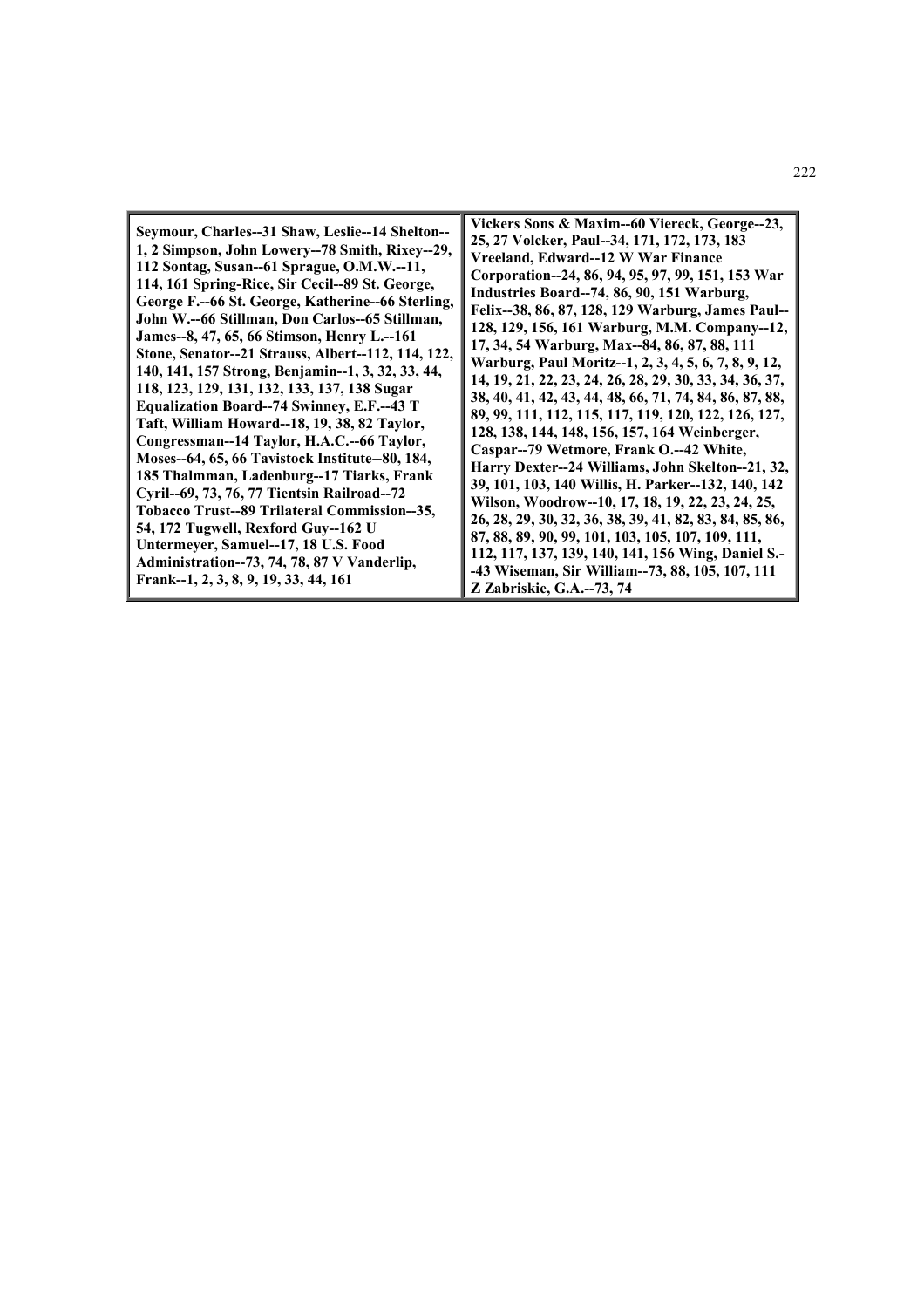## Questions and Answers

While lecturing in many countries, and appearing on radio and television programs as a guest, the author is frequently asked questions about the Federal Reserve System. The most frequently asked questions and the answers are as follows:

Q: What is the Federal Reserve System?

A: The Federal Reserve System is not Federal; it has no reserves; and it is not a system, but rather, a criminal syndicate. It is the product of criminal syndicalist activity of an international consortium of dynastic families comprising what the author terms "The World Order" (see "THE WORLD ORDER" and "THE CURSE OF CANAAN", both by Eustace Mullins). The Federal Reserve system is a central bank operating in the United States. Although the student will find no such definition of a central bank in the textbooks of any university, the author has defined a central bank as follows: It is the dominant financial power of the country which harbors it. It is entirely private-owned, although it seeks to give the appearance of a governmental institution. It has the right to print and issue money, the traditional prerogative of monarchs. It is set up to provide financing for wars. It functions as a money monopoly having total power over all the money and credit of the people.

Q: When Congress passed the Federal Reserve Act on December 23, 1913, did the Congressmen know that they were creating a central bank?

A: The members of the 63rd Congress had no knowledge of a central bank or of its monopolistic operations. Many of those who voted for the bill were duped; others were bribed; others were intimidated. The preface to the Federal Reserve Act reads "An Act to provide for the establishment of Federal reserve banks, to furnish an elastic currency, to afford means of rediscounting commercial papers, to establish a more effective supervision of banking in the United States, and for other purposes." The unspecified "other purposes" were to give international conspirators a monopoly of all the money and credit of the people of the United States; to finance World War I through this new central bank, to place American workers at the mercy of the Federal Reserve system's collection agency, the Internal Revenue Service, and to allow the monopolists to seize the assets of their competitors and put them out of business.

Q: Is the Federal Reserve system a government agency?

A: Even the present chairman of the House Banking Committee claims that the Federal Reserve is a government agency, and that it is not privately owned. The fact is that the government has never owned a single share of Federal Reserve Bank stock. This charade stems from the fact that the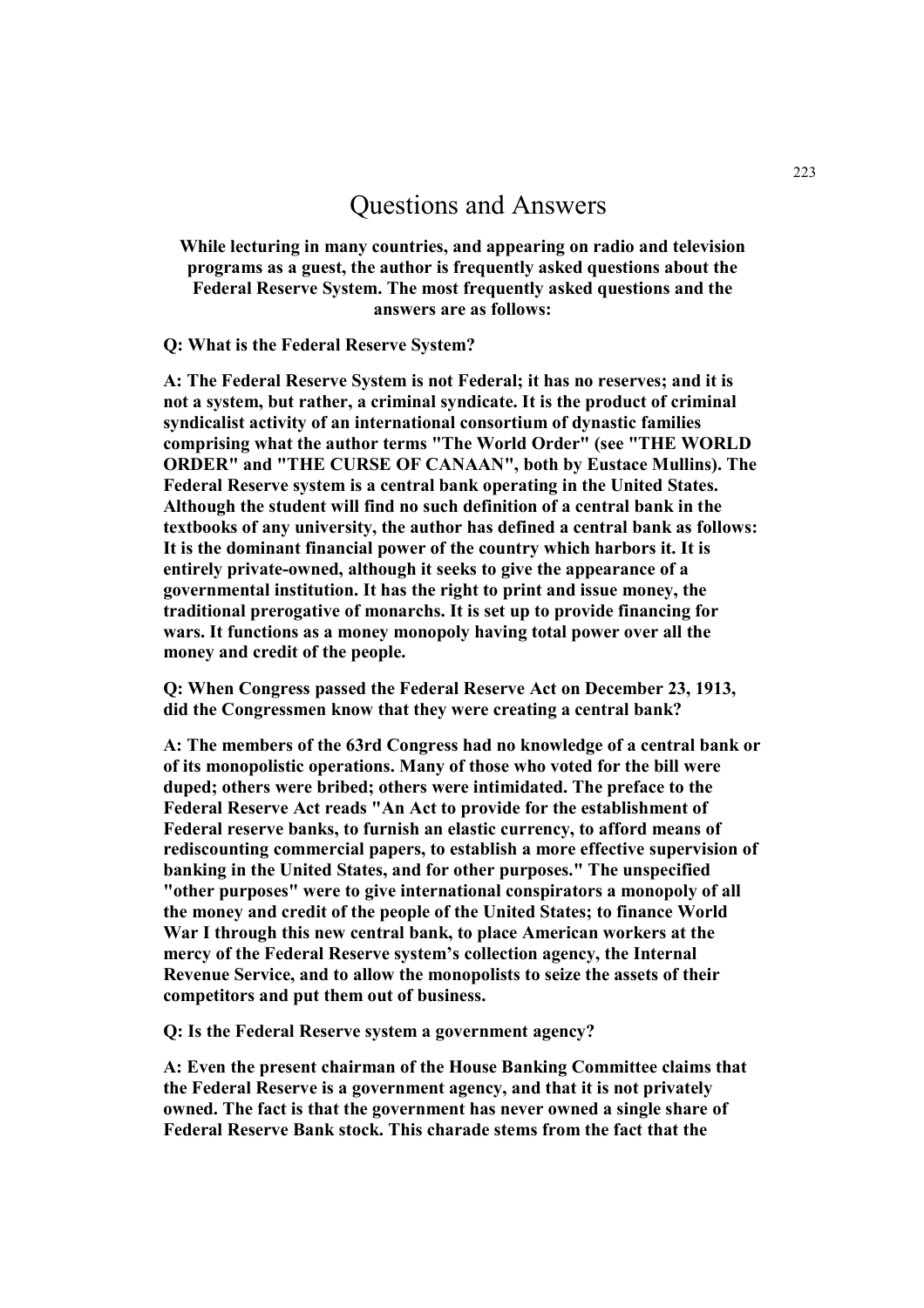President of the United States appoints the Governors of the Federal Reserve Board, who are then confirmed by the Senate. The secret author of the Act, banker Paul Warburg, a representative of the Rothschild bank, coined the name "Federal" from thin air for the Act, which he wrote to achieve two of his pet aspirations, an "elastic currency", read (rubber check), and to facilitate trading in acceptances, international trade credits. Warburg was founder and president of the International Acceptance Corporation, and made billions in profits by trading in this commercial paper. Sec. 7 of the Federal Reserve Act provides "Federal reserve banks, including the capital and surplus therein, and income derived therefrom, shall be exempt from Federal, state and local taxation, except taxes on real estate." Government buildings do not pay real estate tax.

Q: Are our dollar bills, which carry the label "Federal Reserve notes" government money?

A: Federal Reserve notes are actually promissory notes, promises to pay, rather than what we traditionally consider money. They are interest bearing notes issued against interest bearing government bonds, paper issued with nothing but paper backing, which is known as fiat money, because it has only the fiat of the issuer to guarantee these notes. The Federal Reserve Act authorizes the issuance of these notes "for the purposes of making advances to Federal reserve banks... The said notes shall be obligations of the United States. They shall be redeemed in gold on demand at the Treasury Department of the United States in the District of Columbia." Tourists visiting the Bureau of Printing and Engraving on the Mall in Washington, D.C. view the printing of Federal Reserve notes at this governmental agency on contract from the Federal Reserve System for the nominal sum of .00260 each in units of 1,000, at the same price regardless of the denomination. These notes, printed for a private bank, then become liabilities and obligations of the United States government and are added to our present \$4 trillion debt. The government had no debt when the Federal Reserve Act was passed in 1913.

Q: Who owns the stock of the Federal Reserve Banks?

A: The dynastic families of the ruling World Order, internationalists who are loyal to no race, religion, or nation. They are families such as the Rothschilds, the Warburgs, the Schiffs, the Rockefellers, the Harrimans, the Morgans and others known as the elite, or "the big rich".

Q: Can I buy this stock?

A: No. The Federal Reserve Act stipulates that the stock of the Federal Reserve Banks cannot be bought or sold on any stock exchange. It is passed on by inheritance as the fortune of the "big rich". Almost half of the owners of Federal Reserve Bank stock are not Americans.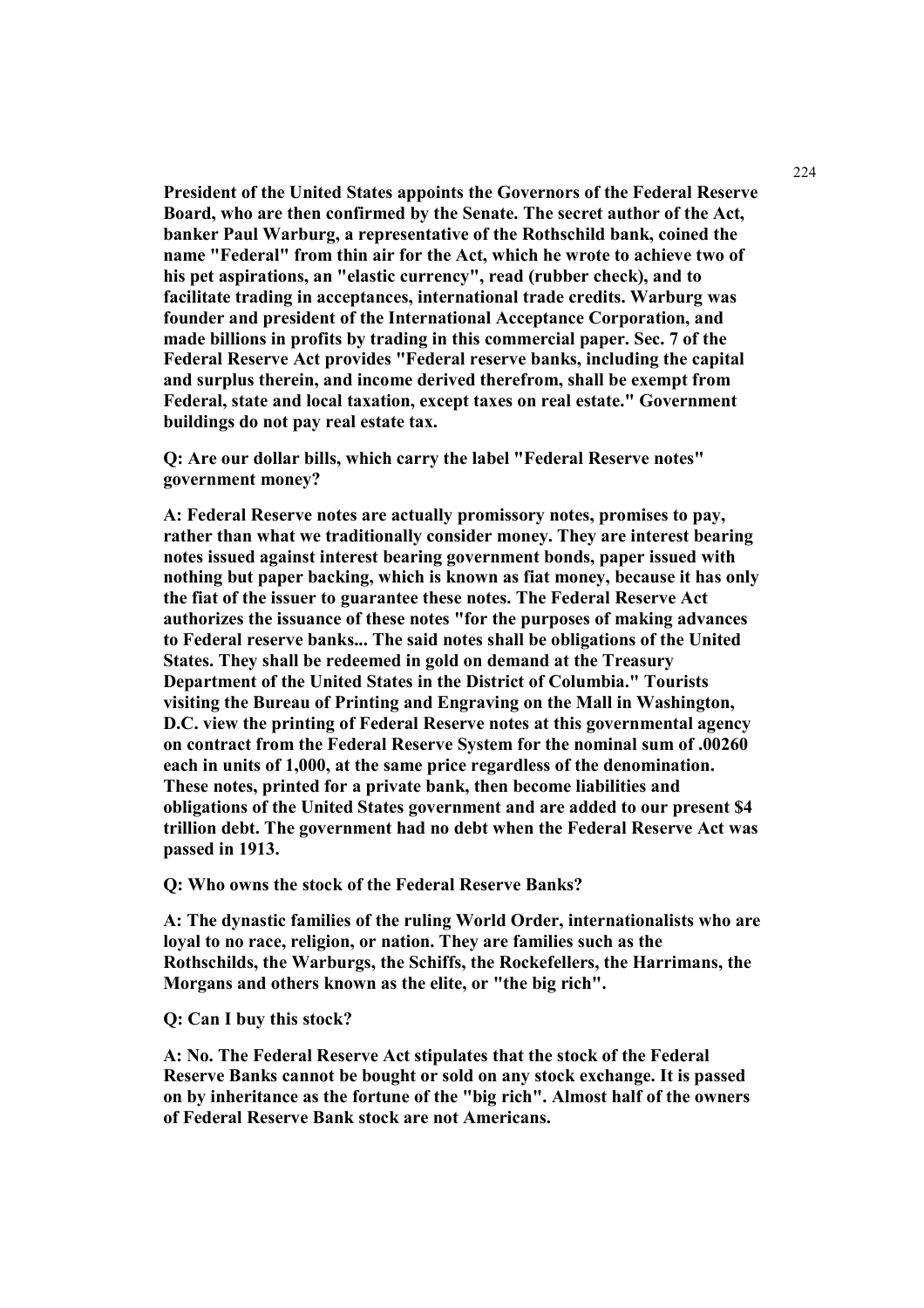Q: Is the Internal Revenue Service a governmental agency?

A: Although listed as part of the Treasury Department, the IRS is actually a private collection agency for the Federal Reserve System. It originated as the Black Hand in mediaeval Italy, collectors of debt by force and extortion for the ruling Italian mob families. All personal income taxes collected by the IRS are required by law to be deposited in the nearest Federal Reserve Bank, under Sec. 15 of the Federal Reserve Act, "The moneys held in the general fund of the Treasury may be ....deposited in Federal reserve banks, which banks, when required by the Secretary of the Treasury, shall act as fiscal agents of the United States."

Q: Does the Federal Reserve Board control the daily price and quantity of money?

A: The Federal Reserve Board of Governors, meeting in private as the Federal Open Market Committee with presidents of the Federal Reserve Banks, controls all economic activity throughout the United States by issuing orders to buy government bonds on the open market, creating money out of nothing and causing inflationary pressure, or, conversely, by selling government bonds on the open market and extinguishing debt, creating deflationary pressure and causing the stock market to drop.

Q: Can Congress abolish the Federal Reserve System?

A: The last provision of the Federal Reserve Act of 1913, Sec. 30, states, "The right to amend, alter or repeal this Act is expressly reserved." This language means that Congress can at any time move to abolish the Federal Reserve System, or buy back the stock and make it part of the Treasury Department, or to altar the System as it sees fit. It has never done so.

Q: Are there many critics of the Federal Reserve beside yourself?

A: When I began my researches in 1948, the Fed was only thirty-four years old. It was never mentioned in the press. Today the Fed is discussed openly in the news section and the financial pages. There are bills in congress to have the Fed audited by the Government Accounting Office. Because of my expose, it is no longer a sacred cow, although the Big Three candidates for President in 1992, Bush, Clinton and Perot, joined in a unanimous chorus during the debates that they were pledged not to touch the Fed.

Q: Have you suffered any personal consequences because of your expose of the Fed?

A: I was fired from the staff of the Library of Congress after I published this expose in 1952, the only person ever discharged from the staff for political reasons. When I sued, the court refused to hear the case. The entire German edition of this book was burned in 1955, the only book burned in Europe